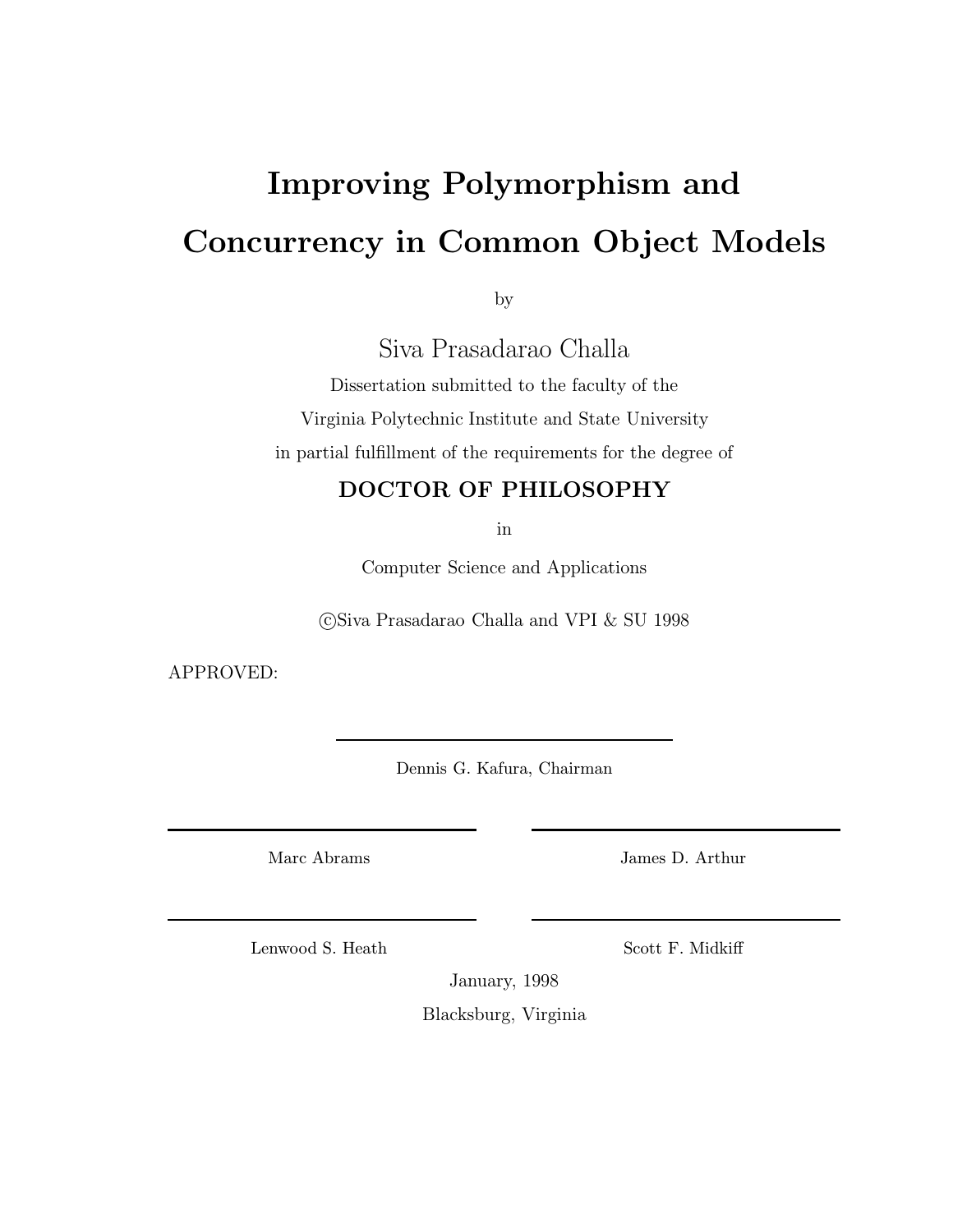## Improving Polymorphism and Concurrency in Common Object Models

by

Siva Prasadarao Challa Committee Chairman: Dennis G. Kafura Computer Science and Applications

## (ABSTRACT)

Most common object models of distributed object systems have a limited set of object-oriented features, lacking the advanced features of 'polymorphism' (an abstraction mechanism that represents a quality or state of being able to assume different forms) and 'concurrency' (the ability to have more than one thread of execution in an object simultaneously). The lack of support for advanced features is a serious limitation because it restricts the development of new components and limits reuse of existing of components that use these advanced features. As a result, wrappers must be used that hide the advanced features or components must be re-implemented using only the features of the common object model.

In this dissertation, a new direction of research centered on a subset of objectoriented languages, specifically statically typed languages, is considered. One of the major drawbacks of existing distributed object systems is that they cater to a broad domain of programming languages including both object-oriented as well as non object-oriented languages. Mapping an object model into a non object-oriented language is a complex task and it does not appear natural to a native language user.

The interoperable common object model (ICOM) proposed in this dissertation is an attempt to elevate common object models (with the advanced features of polymor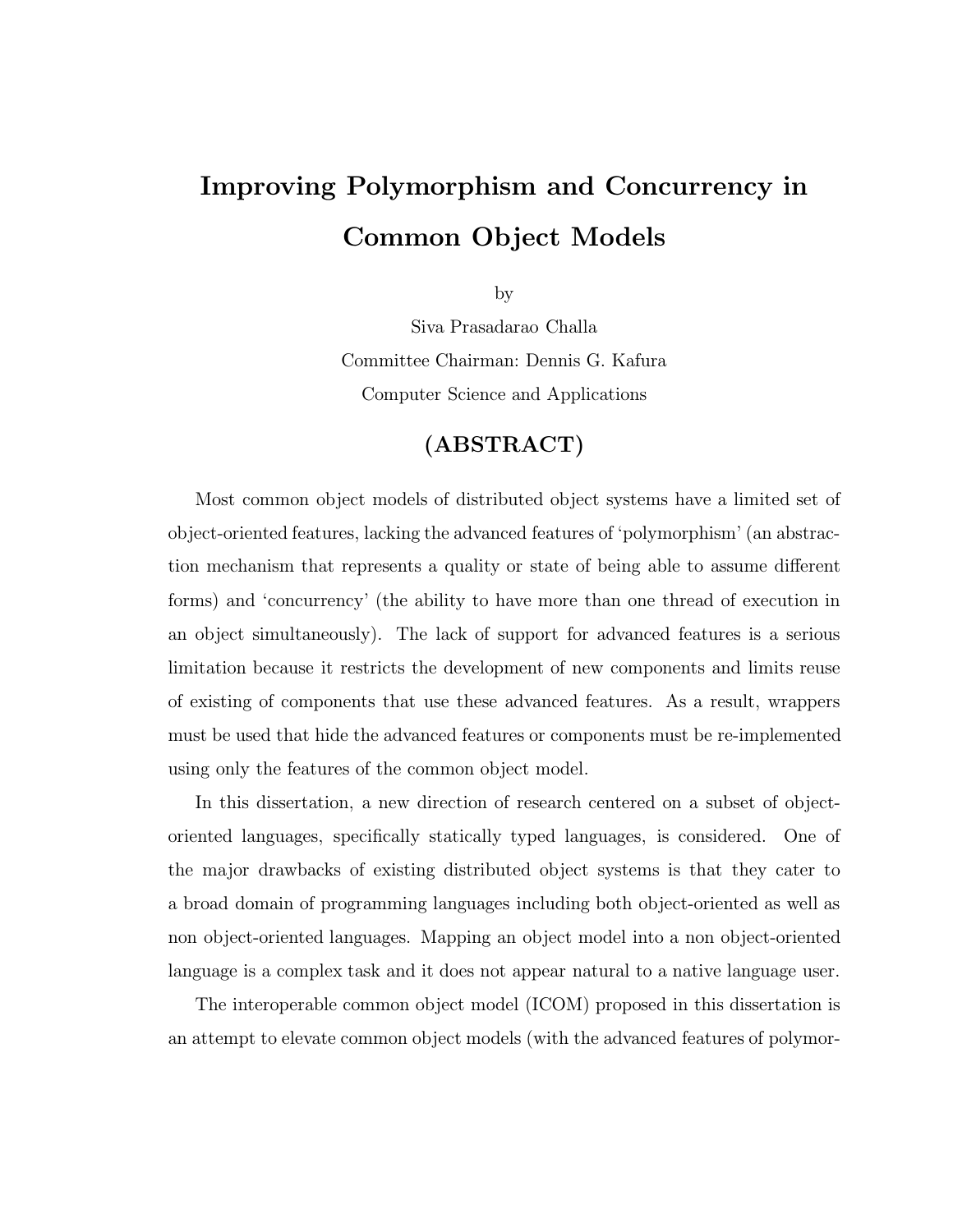phism and concurrency) closer to the object models of statically typed object-oriented languages. Specific features of the ICOM object model include: remote inheritance, method overloading, parameterized types, and guard methods. The actor model and reflection techniques are used to develop a uniform implementation framework for the ICOM object model in C++ and Modula-3. Prototype applications were implemented to demonstrate the utility of the advanced features of the ICOM object model.

The main contributions of this dissertation are: design and implementation of a powerful common object model, an architecture for distributed compilation, and an implementation of a distributed object model using the actor model.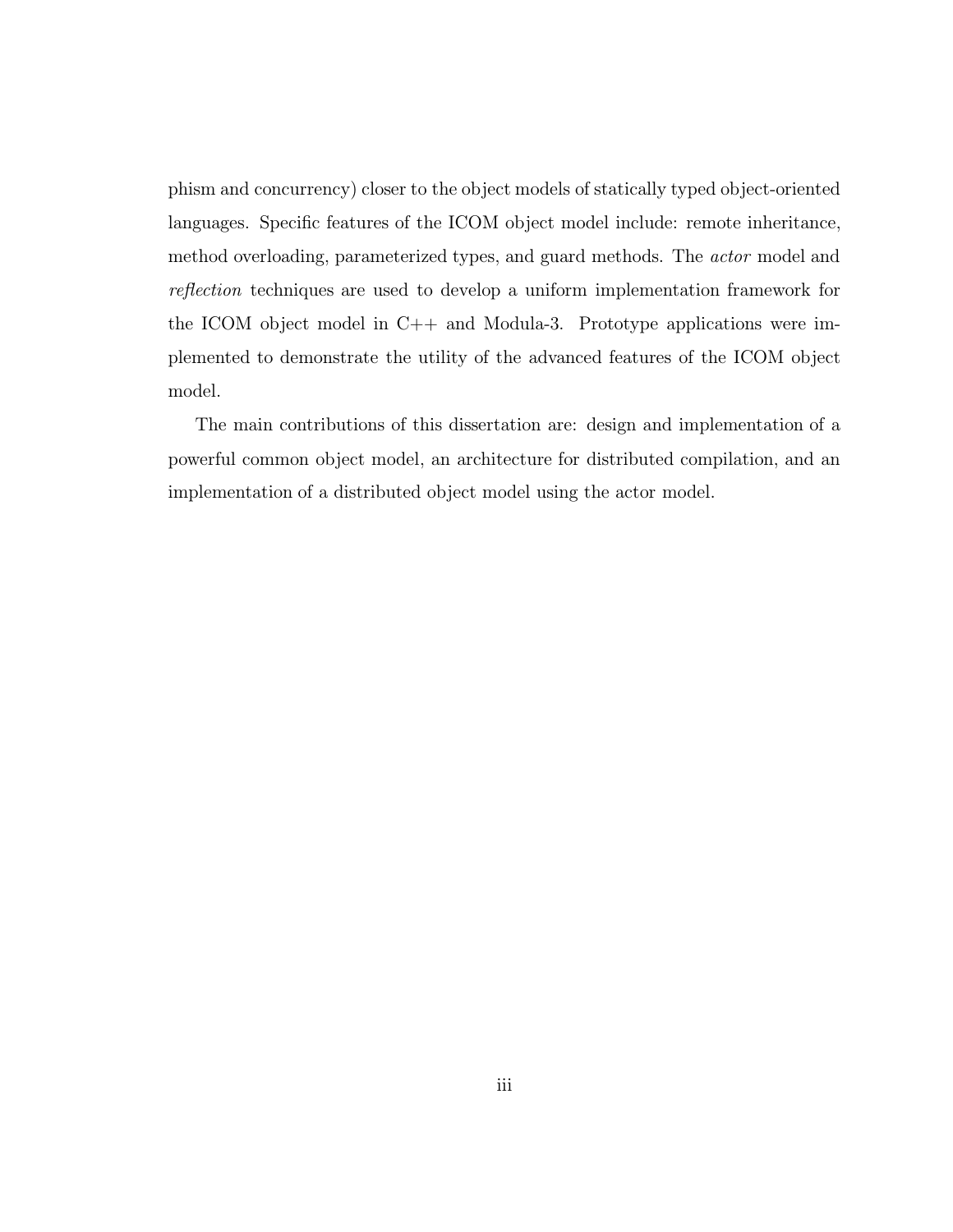## ACKNOWLEDGEMENTS

This research would not have been possible without the support and encouragement from several people. First of all I would like to thank Dr. Dennis Kafura for his constant encouragement, guidance, and abundant patience. He always surprised me with his ability to motivate me to continue work on new research issues. I don't think I can ever thank him enough for all his support throughout my association with him.

I would like to thank Dr. Lenwood Heath for dropping a little flyer about a distributed object model in my mailbox several years ago. He laid the stepping stone for my research. I would like to thank him for all the lunches/dinners. He showed a lot of patience to listen to my problems when I was in trouble.

Many thanks to Dr. Marc Abrams, Dr. James Arthur, Dr. Lenwood Heath, and Dr. Scott Midkiff for readily agreeing to serve on my Ph.D. committee when I approached them. I got really good feedback from all of them. I also want to thank Dr. Edward Fox and Dr. Nick Stone for offering research assistantship and part-time programming jobs. I would like to thank Dr. K.V.S.V.N. Raju who was my bachelor's degree advisor and Dr. K.C. Reddy who was my master's degree advisor for their encouragement.

Several friends both at Virginia Tech and other places have helped me to be a normal person. I want to thank Chandra Reddy and Giri Tiruvuri for encouraging me to go for a Ph.D. I also want to thank Sriram Pemmaraju and Praveen Paripati for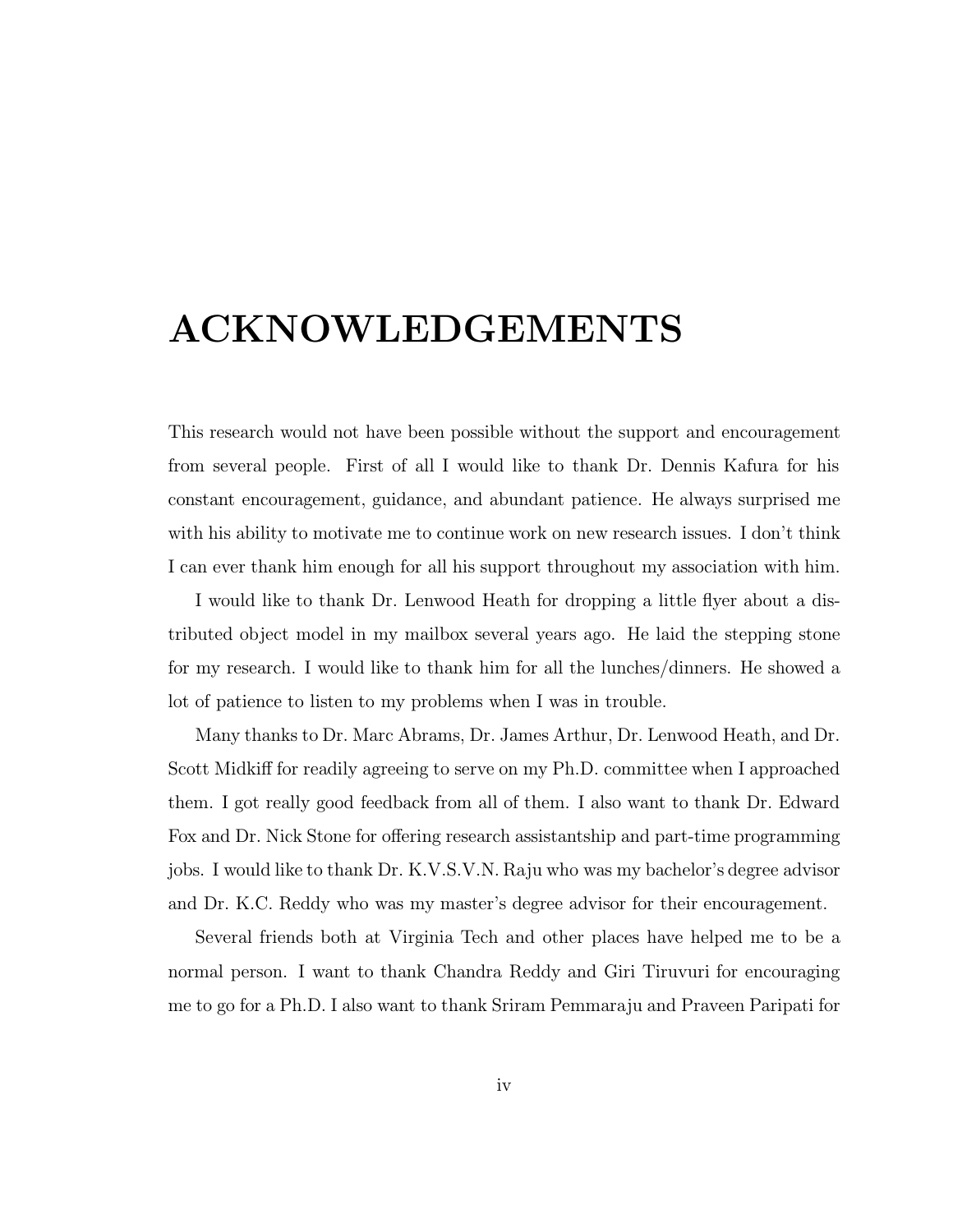their emotional support. I would like to thank all of my bachelors and masters degree classmates and seniors for their friendship. To name a few, Sriram Popuri, Sudhir Machireddy, Krishna Nareddy, Srinivas Kotla, ALN Reddy, and Chandra Kota come to my mind right away.

Throughout my stay at Virginia Tech, I made a number of good friends. I am sure I cannot list all of them here, but I don't think I can live with myself without naming a few. I cannot thank enough the 6500A roommates (Chandra, Gopi, Murali, and Sekhar) who always stuck with me even after leaving Blacksburg. My other friends who deserve a special mention are Prashant, Modan, Nagendra, Karunanidhi, Praharaj, Varma, Anil, Mahesh, Pankaj, and Gurjit.

Several people in the Computer Science department deserve a mention. I would like to thank Randy Ribler, Xiangdong Liu, Jay Wang, Ben Keller, Todd Stevens, Mark Lattanzi, Juvvadi Ramana, Greg Lavender, Krishna Ganugapati, and Ashish Shah for their friendship. The Computer Science department secretaries, Jessie, Tammi, and Jo-Anne deserve a special thanks for their support. Thanks to Dr. Verna Schuetz who has always been very friendly with me.

I would like to thank my parents and relatives for constantly encouraging me to complete the Ph.D. as soon as possible. I want to thank my brother, Venkat Challa, and sisters, Shantha and Sharada, for their support.

Last but not the least, I would like to thank my sweetheart, Madhavi, for tolerating the torture of staying home alone all the time while I was working on the research in school. She listened to my CS blabbering very carefully, even though most of it did not make sense to her. Her proof-reading helped the writing process. Surprisingly, I never felt that I was working hard, even though I spent several hours a day at school. Thank you, Madhavi, for making me feel comfortable and energetic all the time.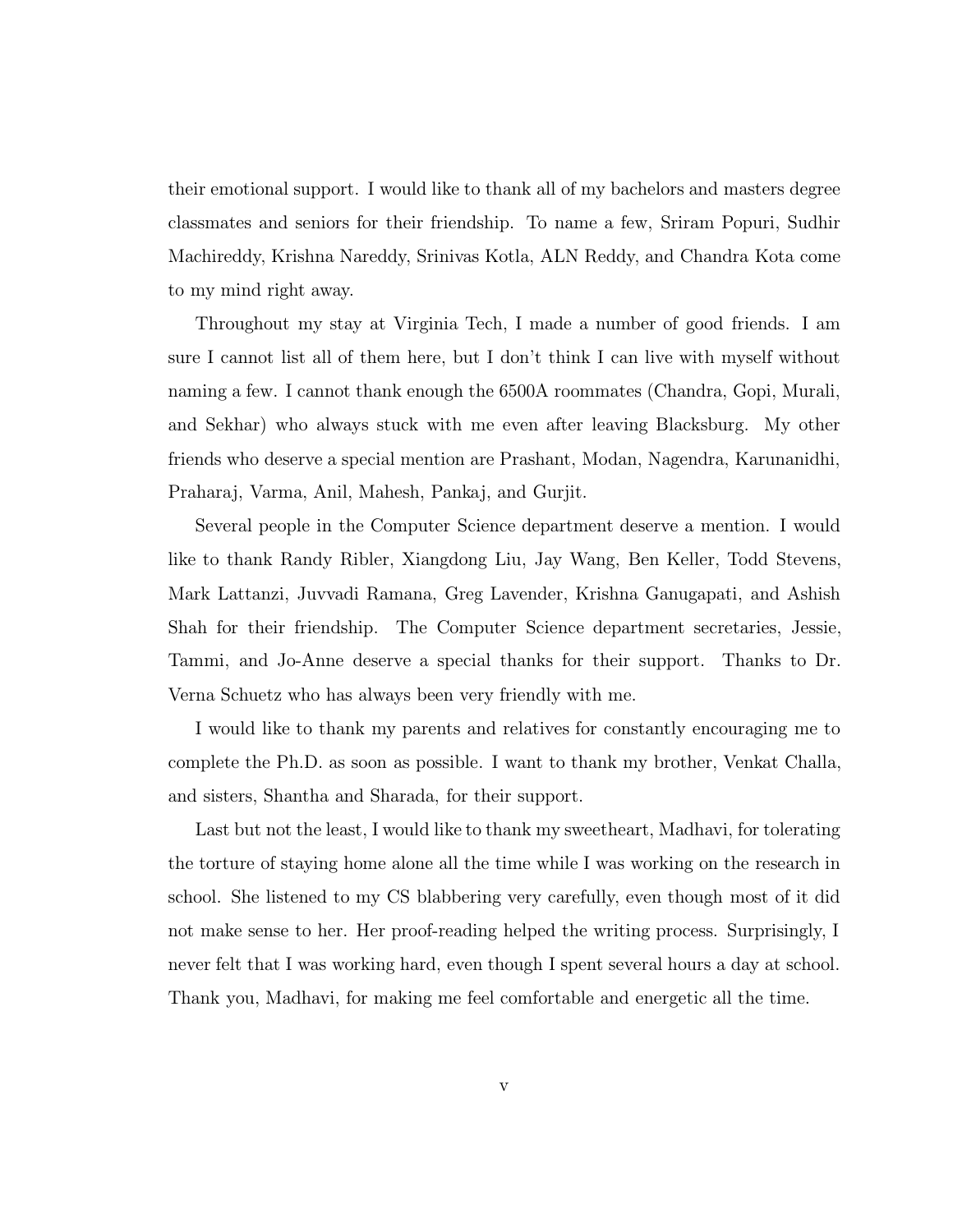# TABLE OF CONTENTS

|     | $\mathbf{1}$                                            |                                            |                                              |  |  |  |  |  |  |  |
|-----|---------------------------------------------------------|--------------------------------------------|----------------------------------------------|--|--|--|--|--|--|--|
| 1.1 |                                                         |                                            | 3                                            |  |  |  |  |  |  |  |
| 1.2 |                                                         |                                            | 3                                            |  |  |  |  |  |  |  |
| 1.3 |                                                         |                                            | 6                                            |  |  |  |  |  |  |  |
| 1.4 |                                                         |                                            | $\overline{7}$                               |  |  |  |  |  |  |  |
|     | 1.4.1                                                   |                                            | $\overline{7}$                               |  |  |  |  |  |  |  |
|     | 1.4.2                                                   |                                            | 9                                            |  |  |  |  |  |  |  |
|     | 1.4.3                                                   | Software Tools and Design Criterion        | 10                                           |  |  |  |  |  |  |  |
| 1.5 | 11                                                      |                                            |                                              |  |  |  |  |  |  |  |
| 1.6 | 12                                                      |                                            |                                              |  |  |  |  |  |  |  |
|     |                                                         |                                            | 13                                           |  |  |  |  |  |  |  |
| 2.1 |                                                         |                                            | 13                                           |  |  |  |  |  |  |  |
| 2.2 |                                                         |                                            | 16                                           |  |  |  |  |  |  |  |
| 2.3 |                                                         |                                            | 17                                           |  |  |  |  |  |  |  |
|     | 2.3.1                                                   | Protocol Based Non-Object-Oriented Systems | 17                                           |  |  |  |  |  |  |  |
|     | 2.3.2                                                   | Protocol Based Object-Oriented Systems     | 18                                           |  |  |  |  |  |  |  |
|     | Classification of Protocol Based Systems<br>23<br>2.3.3 |                                            |                                              |  |  |  |  |  |  |  |
|     |                                                         |                                            | Introduction<br><b>Interoperable Systems</b> |  |  |  |  |  |  |  |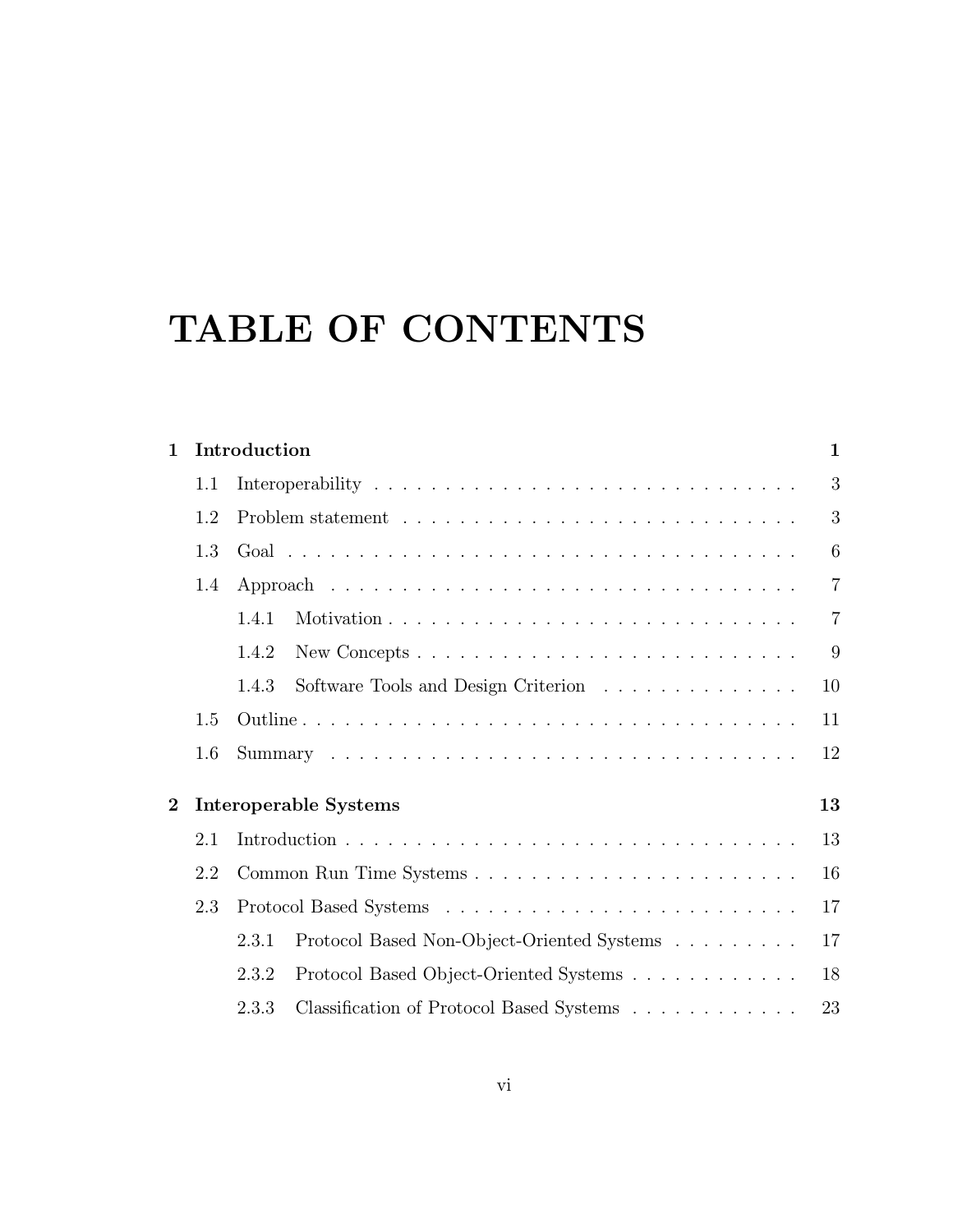|              |     | 2.3.4 | Examples of Protocol Based Models/Systems                 | 25 |
|--------------|-----|-------|-----------------------------------------------------------|----|
|              |     | 2.3.5 | Drawbacks of Existing Protocol Based Systems              | 35 |
|              | 2.4 |       |                                                           | 35 |
| 3            |     |       | Interoperable Common Object Model (ICOM)                  | 36 |
|              | 3.1 |       |                                                           | 36 |
|              | 3.2 |       |                                                           | 38 |
|              |     | 3.2.1 |                                                           | 38 |
|              |     | 3.2.2 |                                                           | 38 |
|              | 3.3 |       |                                                           | 39 |
|              | 3.4 |       |                                                           | 44 |
|              |     | 3.4.1 | Dynamic Method Binding on a Localized Object              | 46 |
|              |     | 3.4.2 | Implementation Details                                    | 48 |
|              | 3.5 |       | Example 2: AGILE - Animated 3-D Graphical Interface       | 61 |
|              | 3.6 |       |                                                           | 65 |
| 4            |     |       | <b>Basic Polymorphism</b>                                 | 66 |
|              | 4.1 |       |                                                           | 66 |
|              |     | 4.1.1 | Interface Inheritance Vs Implementation Inheritance       | 69 |
|              | 4.2 |       |                                                           | 71 |
|              |     | 4.2.1 |                                                           | 72 |
|              |     | 4.2.2 | Example: Method Invocation on a Truly Distributed Object. | 78 |
|              |     | 4.2.3 |                                                           | 81 |
|              | 4.3 |       |                                                           | 83 |
| $\mathbf{5}$ |     |       | <b>Advanced Polymorphism</b>                              | 84 |
|              | 5.1 |       |                                                           | 84 |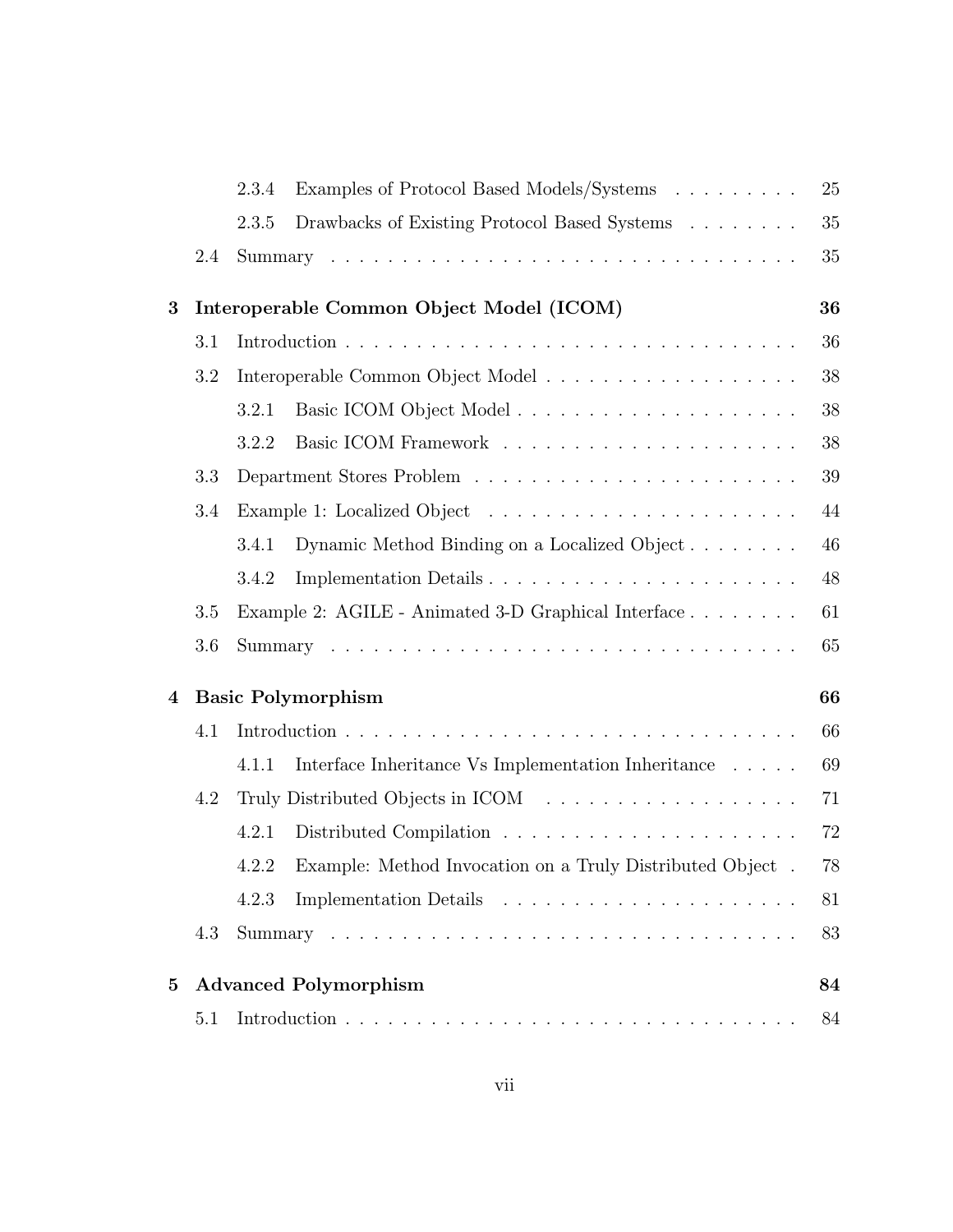|   | 5.2 |             | 85                                                                      |     |  |  |  |  |  |  |
|---|-----|-------------|-------------------------------------------------------------------------|-----|--|--|--|--|--|--|
|   |     | 5.2.1       | Example: Method Overloading in a Localized Object                       | 87  |  |  |  |  |  |  |
|   |     | 5.2.2       | Example: Method Overloading in a Distributed Object                     | 91  |  |  |  |  |  |  |
|   | 5.3 |             |                                                                         | 98  |  |  |  |  |  |  |
|   |     | 5.3.1       | Example: Parameterized Types without Inheritance                        | 99  |  |  |  |  |  |  |
|   |     | 5.3.2       | Example: Parameterized Types with Inheritance                           | 106 |  |  |  |  |  |  |
|   | 5.4 |             |                                                                         | 111 |  |  |  |  |  |  |
| 6 |     | Concurrency |                                                                         | 112 |  |  |  |  |  |  |
|   | 6.1 |             |                                                                         | 112 |  |  |  |  |  |  |
|   |     | 6.1.1       |                                                                         | 113 |  |  |  |  |  |  |
|   |     | 6.1.2       | Types of Concurrency $\ldots \ldots \ldots \ldots \ldots \ldots \ldots$ | 113 |  |  |  |  |  |  |
|   | 6.2 |             |                                                                         | 119 |  |  |  |  |  |  |
|   |     | 6.2.1       | Example: A Simple Atomic Object                                         | 121 |  |  |  |  |  |  |
|   |     | 6.2.2       | Example: Atomic Objects involving Remote Inheritance                    | 126 |  |  |  |  |  |  |
|   |     | 6.2.3       | Implementation Details                                                  | 132 |  |  |  |  |  |  |
|   |     | 6.2.4       |                                                                         | 133 |  |  |  |  |  |  |
|   |     | 6.2.5       |                                                                         | 134 |  |  |  |  |  |  |
|   | 6.3 |             |                                                                         | 135 |  |  |  |  |  |  |
|   |     | 6.3.1       | Example: An Atomic Object with a Guard Method                           | 136 |  |  |  |  |  |  |
|   |     | 6.3.2       | Synchronized Objects involving Inheritance                              | 139 |  |  |  |  |  |  |
|   |     |             | 6.3.3 General Limitations                                               | 144 |  |  |  |  |  |  |
|   | 6.4 |             |                                                                         | 144 |  |  |  |  |  |  |
| 7 |     |             | <b>Summary and Future Directions</b>                                    | 146 |  |  |  |  |  |  |
|   | 7.1 |             |                                                                         | 147 |  |  |  |  |  |  |
|   | 7.2 |             |                                                                         | 149 |  |  |  |  |  |  |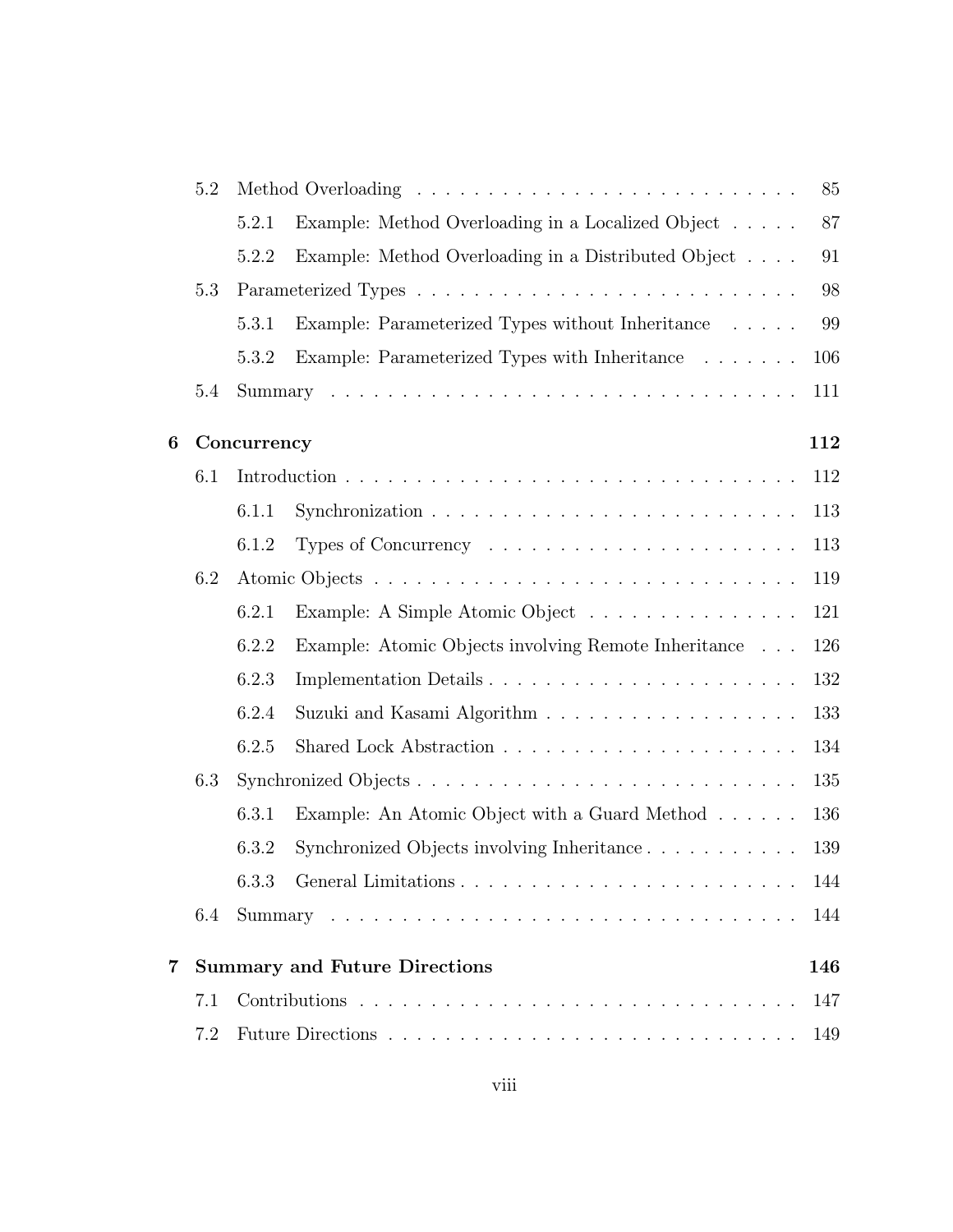|            |       | A The ICOM Object Model                                        | 151 |
|------------|-------|----------------------------------------------------------------|-----|
| A.1        |       |                                                                | 153 |
|            | A.1.1 |                                                                | 155 |
|            |       | A.1.2 Example: An interface with implementation inheritance    | 155 |
| A.2        |       |                                                                | 157 |
|            | A.2.1 |                                                                | 157 |
|            | A.2.2 |                                                                | 157 |
|            | A.2.3 | Examples: Interfaces with overloaded methods                   | 157 |
| A.3        |       |                                                                | 158 |
|            | A.3.1 |                                                                | 159 |
|            | A.3.2 |                                                                | 159 |
|            | A.3.3 |                                                                | 160 |
| A.4        |       |                                                                | 163 |
|            | A.4.1 |                                                                | 163 |
|            | A.4.2 |                                                                | 164 |
|            | A.4.3 | Examples: Interfaces with guard methods $\ldots \ldots \ldots$ | 164 |
| Glossary   |       |                                                                | 167 |
| References |       |                                                                | 178 |
| Index      |       |                                                                | 194 |
| Vita       |       |                                                                | 197 |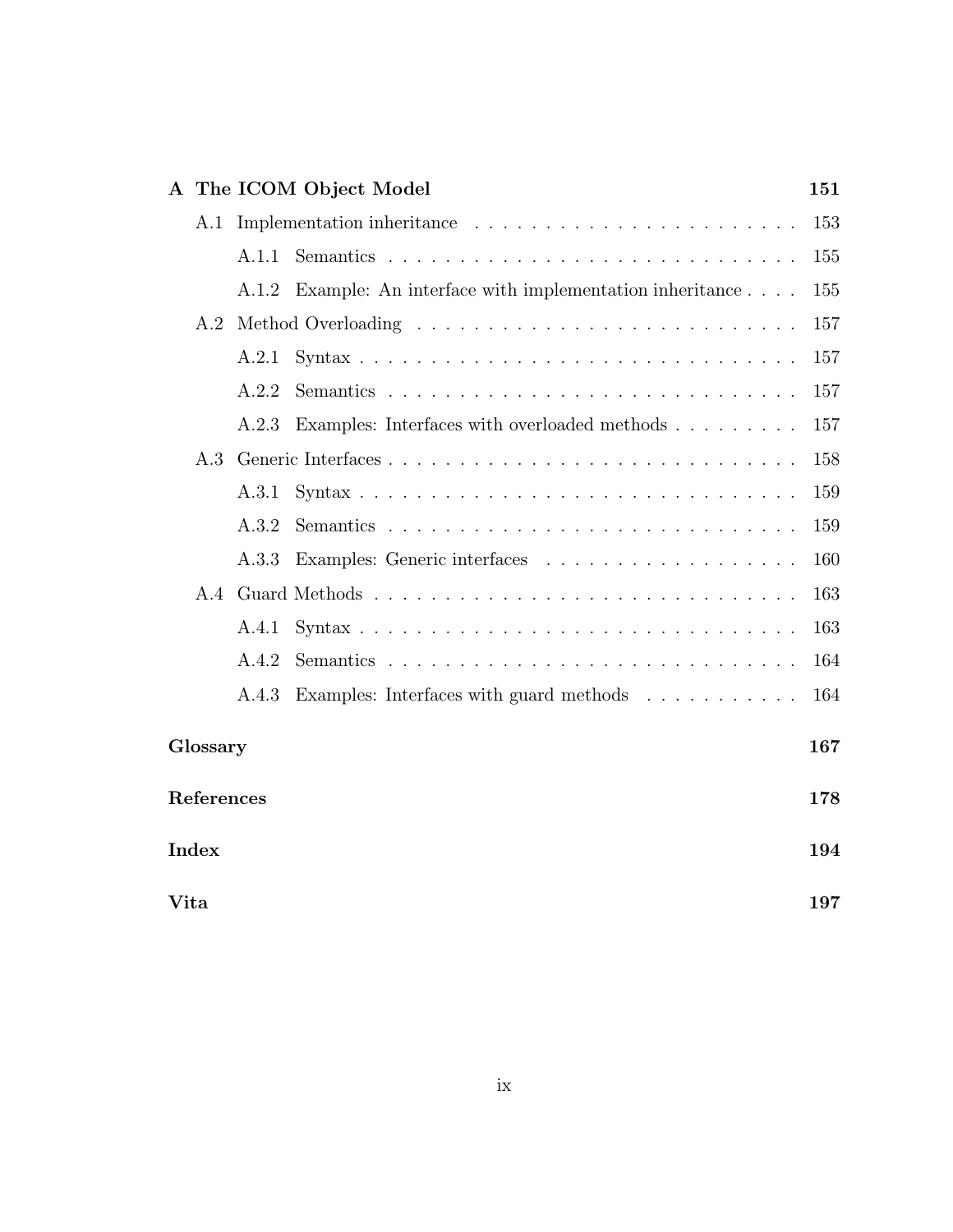# LIST OF FIGURES

| 2.1  |                                                                     | 14     |
|------|---------------------------------------------------------------------|--------|
| 2.2  | Architecture of a Typical Distributed Object System                 | $21\,$ |
| 2.3  | IDL Description of a Clothes Store                                  | 23     |
| 2.4  |                                                                     | 26     |
| 2.5  |                                                                     | 30     |
| 2.6  | SOM Class and Instance Relationships                                | $32\,$ |
| 3.1  |                                                                     | 40     |
| 3.2  | IDL Description of a Clothes Store Interface                        | 42     |
| 3.3  | IDL Translation of Clothes Store Interface                          | 44     |
| 3.4  | Dynamic Method Binding on an Instance of Clothes Store Interface.   | 47     |
| 3.5  |                                                                     | $53\,$ |
| 3.6  | Distributed Act++ System with Two Nodes $\dots \dots \dots \dots$   | 56     |
| 3.7  | Distributed Act++ System with Three Nodes $\dots \dots \dots \dots$ | $57\,$ |
| 3.8  | An Application Object that Represents an Actor                      | 59     |
| 3.9  | AGILE - Library Interface Sample Session                            | 62     |
| 3.10 |                                                                     | 63     |
| 4.1  | A Simplified Representation of a Truly Distributed Object           | 71     |
| 4.2  | IDL Description of Virginia Tax Distributed Object Interface        | 74     |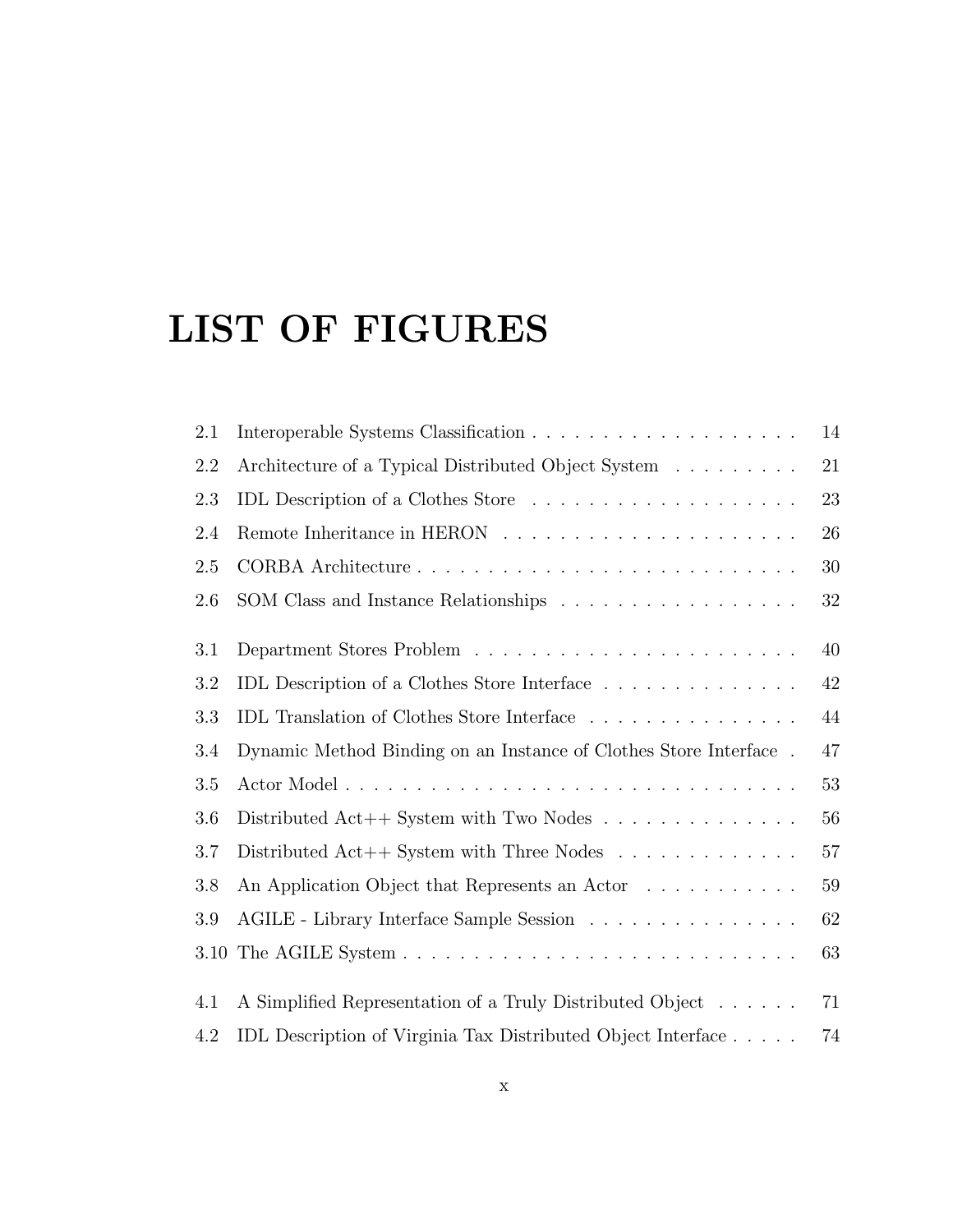| 4.3 | IDL Translation of Virginia Tax Distributed Object Interface                     | 75  |
|-----|----------------------------------------------------------------------------------|-----|
| 4.4 | Dynamic Method Invocation on Virginia Tax Distributed Object                     | 79  |
| 5.1 | IDL Description of Clothes Store Interface Containing Overloaded Me-             |     |
|     |                                                                                  | 88  |
| 5.2 | IDL Translation of Clothes Store Interface Containing Overloaded Me-             |     |
|     |                                                                                  | 89  |
| 5.3 | Dynamic Method Binding on an Instance of Clothes Store Interface                 |     |
|     |                                                                                  | 90  |
| 5.4 | IDL Description of Clothes Store Distributed Object Containing Over-             |     |
|     |                                                                                  | 92  |
| 5.5 | IDL Translation of the Clothes Store Distributed Object Containing               |     |
|     |                                                                                  | 93  |
| 5.6 | Dynamic Method Binding on a Clothes Store Distributed Object Con-                |     |
|     | taining Overloaded Methods                                                       | 96  |
| 5.7 |                                                                                  | 100 |
| 5.8 | IDL Description of the Clothes Store Generic Interface $\ldots \ldots \ldots$    | 102 |
| 5.9 | IDL Translation of Clothes Store Generic Interface                               | 103 |
|     | 5.10 Dynamic Method Binding on an Instance of Clothes Store Generic              |     |
|     |                                                                                  | 104 |
|     | 5.11 IDL Description of Clothes Store Generic Interface involving Inheritance106 |     |
|     | 5.12 IDL Translation of Clothes Store Generic Interface involving Inheritance109 |     |
|     | 5.13 Dynamic Method Invocation on an Instance of Clothes Store Generic           |     |
|     |                                                                                  | 110 |
| 6.1 |                                                                                  | 114 |
| 6.2 | IDL Description of General Tax Interface with Atomic Methods                     | 121 |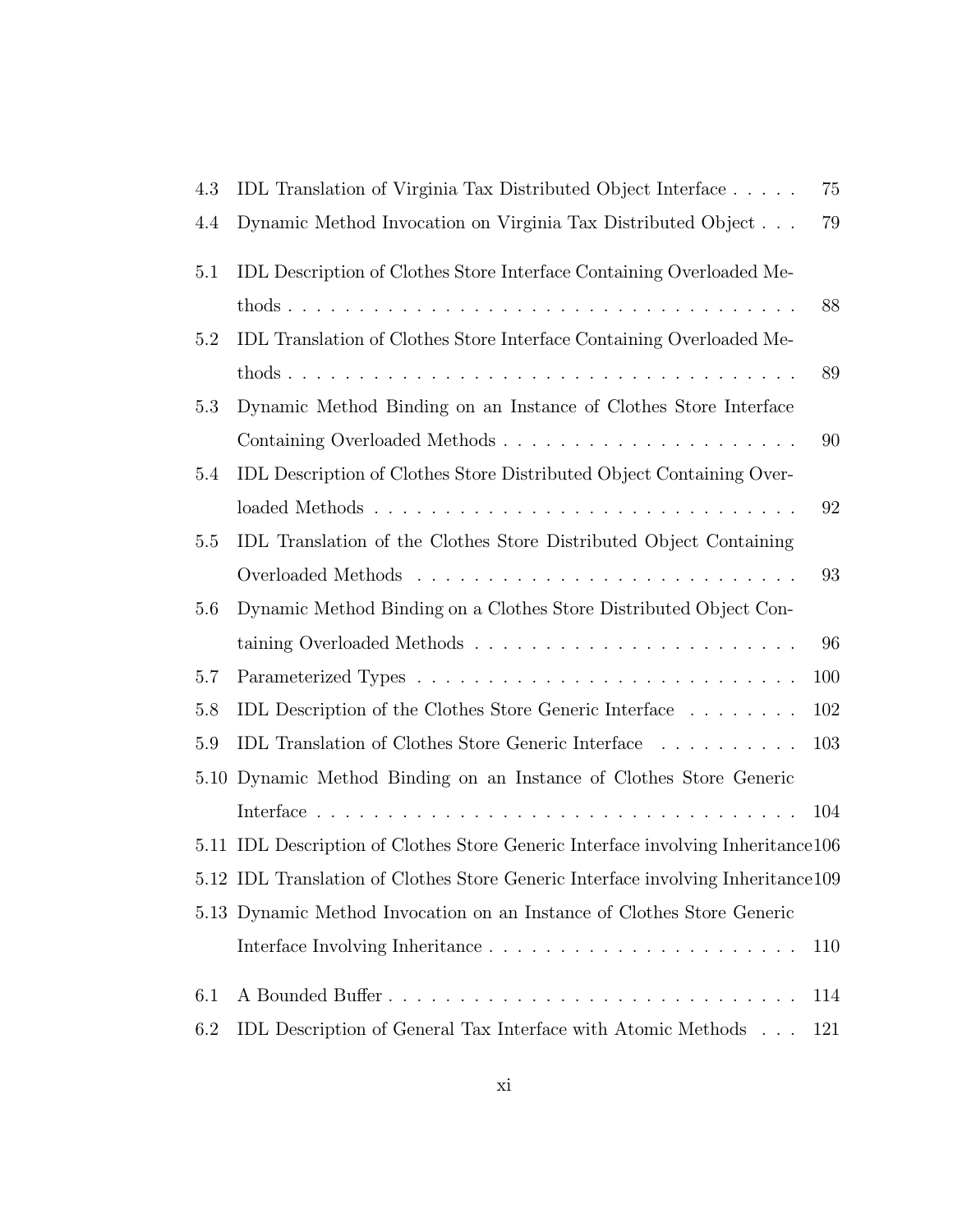| 6.3 | IDL Translation of General Tax Interface with Atomic Methods                 | 122 |
|-----|------------------------------------------------------------------------------|-----|
| 6.4 | Dynamic Method Invocation on an Instance of General Tax Interface            |     |
|     |                                                                              | 124 |
| 6.5 | IDL Description of Virginia Tax Interface with Atomic Methods in-            |     |
|     |                                                                              | 126 |
| 6.6 | IDL Translation of Virginia Tax Interface with Atomic Methods in-            |     |
|     |                                                                              | 128 |
| 6.7 | Dynamic Method Invocation on an Instance of Virginia Tax Interface           |     |
|     |                                                                              | 130 |
| 6.8 | IDL Description of Manufacturer Interface with a Guard Method                | 136 |
| 6.9 | IDL Translation of Manufacturer Interface with a Guard Method                | 138 |
|     | 6.10 Dynamic Method Invocation on an Instance of Manufacturer Interface      |     |
|     |                                                                              | 140 |
|     | 6.11 IDL Description of Local Clothes Store Distributed Object with a        |     |
|     | Guard Method                                                                 | 141 |
|     | 6.12 IDL Translation of the Local Clothes Store Distributed Object with a    |     |
|     |                                                                              | 143 |
|     | 6.13 Dynamic Method Invocation on the Local Clothes Store Distributed        |     |
|     | Object with a Guard Method $\dots \dots \dots \dots \dots \dots \dots \dots$ | 145 |
| A.1 |                                                                              | 153 |
|     | A.2 IDL Description of Virginia Tax Distributed Object Interface             | 156 |
| A.3 | IDL Description of Clothes Store Interface Containing Overloaded Me-         |     |
|     |                                                                              | 158 |
| A.4 | IDL Description of Clothes Store Distributed Object Containing Over-         |     |
|     |                                                                              | 159 |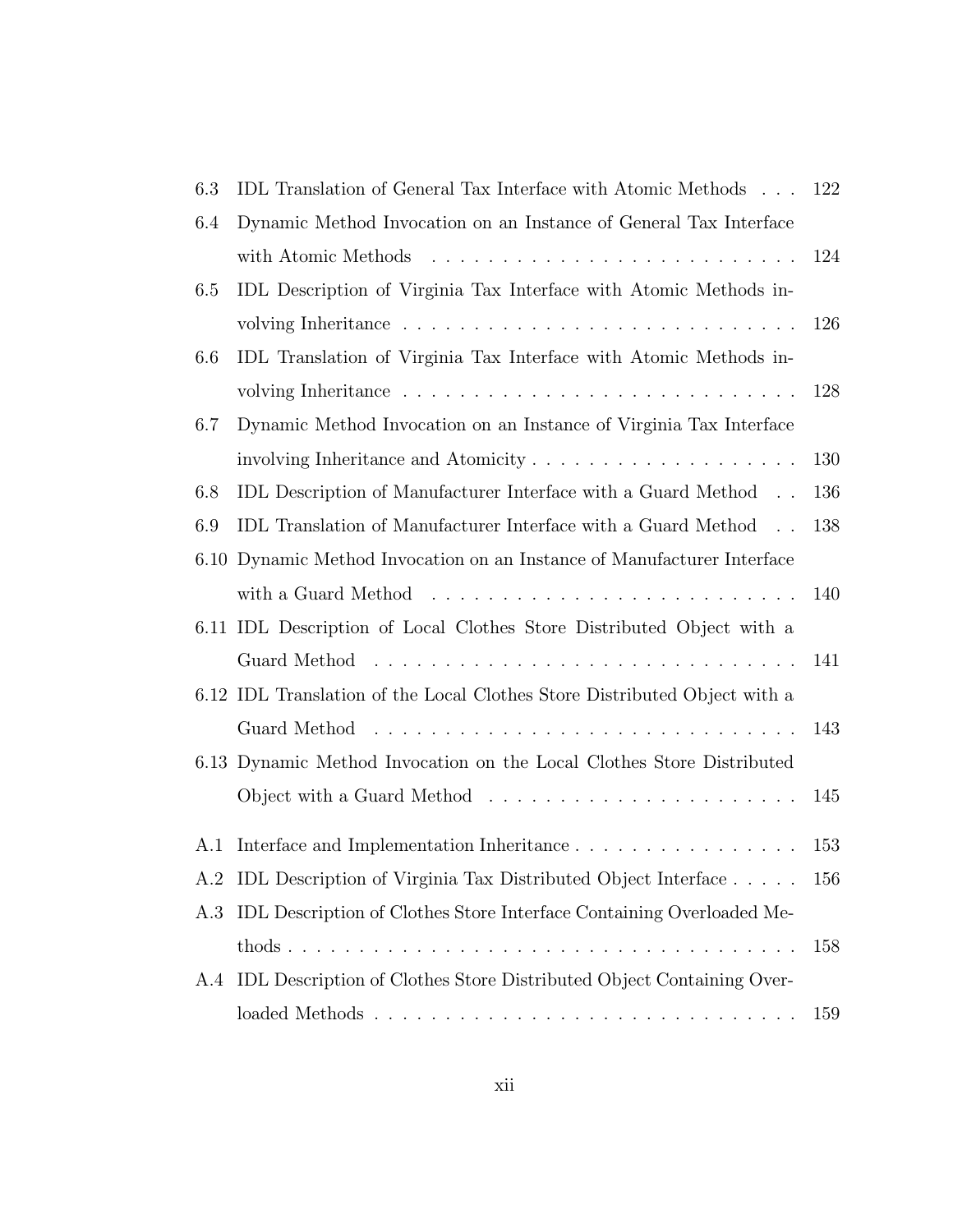| A.6 IDL Description of the Clothes Store Generic Interface 161                   |  |
|----------------------------------------------------------------------------------|--|
| A.7 IDL Description of Clothes Store Generic Interface involving Interitance 162 |  |
|                                                                                  |  |
| A.9 IDL Description of Manufacturer Interface with a Guard Method 165            |  |
| A.10 IDL Description of Local Clothes Store Distributed Object with a            |  |
|                                                                                  |  |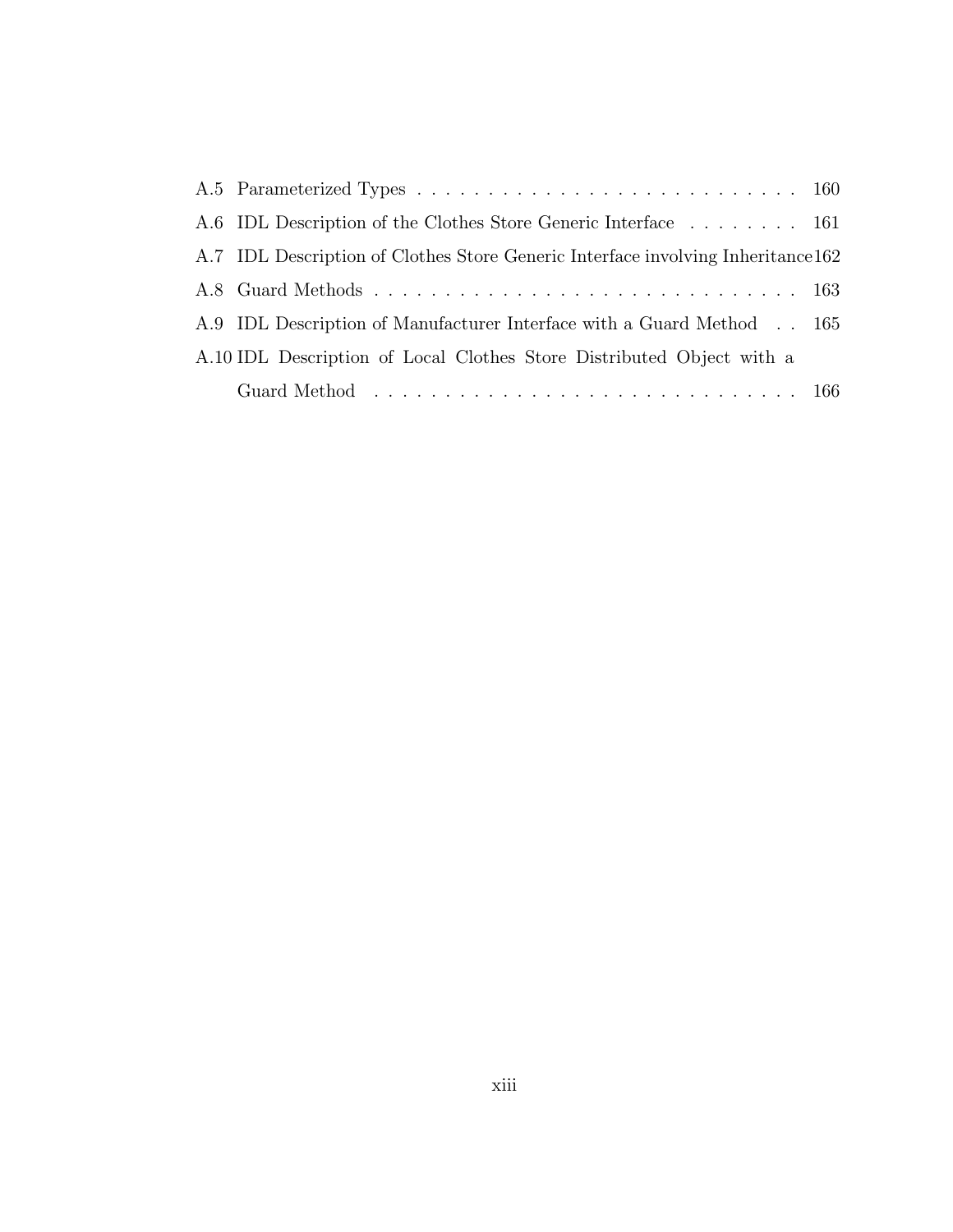# LIST OF TABLES

| 1.1 Statically Typed Object-Oriented Languages Versus Important Fea- |  |
|----------------------------------------------------------------------|--|
|                                                                      |  |
| 2.1 Existing Systems Versus Languages Supported by Them 15           |  |
| 2.2 Architectures (Common Run Time and Protocol Based) Versus Exist- |  |
|                                                                      |  |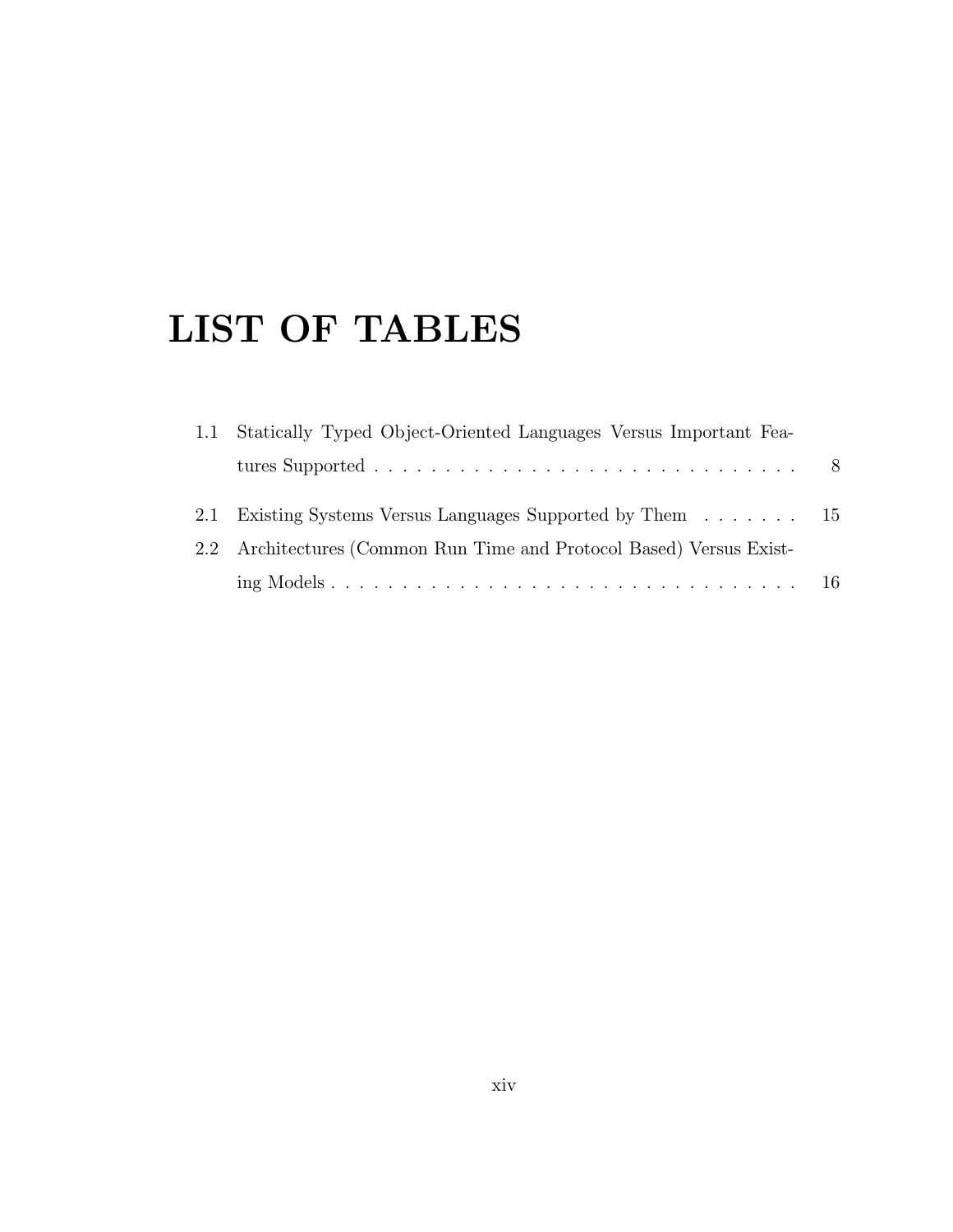## Chapter 1

## Introduction

Many organizations are moving away from software systems written in a single programming language on monolithic hardware architectures (legacy systems); they are moving towards distributed systems running on a network of heterogeneous computer workstations. These changes are making the application development for distributed and heterogeneous environments inevitable. A challenging problem that arises is mastering the complexity involved in integrating software components written in multiple programming languages. At the same time, integration of software components from legacy systems to work with other components is a serious problem facing software developers.

Object-oriented technology with its encapsulated object structure and the basic communication mechanism of message passing is a congruous solution for the development of applications using software components in distributed and heterogeneous environments. The abstraction and encapsulation facilities provided in object-oriented languages are useful in hiding implementation details and focus on the external behavior of software components. Another aspect of object-oriented programming with reference to the legacy systems is that object-oriented wrappers can be built around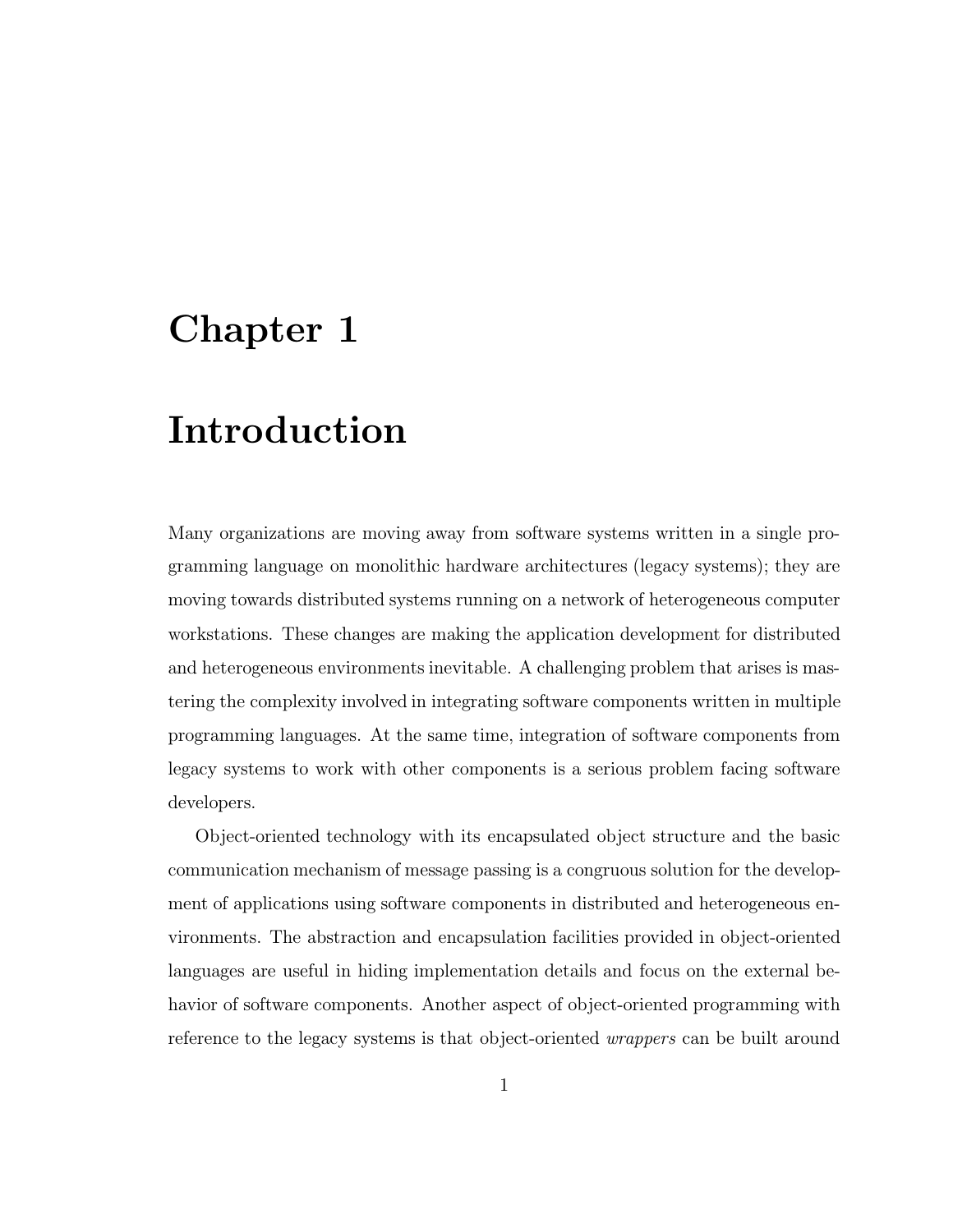existing legacy system components. The wrappers allow the legacy components to be integrated with newly developed components or the legacy components in an application [55]. Thus, object-orientation is proving to be a useful programming paradigm for current software development and for legacy systems.

Integration of software components written in several popular object-oriented languages is a recurring problem in the software development process. Because there is no single universally accepted object-oriented language, software is developed in different languages that have vastly different object models. These differences force the existing code to be re-written in multiple languages. This duplication impedes software reusability and maintainability. So, there is a strong necessity for integration of software components written in multiple languages.

Even though the Java [12] language is treated by some as a single universal language that can be used for software development, it is not a solution for the problems facing the software development in distributed and heterogeneous environments. Java supports communication between objects distributed in different address spaces, using Remote Method Invocation (RMI) [124]. But, RMI is specifically designed to operate only in the Java environment. It cannot be used effectively with other languages [22]. Java is still an evolving language, undergoing changes in the facilities it provides. It is not available on all platforms, and moreover, it is an enormous task to translate software developed in several popular languages into Java. So, integration of legacy components existing in other languages to work with Java components is currently under investigation [21, 60]. In summary, in order to reuse the existing software effectively, software modules built in multiple object-oriented languages need to interoperate with one another.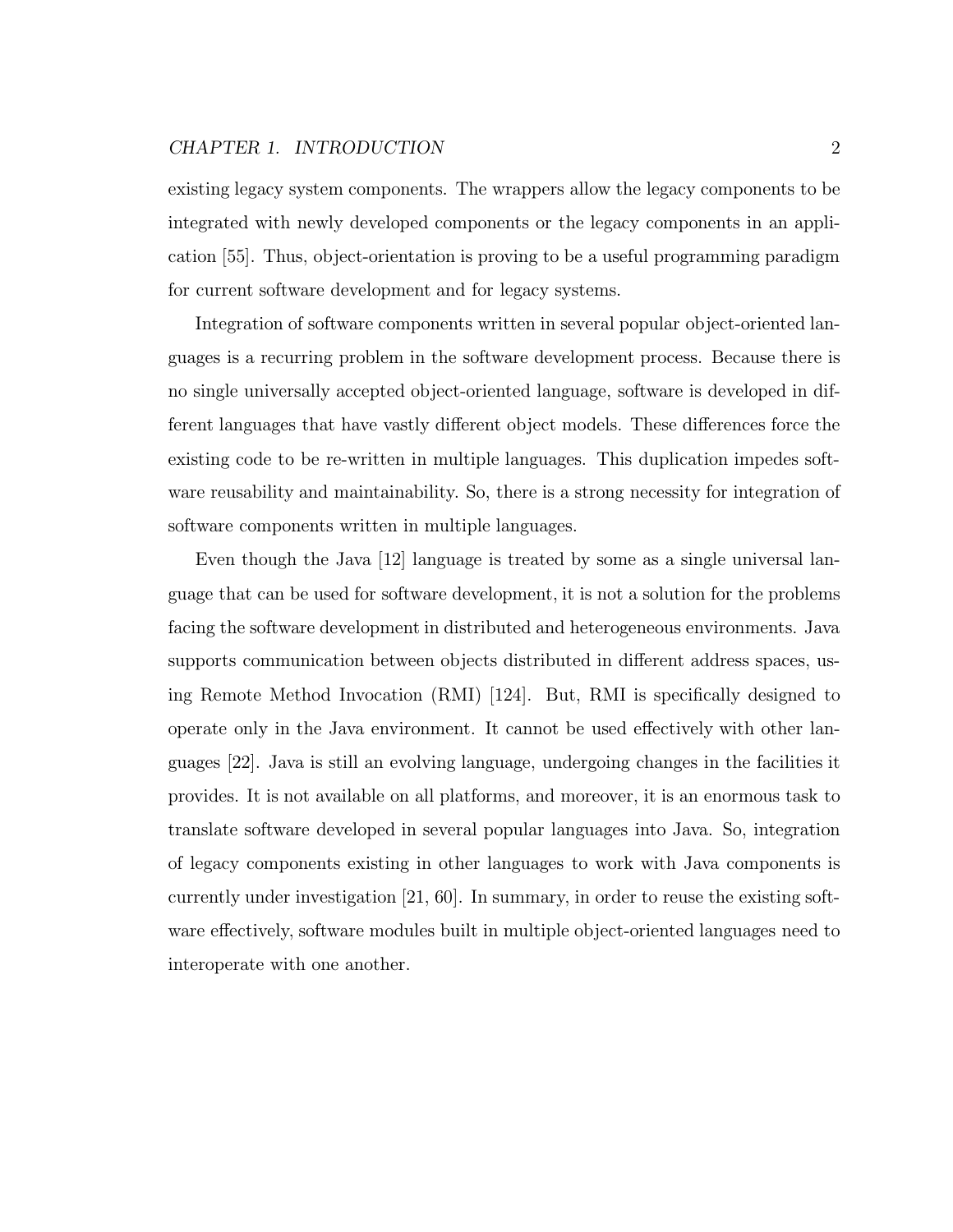## 1.1 Interoperability

Interoperability is the ability of the components of a software system to coexist, communicate, and cooperate with one another to achieve a common goal in a distributed and heterogeneous environment involving disparate implementation languages, operating systems, and hardware platforms. Integrating existing software components written in different programming languages is becoming a common practice in the software development process because it reduces code duplication and results in better reuse and maintenance of software.

Many common object models [20, 60, 70, 110, 117] have been proposed to support interoperability of software components developed in multiple languages. The systems based on these models try to encapsulate the communication mechanisms used for the transfer of messages between objects in a distributed environment. They provide translations of object descriptions described in Interface Definition Language (IDL), into different languages. Most of the systems provide language transparency (an application developer can act as if all application components are available in the native implementation language) and distribution transparency (an application developer can act as if all application components are available locally). Several systems have mappings supporting both object-oriented and non object-oriented languages.

## 1.2 Problem statement

Most of the common object models, including the popular industry standard models — the Common Object Request Broker Architecture (CORBA) [60] and the Component Object Model (COM) [20]— do not support certain useful and advanced features of 'polymorphism' and 'concurrency'. These models are limited in the object-oriented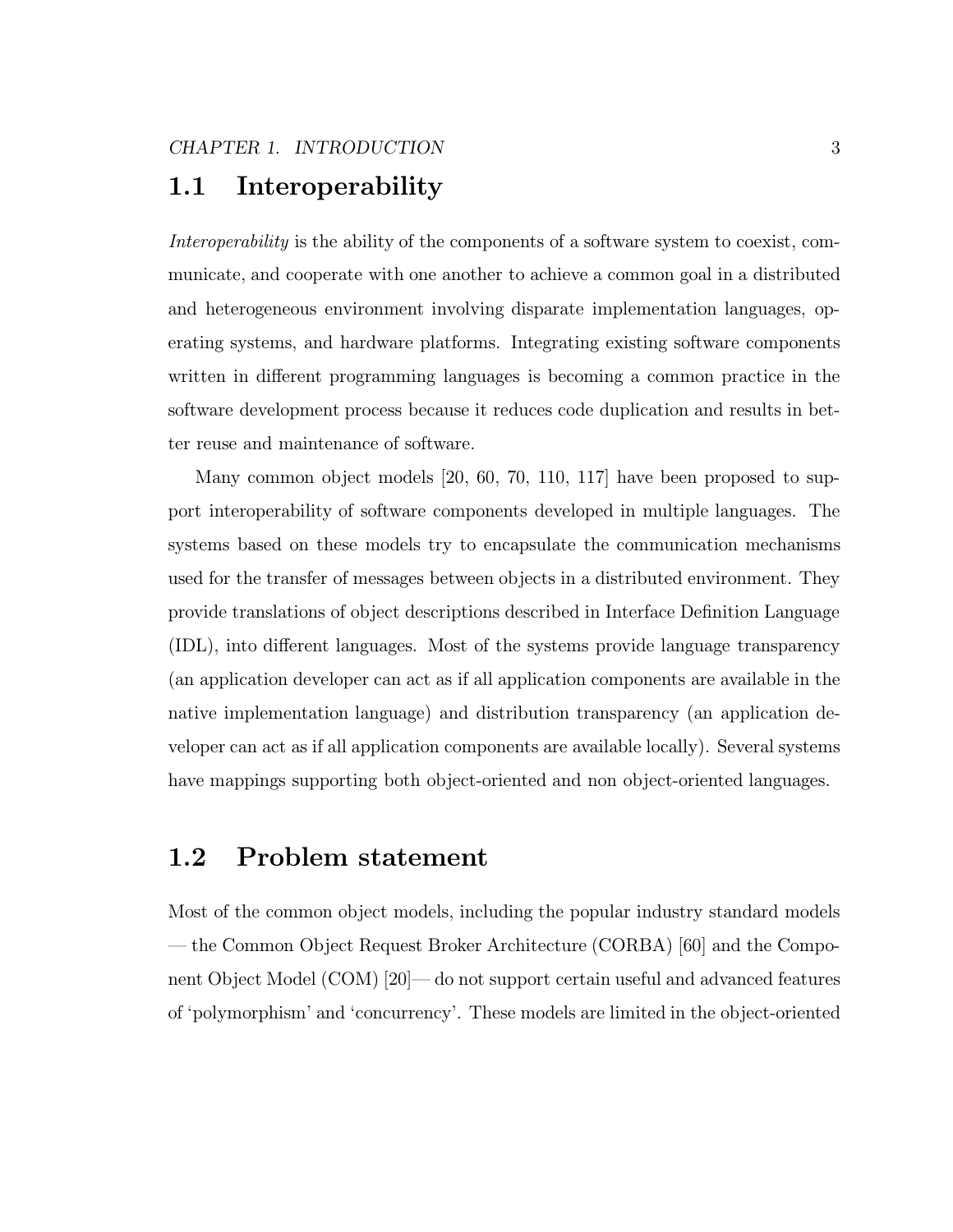features supported by them. Although the features of polymorphism and concurrency are present in several object-oriented languages and have been proven to be very useful in the application development process, they cannot be used for interoperability of software components because they are not part of the existing common object models. Many popular object-oriented languages distinguish themselves with the support for advanced object-oriented features. The lack of support for these features in the existing common object models is a serious limitation because, it restricts the reuse of software components developed using these advanced features.

Polymorphism is an abstraction mechanism that represents a quality or state of being able to assume different forms. Several categories of polymorphism exist in object-oriented programming languages. But not all of them are present in common object models. The categories of polymorphism not present in the existing common object models are as follows:

#### Inheritance of abstract methods in distributed environments

This feature supports inheriting and overriding in a derived class, of the abstract methods defined at a base class. An invocation of an overridden abstract method at the base class results in the execution of the overriding method in the derived class. The base class and the derived class may exist on different nodes in a distributed environment, possibly in different languages. This type of polymorphism is also referred to as inclusion polymorphism.

#### Method overloading

Method overloading involves the existence of more than one method with the same name but different signatures<sup>1</sup> in the interface of an object. The object can be a distributed object with its components existing in multiple places. A

<sup>&</sup>lt;sup>1</sup>A signature of a method is its argument types and the result type.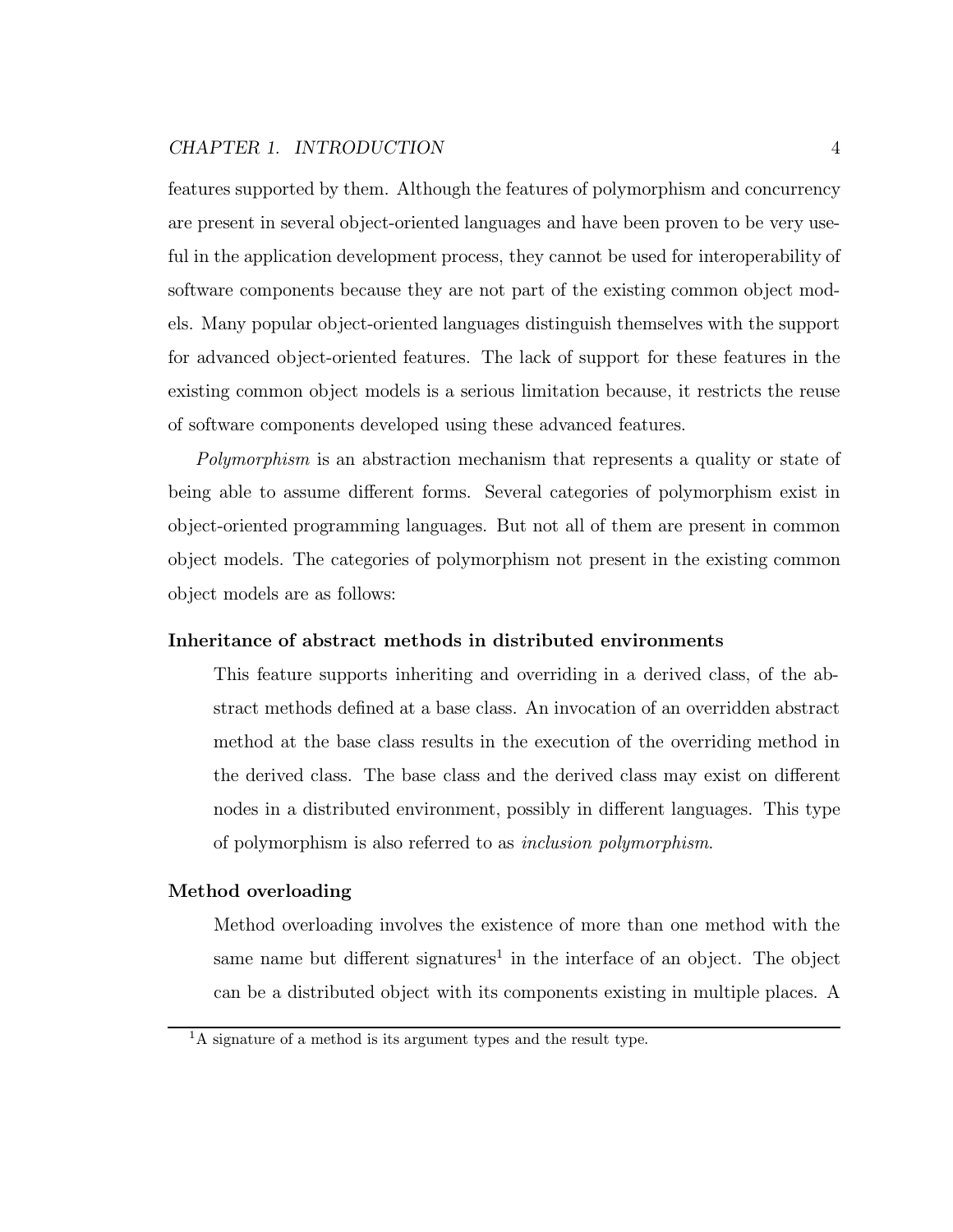method can be overloaded among the distributed components of the object.

#### Parameterized types

Parameterized types involve the abstraction of a generic type based on the common features of existing types. They allow a general concept to be instantiated with one or more types.

Concurrency has different interpretations in different contexts. In this dissertation, Concurrency in an object-oriented system is its ability to have multiple threads of control. It can be achieved by interleaving or simultaneous processing of method invocations. Concurrently executing threads can cooperate with one another through synchronization, to achieve a common task. The advanced features of concurrency not present in the existing models are<sup>2</sup>:

#### Atomicity of method executions

The atomicity feature requires completion of the processing of a method invocation on an object, before that object can start the processing of another method invocation.

#### Synchronization of the method invocations

Synchronization features support accepting, rejecting, and deferring of the method invocations on an object, based on the object's state information and the arguments of the method.

Thus, the existing common object models lack advanced object-oriented features and need to be elevated closer to the object models of statically typed object-oriented languages.

<sup>2</sup>CORBA supports concurrency via CORBA services, but it is not part of the CORBA object model, and is more oriented towards transaction processing, not general applications. COM also supports concurrency via its message filtering mechanism, but it is more oriented towards compound documents, and is not part of the object model.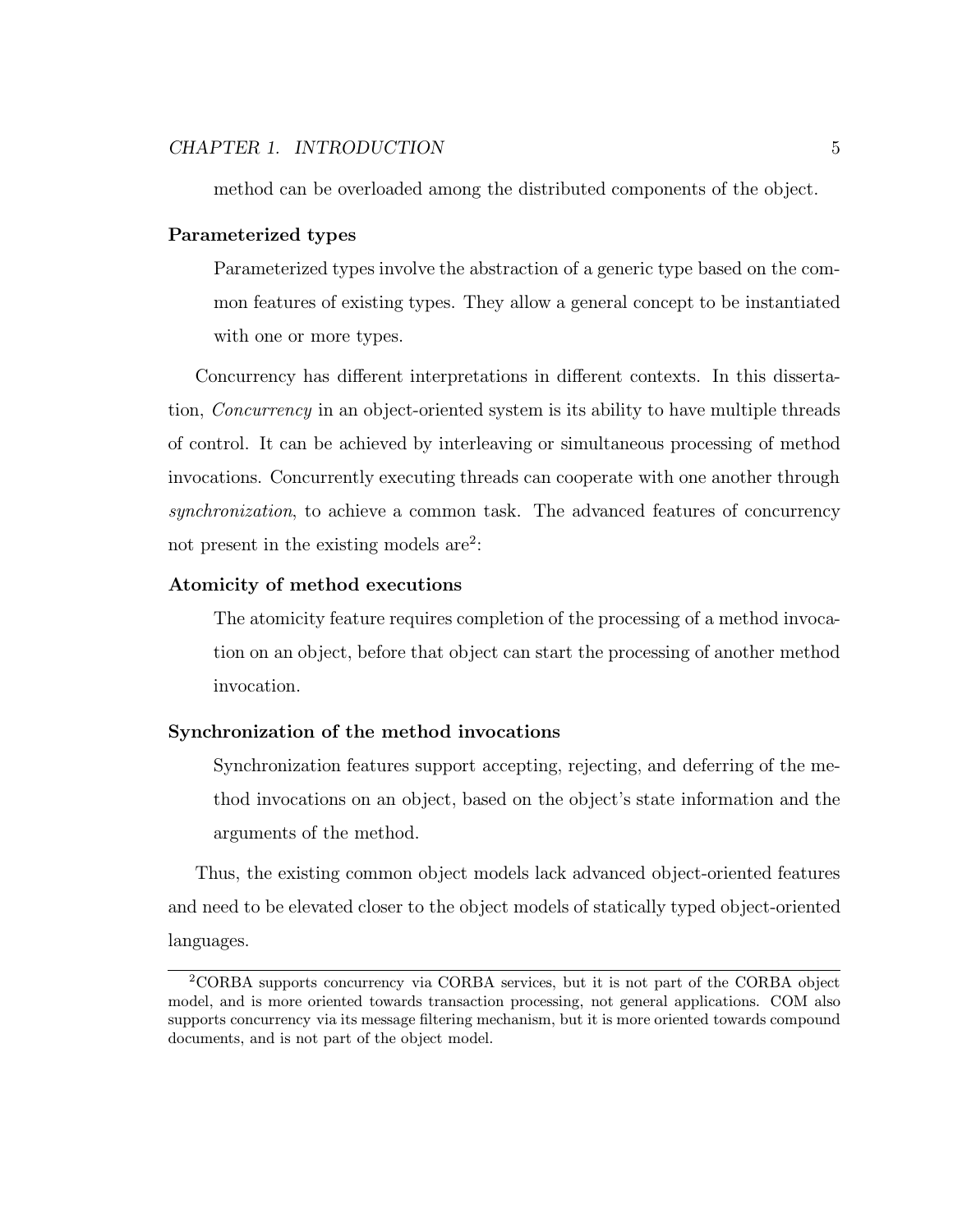## 1.3 Goal

The major goal of this dissertation is to investigate aspects of a powerful common object model which supports the advanced features of polymorphism and concurrency.

The categories of polymorphism considered are 'inheritance of abstract methods in distributed environments', 'method overloading' and 'parameterized types'. Support for inheritance of abstract methods ensures that appropriate overriding methods of derived classes are bound to the method invocations on the corresponding overridden methods of the base class, even in distributed environments involving multiple languages. The method overloading feature allows multiple methods with the same name but different signatures to exist in the same class. It also allows some methods in the superclass and some methods in the derived class to have the same name but different signatures. The parameterized types supported are 'bounded parameterized types' which require the interfaces of parameters to be specified explicitly along with the interfaces of the parameterized types.

The features of concurrency to be considered are 'atomicity' of method execution and 'synchronization' of method invocations. Atomicity allows any number of external invocations on an object, but it requires the processing of only one method invocation at a time. In the case of distributed objects, atomicity allows external invocations on any distributed component of the object, but it guarantees the completion of the processing of an external invocation before starting the processing of another external method invocation. The synchronization feature allows for delaying of message processing, based on the state of the object and message contexts. The problem that arises by supporting inheritance of classes that use synchronization is known as the 'inheritance anomaly' [113]. The inheritance anomaly problem is addressed in this dissertation.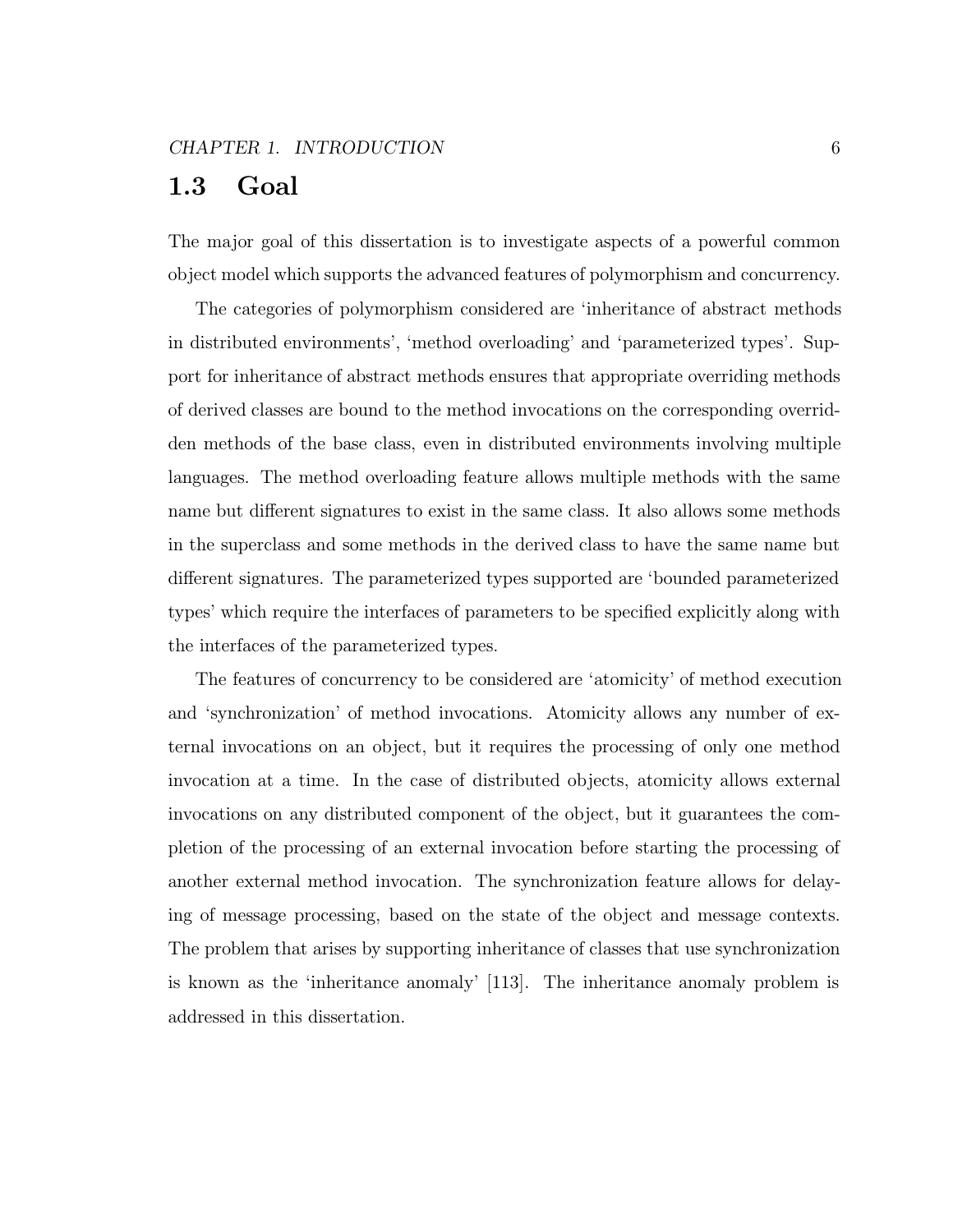The feasibility of the model is shown by the development of an implementation framework. The framework supports the polymorphism and concurrency features considered above. It provides a uniform design for translating the common object model features into the languages  $C_{++}$  and Modula-3. The utility of the model can be demonstrated by the implementation of prototype applications in a distributed and heterogeneous environment involving software components developed in multiple object-oriented languages.

## 1.4 Approach

The motivation for selecting the domain of languages used for implementing the proposed common object model is described in section 1.4.1. The new concepts introduced and software tools used are briefly discussed in section 1.4.2.

#### 1.4.1 Motivation

A new direction of research centered on a subset of the object-oriented languages is chosen in this dissertation. One of the main reasons why the existing common object models do not include the advanced features of polymorphism and concurrency is the fact that current object-oriented systems for interoperability and component-based reuse employ object models that are weakened by the attempt to provide accessibility from too broad a domain of programming languages [27]. These common denominator models are limited in their support for object-oriented features. They support only a subset of object oriented features because mapping of a more complete object model into a non-object oriented language is not manageable. For example, method overloading is not provided in Object Management Group's (OMG) Common Object Request Broker Architecture (CORBA) [60] object model, because dealing with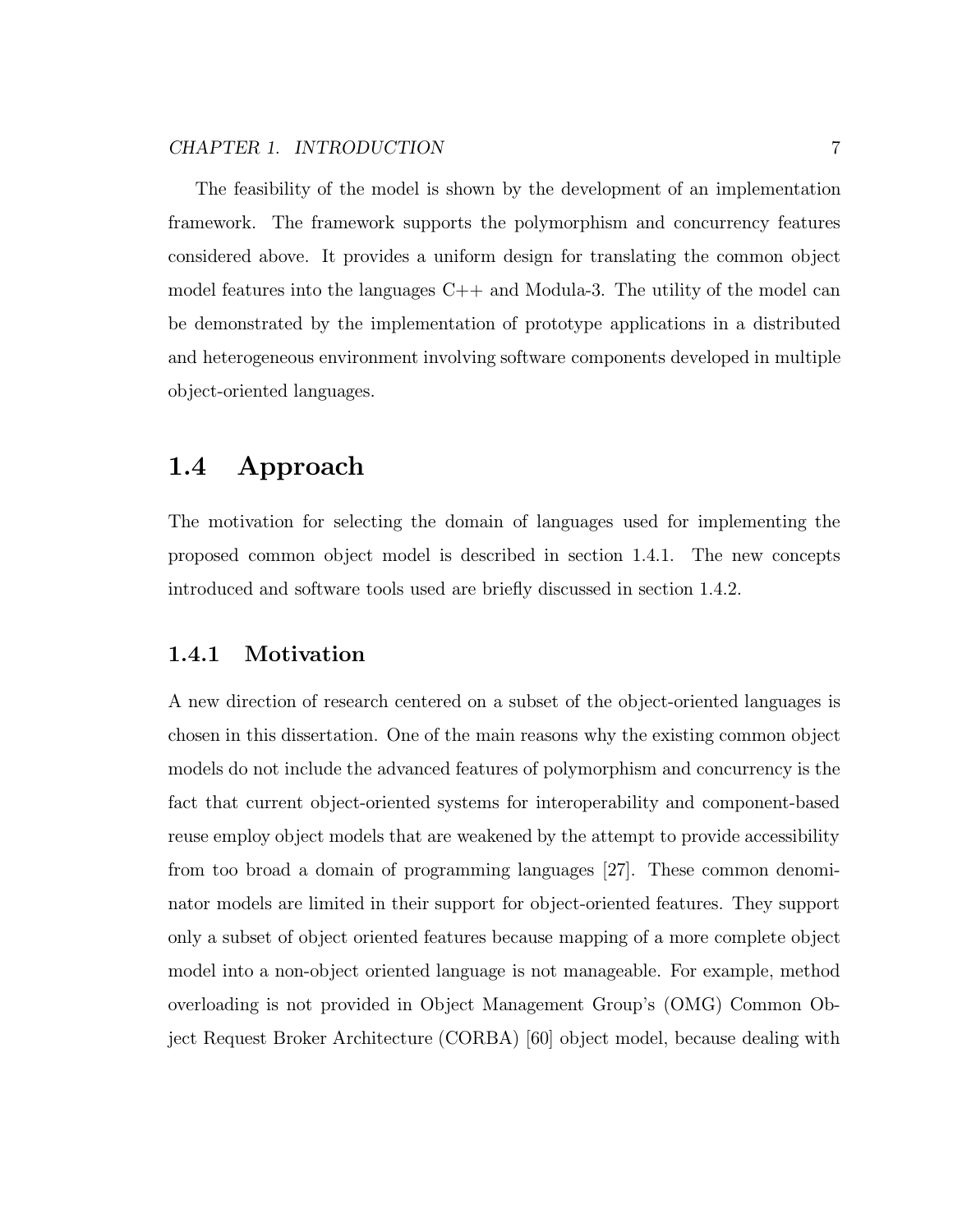overloaded names is too difficult or very awkward to handle in typical non-object oriented languages. Powerful features missing from this and many other models include: parametric polymorphism and concurrency. The limitation on the interoperability and component reuse implied by such weakened object models restricts the availability of services to end-users. It restrains software productivity as it forces the rebuilding of existing software components.

Statically typed object-oriented languages are frequently used in building systems for interoperability. Table 1.1 shows a number of popular statically typed objectoriented languages and some important features supported by them. The method overloading feature is not directly supported in Modula-3 and BETA. But, the other features of these languages such as 'runtime type checking' are used to emulate the method overloading feature. The generic types feature is proposed in the Java language as an extension citeagesen:java, myers:java, thorup:java. The concurrency feature is not directly supported in  $C_{++}$  and Eiffel, but standard libraries exist for these languages to use concurrency.

| Language             | Features           |               |             |  |  |  |  |  |  |
|----------------------|--------------------|---------------|-------------|--|--|--|--|--|--|
|                      | Method Overloading | Generic Types | Concurrency |  |  |  |  |  |  |
| $_{\rm Ada}$ $_{95}$ |                    |               |             |  |  |  |  |  |  |
| <b>BETA</b>          | weak               |               |             |  |  |  |  |  |  |
|                      |                    |               | library     |  |  |  |  |  |  |
| Eiffel               |                    |               | library     |  |  |  |  |  |  |
| Java                 |                    | proposed      |             |  |  |  |  |  |  |
| Modula-3             | weak               |               |             |  |  |  |  |  |  |

Table 1.1: Statically Typed Object-Oriented Languages Versus Important Features Supported

Static typing offers both a degree of safety to applications and is critical in defining the interfaces of remote objects and the data that is exchanged between client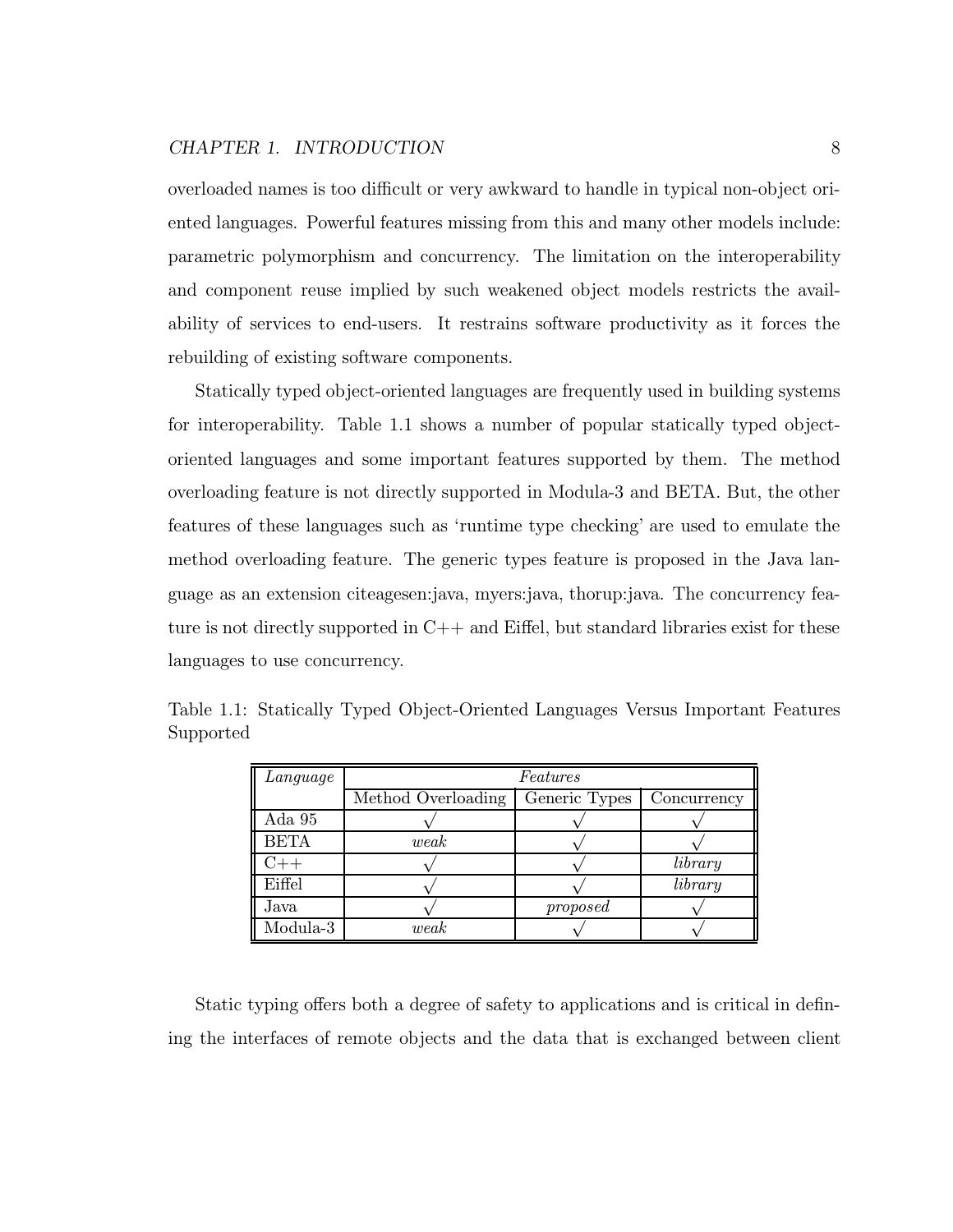and server objects. This dissertation concentrates on statically typed object-oriented languages. The languages selected are  $C_{++}$  [166] and Modula-3 [133]. Though these languages fall within the same family of statically typed languages, they are similar enough to yield a powerful object model, yet different enough to make the problem interesting, and widely enough used to create interesting opportunities for reuse (e.g., a Modula-3 animated user interface to a C++ digital library).

#### 1.4.2 New Concepts

In this section the new concepts introduced in the ICOM object model and its framework are described.

To provide inheritance of abstract methods in a distributed environment, a truly distributed object is defined. A truly distributed object is a distributed object whose state and method information can exist in multiple processes implemented in different languages on multiple machines, with a constraint that the various components of the object are related with one another using a 'superclass' and 'subclass' relationship. Truly distributed objects form a subset of a more generic form of distributed objects, called *split objects* [187]. A split object is a distributed object whose components are arbitrarily placed in different processes.

A new concept of distributed compilation is introduced to support 'truly distributed objects'. A distributed compiler, when invoked on an IDL description involving truly distributed objects, transfers information among translators at different sites. The existence of distributed objects with abstract methods requires communication between interacting components before the actual invocation of methods, so that each component is aware of the existence of the other component. In the case of statically typed languages, the communication among translators must take place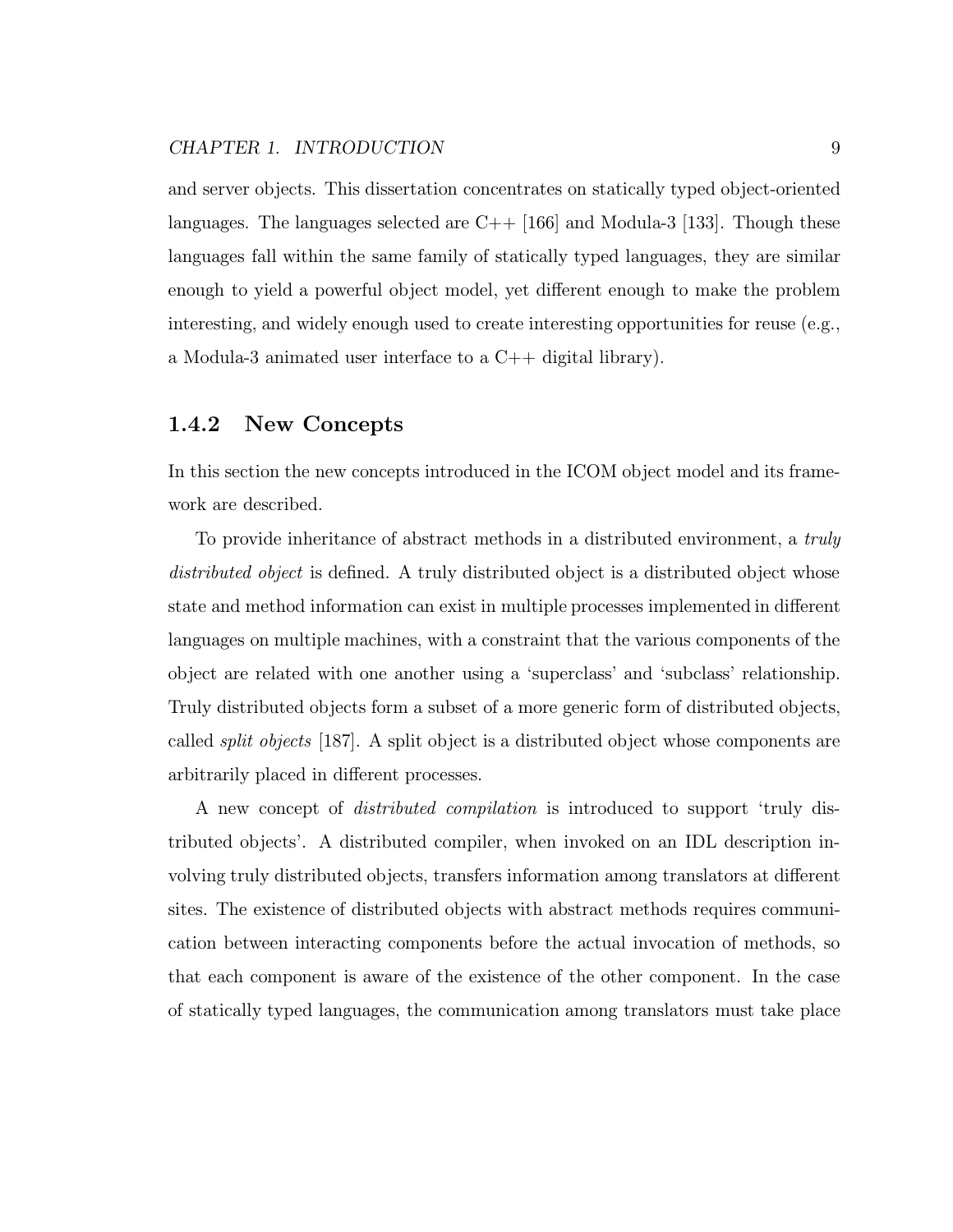before execution time. So, a distributed compiler makes this interaction possible by transferring IDL descriptions, and invoking IDL-to-native language translations at remote sites.

#### 1.4.3 Software Tools and Design Criterion

The software tools used to implement the ICOM object model, and the design criterion chosen are described in this section.

The actor model [5], with its asynchronous message passing, is an excellent tool for communication in distributed environments. It can be used as a basic framework for implementing the common object model. In this dissertation, the basic actor model is extended to support the concept of a 'distributed actor'. The actor integrity as a distributed entity is preserved by ensuring the completion of execution of a method invocation before the next message intended for that actor is processed.

A uniform framework for the proposed common object model, based on the actor model of communication is developed using reflection-like techniques [102]. This framework allows the addition of the advanced features mentioned in previous sections in a systematic manner. This framework can be translated into any statically typed object-oriented language that supports the common object model features directly. The framework can also be translated into any statically typed language that supports the set of features identified in this dissertation.

A major design criterion observed in this dissertation is that no changes to the existing operating systems and compilers should be required. Solutions involving translations to some intermediate low level language are not followed. Because of the mechanical nature of the translation only hand coded translations are used for translations, although an implementation of such a translator is technically feasible.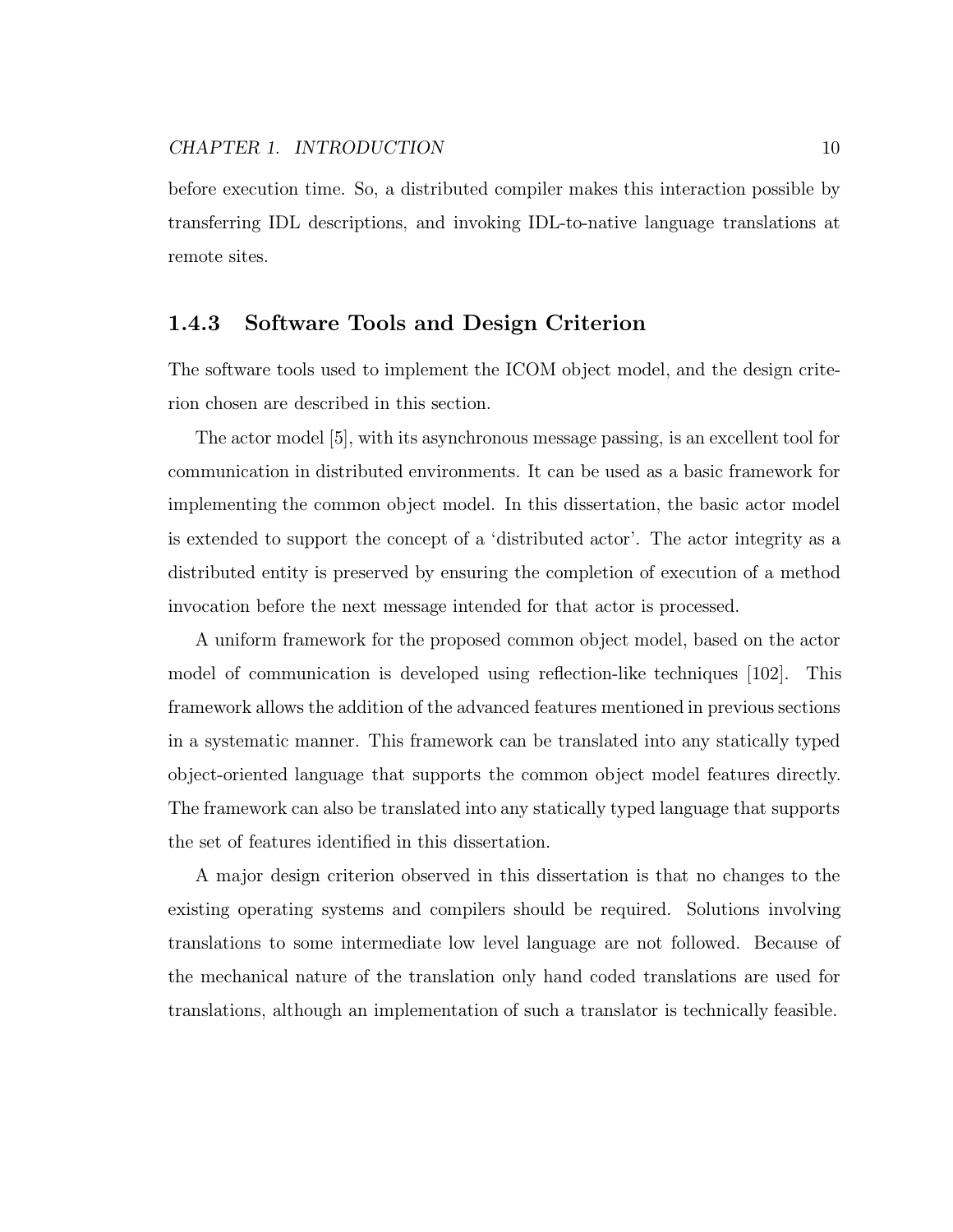## 1.5 Outline

This section describes the outline of each chapter of the dissertation. In Chapter 2, the existing interoperable systems are described. A taxonomy of existing interoperable systems is provided. Distributed object systems that have object models similar to the CORBA object model are described in detail. The drawbacks of these systems are identified.

Two applications demonstrate the utility of the framework. A digital library application is developed that uses the common object model framework. A system for a financial institution that owns and monitors a set of national level grocery stores and clothes stores is implemented. This sytem uses the full power of the proposed common object model features. For each example discussed throughout the dissertation, an IDL description, the translation of the IDL description into a native language, and the diagrammatic sequence of method invocations are provided.

In Chapter 3, a basic framework of the proposed interoperable common object model (ICOM) is illustrated. The example problem of 'Department Stores' is used to explain the concepts of the framework that supports the ICOM model. This problem is used throughout the dissertation. The object model discussed in this chapter is the basic object model on top of which the advanced object-oriented features can be added.

In Chapter 4, the basic polymorphism in the ICOM object model is explained in detail. This polymorphism is also referred to as the inclusion polymorphism. An example from the 'Department Stores' problem that uses truly distributed objects is explained.

In Chapter 5, the advanced polymorphism of the ICOM object model is described. This polymorphism includes method overloading and parameterized types. Examples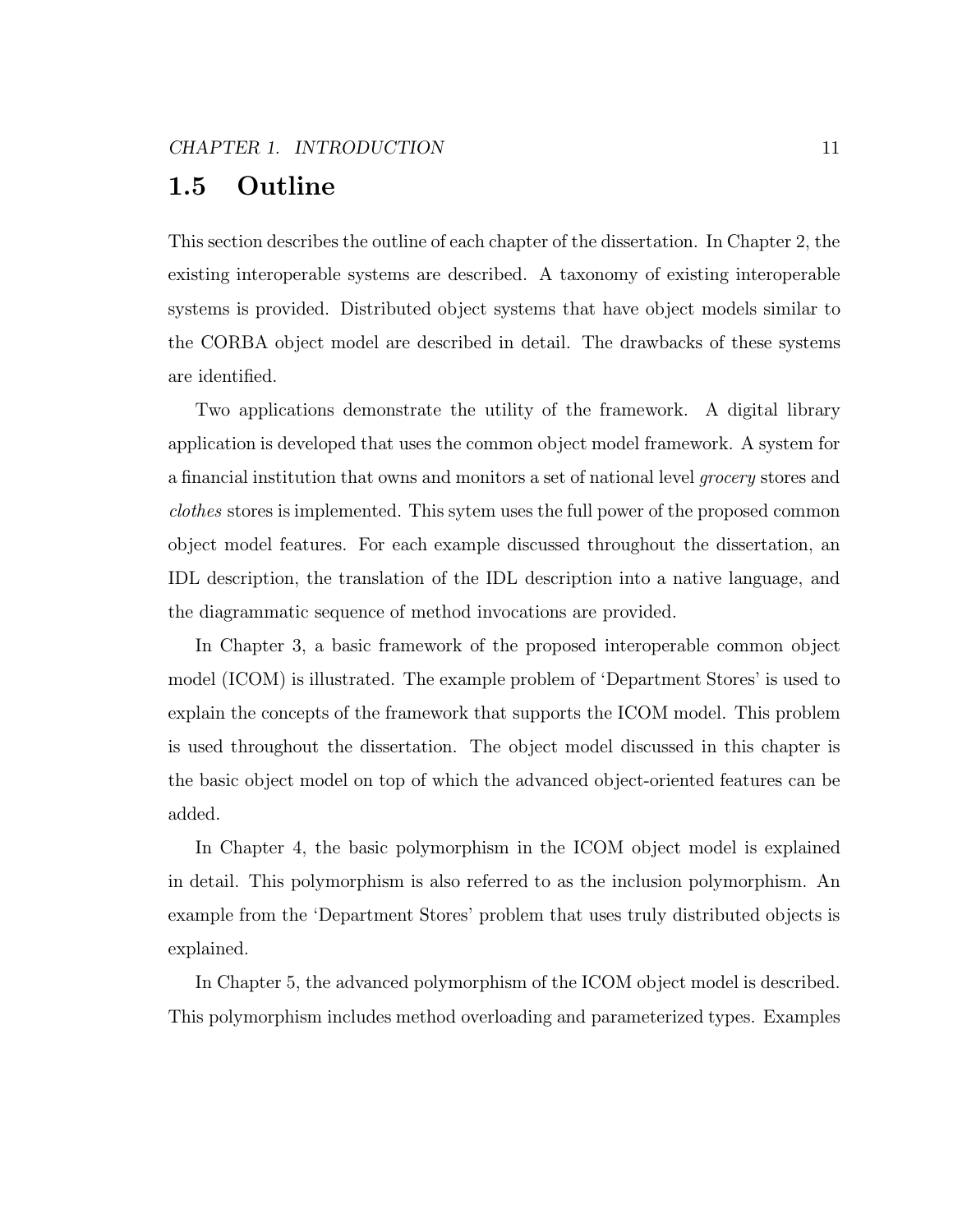from the 'Department Stores' are used to explain the various concepts.

In Chapter 6, the concurrency features of the ICOM object model are illustrated. The features of atomicity of processing of a method invocation and guard methods are described in detail with the examples from the 'Department Stores' problem.

In Chapter 7, a summary of the research is provided along with future research directions.

In Appendix A, syntax and semantics of the ICOM object model are described.

A Glossary of the terms used in this dissertation follows Appendix A. It is followed by a References section and an Index.

### 1.6 Summary

This chapter introduced the problem addressed in this dissertation, The 'problem statement' section identified the lack of support for certain advanced object-oriented features in the existing common object models. The 'goal' section described the major goal of developing a powerful common object model to help better interoperability of different object-oriented languages in a distributed and heterogeneous environment. The 'approach' section explained the motivation for selecting statically typed objectoriented languages for implementing the proposed common object model (ICOM) framework, the new concepts defined, and the software tools used for the implementation of the ICOM framework and the design constraint observed to achieve the goal. Finally, the 'outline' section briefly described the contents of each chapter.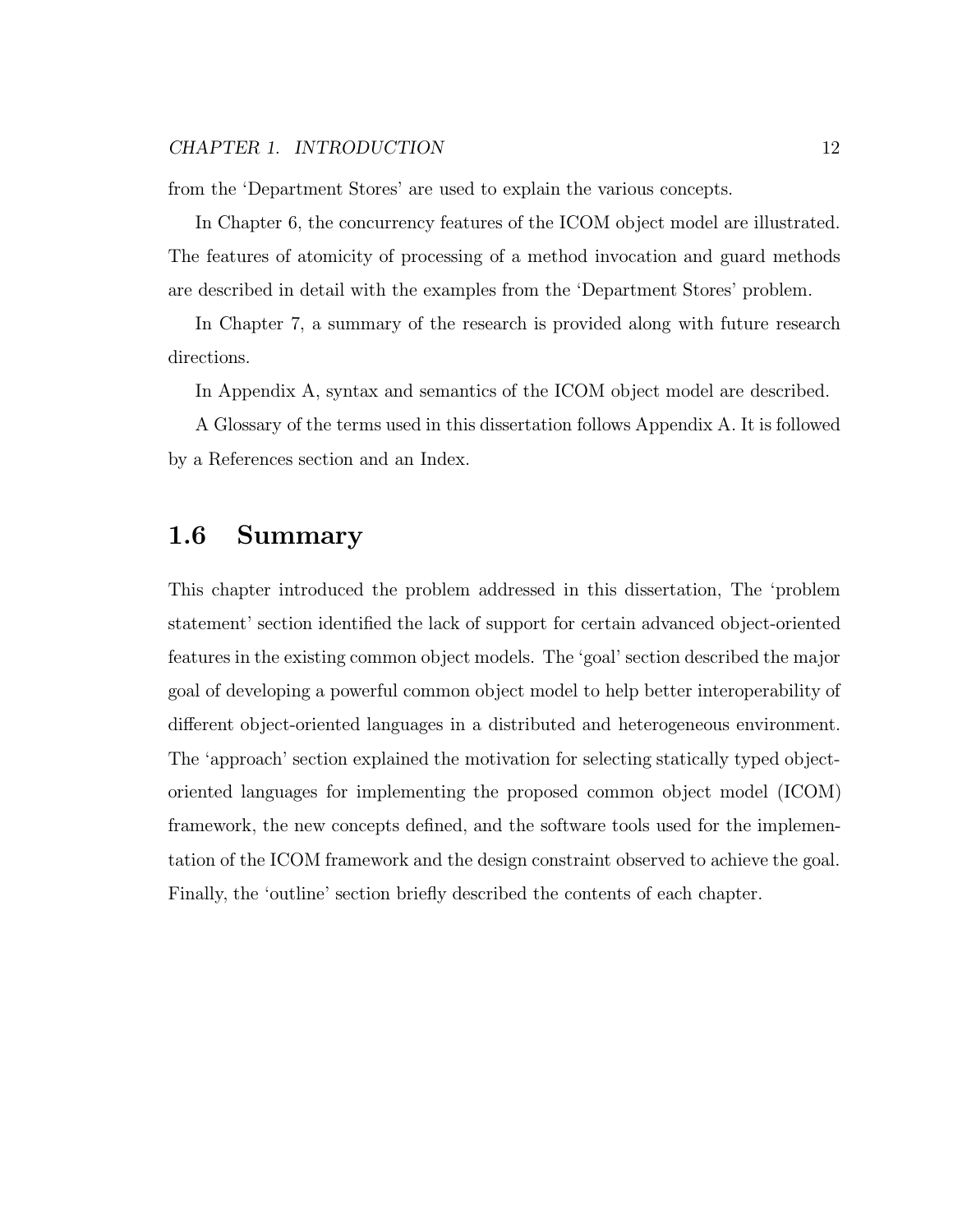## Chapter 2

## Interoperable Systems

## 2.1 Introduction

Providing interoperability among programming languages has been a challenging problem for several years [42]. Earlier attempts to address interoperability were directed towards non-object-oriented languages [57, 65, 153, 185]. Several solutions exist for direct mapping between languages when only two languages are involved [46, 115]. Though these solutions are adequate for two languages, they become very complex when the number of languages used is more than two. When N languages are involved, they require  $N^*(N-1)$  translators, with every language requiring translators to every other language. An addition of an  $(N+1)$ st language requires N translators to be written. Also, the differences in the models of the languages makes the translator writing very difficult.

A classification of existing interoperable systems is illustrated in Figure 2.1. Some of the example systems are listed under each category in the figure.

There are two major approaches to address the interoperability problem - the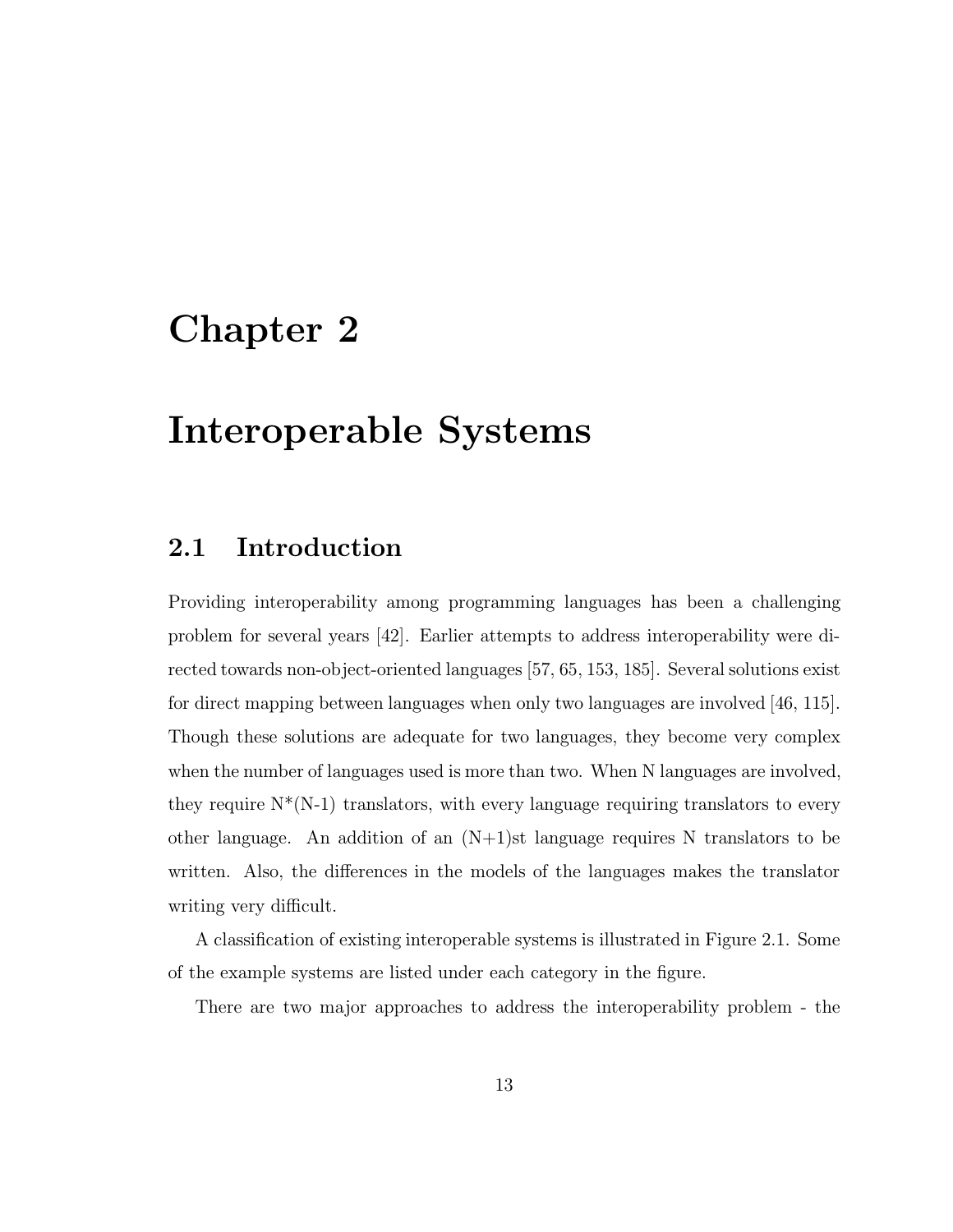common runtime approach and the protocol based approach. The common runtime approach has been applied in a shared memory and distributed shared memory environment whereas the protocol based approach has been applied in a distributed environment.



Figure 2.1: Interoperable Systems Classification

The common runtime approach provides a software layer over existing operating systems that acts as an intermediary between the application components and the operating systems and provides services similar to the operating system services. The interaction between software components takes place through 'upcalls' and 'downcalls'. These systems are briefly discussed in section 2.2.

The protocol based approach employs an intermediate language typically called the interface definition language (IDL) that is used to describe different software components. There are several ways to define an IDL. It can be a common denominator of all features (of relevant languages) or a union of all features or a variation of both.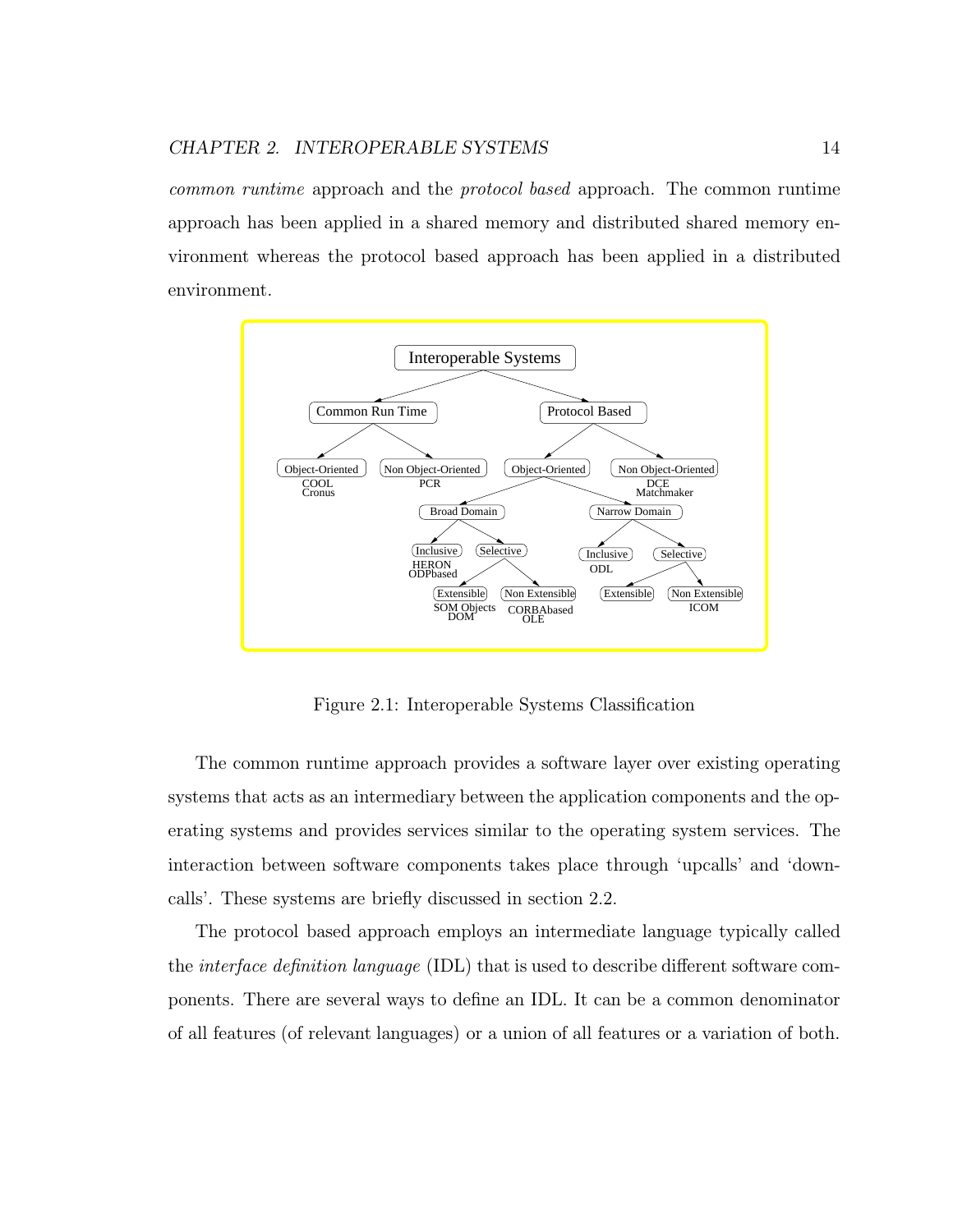Systems based on the protocol based approach provide the necessary communication mechanisms required for communication between various software components. In this dissertation we concentrate on the protocol based approach.

| Language                  |            | <b>Existing Models</b> |             |              |       |              |             |             |             |              |
|---------------------------|------------|------------------------|-------------|--------------|-------|--------------|-------------|-------------|-------------|--------------|
|                           | <b>PCR</b> | COOL                   | Cronus      | ILU          | CORBA | SOM          | <b>COM</b>  | <b>RISC</b> | ODL         | <b>HERON</b> |
| $C++$                     |            |                        |             | $\check{ }$  |       | $\mathbf{v}$ | $\mathbf v$ | $\sqrt{}$   | $\sqrt{}$   |              |
| Java                      |            |                        |             | $\check{v}$  |       |              |             |             |             |              |
| Modula-3                  |            |                        |             | $\sqrt{}$    |       |              |             | $\sqrt{ }$  |             |              |
| Smalltalk                 |            |                        |             |              |       |              |             |             | $\sqrt{}$   |              |
| Ada95                     |            |                        |             |              |       |              |             |             |             |              |
| CLOS                      |            |                        |             |              |       |              |             |             | $\sqrt{}$   |              |
| Eiffel                    |            |                        |             |              |       |              |             |             |             |              |
| ObjectiveC                |            |                        |             |              |       |              |             |             | $\mathbf v$ |              |
| $\mathbb{L}^{\mathbf{C}}$ |            |                        |             | $\mathbf{v}$ | ٦.    | ٦.           | $\mathbf v$ | $\sqrt{ }$  |             |              |
| <b>LISP</b>               | 1          |                        | $\mathbf v$ | $\mathbf{v}$ |       |              |             |             |             |              |
| Python                    |            |                        |             | $\mathbf{v}$ |       |              |             |             |             |              |
| Ada                       |            |                        |             |              |       |              |             |             |             |              |
| Fortran                   |            |                        | $\mathbf v$ | $\sqrt{ }$   |       |              |             |             |             |              |
| <b>COBOL</b>              |            |                        |             |              | A     |              |             |             |             |              |
| Cedar                     | $\sim$     |                        |             |              |       |              |             |             |             |              |
| Scheme                    |            |                        |             |              |       |              |             |             |             |              |

Table 2.1: Existing Systems Versus Languages Supported by Them

A tabular representation displaying various existing interoperable systems and the languages supported by them is shown in Table 2.1. The top portion of this table displays object-oriented languages and the bottom portion shows non-object-oriented languages.

A second tabular representation showing various existing interoperable systems and the architectures supported by them is displayed in Table 2.2. Among these systems, SOM is a CORBA compliant system. Several other systems exist that are CORBA compliant [144, 122, 174], but they are not shown here.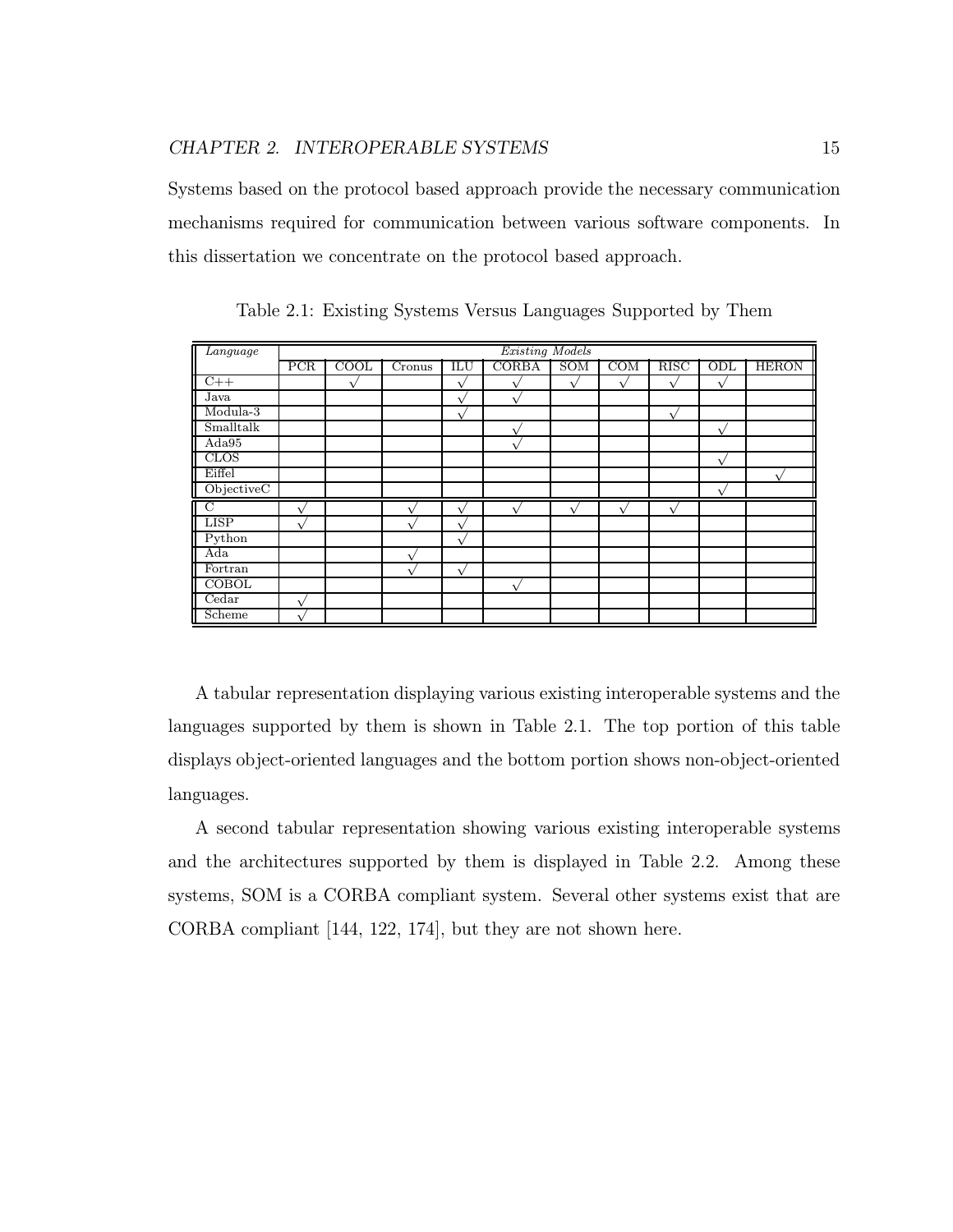Table 2.2: Architectures (Common Run Time and Protocol Based) Versus Existing Models

| Architecture    | Existing Models |        |     |       |     |     |  |  |       |
|-----------------|-----------------|--------|-----|-------|-----|-----|--|--|-------|
|                 |                 | -ronus | ILU | 'ORBA | SOM | COM |  |  | HERON |
| Common Run Time |                 |        |     |       |     |     |  |  |       |
| Protocol Based  |                 |        |     |       |     |     |  |  |       |

### 2.2 Common Run Time Systems

Common Run Time systems [91, 185] have a run time layer over existing operating systems. The run time layer provides services that can be used like operating system services. It acts as an intermediary between the interacting entities using down-calls and up-calls. A down-call is a request from the client to the common run time and an up-call is a request from the common run time to the server. Both shared memory implementations [185] and distributed shared memory implementations [91] of the common run time systems are available. These systems support both object-oriented as well as non-object-oriented models.

Portable Common Runtime (PCR) [185] from Xerox is an example of a nonobject-oriented common runtime system. The PCR system provides closely coupled interoperability between programs written in different languages in a shared memory environment. Closely coupled interoperability is the ability to share data structures, memory, and threads of control between program components of an application. Facilities provided in the PCR system are: a shared address space, symbol binding, light weight threads, and garbage collection. The PCR system implementation supports the languages C, Cedar, Scheme, and Common Lisp.

The Chorus Object-Oriented Layer (COOL) [91] is an example of the common run time approach. COOL is an extension of the facilities provided by the Chorus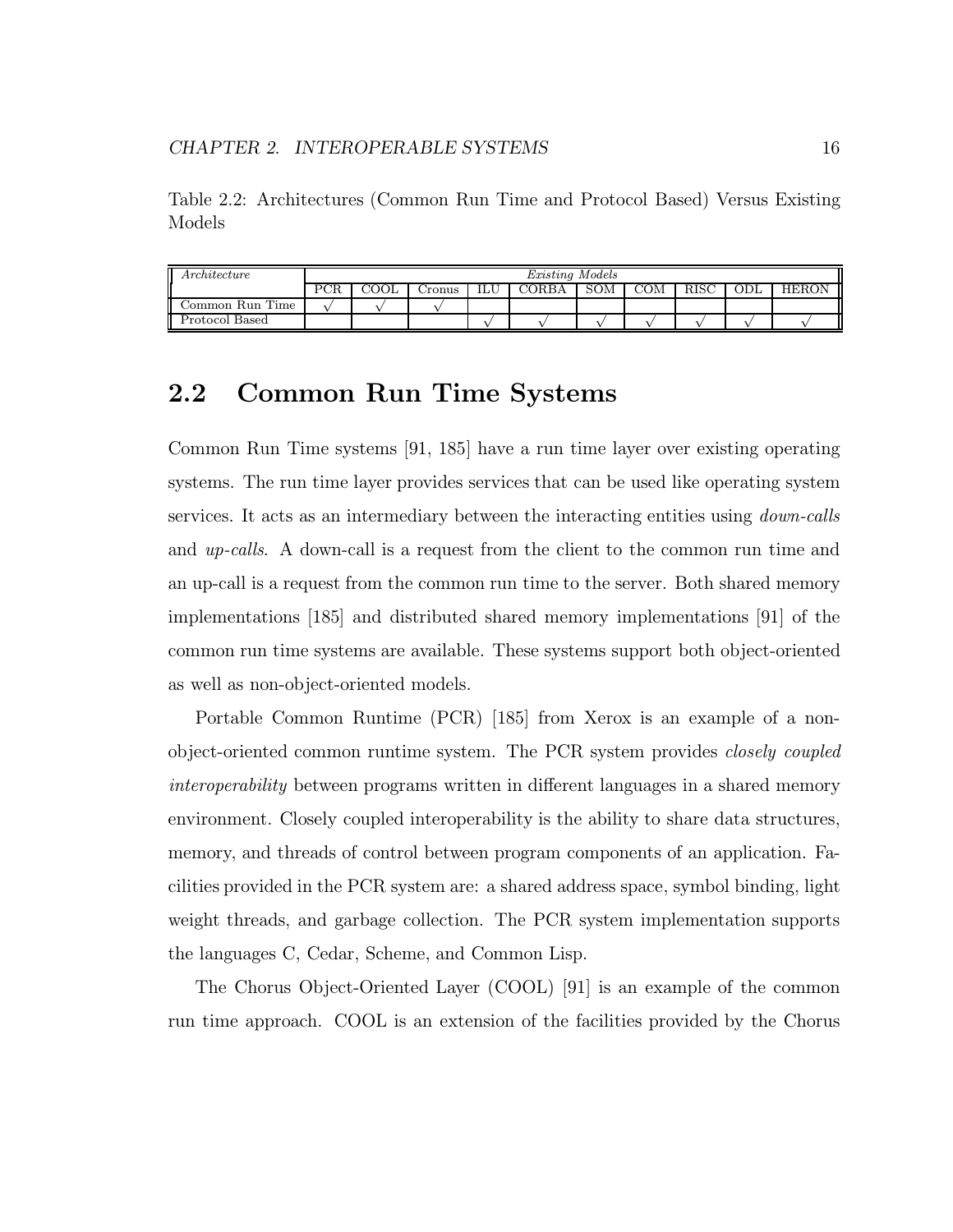distributed operating system. It provides a set of generic services that co-exist with an operating system's services. These generic services are divided into three functionally separate layers, the COOL base layer, the COOL generic run time layer and the COOL language-specific run time layer. The COOL base layer provides memory abstractions where objects are stored. The COOL generic run time layer implements a variety of object services including object creation, dynamic linking and loading, and fully transparent invocation of an object's methods. The language-specific run time maps a particular language object model to the generic run time model. Currently mappings to  $C_{++}$  are supported in COOL. Recently, there have been attempts to make COOL a CORBA compliant framework [72].

Though the common run time approach seems promising, it is not popular because of the existence of an additional run time layer and primitive (i.e., many objectoriented features are not supported) object models. The common runtime systems are not discussed further.

## 2.3 Protocol Based Systems

The models supported by the protocol based systems are classified into object-oriented and non-object-oriented models. The early protocol based systems use non-objectoriented models. Most of the recent systems use object-oriented models.

#### 2.3.1 Protocol Based Non-Object-Oriented Systems

Protocol based non-object-oriented systems use remote procedure call abstraction. Systems supporting non-object-oriented models [57, 65, 76] provide a common interface definition language to describe a server's interface. The description is compiled to produce stubs for Marshalling and Unmarshalling needed during a remote call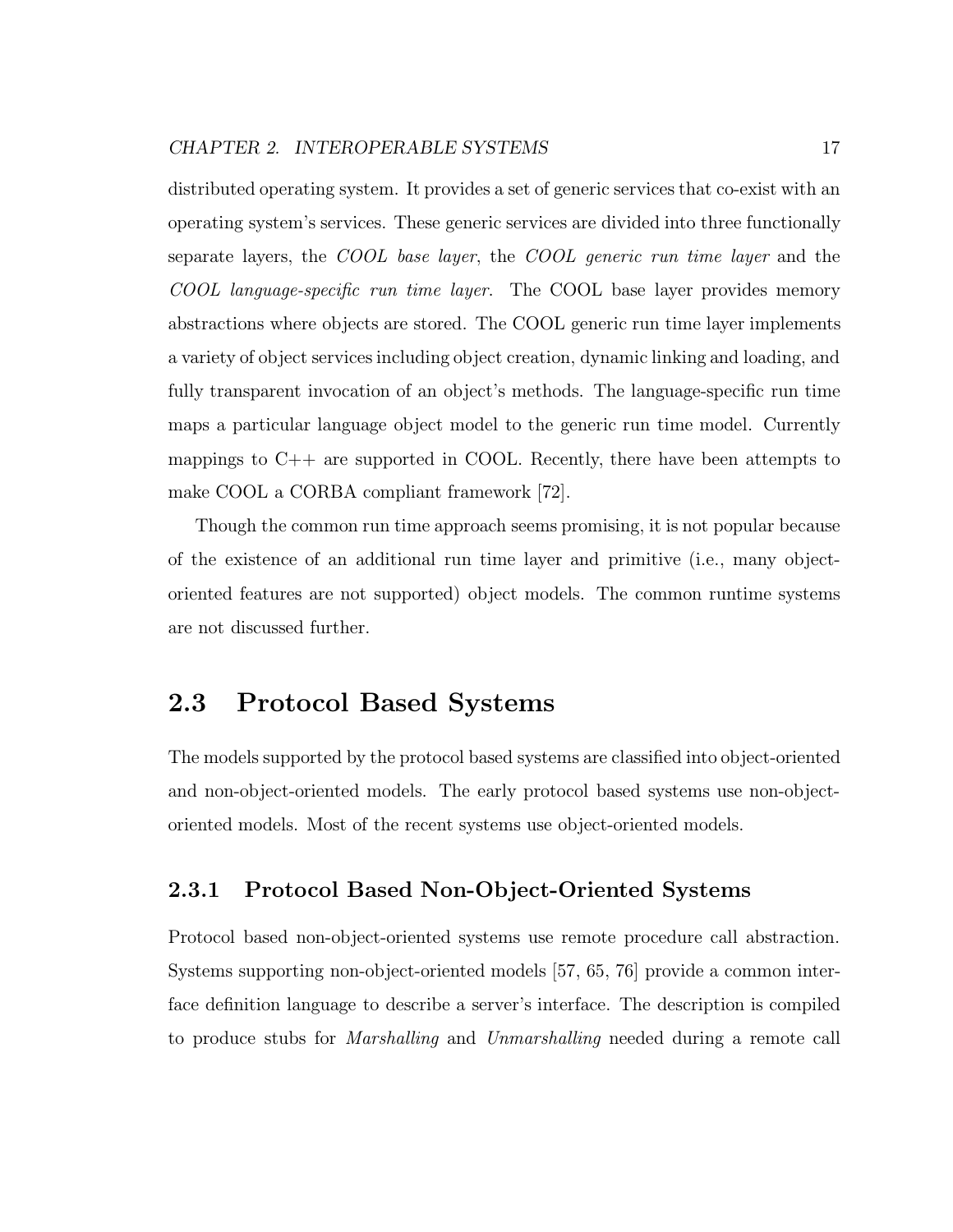from a client and return from the server. Marshalling is the process of building up a sequence of bytes that contains the values of the arguments or results in a proper format. Unmarshalling is the reverse process that recovers values from the sequence of bytes. When a remote call is made, its arguments are marshalled, sent as a part of a message over the network, and unmarshalled at the other side before passing them to the called procedure. Similarly the results are marshalled, sent, and subsequently unmarshalled. These protocol based non-object-oriented models were limited to using remote procedure calls. Higher abstractions over remote procedure calls are not possible in these models. Protocol based non-object-oriented systems are not discussed further.

#### 2.3.2 Protocol Based Object-Oriented Systems

Recently, several systems [20, 60, 70] following the protocol based object-oriented approach have been developed. Such systems are also called Distributed Object Systems. An interoperable system following a protocol based architecture is responsible for interactions between client and server objects. It provides mechanisms required for finding the object implementation for a request, preparing the object implementation to receive the request, and communicating the data making up the request. The interface that the client sees is completely independent of where the object implementation is located, and in what programming language it is implemented.

The protocol based systems achieve interoperability using an intermediate language such as an Interface Definition Language (IDL). An IDL defines the types of objects by specifying their interfaces. An interface consists of a set of named operations and the parameters to those operations. IDL is the means by which a particular object implementation informs its potential users what operations are available and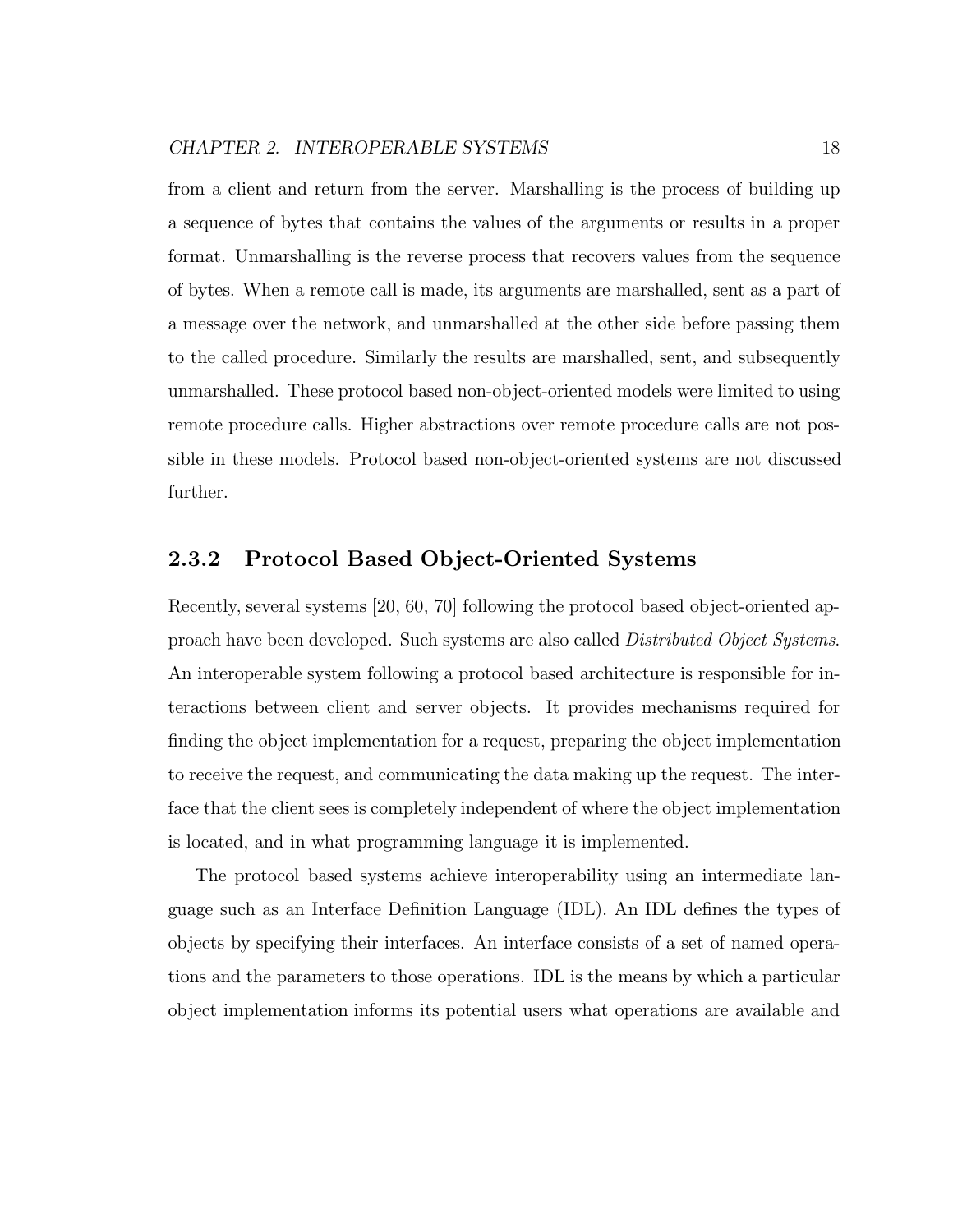how they should be invoked. From the IDL definitions it is possible to map object interfaces to particular programming languages. Different object-oriented languages may prefer to access interoperable objects in different ways. The language mapping includes definition of the language specific data types and interfaces to access objects.

In a distributed object system, both client and server object developers need to understand the common object model along with their own native language model. The distributed object system provides IDL translators that can translate IDL descriptions of server objects into a native programming language. The IDL translations use a *proxy class* approach to represent a server object at a client site. A proxy class is a class that can be used to instantiate a proxy object at a client site. A proxy object is a surrogate object to a server object. It supports the functionality of the server object, but it simply delegates all method invocations on it to the server object. For a client object, the proxy object appears as a real server object.

To develop a distributed application, the client and server development can be done independent of each other. While implementing a server, a developer needs to:

- describe the server functionality in IDL,
- use an IDL-to-native language translator to generate code,
- implement the server functionality in the native language,
- link the native language code with the translator generated code, and
- start the server process to accept requests from the client objects.

To use a remote server object, a client developer needs to:

• use an IDL-to-native language translator on the server description written in IDL,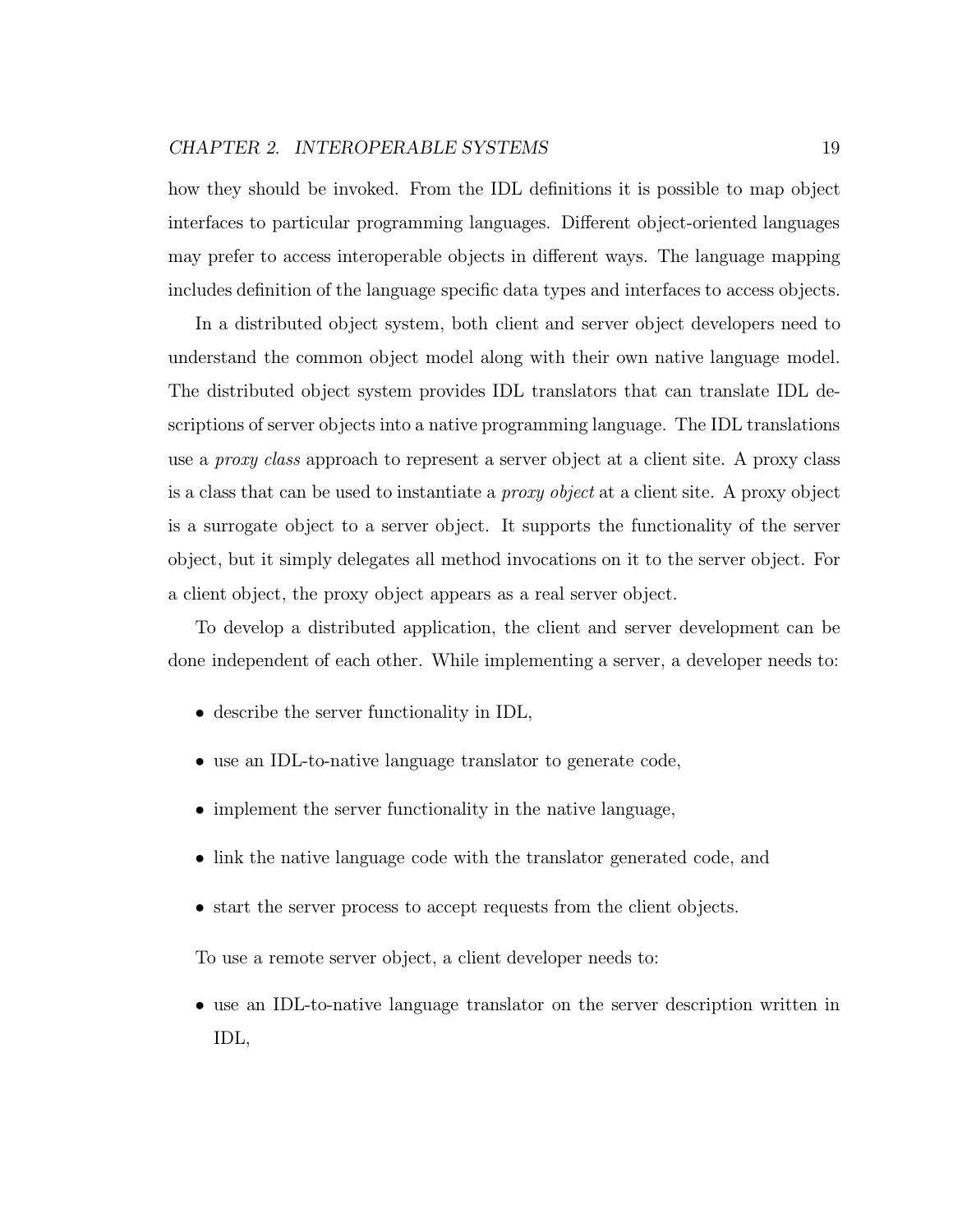- implement the client functionality in the native language using the translator generated code and the server proxy classes,
- link the native language code with the translator generated code, and
- run the application.

The architecture of a typical distributed object system is shown in Figure 2.2. The figure illustrates a distributed application that has a client object at a Local node and a server object at a Remote node<sup>1</sup>. This architecture has three major layers: the translation layer, the intermediate layer, and the communication layer. The translation layer represents the compilation phase of the IDL descriptions into native languages. The IDL translators generate different code for a client and a server for the same IDL description. The translators at the client side generate interface files, and a proxy class for each server object; they are shown as solid arrows from the translation layer into the intermediate layer. The IDL translations are represented by thin solid arrows that start from the IDL descriptions shown in the white region of the layer and come out of language specific translators, which are represented as inverted domes. The server specific code includes interface files that can be used by a server application code and a message handler class implementation whose instance handles all external invocations on the server object.

The intermediate layer exists between the communication layer and the translation layer. The client code, the translator generated code, and the server code are present at this layer. The client specific code generated by the translator contains the native language representations of the interface of the server object and implementations of

<sup>1</sup>In the context of this dissertation a node represents an abstract computer in the distributed system. A single computer as a whole can represent a node. Multiple nodes can possibly exist on a single machine but run in different processes that have their own address spaces.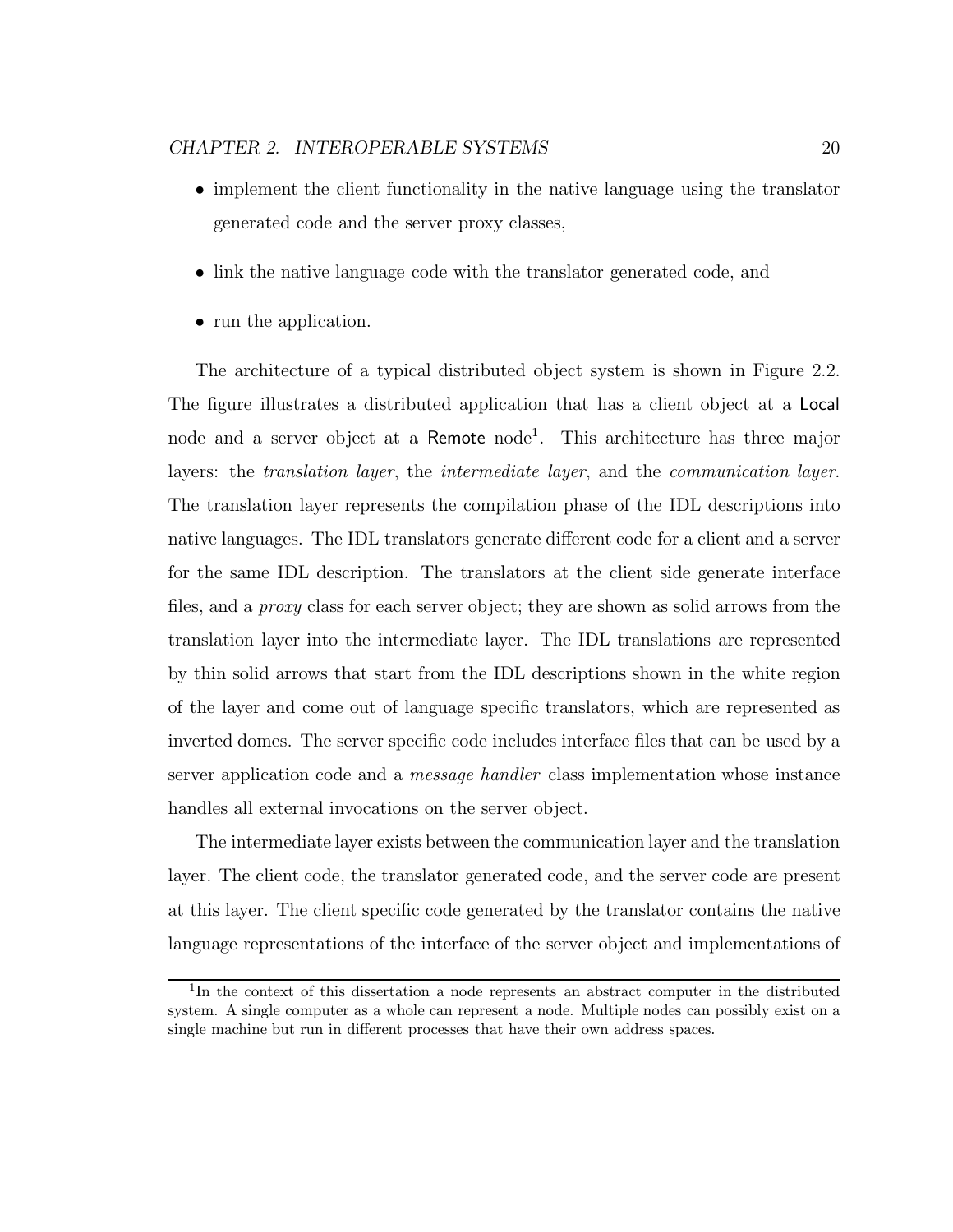

Figure 2.2: Architecture of a Typical Distributed Object System

the proxy objects. The interface files used by the client and the server at the local and remote nodes is shown with the dashed arrows. A client application knows only the logical structure of a server object according to its interface and experiences the behavior of the object through invocations. Although a client is considered to be a program or process initiating requests to an object, it is called a client with respect to to a particular server object. A client of an object may be a server of other objects. At the server side, the server specific translation includes the interface files that can be used by the server implementor and message handler class implementations that handle external invocations meant for the server objects.

The communication layer is responsible for all communication required between a client and a server. The 'Common Object Manager' components in the diagram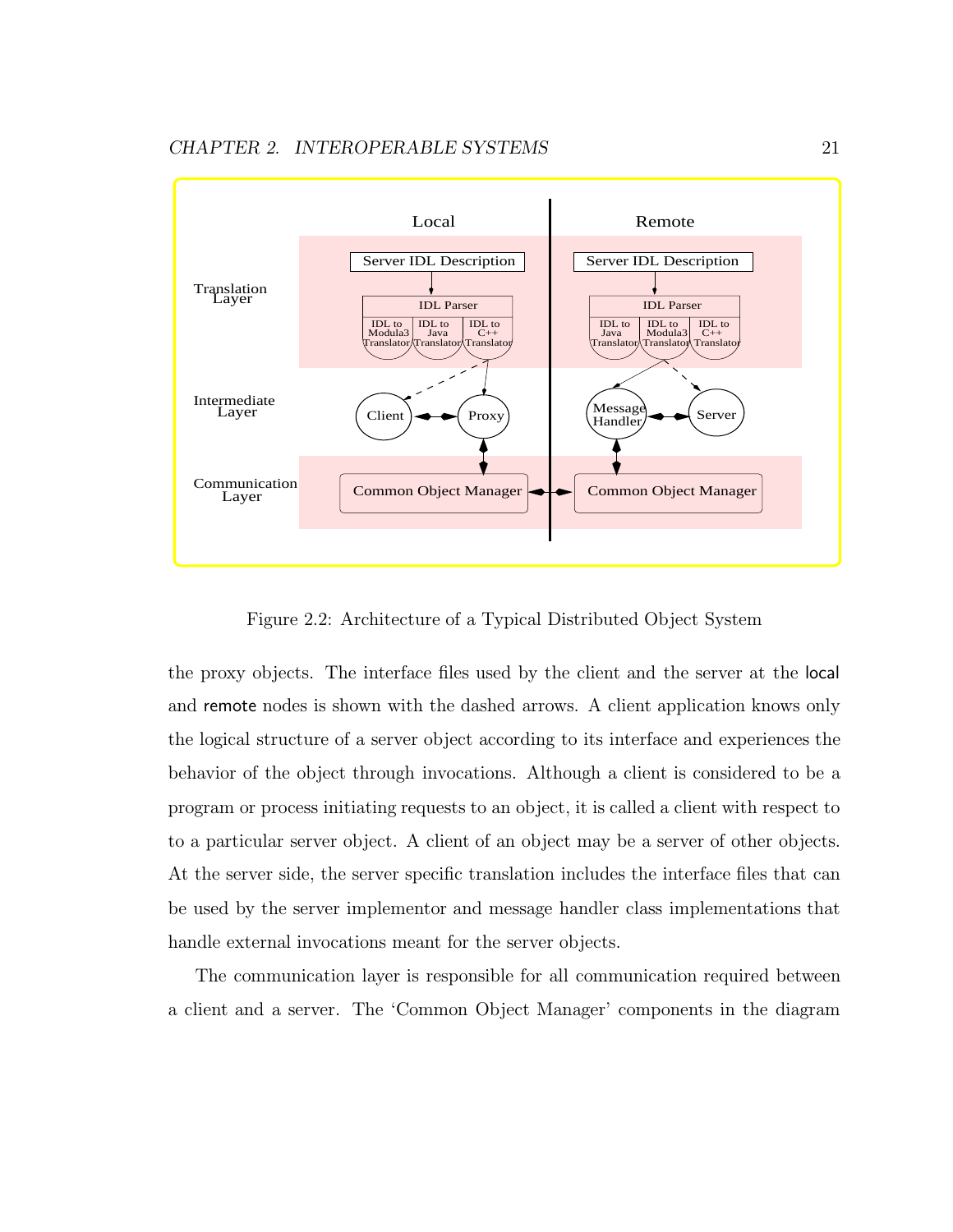represent the communication layer. The communication between client objects and server objects is a peer to peer communication, i.e., a server can be a client of another server. The communication path between a client and a server is shown using thick and solid bi-directional arrows. It is the communication layer's job to prepare a server for communication, deliver an invocation message from a client to a server and return results. Typically, encoding and decoding of method invocations and results is automatically handled by the communication layer. In some systems, the encoding and decoding is done at the intermediate layer.

When an invocation occurs on a proxy at the client side, the proxy object representing the server object hands the call to the underlying common object manager. The common object manager delegates that call to the appropriate method of the implementation at the server side. When the method completes execution, the common object manager at the server side returns results or exceptions back to the client via the common object manager at the client side.

An example of an IDL description similar to CORBA IDL is given in Figure 2.3. This declaration defines an interface to a clothes store object that can be any retail clothes store. It has two methods monthlySales and quarterlySales. The method monthlySales accepts two input parameters month and year, and returns an output parameter amount representing the monthly sales at a particular retail store. Similarly, the method quarterlySales accepts two input parameters quarter and year, and returns an output parameter amount representing the quarterly sales at a retail store.

In the figure, the keywords of IDL are shown in bold face. There are two types of parameter passing modes shown, in and out. They represent 'input' and 'output' parameter passing modes respectively. Note that the figure does not show any return values for the methods. The parameters of the methods can be either 'basic' types or 'user defined' types. The user defined types are passed by reference only.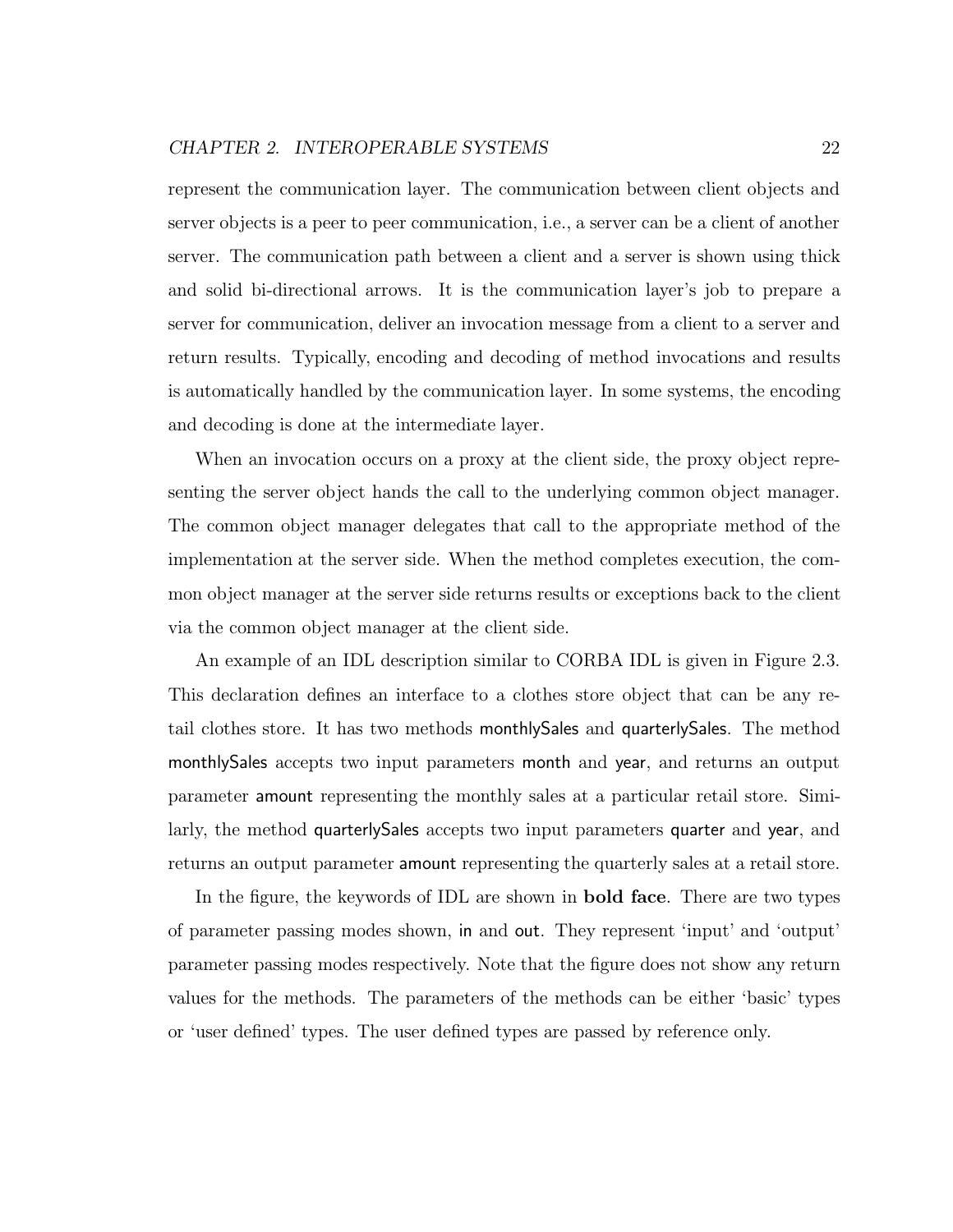```
interface ClothesStore {
   // returns quarterly sales at a clothes store through
   // the output parameter 'amount'
   quarterlySales(in int quarterNumber;
                 in int yearNumber;
                 out double amount);
   // returns monthly sales at a clothes store through
   // the output parameter 'amount'
   monthlySales(in int monthNumber;
               in int yearNumber;
               out double amount);
   .
   .
   .
}
```
Figure 2.3: IDL Description of a Clothes Store

This interface declaration when translated to a specific language becomes a type specific to that language. For example, in  $C_{++}$ , this interface is usually translated to a class. An application program can use the newly generated class to create instances of retail stores and invoke monthlySales and quarterlySales methods on them. The implementation of the generated class corresponding to the ClothesStore interface can exist either locally or remotely. The underlying system communicates the invocation messages to the place where the implementation exists.

#### 2.3.3 Classification of Protocol Based Systems

Systems using protocol based architectures follow one of two approaches: broad domain or narrow domain.

In the broad domain approach, a language neutral object model is formed across languages from different programming paradigms such as procedural, functional, and logical paradigms. This set of languages may include both object-oriented languages and non-object-oriented languages. This approach defines a language neutral object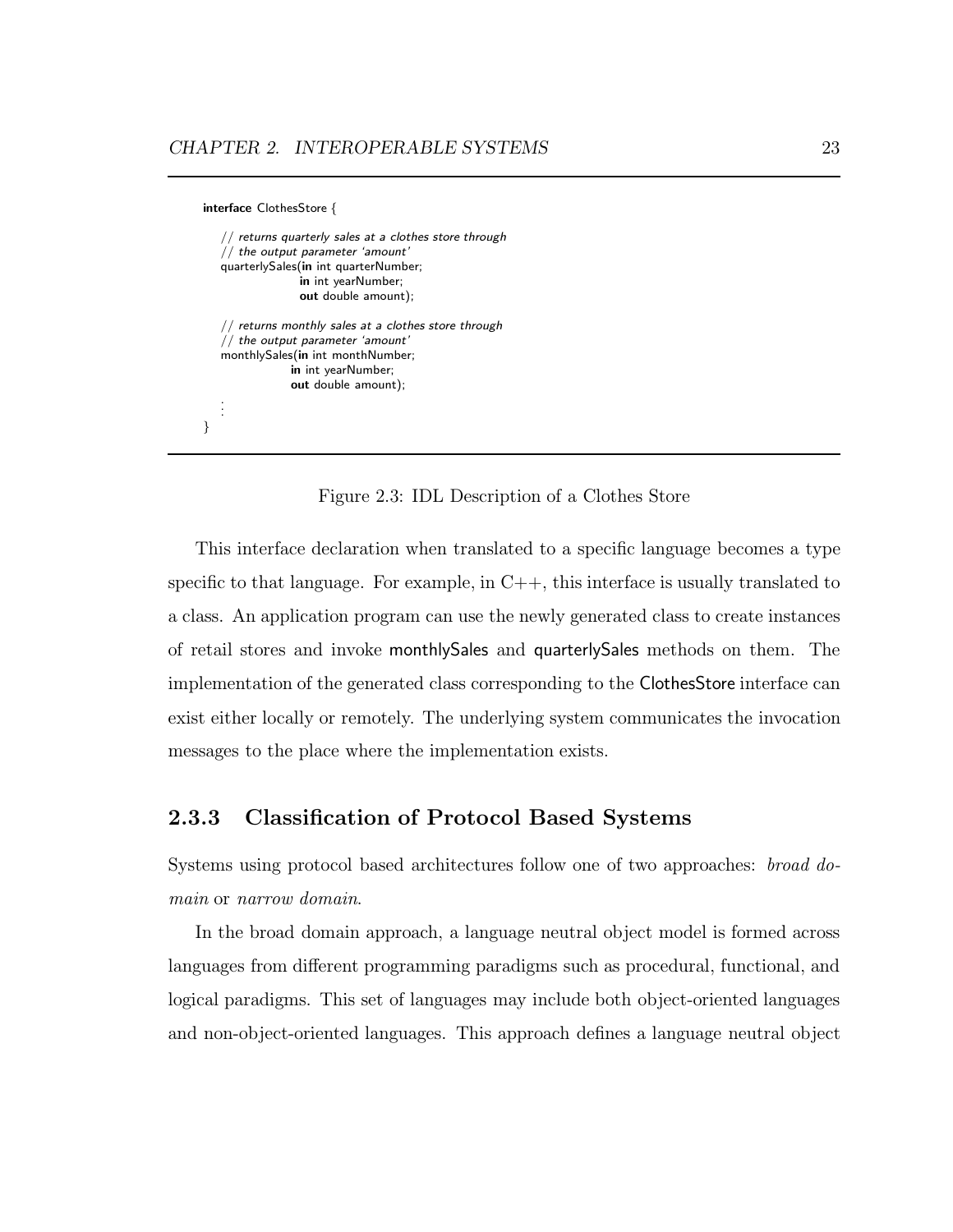model which is typically supported by the object-oriented languages. The model is "mapped" into the non-object-oriented languages (every feature of the model is translated into the target non-object-oriented languages).

The object models of the systems following the broad domain approach can be sub-divided into two categories: *Inclusive Models* and *Selective Models*.

In inclusive models, an extensive set of object-oriented features (usually a union of the object-oriented features of all languages) is included in the model. The HERON system [188] and the Open Distributed Processing (ODP) [141] from International Standards Organization (ISO) and Consultative Committee on International Telephony and Telegraphy (CCITT) fall into this category.

In selective models, a common denominator of all object-oriented features of the participating object-oriented programming languages is taken as the object model. This model is mapped into the non-object-oriented programming languages supported by the system. It is supported directly by the features of the object-oriented languages as the language model is a superset of the common object model. Communication between the *client*, the object requesting a service, and the server, the object providing the service, takes place through a common object model framework.

The models defined under the selective models can be partitioned into extensible models and non-extensible models. In non-extensible selective models, a common denominator object model is introduced and all interacting languages support this model. Though these models were good initial solutions to the interoperability problem, they do not provide a satisfactory long-term solution, because the features that are initially not part of the model cannot be included in the model. Example systems include COM [20], CORBA [60], and ILU [39]. The selective models that are extensible, consist of a "core object model" whose few basic features are specialized or combined using reflection techniques (or special translations) to incorporate other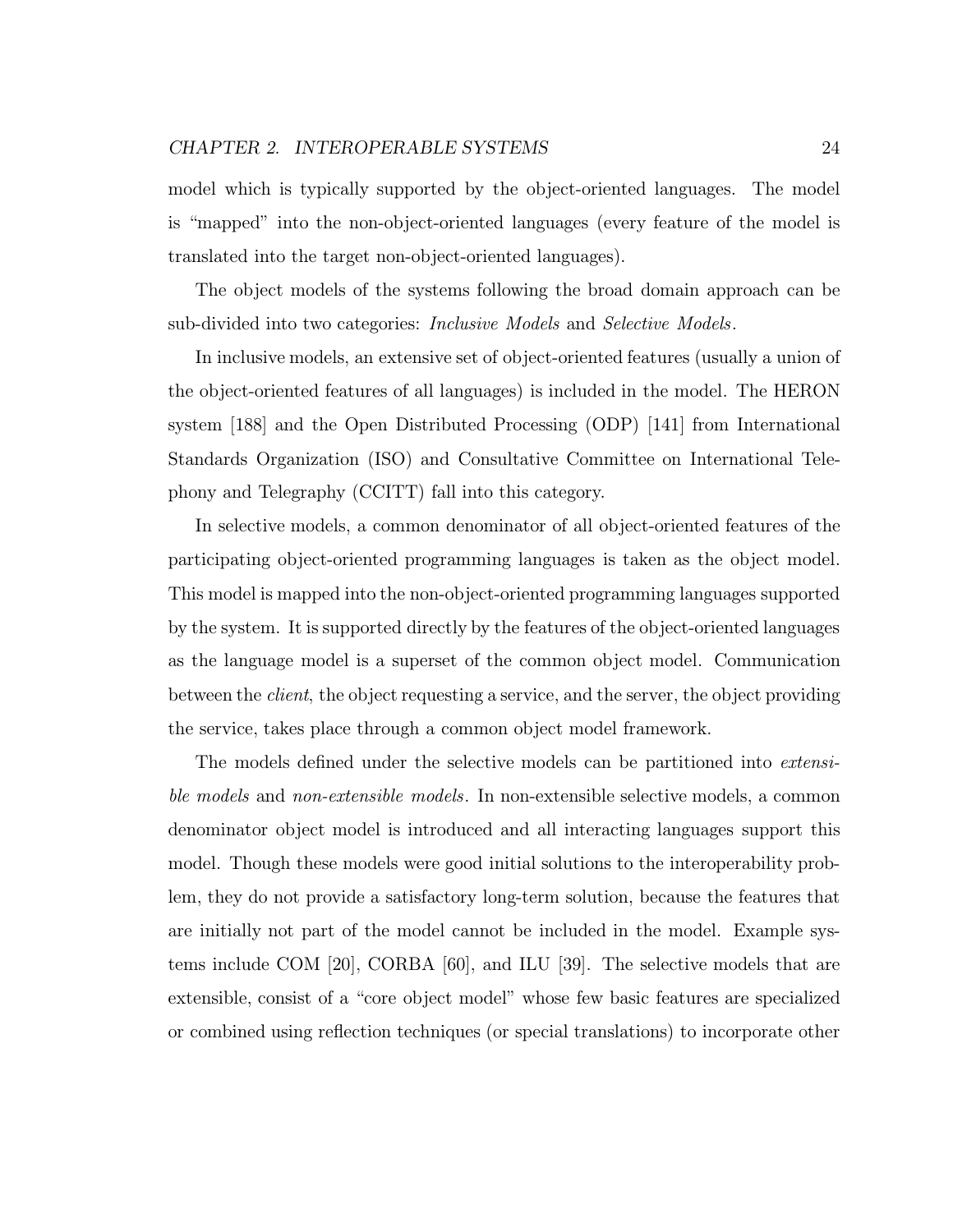object-oriented features. This core object model is mapped into non-object-oriented programming languages. Example systems include SOM [70] from IBM, and RISC [110] from GTE laboratories. Reflection techniques are discussed in the next chapter.

The narrow domain approach considers only a subset of languages, in particular, object-oriented languages. A common object model is derived from the object models of these languages and all interoperating languages support this model. Object models of the systems following this approach can also be divided into Ielective Models and Inclusive Models. There has not been any research done in the Selective Models so far. This dissertation aims at developing a powerful common object model using this approach. The Object Description Language (ODL) from the University of Utah falls into the category of Inclusive Models.

#### 2.3.4 Examples of Protocol Based Models/Systems

Several common object models following the protocol based approach have been defined and systems supporting the models are developed. In the following subsections, a few relevant systems are briefly described. These systems are listed in Figure 2.1

#### 2.3.4.1 HERON

The HERON system [187, 188] from the Free University of Berlin focuses on the Eiffel programming language's object model as the common object model. In this system, the object model of Eiffel is treated as the most versatile object model that encompasses all object-oriented features.

A notable exception to the classification of the HERON system under Protocol based systems is that this system does not use an IDL as a specification language for the interfaces of the server objects. Instead, HERON uses a configuration manage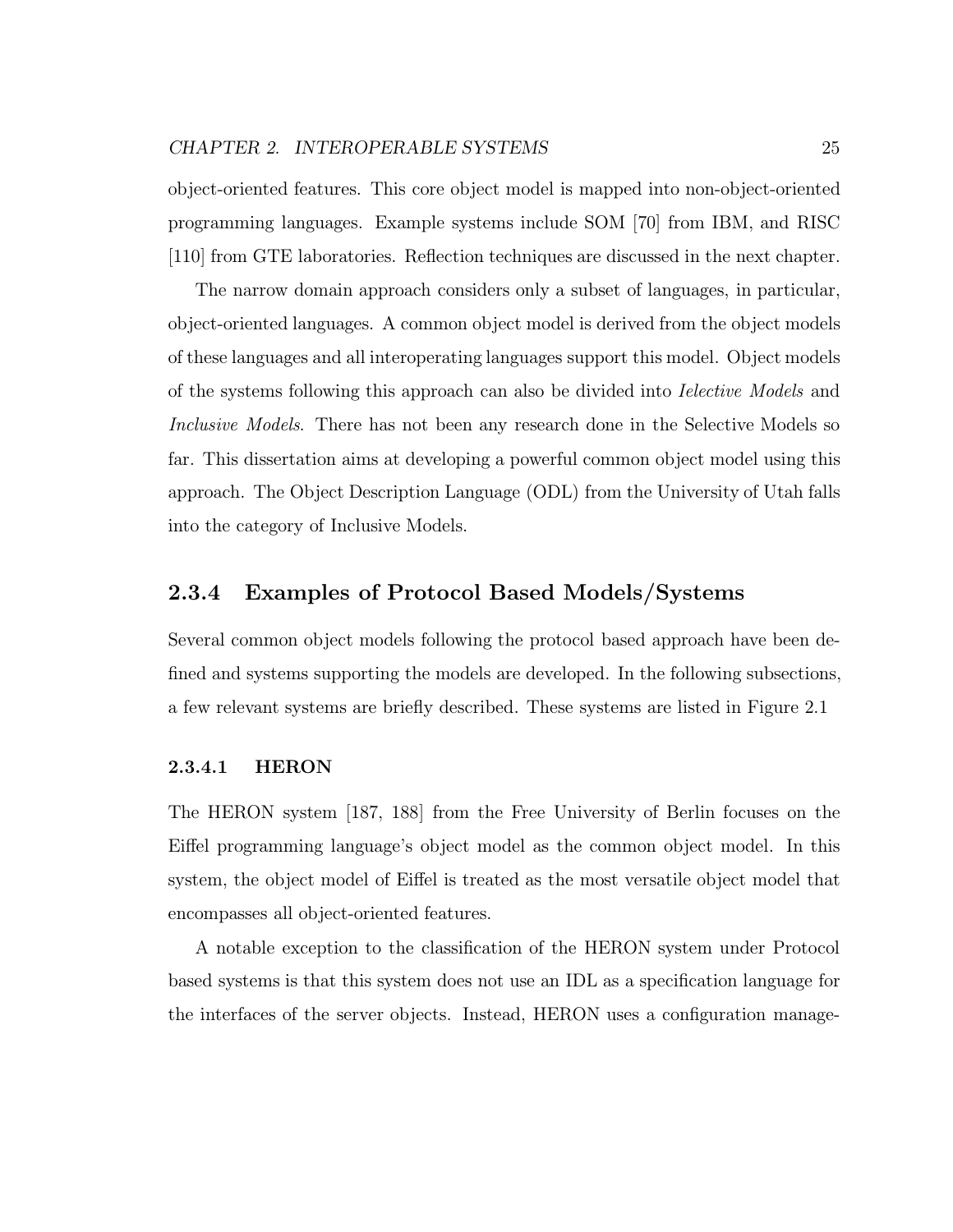ment approach to distributing the interfaces in which every participating node in the system has a configuration file that keeps track of the implementation locations of the server objects. When processed, these configuration files are translated to proxy classes that can be used by the application developers.



Figure 2.4: Remote Inheritance in HERON

Among all existing systems, HERON is the only system that supports remote inheritance of abstract methods in distributed objects. For example, consider a distributed object with superclass part Parent and a subclass part Child. If Child is implemented on a local site and parent is implemented on a remote site, the HERON system generates *proxy* and *driver* classes on both sides as shown in Figure 2.4. The inheritance structure is preserved both in the *proxy* and *driver* classes. The Child at the local site inherits from the ParentProxy class, the ChildDriver class inherits from the ParentDriver class both locally and remotely. The ChildProxy class on the remote site inherits from the Parent class. Any method invocations that refer to the Parent's methods, on an instance of the Child are delegated to the parent site via the ParentDriver instance. On the Parent site they will be received by the ParentDriver instance and eventually reach the Parent implementation. This scheme also works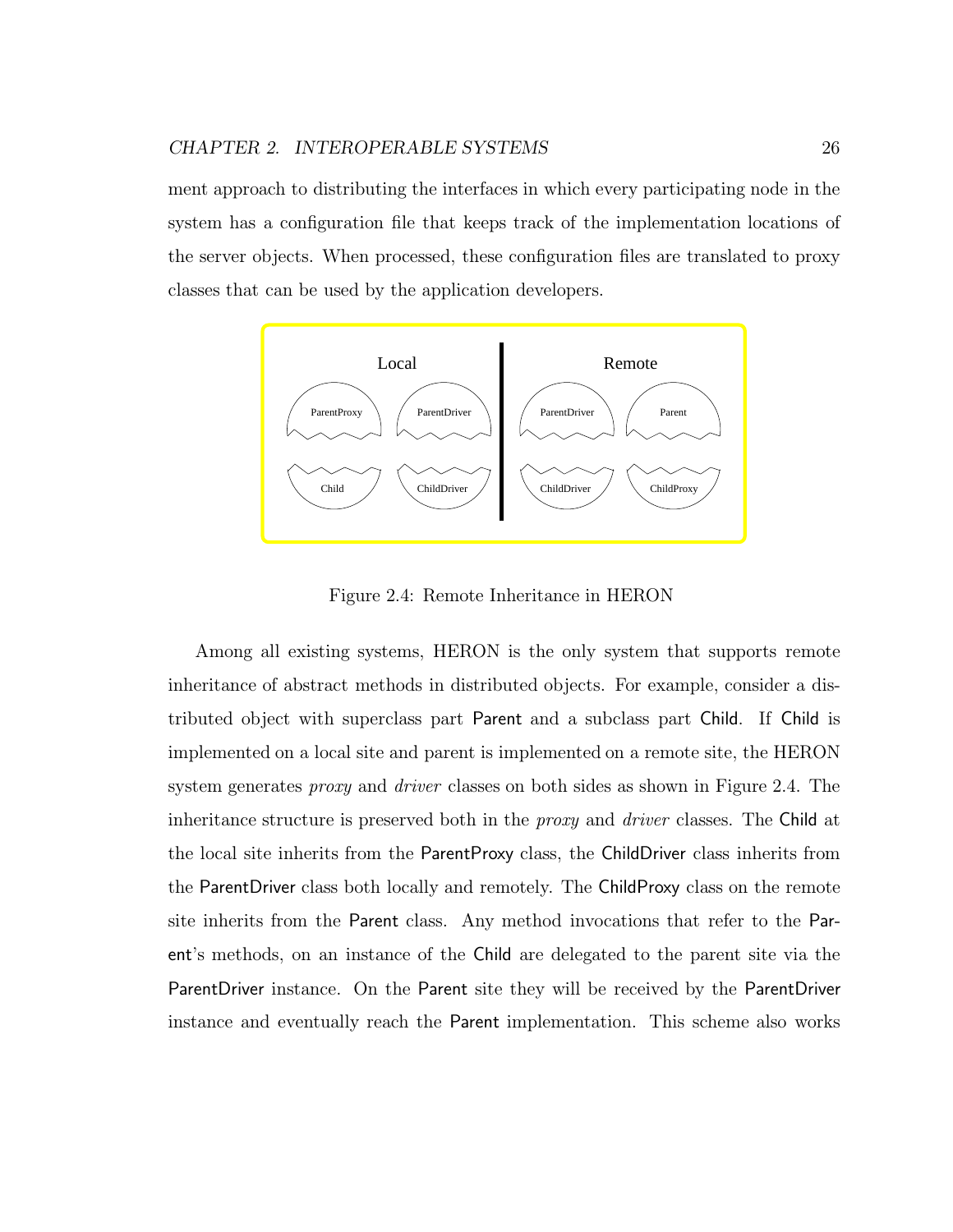fine for overridden virtual methods at the Child class. An invocation of an overridden method at the Parent site is delegated to the Child site via the ChildDriver instances at the Parent and Child sites.

In the HERON system, method invocations are synchronous. Any client object after invoking a method of a remote server object blocks and waits for the results. This is a limitation because the system does not take advantage of the latencies involved in message transmission. There is no support for concurrency.

HERON system was intended to interoperate with any language. A 'Turbo Pascal' implementation was attempted to show the heterogeneity of the system. But, it revealed the drawbacks of trying to map the model to a non-object-oriented language. It was concluded that it is best to use only the features common to the Eiffel object model and the participating language's object model [50].

One of the drawbacks of the HERON system is that it does not support concurrency and parameterized types. Also, an application developer needs to be aware of all participating distributed nodes for the application and maintain appropriate configuration files information.

#### 2.3.4.2 Inter-Language Unification

The Inter-Language Unification (ILU) system [39] from Xerox is an example of a common object model that follows an selective approach under broad domain, object-oriented protocol categories. The object model in the ILU system is nonextensible. The ILU system, working in a distributed, heterogeneous environment aims at smoothly integrating modules written in different languages. An object's interface is described in ILU system's Interface Specification Language (ISL). For each of the programming language supported by the ILU system, a version of the interface in that language can be generated. The ISL compiler generates stubs for method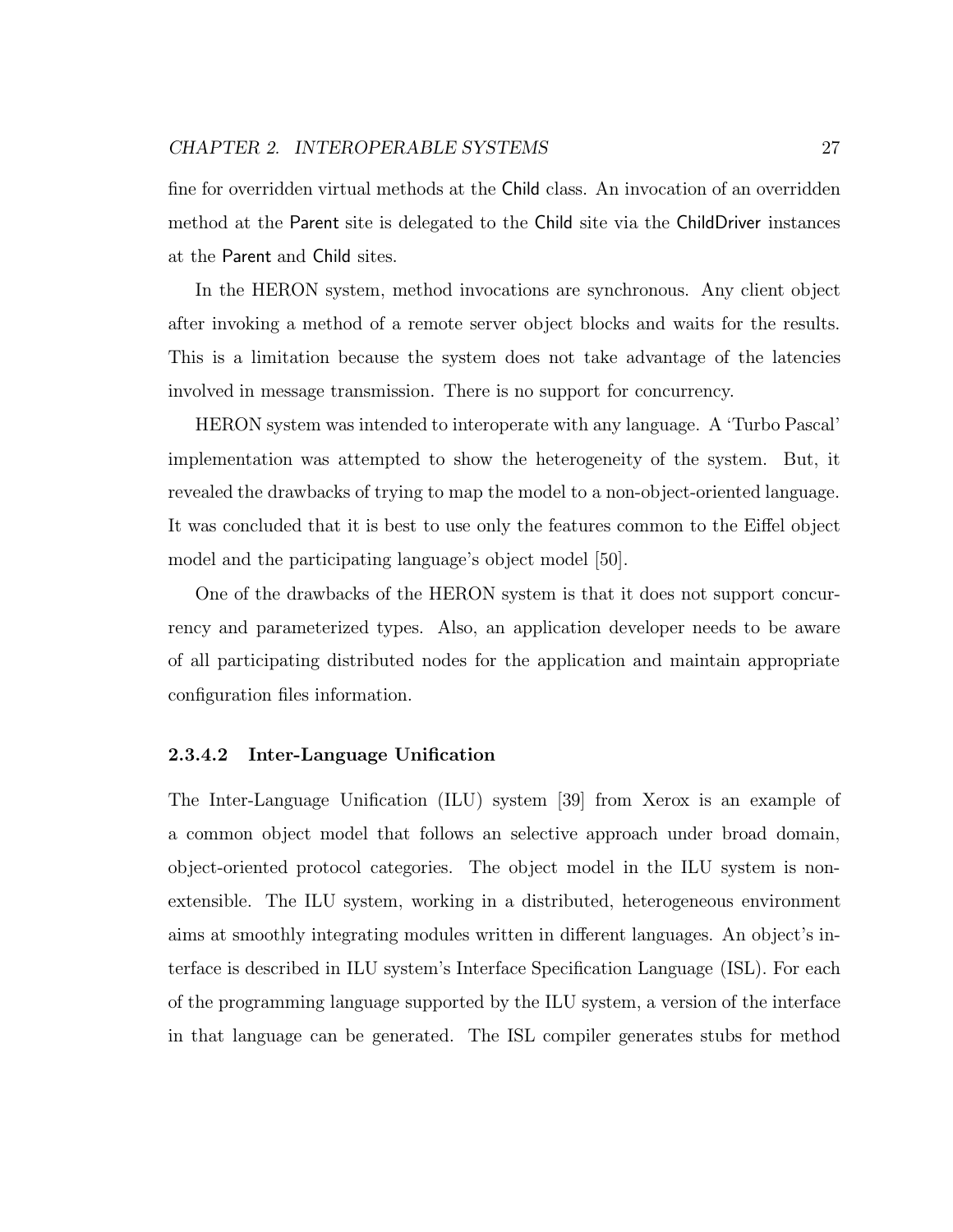binding and calling.

An ILU interface can declare types, exceptions, and constants. With respect to a particular ILU object, a module is called the server if it implements the methods of that object, or a client if it calls, but does not implement, the methods of that object. Each ILU object has addressing information called a *string binding handle*. The ILU system uses a name server called the *name-and-maintenance server*, which allows servers to register instances on a net-wide basis. The ILU system's object model provides single inheritance. This system provides the notion of sibling objects: two instances are siblings if their methods are handled by the same server. A simple form of garbage collection is provided for ILU objects. Exceptions are also a part of the ILU object model. The ILU system supports C, C++, Modula-3, Python, Perl5, Java, and Common LISP.

#### 2.3.4.3 Component Object Model

Microsoft's Object Linking and Embedding 2 (OLE 2) [20] is a second example of selective models similar to the ILU system. It defines the Component Object Model (COM) which specifies a programming language independent binary standard for object implementations. Any object conforming to this standard is a legitimate 'Microsoft Windows Object' (hereafter referred to as 'Windows object'), independent of the language used to implement it.

An interface is a named set of semantically related functions implemented for an object. An implementation of an interface is an array of pointers to functions. Any code that has a pointer to an interface can call the functions in that interface. A Windows object implements one or more interfaces, i.e., provides pointers to function tables for each supported interface.

Users of objects always obtain and act through the pointers to object interfaces;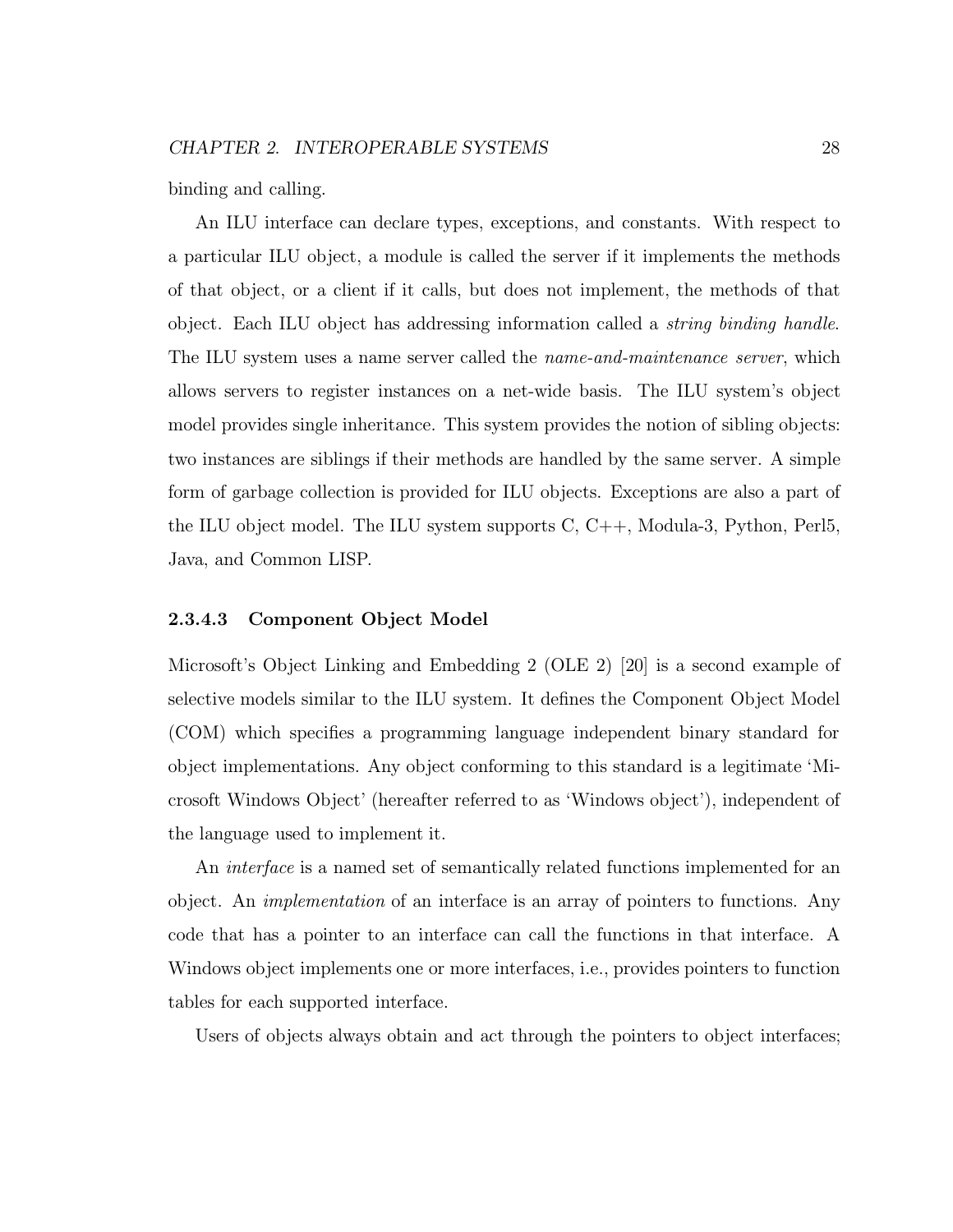users never obtain pointers to the underlying object itself. OLE 2 defines a standard function, called QueryInterface, through which the user of one interface of an object can obtain a pointer to another interface of the same object. QueryInterface is part of an interface called IUnknown, which defines a group of fundamental functions that all windows-objects support. All other interfaces in OLE 2 are derived from IUnknown, so all interfaces contain the QueryInterface function. Thus, navigation is always possible between the interfaces of a given object. The OLE 2 object structure resembles the C++ object structure.

Polymorphism is supported in the COM model in the sense that the same message can be sent to any interface that supports the requested operation. Every interface has a unique identifier called the interface identifier.

Support for interface inheritance is present in the COM model. The COM model does not have inheritance at the implementation level, *containment* and *aggregation* mechanisms are used instead. Containment means that a "subclass", sub, of a class super is a simple user of super, and super need not know about its use within sub. Aggregation means that a "subclass" sub of a class super directly exposes super's interface. Aggregation requires super to "know" that its interface is exposed for something other than itself, such that the QueryInterface function behaves as a user expects.

#### 2.3.4.4 Common Object Request Broker Architecture Object Model

The Common Object Request Broker Architecture (CORBA) [60] from the Object Management Group (OMG) is another example of common object models following the selective approach under broad domain, object-oriented protocol based categories. The CORBA object model is non-extensible. It addresses two key issues: (1) a way to define the interfaces between (possibly remote) objects and (2) a mechanism for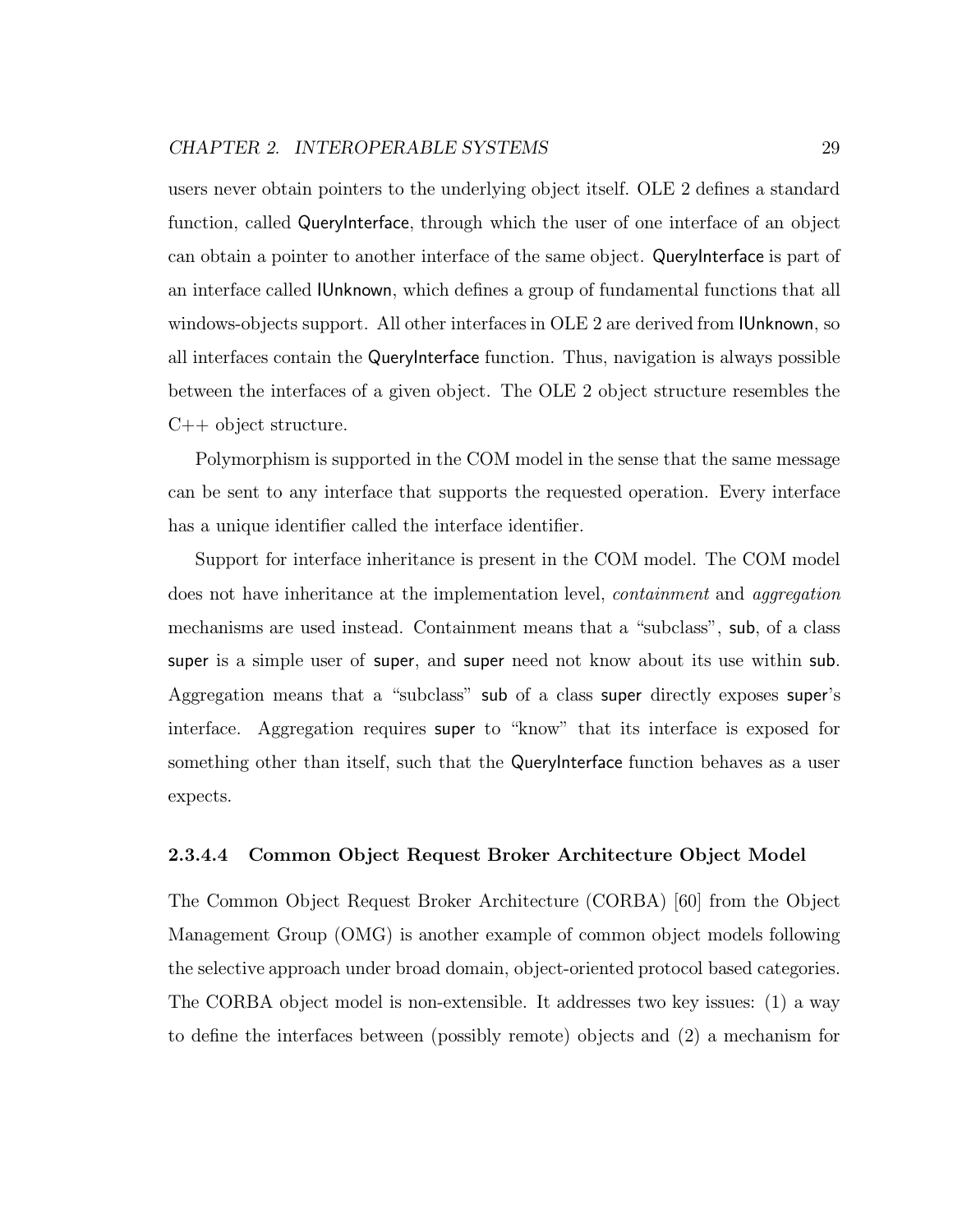conveying requests and responses between these objects. In its current form CORBA specifies a minimal architecture for distributed object management. It includes five interfaces dependent on the object request broker (ORB), offering applications and objects access to the architecture's functions.



Figure 2.5: CORBA Architecture

A client is an entity that wishes to invoke an operation on a target object via the ORB. The object implementation comprises the code and data that realize the target object's behavior. The ORB core locates an object implementation for a request, ensures that the object implementation is ready to receive the request, and transmits the request, data and results between the client and the target object. The CORBA interface definition language (IDL) describes the operations and associated attributes of an object interface in language and system independent terms. While IDL is independent of any programming language it is intended to support different programming languages through convenient language mappings to CORBA objects. The static invocation interface is supported by the stub routines compiled from the IDL interface specifications. Using the dynamic invocation interface, a client can name the request's target object and call on the ORB core services to add the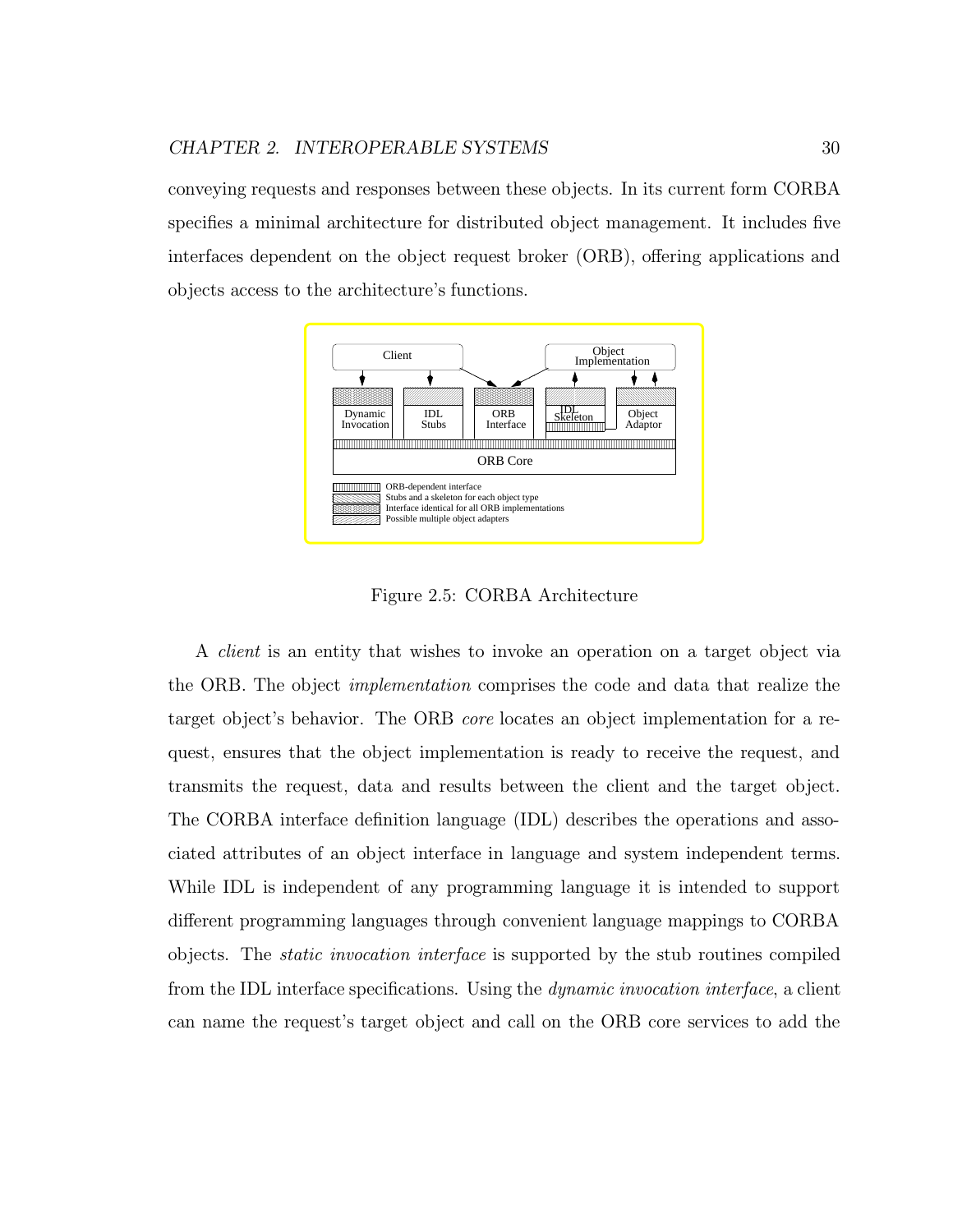required arguments to the request. An interface repository supports the dynamic invocation interface. It stores objects representing IDL information in a form used at run time. CORBA object adapters provide two services. First, they provide the main interface through which object implementations invoke the ORB core services. Second, they augment the basic CORBA object model by implementing support for richer object features. CORBA has mappings to C, C++, Java, COBOL, Smalltalk, and Ada 95 languages.

#### 2.3.4.5 System Object Model

System Object Model (SOM) [70] from IBM is an example for extensible systems under the selective approach following the broad domain, object-oriented protocol based categories. It allows languages to share class libraries independent of the language used to implement the class libraries. The SOM object model can co-exist with the language's object model in which it is used. This model consists of an IDL (with compiler), a run time environment with procedure calls and a set of enabling frameworks.

The SOM object model consists of: an *object* that is an object-oriented programming entity having behavior and state (behavior refers to the object's methods and state refers to its data values), an object's implementation which is determined by the procedures that execute its methods and by the instance variables, an object type that represents the interface through which an object can be communicated with, and a *class* that defines the implementation of objects. Each object of a given class is called an instance or instantiation of the class. SOM supports multiple inheritance. In SOM, a class (also called a *class object*) is treated as an object that has its own methods, interfaces and is defined by another class. A class that defines the implementation of class objects is called a metaclass. A metaclass defines methods that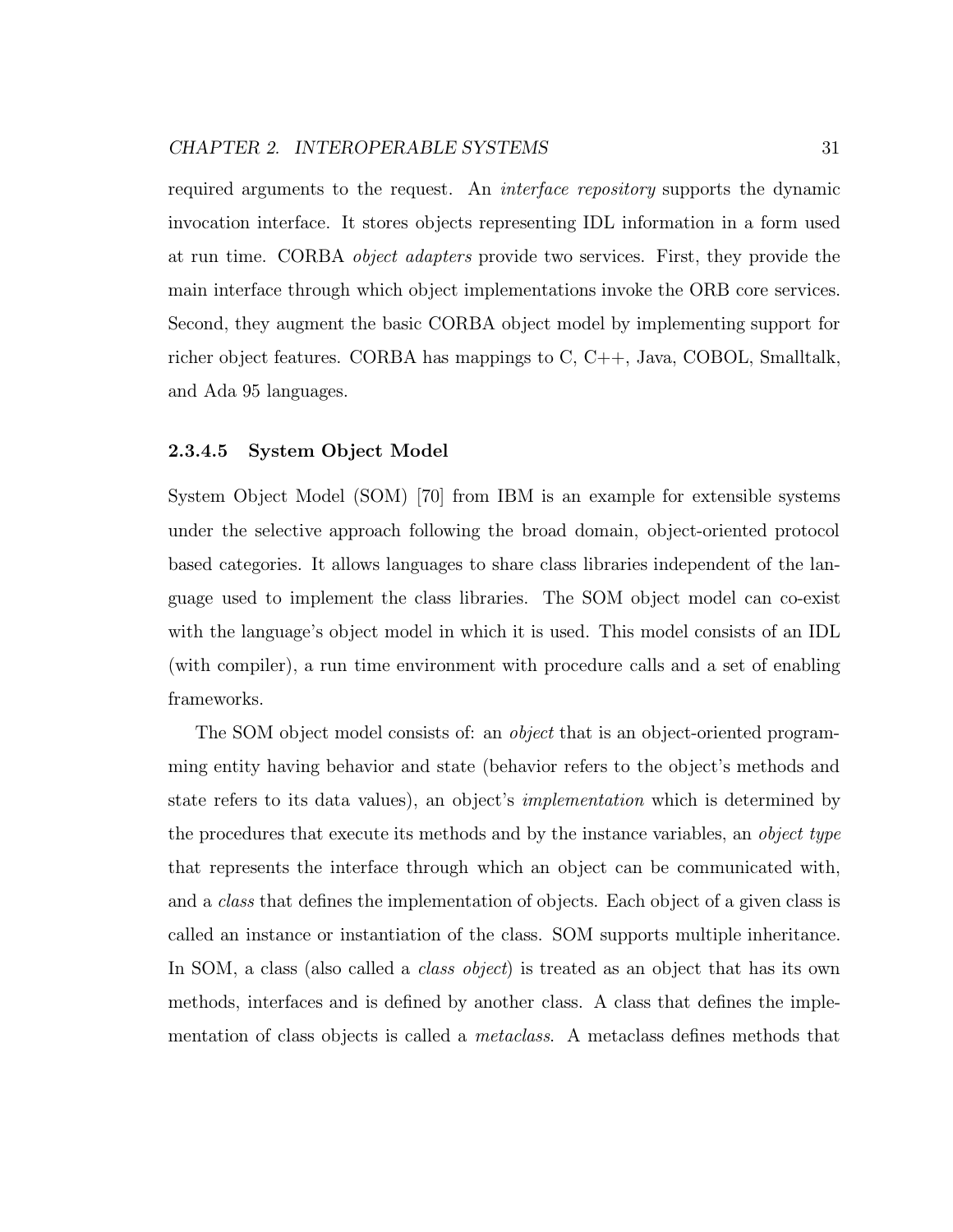

Figure 2.6: SOM Class and Instance Relationships

a class object responds to. Metaclasses can be derived from parent metaclasses, in order to define new functionality for classes.

In SOM, there are three types of *method dispatching* schemes, namely, offset resolution, name-lookup resolution, and dispatch-function resolution. Offset resolution is the fastest and it uses a method token (obtained from a global data structure) as an index into the receiver's method table. Name-lookup resolution is slower than offset resolution and it uses a name-based search in the method table. Dispatch-function resolution is the slowest of the three dispatching schemes and it allows the user to define an arbitrary method resolution mechanism. The offset resolution scheme is done at compile time whereas the other two schemes can be used at run time.

There are three primitive classes in SOM. They are the basis of all subsequent classes. They are: SOMObject which is the root ancestor for all SOM classes, SOMClass which is the root ancestor of all SOM metaclasses and SOMClassMgr which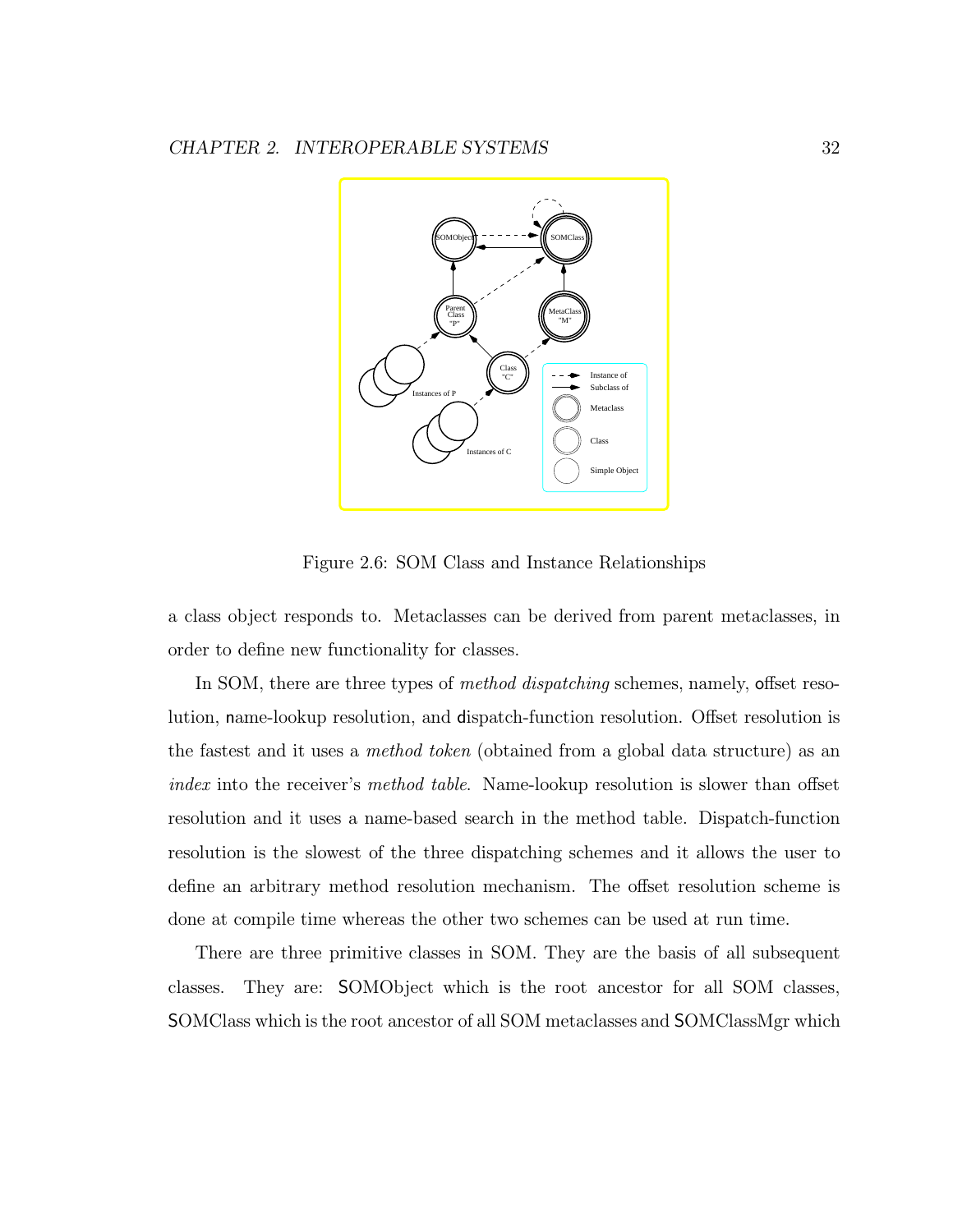is the class of the SOMClassMgrObject, an object created automatically during SOM initialization, to maintain a registry of existing classes and to assist in dynamic class loading and unloading. SOMClass is a subclass of SOMObject and SOMObject is an instance of SOMClass. SOMClass is an instance of itself. The various relationships between the classes, metaclasses and instances are shown in Figure 2.6.

The SOM system provides various class libraries including the ones for persistence and distribution. SOM supports mappings to C and C++.

#### 2.3.4.6 Reduced Instruction Set Code Object Model

The Reduced Instruction Set Code (RISC) object model [110] from GTE Laboratories is a second example under the extensible object models category of broad domain, object-oriented protocol based systems that follow the selective approach. It is an adaptable object model. The various features of the RISC model are given below.

An object state is the object's private memory, which maintains information between the execution of the object's operations. An object's state is encapsulated. Object methods are the programs which implement the operations that the object can perform when a message is sent to it. An object interface defines the object boundary that separates the "inside" of the object from the "outside". The interface specification determines which aspects of the object are visible to clients of the object, and which aspects are invisible. The external interface of the object serves as a contract between the object and its clients. An object identity is the property of an object that distinguishes it from all other objects. Normally these identifiers are unique.

The execution model, in addition to modeling the structural aspects of different object models, provides a framework for realizing the behavioral aspects of different object models. This is achieved by defining an appropriate set of operations for each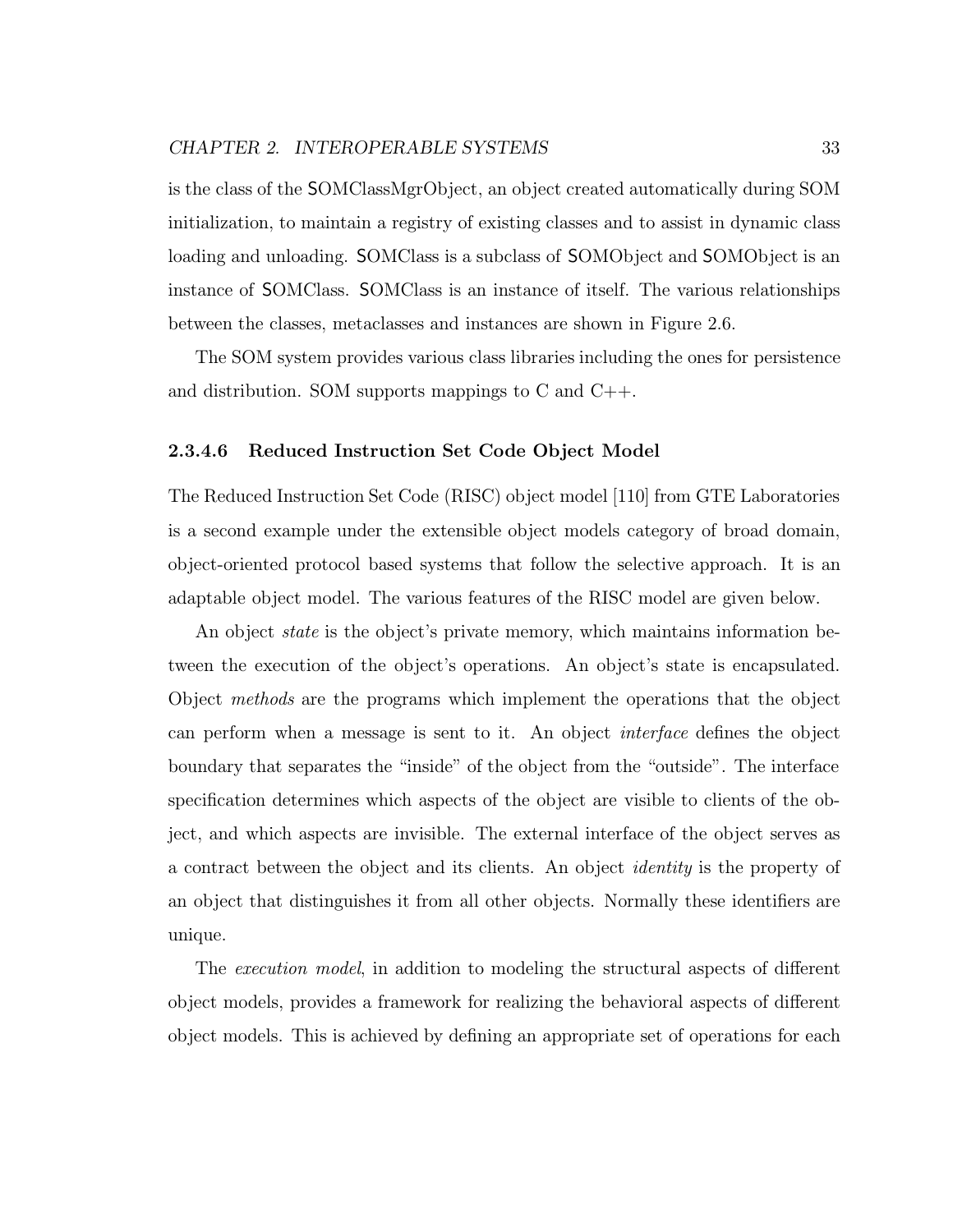of the types of primitive objects, together with an overall flow of control that ties these operations together. The combination of operations of the individual primitives, together with the steps in the overall flow of control, can then be used to describe the execution models of various object models. The primitive objects defined by the RISC object model constitute *metaobjects* and the operations defined for these objects, together with the overall flow of control, constitute a metaobject protocol. In order to be able to describe the execution models of various object models, messages and any aspects of objects that have to do with message handling are represented explicitly.

An *object's type* or *class* typically defines the internal form of the object, as well as defining the external interface associated with all objects of the class. In RISC, object types or classes are distinct objects of type "type". The basic behavior supported by type objects includes an operation that returns the signature of the type and a type-checking operation that determines whether a given object satisfies the type.

Object construction in the RISC model covers the construction of objects visible in a given object model and also the construction of the RISC primitives making up those objects.

The RISC model is planned to be implemented by the Distributed Object Management (DOM) 3.0 prototype.

#### 2.3.4.7 Object Description Language

The Object Description Language (ODL) [117], developed at the University of Utah, is an example of a system that has a non-extensible object model under the narrow, object-oriented protocol based category. It consists of a common object model with features selected from the object-oriented languages C++, Objective-C, Smalltalk and CLOS. A noteworthy aspect of ODL is that languages from different program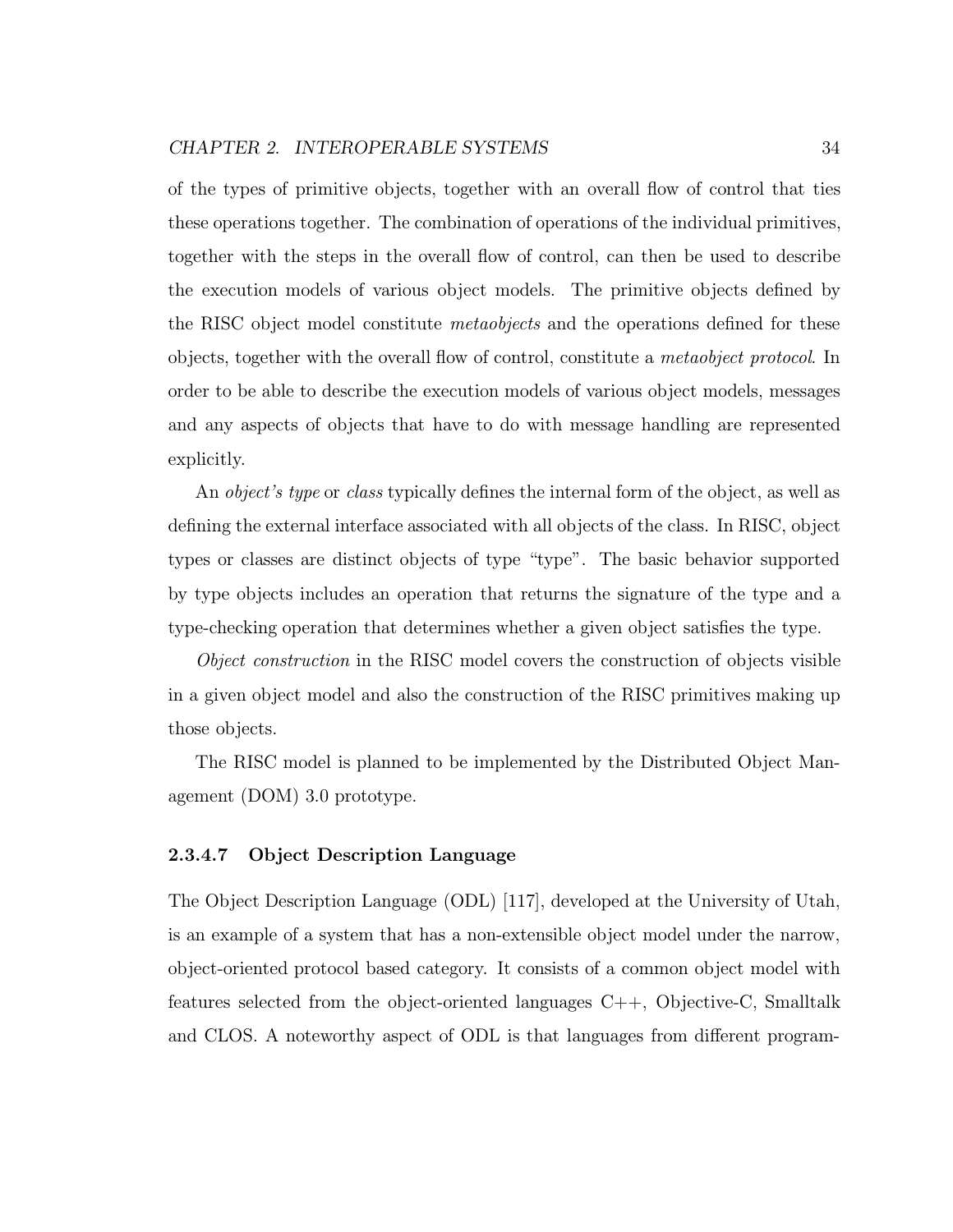ming paradigms are considered for the common object model. This model could not be implemented successfully because of the vast differences among the features of the languages. The implementation is further complicated as the remote procedure call facility offered by the underlying operating system is not made use of for inter-language procedure calls.

#### 2.3.5 Drawbacks of Existing Protocol Based Systems

Most of the existing systems following the protocol based approach do not support advanced polymorphism features. With the exception of the HERON system, these systems do not support remote inheritance of abstract methods. SOM does not include some of the object-oriented features such as concurrency and templates/generics. The RISC model is still under development and the identification of the "right" set of core model features is still under consideration. The Object models of existing nonextensible models are primitive. The COM model provides an introspection capability by allowing a client to query the available interfaces at run time. This model requires any language used for implementing a Windows object to be able to pass functions as parameters, because of the binary standard. Most of the models do not support advanced features such as method overloading, concurrency, and parameterized types.

# 2.4 Summary

Several existing interoperable systems have been introduced in this chapter. Some of their drawbacks are identified. A classification of existing system is provided. Some of the existing systems closely related to this dissertation are discussed in a greater detail than the other systems. This dissertation is classified under the narrow domain approach in the protocol based object models.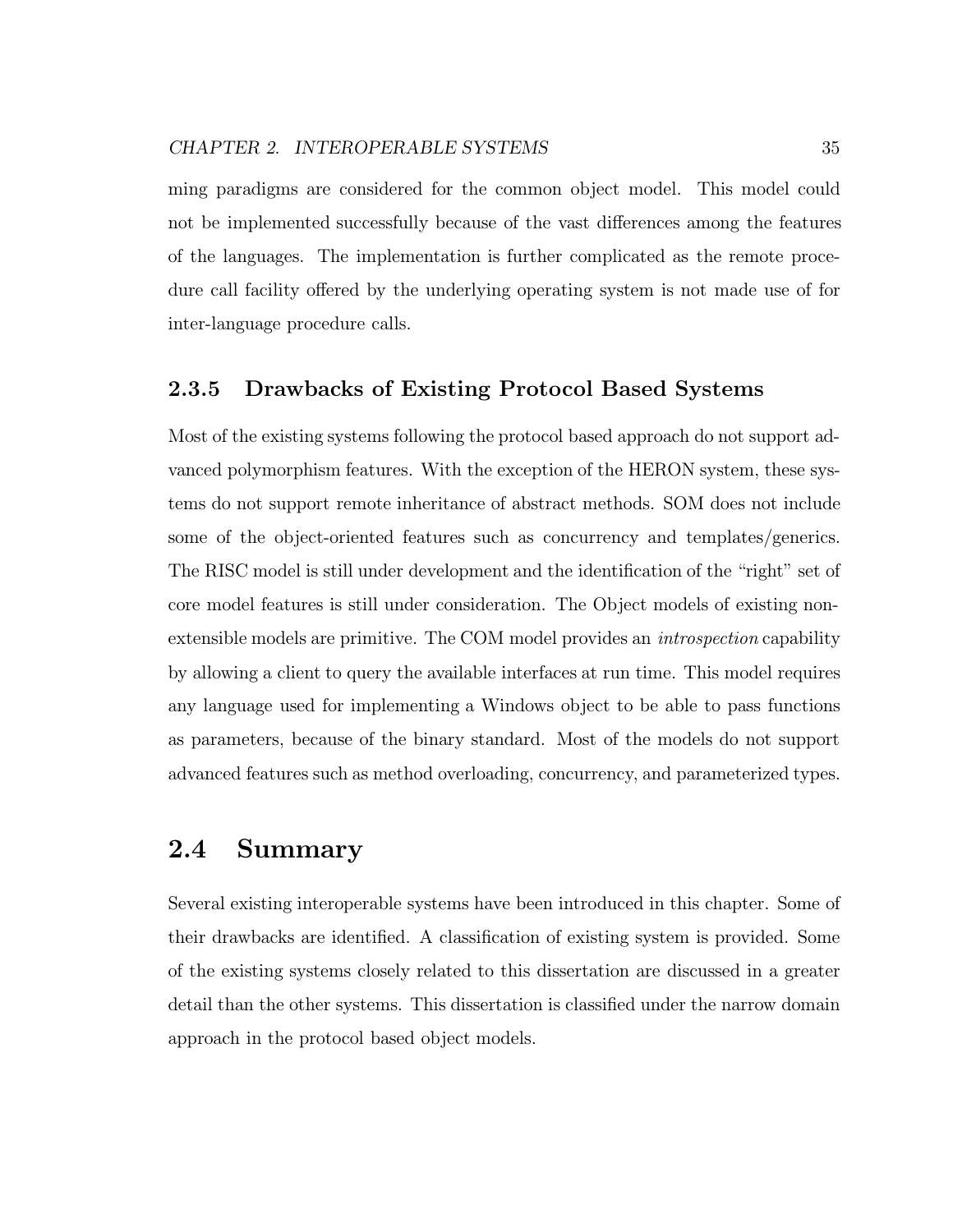# Chapter 3

# Interoperable Common Object Model (ICOM)

## 3.1 Introduction

The proliferation of powerful computer workstations and faster networks facilitated the distribution of applications over multiple machines. As the technology improved with time, the complexity of distributed applications has increased. Typical distributed applications currently range from tens of thousands of lines of code to hundreds of thousands of lines of code. To develop such applications quickly and efficiently, reuse of existing software components must be done. Since software is developed in several programming languages, integrating software components developed in multiple programming languages has become a challenging problem. The heterogeneity of hardware architectures on which distributed applications are to be developed, added more complexity to the interoperability issues of existing software components.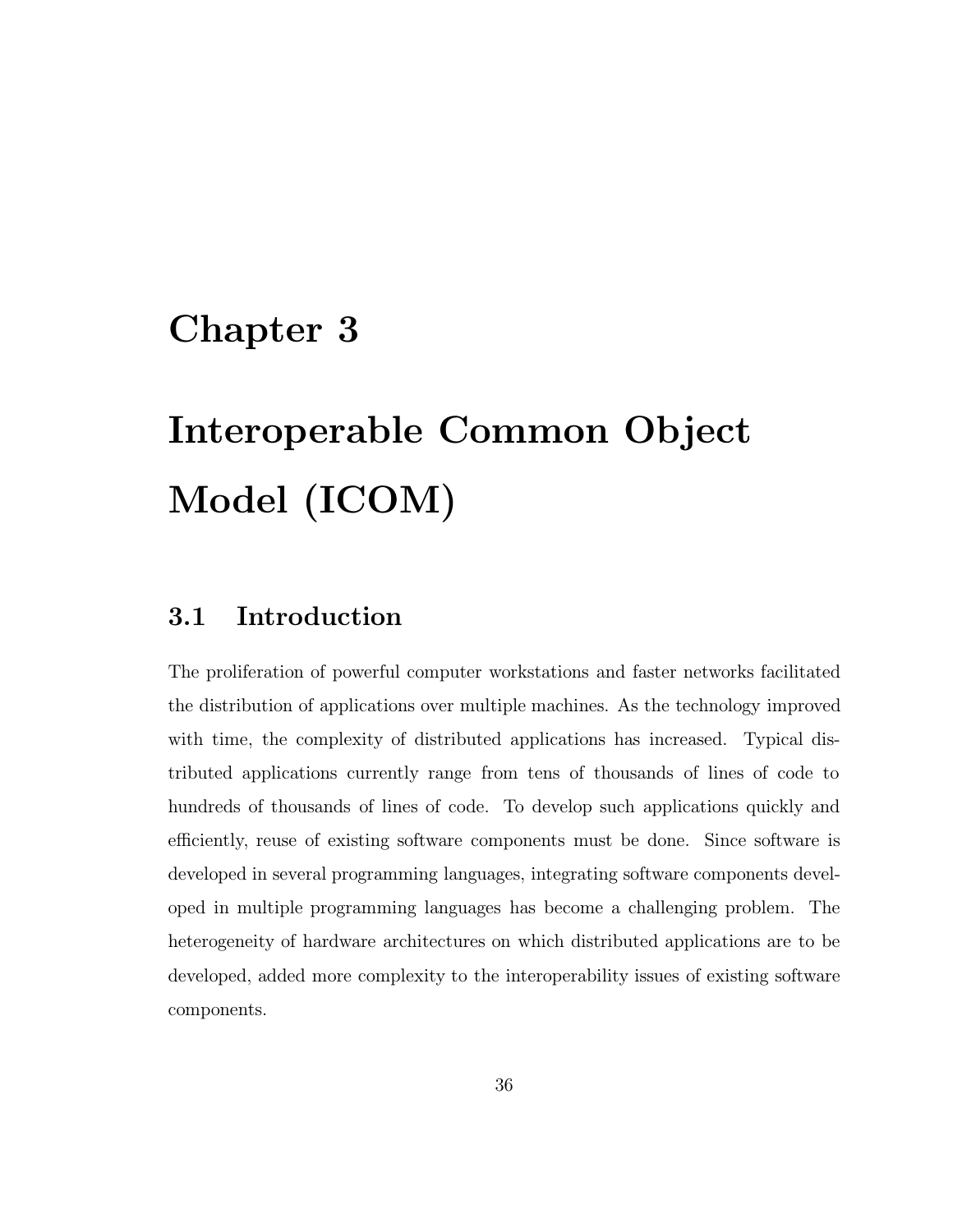Several common object models have been proposed to support application development in distributed and heterogeneous environments. As mentioned in Chapter 2, existing distributed models can be broadly classified into two categories: Common Runtime and Protocol Based. The Common Runtime models use shared memory and distributed shared memory whereas the Protocol Based models use separate address spaces for interacting distributed objects. In this dissertation the protocol based object models are considered.

The organization of this chapter is as follows: the proposed interoperable common object model (ICOM) is introduced in Section 3.2. The basic framework of the ICOM model that addresses the issues involved in incorporating advanced object-oriented features into a common object model, is explained in Section 3.2.1. An example application of 'Department Stores' is described in Section 3.2.2. This application is used throughout the dissertation to demonstrate the utility of the ICOM model. The functionality of the basic ICOM framework is illustrated through an example in Section 3.3. The various stages of application development process in the distributed object system supporting the ICOM object model are explained in detail. The programming techniques (including the actor model and reflection techniques) used in the implementation of the ICOM framework are described in detail. In this chapter, only the implementation of the basic framework that provides a way of binding methods dynamically when invoked on distributed objects is shown. An example of a digital library that uses the basic functionality of the ICOM object model is explained in Section 3.4. The basic framework is used to extend the ICOM object model to include the powerful features that are missing from the existing distributed object models. The extensions include the features of inheritance, parameterized types, and concurrency. These extensions are described in detail in chapters 4, 5 and 6. A summary of this chapter is provided in Section 3.5.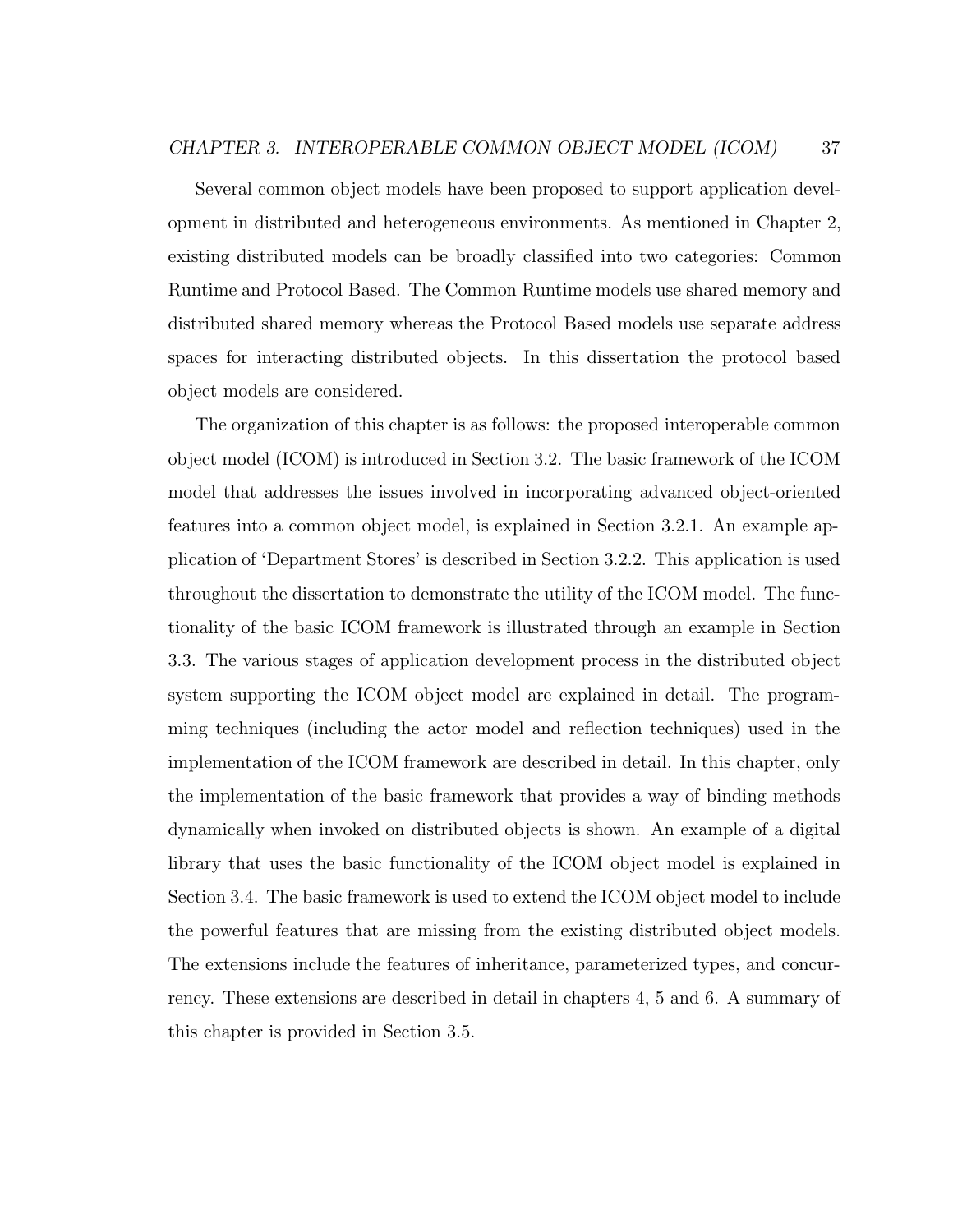# 3.2 Interoperable Common Object Model

The Interoperable Common Object Model (ICOM) proposed in this dissertation focuses on object-oriented programming languages. The specific languages selected for implementing the framework are C++ and Modula-3.

#### 3.2.1 Basic ICOM Object Model

To form a basis for developing a powerful object model, a simple distributed object model is chosen. This simple object model is termed as the basic Interoperable Common Object Model (ICOM). Only objects and method invocations of local and remote objects are supported in the object model. Other advanced object-oriented features can be added to the basic object model using the framework chosen for implementing the basic ICOM model.

#### 3.2.2 Basic ICOM Framework

The ICOM framework follows the typical architecture of a distributed object system described in Section 2.3.2 of Chapter 2. The ICOM framework provides a uniform design for translation of the ICOM object model into statically typed object-oriented languages. The framework uses the *actor model* of concurrent computation and reflection techniques. The reflection techniques and the actor model are explained in detail in section 3.4. Reflection techniques are used to map the common object model supported by the ICOM framework into an object-oriented language. Here, the behavior of the model or the language is not changed. That is, a feature which is present in the common object model but not in an implementation language is interpreted in terms of existing features of the language. The intent is not to introduce a new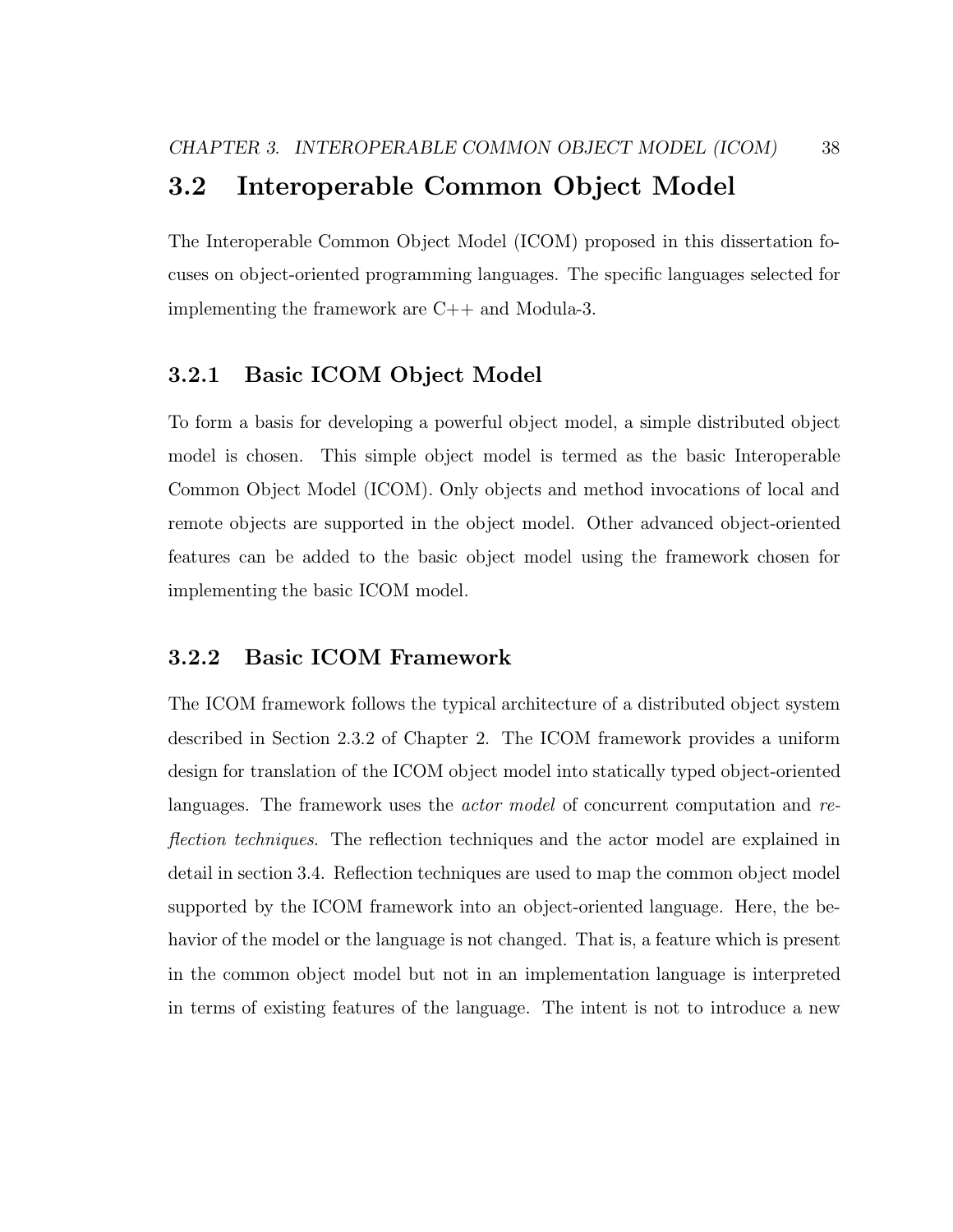feature to the language. Any application in that language should be able to interoperate with the component written in a different language that has the same feature. This is termed as one-way interoperability.

The ICOM framework extends the Distributed Act++ model (discussed in Section 3.4) to support a common object model. Any distributed object generated as a result of IDL translation, is an active object in the ICOM framework. An active object is a first class entity. Every active object has a message queue. All messages intended for the object are enqueued in the message queue and processed one at a time. Any other object is a passive object in ICOM framework. A passive object cannot service method invocations in its own thread of execution. The ICOM framework allows the coexistence of both active and passive objects in an application. A client application treats all objects as passive in the basic ICOM framework. Some of these passive objects representing the remote objects are implemented as active objects. The framework tries to hide the differences between the active and passive objects. For an application developer there is minimal difference between implementing an active object and a passive object. The only requirement for implementing an active object is to describe the object's behavior in IDL, use an IDL translator to generate native language representations, and link the application code with the IDL translator generated code. Location transparency of the object implementations is provided in the ICOM framework.

### 3.3 Department Stores Problem

The application of 'Department Stores' is used to demonstrate the functionality of a typical distributed object system. The example presented in this section is used throughout this dissertation and is derived from the problem defined in [158]. An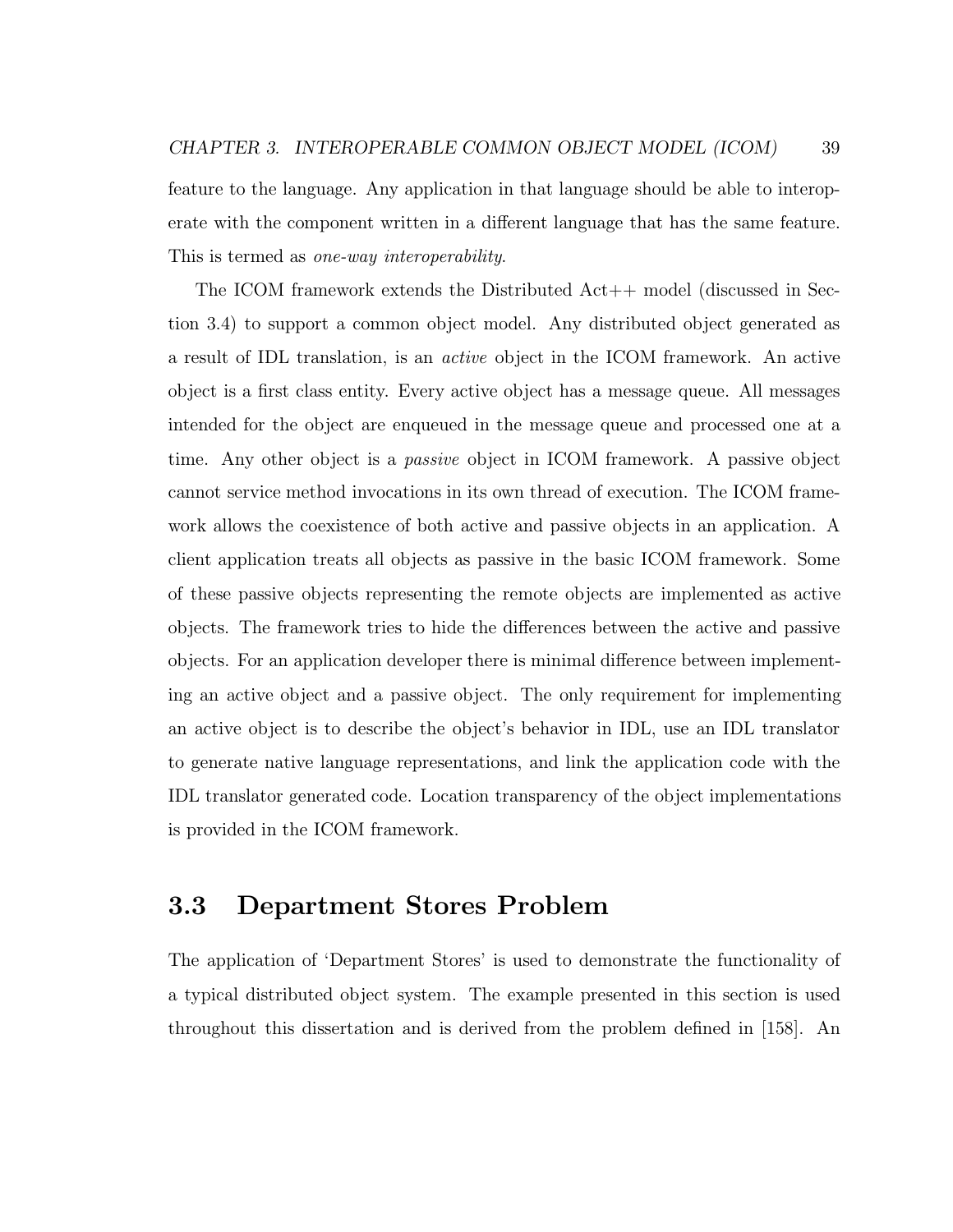illustration of communications between different objects of this example is shown in Figure 3.1. The problem description is given below.



Figure 3.1: Department Stores Problem

 $\zeta\zeta$ 

The problem domain is a national level financial agency that owns a nationwide chain of stores. The types of stores owned by the agency are 'grocery stores' and 'clothes stores'. The agency maintains a central information processing service (CIPS) that is used by the individual stores and manufacturers who supply products to the stores. The manufacturers and stores can be located in different geographical locations in different states of the United States.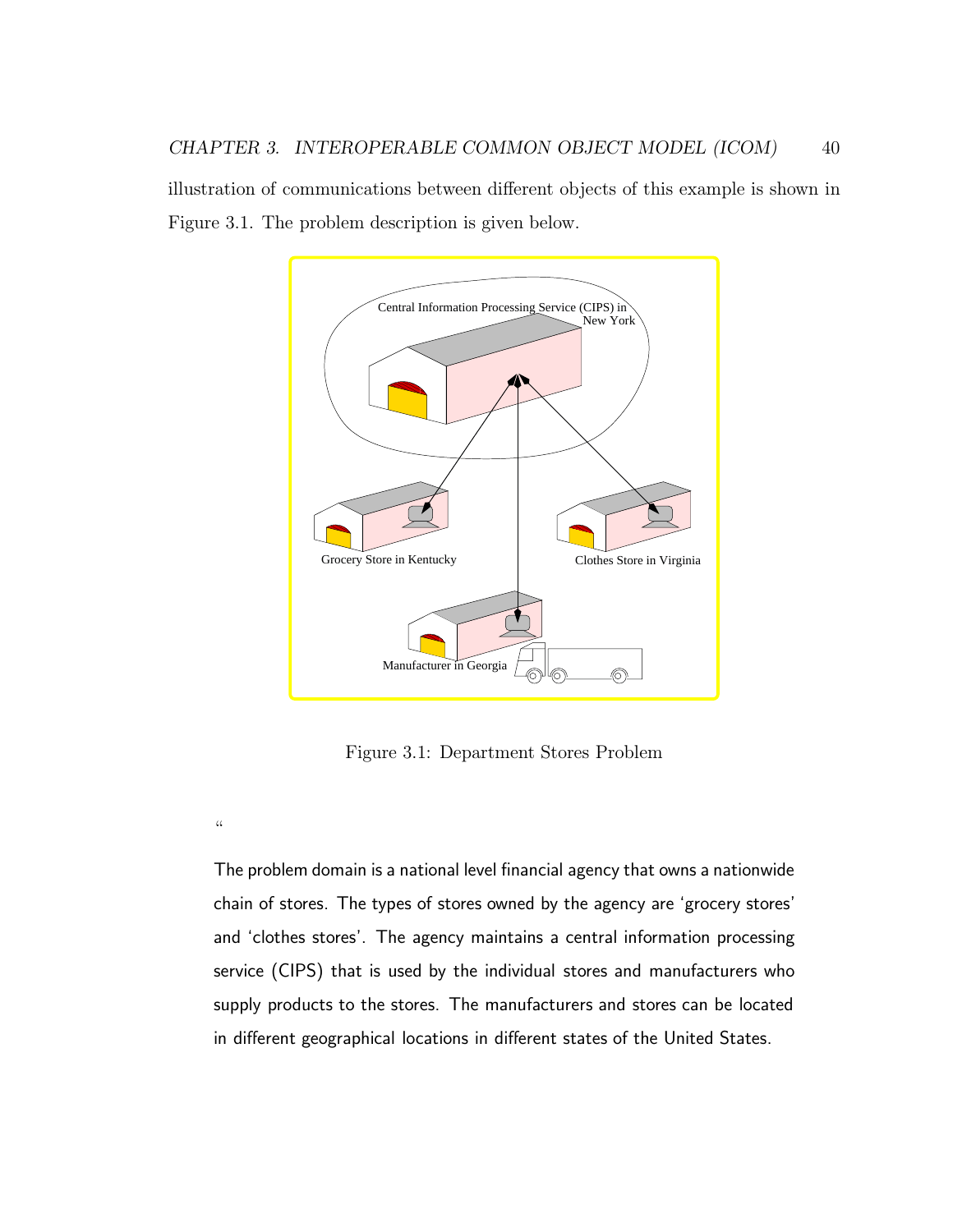Individual stores supply information about their sales and losses. This information is processed by CIPS to update inventories, gross sales, and net profit for each store. The stores also provide local tax details that are used by CIPS in deciding the price of an item at a particular store. From the CIPS center, stores can get information such as the price of an item, whether a product can be put on sale or not.

Apart from stores, product manufacturers can also interact with the CIPS center before delivering shipments to individual stores. Individual manufacturers can register with the CIPS center about an available product. When the inventory of a product at a particular store is low, the CIPS center can request a manufacturer to supply the product. The manufacturer can start shipping the product if it is readily available. Otherwise, the shipment gets delayed until the product is ready for shipping.

"

The various interfaces identified in this problem are StoreType, ClothesStoreBase, ClothesStoreDerived, GroceryStoreBase, GroceryStoreDerived, GeneralTax, VirginiaTax, KentuckyTax, and Manufacturer. Some of these interfaces are used in examples to illustrate the object-oriented features of a distributed object system. The StoreType interface describes the general functionality of a store that can be a grocery store or a clothes store. The interfaces ClothesStoreBase and GroceryStoreBase define the characteristics of a clothes store and a grocery store from the perspective of the CIPS center. The interfaces ClothesStoreDerived and GroceryStoreDerived define the localized views of the stores at remote places. The interface GeneralTax defines general characteristics of tax rules at the CIPS center. The interfaces VirginiaTax and KentuckyTax are the specialized interfaces that represent the characteristics of tax rules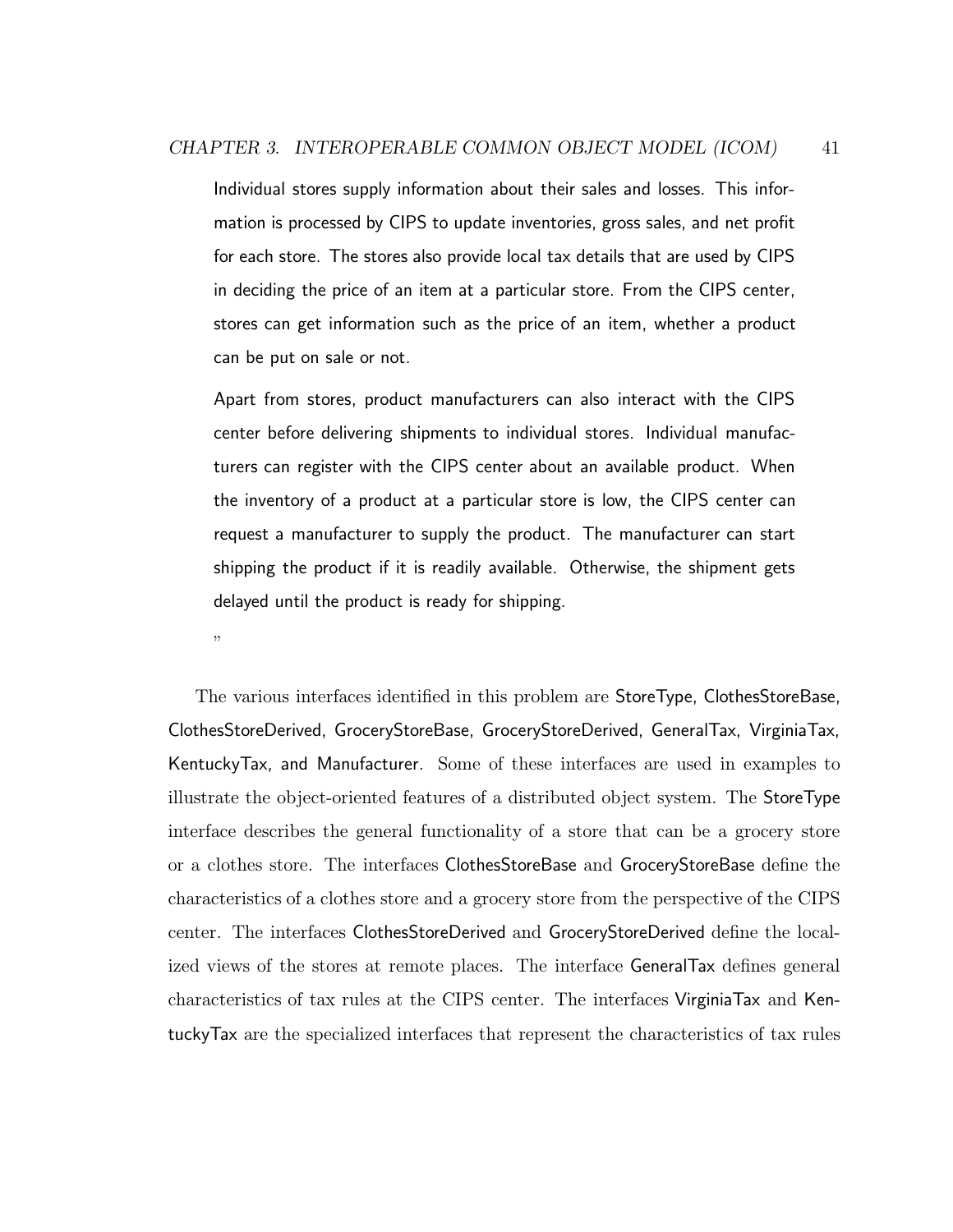at Virginia and Kentucky respectively. Finally, the Manufacturer interface defines the properties of a manufacturer who supplies products to a store.

Figure 3.2 shows the ClothesStore interface with one method. As mentioned in Chapter 2, the keywords of IDL are shown in bold face. There are two types of parameter passing modes shown, in and out. They represent 'input' and 'output' parameter passing modes respectively. Note that the figure does not show any return values for the methods. It is assumed that the return type is a 'void' type. The parameters of the methods can be either 'basic' types or 'user defined' types. The user defined types are passed by reference only.

```
interface ClothesStore {
```

```
// returns quarterly sales at a clothes store through
   // the output parameter 'amount'
   quarterlySales(in int quarterNumber;
                 in int yearNumber;
                 out double amount);
   // returns monthly sales at a clothes store through
   // the output parameter 'amount'
   monthlySales(in int monthNumber;
                 in int yearNumber;
                 out double amount);
   .
   .
   .
}
```
Figure 3.2: IDL Description of a Clothes Store Interface

The ClothesStore interface defines two operations called monthlySales and quarterlySales. The monthlySales method takes a monthNumber, yearNumber as input parameters and amount as an output parameter. It returns the monthly sales at a clothes store through the amount parameter. Similarly, the quarterlySales method returns the sales amount for a particular quarter at a clothes store. The implementation of this interface is assumed to be at a remote node. A client application using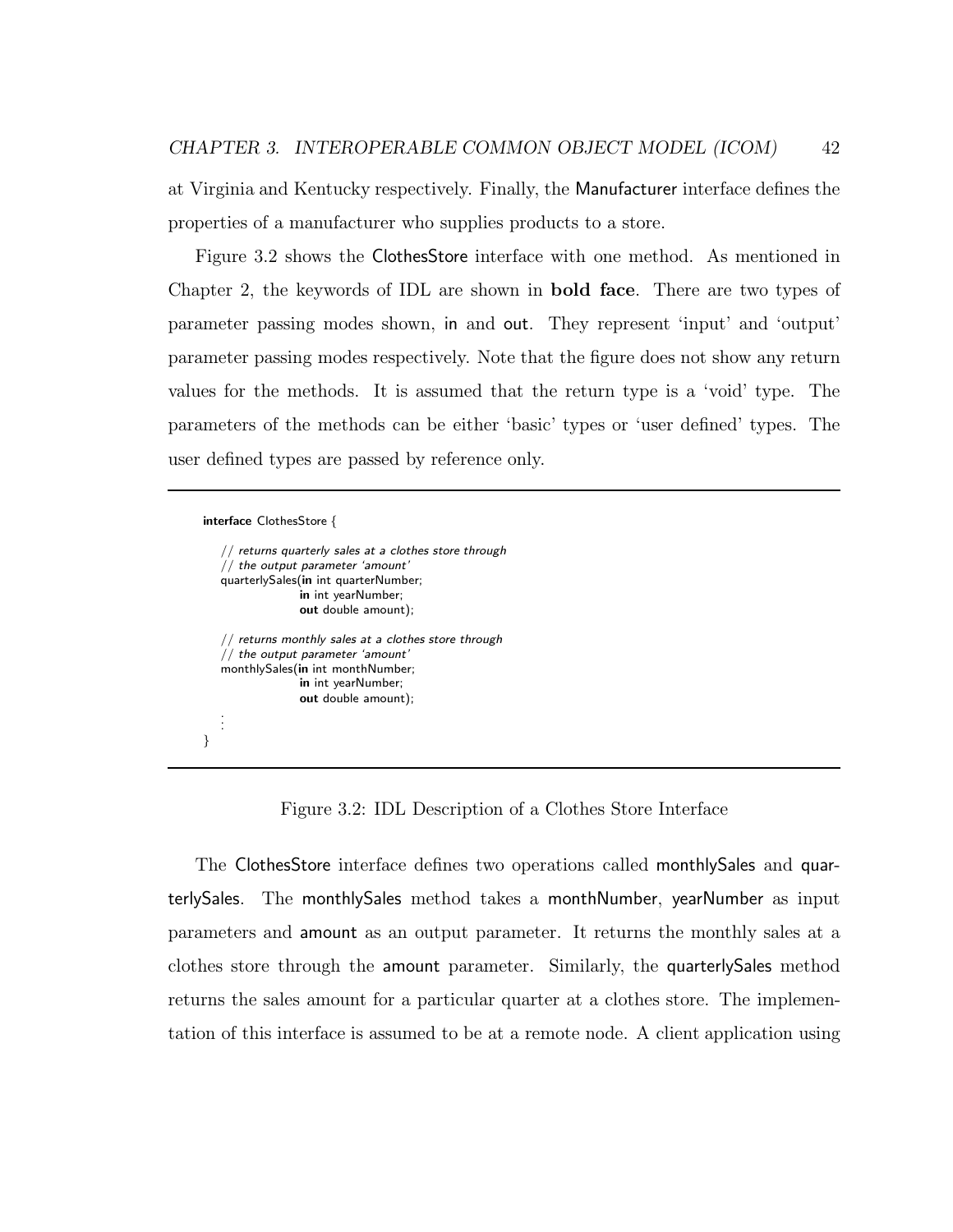the ClothesStore at the local node at New York can invoke the monthlySales method of the ClothesStore instance using a proxy instance of the ClothesStore. This type of invocation can happen at the end of every month or quarter.

As mentioned earlier in chapter 2, to prepare a server to accept requests from its clients, the various steps shown at the beginning of section 2.3.2 must be followed. The IDL translator, when invoked at the server location, parses the IDL description and generates interface files containing the interface specification and the implementation code for the ClothesStore interface in the native language. The server object interface is implemented by the server developer in the native language and linked to the IDL generated code. At the client side, the IDL translator generates a proxy for the ClothesStore object and interface files for use in the client application. The interface files contain the ClothesStore's interface rendered in the client's native language.

All requests to the proxy objects are marshalled<sup>1</sup> and sent to the server. At the server location the results are marshalled by the server and unmarshalled by the client and sent back to the client via the communication layer. Both the server code and the client code should be linked with the code generated by the IDL translators at their respective sites, and compiled with their respective native language compilers. When an invocation on a server object is made, the client application waits for the results and continues its execution after receiving the results.

<sup>1</sup>Marshalling is the process of building up a sequence of bytes that contains the values of the arguments or results in a proper format. Unmarshalling is the reverse process to marshalling; recovers values from the sequence of bytes.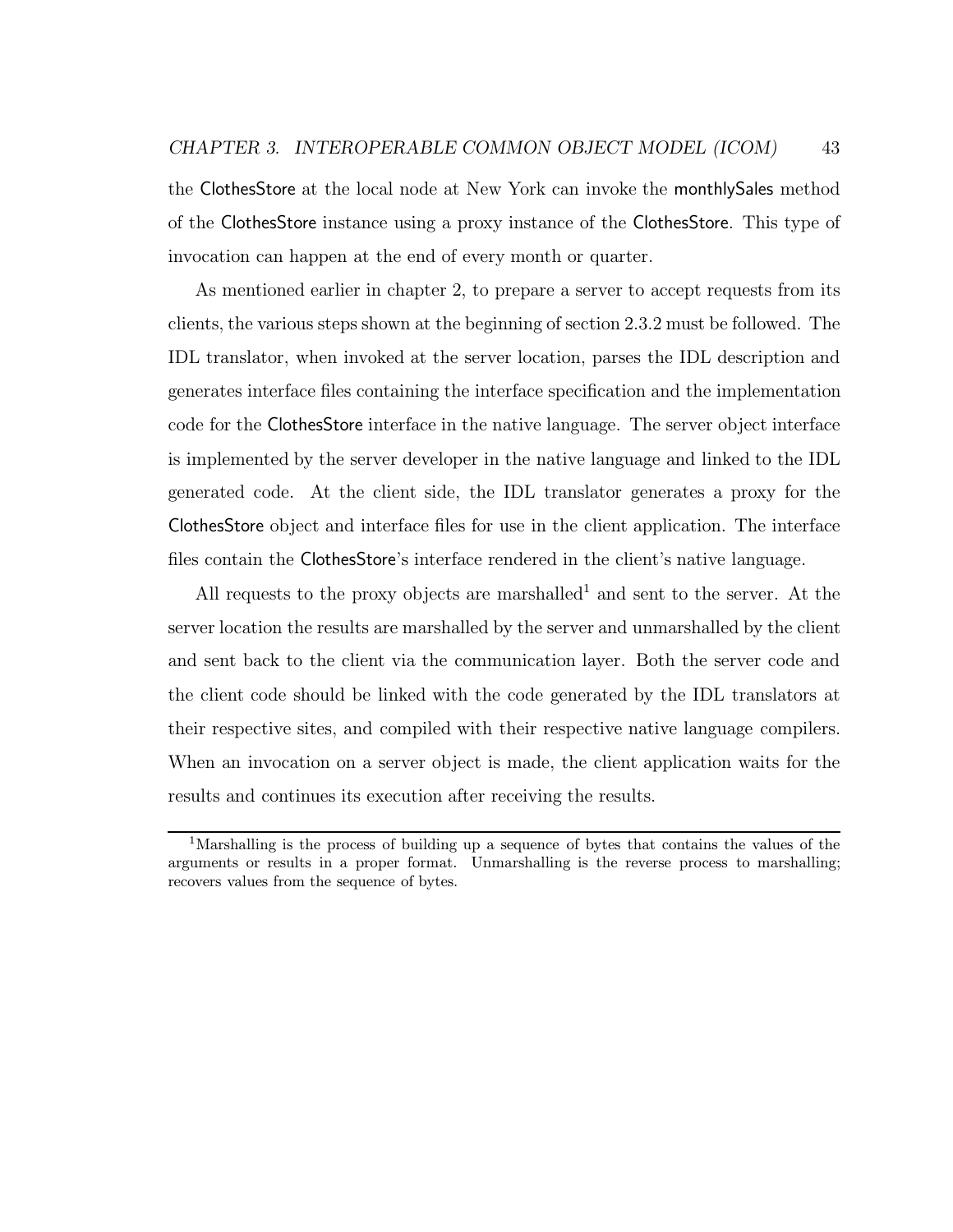# 3.4 Example 1: Localized Object

In this section, the 'Department Stores' problem is used to explain the interaction between remote objects in the ICOM framework. The IDL representation, translation, and method invocation are explained in detail.



Figure 3.3: IDL Translation of Clothes Store Interface

Figure 3.3 shows the architecture of a system that supports the ICOM model, and the various classes generated as a result of invoking IDL compilers on the interface shown in Figure 3.2. In this figure and similar figures shown throughout the dissertation, the double circles represent the classes and the single circles represent objects instantiated from those classes. The dashed arrows represent the classes generated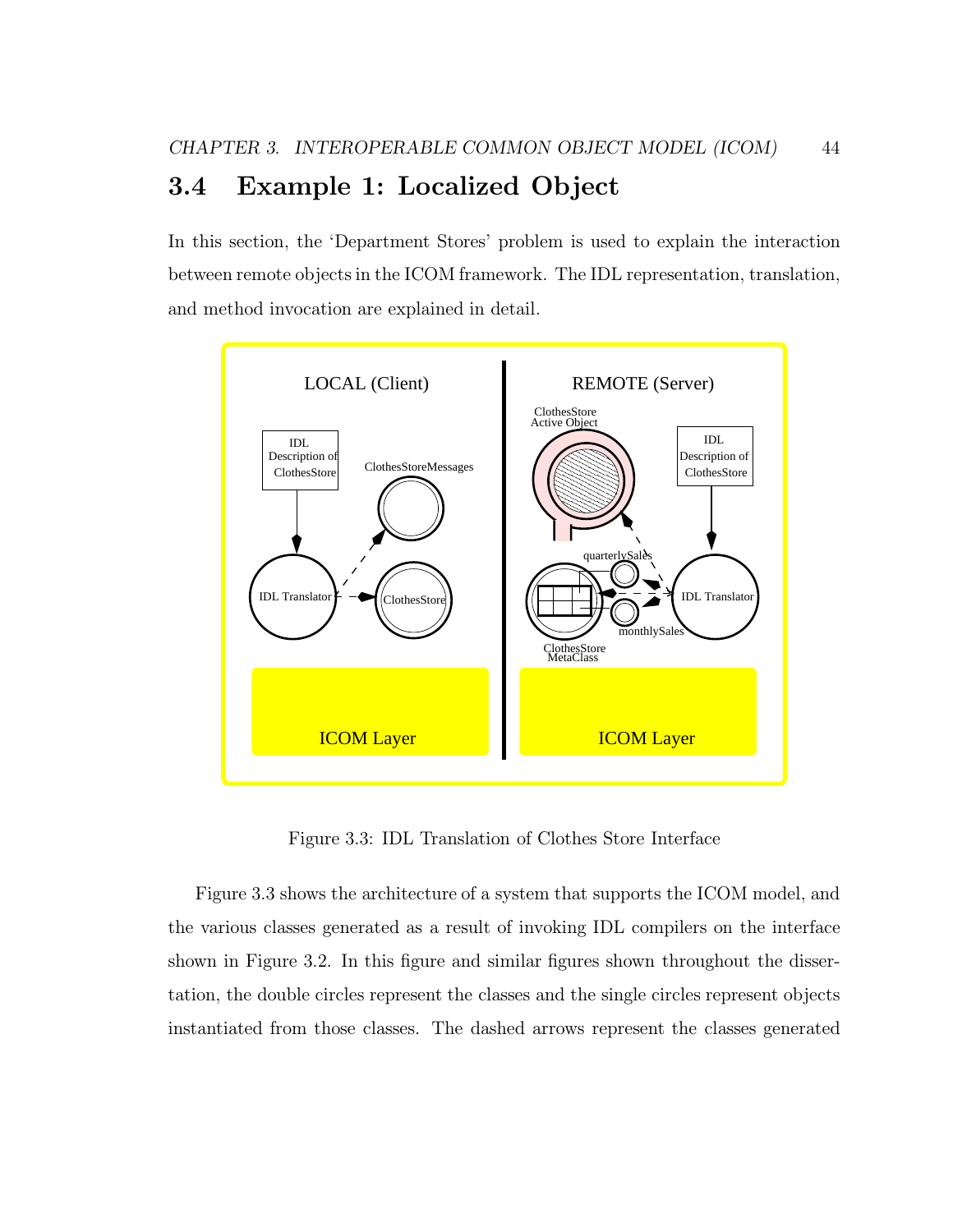by the IDL translator in Figure 3.3. The solid arrows represent the passage of IDL descriptions through the IDL translators. The shaded regions both at the local and remote nodes represent the ICOM communication layer whose purpose is to maintain communication links between every other node in the distributed system. The IDL descriptions are shown in rectangular boxes. In the ICOM framework, the translators are also objects. Any translator can communicate with any other translator at a different node or the same node via message passing. In the figure, the ring-like structure that wraps around a patterned circle represents an active object. It has an opening that represents the message queue of the active object. All patterned circles shown in this diagram and similar diagrams represent the classes whose implementation must be provided by an application developer. Implementations for all remaining classes are automatically generated by the IDL translators. There is a thick vertical line in the diagram that separates the local and remote nodes. This line indicates the distribution of different machines that are connected over a network.

As mentioned earlier, the IDL translator, when invoked at the remote node, parses an IDL description and generates language specific interface files and metaclasses. The interface files can be used by the client and the server to create and invoke methods on objects that support the interfaces. The translator generates a metaclass for the server. A metaclass controls the behavior of its instance, a class. Metaclasses contain method tables that have entries for the signatures<sup>2</sup> of the operations supported by its instance. In the current example, the translator at the remote node generates the ClothesStoreMetaClass, the server method classes, monthlySales and quarterlySales, and a skeleton class for the implementation of the class ClothesStoreImplementation. The method classes contain *future* variables for the output parameter, **amount**. A future

 ${}^{2}$ A signature of a method is its argument types and the result type.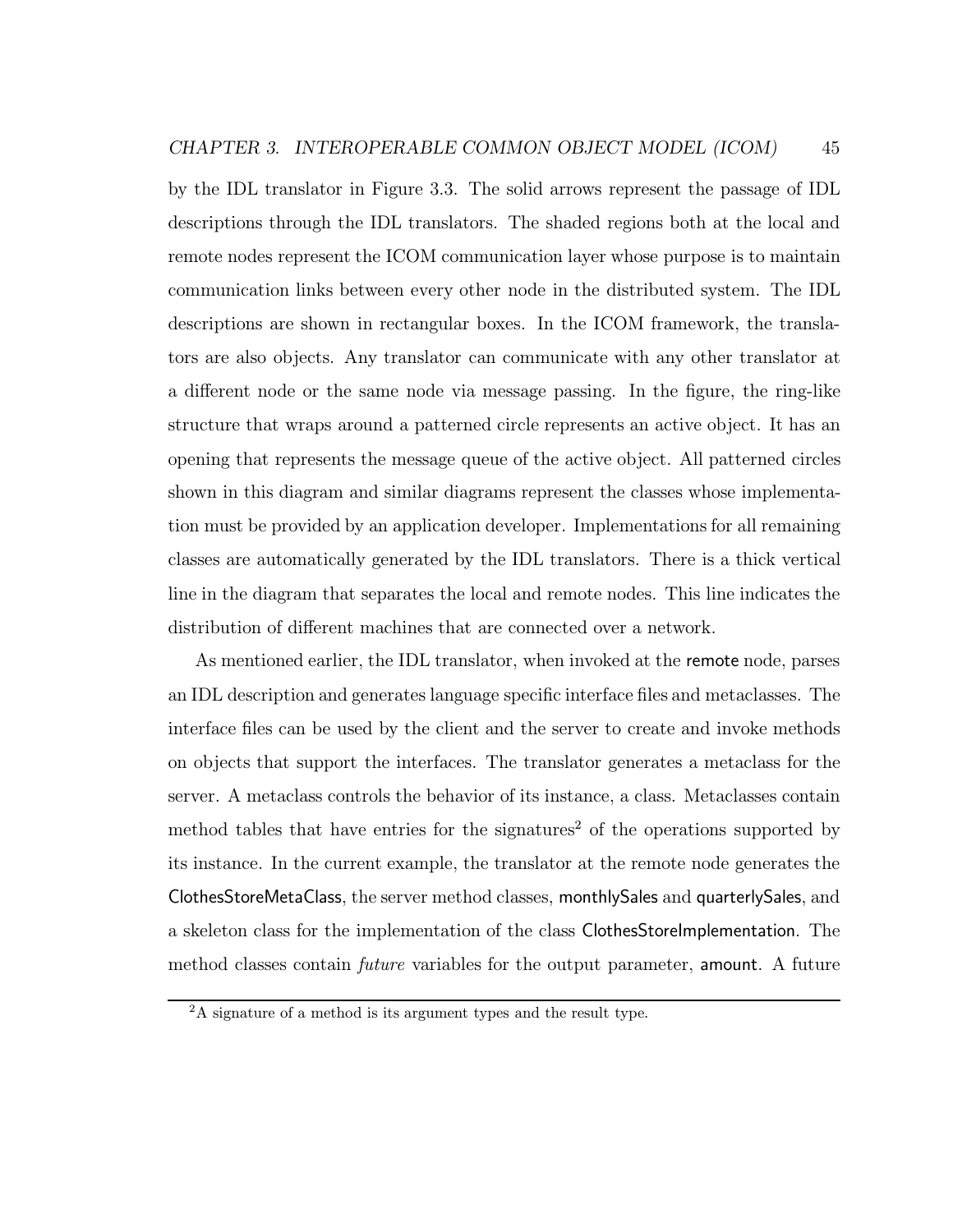variable blocks the calling process when its value is not set. When the value is set, it unblocks the process and provides its value. The code for the ClothesStoreImplementation must be provided by the application developer. It is shown as ClothesStore Active Object in the figure.

At the client node, the IDL translator generates a proxy class, ClothesStore and a 'message generator' class, ClothesStoreMessages. The proxy class is a surrogate class for the server. The ClothesStoreMessages class can generate a message object for each method in the interface of the server. The message object generated contains a future variable for the output parameter, amount. A client application can continue with its execution after making an invocation on the proxy object, but blocks when it tries to access the value of the output argument of either of the methods, monthlySales and quarterlySales.

At the time of initialization of the server, the signatures of the operations of the server are entered into the method table along with a pointer to the operation implementation. This is shown as a table with two rows in the metaclass, in Figure 3.3. When an invocation is received by the server, the metaclass intercepts the operation invocation and sends appropriate message to the server object.

#### 3.4.1 Dynamic Method Binding on a Localized Object

In the previous section, an introduction to the basic ICOM framework is given. A translation of an interface description into a native language for both a client and a server object is also explained in the previous section. A method invocation between a local object and a remote object is illustrated in the current section.

Assume that the client and server objects have been implemented at a local node and a remote node respectively. The server object is an active entity that has queuing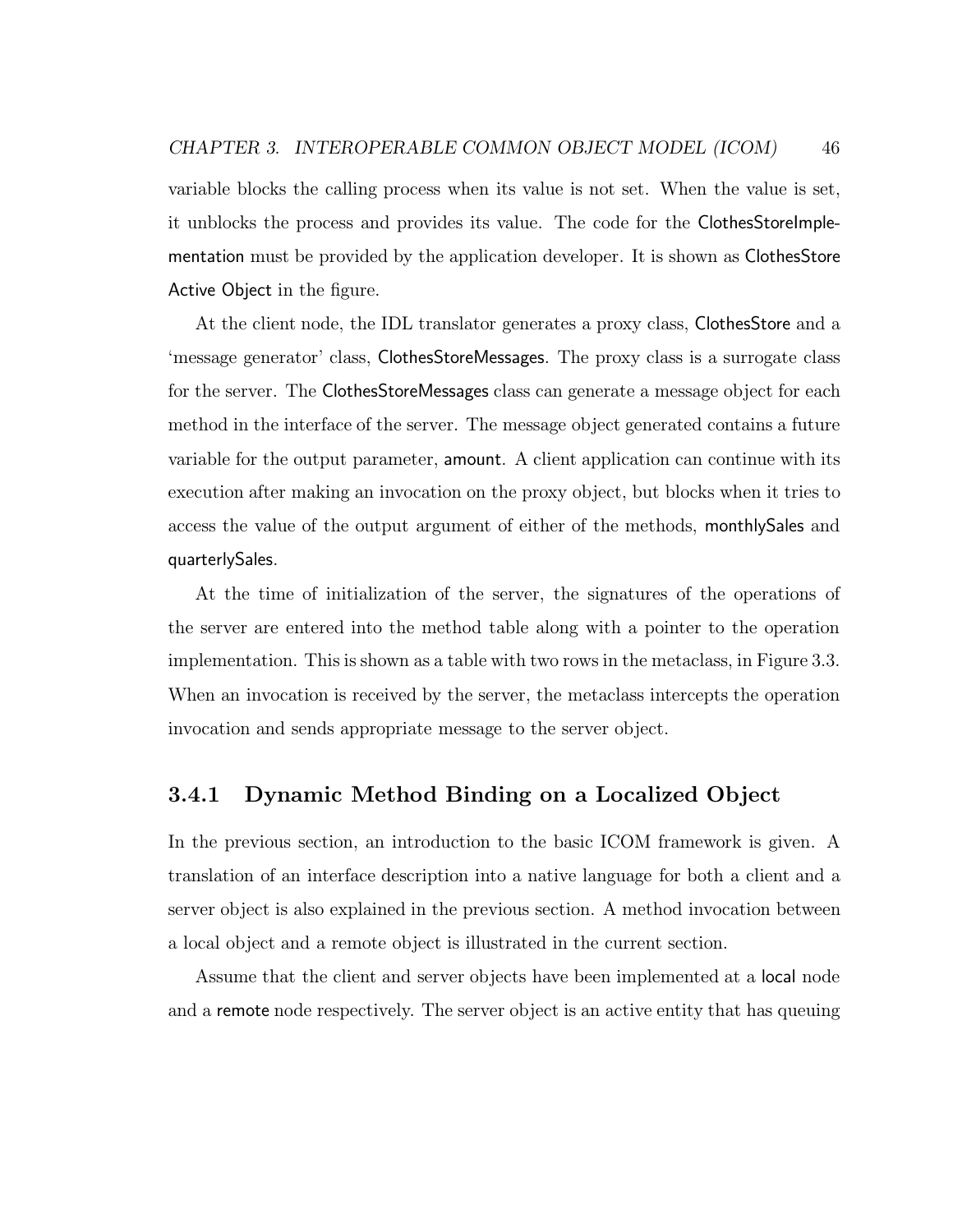

Figure 3.4: Dynamic Method Binding on an Instance of Clothes Store Interface

facility for messages. Queuing is an essential facility to have in applications that involve a large number of messages being sent to the server. The server object receives messages in its message queue and processes them one at a time.

Figure 3.4 shows an example of a remote method invocation of the method monthlySales on the ClothesStore ActiveObject. The sequence of method calls is described as follows:

At the local node the client application makes a method invocation on the local proxy object, an instance of ClothesStore (arrow numbered 1). The proxy object uses the ClothesStoreMessages instance (not shown in the figure) and creates a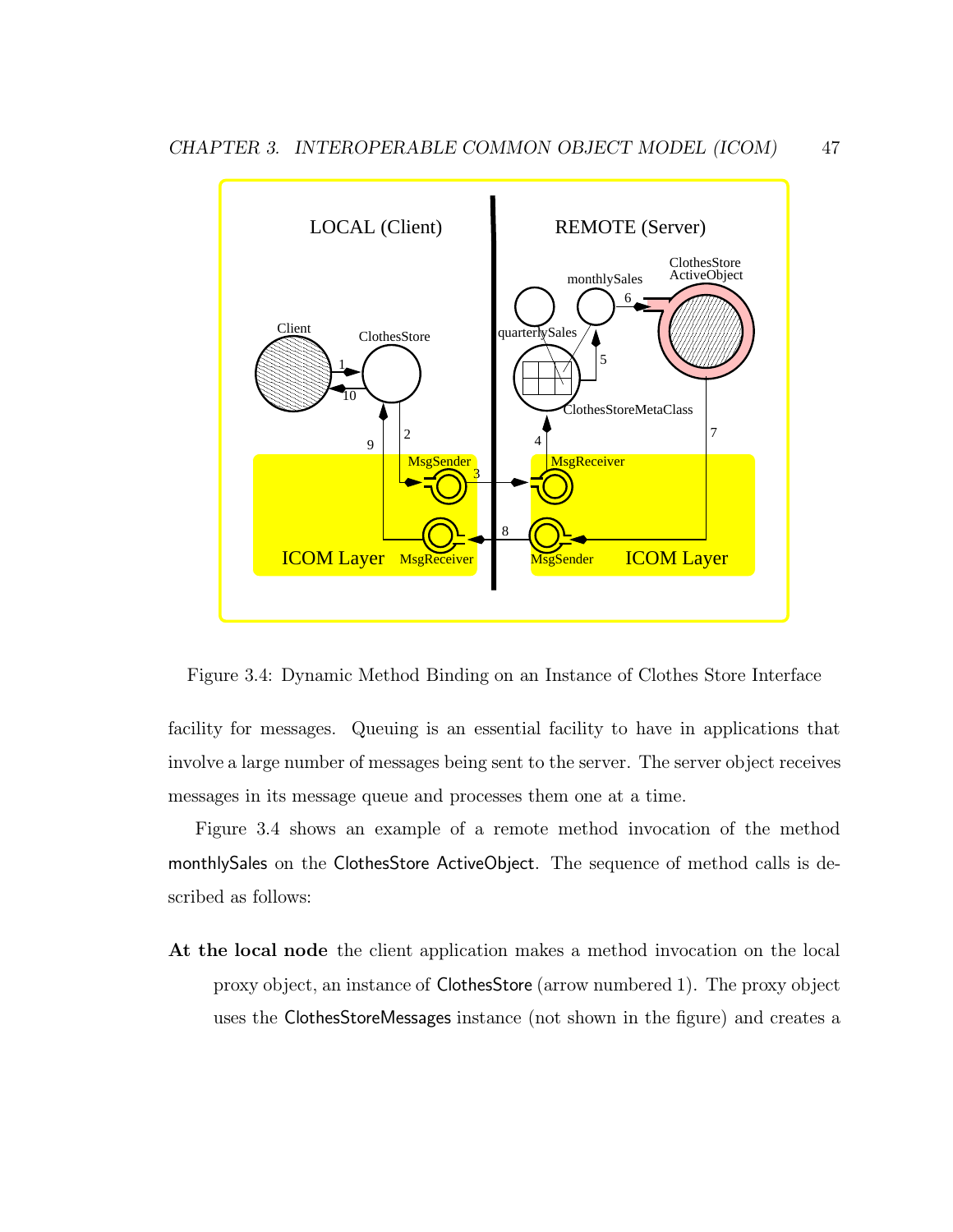message object for the message monthlySales. This message object is capable of encoding itself into the common network representation, ASN.1. The proxy object passes the message object to the message sender at the local node (arrow labeled 2). The message sender encodes the message by calling the encode method on the message object and sends it to the remote node (arrow labeled 3).

- At the remote node the message receiver at the remote node partially decodes the message and uses the decoded information to find the metaclass instance for the server object. It then passes the partially decoded message to the server metaclass instance (arrow labeled 4). The metaclass instance, after doing a lookup in the method table, passes the message object to the server method class instance (arrow labeled 5). The method object, monthlySales, decodes the message and sends a message to the server's active object (arrow labeled 6). The server object executes the method corresponding to the method name, monthlySales. This method sets the value of the output argument, amount. Since, the output argument is a future variable, a message goes back to the local node, returning the value of the future variable, amount (arrows labeled 7,8, 9 and 10)
- At the local node the client application if blocked on the future variable can continue with its execution after receiving a value for the future variable.

#### 3.4.2 Implementation Details

To implement the framework that handles the method invocations as shown in the example described in the previous section, the ICOM framework uses reflection techniques. The framework uses the distributed actor model to provide the underlying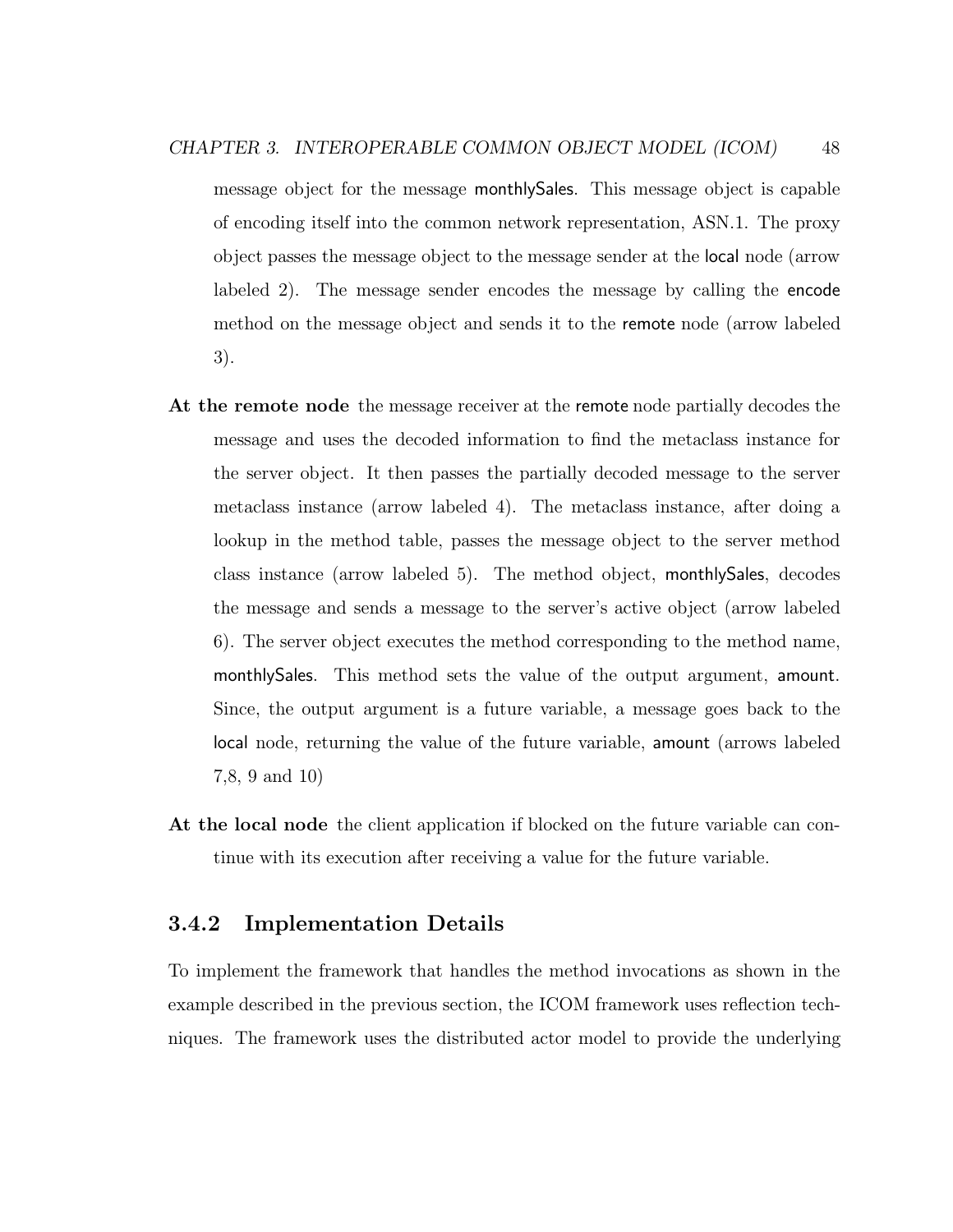message passing between various nodes in the system. The framework is implemented with a minimal set of object-oriented features. The following sections describe the set of object-oriented features used for implementing the ICOM framework, reflection techniques, and the actor model in detail.

#### 3.4.2.1 Core Set of Features

The ICOM framework is implemented using the object-oriented language features of 'object', 'class', 'single inheritance', 'method overloading', and 'concurrency'. In this dissertation this set of features is considered as the core set of object-oriented features. As mentioned in Chapter 1, all these features are either directly or indirectly supported in statically typed object-oriented languages. The languages, BETA and Modula-3, do not support method overloading feature. But, they have other features such as 'run-time type checking' which allow method overloading feature to be realized. In all statically typed object-oriented languages concurrency is either directly supported or is supported via standard libraries. The ICOM framework can be translated to any language that supports this core set of object-oriented features.

#### 3.4.2.2 Reflection

In a typical object-oriented system, objects perform computation about an external domain. A reflective object-oriented system is said to be *causally* connected to its domain, if one of them changes, it leads to a corresponding change in the other [102].

Reflection is defined as the ability of a system to make structures representing (aspects of) itself the subject (or domain) of its computation in a causally connected way [102].

Reification is the representation of specific aspects of a program as data structures or classes within that program [49]. These aspects include method binding, inheri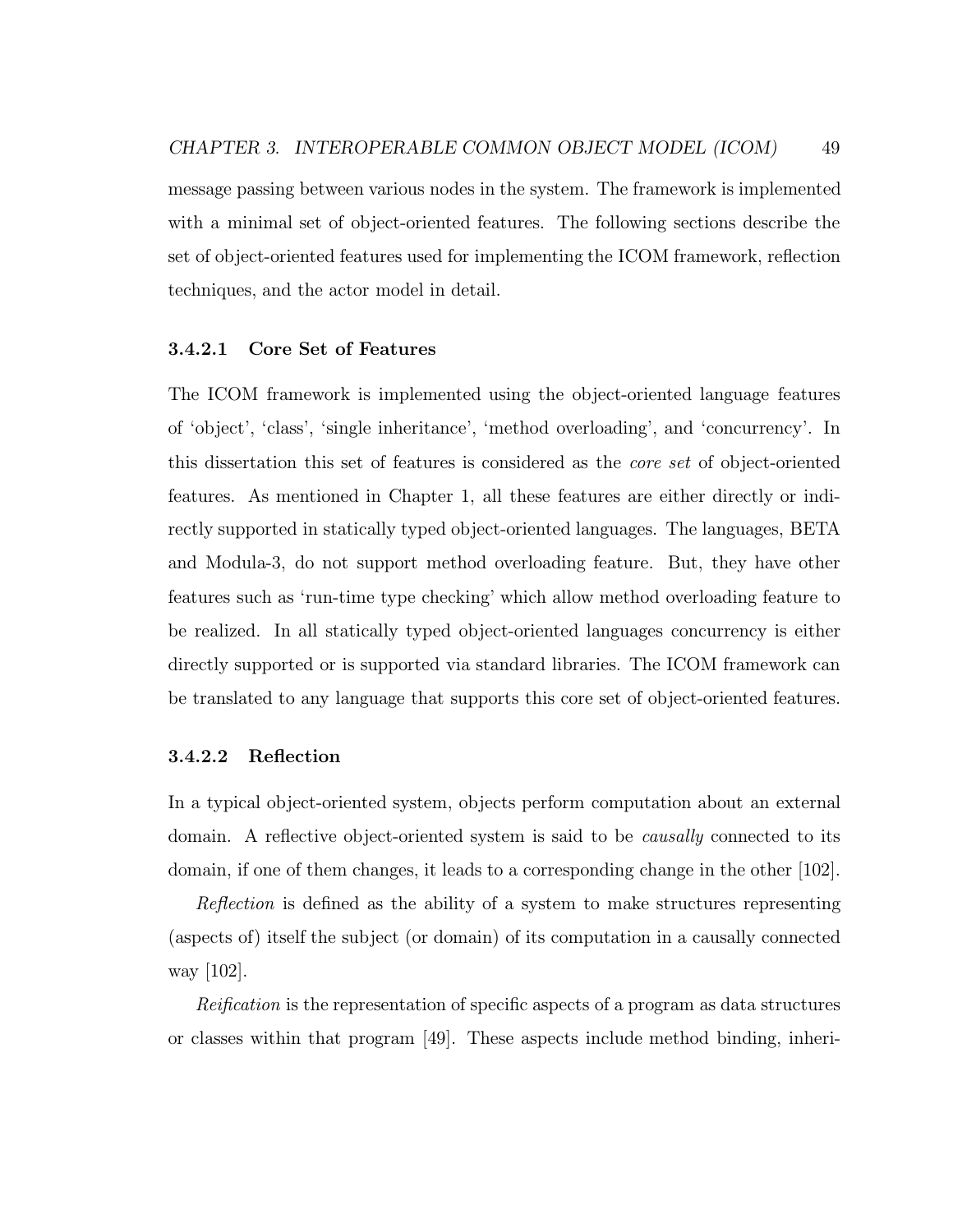tance etc. The resulting objects are referred to as metaobjects. Invoking an operation on a metaobject is called reflective computation.

There are three approaches to reflective computation: Metaclass, Metaobject, and MetaCommunication [49]. If a reflective computation modifies a metaobject, then it is called a *reflective update* and the process is called *behavioral reflection*. If a reflective computation does not modify a metaobject, then that process is called *structural* reflection. The operations defined for the metaobjects constitute a metaobject protocol [83].

#### Metaclass Approach

In the Metaclass approach, the class of an object is considered as its metaobject. Metaclasses are metaobjects of classes. That is, a class is an instance of its metaclass. Metaclasses can have metaobjects for themselves, thus forming an infinite reflective tower [102]. This tower is normally terminated by defining a root metaclass which is a metaobject of itself [102].

A method invocation on an object can be described as follows: when an object receives a message, it is delegated to the object's metaobject, an object representing the class of the receiving object. The metaobject does a lookup operation for matching a method with the message and apply operation to execute that method. If the class itself has a metaobject, then the message is delegated to the metaobject which has its own lookup and apply operations. Normally, the root metaclass supplies default lookup and apply operations. If the behavior of a class needs to be changed, then the application programmer has to replace the default behavior of the root metaclass. This can be done by defining a specialized class from the root metaclass and assigning it as a metaclass of the class that required the behavior change. In this approach a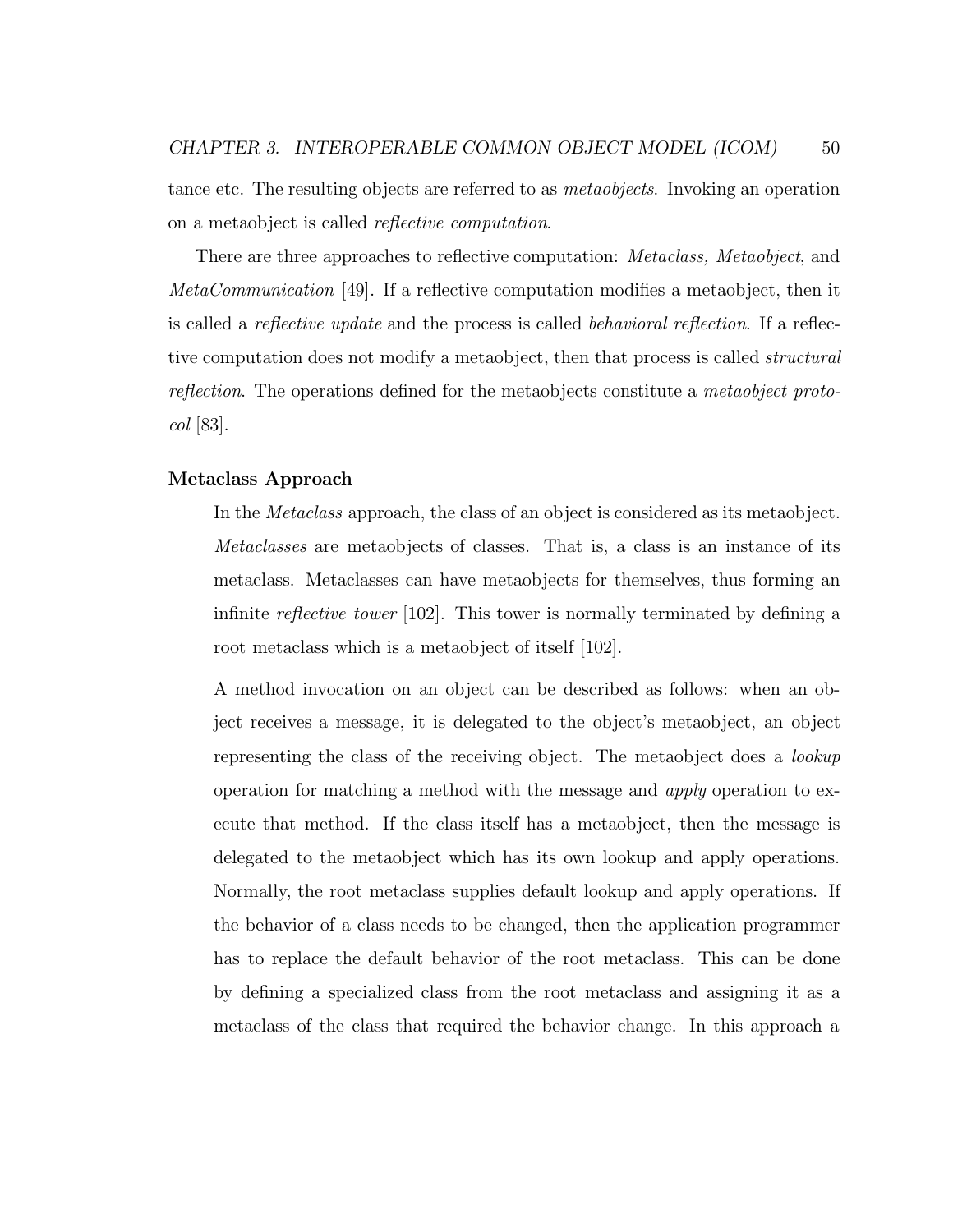metaclass is used for both structural reflection and behavioral reflection.

#### Metaobject Approach

In the Metaobject approach, an object can have a metaobject for itself as opposed to a class having a metaclass in the Metaclass approach. This metaobject is an instance of a special class, typically called the 'MetaObject'. MetaObject defines the default behavior of all objects. These metaobjects are different from the class of the receiver (base-level object). They include only the operational and the control information about their base-level objects. The class of the receiver has the structural information. Classes handle structural reflection and metaobjects handle behavioral reflection. Upon receiving a message, a receiver delegates it to its metaobject, which performs lookup and apply operations. To change the default behavior of an object, the MetaObject can be specialized and assigned to the object. Since, each object has a metaobject, the number of objects in the system grows enormously. To control the number of metaobjects in the system, a *lazy* way of metaobject creation [49] can be followed where a metaobject is created only when needed. The advantage of this approach is that individual objects can be controlled in different ways even though they belong to the same class.

#### MetaCommunication Approach

This approach is based on the reification of the communication mechanism. Each message is treated as an object. Messages are represented as instances of a special class, typically called 'Message', that defines a method send for transmitting the message to the receiver. Every message object contains the address of a sender and a receiver. It is the responsibility of a message to interpret itself. That is, a message contains enough information about its method name,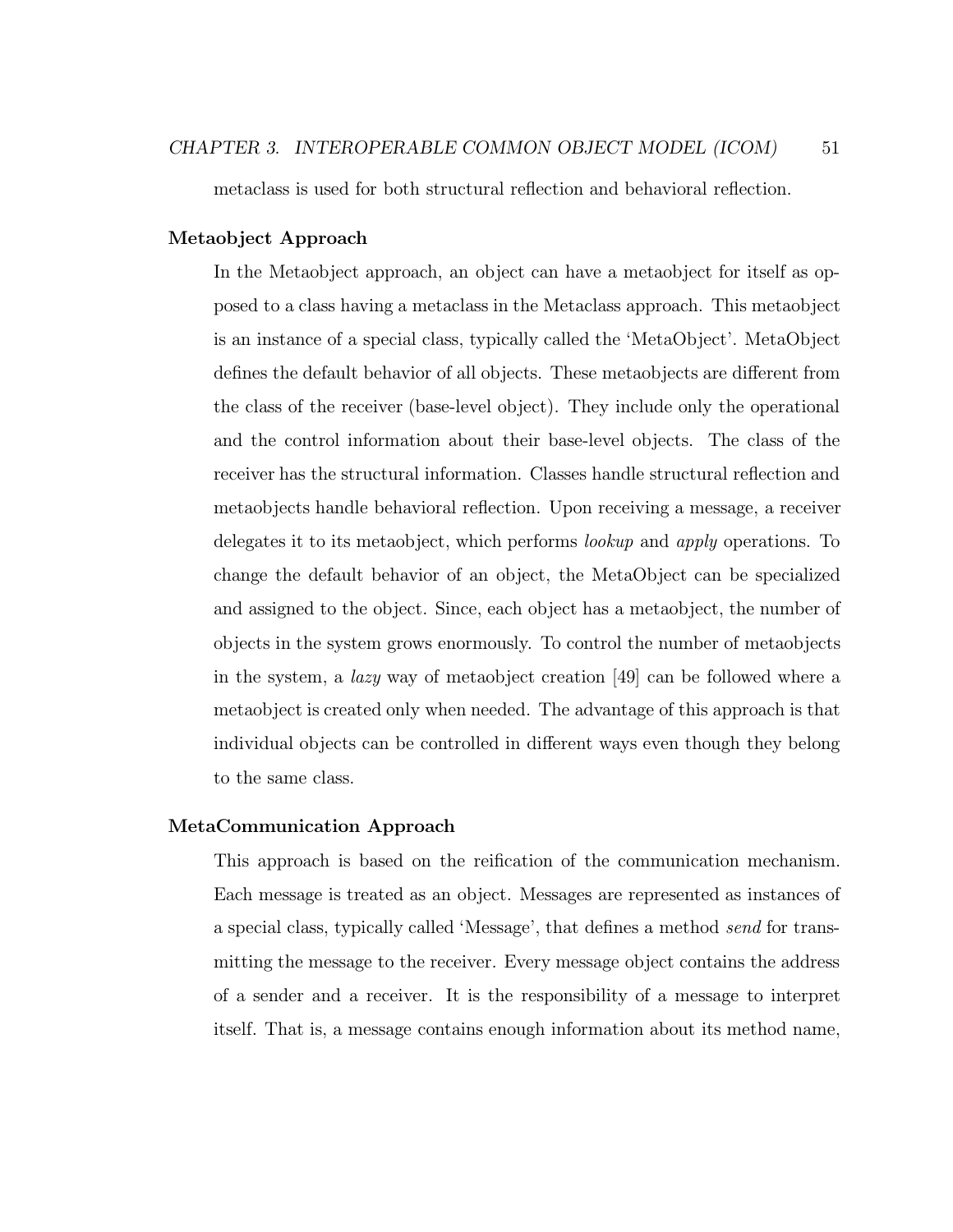class name, and the arguments for the method. This information can be used to deliver the message to the right object. The default interpretation information is provided in the 'Message' class.

In this dissertation, a combination of the MetaClass and MetaCommunication approaches is used to map the ICOM framework into the implementation languages. Since these techniques are used to map a model into a language, but not to change the semantics of a language, they are called reflection-like techniques.

#### 3.4.2.3 Actor Model

The actor model is a concurrent computation model that unifies objects and concurrency. The model provides basic building blocks, called actors, for concurrent programming. An actor is a computation agent that has the ability to process messages. It is an active entity in the sense that every actor maintains the integrity of information within itself and processes its messages at its own discretion. Any computation in a system based on actor model is a result of message processing by the actors. Thus actors are autonomous and concurrently executing objects which execute asynchronously.

An actor consists of an address which represents the actor's identity and a script which represents the actor's behavior. A message queue is implicitly maintained in an actor. Any number of incoming messages can be received by the actor in its message queue. The behavior of an actor is responsible for processing the messages one at a time.

As a response to a message, an actor may send messages to its *acquaintances* (other actors that it knows about), create new actors, and specify a replacement behavior which processes the next message from the message queue of the actor, as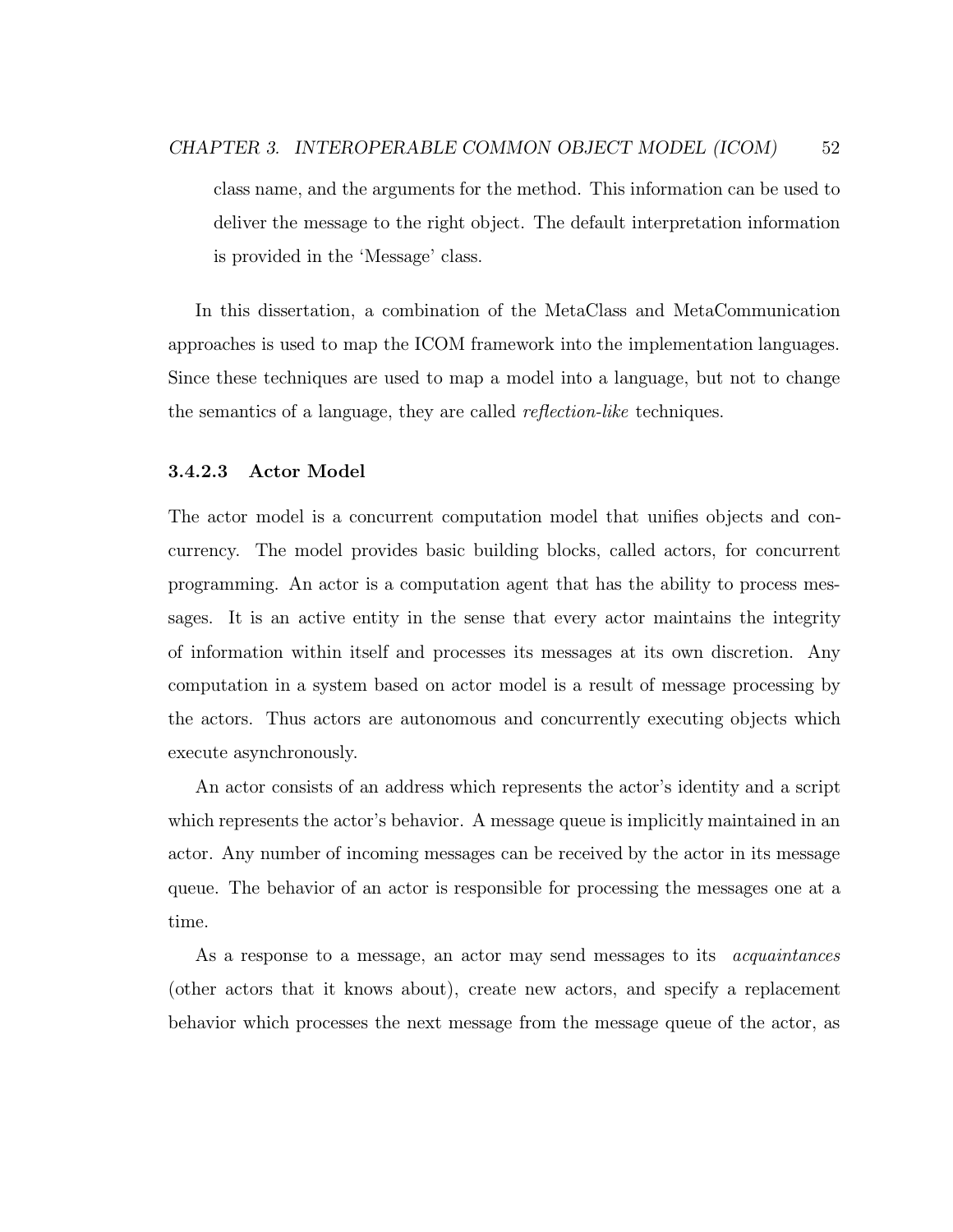

Figure 3.5: Actor Model

shown in Figure 3.5. An actor can have more than one thread of execution at a time. That is, a replacement behavior can be created while a message is being executed. The new behavior can start processing another message while the previous message is being executed. This kind of behavior replacement results in concurrent execution of messages and can potentially improve the performance of a system based on the actor model. It should be noted that concurrency also results with the simultaneous message processing by different actors.

Depending on the application, an actor can choose to accept only a certain group of messages, after processing a message. For example, if an actor represents a stack behavior, the initial behavior can accept only the push messages. After processing a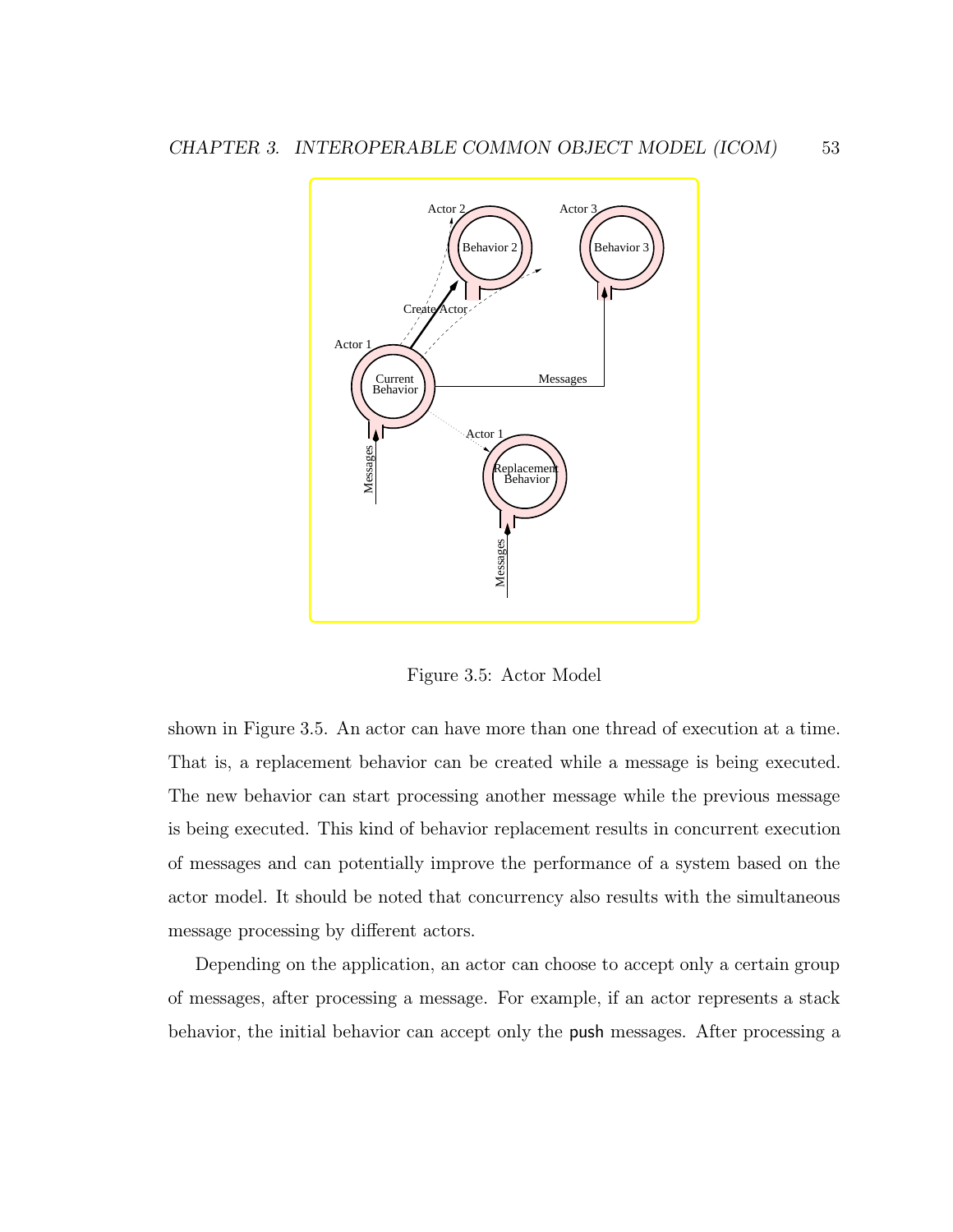push message, the actor can accept both push and pop messages. Depending on what type of behavior an actor currently has, the messages in the message queue may get processed right away or stay in the queue until a suitable replacement behavior is provided by an existing behavior.

Concurrent object-oriented systems can be implemented using the actor model. Act++ [79] is a shared memory object-oriented programming environment based on actor model. It is implemented in C++. To facilitate synchronous communication, Act $++$  supports the concept of a 'Cbox'. A Cbox is a *future* variable. A future variable blocks the calling process until its value is set. Since messages are the only communication mechanism in the actor model, return values required in any method invocation are passed as Cbox arguments. For example, a method that is expected to return an integer can be implemented to take an 'integer Cbox' as its argument. The method implementation can set the value of its argument which is sent to the Cbox variable declared at the invoking process. The invoking process can continue its execution after the invocation. When it needs the value of the integer Cbox, it tries to access the value of the integer Cbox and is blocked if a value is not available. When the called method sets the value of its Cbox argument, a message comes back to the invoking process setting the value of the Cbox variable. At this point the Cbox value is available to the invoking process and it can continue with its computation.

#### 3.4.2.4 Distributed Actor model

The  $Act++$  system is extended to support distributed actors in Distributed  $Act++$  [82] programming environment. In a Distributed Act++ environment every actor has a network-wide unique address. This address contains the node number which is a unique number assigned for a node in the system and a natural number that is unique for the actor at that node. A node in the Distributed  $Act++$  system is an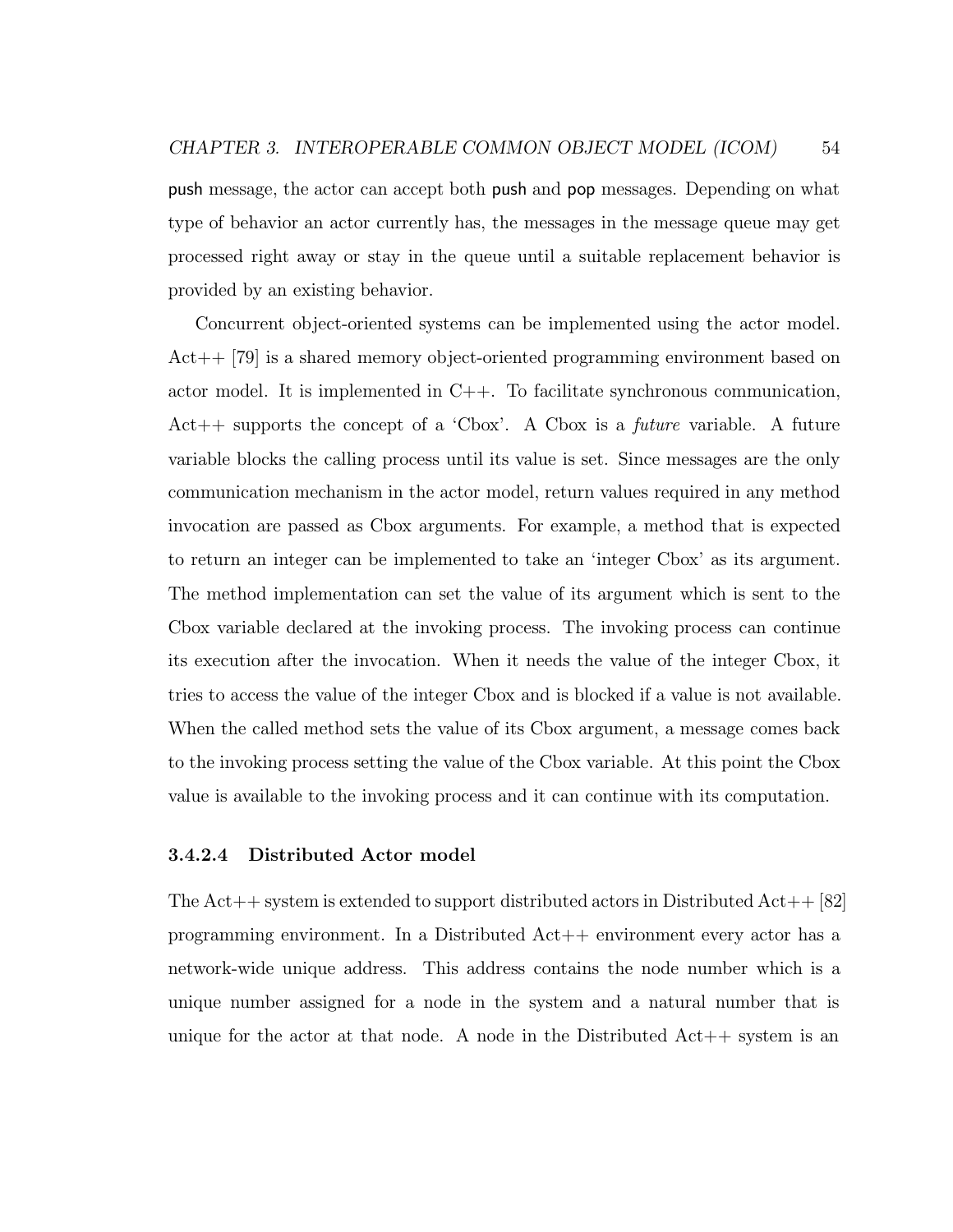abstract computer. An abstract computer consists of communication channels that can be used to communicate with every other abstract computer in the system. It also contains an application manager that manages the applications running in the system. A computer in a network can represent a node or multiple nodes can exist on one computer. A Distributed Act++ environment provides dedicated actors for communication between the nodes in the system. Each node in the system is connected to every other node via two dedicated communication actors called MsgReceiver and MsgSender. The MsgSender actor sends messages and the MsgReceiver actor receives messages meant for that node. If there are N nodes in the system, each node has  $(N-1)$  MsgSender actors and  $(N-1)$  MsgReceiver actors in the system. So the number of dedicated actors used for communication between nodes is  $(N-1)*(N-1)$  MsgSender actors and  $(N-1)*(N-1)$  MsgReceiver actors.

A distributed actor system with two nodes on two different machines is shown in Figure 3.6. Each machine can support one or more nodes in the distributed actor system. One of the nodes is treated as the main node that acts as a centralized manager. Before joining the system, every other node has to establish communications with the main node. The main node helps the new node to establish communication channels with every other node in the system. The communication channels are represented in the figure as MsgSender and MsgReceiver. These channels are managed by dedicated actors whose sole purpose is to send and receive information respectively, from the nodes they represent. There is a Boot actor object that creates the AppMgr actor at any node. The AppMgr actor keeps track of all applications currently executing in the system. The initialization of the system and the communication between various actors is described below.

The Distributed  $Act++$  environment requires an initial setup that makes the communicating nodes (on possibly distributed machines) aware of the existence of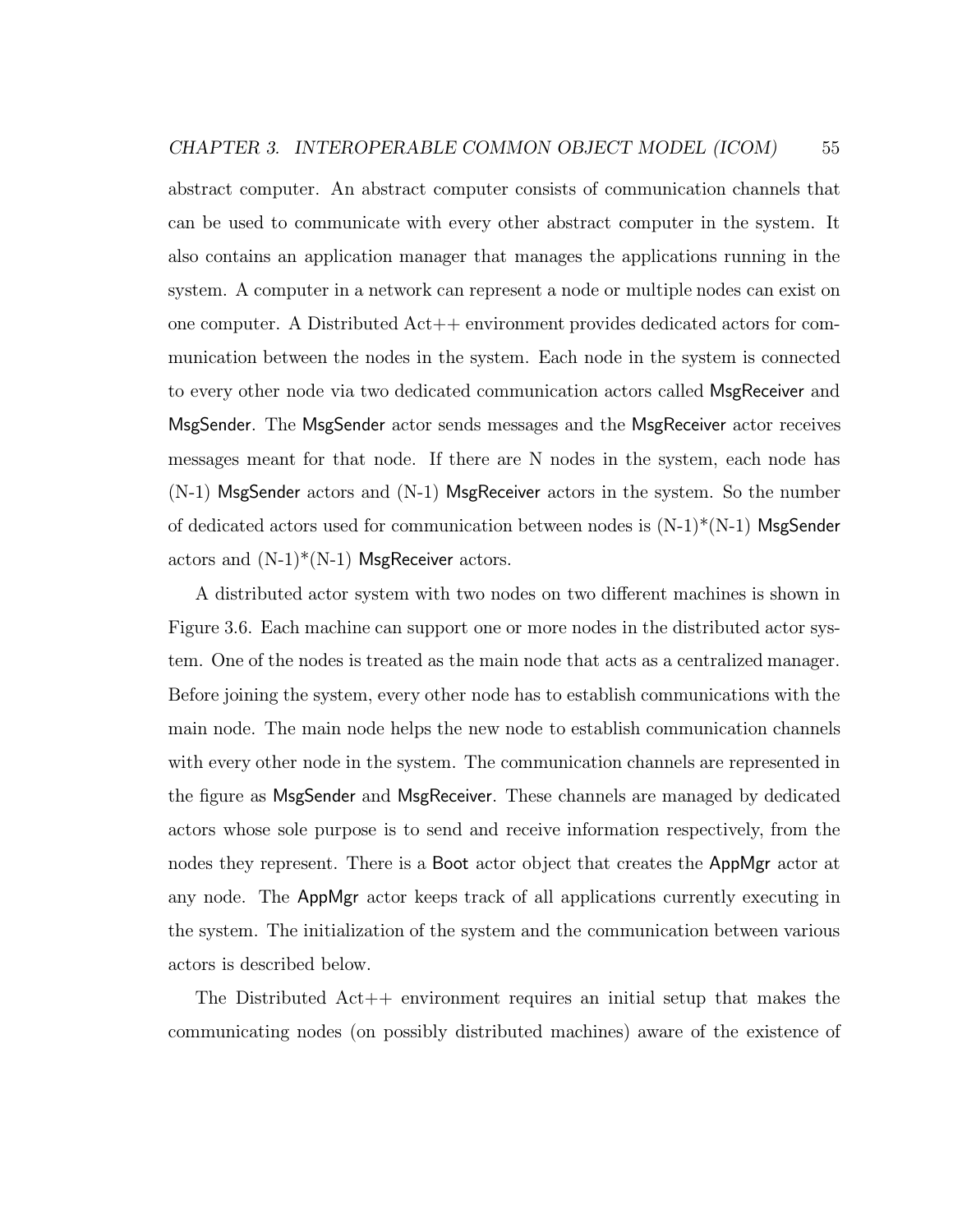

Figure 3.6: Distributed Act++ System with Two Nodes

one another. This initialization establishes the communication channels among all nodes. For every node in the system, a separate channel is established with every other node in the system. On any node of a distributed system, prior to the execution of an application, the application is registered with the application manager actors on all nodes of the system. Every application manager actor maintains a table of references to application actors in the system. After the first node is created, any number of nodes can join the system by communicating with the first node. An example of the initial setup involving three nodes on three different computers in a network is shown in Figure 3.7

To initiate an application at any node, a request message with an application name will be sent to any one of the application manager actors. The application manager actor loads the application actor, communicates with other application manager actors on the system about the new application and starts executing the application. The application actor can create on any node any number of actors required for its execution and communicate with them in achieving a common task.

To provide representation for data that can be transferred between machines with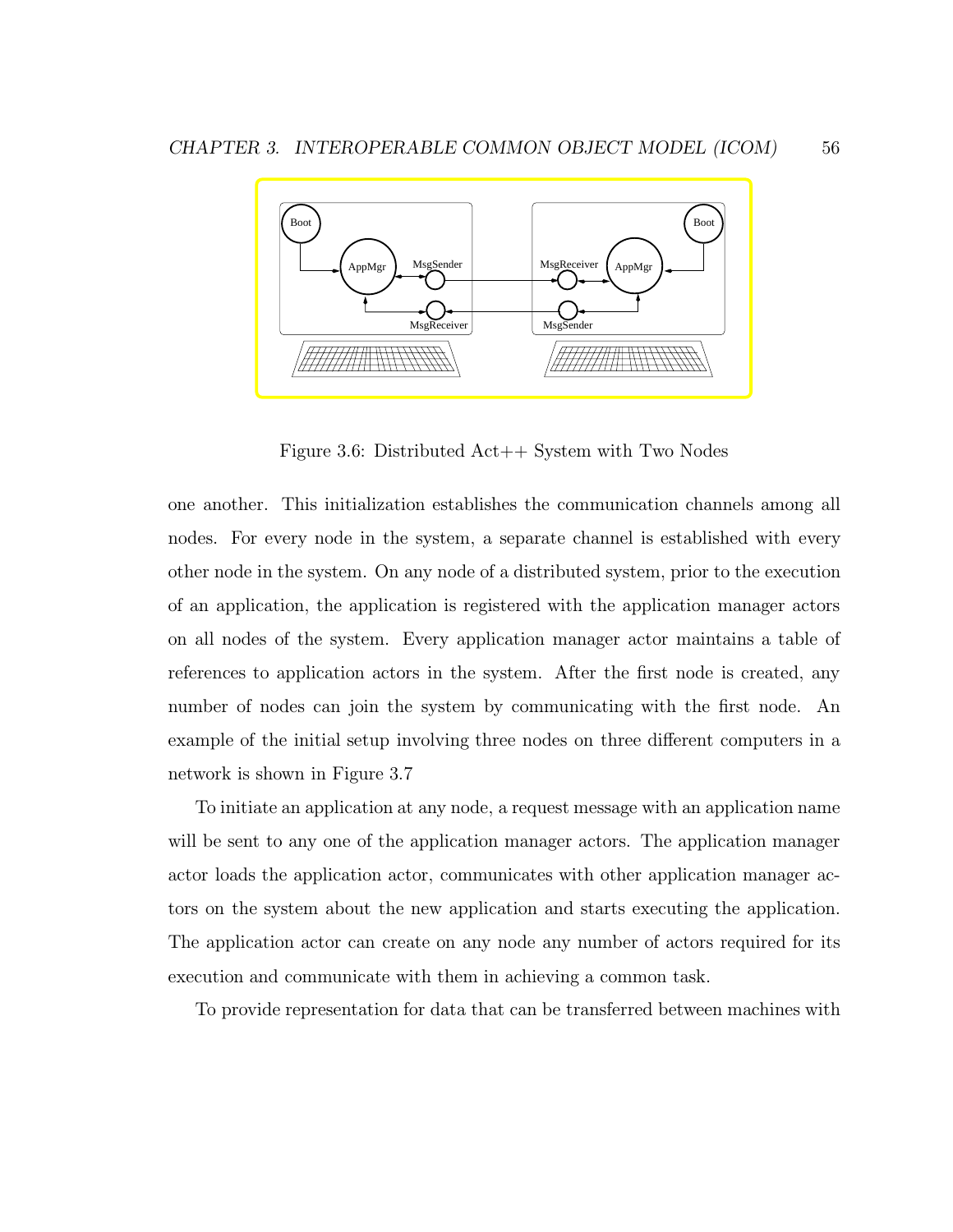

Figure 3.7: Distributed Act++ System with Three Nodes

different hardware architectures, Distributed Act++ supports a polymorphic objectoriented data specification framework (OODSF). This framework can be instantiated to support Abstract Syntax Notation 1 (ASN.1) [51] and the CORBA interface definition language (IDL) for data representation. The OODSF framework supports Basic Encoding Rules (BER) [52] and External Data Representation (XDR) [123] for transferring data between different nodes of the system.

#### 3.4.2.5 Actor Messages used for Communication

There are two ways to implement the communication between actors. First, dedicated actors can be created that can decide whether message is a constructor message, an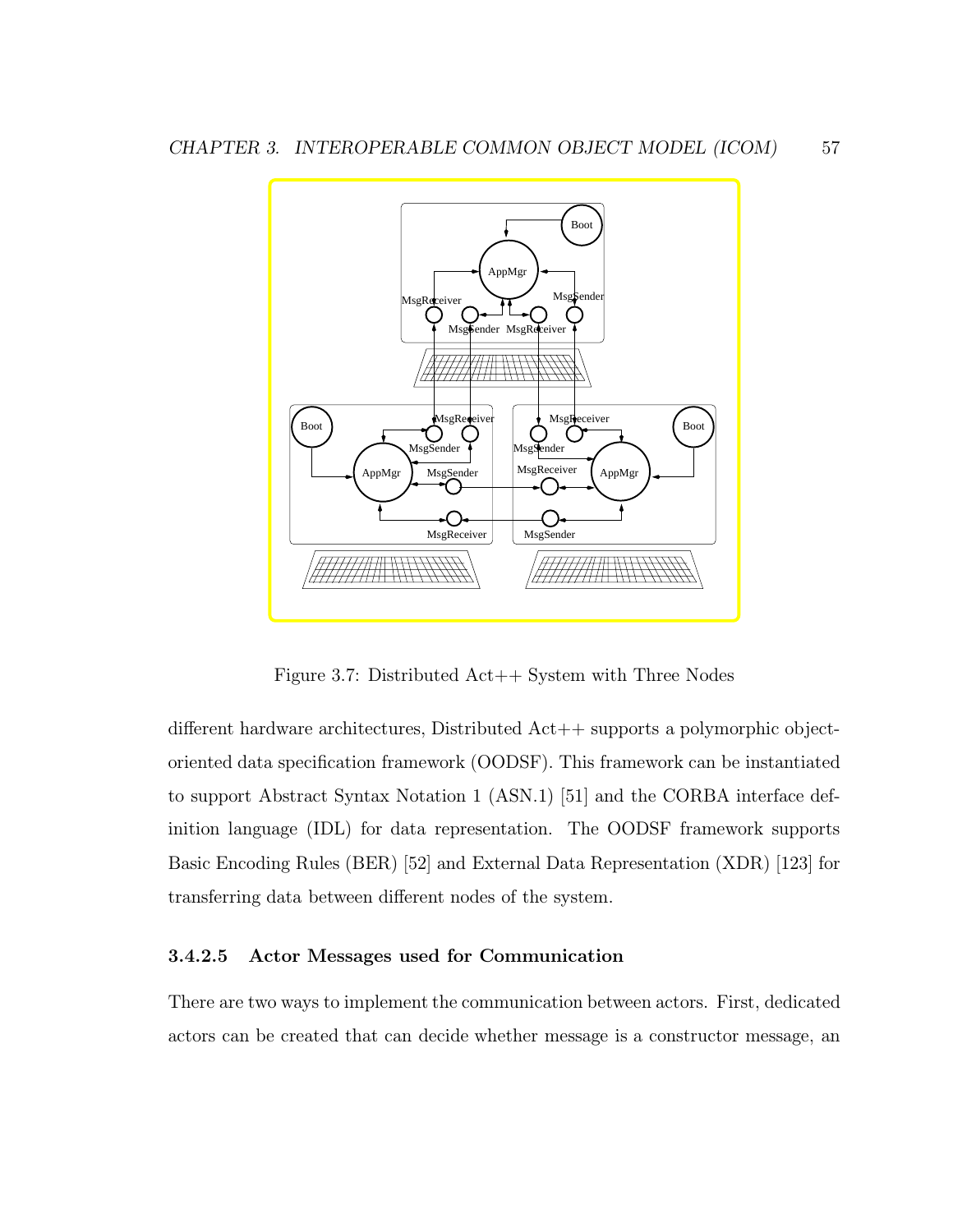invocation message or a reply message. In this approach there is only one basic message that is used for communication between actors. This approach results in many dedicated actors in the system, but the system will be uniform from the messaging point of view. The second approach extends the basic message set to include other basic messages such as the constructor message, invocation message, and a reply message. In this case, the system will have fewer actors but the messaging between actors is more complex. A sender and a receiver have to coordinate and agree upon the basic messages being sent and received. Although any approach can be followed to implement the communication, the second approach is followed in the ICOM framework implementation.

The relationship between an actor and an application object is shown in Figure 3.8. When the application invokes a method on an object that represents an actor (arrow labeled 1), the object first creates a message object using a message class corresponding to the method (arrow labeled 2), and then passes the message object to the acquaintance of the object (arrow labeled 3). For an application developer, this application object appears as a passive server object that responds to method invocations. But, in reality, this application object creates a message object and passes it to the actual server object implementation via the acquaintance.

There are three types of messages that are used for communication between actors in Distributed Act++ system: constructor, invocation, and reply messages. The communication between actors during the creation of application objects and method invocations on these objects is transparent to the application developer. The application developer views the system as a distributed actor system.

A constructor message is an instance of a class called Create. This class contains information (the arguments needed for the class constructor method in  $C_{++}$  for instance) required to create an instance of an application object. An application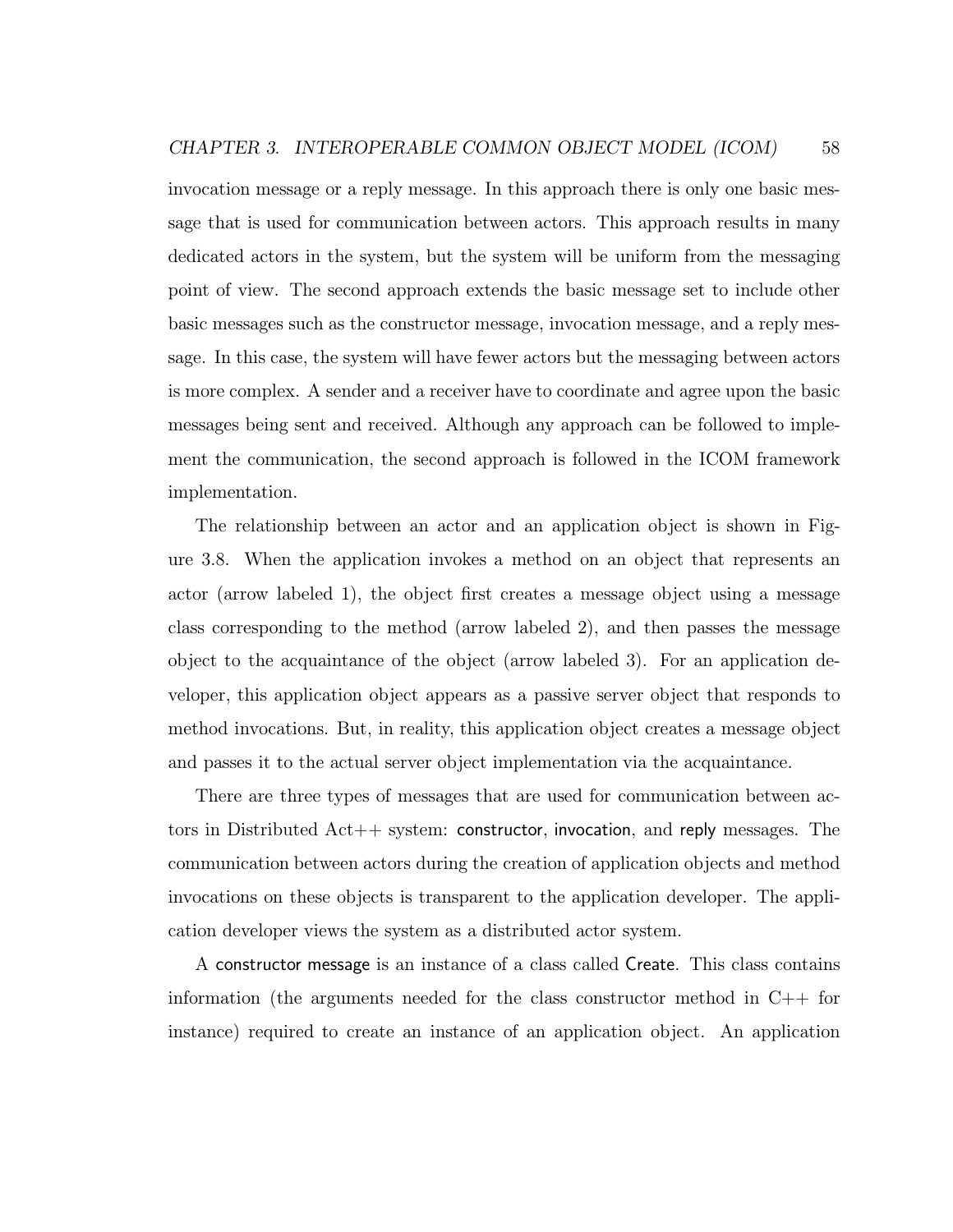

Figure 3.8: An Application Object that Represents an Actor

object can be a client object or a server object. A constructor message is passed as a method argument to create an acquaintance to a local or a remote object.

If the constructor is used to create a local application object, the acquaintance to the object builds an instance of an actor by passing the constructor as an argument. Since, the actor has access to the constructor message, it can invoke a new method on the constructor object. The constructor object then creates an instance of the application object which becomes the actor's behavior. This application object is controlled by the actor that created it.

If the constructor is used to create a remote application object, the acquaintance encodes the constructor object into a common representation that is understood by all nodes in a distributed Act++ system. The encoded message contains the class name and method name of the application object. It will then be sent to the node that has the application object implementation. The invoking process blocks and waits for the address of the remote actor. When the remote node receives the encoded message it decodes it to find the class name and method name of the server object. The remote node then creates a constructor object based on the class and method information.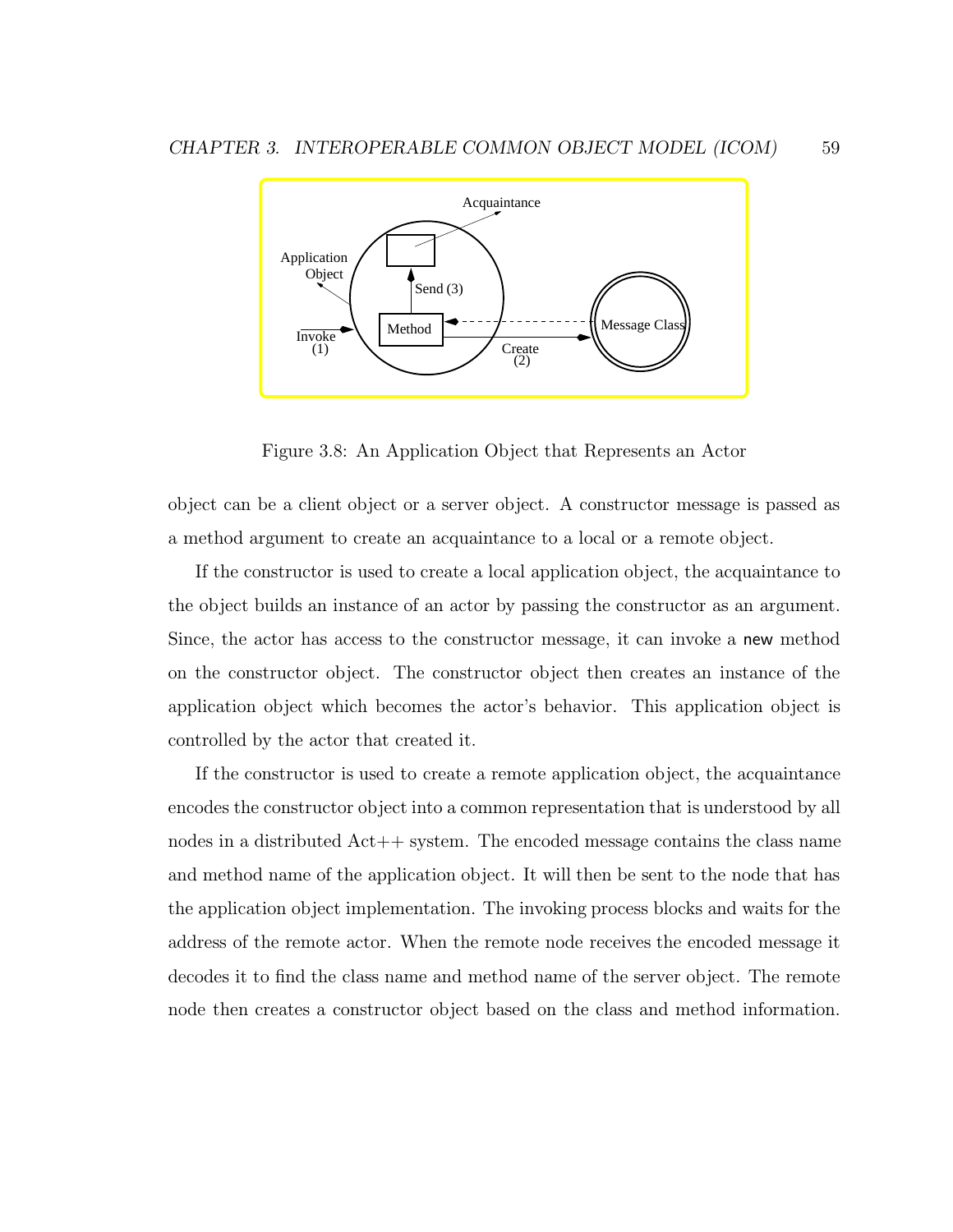At this point, the remote node creates an actor that is local to the remote node. The creation process is similar to the one explained in the previous paragraph.

A reply message is used to transfer addresses of actors between nodes. After a remote actor is created, its address will be sent back to the local node that originally sent a constructor message to the remote node. A reply message contains the address of an actor which is unique with regard to the distributed  $Act++$  system. The remote node encodes and sends the reply message. The encoded message contains the class name and method name information and the address of the application actor. At the local node, the blocked process will be released after receiving the address of the remote actor.

An invocation message is an instance of a method class generated by the IDL translator. There is one method class for each operation defined in the interface of the application object. The invocation message object holds as its state information the arguments for the operation of the corresponding method of the application object. To invoke a method on an active application object, the application hands the invocation message to the acquaintance of the active object. This can be seen at the arrow labeled 1, in Figure 3.4. If the invocation is on a local actor, the message object will be handed to the actor that either delegates the message to its behavior for execution or enqueues it in its message queue for later processing. If the invocation is on a remote actor, the invocation message will be encoded and sent to the remote site by the acquaintance. The encoded message contains the method and class information along with the arguments required for that method. At the receiving side, the message will be decoded and reconstructed to form a message object again. This message object will be handed to the actor of the application object. If there are any output parameters in the method, their values will be sent back to the local node using reply messages. This invocation sequence can be seen in Figure 3.4.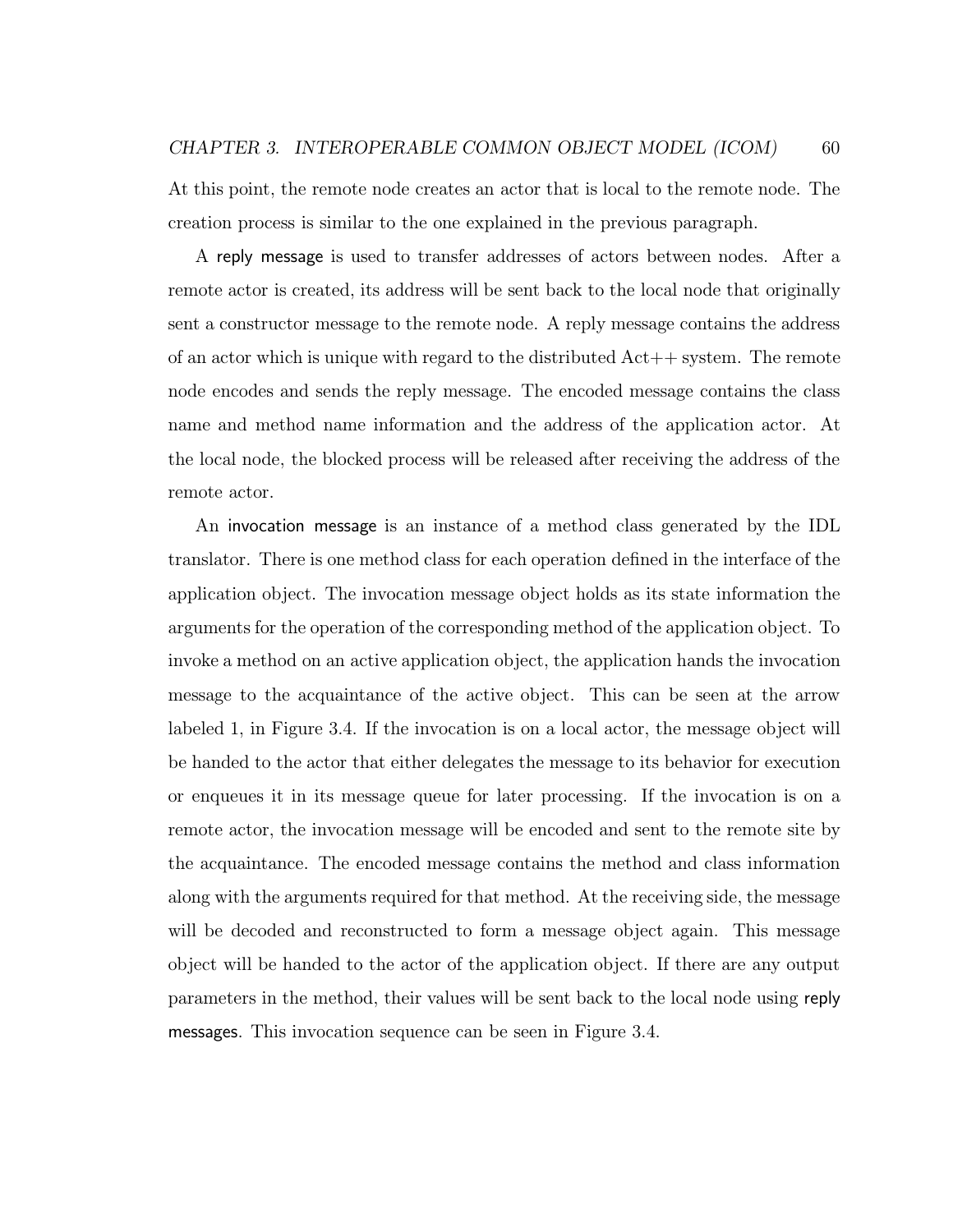# 3.5 Example 2: AGILE - Animated 3-D Graphical Interface

In this section, a second example is described which uses the basic ICOM frame work. This is a concrete example that demonstrates the functionality of the ICOM object model with a working library system.

The Animated Graphical Interactive Library Engine (AGILE) is a graphical user interface to the MARIAN library system being developed at Virginia Tech. The MARIAN library system is a search system for library catalog data from the Virginia Tech library collection.

A sample session with the AGILE interface is shown in Figure 3.9. A sphere attached with a torus is shown at the right corner. This sphere represents the MARIAN library system. The object with the title 'MailMan' represents a message object that takes queries from a user to the library object and returns the results back to the user. The object with the title 'MailBox' represents a place holder for the queries and results. The cylinder object at the bottom of the figure with the title 'System Response' displays the AGILE system responses to user actions. The cylinder object titled 'Enter Query' represents the field that takes user queries. The objects with the title 'Short Descriptions' represent the area where short descriptions of the results of a user query are displayed. There are two buttons titled, 'Previous' and 'Next' to browse through the results of a query. The rectangular block titled 'Detailed Description Record' displays a longer description of a result.

The AGILE interface is built on top of the Interoperable Common Object Model (ICOM) framework. It is implemented in  $C_{++}$ , Modula-3, and C languages and is developed in a distributed, heterogeneous environment consisting of DEC Alpha-3000, Sun Sparc-10, and NextStep machines.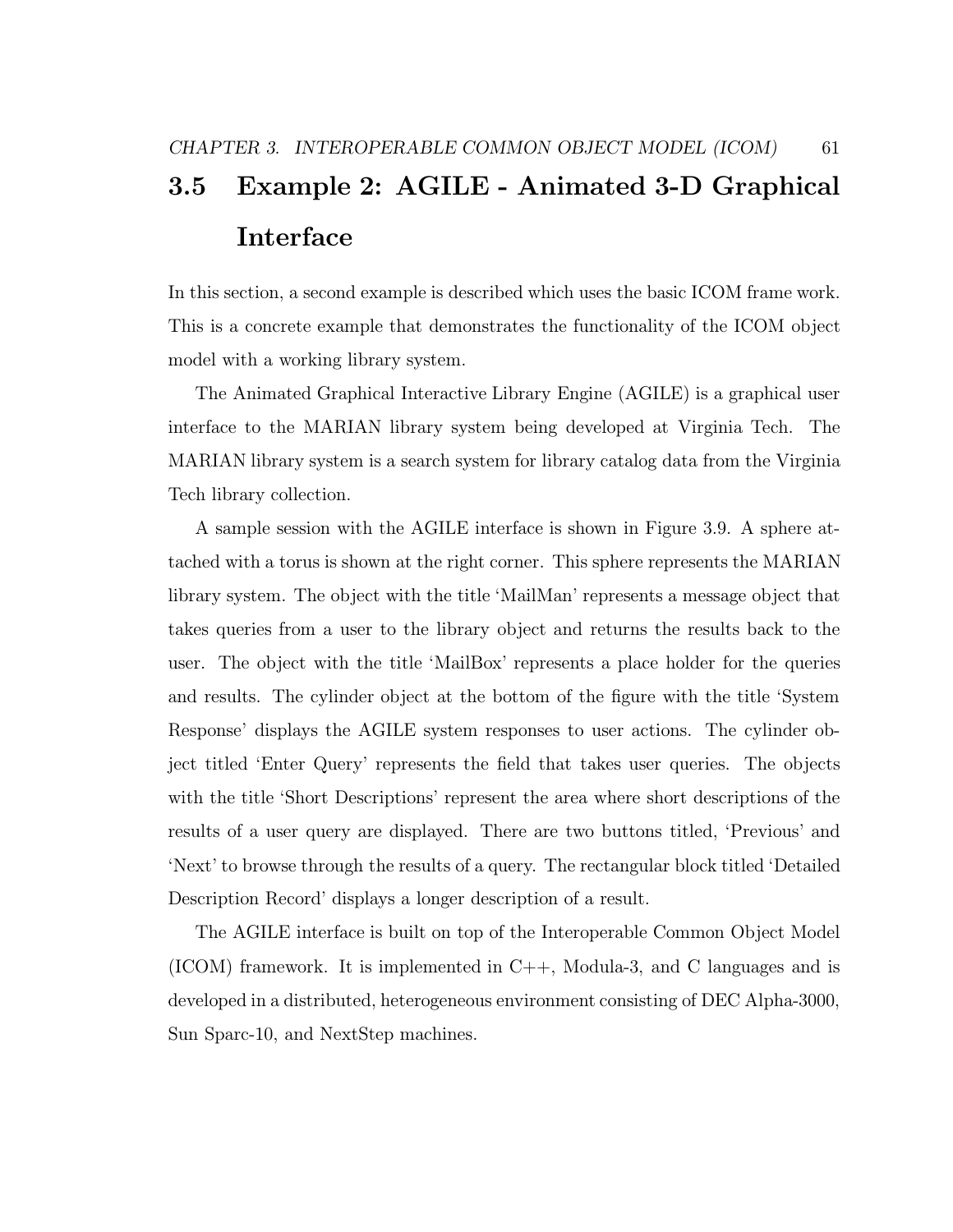

Figure 3.9: AGILE - Library Interface Sample Session

The AGILE interface consists of three major components as shown in Figure 3.10. The User Interface component, the library component, and the *communicator* component. The User interface component is implemented in Modula-3 using the 'Anim3D' animation library which is a 3-D graphics library with animation capabilities. The communicator component is written in  $C++$  and it communicates with the library component via sockets using the 'gopher' protocol. The communicator component exists on the Sparc-10 machine whereas the user interface component exists on an Alpha-3000 machine. The library component is the server that responds to queries and it is installed on a group of NextStep machines. This component is written in C.

Using the AGILE interface, users can give queries with author names. The in-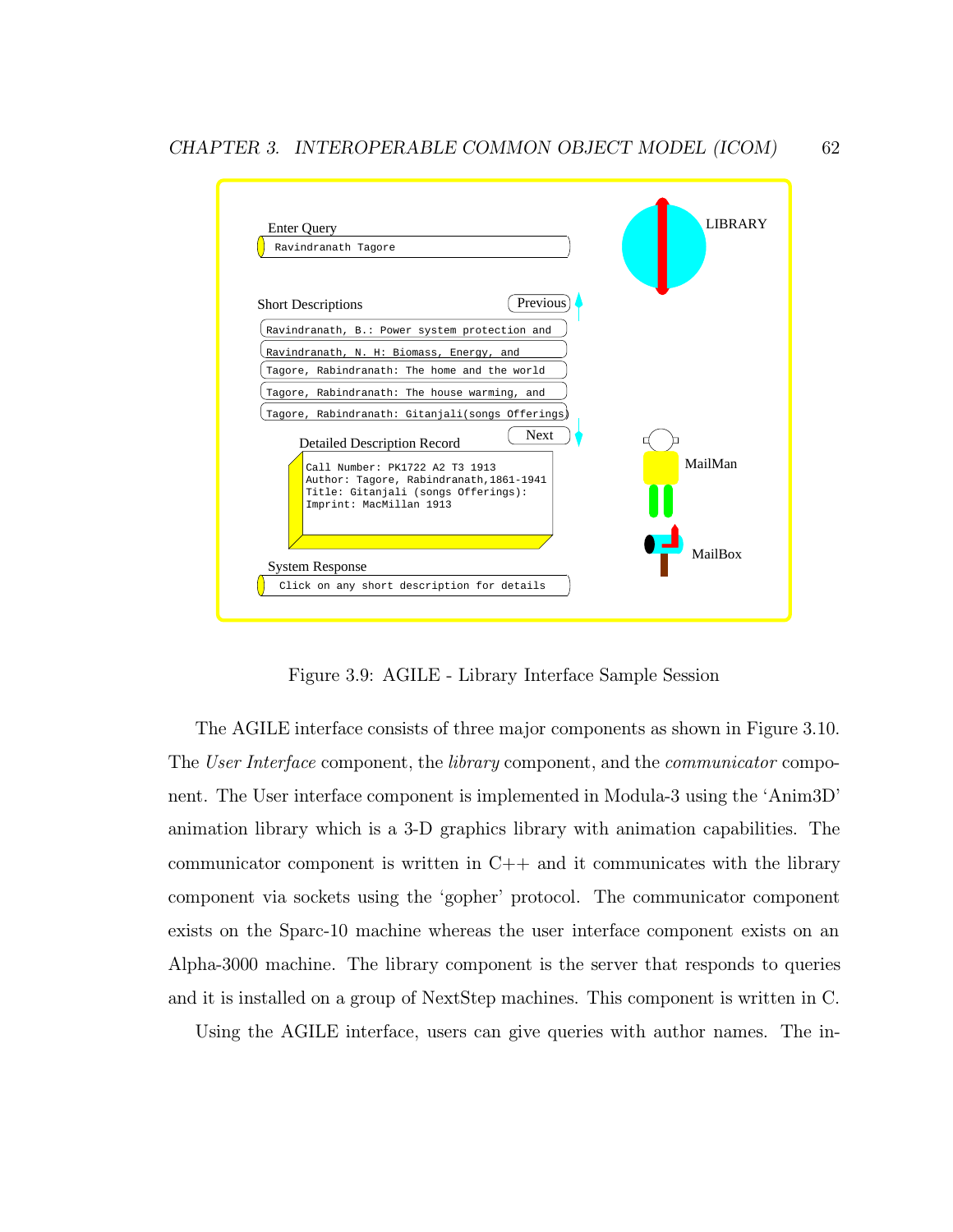

Figure 3.10: The AGILE System

terface component invokes the querySearch method on the communicator component. The communicator component in turn sends the query using the 'gopher' protocol to the library component. The results are eventually returned to the interface component and are displayed to the user. The issuing of the query and displaying of results is shown using animations of text as well as 3D objects representing the library and the query.

When the system starts, an animated title moves toward the center of the screen from the right corner. This is implemented using synchronous property values attached to the TextGO instances from the Anim3D package. The animation of the text is followed by a sphere (wrapped by a torus) that appears at the center of the screen. A group object consisting of spheres and cylinders, that looks like a robot rotates around the sphere. This animation is achieved by attaching synchronized property values to both the group object and the sphere object, using the Anim3D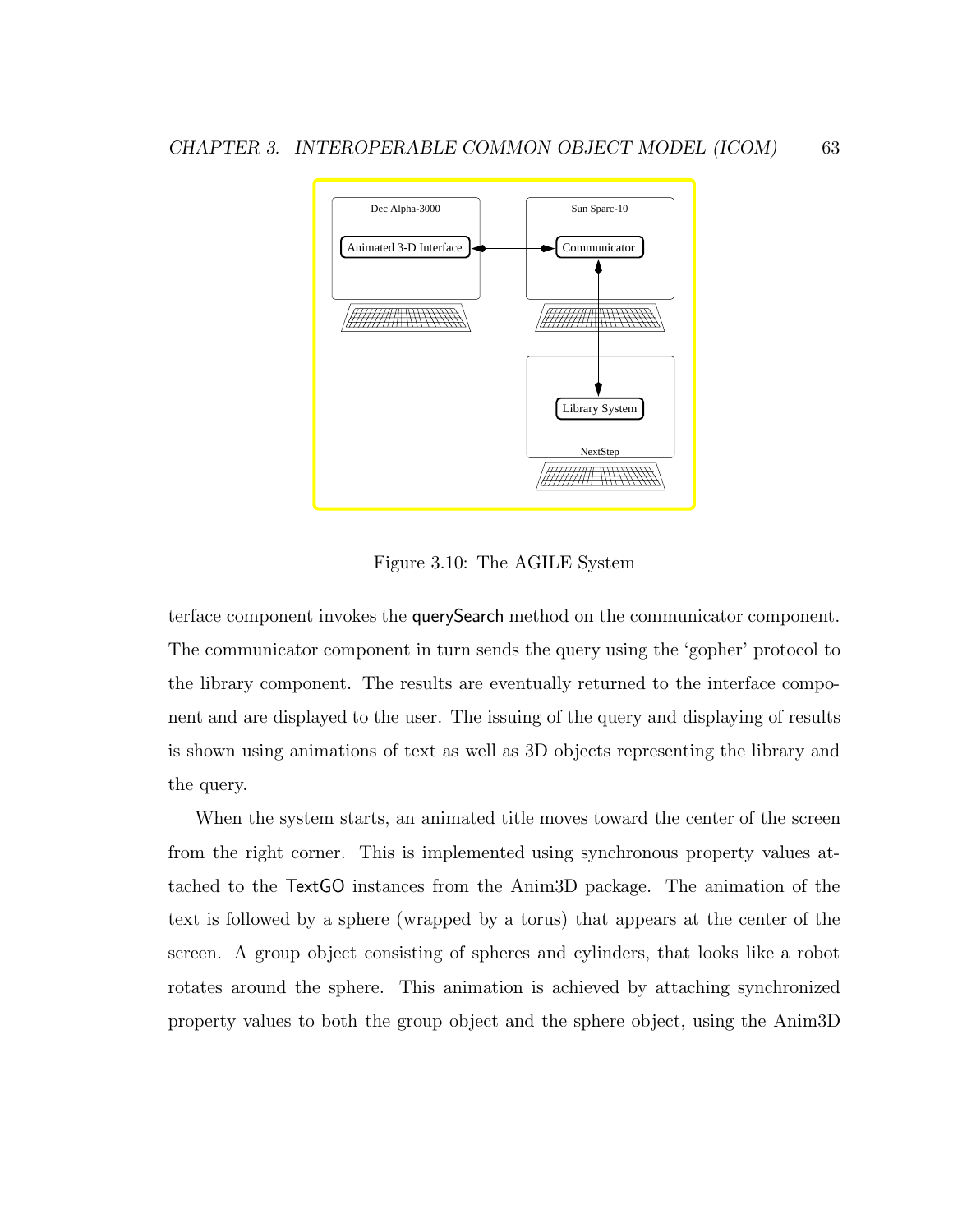package. The sphere is the object that represents the 'Library'. The group object represents the 'MailMan'. After a few seconds of animation, the 'Library' object moves to the top right corner of the screen and the 'MailMan' object moves to the bottom right corner of the screen. At the same time a mailbox is created at the bottom right corner of the screen.

A cylinder representing the query area, buttons for previous and next results, and rectangular boxes for displaying results appear on the screen immediately after the animation of the library and mailman animations towards the corners of the window.

At this point, the user can type in an author's name. After the enter button is hit, the query text moves from the top left corner to the bottom right corner towards the mailbox. After the query reaches the mailbox, the mailman takes the Query from the mailbox, and moves to the library object. At this point, the query is sent to the library using the communicator object. When the library component returns results, the mailman gets the results and moves back to the mailbox. The results are sent to the rectangular display boxes from the mailbox. The Previous and Next buttons can be used to move backward and forward on the results.

If the user wants to fetch a detailed record for a particular result, the result block can be clicked on with the mouse. The result displayed on the block now becomes the query. It reaches the mailbox and the mailman goes to the library object with the query. The communicator object sends the query to the library component. When the library component returns the results, the mailman comes back to the mailbox. The rectangular block moves from its position to the bottom of the screen and the results are displayed on it after moving from the mailbox.

At all times, there is a status box that displays brief messages intended for the user.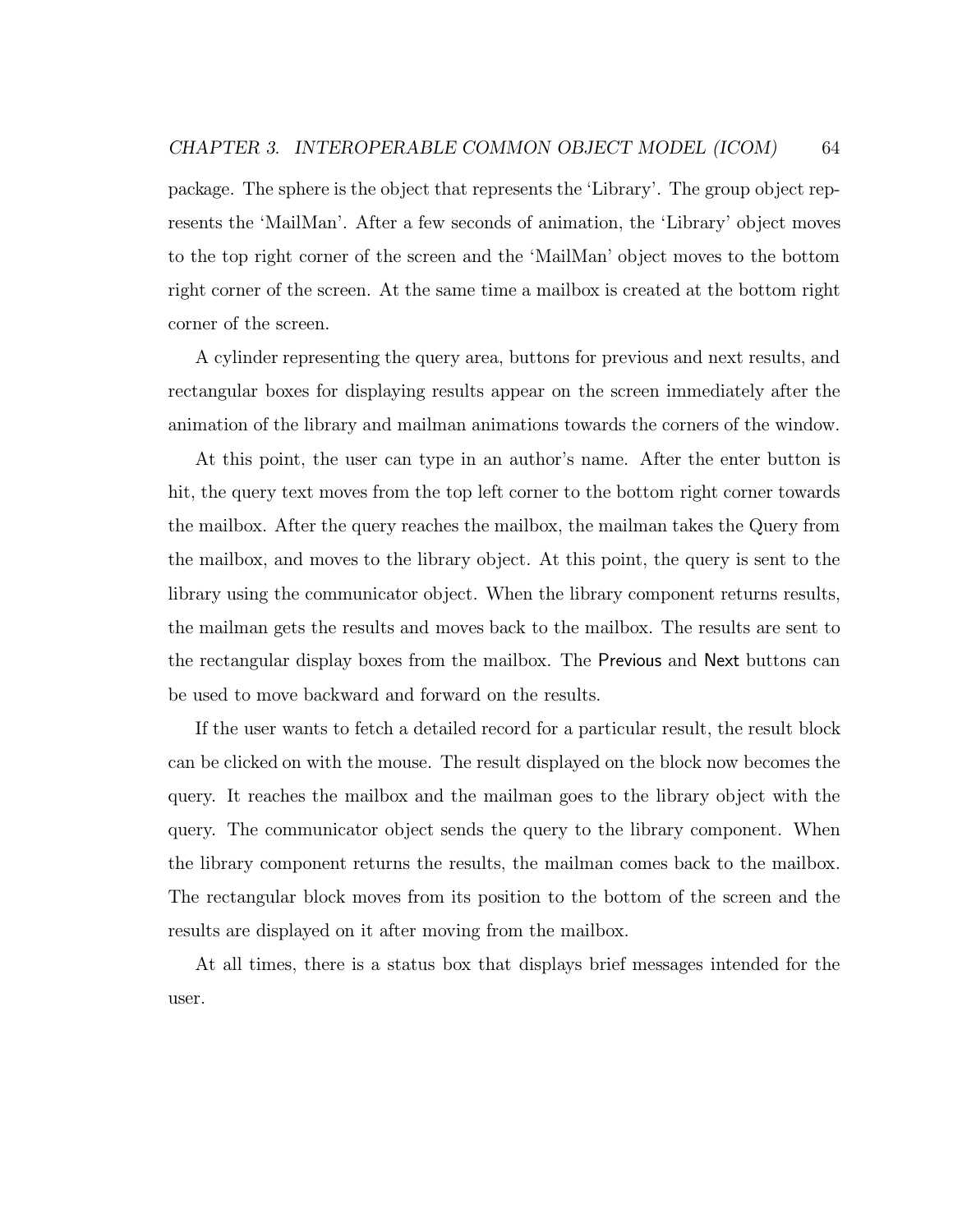### 3.6 Summary

In this chapter, a typical distributed object system architecture is explained. The ICOM framework is described in detail. Brief descriptions of actor model, distributed actor model implemented in Act++ and Distributed Act++ are given. An example of a dynamic method binding in the ICOM framework is explained. The basic messages for communication between various actors are described. Finally, a 3-D graphical interface that uses the ICOM framework is described.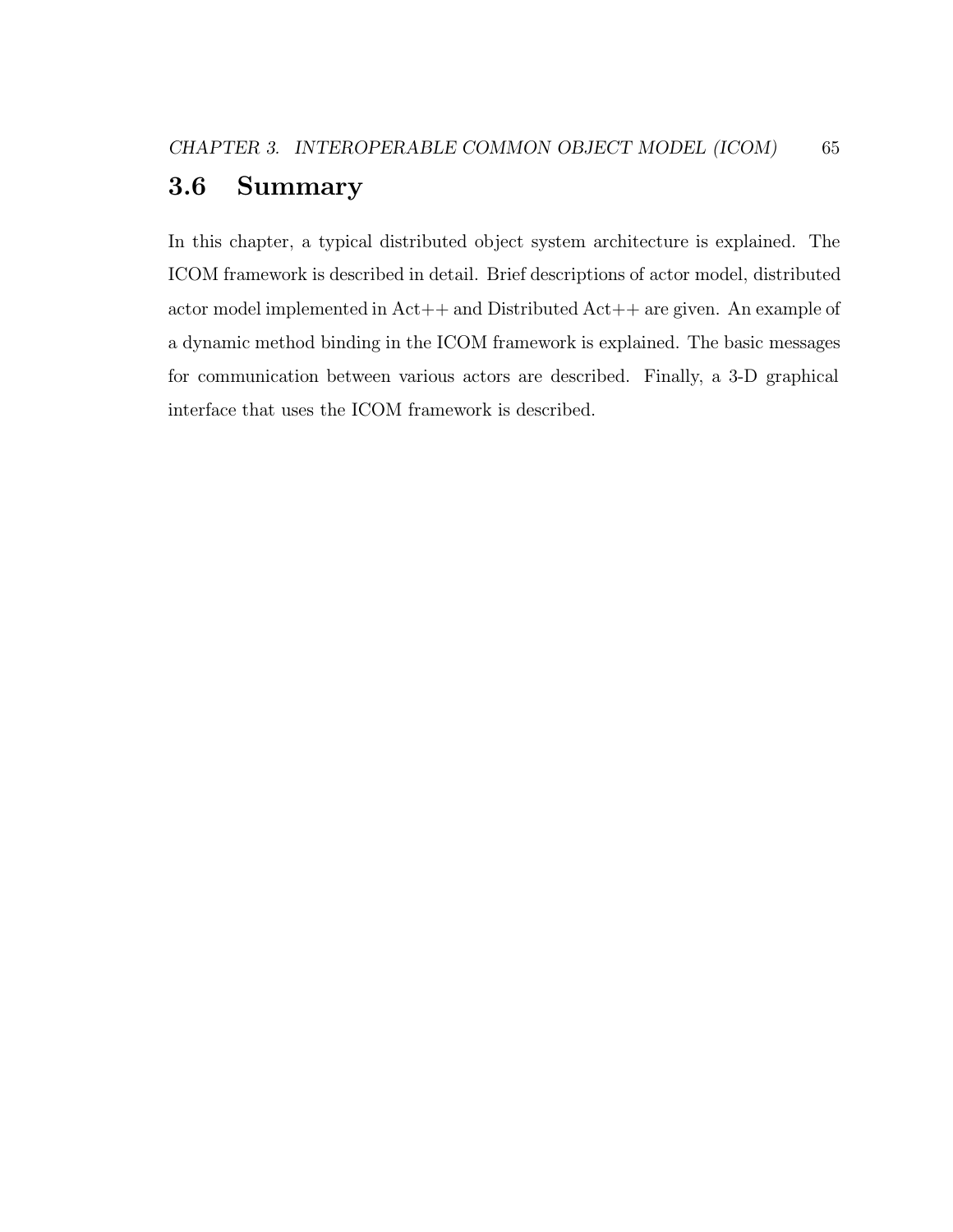# Chapter 4

# Basic Polymorphism

### 4.1 Introduction

Polymorphism is an important abstraction mechanism used in object-oriented programming languages. It represents the quality or state of being able to assume different forms. A class is polymorphic if a method invocation of the class results in the execution of a method defined in a subclass of the class. A type is polymorphic if a variable of the type can change its type during the life-time of a program. Similarly, a polymorphic method can accept different types of arguments and a polymorphic operator can operate on multiple types of operands.

There are two general categories of polymorphism  $-$  *ad hoc polymorphism* and universal polymorphism [25]. Ad hoc polymorphism is achieved by type coercions, operator overloading, and method overloading. For example, consider the assignment of an integer value to a variable declared to hold a real (float or double) value. The integer value will be converted to a real number before the assignment takes place. This is type coercion. The addition operator  $+$  is an overloaded operator in many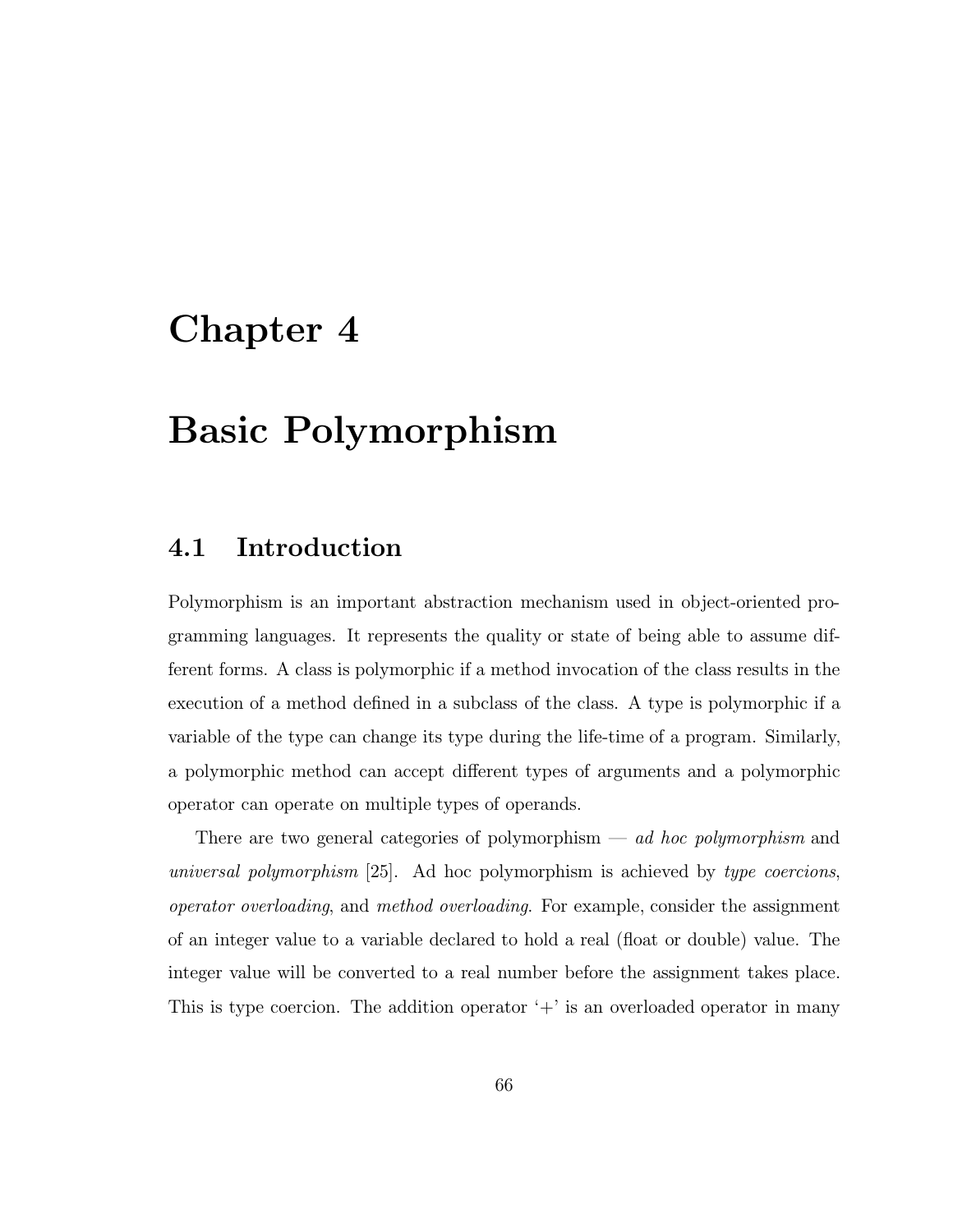programming languages because it works both for integer addition and real number addition. So, the operator  $+$  is a polymorphic operator. Method overloading in a class is achieved by defining multiple methods with the same name but with differences in argument count or argument types. For example, a class representing the ClothesStore interface from the 'Department Stores' problem can support an overloaded method with the name, **priceOfItem**. The class can have two methods with the same name, priceOfItem, but differ in their first argument type. The price of an item can be determined either with the item number assigned to it or with a label used to identify the item. So, the first overloaded method can take the item number (of type long) as its first parameter whereas the second overloaded method can take the item label (of type string) as its first parameter.

Universal polymorphism is achieved by inheritance (abstract methods defined in a base class can be inherited and overridden in a derived class, some times referred to as inclusion polymorphism), and parameterized types (the capability of handling more than one type in the parameter list of a generic type). Method overloading and universal polymorphism are discussed in detail in the next chapter.

A typical interpretation of polymorphism with reference to object-oriented programming is the binding of different methods at runtime when a method is invoked. In languages like C++, the concept of 'virtual methods' represents polymorphism. For example, an abstract method can be declared as 'pure virtual' in a base class. This method can be overridden in a derived class. A handle to the base class (in C++ terminology, it is a pointer or a reference) can hold a reference to an instance of the base class. When the virtual method is invoked using a handle to the base class that holds a reference to a derived class' instance, at the time of method binding, the method binding mechanism binds the invocation to the overriding method in the derived class. This is very difficult to manage in distributed systems because the base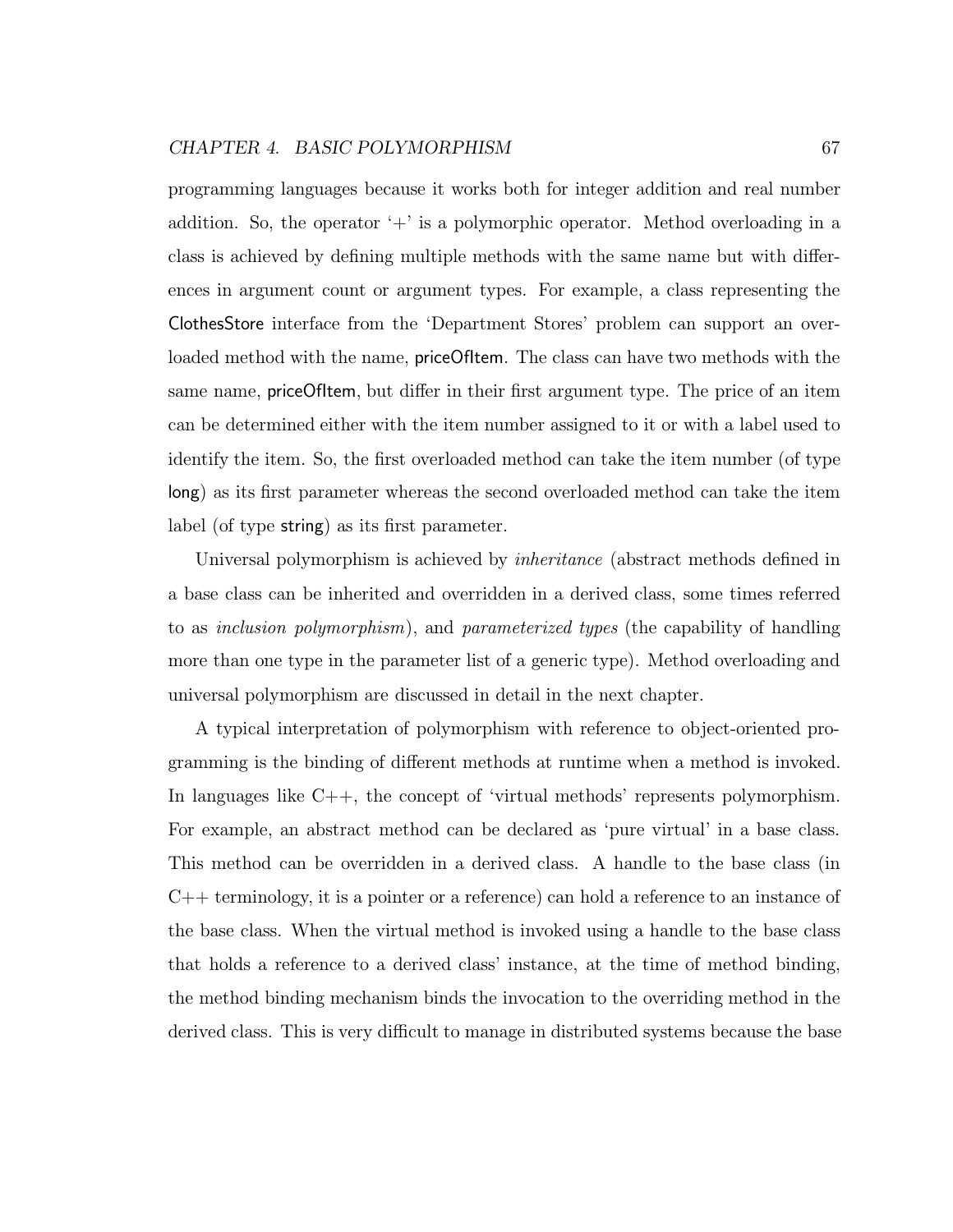class site may not be aware of the existence of the derived class at the time of its creation.

In many object-oriented programming languages, inheriting abstract methods is treated as the basis of polymorphism. One of the main drawbacks of the majority of existing distributed object systems identified in Chapter 1 is the lack of support for remote inheritance of abstract methods. In the ICOM framework, the inheritance of abstract methods is supported. This support is not limited to the objects whose state and method implementation exists in one process only. The components of an object can exist at distributed sites. The distributed components must be related to one another via superclass and subclass relationships. A subclass can override an abstract method defined in its superclass.

In the ICOM framework, inheritance of classes across language and machine boundaries is allowed. Instances of classes that have their base classes in different address spaces are defined as truly distributed objects. A common object model that incorporates truly distributed objects is said to support basic polymorphism.

Truly distributed objects, with the support for basic polymorphism, distinguish themselves from regular objects by keeping parts of their state and method information at distributed locations. These distributed parts of the object are related by a superclass and subclass relationship. A truly distributed object allows abstract methods in the superclass to be overridden in a subclass. A split object differs from a truly distributed object in the way the various parts of the object are distributed. The distributed parts of a split object need not be related by any superclass and subclass relationships. The distribution decisions can be arbitrary. Thus, every truly distributed object is a split object, but not every split object is a truly distributed object.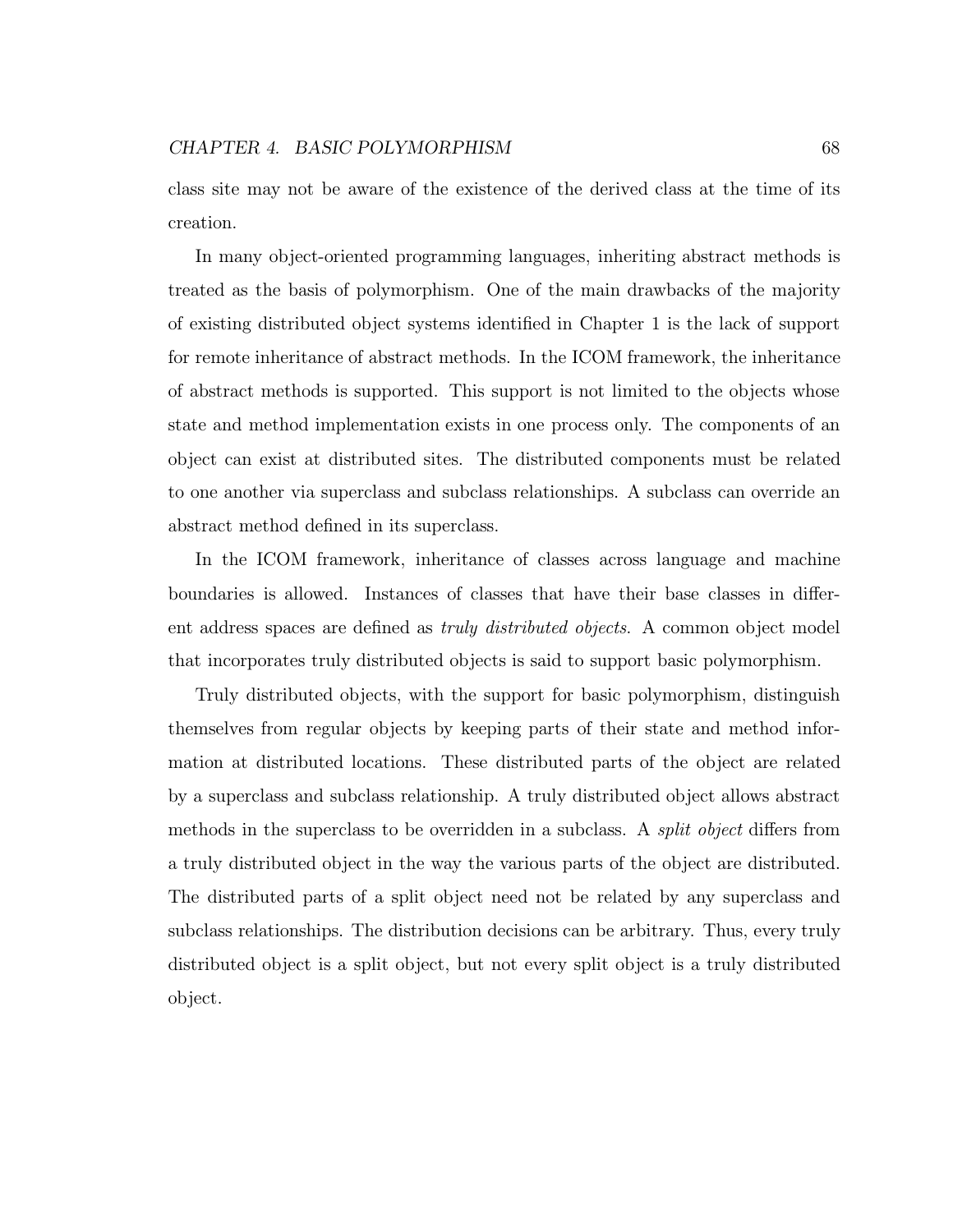### 4.1.1 Interface Inheritance Vs Implementation Inheritance

Inheritance has multiple interpretations in object-oriented languages. Two such interpretations are: subtype inheritance and implementation inheritance. Subtype inheritance is also known as *interface inheritance* in the context of common object models. It means that an instance of a subtype can substitute for an instance of its base type in any context. An implementor of a subtype must implement the functionality of the base type of the subtype along with any extended functionality of the subtype. Implementation inheritance in some languages is known as *class inheritance*. An implementor of a derived class can inherit the implementation of its base class and implement only the extended or overridden functionality in the derived class. Since the behavior of a base class can be modified in a subclass, an instance of a derived class cannot be substituted by an instance of a base class in all contexts [38]. This is opposite of the substitution given for interface inheritance.

Existing distributed systems [20, 60, 70] support interface inheritance where only the specification is inherited from a parent interface. This means that an implementation supporting an interface child that inherits from another interface parent must provide implementation for the methods in both the interfaces, child and parent. The drawback of such an approach is that if an implementation exists for the interface parent on a remote machine, the implementation of the interface child cannot reuse it on the local machine. Thus, existing systems do not support objects that are distributed across processes possibly on different machines. In this chapter one approach is discussed that supports distribution of objects in different processes on different machines without losing the integrity of the objects.

In a typical object-oriented programming language, if a subclass inherits from a superclass, the state and methods of the superclass become a part of the instance of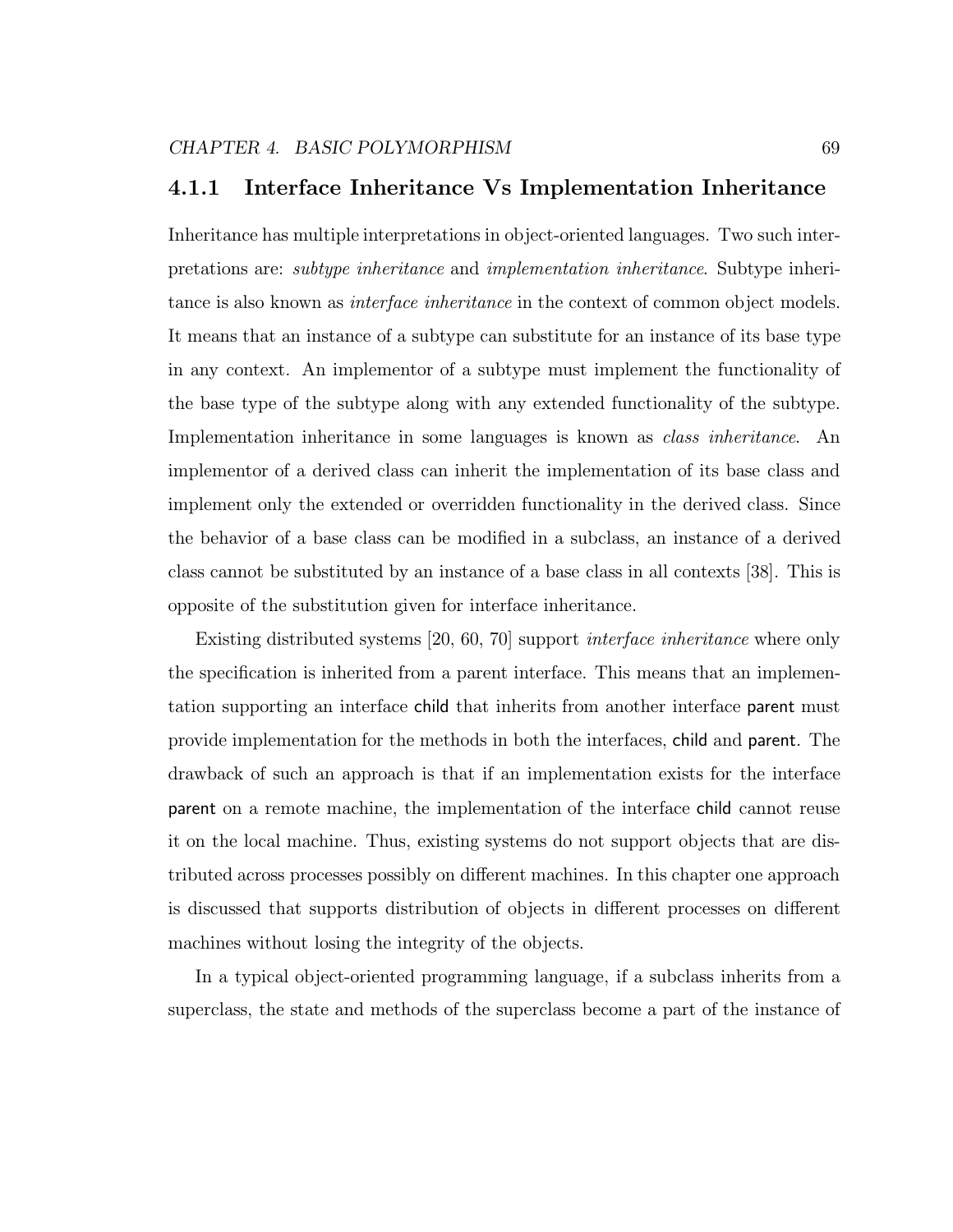the subclass. If a method defined in the superclass is invoked on an instance of the subclass, it is delegated to the superclass' implementation. A subclass implementor need not re-implement the superclass' code. Some distributed object systems support this type of inheritance using *proxies*. A proxy is a surrogate object that represents a remote object at the local site. A client using a proxy can treat it as a real object. The CORBA compliant system, ORBIX, from IONA Technologies, supports inheritance using proxies [175]. But, this works only for split objects. Because, in the ORBIX system, inheritance of abstract methods is not possible across different address spaces. It is fair to say that the ORBIX system supports partial implementation inheritance.

Objects in a distributed system can either be local or remote. A local object can exist in the same process or in a different process. Typically, for a client of a server object, the location of the server is transparent. The underlying system takes care of delivering the method invocations to the server objects regardless of their location. If the object is remote then the system packages the message, delivers it to the right object, and returns the results to the client. Since, existing models (except HERON [188] and to some extent ORBIX [175]) support interface inheritance only, the true power of object-oriented programming cannot be achieved in these systems. One can only invoke methods on remote objects, but there will not be any communication between the remote object and the objects in the local environment as far as the execution of the method is concerned. The main reason for this drawback is that the parent is not aware of its subclass, and there is no provision in existing systems to inform the parent of its subclasses existence. This is addressed in the next section.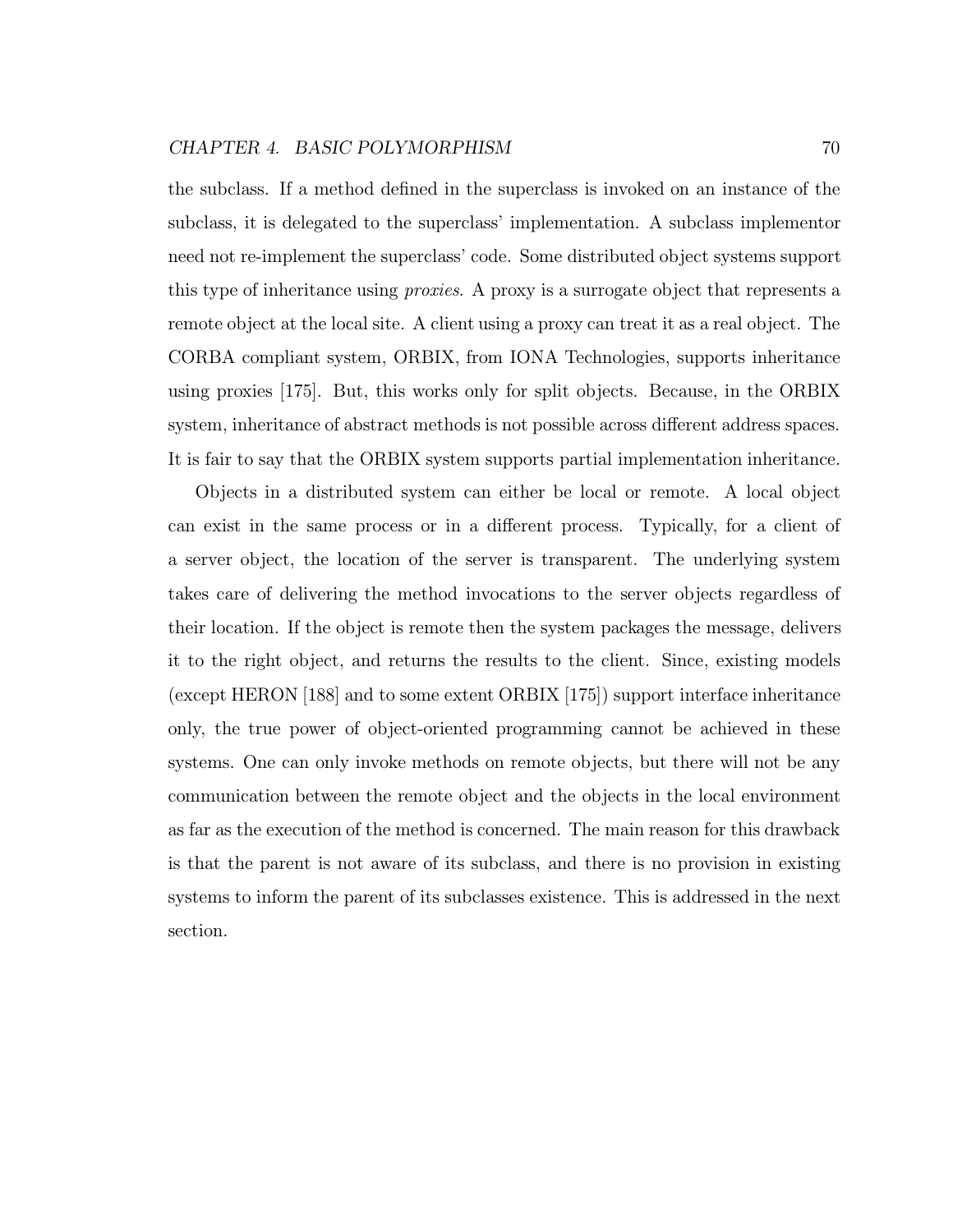The framework of Interoperable Common Object Model [28] realizes a distributed object in its true sense by supporting inheritance of abstract methods across processes. The parts of a distributed object can exist in more than one process without losing the object's integrity. The base class of the object can exist in one process on a remote machine and the derived class of the same object can exist in another process on a local machine. When overridden abstract methods are invoked in the parent, the redefined methods of the child are executed.



Figure 4.1: A Simplified Representation of a Truly Distributed Object

A simplified representation of the truly distributed object is shown in Figure 4.1. The cracked egg shell representation is used to show the distribution of state and methods of the truly distributed object. The patterned portions represent the code that must be implemented by a developer. The method implementation that is part of the white interior in the objects, represents stub methods that delegate any invocations on them to their corresponding implementation at the other node. The combination of the patterned portion and the white portion of the cracked egg shell representation denotes a peer proxy at that site. So, in the ICOM framework, peer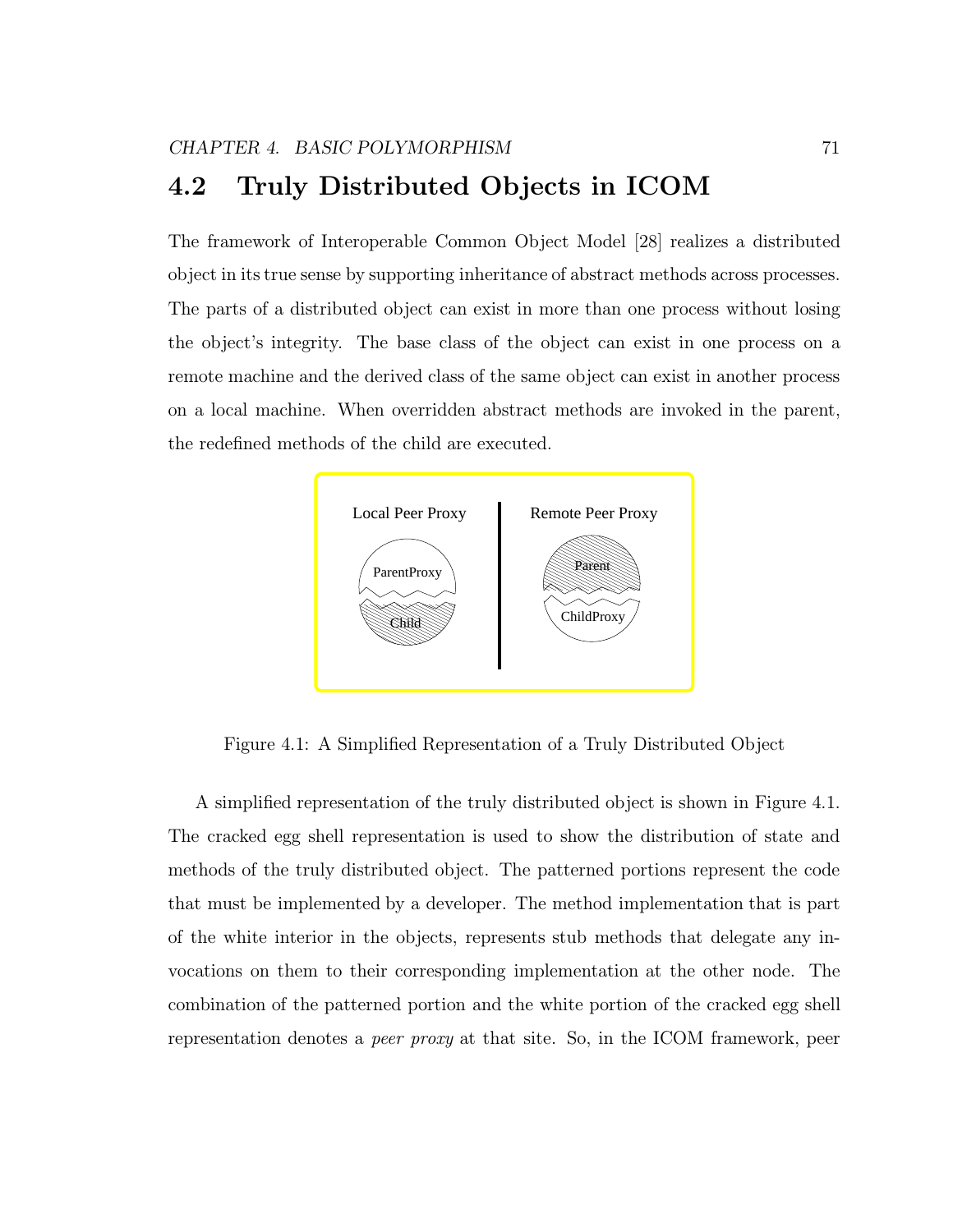proxies represent truly distributed objects at the sites that have at least one component of the truly distributed object.

#### 4.2.1 Distributed Compilation

In the existing distributed object systems, an IDL translator must be invoked independently (stand alone compilation) at a client site as well as at a server site for a client and a server to work together in a distributed environment. No information exchange takes place between a client node and a server node during the translation. The main barrier to truly distributed objects in existing systems can be attributed to the fact that at a remote site that implements a superclass interface, there is no information about the existence of a subclass that can override an abstract method defined at the superclass. So, an invocation of an abstract method defined at the superclass, on an instance of the subclass, results in the incorrect invocation of the method implemented at the superclass.

In ICOM, a new concept of *distributed compilation* is introduced to support communication between distributed nodes at IDL compilation time. Distributed compilation involves executions of translators at multiple sites when a truly distributed object description is to be translated from IDL to a native language. In the ICOM framework, each IDL translator is treated as an active object that has its own thread of execution. As seen in Chapter 3, the initialization phase of the distributed object system involves initial interaction between different distributed nodes. After the communication between different nodes is established, IDL translators can be registered with each node. So, each node can access the IDL translators on all nodes. Any IDL translator can potentially send messages to any other IDL translator.

In the current prototype, the IDL translations are hand generated. The rest of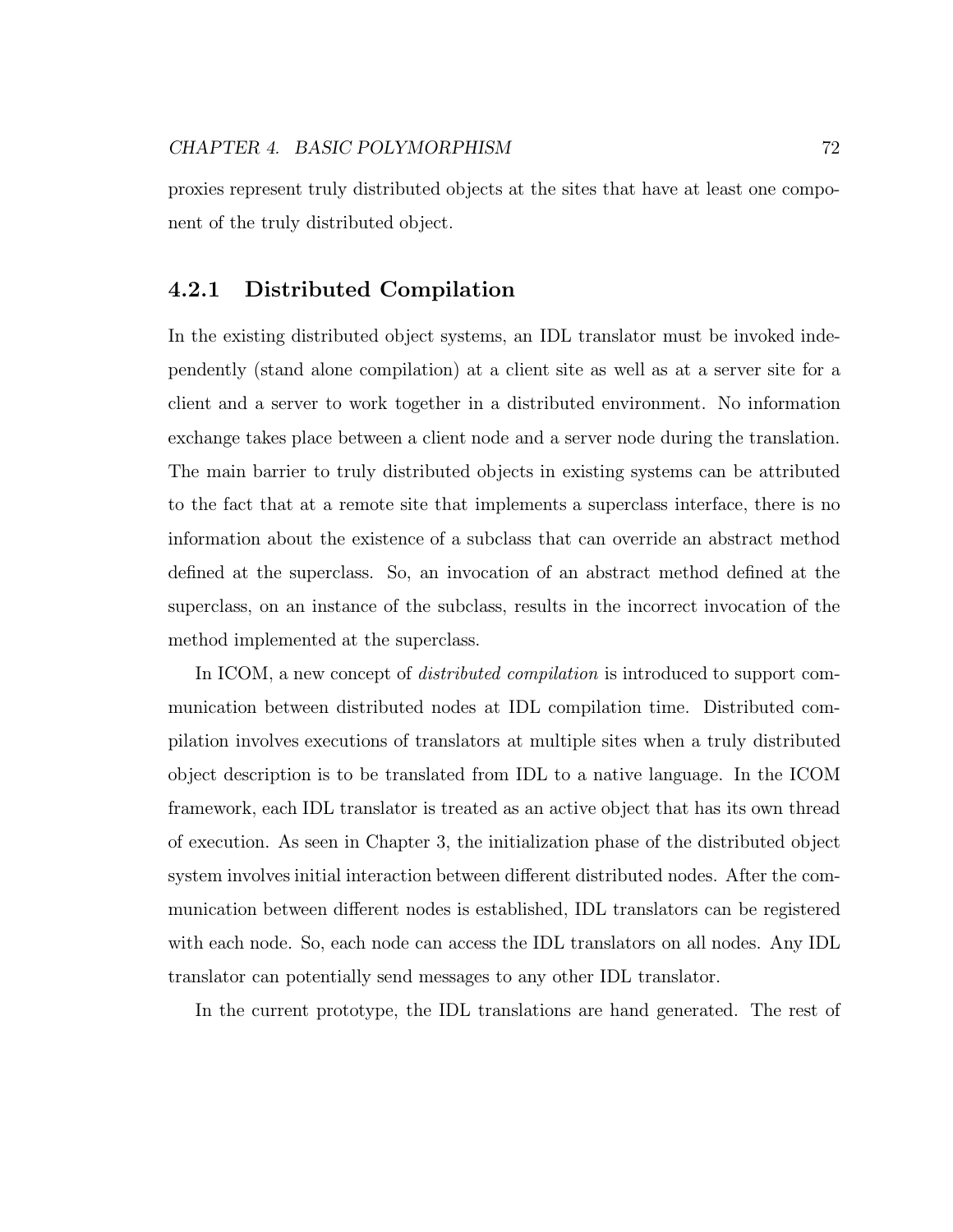the process involving actor creation, registration, and communication between the objects is done by the system at runtime.

The 'Department Stores' example discussed in the previous chapter is used to illustrate the distributed compilation of a truly distributed object. Figure 4.2 shows the interface descriptions of two interfaces, GeneralTax and VirginiaTax. In this figure, the interface GeneralTax is a base interface and the interface VirginiaTax is a derived interface. These two classes are used to find out the total tax for the state of Virginia in the United States of America. This tax is used to decide the price of an item sold at a retail clothes store in Virginia. The GeneralTax interface defines three methods, totalTax, stateTax, and salesTax. The VirginiaTax interface inherits from the GeneralTax interface and overrides the two methods, stateTax and salesTax methods.

The distributed compilation mechanism used in ICOM is illustrated in Figure 4.3. In the figure, the cracked egg shell representation shows a distributed object with its state and methods split on two different nodes. The dashed arrows represent the portion of code generated by the translator. The double circles represent classes and the single circles represent objects. The patterned objects represent the code that must be implemented by a developer. All remaining objects with white interior have their code generated automatically by the IDL translator.

The working of an IDL translator can be seen with the translation of a truly distributed object. Consider a truly distributed object with a superclass part GeneralTax existing on a remote node called remote, and a subclass part VirginiaTax existing on a local node called local. The nodes are separated physically via a local area network or a wide area network. Assume that an application developer at the local node intends to use an instance of the distributed object. At the local node the application developer starts the IDL translation on the IDL description of the truly distributed object that contains the interfaces of GeneralTax and VirginiaTax.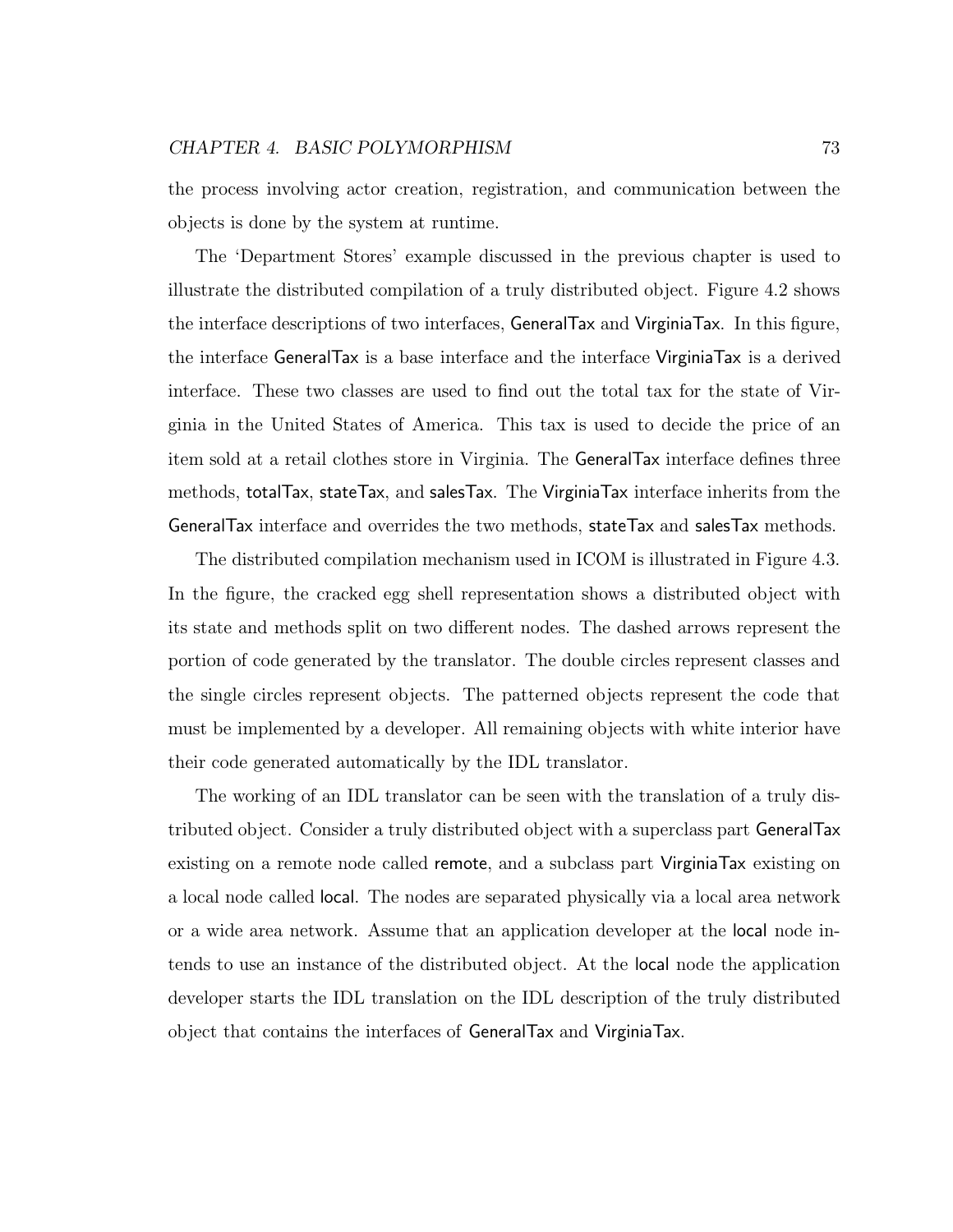// GeneralTax defines two methods interface GeneralTax { // returns the sales tax through 'tax' salesTax(out double tax); // returns the state tax through 'tax' stateTax(out double tax); // returns the total tax for a state totalTax(out double tax); } // VirginiaTax type inherits from GeneralTax and // overrides the two methods interface VirginiaTax : reuse GeneralTax { // returns the sales tax through 'tax' salesTax(out double tax); // returns the state tax through 'tax' stateTax(out double tax); }

Figure 4.2: IDL Description of Virginia Tax Distributed Object Interface

Assume that the implementation of the interface GeneralTax already exists at the remote node. This process is similar to the translation explained in Chapter 3. For each interface in the inheritance hierarchy four classes are generated. This generation preserves the inheritance relationships at each distributed node which has the implementation of an interface in the hierarchy. The IDL translator generates four classes for the GeneralTax interface: GeneralTaxMetaClass, GeneralTaxImplementation, GeneralTaxMessageClass, and GeneralTax. The GeneralTaxMetaClass contains a method table. Each row in the method table contains a method name, a class name, and a server method object corresponding to the method name. The table contains entries for each method defined in the interface. Each server method object is an instance of a local class (called server method class) defined in the metaclass. The purpose of a server method class is to decode an incoming message. If a message arrives over a network, the method class instance whose method name matches the method name in the incoming message, decodes the arguments in the message. In the case of a local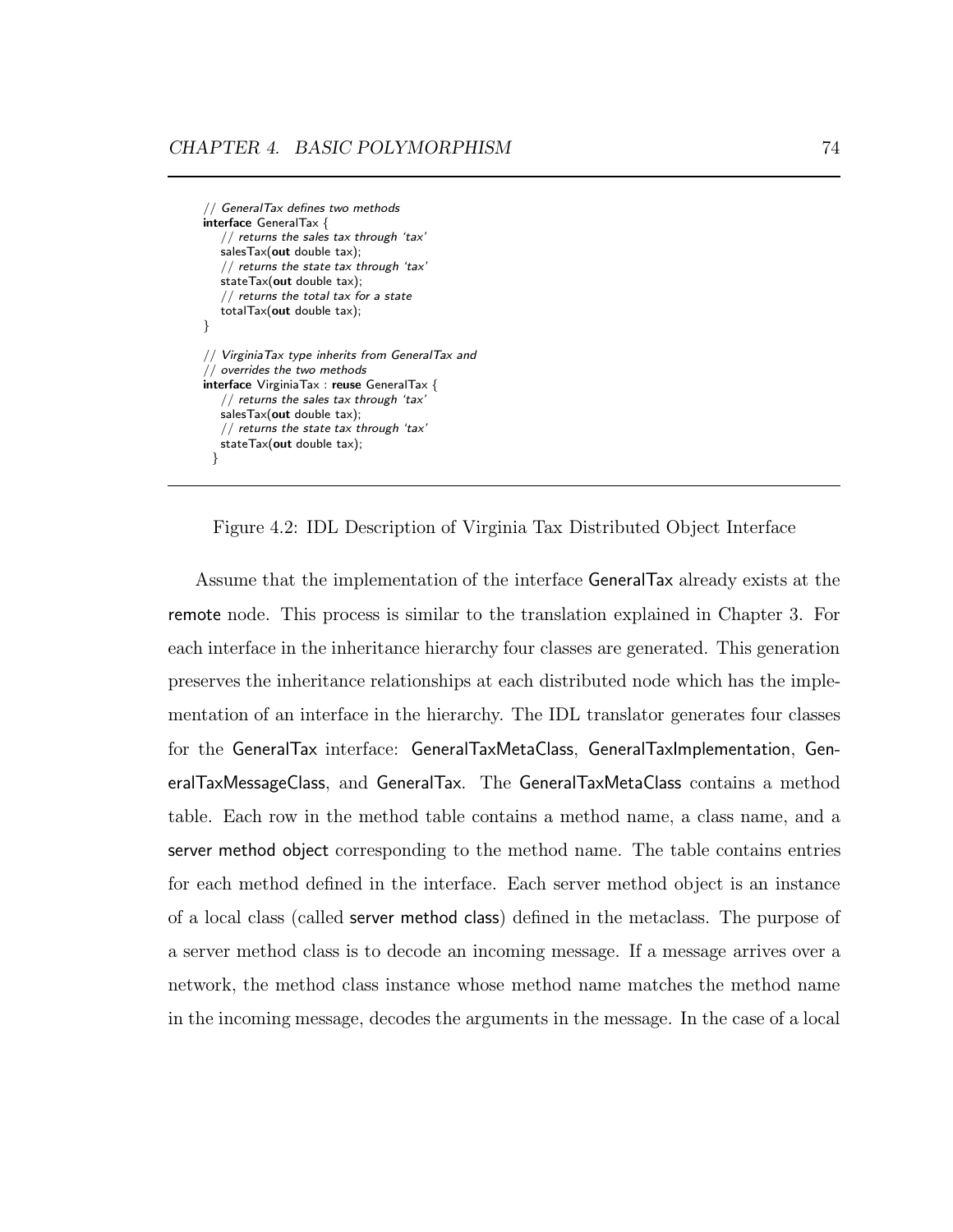

Figure 4.3: IDL Translation of Virginia Tax Distributed Object Interface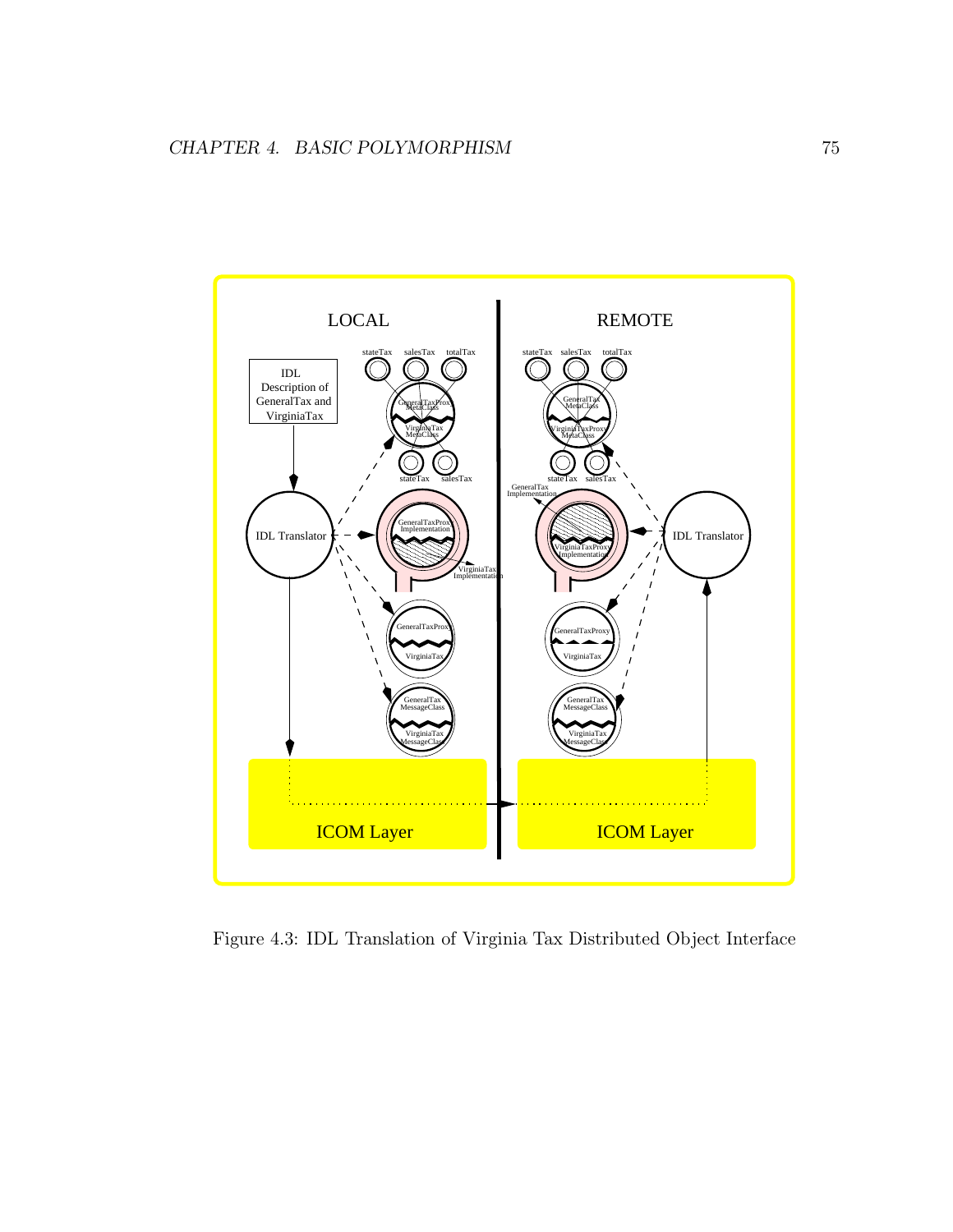invocation that does not involve any message encoding, the decoding process simply consists of copying of the arguments from the message object. The GeneralTaxImplementation class is the actual implementation of the GeneralTax interface. It must be implemented by a developer at the remote node. All of the remaining classes are automatically generated by the IDL translator. The GeneralTaxMessage class contains classes defined for each method defined in the GeneralTax interface. These method classes are called client method classes because their purpose is to create message objects for each method invocation on an active object. The message objects are capable of encoding themselves into a network representation format. The GeneralTax class supports the GeneralTax interface. It does not contain any state information except the address of a corresponding active object of GeneralTaxImplementation. Any application that wants to invoke methods on a GeneralTax object must use a GeneralTax class instance as a handle.

The implementation of the GeneralTax interface is made available to others by linking the IDL generated code with the GeneralTaxImplementation code by an implementor, and using a native language compiler to generate the executable. Any application must load the GeneralTaxMetaClass either statically or dynamically before trying to create and use a GeneralTax object. In the current implementation of the ICOM framework, dynamic loading is used in C++ and static loading is used in Modula-3.

In the current example, the GeneralTax is implemented at the remote node and the VirginiaTax is to be implemented at the local node. The IDL translator, when invoked on the IDL description of the truly distributed object that contains both GeneralTax and VirginiaTax interfaces, realizes that GeneralTax is implemented remotely. As in CORBA, the IDL translator can communicate with an interface repository which has details about all interfaces available in the distributed object system, to find out the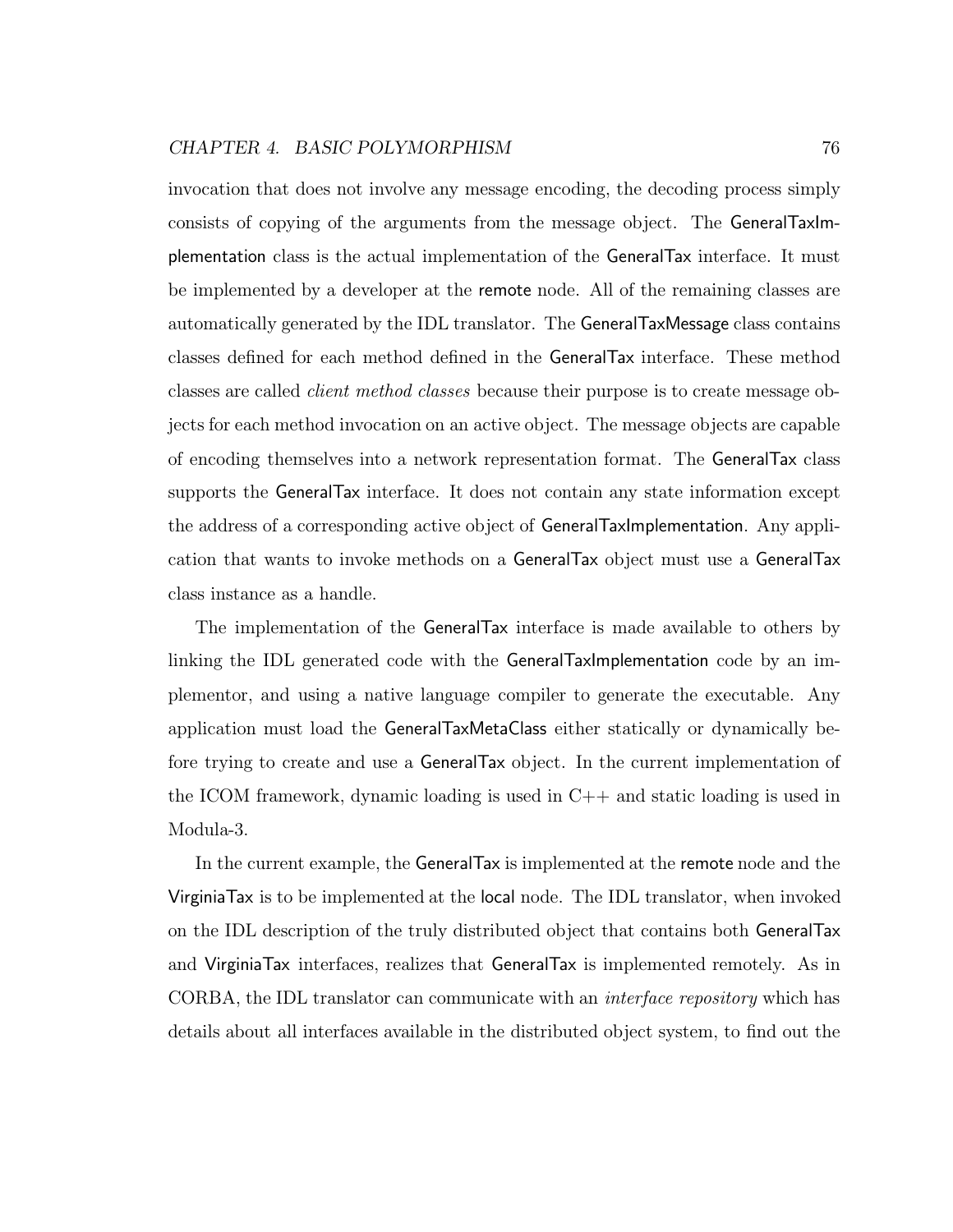location of the GeneralTax implementation. The translator sends a compile message to the IDL translator at the remote node by passing the interface information of the truly distributed object. It continues with its translation in parallel. The IDL translator at the remote node generates four classes representing the VirginiaTax at the remote node. The classes generated are: VirginiaTaxProxyMetaClass, VirginiaTaxProxyImplementation, VirginiaTax, and VirginiaTaxMessageClass. The VirginiaTaxProxyMetaClass inherits from the GeneralTaxMetaClass. Its functionality is the same as that of the GeneralTaxMetaClass except that it is oriented towards the VirginiaTax class. The VirginiaTaxProxyImplementation implements stub methods whose purpose is to create message objects for each method invocation of the methods in the VirginiaTax's interface and send them to the local node. The VirginiaTaxMessageClass is used to create message objects meant for VirginiaTax. The VirginiaTax class is a handle to the implementation of VirginiaTax. It supports the VirginiaTax's interface and sends all messages to it to the VirginiaTax active object at the local node. After generating the required classes, the IDL translator at the remote node invokes a native language compiler to generate executable code.

The IDL translator at the local node generates eight classes, four each for the GeneralTax and VirginiaTax interfaces. The parent classes generated are: GeneralTax-ProxyMetaClass, GeneralTaxProxyImplementation, GeneralTaxMessageClass, and GeneralTax. Their functionality is similar to the VirginiaTax classes at the remote node, except that they are oriented towards the GeneralTax implementation at the remote node. They provide skeletal structures and delegate any method invocations to the remote node.

The classes generated at the local node are: VirginiaTaxMetaClass, VirginiaTax-Implementation, VirginiaTaxMessageClass, and VirginiaTax. The VirginiaTaxMetaClass inherits from GeneralTaxProxyMetaClass, the VirginiaTaxImplementation class inherits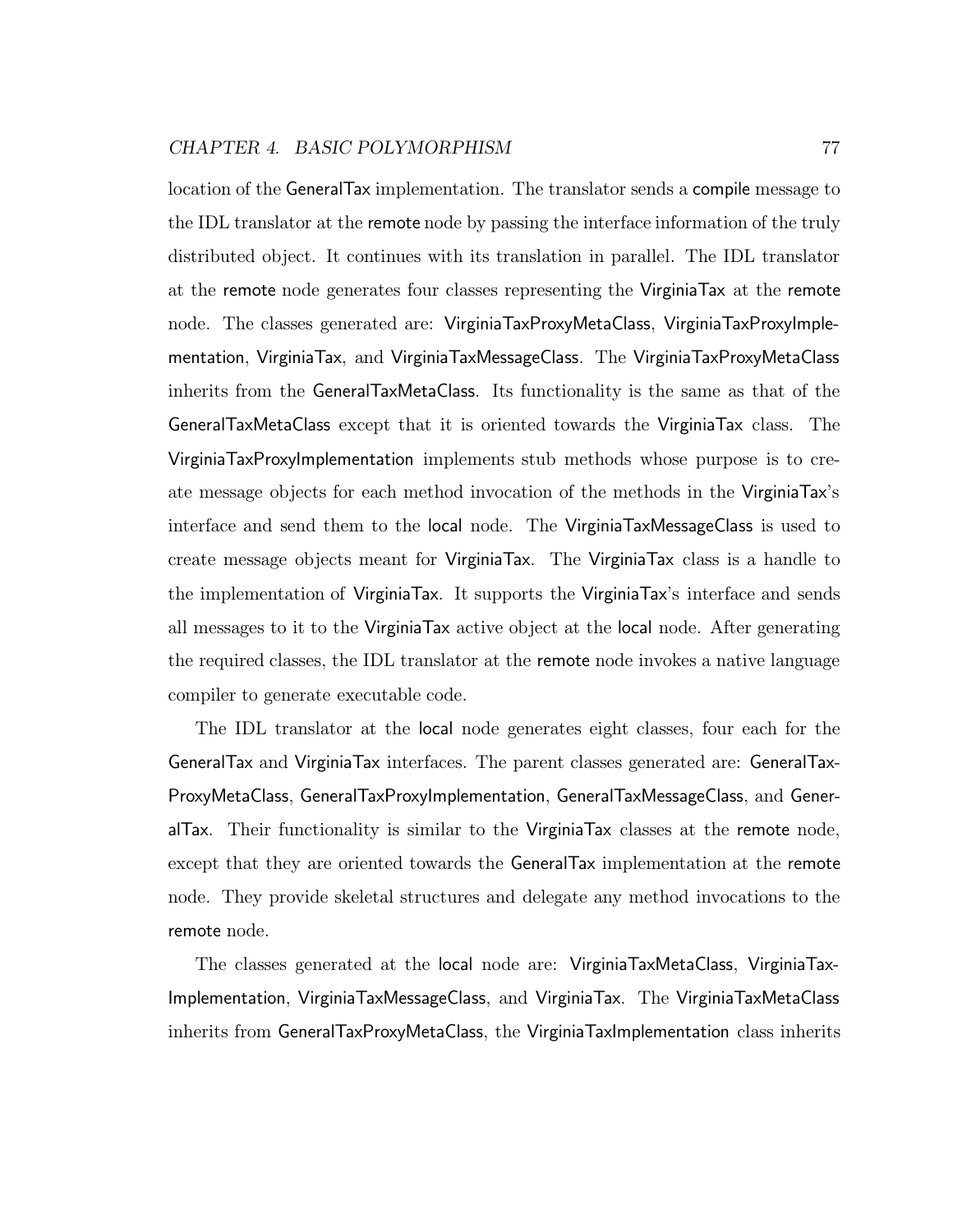from GeneralTaxProxyImplementation class, the VirginiaTaxMessageClass inherits from GeneralTaxMessageClass, and finally the VirginiaTax class inherits from GeneralTax-Class. The derived classes' functionality is similar to the base classes' functionality at the remote node.

A developer needs to implement the VirginiaTaxImplementation class and invoke the native language compiler on the source code of the VirginiaTaxImplementation class and the IDL translator generated code to build an executable. The developer can include the VirginiaTax class in the application and use it to create and invoke messages on an instance of VirginiaTax. A client application can treat the component of the distributed object at the client site as a complete object and invoke operations on it. The underlying system executes the correct implementations of the invoked methods.

## 4.2.2 Example: Method Invocation on a Truly Distributed Object

In the previous section, a detailed description of how the distributed translation works on a truly distributed object is given. In this section, a method invocation on an object supporting the interface VirginiaTax is described in detail.

Consider a node (machine in a network) that has class whose implementation (hereafter referred to as parent) supporting the GeneralTax interface. Assume that another node (hereafter referred to as the child node) has a class whose implementation supports the interface VirginiaTax, which inherits from the interface GeneralTax.

Assume that a client application has an instance variable handle that is a handle to the class GeneralTax, but contains an instance of the class VirginiaTax. A method invocation on the method stateTax on the handle results in a sequence of method calls.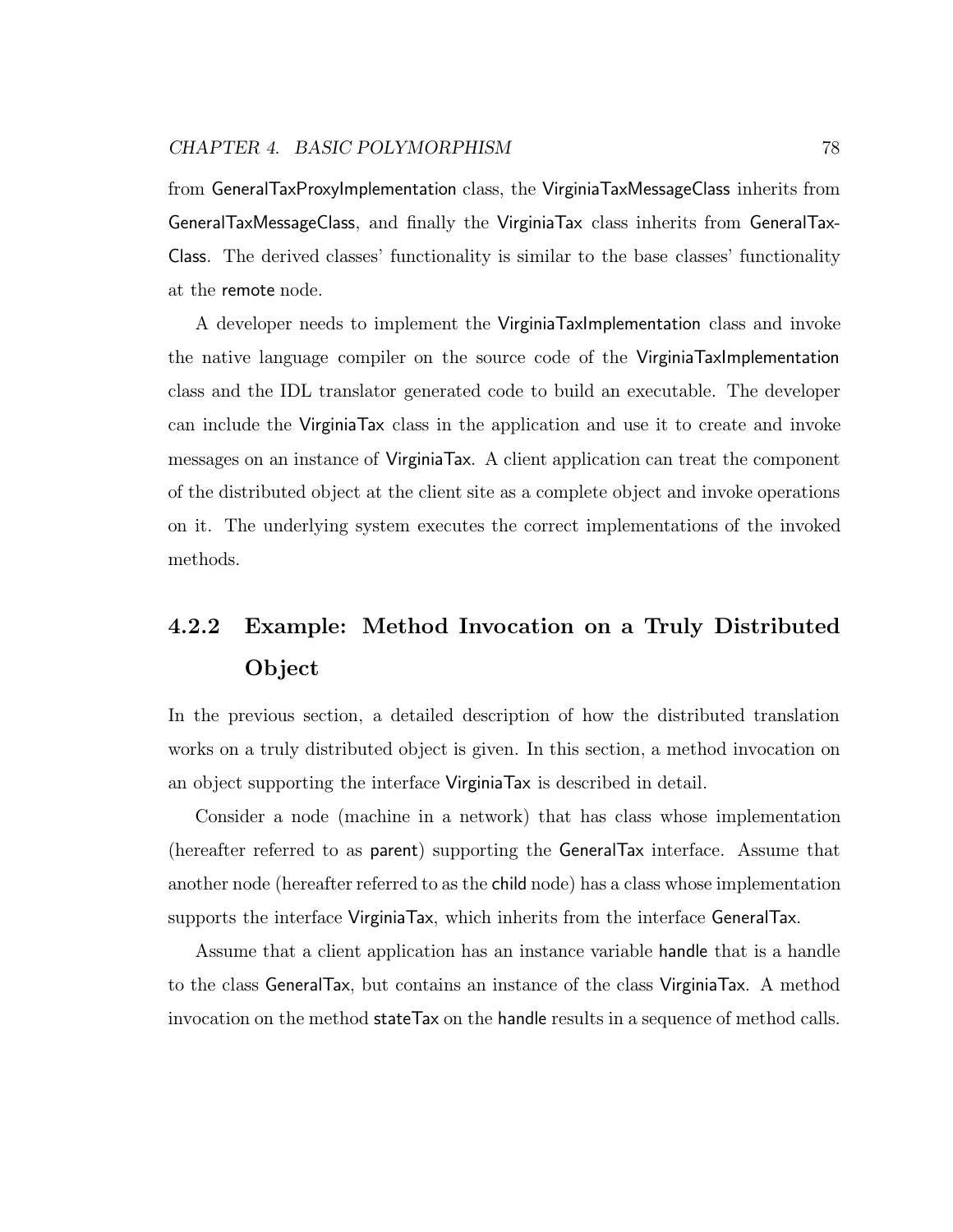

Figure 4.4: Dynamic Method Invocation on Virginia Tax Distributed Object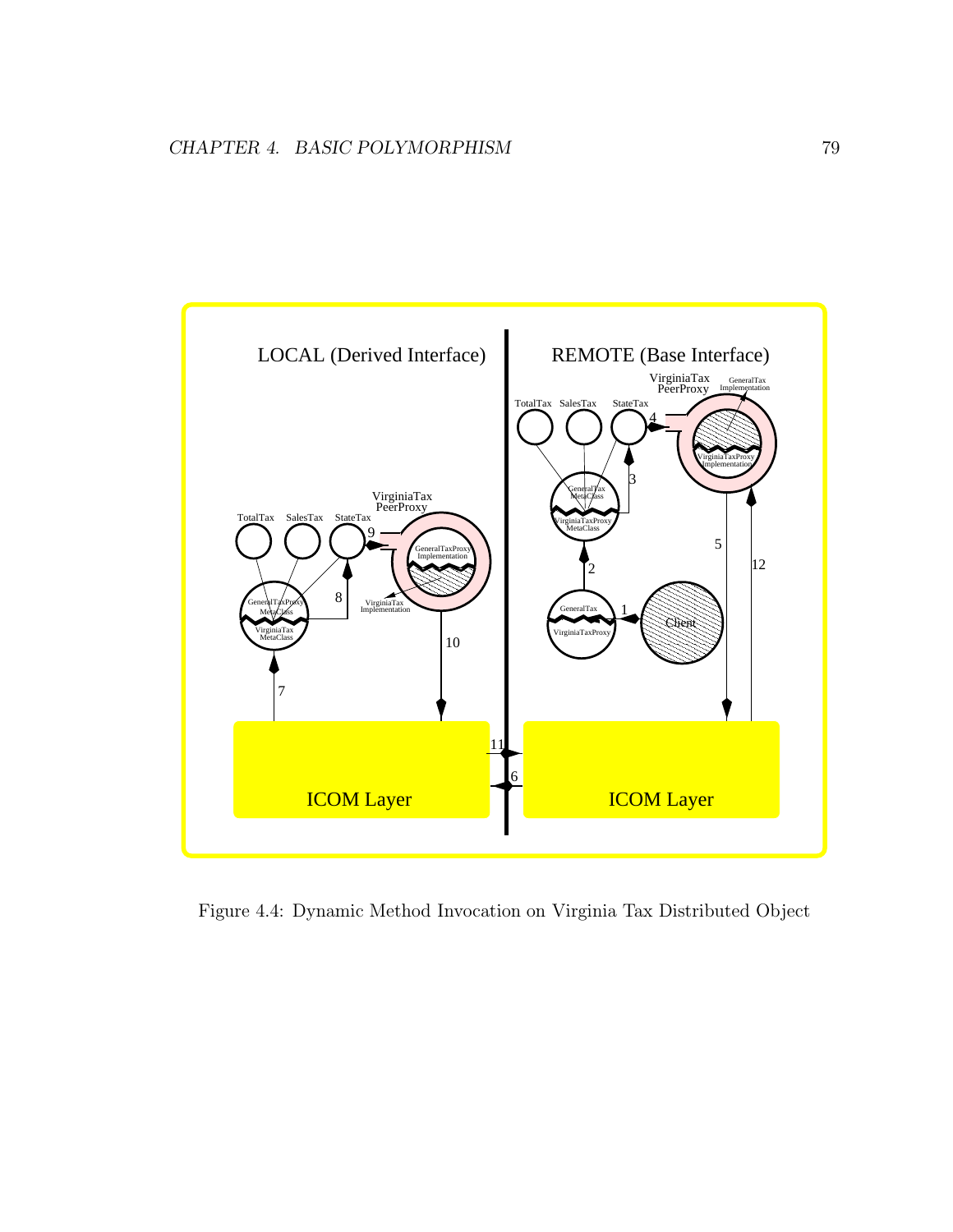These calls are numbered in the order of their invocation as shown in Figure 4.4. The method invocation of stateTax is received by the VirginiaTaxProxy and is forwarded to the VirginiaTaxProxyImplementation. The VirginiaTaxProxyImplementation class forwards the method to the VirginiaTax's implementation. Eventually, results will be sent to the client application via the output parameter tax of the method stateTax. The call sequence is explained in more detail as follows.

#### At the parent node

A client application can make an invocation on the handle that refers to an instance of VirginiaTax class. This call is shown with the arrow labeled 1. The application uses a handle to the active object instance. This handle refers to an instance of VirginiaTax class which inherits from GeneralTax class. The handle object creates a message object for the method stateTax. The message object is forwarded (arrow labeled 2) to the instance of VirginiaTaxProxyMetaClass. This class inherits from GeneralTaxMetaClass. The message object then is forwarded to the server method object named stateTax (arrow labeled 3). Since the invocation is a local invocation at parent node, the decoding process in the server method object simply copies the arguments from the message into the method object stateTax. The server method object stateTax makes an invocation on the peerProxy object (arrow labeled 4). Even though a method implementation exists in the GeneralTaxImplementation class, since the method is an abstract method that is overridden in the derived class, the stateTax method of the class VirginiaTaxProxyImplementation is invoked. This proxy implementation is a stub implementation that creates a method object and forwards it to the child node (arrow labeled 5). The ICOM layer encodes the message object by calling the encode on the message object. The encoded message is then sent to the child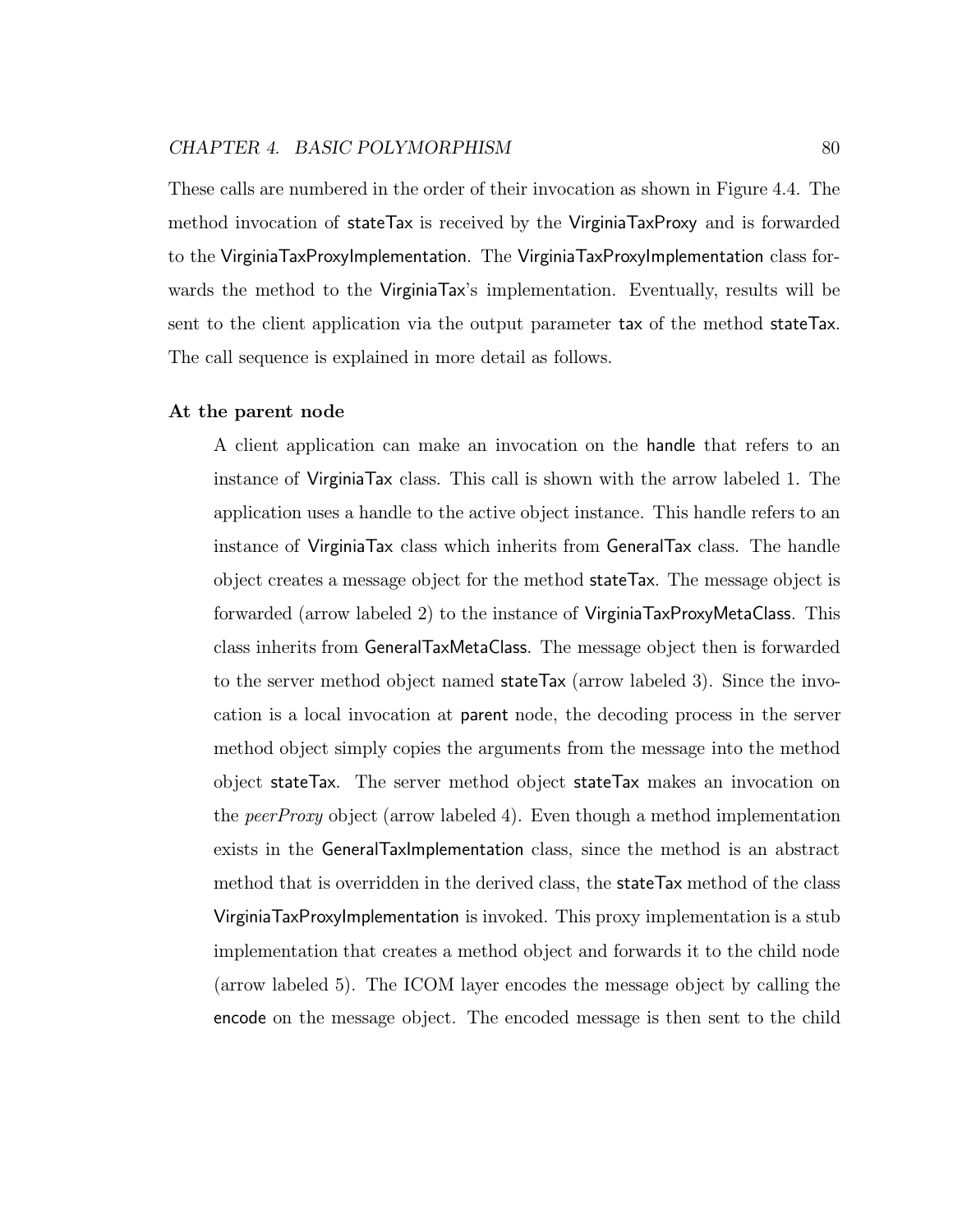node (arrow labeled 6).

#### At the child node

The child node receives the encoded message from the network. It partially decodes the message to obtain the method name and the class name of the stateTax object. It identifies the metaclass instance corresponding the name 'VirginiaTax' and forwards the partially decoded message to it (arrow labeled 7). The metaclass instance hands the message to the server method object stateTax. The message is decoded in the object stateTax (arrow labeled 8). It then sends the decoded message to the peerProxy (arrow labeled 9). The stateTax method of the *peerProxy* is executed. Since the message contains a future variable, when the variable is a value assigned to it, a message goes to the parent node (arrow labeled 10). This message is encoded and sent to the parent node through ICOM layer (arrow labeled 11).

#### At the parent node

The ICOM layer at the parent node receives the message, decodes it and updates the value at the client application (arrow labeled 12).

#### 4.2.3 Implementation Details

The framework of ICOM described in Chapter 3 is extended to support truly distributed objects by introducing two new message primitives to the existing Distributed Act++ environment. The Distributed Act++ environment defines three basic message primitives. These basic messages are: constructor, invocation, and reply messages. The new messages added are: peerInvoke and peerUnblock.

The new messages, peerInvoke and peerUnblock, are added to assure the atomicity of a method execution. That is, a message processing started must be completed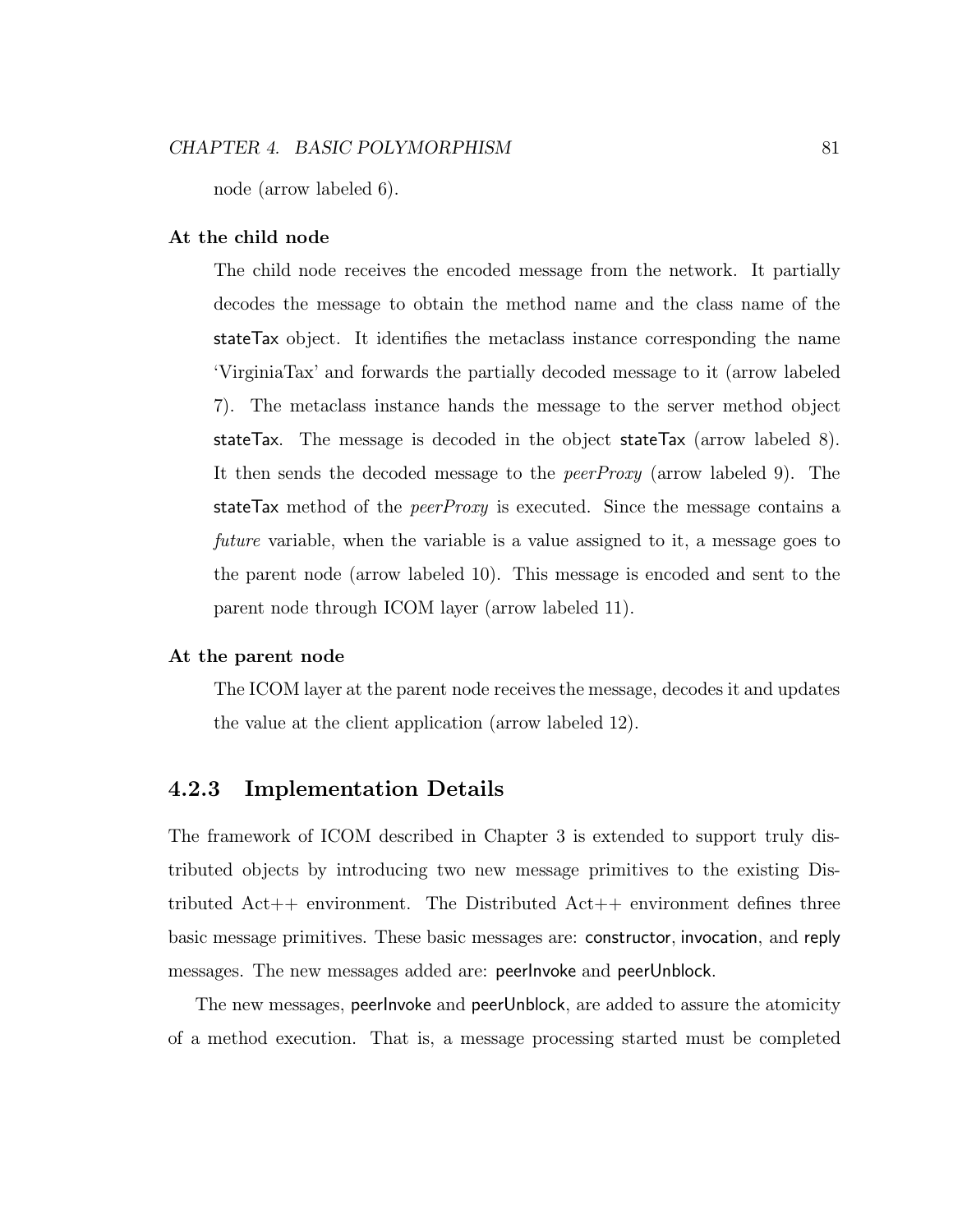before another message processing starts as a result of an external invocation. Various peer components of a truly distributed object must coordinate with one another to guarantee the atomicity of method execution.

In the ICOM framework, any peer proxy that starts message processing is treated as the 'owner' that has permission to process a message. The ICOM framework blocks any external invocations on all peer proxies, after an owner peer proxy starts executing a message. Any new messages will be entered into the message queue of the proxy. If a local peer proxy needs to make an internal invocation on a method of a peer proxy at a remote site, a peerInvoke message will be used. A peerInvoke message is similar to an invocation message, except that its name indicates that it is from a peer proxy of the distributed object. The actor corresponding to the remote peer proxy lets any peer invocations pass through without blocking them. This avoids deadlocks in the system that may occur because of peer invocations.

When any peer component completes an execution of a method without making any peer invocations in the method implementation, it sends peerUnblock message to the owner peer proxy that originally started the message processing. This original peer proxy is the owner of that execution. The purpose of a peerUnblock message is to unlock the peer proxies that were locked after a message processing starts. The owner peer proxy after receiving a peerUnblock either from a remote peer proxy or from itself, sends peerUnblock message to all peer proxies and waits for acknowledgments from them. When a non-owner peer proxy receives a peerUnblock message, it responds by sending another peerUnblock message back to the sender. The owner starts to execute new external messages after it receives acknowledgments from all peer proxies. The acknowledgment message is again a peerUnblock message. The owner can distinguish between the first peerUnblock message and the remaining acknowledging peerUnblock messages.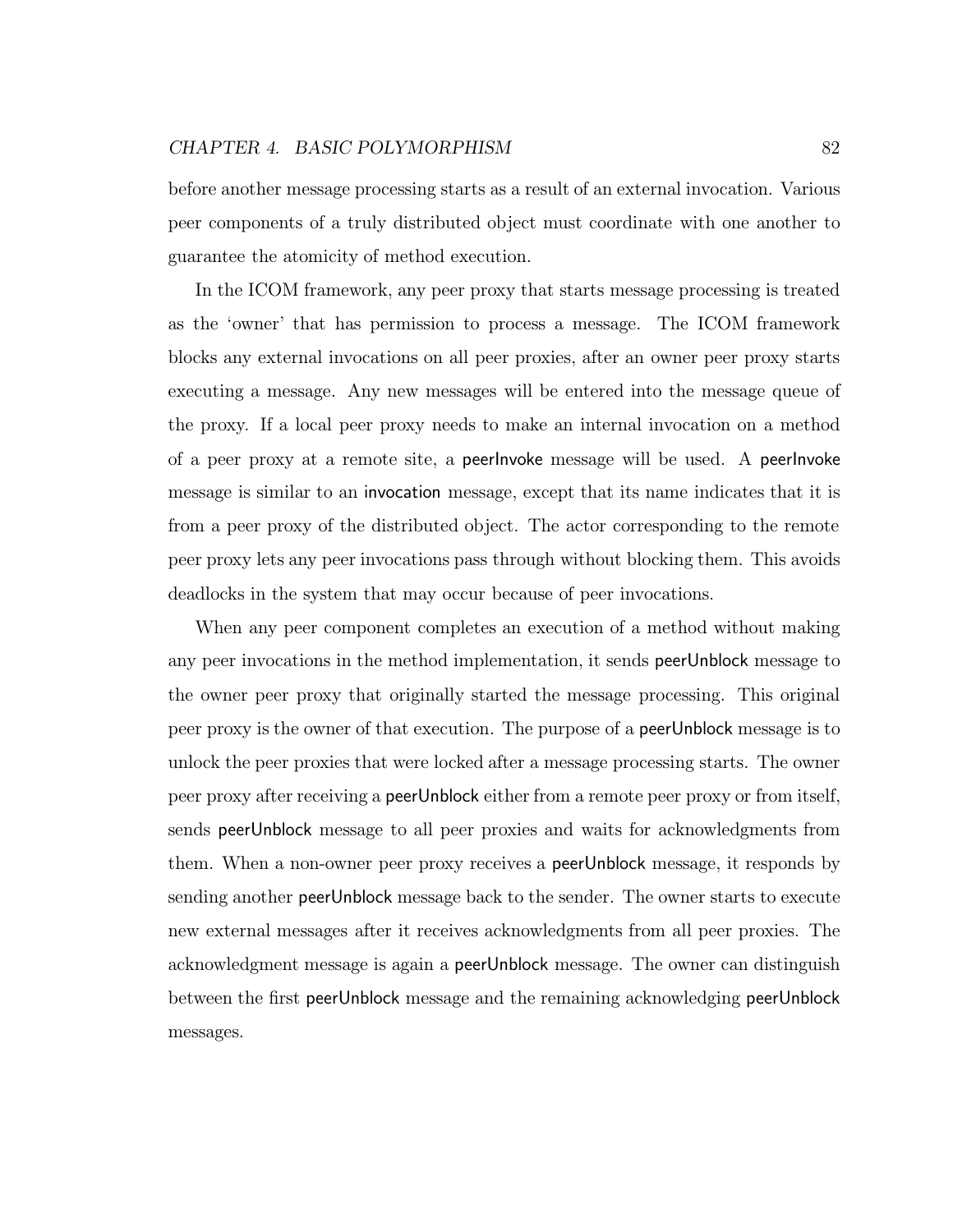### 4.3 Summary

In this chapter, a truly distributed object integration into the prototype system is explained in detail. A new concept of distributed compilation is introduced for a transparent integration of a truly distributed object. An example of a method invocation on a truly distributed object is described. The implementation framework extensions are explained.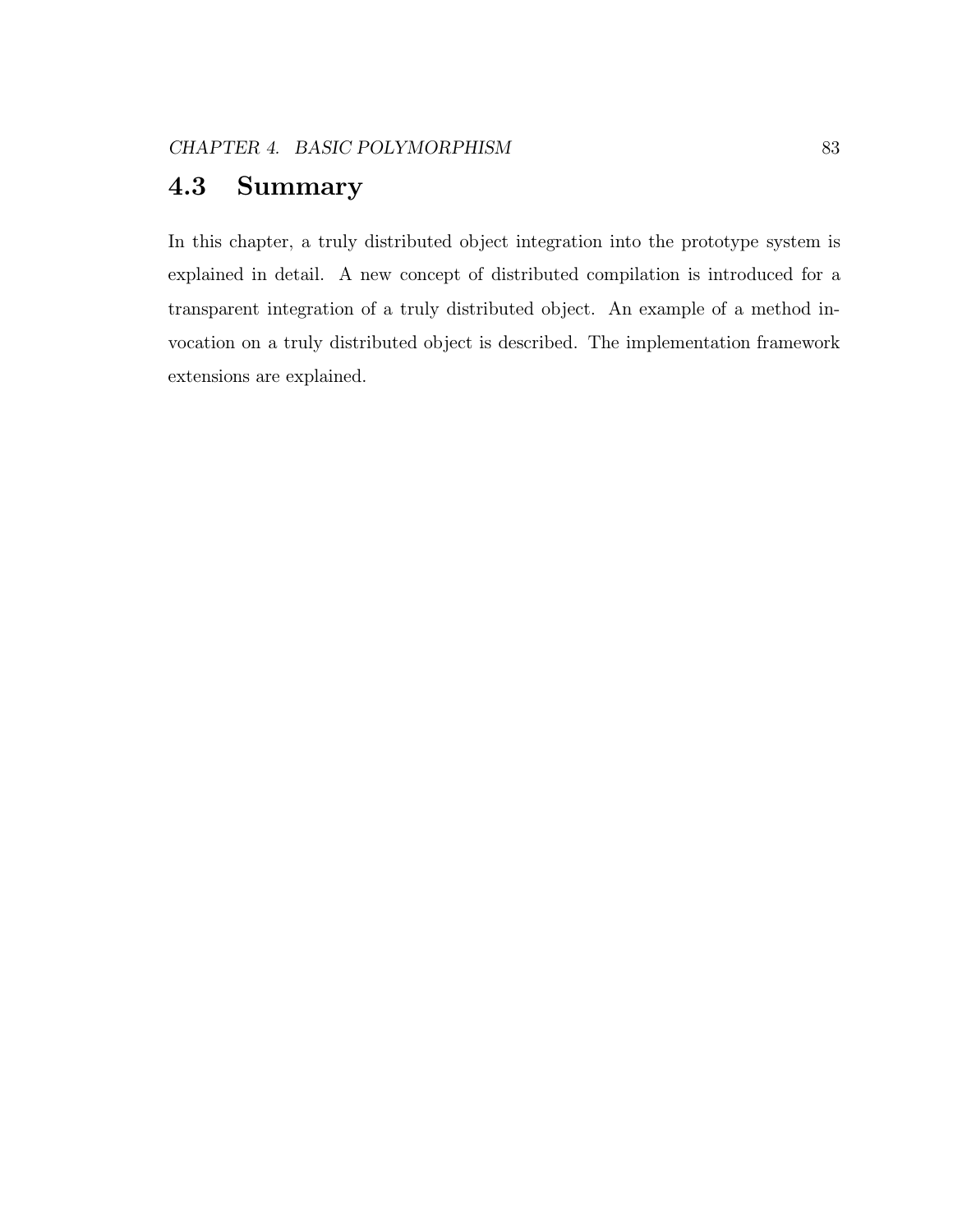# Chapter 5

# Advanced Polymorphism

### 5.1 Introduction

Polymorphism provides higher level abstraction mechanisms in object-oriented programming languages. It enhances domain understanding by representing in an abstract entity the common characteristics of domain-specific entities. As mentioned in Chapter 4, two general categories of polymorphism have been identified — ad hoc polymorphism and universal polymorphism. Ad hoc polymorphism represents 'type coercions', 'operator overloading', and 'method overloading'. Type coercions and operator overloading are not discussed any further because they involve language specific details which could not be addressed at a common object model level<sup>1</sup>. The advanced features of universal polymorphism are 'inclusion polymorphism' that involves inheritance of abstract methods, and 'parameterized types'.

Several advanced polymorphic features are present in statically typed objectoriented languages. But they are not present in the existing common object models.

<sup>1</sup>This is because one of the design considerations of this research is that language semantics and compilers should not be changed.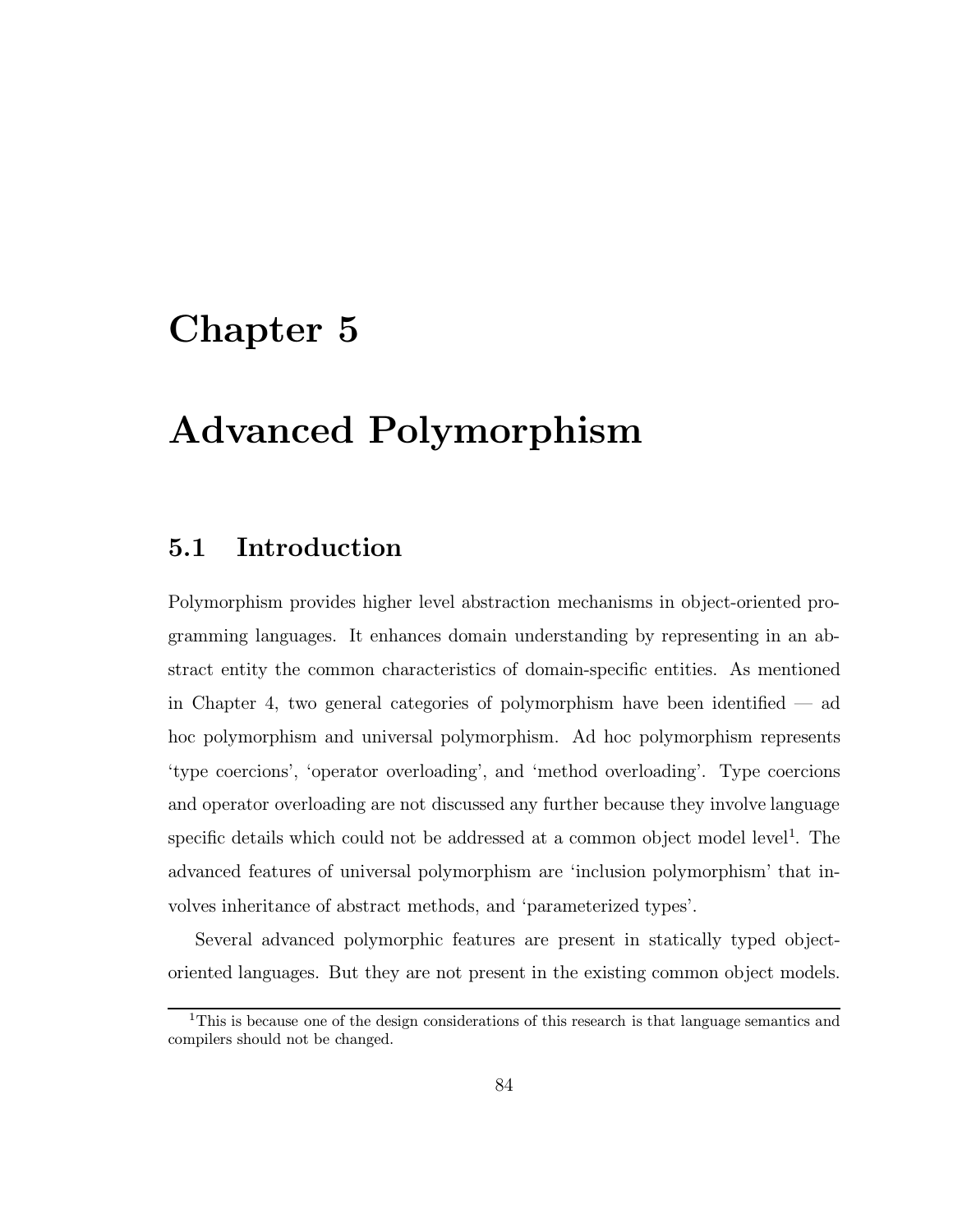This results in poor reuse of software components written using these advanced features. Also, software components cannot be written using these features, because they are not present in the common object models. Specific features missing in the existing common object models are method overloading and parameterized types. Since one of the main objectives of this dissertation is to bring common object models closer to language object models, it is necessary to elevate the common object models to include method overloading and parameterized types.

An important design criterion to be observed while introducing the advanced features to a common object model is that a powerful common object model should appear as natural as possible to an application developer using a native language such as C++ or Modula-3. It is possible that most of the existing languages support a feature, and the feature is supported in a common object model. There will be languages that do not support some of the features of a common object model. In such a case, there should at least be a provision in the common object model translation framework for one-way interoperability which allows that language to use the components from other languages developed using the same feature. For example, Modula-3 does not support method overloading. But the ICOM framework in Modula-3 allows Modula-3 code to use this feature by letting it to make invocations on the components of other languages that have overloaded methods. This is very important because application developers are not limited to reusing just the code that is developed without method overloading.

### 5.2 Method Overloading

Method overloading is an aspect of ad hoc polymorphism. An interface with overloaded methods defines more than one method with the same name but different sig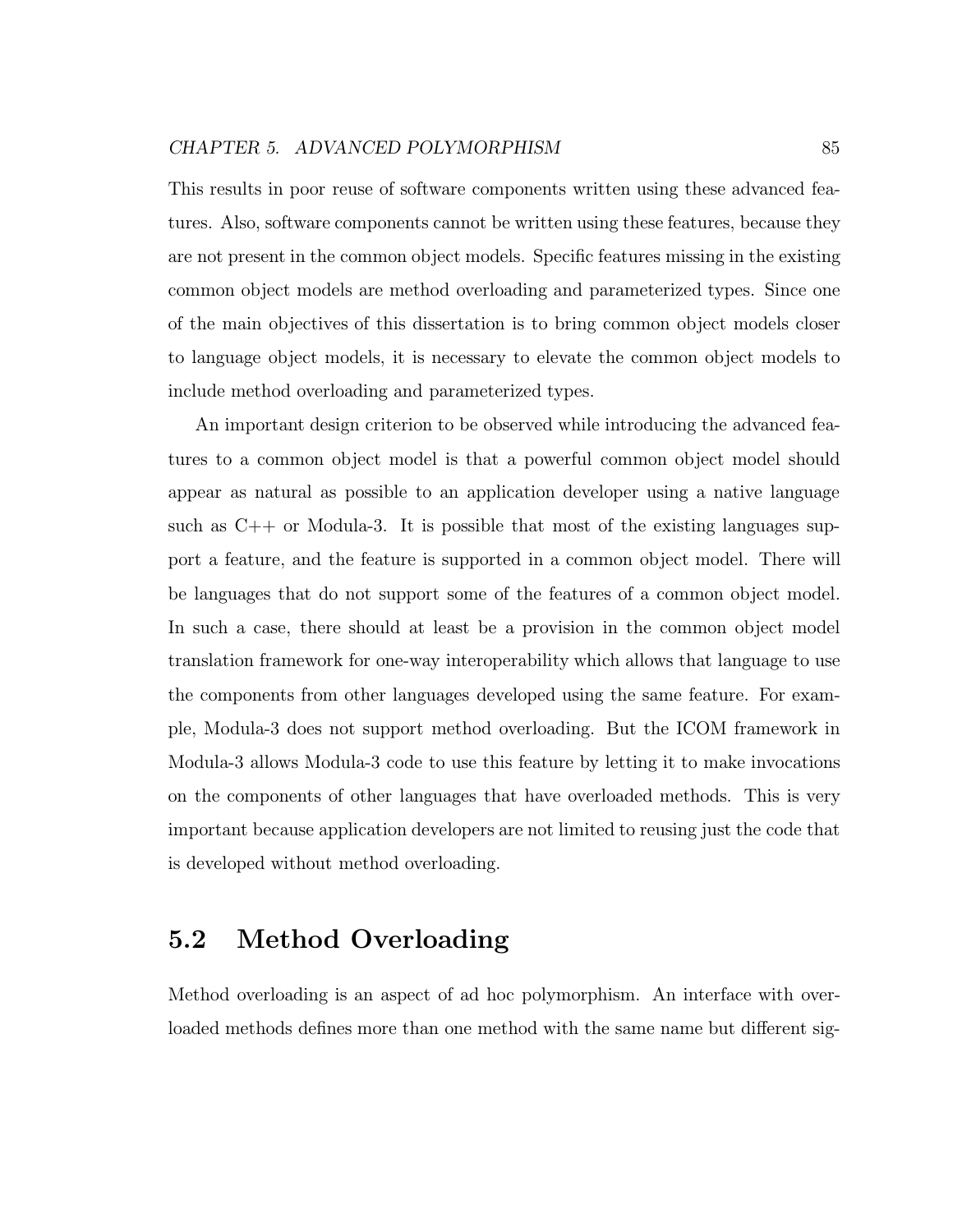natures. The types and/or count of the parameters are different in each overloaded method. In most statically typed object-oriented languages, method overloading is achieved by defining multiple methods with the same name but different signatures. An alternative way of achieving method overloading is to inherit from a base class and define methods (in the derived class) whose names match with those in the base class. But, the signatures of the newly defined overloaded methods in the derived class must be different.

Method overloading is different from method overriding. In overriding, a base class method signature is the same as the overriding method in the derived class. An overriding method hides the overridden method. An explicit super class syntax is needed to invoke the method defined in the superclass. In method overloading, the base class method is not hidden. All methods are visible to a client. The method binding for a method invocation of an overloaded method can be done at compile time.

The ICOM framework supports the method overloading feature in its distributed object model. Overloaded methods can be described in an IDL interface. The IDL translator of ICOM generates metaclasses that are capable of identifying the correct method to invoke, based on the decoded arguments information from a message.

As mentioned in the previous section, a major design criterion in the ICOM framework is that a distributed object model should appear as close to the native language as possible. Some languages such as BETA and Modula-3 do not have the method overloading feature in their object models. But they have other features using which method overloading can be added to the language, but at the expense of 'name mangling' schemes being visible to the application developers. Also, 'name mangling' looks unnatural to a developer. So, even though it is possible to add the method overloading feature to these two languages, the ICOM framework chooses not to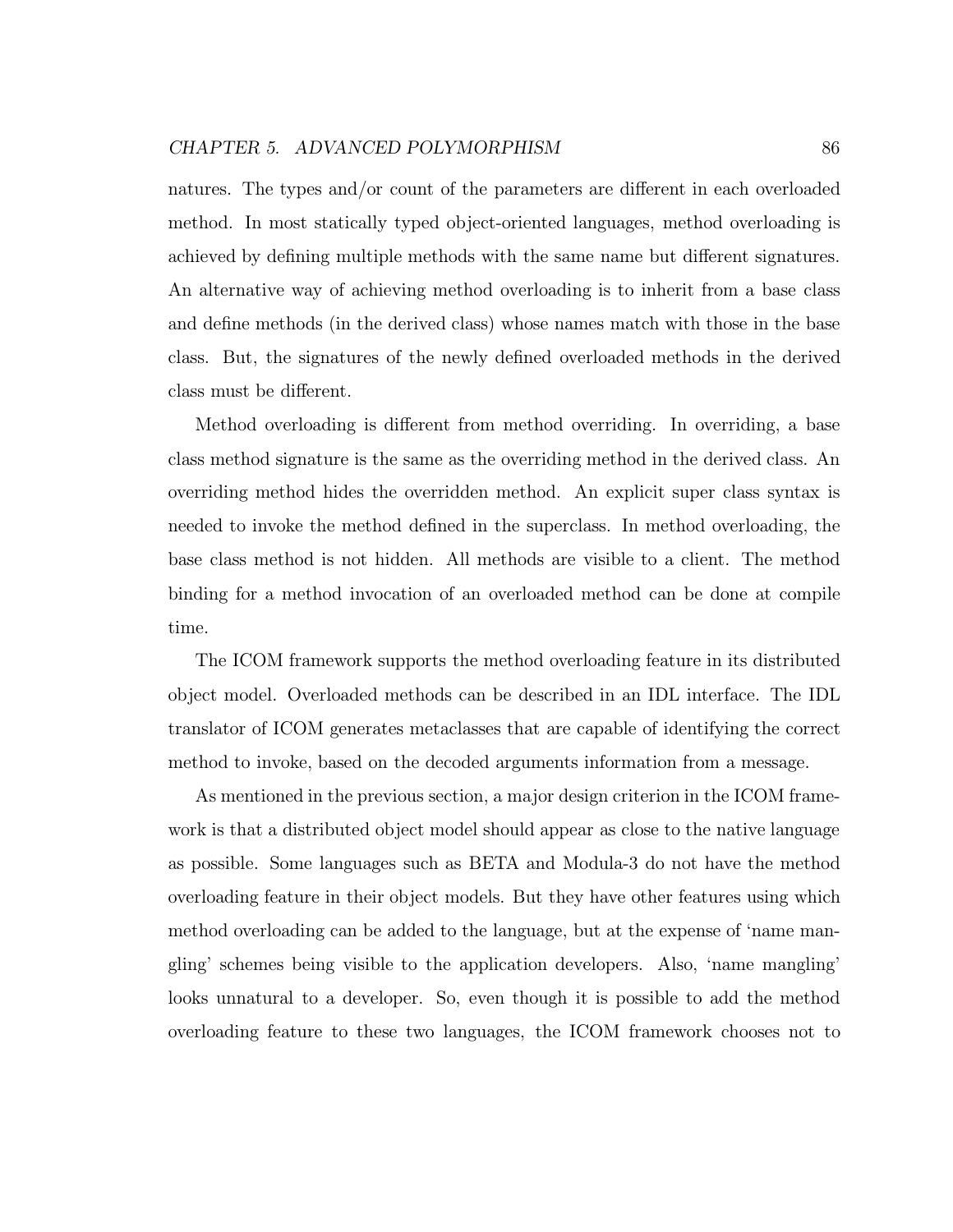translate the feature in these languages. Instead, ICOM provides a way that software components in these languages can access software components in other languages that support the method overloading feature. So, an application developer can use the feature from other languages, but cannot write code using this feature. Thus, the ICOM model provides one-way interoperability of the common object model features in languages that do not support the common object model features.

#### 5.2.1 Example: Method Overloading in a Localized Object

In this subsection, an example for the 'Department Stores' problem listed in Chapter 3 is used to describe method overloading. Figure 5.1 shows a ClothesStore interface that contains three methods. The first two methods have the same name, priceOfItem, but different signatures. The first method takes an itemNumber as its first argument, whereas the second method takes an itemLabel as its first argument. These two parameters differ in their types. The method **priceOfItem** is used by a client to determine the price of an item. The third method of the interface is putItemOnSale. It is used to find the sale percentage on an item whose inventory remains the same for a long period of time, so that the item can be sold quickly.

During the IDL translation, each overloaded method will be numbered with a natural number as shown in Figure 5.2. If there are three methods with the same method name in an interface, they will be numbered as methods 1, 2 and 3. Both the client side and the server side agree upon the number assigned to each method. The IDL translator allocates method numbers in the order the methods appear in the IDL description.

At the receiving side (say remote receiving side) the metaclass instance looks up in its method table with the method name. Then the metaclass instance passes the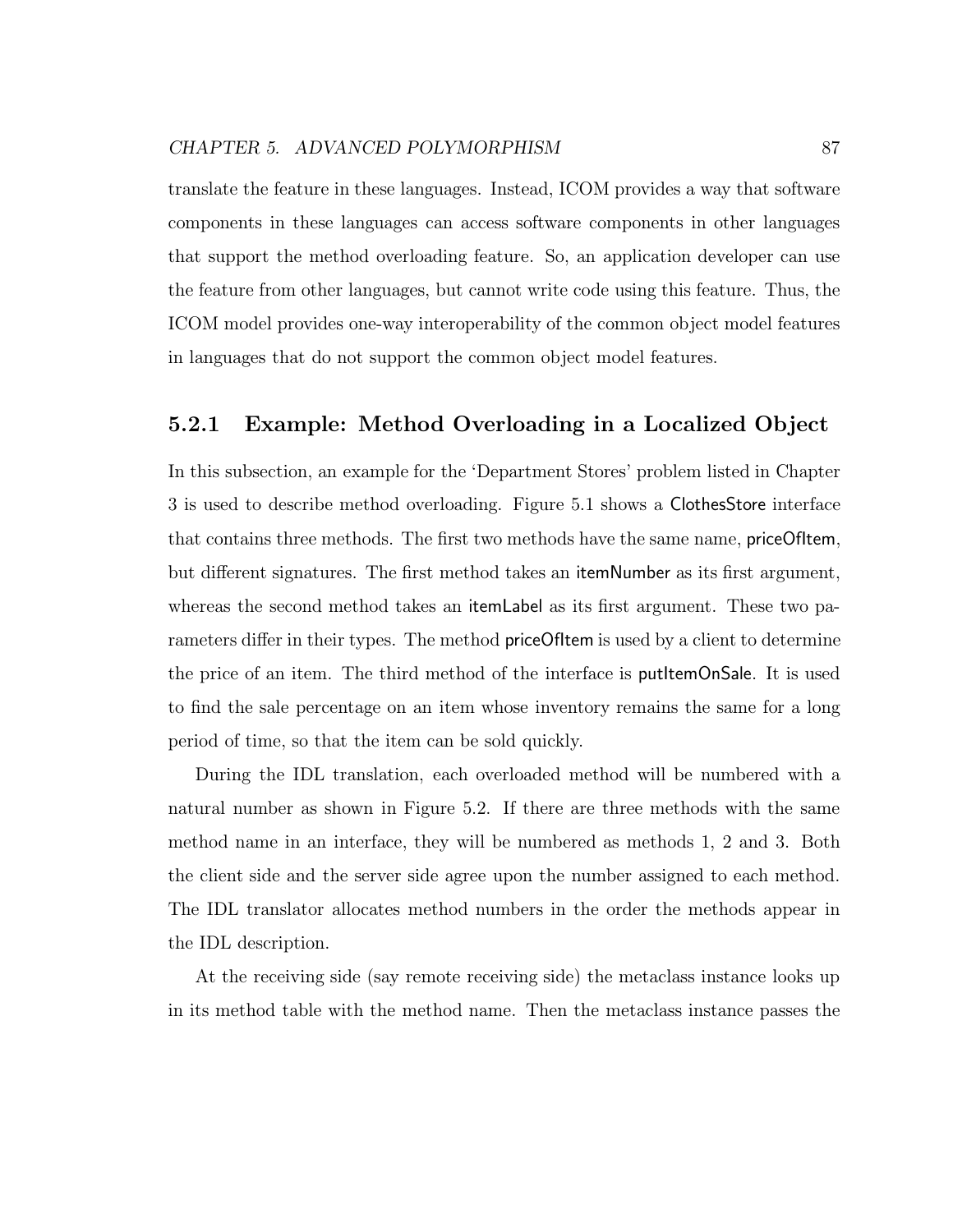```
interface ClothesStore {
   // returns price of an item through 'price'
   priceOfItem(in long itemNumber,
               out double price);
   // returns price of an item through 'price'
   priceOfItem(in string itemLabel,
               out double price);
   \sqrt{ } returns the sale percentage through 'salePercentage'
   putItemOnSale(in long itemNumber,
                   out double salePercentage);
}
```
Figure 5.1: IDL Description of Clothes Store Interface Containing Overloaded Methods

argument list to the method object. The method object decodes the first integer argument, which is the method number. With this information the method object knows which signature of the overloaded method to use. Using its own state information, the method object then decodes the rest of the arguments from the message object. The method object then invokes the correct method on the active object.

The IDL translator generates two classes on the client side: ClothesStore proxy class and ClothesStoreMessageClass. ClothesStoreMessageClass is different from a normal message class that is generated for non-overloaded methods in an interface. To create a message object for the method priceOfItem, the translator adds an extra argument to the argument list. In the case of an invocation of method priceOf-Item(itemNumber, price), the translator generates the extra argument that has value 1 representing the first method in the interface. In the second case, it generates the argument with value 2, representing the second method.

When an invocation is made on an instance of ClothesStore, with the parameters of an item number, 'itemNumber' and a future variable, 'price' (arrow labeled 1), the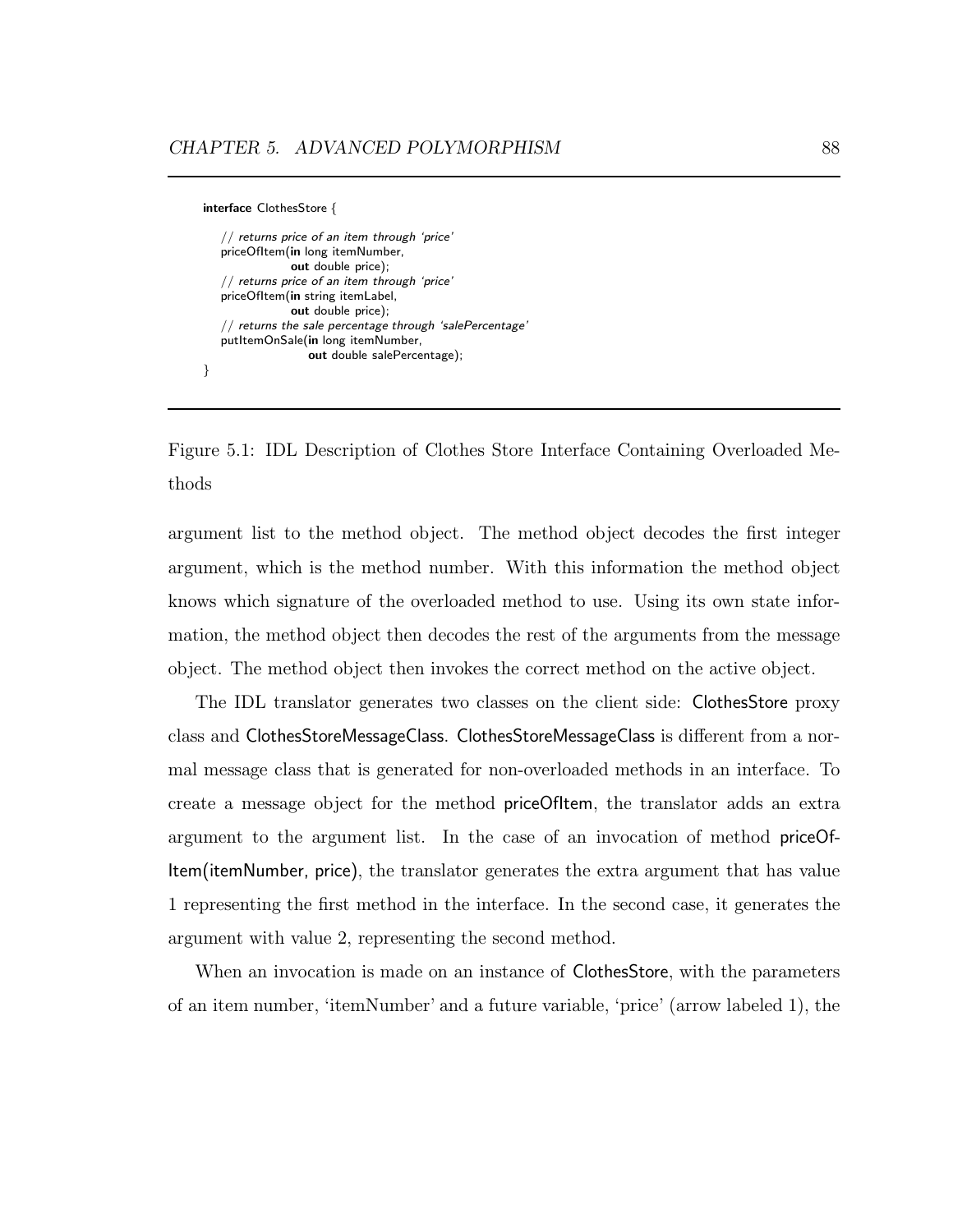

Figure 5.2: IDL Translation of Clothes Store Interface Containing Overloaded Methods

sequence of method calls are explained as follows:

#### At the local node

An invocation message is created by the ClothesStore instance using the Clothes-StoreMessageClass whose class name and method name are set to ClothesStore and priceOfItem respectively. It takes the arguments list generated by the message creator class when invoked for message **priceOfItem**. The arguments list contains the method number as the first argument. In the example it is 1. This invocation message is encoded into a network representation (XDR) representation and sent to the server side (arrows labeled 2 and 3).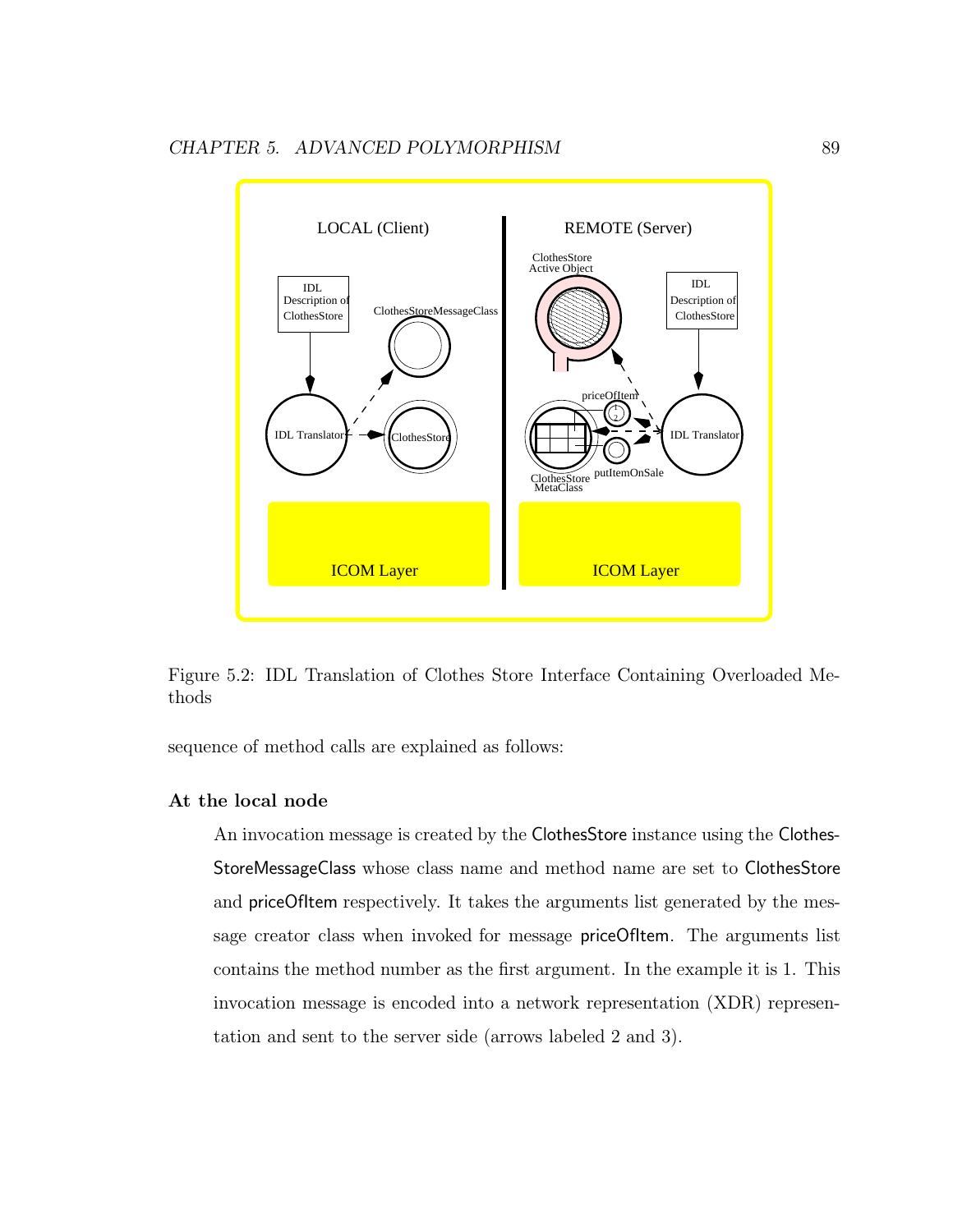

Figure 5.3: Dynamic Method Binding on an Instance of Clothes Store Interface Containing Overloaded Methods

#### At the remote node

At the server side, the encoded message is received. It is partially decoded to get the network address of the ClothesStore ActiveObject, and the method name and the class name for the method, priceOfItem. The ICOM layer uses the 'metaclass table' to get the instance of the metaclass, ClothesStoreMetaClass. It then passes the partially decoded message to the metaclass instance (arrow labeled 4). The metaclass instance, using its method table, looks up for a method object, and passes the message object to the server method object, priceOfItem (arrow numbered 5). This method object decodes the first argument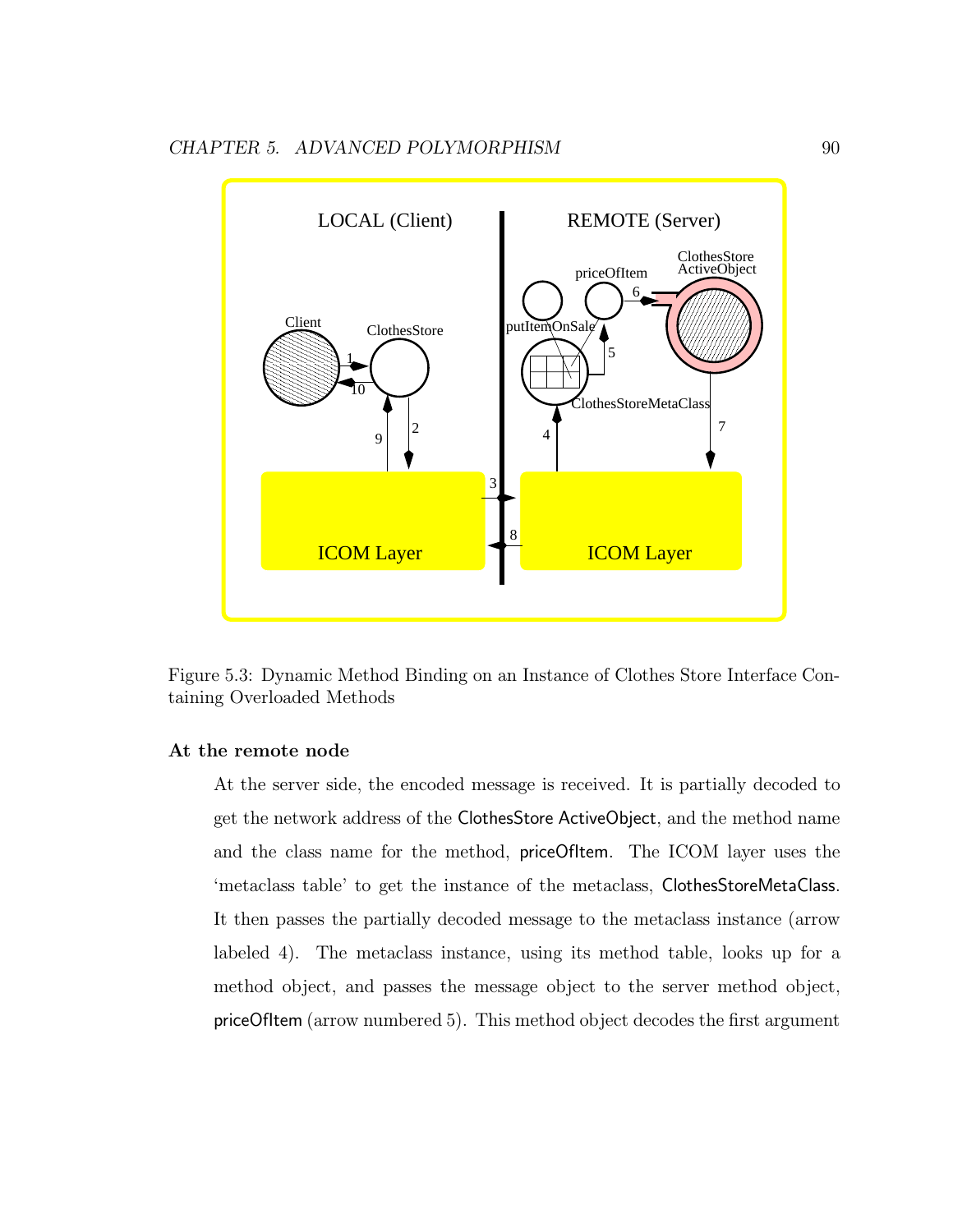to get the number of the overloaded method to be invoked. It realizes based on the decoded value that it is the first method of the interface ClothesStore. The method object then decodes the remaining arguments, and invokes the correct method of the ClothesStore implementation (arrow numbered 6).

During the method execution, the output parameter of the method priceOfItem will be filled with a value at the ClothesStore Active Object implementation. Since it is an output parameter, internally it is represented as a future variable. So, the future variable at the client application receives the value which is set at the server side (arrows numbered 7, 8, 9, and 10). The client application thread blocked on the future variable can continue its execution.

### 5.2.2 Example: Method Overloading in a Distributed Object

In the previous subsection, method overloading in a localized object is explained in detail. Another way of achieving method overloading in an object is by inheritance. A method defined in a base class can be re-defined with the same name but different signature in a derived class. Both methods are visible for a client of a subclass instance.

In the 'Department Stores' problem, it is possible that two interfaces, as shown in Figure 5.4, have methods with the same name. The interface ClothesBase can be implemented at the CIPS center and the interface ClothesDerived can be implemented at a remote location, for instance, Virginia. The interface ClothesBase defines a method priceOfItem that takes an input parameter, itemNumber, and has an output parameter price. The derived interface ClothesDerived defines one method. This method has the same name as the method defined in the base interface ClothesBase. But the signatures of the method are different. The method in the derived interface takes an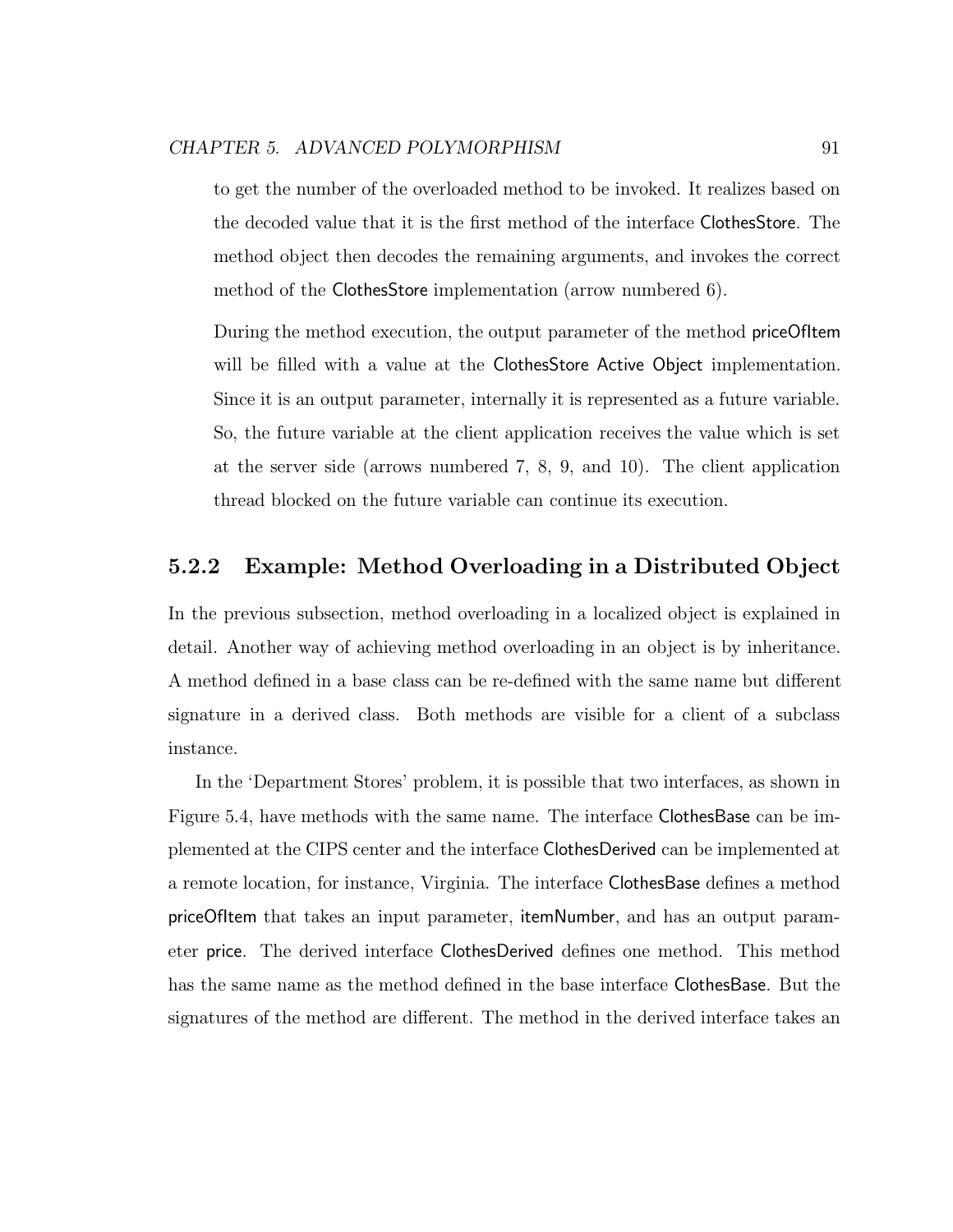input parameter, itemName, and an output parameter, price. So, the first arguments of both methods with the name priceOfItem differ in their type. In this example, the price of an item can be determined with the item number by using the method implemented in the base interface. It can also be determined by using an item label using the derived interface implementation. This is a useful mechanism because a designer of the derived interface need not invent new names for the methods providing the same functionality.

interface ClothesBase { // returns price of an item through 'price' priceOfItem(in long itemNumber, out double price); . . . } interface ClothesDerived : reuse ClothesBase {  $\sqrt{2}$  returns price of an item through 'price' priceOfItem(in string itemLabel, out double price); . . . }

Figure 5.4: IDL Description of Clothes Store Distributed Object Containing Overloaded Methods

The IDL translation scheme used for the above example is shown in Figure 5.5. As shown in the figure, the translation at the local site with the derived interface involves invocation of the translator at the remote site. The translation mechanism is similar to a distributed object translation shown in Chapter 3.

Assume that the base interface has already been implemented at the remote node. When an IDL translator is invoked at the local node, the classes generated relevant to the ClothesBase interface are: ClothesBaseProxyMetaClass, ClothesBaseProxyImple-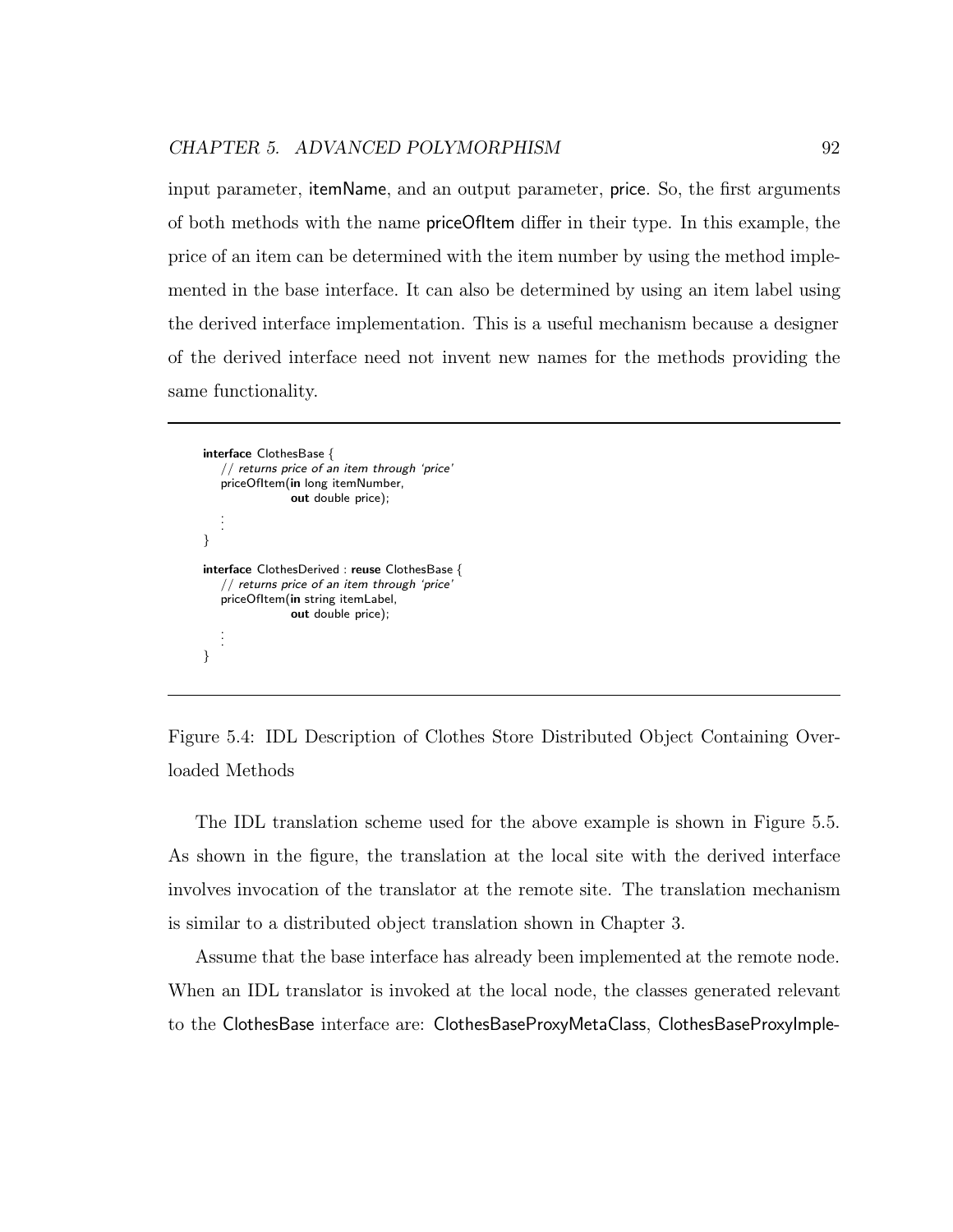

Figure 5.5: IDL Translation of the Clothes Store Distributed Object Containing Overloaded Methods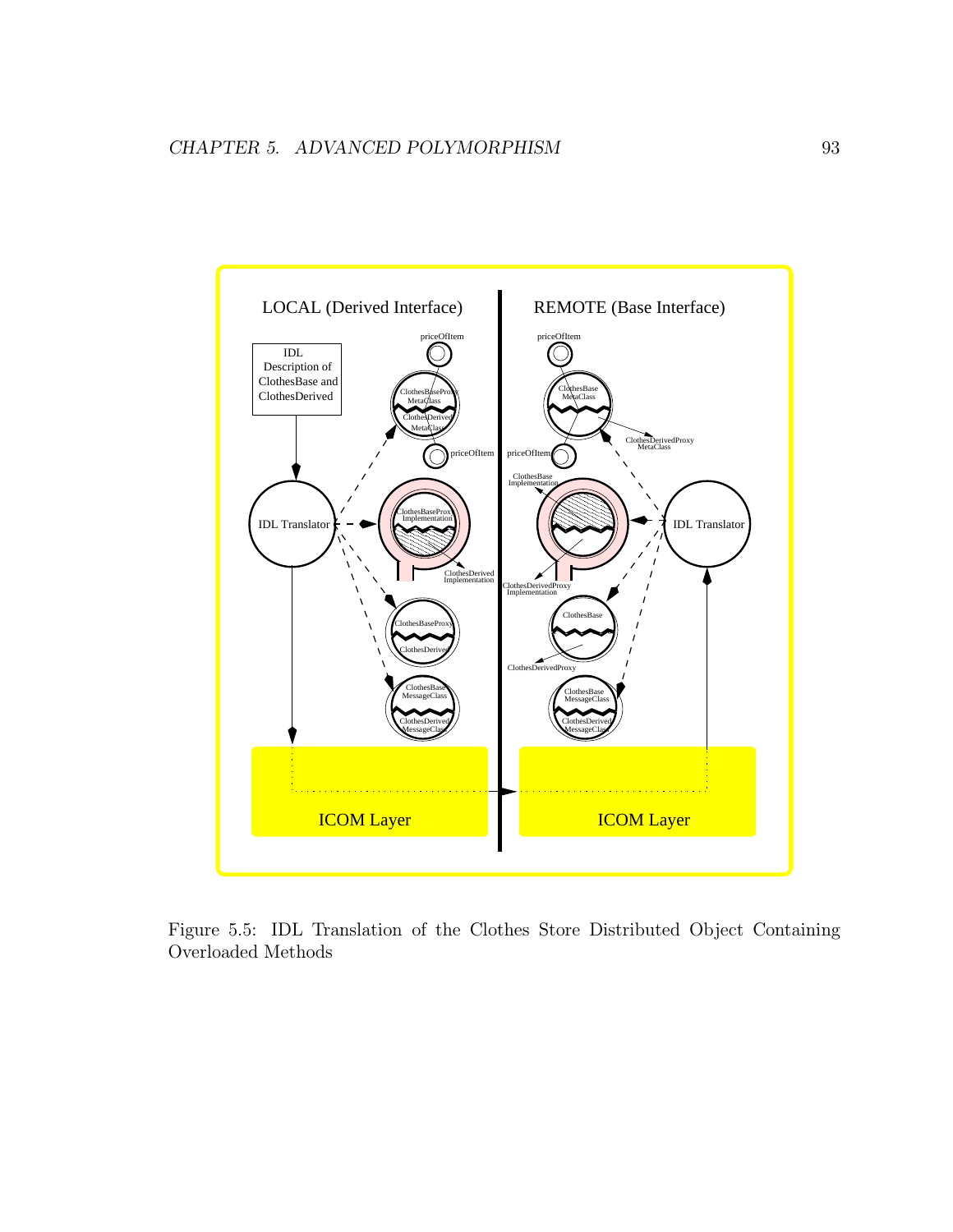mentation, ClothesBaseProxy, and ClothesBaseMessageClass. The classes generated relevant to the ClothesDerived interface are : ClothesDerivedMetaClass, ClothesDerived-Implementation, ClothesDerived, and ClothesDerivedMessageClass. The classes relevant to the derived interface inherit from their counterparts in the base interface. The representation is shown using a cracked egg shell notation. The patterned portions in the figure represent the code that must be implemented by the developers. The Clothes-DerivedMetaClass contains two entries for the method priceOfItem in its method table. The first entry contains the method name, 'priceOfItem', the class name, 'Clothes-Base', and a method object that can decode the arguments of the method, priceOf-Item, defined in the ClothesBase interface. The second entry contains the method name, 'priceOfItem', the class name, 'ClothesDerived', and a method object that can decode the arguments of the method, priceOfItem, defined in the ClothesDerived interface. Even though these two methods are overloaded at a logical level, they can be identified separately because each message object contains both the method name and the class name for the invoked method.

The IDL translator at the local node, realizing that the inheritance involves a remote interface, sends a 'compile' message to the remote IDL translator. The compile message contains details about the inheritance hierarchy involved using the base and derived interfaces. At the remote node, the translator generates four classes corresponding to the derived interface ClothesDerived. These classes are: Clothes-DerivedProxyMetaClass, ClothesDerivedProxyImplementation, ClothesDerivedProxy, and ClothesDerivedMessageClass. The translator reuses the existing translator-generated classes for the remote interface ClothesBase. The newly generated classes at the remote node inherit from their counterparts of the base interface. For example, Clothes-DerivedImplementation class inherits from ClothesBaseProxyImplementation class. The translator then compiles the generated classes and links the base interface implemen-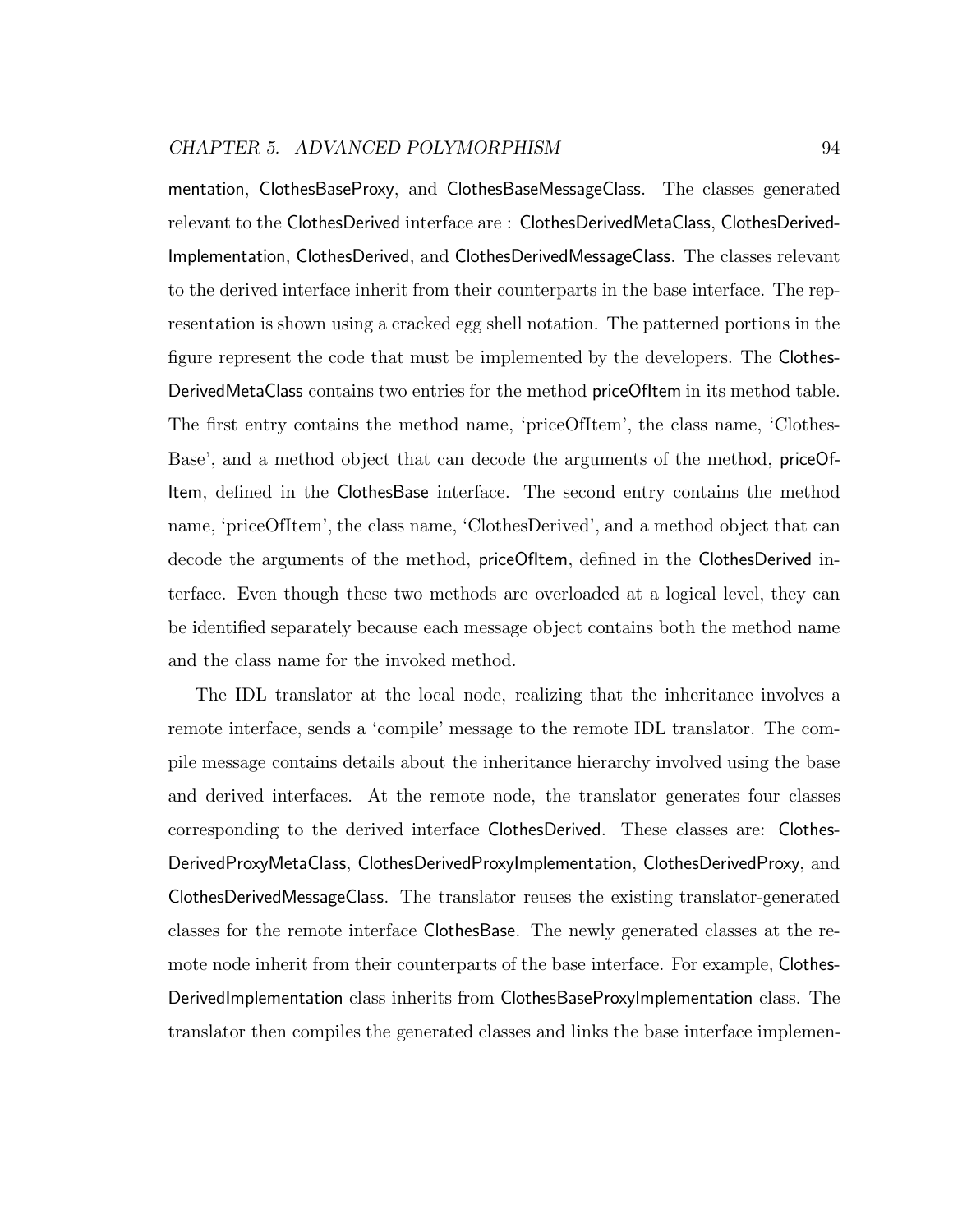tation code to generate an executable for the 'ClothesStore PeerProxy' at the remote node.

The application developer at the local node must provide implementation for the derived interface, compile it with the native language compiler and link the implementation code with the translator generated code to create an executable. The ClothesDerived class can be included in any application at the local node and used to create its instances and invoke methods on them.

A method invocation of the method priceOfItem with the first argument as an item number, on an instance of ClothesStoreDerived class, results in a series of method invocations at the local as well as remote nodes. This series of method invocations is shown in Figure 5.6.

In this example, the client application and the implementation of the interface ClothesDerived are assumed to be on a local node. The implementation of the interface ClothesBase is assumed to be on a remote node. After the translation phase is over, the proxies for the distributed object of ClothesDerived are created at both nodes. When the client application invokes the method **priceOfitem** with the first argument, 'item number', and the second argument, 'price' (arrow numbered 1), the sequence of method calls is as follows:

#### At the Client Site

The instance of ClothesDerived creates a message object with the method name, 'priceOfItem', and class name, 'ClothesBase', along with the arguments. This message is delivered to the metaclass instance, ClothesDerivedMetaClass (arrow labeled 2). The metaclass instance passes the message to the method object instance of priceOfItem for the first entry of the method table (arrow labeled 3). The method name and class name for the first entry are 'priceOfItem' and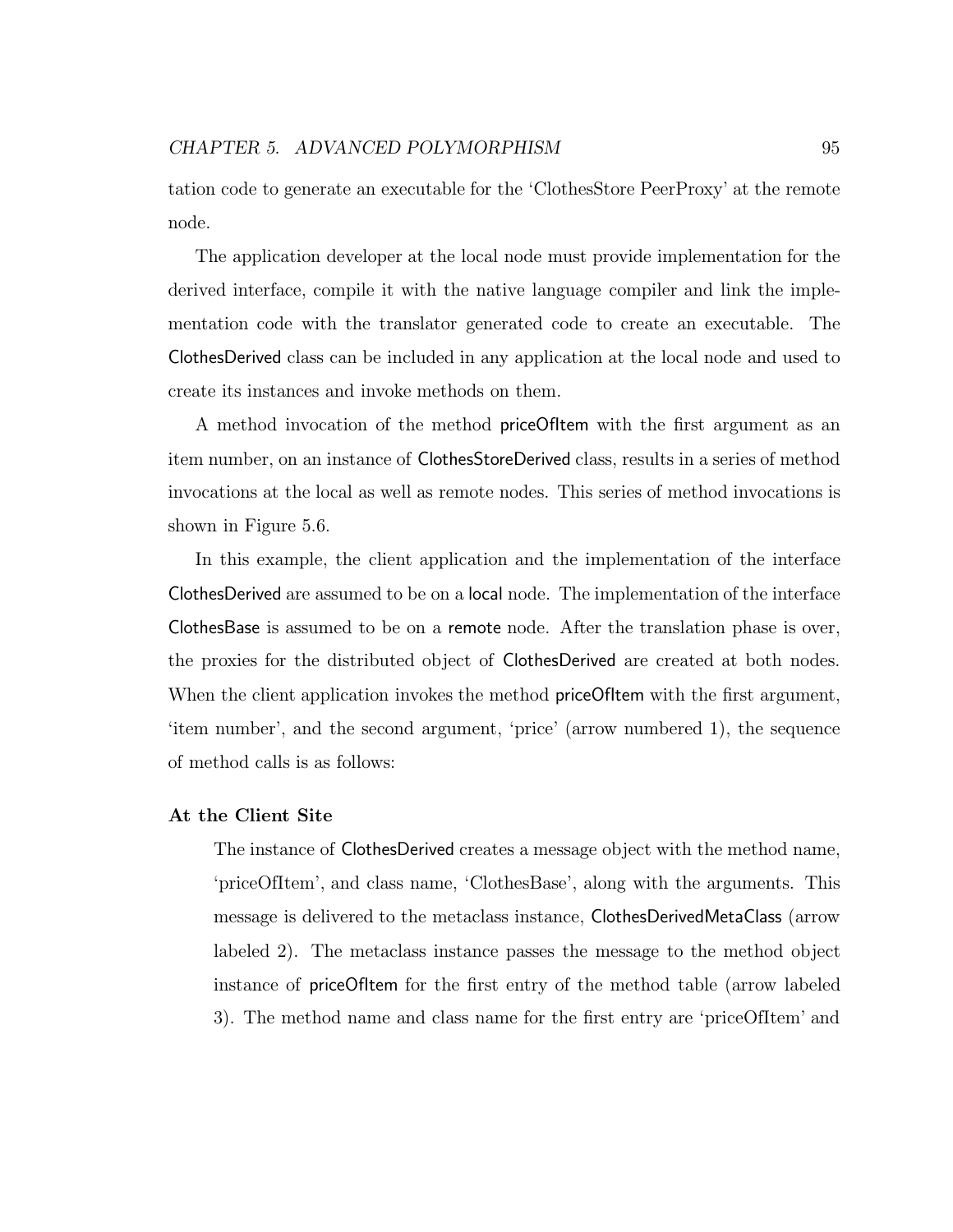

Figure 5.6: Dynamic Method Binding on a Clothes Store Distributed Object Containing Overloaded Methods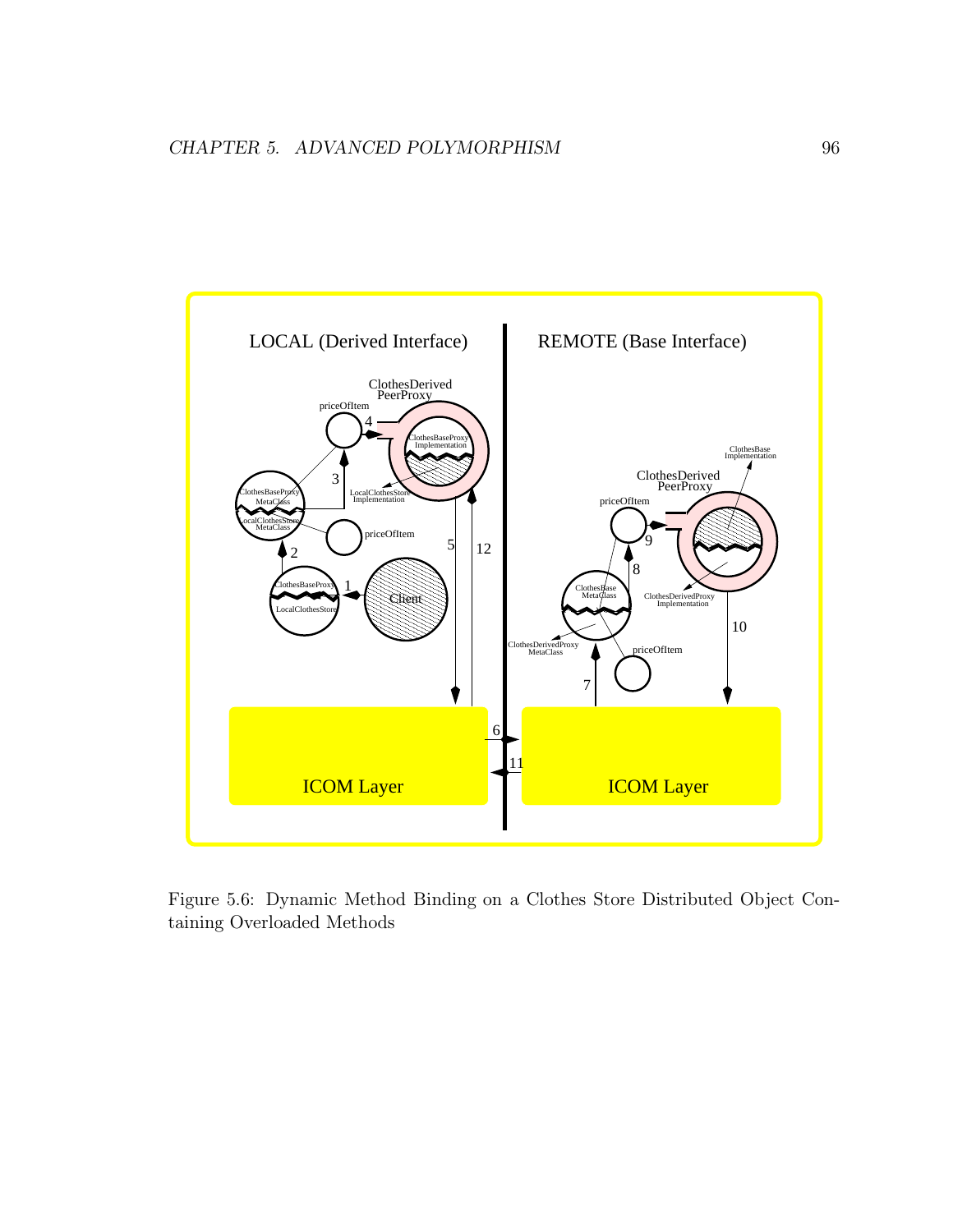'ClothesBase' respectively. The method object copies the arguments from the message object, and hands the message to the ClothesDerivedPeerProxy instance. The peer proxy has a stub method for the corresponding method implemented at the remote node. The message is encoded and sent to the remote node (arrows labeled 5,6, and 7).

#### At the Server Site

The ICOM layer at the remote node partially decodes the message to extract the network address of the peer proxy, and the method name and the class name contained in the message. The peer proxy does a lookup operation in the 'metaclass table' to locate the instance of the metaclass, ClothesDerivedProxyMetaClass (arrow labeled 7). The metaclass instance, using the method name and the class name, looks up in the method table for a server method object. The metaclass instance then passes the message object to the server method object to decode the arguments (arrow labeled 8). The method object decodes the arguments and invokes the priceOfItem method of the ClothesDerivedPeer-Proxy (arrow labeled 9). The implementation of the method at the remote node executes, setting the value of the output parameter price. Since, every output parameter is a future variable, a message is returned to the local node setting the value of the corresponding future variable in the client application (arrows labeled 11 and 12). At this point, the client can proceed with its execution if it has been waiting for the future variable value.

Thus, the ICOM framework supports the method overloading feature of the ICOM object model. In languages that do not support method overloading, the framework supports one-way interoperability. The one-way interoperability allows these languages to use software components of other languages that use method overloading.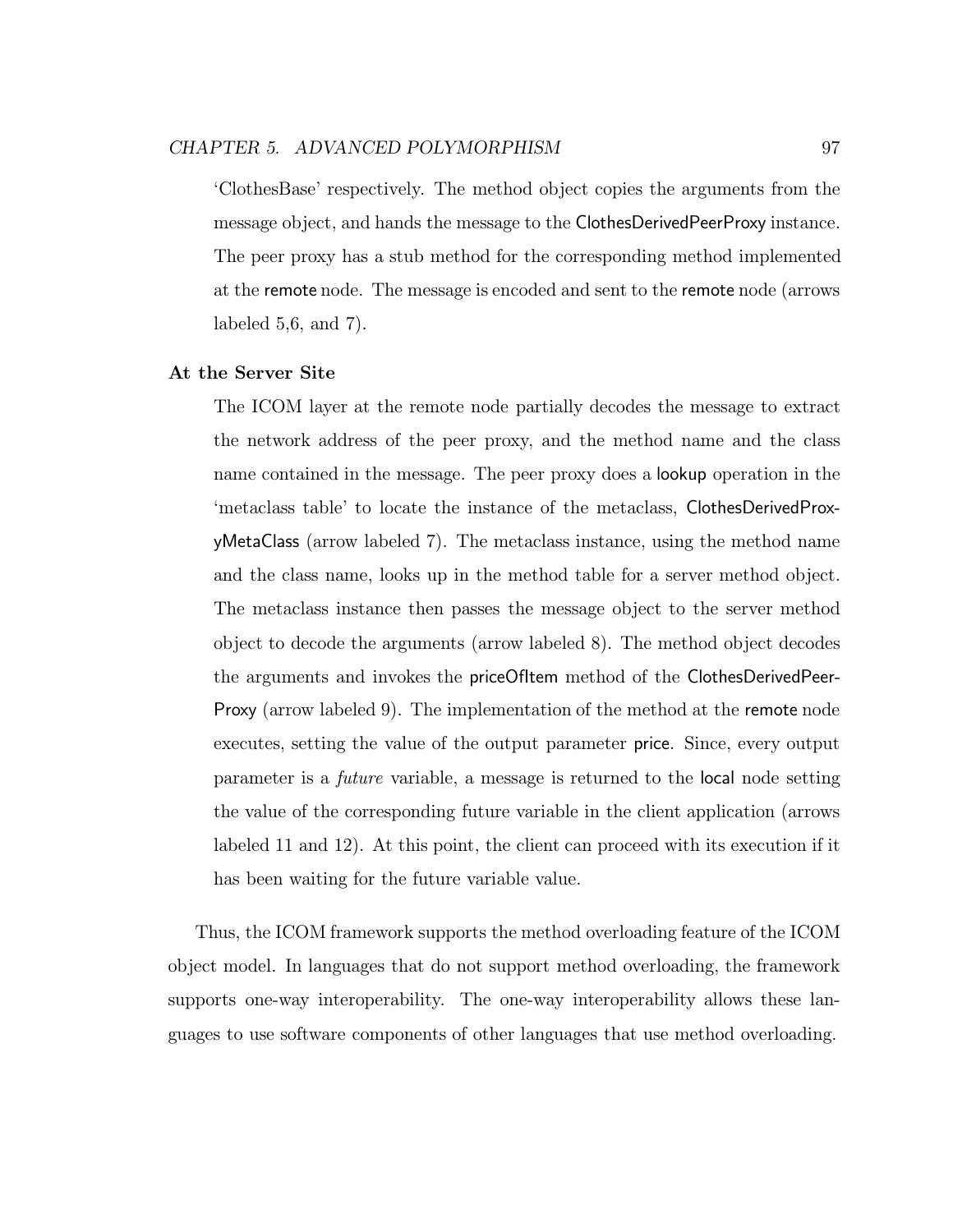# 5.3 Parameterized Types

Type parameterization is used to allow a generic type to be instantiated with one or more types. For example we may define a class to implement a generic stack data type. This type can be instantiated with other types such as the basic types, integers and characters, to produce stacks of integers and stacks of characters. The same generic type can be instantiated with user defined types such as a database record to produce stacks of database records. Support for parameterized types exists in several popular languages: templates in C++, generics in Ada 95, Modula-3, and Eiffel. Experience with the use of type parameterization in software development shows that the ability to define and instantiate a general concept is useful in the design and construction of reusable software components. The prevalence of type parameterization in several popular languages, and recently the efforts to add parameterized types to the language Java shows the general applicability of parameterized types. Parameterized types can play an important role in the development of class hierarchies. A popular example is the C++ standard template library.

The generic type scheme, *constrained genericity*, is supported in the ICOM framework. Constrained genericity requires the interface of a parameter to be defined while defining a generic type that uses the parameter. It is not as flexible as a  $C_{++}$  template scheme (called unconstrained genericity) where the behavior of a template parameter is not required while defining a template. A  $C++$  compiler can parse the source code of the template (generic type) implementation to determine the interface of the template parameter. The reason for choosing constrained genericity in the ICOM framework is because of the design criterion of the ICOM object model that language compilers should not be changed. If unconstrained genericity were to be supported, the source code of a native language that implements the generic type must be parsed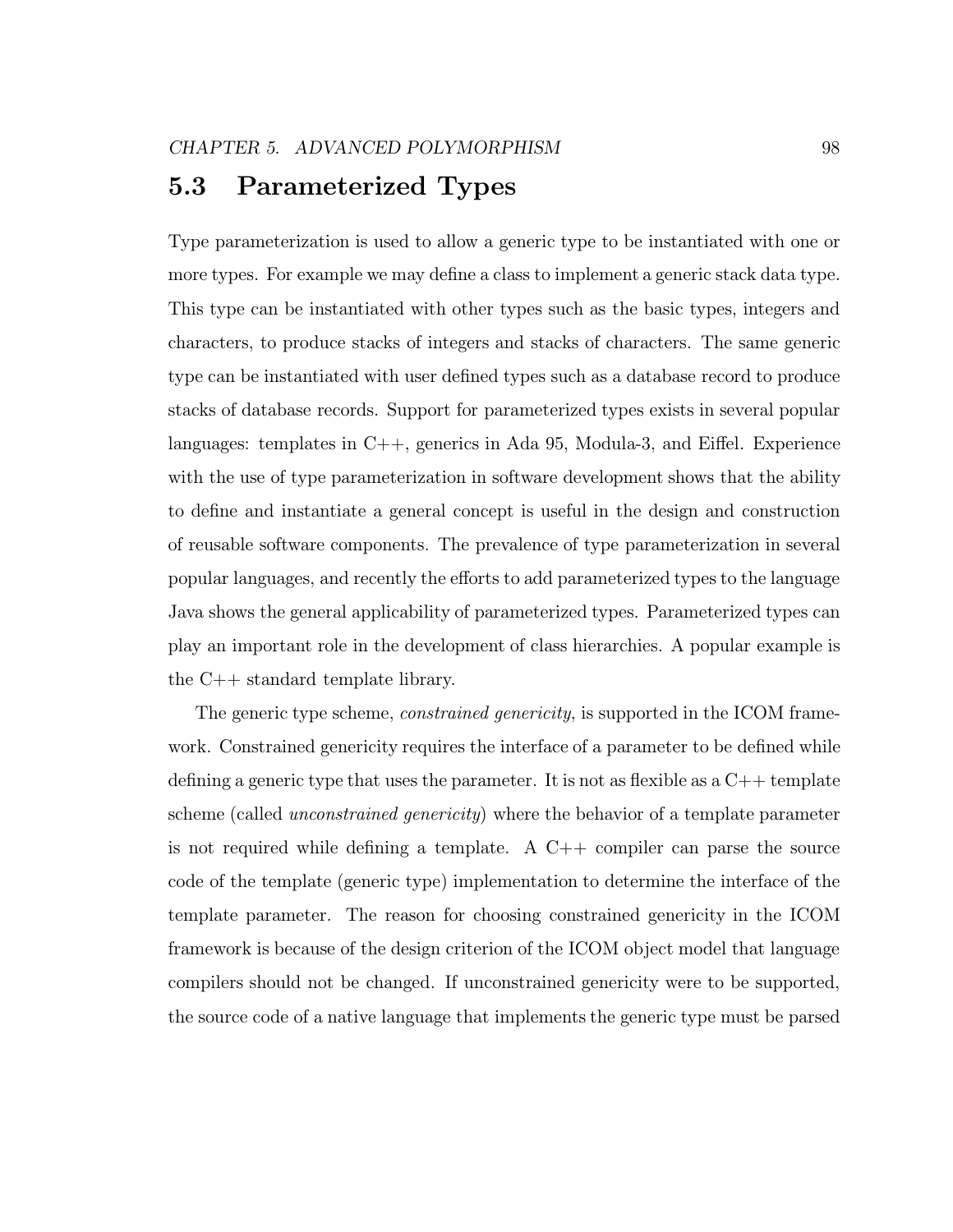to extract the interface of the parameter, which is undesirable. Also, some of the statically typed object-oriented languages do not support unconstrained genericity. In ICOM, a parameter interface must be present for a generic type to be defined with the parameter. In other words, the interface of the parameter must be known at compilation time. But, the generic types in ICOM are powerful in the sense that a generic type can inherit from its parameter. The  $C++$  language supports inheritance of template parameter type, but other languages such as Modula-3 do not support it.

Parametric types can be implemented in two ways. A separate implementation can be generated for each type instantiation, as in  $C++$  [166], or a single implementation can be used for all type instantiations, as in ML [132], depending on how the language semantics are defined. For example, 'static' variables play different roles in these two types of implementations. In the first way, each type instantiation will have a separate static variable, whereas in the second way, only one static variable will be used for all type instantiations. The ICOM framework uses the first method of implementation, separate implementation for each type instantiation.

### 5.3.1 Example: Parameterized Types without Inheritance

In this section, the parameterized types of the ICOM object model are explained with an example. This example does not use any inheritance relationships. Figure 5.7 shows a representation of the 'Department Stores' problem discussed in Chapter 3. This figure assumes a system distributed across four states in the United States of America. The central information processing center (CIPS) is assumed to be in New York. A grocery store is in Kentucky and a clothes store is in Virginia. A manufacturer is assumed to be in Georgia. In the figure, parameterized types are shown as smaller circles. The overlapping circle is the parameter. The interface of the pa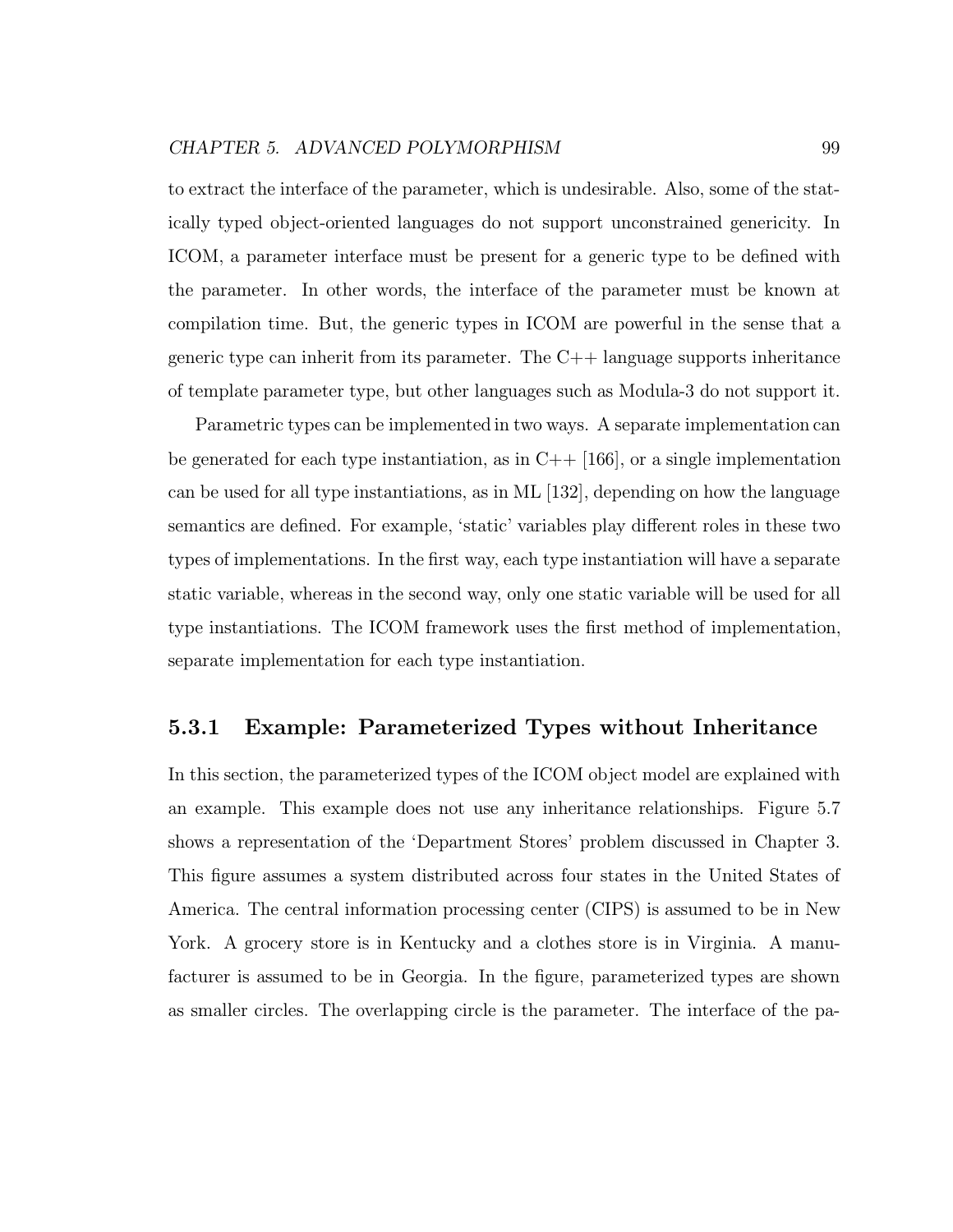rameter type must be present along with the IDL description of the parameterized type StoreTemplate. The cracked egg shell fragments shown represent instantiation of the parameterized type with a truly distributed object. The GroceryBase, Tax, and ClothesBase interfaces are implemented at the New York site. The GroceryDerived and KentuckyTax are implemented at the Kentucky site. The VirginiaTax, and Clothes-Derived interfaces are implemented at the Virginia site. The Manufacturer interface is implemented at the Georgia site. The interfaces GroceryDerived and KentuckyTax inherit from GroceryBase and Tax interfaces, respectively. The interfaces VirginiaTax and ClothesDerived inherit from Tax and ClothesBase respectively.



Figure 5.7: Parameterized Types

The central information processing center (CIPS) can define default interfaces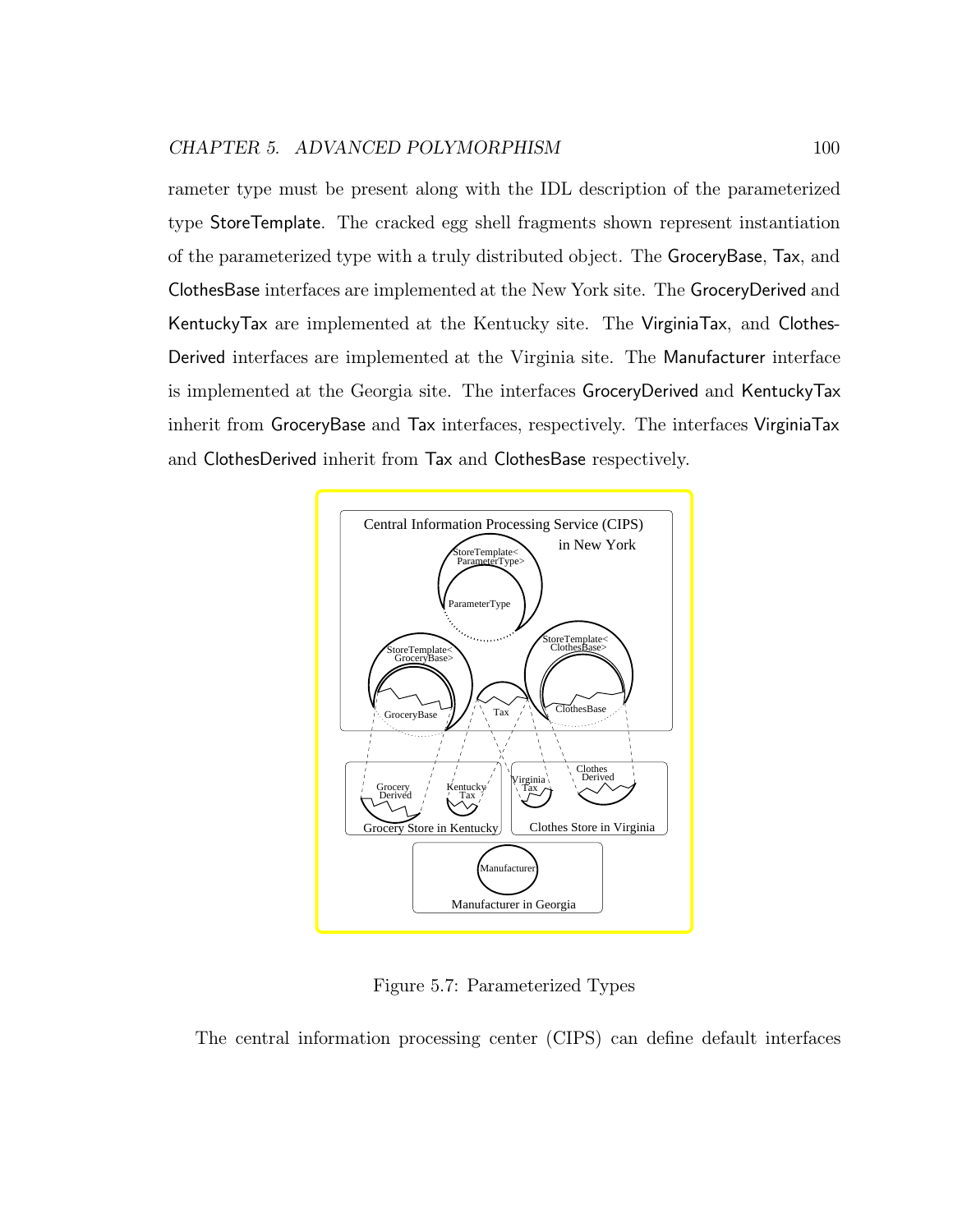for grocery store, clothes store, and tax at the New York site. Through inheritance, these interfaces can be specialized for local stores in Kentucky and Virginia. From the perspective of the financiers of the chain stores, all stores exhibit the same behavior; all stores have the same interface containing the net profits and gross sales. So, the individual stores can be abstracted into a StoreTemplate generic type that has a general store behavior.

Figure 5.8 shows an instantiation of the generic type StoreTemplate with the interface ClothesStore, and three interfaces, StoreType, StoreTemplate, and ClothesStore. The StoreType is a parameter to the generic type, StoreTemplate. It supports two methods, monthlySales and quarterlySales. The monthlySales method takes two input parameters, monthNumber and yearNumber, and an output parameter, amount. The quarterlySales method takes two input parameters, quarterNumber and yearNumber, and an output parameter, amount. The StoreTemplate generic type defines two methods, netProfit and grossSales. The netProfit method takes an input parameter, yearNumber and an output parameter, amount. Similarly, the grossSales method takes an input parameter, yearNumber and an output parameter, amount. The interface ClothesStore can be used to instantiate the generic type because it supports the methods defined in the interface, StoreType. In addition to the two methods of the StoreType interface, the ClothesStore interface supports two other methods, priceOf-Item and putItemOnSale. The first method is used to find out the price of an item given an item number and the second method is used to determine whether to keep an item on sale or not.

In this example two distributed nodes are assumed, local and remote. At the remote node, an implementation of the StoreTemplate is provided. Since the parameterized types are constrained, the types of the parameters must be known while defining a parameterized type. The StoreType interface must be defined before defining the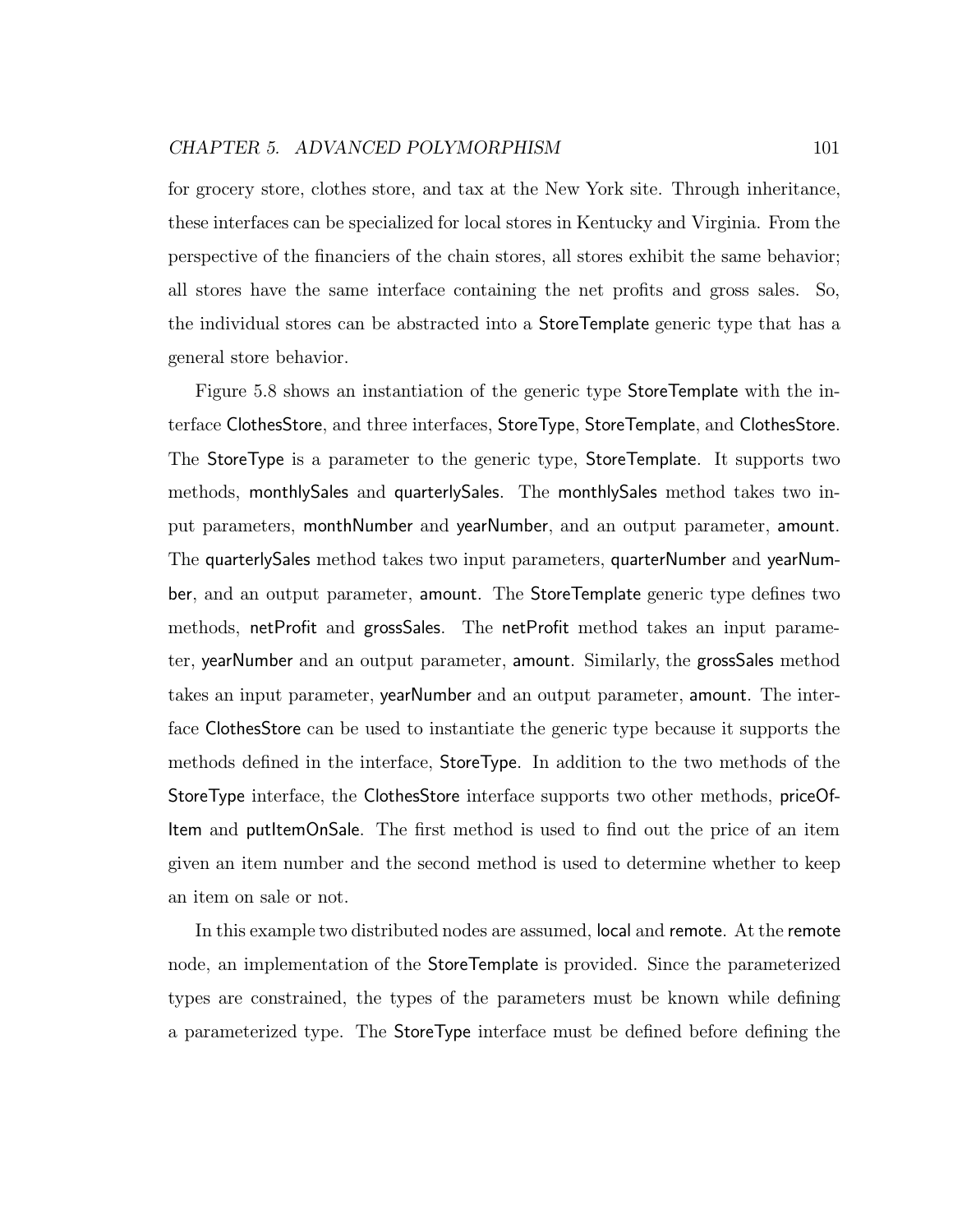```
interface StoreType {
  // returns sales in a month, of a store through 'amount'
  monthlySales(in int monthNumber, in int yearNumber,
               out double amount);
   // returns sales in a quarter, of a store through 'amount'
  quarterlySales(in int quarterNumber, in int yearNumber,
                 out double amount);
}
generic_interface StoreTemplate (StoreType) {
   // returns net profit through 'amount'
   netProfit(in int yearNumber, out double amount);
   // returns gross sales through 'amount'
   grossSales(in int yearNumber, out double amount);
}
interface ClothesStore {
   // returns sales in a month, of a store through 'amount'
  monthlySales(in int monthNumber, in int yearNumber,
                out double amount);
   // returns sales in a quarter, of a store through 'amount'
   quarterlySales(in int quarterNumber, in int yearNumber,
                 out double amount);
   // returns price of an item through 'price'
   priceOfItem(in long itemNumber, out double price);
}
 // an instantiation of the generic type
StoreTemplate (ClothesStore) clothesStoreA;
```
Figure 5.8: IDL Description of the Clothes Store Generic Interface

StoreTemplate. So, at the remote node the StoreTemplate definition and implementation are available along with StoreType interface.

The IDL translation of the StoreTemplate  $\langle ClothesStore\rangle$  instantiation is shown in Figure 5.9. The local node defines the ClothesStore interface that conforms to the StoreType interface. A client application also resides at the local node. To instantiate the StoreTemplate at the remote node using the ClothesStore available at local node, a client developer first declares the instantiation in IDL. The description of StoreTemplate is also available in IDL to the client developer.

The IDL translator generates a proxy class for the StoreTemplate. The client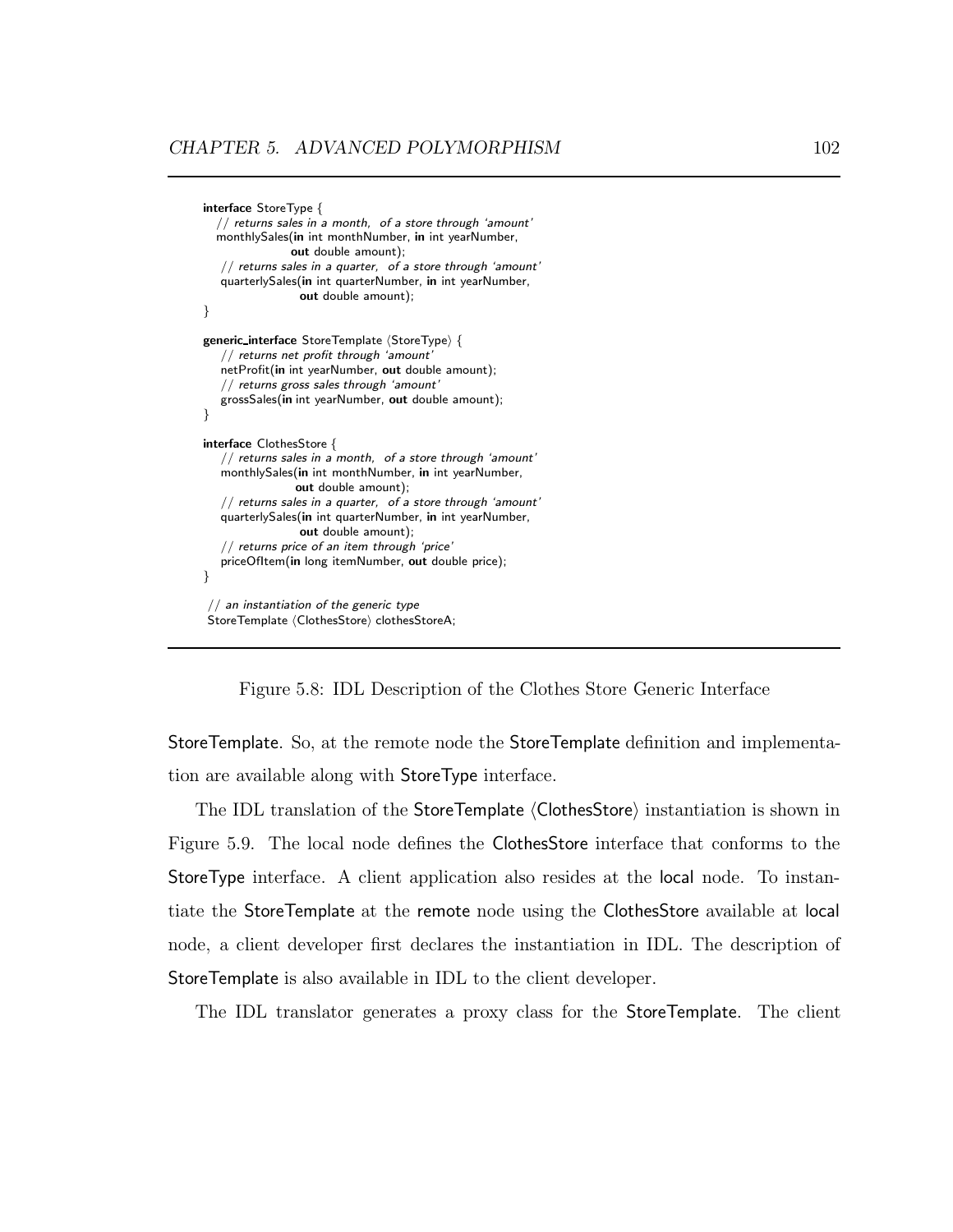

Figure 5.9: IDL Translation of Clothes Store Generic Interface

developer can use the proxy class to create an instance of the class which is an instantiation of the StoreTemplate with StoreType. The constructor for the proxy class takes the name and location of the ClothesStore interface and the node where it is implemented. The ICOM framework receives a constructor message that has the state information with name value pairs methodName: create, className:StoreTemplate, parameterName:ClothesStore, parameterLocation:local, and other constructor arguments for the StoreTemplate if any. This message is encoded into a common network notation (XDR) and transferred to the remote node. At the remote node, the message is partially decoded. An instance of StoreTemplate is created. This instance contains the information about the ClothesStore and its location. The StoreTemplate instance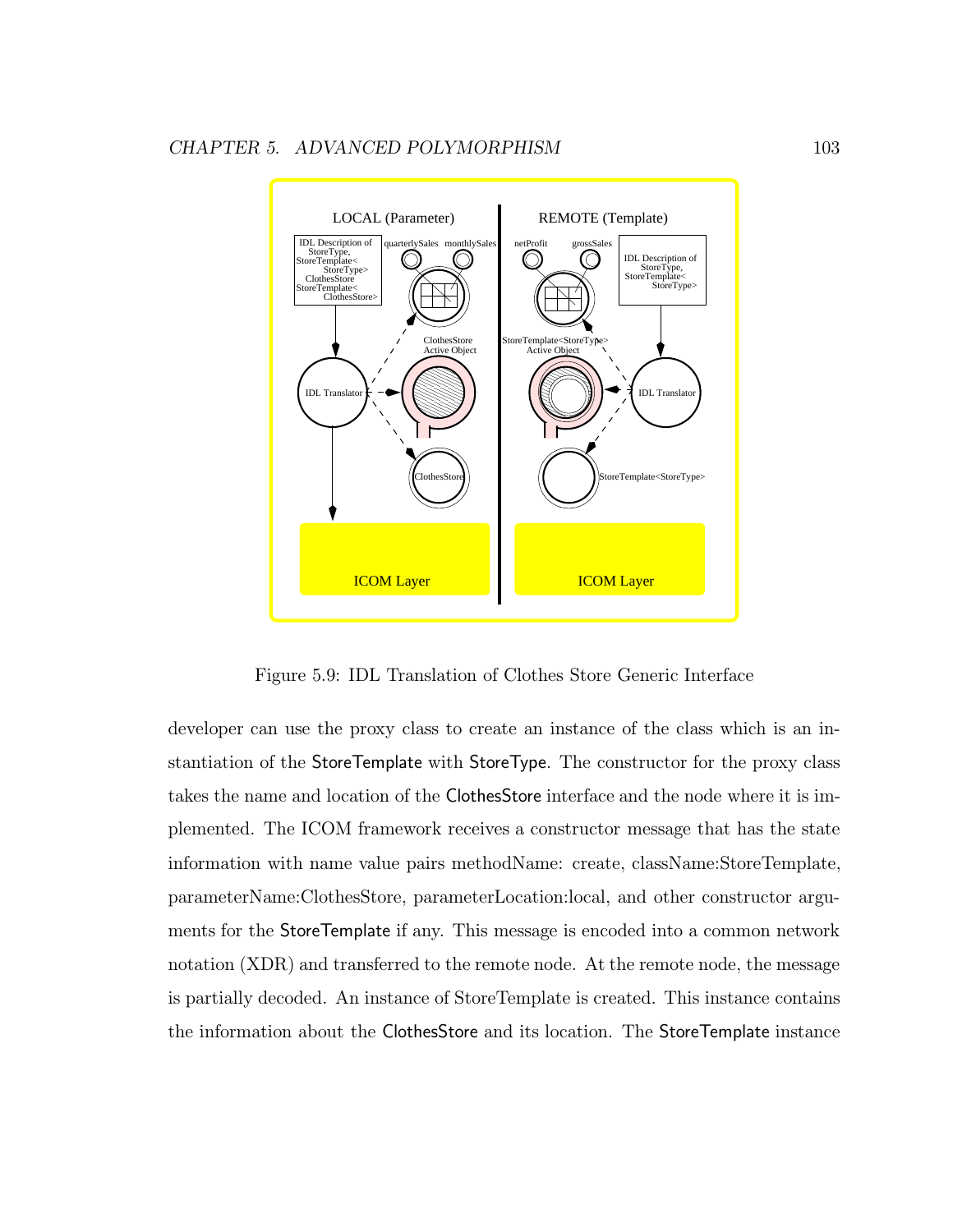creates an instance of StoreType, which acts as a handle to ClothesStore. The instance of StoreType in turn creates an instance of ClothesStore at the local node. Any method invocations on this handle will be sent to the ClothesStore implementation at the local node.

An invocation of the method grossSales on an instance of the parameterized type, StoreTemplate  $\langle$ ClothesStore $\rangle$  (arrow labeled 1) is shown in Figure 5.10. The patterned portions of the figure represent the code that must be implemented by the application developers. The method sequence is explained as follows:



Figure 5.10: Dynamic Method Binding on an Instance of Clothes Store Generic Interface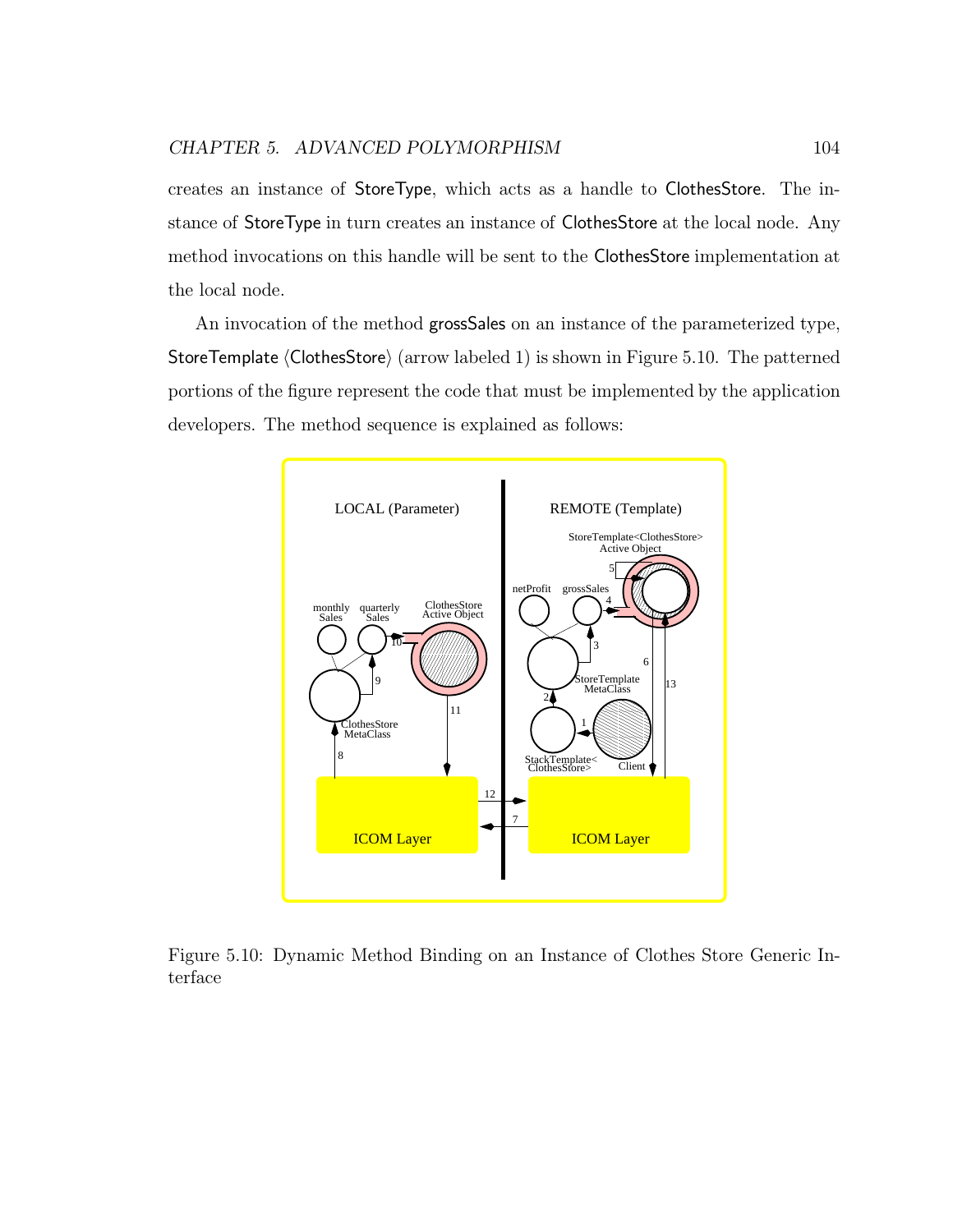#### At the remote node

The handle object which is an instance of StoreTemplate (ClothesStore) creates a message object for the method grossSales and sends it to the instance of StoreTemplateMetaClass (arrow labeled 2). The metaclass instance looks up in its method table for a method object, and passes the message object to the server method object for decoding of the method arguments (arrow labeled 3). The grossSales method object copies the method arguments (because the invocation is a local invocation) and invokes the grossSales method of the StoreTemplate  $\langle$ ClothesStore $\rangle$  instance (arrow labeled 4). The implementation of the method at the remote node, calls the quarterlySales method of the StoreType interface instance four times to get the gross sales for a particular year (arrows labeled 6,7).

#### At the local node

The ICOM layer receives the encoded message object for the method quarterlySales. This layer partially decodes the message to obtain the network address of the ClothesStore instance that is used as an argument to the generic type instantiation at the remote node. The message is then passed to the instance of ClothesStoreMetaClass (arrow labeled 8). The metaclass instance does a look up in its method table for a method object and passes the message object to the method object quarterlySales (arrow labeled 9). The method object decodes the message arguments and invokes the quarterlySales method on the instance of ClothesStoreImplementation class (arrow labeled 10). The output argument amount is assigned a value which is forwarded to the StoreTemplateImplementation instance at the remote node (arrows labeled 11,12, and 13). The client application eventually receives the result via the output parameter amount that was passed in the method call of grossSales.

Thus, generic types defined at a remote node can be used to instantiate a type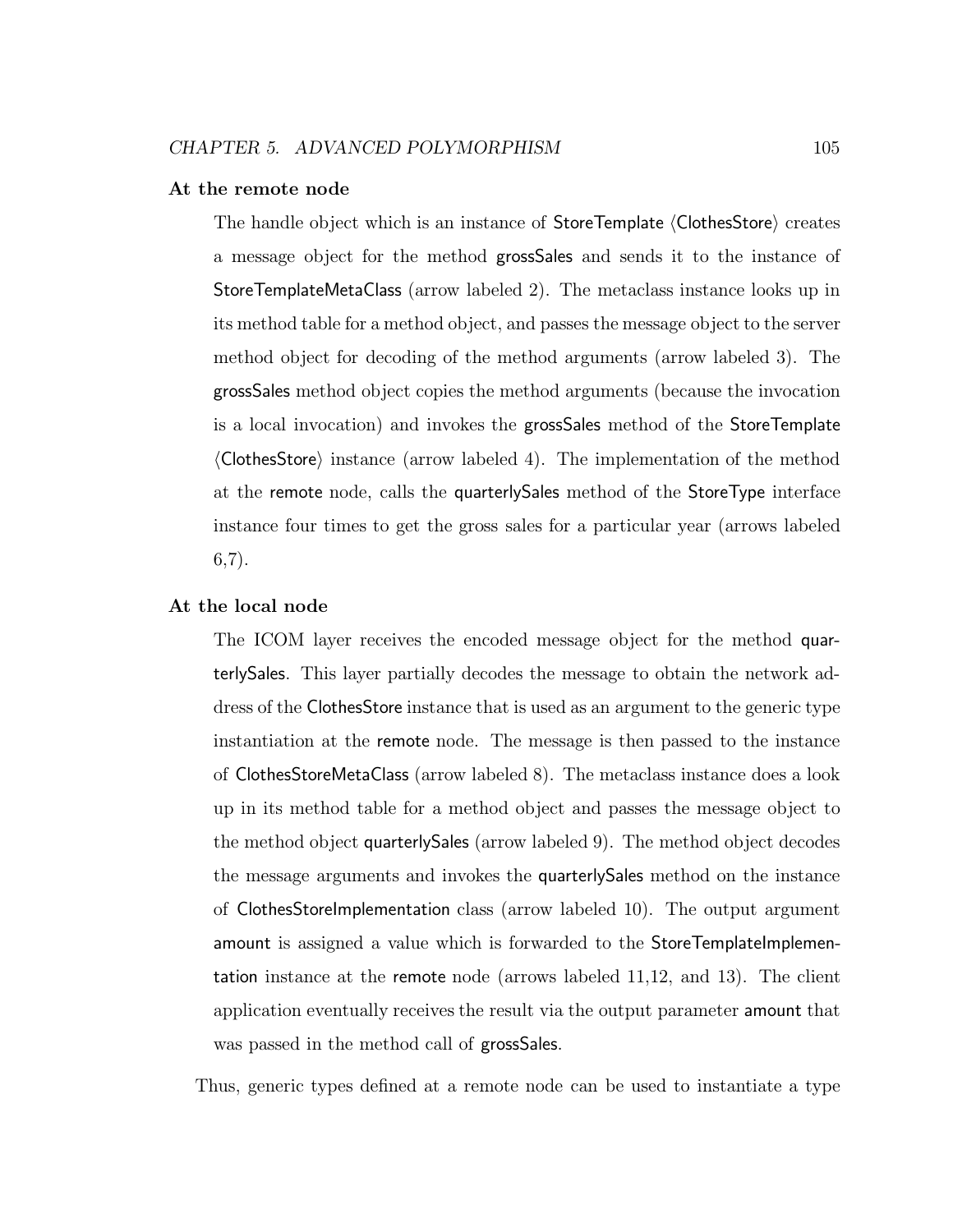that is compatible with the parameter of the generic type.

## 5.3.2 Example: Parameterized Types with Inheritance

In this subsection, a simple example of a parameterized type (taken from the 'Department Stores' problem) that uses inheritance is explained. The same example used in the previous section is modified to describe inheritance involving generic types.

```
interface StoreTemplateBase {
   // returns net profit through 'amount'
  netProfit(in int yearNumber, out double amount);
   // returns gross sales through 'amount'
   grossSales(in int yearNumber, out double amount);
   // helper routine used by 'netProfit' and 'grossSales'
   calculate(in int yearNumber, in double inAmount, out double outAmount);
}
interface StoreType {
   // returns sales in a month, of a store through 'amount'
   monthlySales(in int monthNumber, in int yearNumber,
                out double amount);
   // returns sales in a quarter, of a store through 'amount'
   quarterlySales(in int quarterNumber, in int yearNumber,
                 out double amount);
}
generic_interface StoreTemplate (StoreType) : reuse StoreTemplateBase {
   // returns net profit through 'amount'
   netProfit(in int yearNumber, out double amount);
   // returns gross sales through 'amount'
   grossSales(in int yearNumber, out double amount);
}
interface ClothesStore {
   // returns sales in a month, of a store through 'amount'
   monthlySales(in int monthNumber, in int yearNumber,
                out double amount);
   // returns sales in a quarter, of a store through 'amount'
   quarterlySales(in int quarterNumber, in int yearNumber,
                 out double amount);
   // returns price of an item through 'price'
   priceOfItem(in long itemNumber, out double price);
}
 // an instantiation of the generic type
StoreTemplate \langle ClothesStore\rangle clothesStoreA;
```
Figure 5.11: IDL Description of Clothes Store Generic Interface involving Inheritance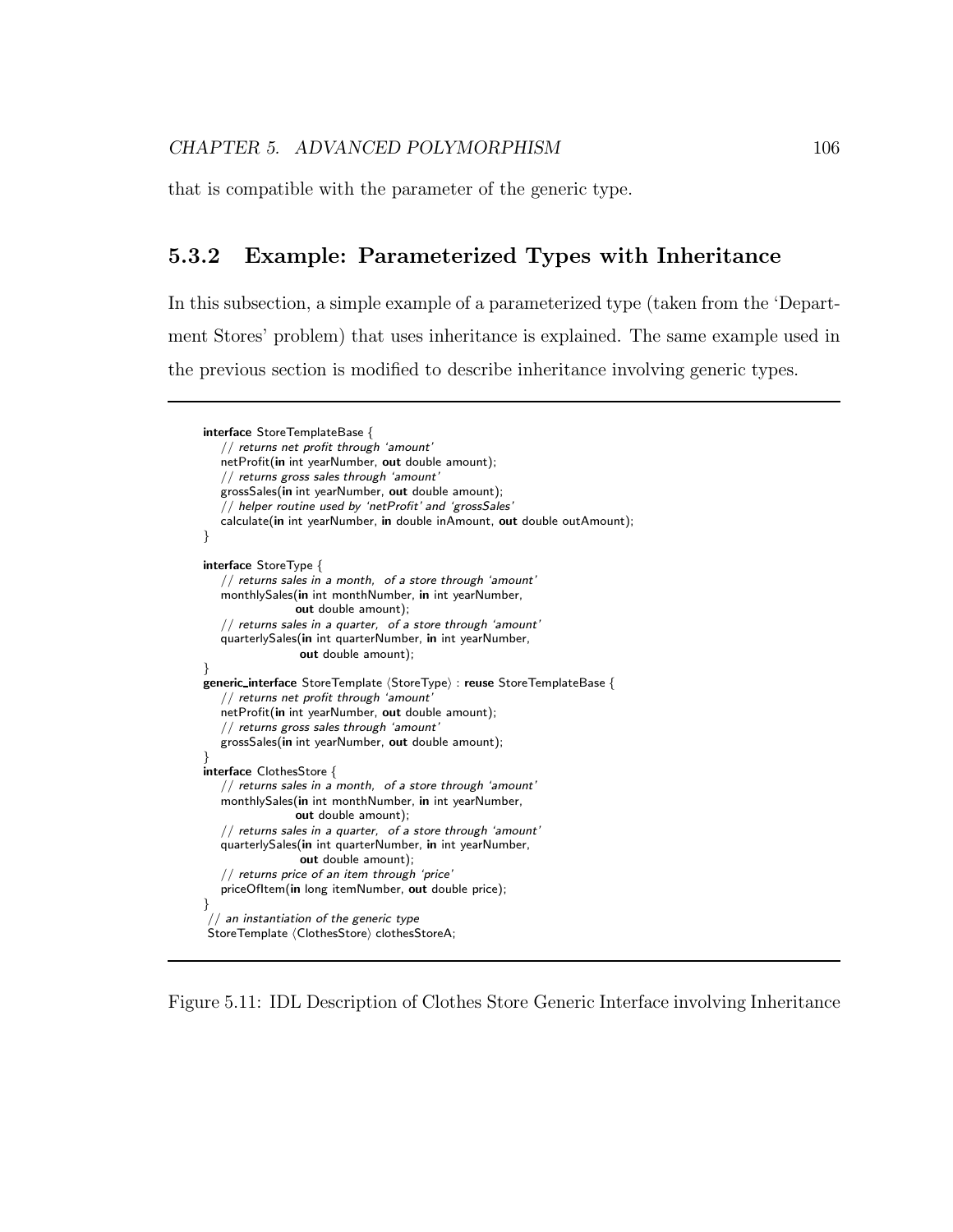Figure 5.11 shows four interfaces and an instantiation of a generic interface. The interface StoreTemplateBase defines three methods, grossSales, netProfit, and calculate. The methods grossSales and netProfit use the method calculate to finalize the gross sales and net profit at a store. The interface StoreTemplateBase is an example of a situation where the future development of software is not known when the software is developed. When a single store grows into a national chain, the abstraction of one store should be elevated to the abstraction of a chain of stores while reusing the existing code. In this case, the StoreTemplateBase interface can be inherited by a generic type StoreTemplate (StoreType) and the StoreType interface can be defined as a parameter type interface. The figure also shows three other interfaces, Store-Type, StoreTemplate (StoreType), and ClothesStore. The generic type StoreTemplate  $\langle$ StoreType $\rangle$  inherits from the interface, StoreTemplateBase. This derived generic interface redefines the two methods of its base interface, grossSales and netProfit. The rest of the interfaces are similar to the example discussed in the previous section.

In this example, it is assumed that the interfaces, StoreTemplateBase, StoreTemplate  $\langle$  StoreType $\rangle$ , and StoreType are implemented at the remote node. A client application also exists at the remote node. The interface, ClothesStore is assumed to be implemented at the local node. IDL translators can be independently invoked at both nodes. Since there are no distributed objects in this example, no exchange of information takes place between the translators at compilation time. Assume that the interface ClothesStore has been implemented after translating the IDL description of that interface into a native language at the local node.

The IDL translator at the remote node generates the classes: StoreTemplate-BaseMetaClass, StoreTemplateBaseImplementation, StoreTemplateBase, and StoreTemplateBaseMessageClass for the interface StoreTemplateBase. The translator also generates the classes: StoreTemplateMetaClass, StoreTemplateImplementation, StoreTem-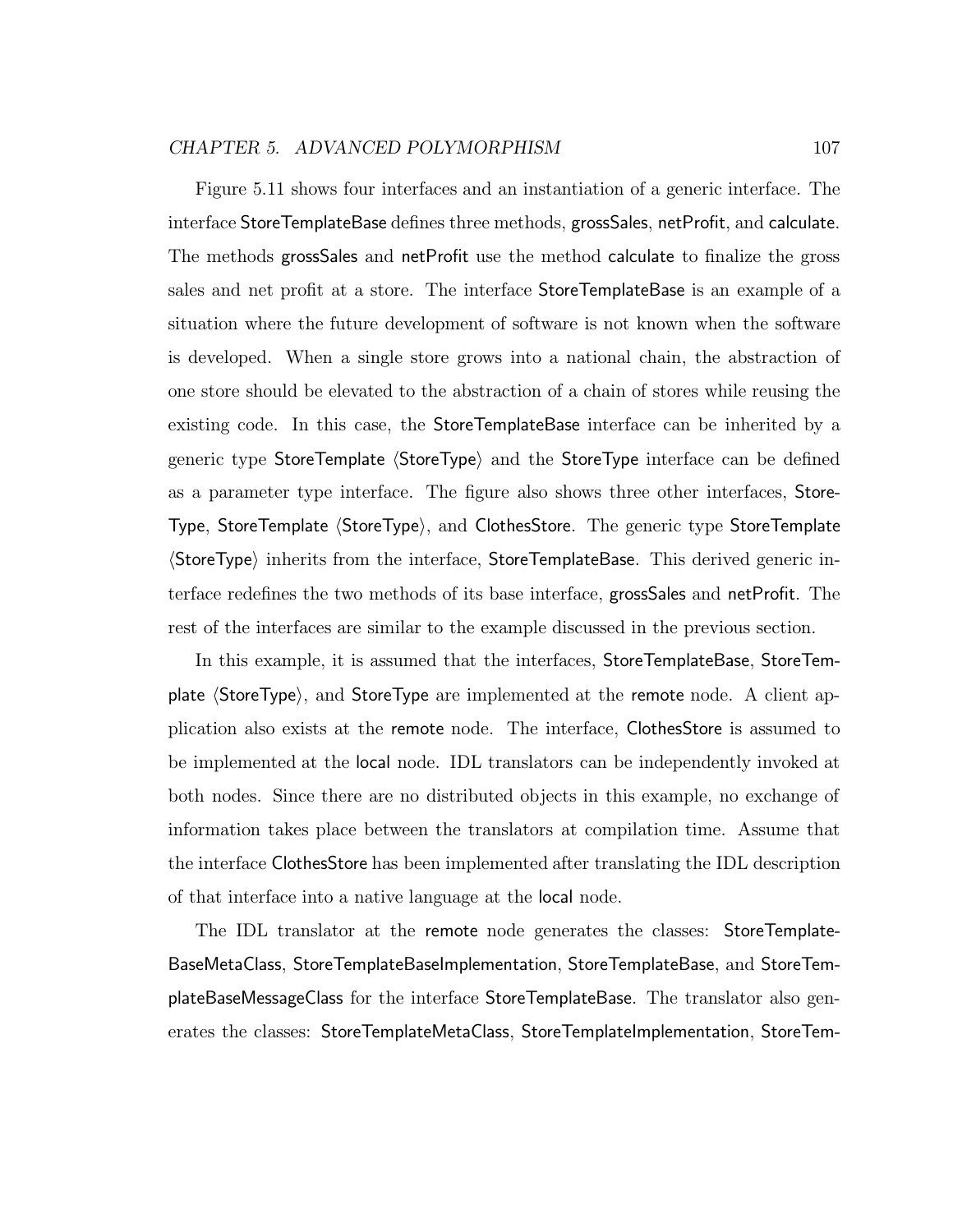plate, and StoreTemplateMessageClass for the generic interface StoreTemplate (Store-Type). These classes inherit from the corresponding classes of the interface StoreTemplateBase. The translator generates, StoreTypeImplementation, and StoreTypeMessage classes for the parameter type StoreType.

The last declaration in the IDL description creates an instance of the generic type StoreTemplate (StoreType). It is instantiated with the type ClothesStore. The IDL translator generates a class StoreTemplateClothesStore that represents the instantiation of the generic type.

A statement in a client application that creates an instance of the class StoreTemplateClothesStore generates an instance of the generic type StoreTemplate that is associated with an instance of ClothesStore.

Figure 5.13 shows an example invocation of the method grossSales on the instance of StoreTemplate  $\langle$ ClothesStore $\rangle$  (arrow numbered 1). The sequence of calls can be explained as follows:

#### At the remote node

The instance of StoreTemplate (ClothesStore) creates a method object and passes it to the metaclass instance, StoreTemplateMetaClass (arrow numbered 2). The metaclass instance looks up in its method table and passes the message to the method object instance, grossSales (arrow numbered 3). The method object copies the argument from the message object (since the method invocation is local) and invokes the method on the generic type implementation (arrow numbered 4). The StoreTemplateImplementation in turn makes an invocation on the method quarterlySales of the StoreType instance four times to calculate the gross sales for a year (arrow numbered 5). The instance of StoreType acts like a proxy for the instance of ClothesStore at the local node. It forwards the method call to the local node (arrows numbered 6 and 7).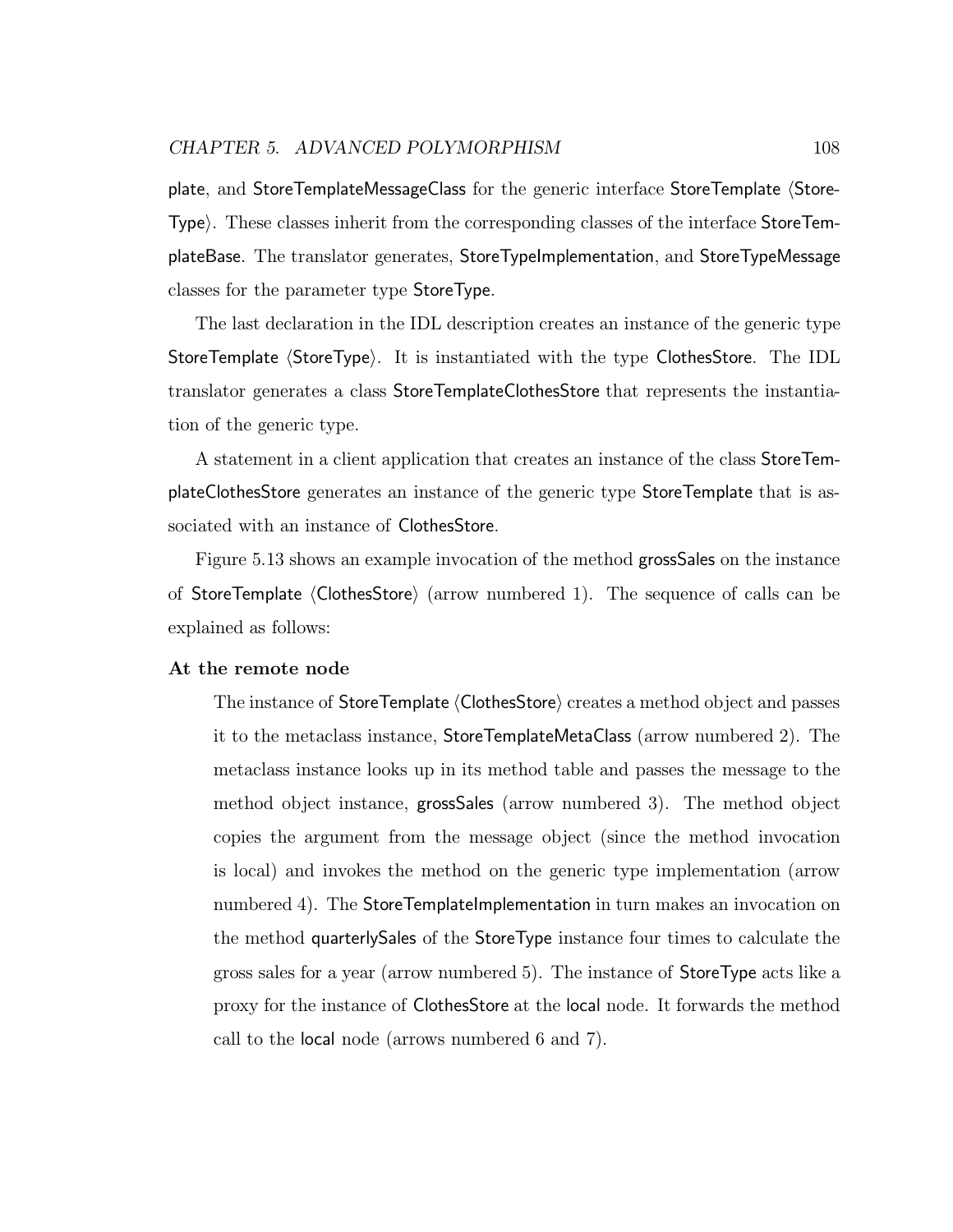

Figure 5.12: IDL Translation of Clothes Store Generic Interface involving Inheritance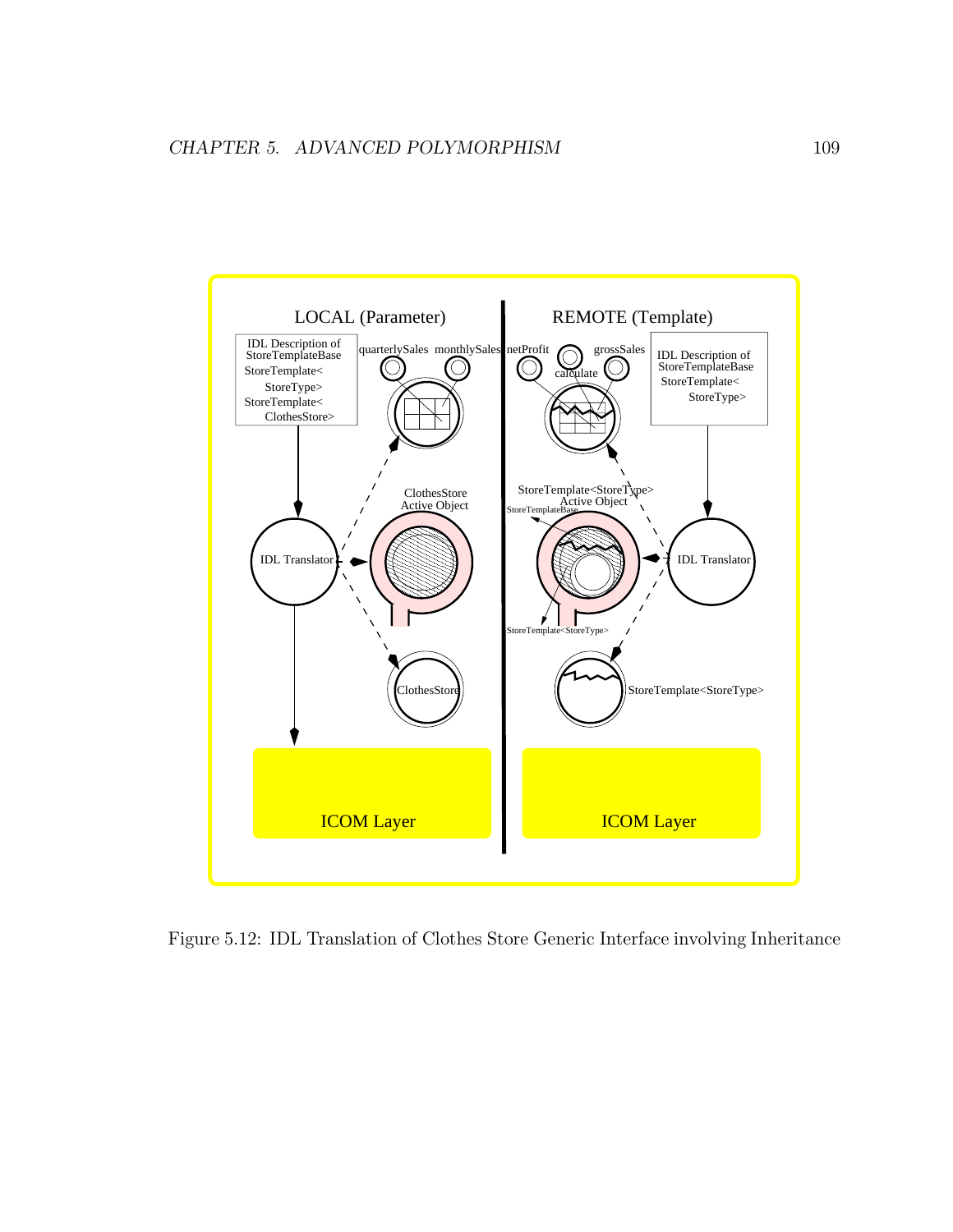

Figure 5.13: Dynamic Method Invocation on an Instance of Clothes Store Generic Interface Involving Inheritance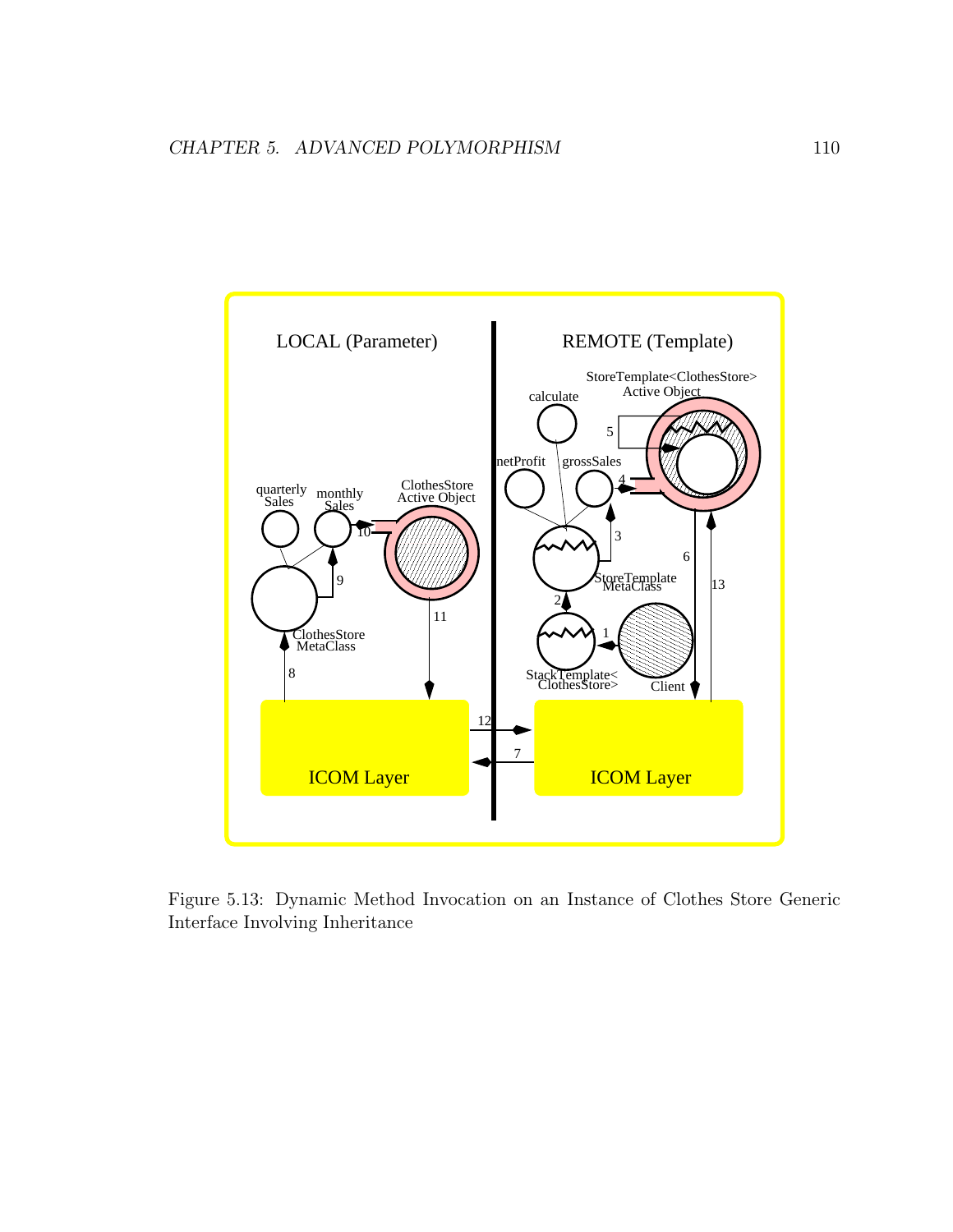#### At the local node

The ICOM layer at the local node receives the encoded message and partially decodes it to get the network address of the active object of ClothesStoreImplementation. The partially decoded message is forwarded to the meta class instance of ClothesStoreMetaClass (arrow numbered 8). The metaclass does a lookup in its method table for a method object and passes the message to the method object, quarterlySales (arrow numbered 9). The method object decodes the arguments and invokes the quarterlySales method on the active object of ClothesStoreImplementation (arrow numbered 10). The output parameters are represented as future variables similar to the previous example. These values are returned to the remote node (arrows numbered 11, 12, and 13). The gross sales for the required year are returned to the client application from the StoreTemplate  $\langle$  ClothesStore $\rangle$  active object. The client can proceed with the execution if it was waiting on the results of the method call.

Thus, generic types that inherit from other types can be used to instantiate with a type that is compatible with the parameter type of the generic type.

## 5.4 Summary

In this chapter, the advanced features of method overloading added to the ICOM object model, is explained in detail. Examples that illustrate the power of this feature are illustrated. In languages that do not support the method overloading feature, oneway interoperability can be used to interoperate with software components written in other languages. The inclusion of generic types into the ICOM object model is described. Generic types that use inheritance are also explained with examples taken from the 'Department Stores' problem.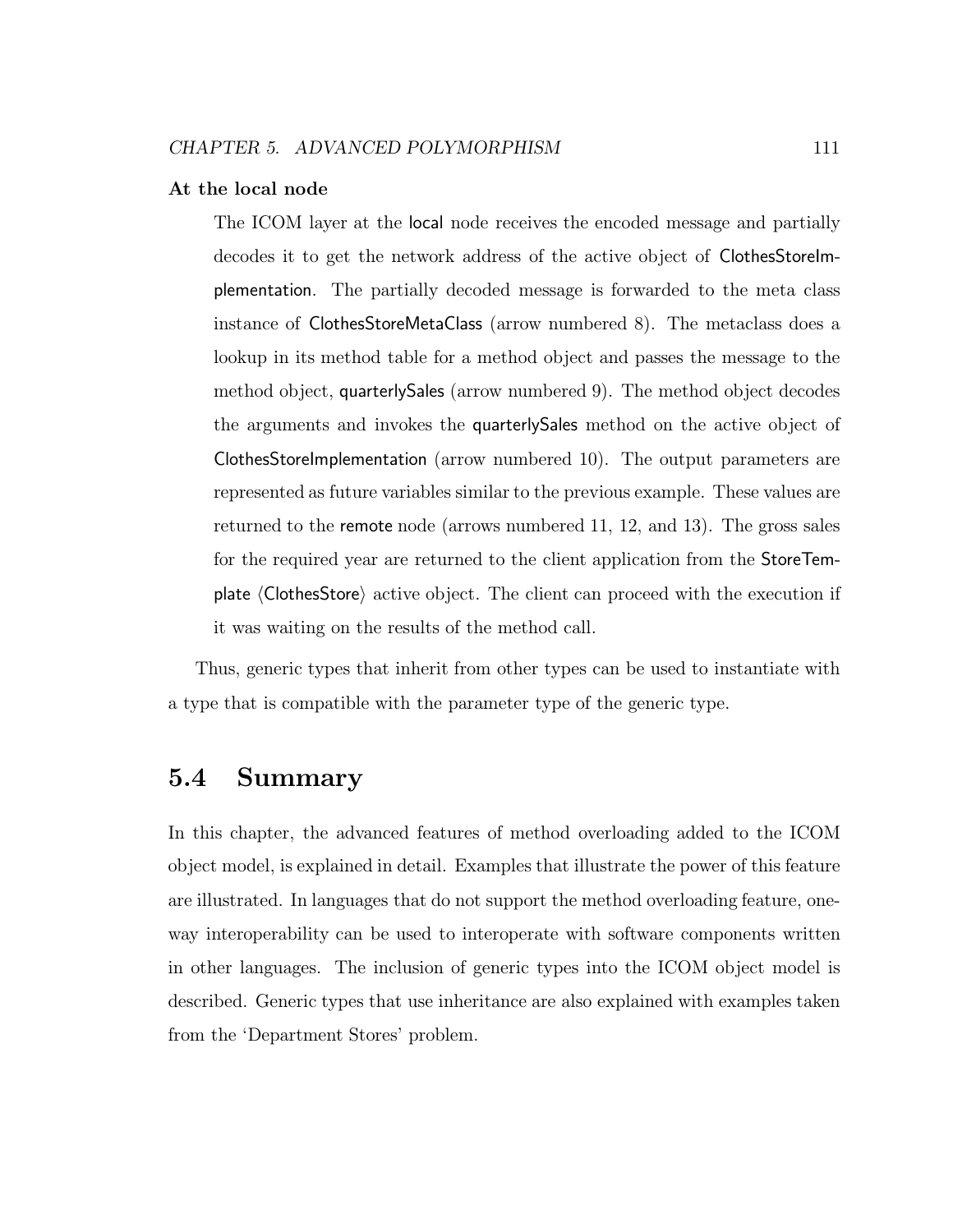# Chapter 6

# **Concurrency**

## 6.1 Introduction

Concurrency is the ability of a system to have more than one of its software components (that are inherently sequential) in execution simultaneously. Concurrency in a program can be viewed as a set of sequential processes executing in a parallel fashion, either all on a single processor or on separate processors. Concurrency on a single processor can be achieved by interleaving multiple sequential processes as has been a common practice with 'multiprogramming' used in operating systems [33]. For example, a process waiting for an input/output event to happen can relinquish control over the central processing unit (CPU) to another process waiting to use the CPU. When this new process that has control over the CPU requires an input/output event, it can give up control over the CPU and another waiting process can take control. This can continue until all processes complete their execution. To avoid starvation, where a process never gets control of the CPU because of another computation intensive process with minimal input/output has control over the CPU all the time, 'time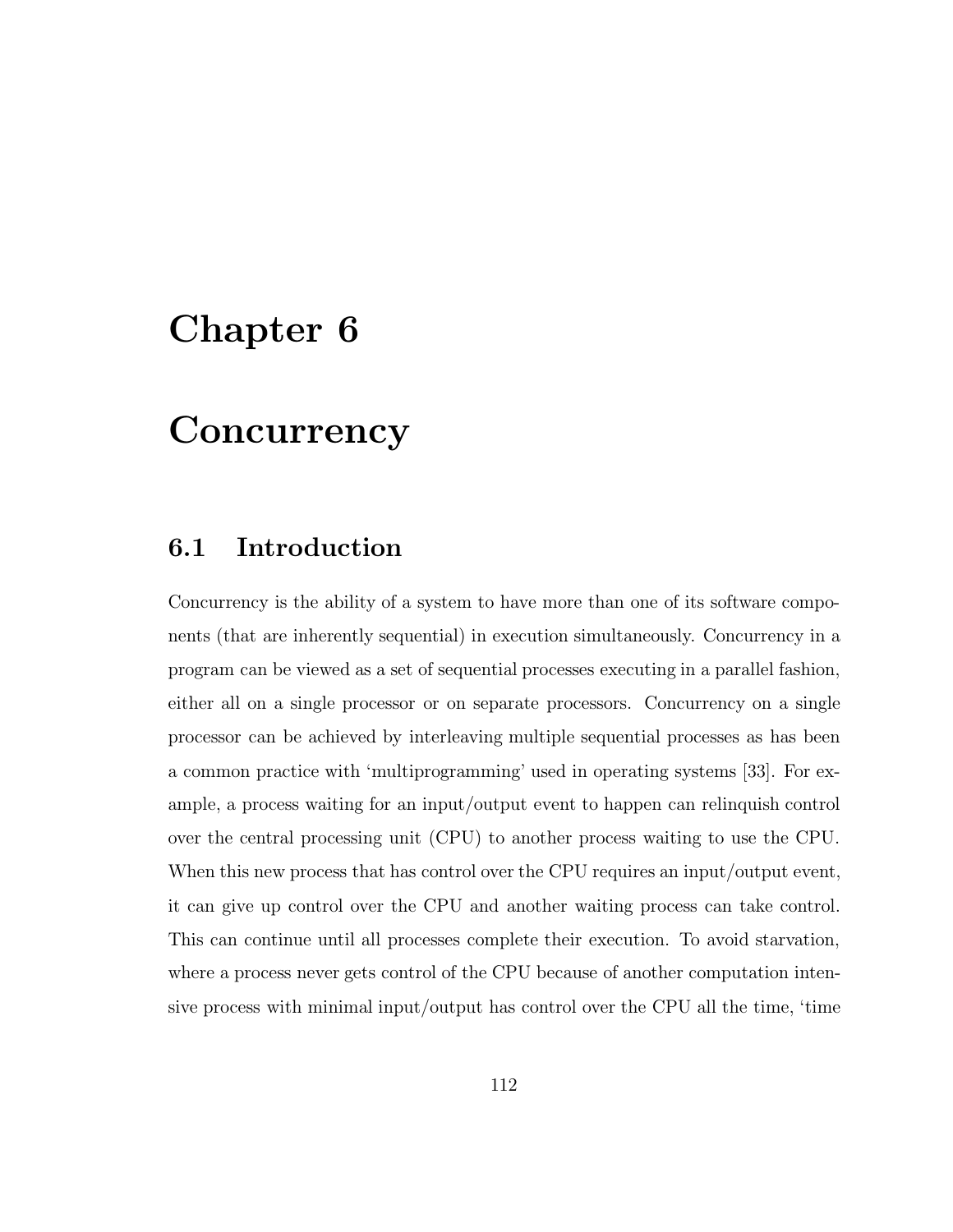slicing' can be used where each process is allocated a fixed time during which it has control over the CPU [159]. Thus, with concurrency, the CPU can be better utilized and multiple processes can share the CPU for achieving a common goal in a shorter time compared to the sequential execution of these processes executing one after the other.

In case of distributed systems, there is a strong opportunity for concurrency with interleaving because of the latencies involved in message transmissions. Processes invoking methods that are implemented on remote sites, can continue with their execution, and block for the results of the remote invocation only when necessary.

## 6.1.1 Synchronization

It is often the case that multiple concurrent processes need to coordinate with one another to achieve a common goal or to avoid interfering with the progress of one another. In such situations, concurrently executing processes need to communicate with one another. If mutually communicating processes need to agree that a certain event has to take place during the execution before they can proceed, then we say that those processes need to synchronize with one another. For example, two processes, producer and consumer, in case of a 'bounded buffer' example shown in Figure 6.1, synchronize with each other. If the buffer is empty, a consumer process waits until a producer process adds an item to the buffer. Similarly, if the buffer is full, a producer process waits until a consumer process removes an item from the buffer.

## 6.1.2 Types of Concurrency

There are two types of concurrency with regard to objects: *inter-object concurrency* and *intra-object concurrency*. Inter-object concurrency deals with simultaneous exe-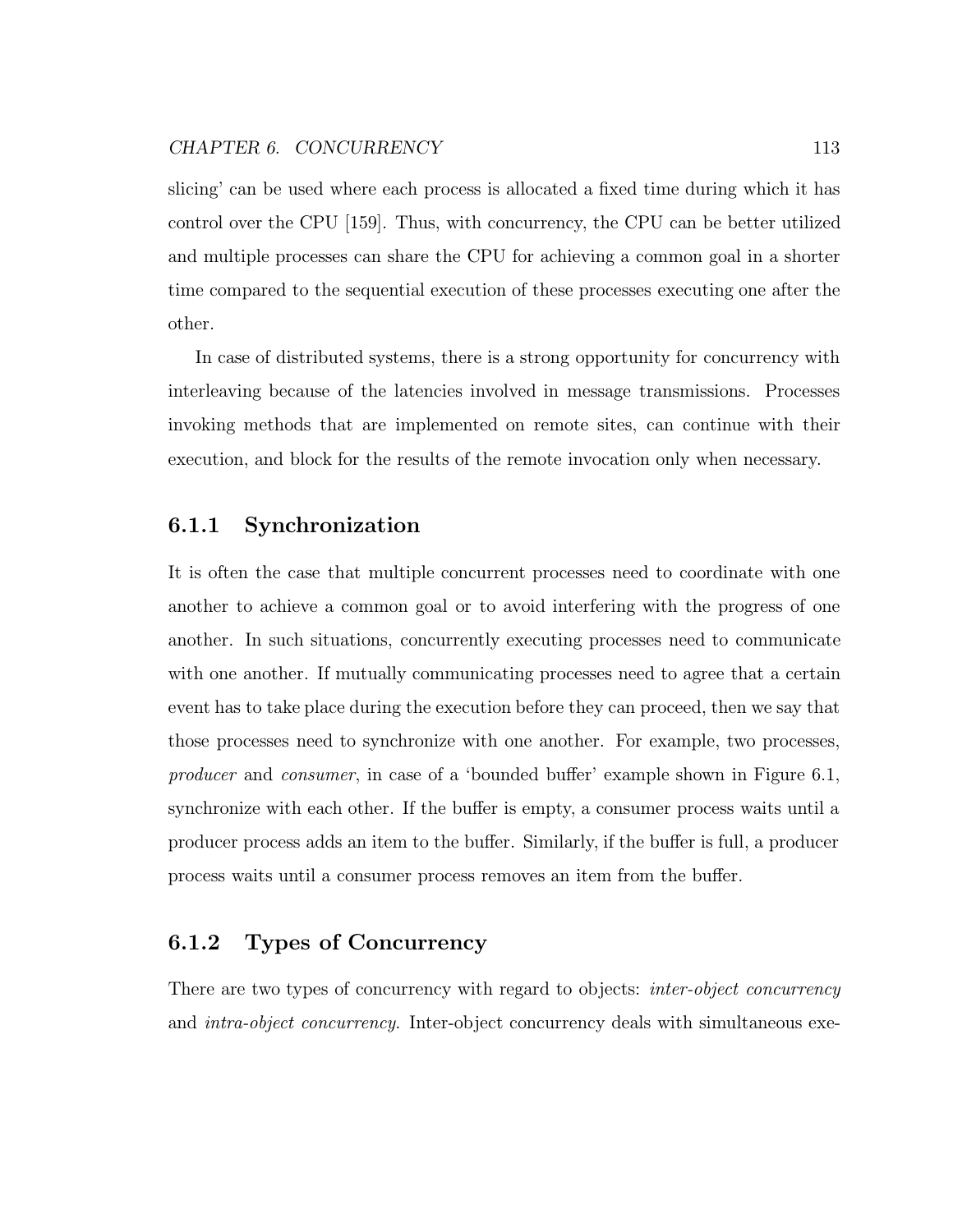

Figure 6.1: A Bounded Buffer

cution of methods among multiple objects. Intra-object concurrency involves concurrency within an object.

### 6.1.2.1 Inter-object concurrency

Inter-object concurrency is achieved through interleaving or simultaneous execution of methods of multiple objects. This may or may not involve multiple method simultaneous executions within an object. Distribution of objects strongly motivates the need for inter-object concurrency. For example, an object can continue to process message invocations after it sends a message to another remote object. The remote object can process the message in parallel with the sender object. Another example of inter-object concurrency is a distributed system based on the actor model of concurrent computation. Multiple distributed actors can process messages from their message queues simultaneously.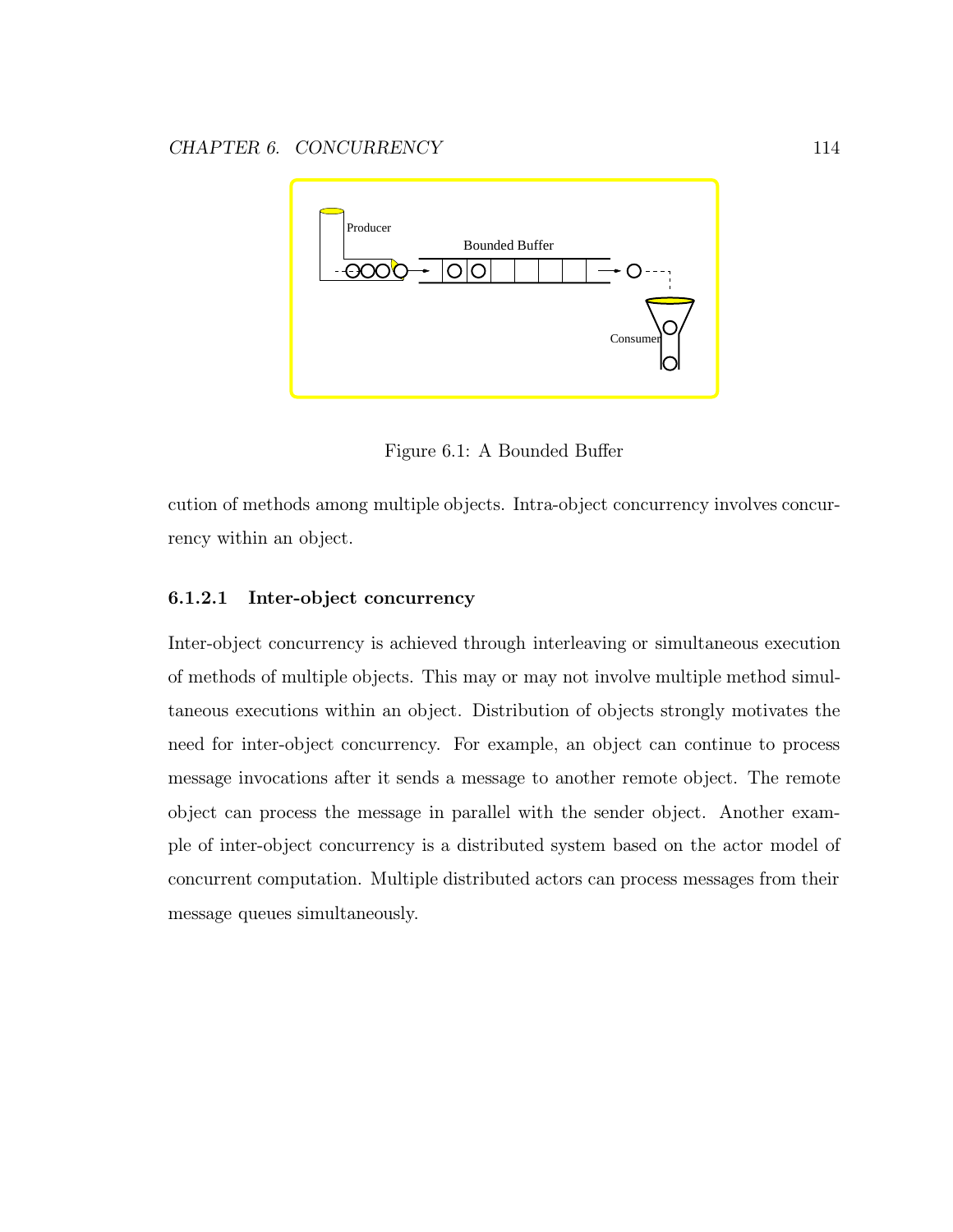#### 6.1.2.2 Intra-object concurrency

Intra-object concurrency involves the execution of more than one method of an object simultaneously. Three types of concurrent objects with reference to intra-object concurrency are identified.

- Atomic object at most one method is in execution at any time.
- Quasi-concurrent object more than one method can be executing in an object, but all of them will be in a suspended state except one.
- Concurrent object more than one method can be in execution at a time.

Atomic objects require an object-level locking scheme to provide atomicity of method execution. Atomicity requires the complete processing of a message before another external message processing can start. A lock is typically associated with an object to provide atomicity. This lock can be controlled by either the invoking processes or by the object itself. Atomic objects are discussed in the next section.

Quasi-concurrent objects require monitor-like mechanism where primitive synchronization operations of wait and signal are available. These operations are used in the implementation of a method of the object. Quasi-concurrent objects are not chosen in this dissertation, because it involves language level details that cannot be considered with the given design criterion that language compilers and semantics should not be changed. Also, quasi-concurrent objects are not appropriate for a common object model.

Concurrent objects are further sub-divided into two categories - fully concurrent objects and partially concurrent objects. Fully concurrent objects do not require any locks at all. Any method can be executed at any time. Partially concurrent objects require support for a subset of methods to have atomicity. For example, in one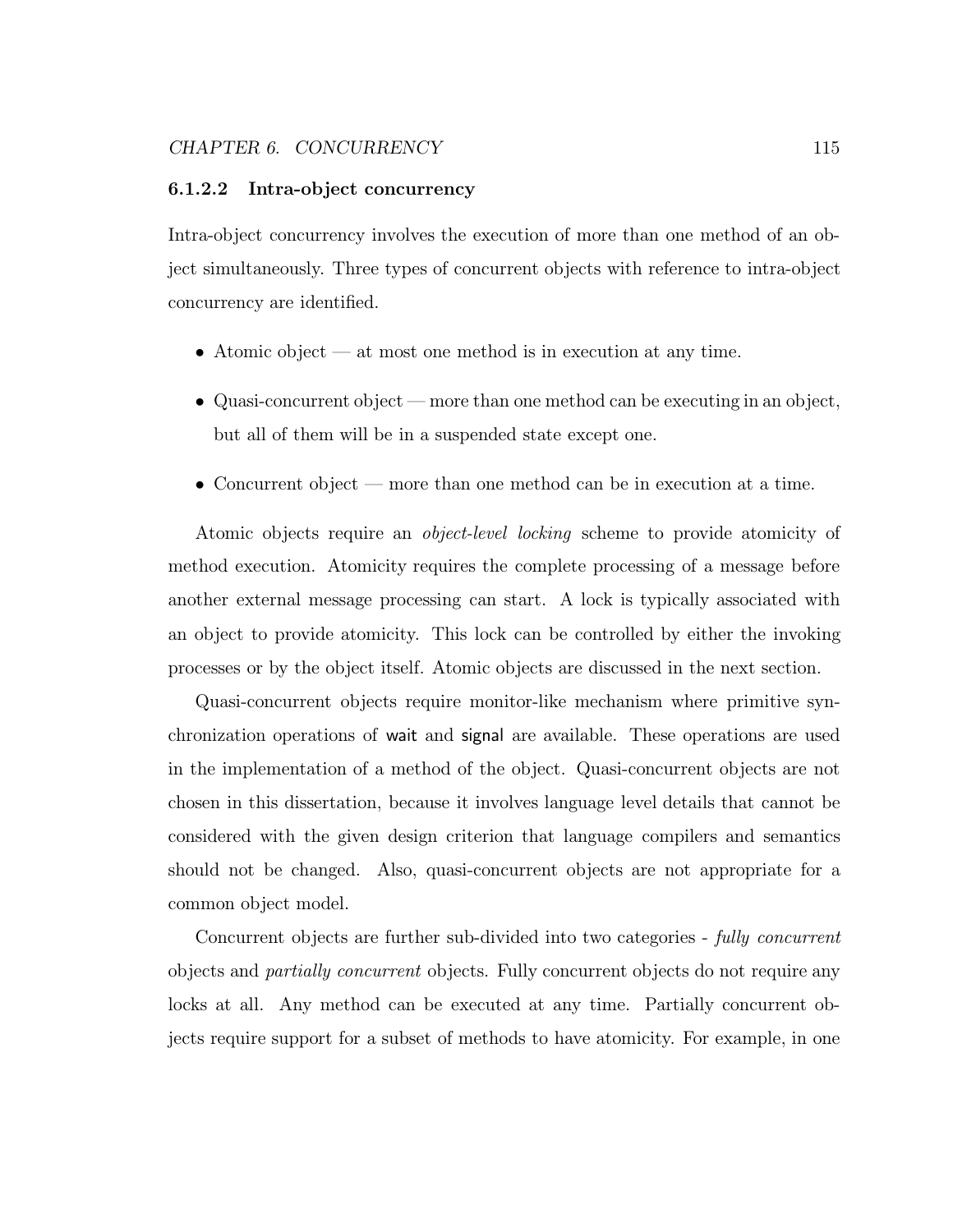#### CHAPTER 6. CONCURRENCY 116

variation of the 'readers-writers' problem, the reader methods can be concurrently executed, but the writer methods must be atomic. The support for partially concurrent objects is in the form of information about all synchronized methods and history information of the method calls on the object. One way to realize this support is to use method level locks. This approach needs a lock for every group of atomic methods that require mutual exclusion with one another in the group. When a method starts to execute the corresponding group lock is set. In case of distributed objects, the owner of the lock will be decided prior to the execution. Once the execution starts, other external invocations of the same method are entered in the wait queue for that lock. The lock is unset when the method completes the execution. The completion of the method execution can be determined locally or by a remote peer sending a message to the lock's owner in case of distributed objects.

In languages like Java where a monitor scheme is used, individual methods can be locked and unlocked. Also a method in execution can communicate with other methods executing in their own threads, using 'wait' and 'signal' invocations of the monitor. Providing this kind of control in a distributed heterogeneous multi-language environment with the constraints that language translators should not be changed is a very tedious task.

An important design choice made in the ICOM framework is that only external invocations on an object can be synchronized. Any internal invocations of methods by the other methods of the same object are considered part of the external invocations and are not synchronized.

#### 6.1.2.3 Inheritance Anomaly

In the previous sections, inter-object concurrency and intra-object concurrency are described. This section explains inheritance anomaly that is applicable to objects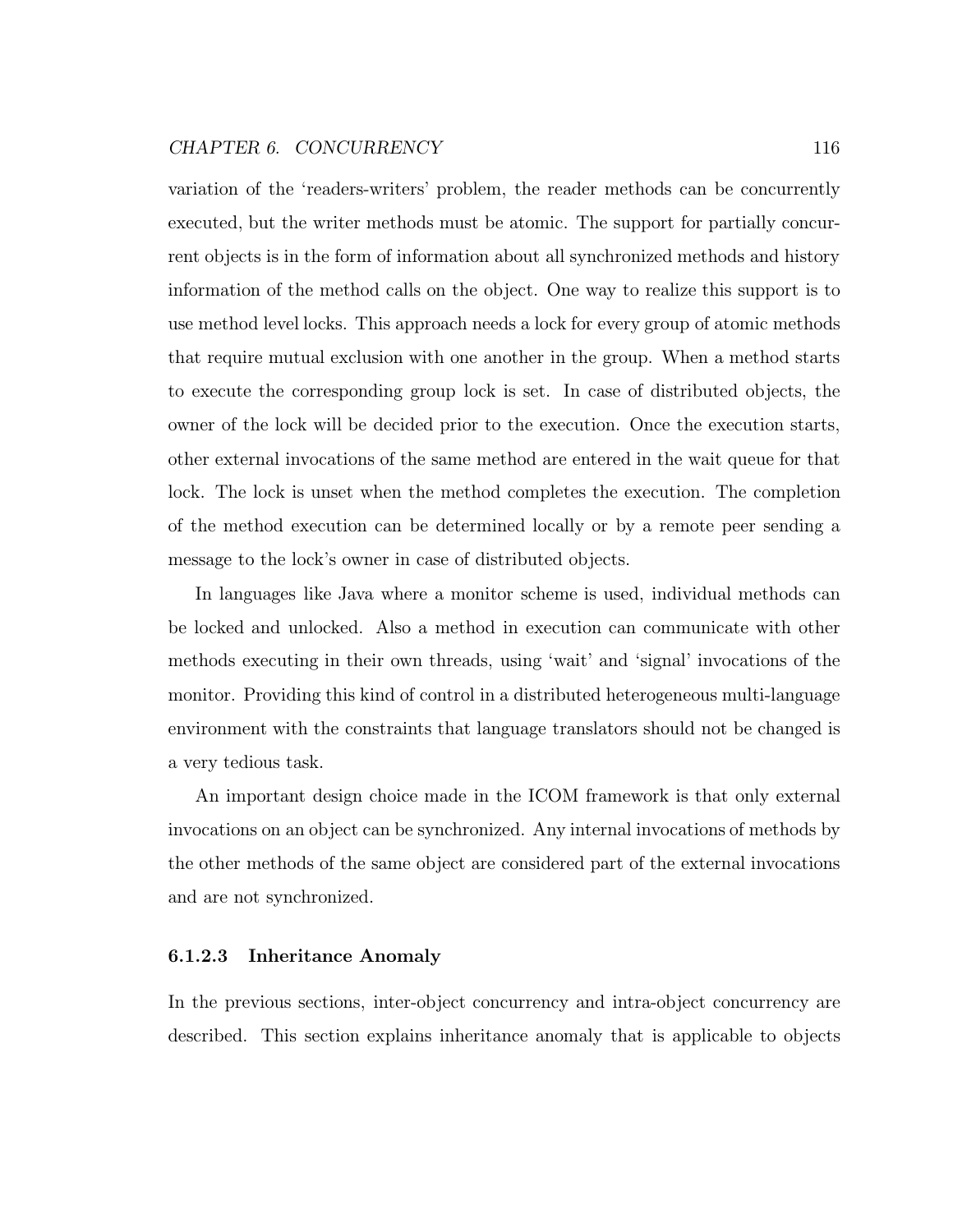#### CHAPTER 6. CONCURRENCY 117

involving inter-object concurrency and intra-object concurrency.

A concurrent object is said to be synchronized when it is programmed to accept only those messages that do not compromise the internal integrity of the object. A synchronized object can accept different subsets of its set of messages at different times. The code that controls the object's behavior is called the *synchronization code*. Various schemes have been proposed to express the synchronization code. Some of them are: semaphores, guards, and reflection techniques. In a typical synchronization scheme, synchronization code is merged with the class implementation code.

It has been pointed out that the synchronization code cannot be effectively inherited without non-trivial class redefinitions [113]. This problem is termed as the 'inheritance anomaly' and has been studied extensively [113]. Three main reasons for inheritance anomaly have been identified in [111]. They are described below.

#### Partitioning of acceptable states

An object is said to be in one of several 'states' at any time after its creation. These states can be divided into disjoint subsets based on its synchronization constraints. Each subset has a group of messages that are acceptable by the object in that state.

In the bounded buffer example, a buffer object has two messages that it supports: get and put. The method get takes an element out of the buffer and the method put adds an element to the buffer. The bounded buffer object has three states: empty, partial, and full. When the buffer is in the empty state the only acceptable method is put. When the buffer is in the partial state, the acceptable methods are put and get. When the buffer is in the full state, the only acceptable method is get.

Consider a subclass, xbuf, of the bounded buffer that adds a new method get2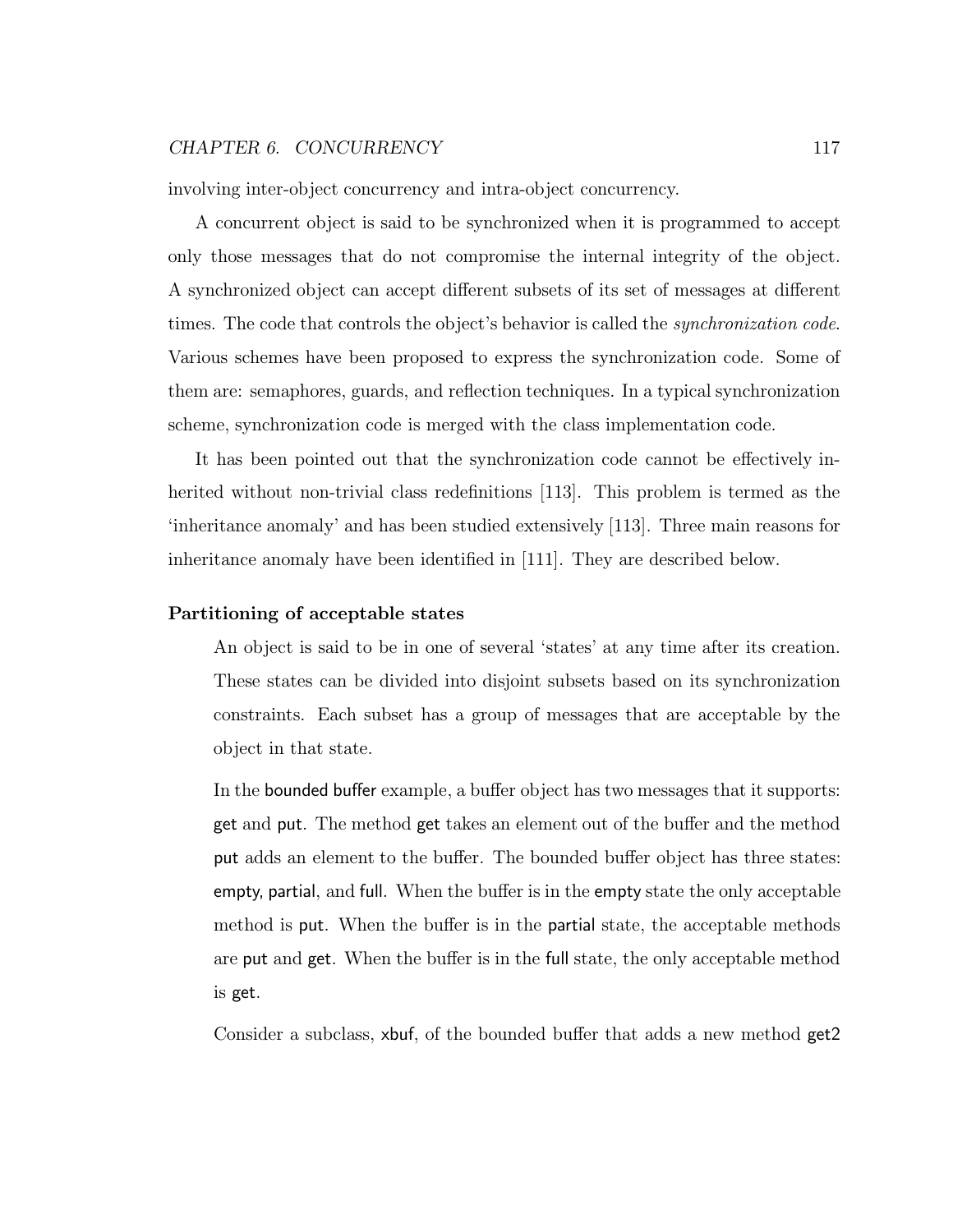which takes two elements out of the buffer at a time. The acceptable set of states is then split to have empty, partial, full, and x-one where x-one is the state that requires the buffer to have just one element in it. In the derived class, the acceptable methods for each state change. For the state empty the acceptable method is put; for state x-one the acceptable methods are put and get; for state full the acceptable methods are get and get2; for the state partial the acceptable methods are get, put, and get2. If the implementation of the base class has the synchronization code inside the method implementations, the addition of the get2 method in the subclass requires the redefinition of all the base class methods.

#### History only sensitiveness of acceptable states

Assume that a subclass of the 'bounded buffer' includes a new method gget which takes an element out of the buffer, but can be invoked only after a put message. Then an extra variable is needed in the subclass to keep track of the put and gget invocations. This also requires considerable rewriting of the code for inherited methods in the subclass. For example, the methods put and get must be rewritten.

#### Modification of acceptable states

In some cases it is possible that the addition of a new method may require modifications to the existing states instead of causing a split in the acceptable states. In the gget method addition, it is required to add a new state as well as modify the existing states.

There have been several proposals that addressed the inheritance anomaly. One such approach is guard methods used in [157]. A guard method is a boolean method that returns either 'true' or 'false' based on its arguments and the state of the object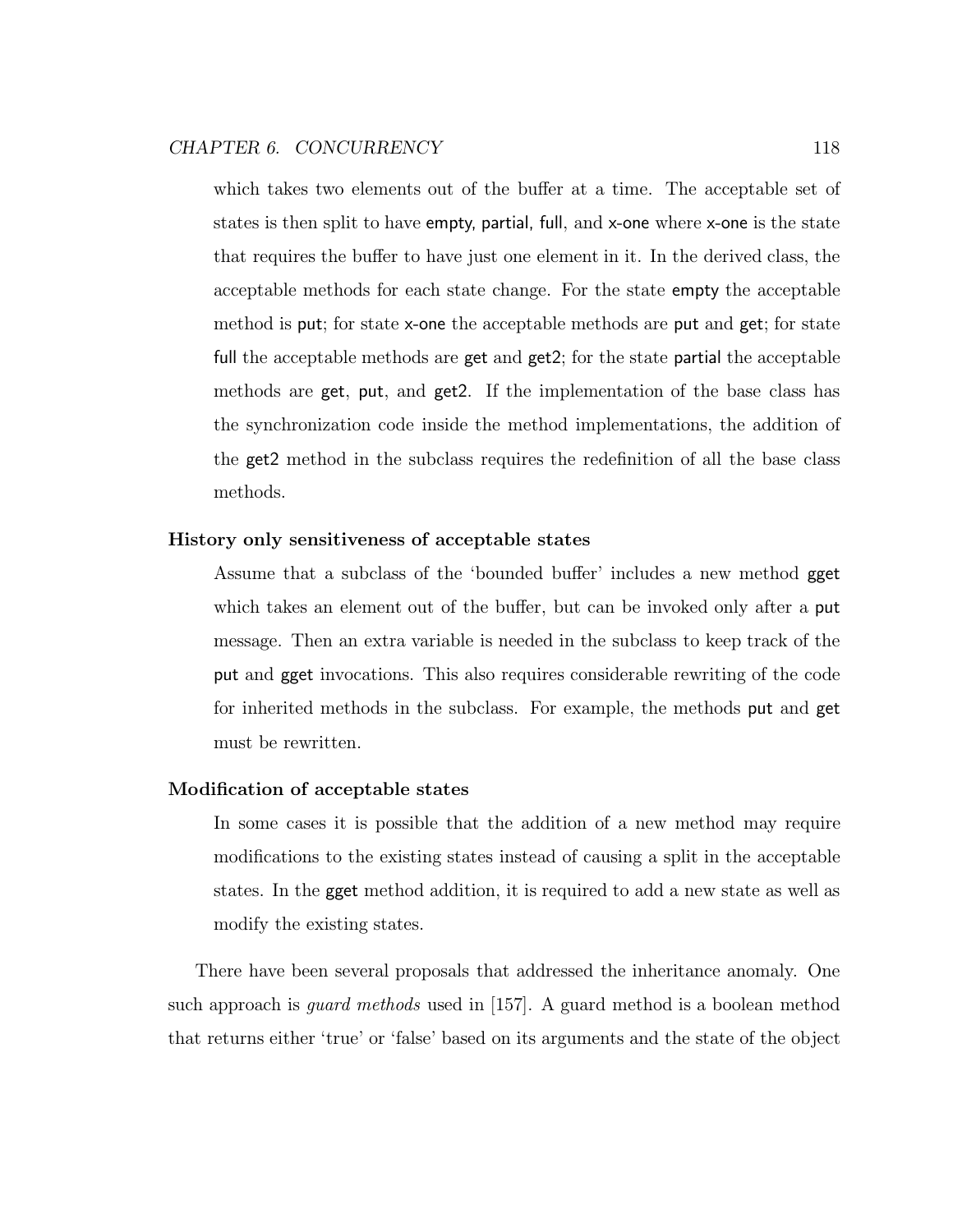#### CHAPTER 6. CONCURRENCY 119

that contains the guard method. A guard method acts as a guard for another method of the same object called the guarded method. When a guarded method is invoked, the guard method will be executed first. If the guard method returns 'true' then the guarded method will be executed. If the guard method returns 'false' then the guarded method invocation will not be executed. The guard method will be executed at a later time when the state of the object changes. Depending on the value returned by the guard method, the guarded method will be executed or its execution will be postponed until the guard method is executed again when the state of the object changes.

The guard method approach, while not eliminating the anomaly, attempts to minimize the amount of rewriting. The approach uses two types of inheritance, one for inheriting synchronization constraints and the other for normal inheritance. It is possible to get confused with the two types of inheritance [113]. In this dissertation only one type of inheritance scheme is considered for both synchronization and normal inheritance.

In the following sections, atomic objects, fully concurrent objects, and synchronization of atomic objects, including truly distributed objects are discussed in detail.

# 6.2 Atomic Objects

Atomic objects execute only one method at any time. That is, more than one method of the same object will not be in execution simultaneously. If there are multiple invocations on the object at the same time, only one invocation at a time will be processed by the object. There are two possible actions that can take place with the remaining invocations. In one case, all remaining invocations will be rejected so that the senders of those invocations can either attempt to invoke the same method at a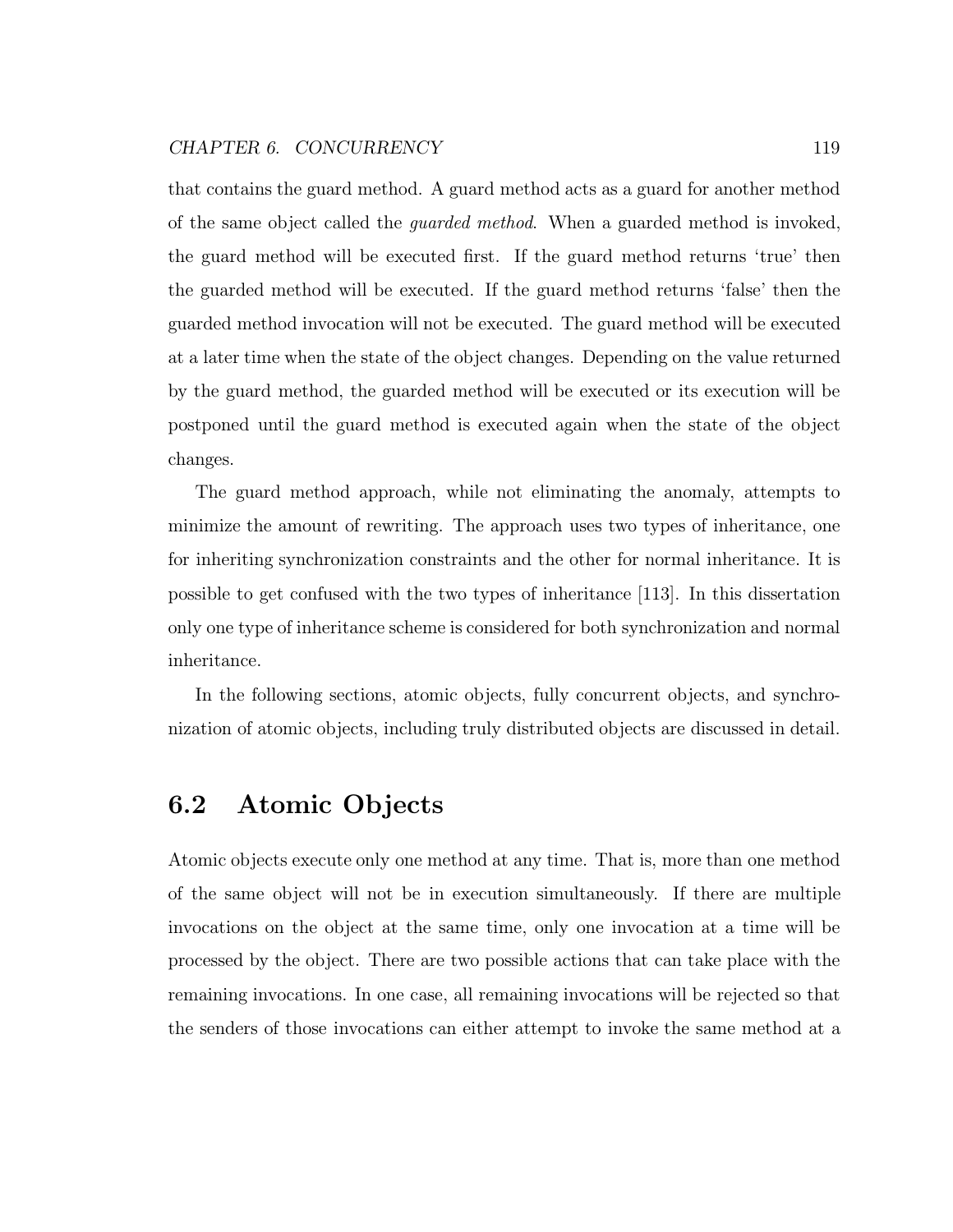#### CHAPTER 6. CONCURRENCY 120

later time or cancel the invocation. In the second case, the object maintains a queue for the remaining invocations and processes them one at a time. The selection can be in a First-In/First-Out (FIFO) order or some other scheduling algorithm can be used.

In case of objects existing in a single process, a single lock per object can be maintained to ensure the atomicity property. There are two ways to use the lock. In the first way, the process trying to invoke a method of the atomic object can lock the object first by getting control over the lock prior to the invocation and releasing the lock after the completion of the invocation. One of the other processes waiting to acquire the lock gets control over the lock next, locks the object, and starts the execution of a method. Different types of locks can be used to control the locking/unlocking mechanism. Some of the mechanisms are: simple mutex variables, semaphores, and monitors. The second way to achieve the atomicity property is to let the object be responsible for managing its own lock. Before executing a message, the object sets the lock and continues with the execution. The object unsets the lock after the completion of the method execution. Any other method invocations that occur during the time the lock is set either wait in the queue meant for the object or get rejected completely for invocation at a later time. Again, different locking/unlocking schemes can be used here.

In the case of distributed objects, it is possible that method invocations can occur at any distributed component. Two conditions must be valid with the distributed components. First, the execution sequence started by a method invocation must be completed before a second invocation starts. This sequence may involve method calls between distributed peers, or recursive method calls. Second, there should be a mechanism to share a distributed lock by the various distributed parts of the object. Any part of the object must first acquire the lock before it can start an execution.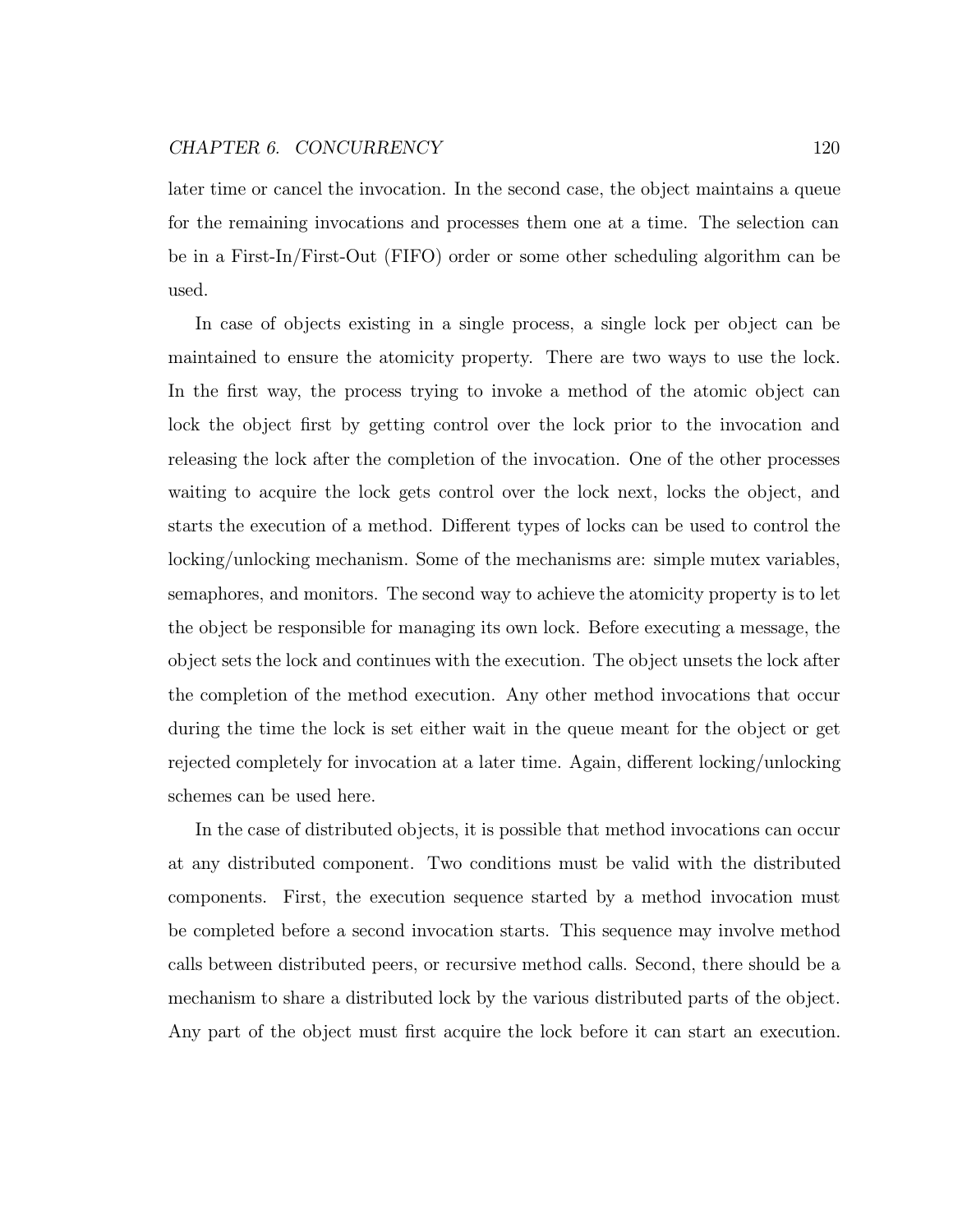Once an execution starts, all parts of the object must agree that they cannot start another new execution. All parts of the distributed object will be in a blocked state. All of them are unblocked when the execution in progress is completed.

## 6.2.1 Example: A Simple Atomic Object

An example from the 'Department Stores' problem discussed in Chapter 3 is used to describe a simple atomic object in the ICOM framework. Figure 6.2 shows the interface GeneralTax. This interface defines three methods: stateTax, salesTax, and totalTax. The methods salesTax and stateTax have a single output parameter tax. The implementation of the method totalTax uses the other two methods of the interface to calculate the total tax. The methods 'stateTax' and 'salesTax' can be overridden in a derived class to provide 'inclusion polymorphism' described in Chapter 5. This type of interface can be used to incorporate general tax rules for all 'states' in the United States of America. In the 'Stores' problem, this object can be used to fix an approximate price for an item to be sold at a retail store.

```
// GeneralTax defines two methods that can be overridden
1/ by state tax objects
interface GeneralTax {
   // returns the sales tax through 'tax'
   salesTax(out double tax);
   // returns the state tax through 'tax'
   stateTax(out double tax);
   // returns the total tax for a state
   totalTax(out double tax);
}
```
Figure 6.2: IDL Description of General Tax Interface with Atomic Methods

When the IDL translator is invoked at a remote node that implements the inter-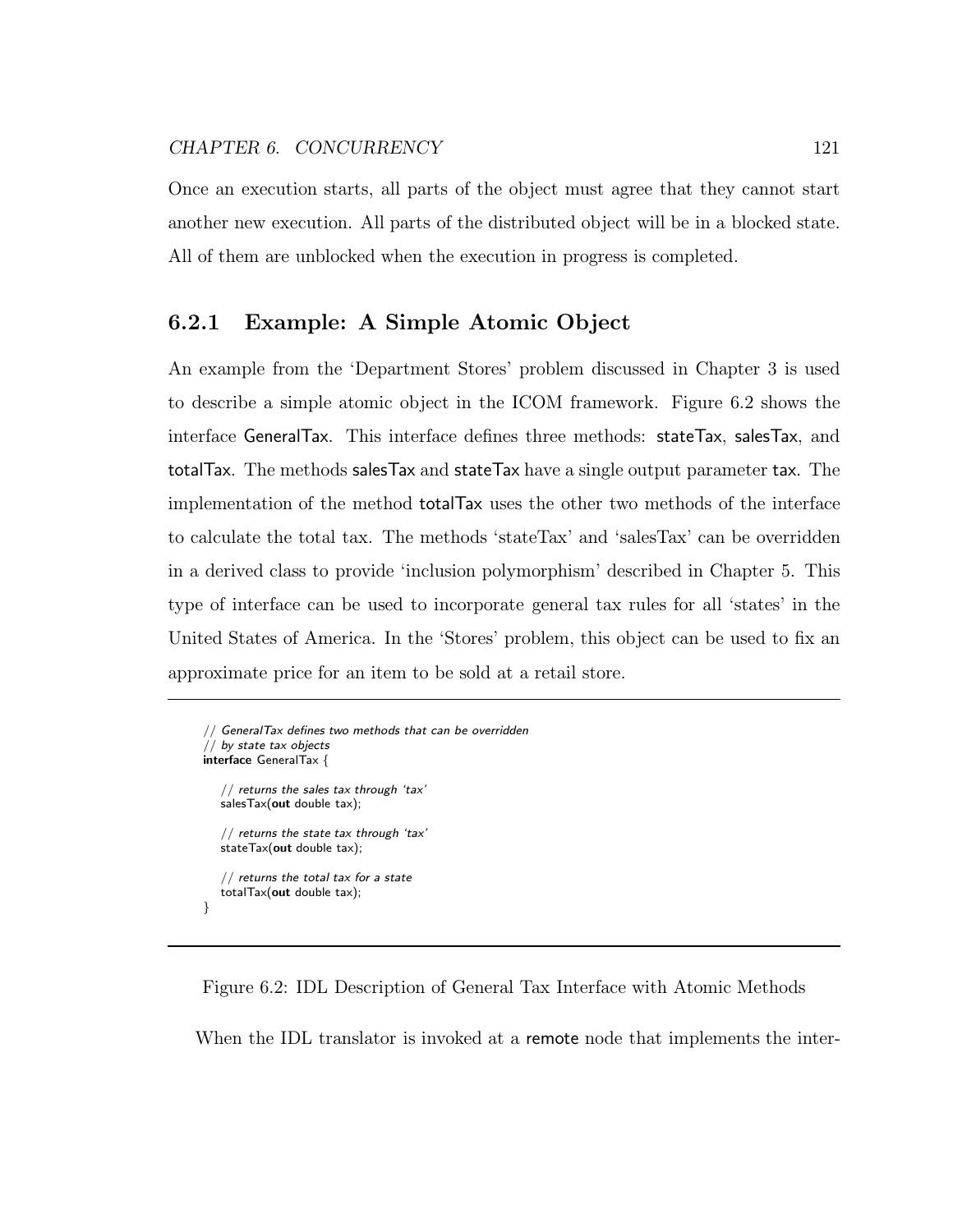face, the set of classes generated contains: GeneralTax, GeneralTaxMetaClass, GeneralTaxMessageClass, and GeneralTaxImplementation. The generation of these classes is similar to the generation used in the example shown in Chapter 3 to describe the dynamic method binding in the ICOM framework.



Figure 6.3: IDL Translation of General Tax Interface with Atomic Methods

The GeneralTax class is the class available to the application code that wants to use the GeneralTax interface to create instances that support the interface. A GeneralTax object simply delegates all method invocations on it to the implementation code in GeneralTaxImplementation. The GeneralTaxMetaClass is a metaclass of the class GeneralTaxImplementation. The metaclass' purpose is to intercept any messages intended for instances of GeneralTaxImplementation and process them one at a time.

To create and invoke messages on an object that supports the interface GeneralTax,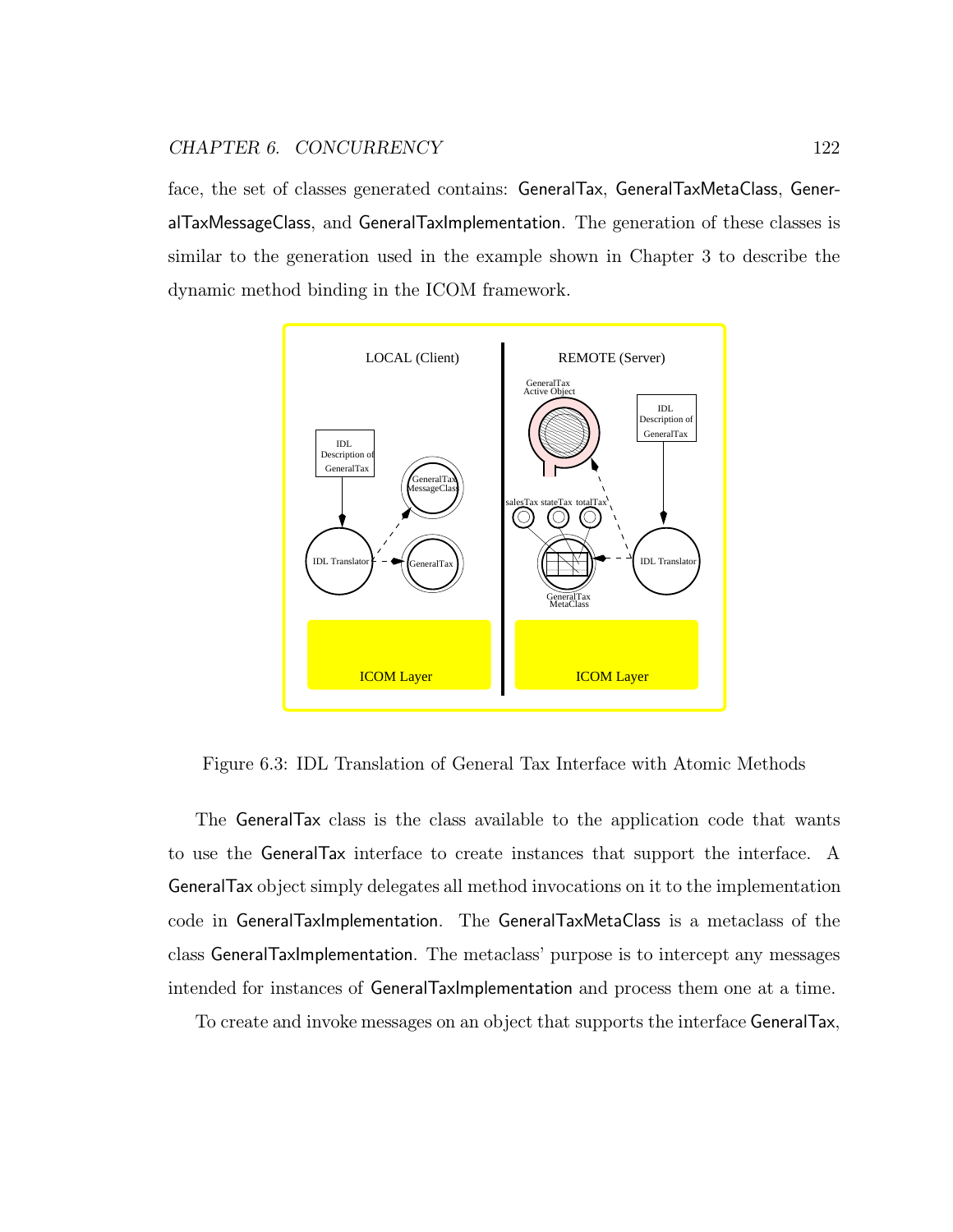a client application first creates an instance of GeneralTax class and invokes the create method on it.

If a local object is to be created, the GeneralTax class creates an instance of General-TaxMetaClass. During the creation of the instance of GeneralTaxMetaClass the method objects corresponding to each method (stateTax, salesTax, totalTax, and create) are registered with the *methodTable*, which is a state variable in the GeneralTaxMeta-Class instance. Among the registered method objects, the object corresponding to the create method has a method called new that creates an instance of the GeneralTaxImplementation class. At this point the GeneralTax class instance has access to the address of the active object representing the GeneralTaxImplementation class. The other registered method objects have a method called invoke that invokes the corresponding actual method of a GeneralTaxImplementation instance created using the new method of the registered method object of create method.

If a remote object is to be created, the GeneralTax class creates a 'constructor' message object using the GeneralTaxMessageClass class, and hands it to the underlying communication framework. The framework encodes the message and sends it to the site where the object is to be created. At the receiving site, the message will be decoded and handed to an instance of GeneralTaxMetaClass that is automatically created. The instance of GeneralTaxMetaClass creates an instance of GeneralTaxImplementation and it passes the network address of the newly created object to the client application object at the requesting site.

An invocation of the method, totalTax is shown in Figure 6.4. In this figure, it is assumed that two distributed nodes, local and remote exist in a distributed system supported by the ICOM framework. A client application exists at the local node and the implementation of the GeneralTax interface is at the remote node. The client application developer must first run the IDL translator on the GeneralTax interface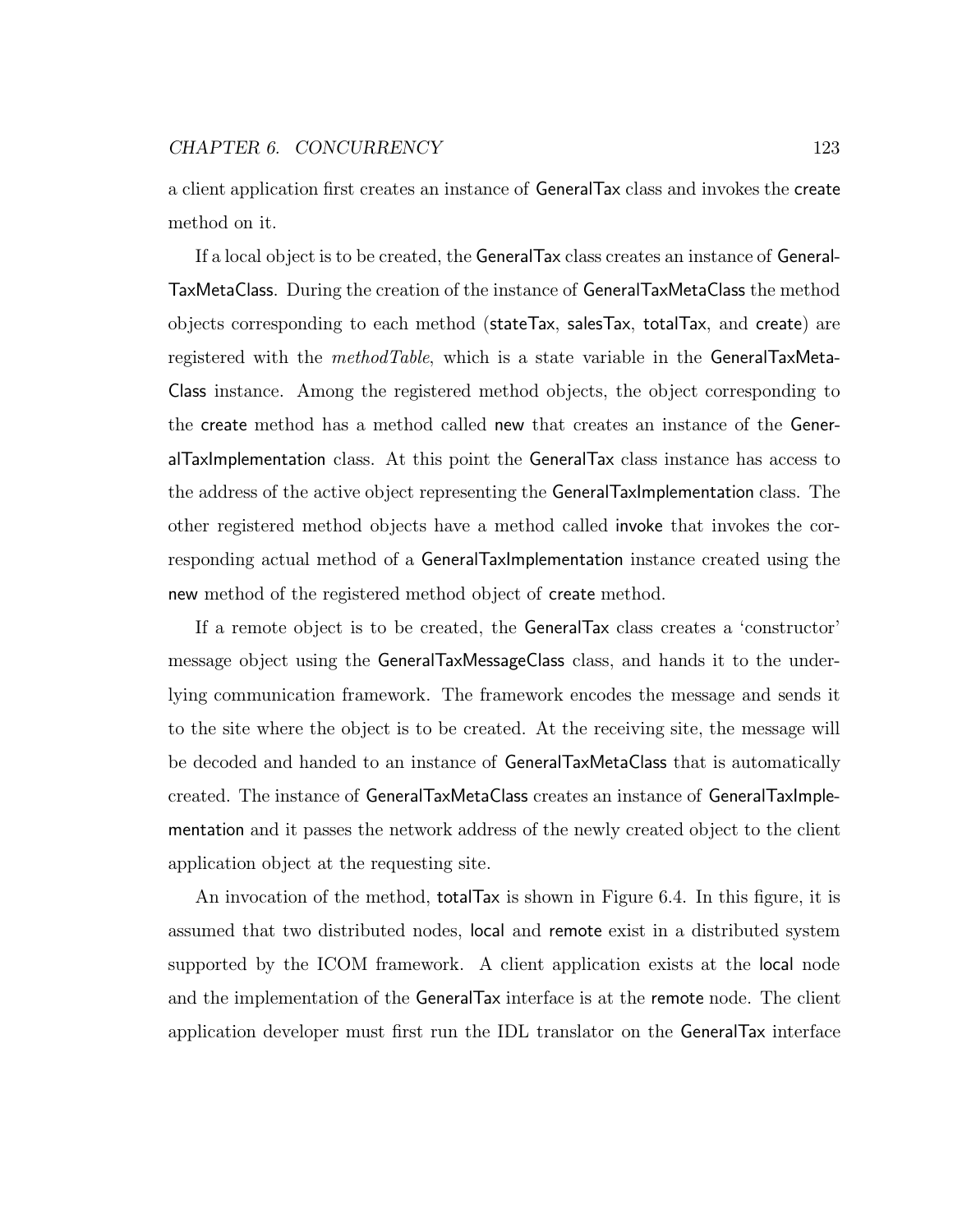

Figure 6.4: Dynamic Method Invocation on an Instance of General Tax Interface with Atomic Methods

at the local node. The application code must be linked with the IDL translated code. The translator generates a proxy class, GeneralTax at the local node. The client application can use this proxy class to create instances of GeneralTax objects at the remote node and invoke methods on it.

To invoke a method on the instance of GeneralTaxImplementation, the application invokes the method of the GeneralTax instance. The GeneralTax instance creates a message and sends it to the active object at the remote node. If multiple invocations are involved, messages get queued at the active object queue. After a method completes its execution in GeneralTaxImplementation, the active object retrieves a pending message from its queue and hands it to the GeneralTaxImplementation instance. Here the active object maintains a lock, and blocks the incoming messages and handles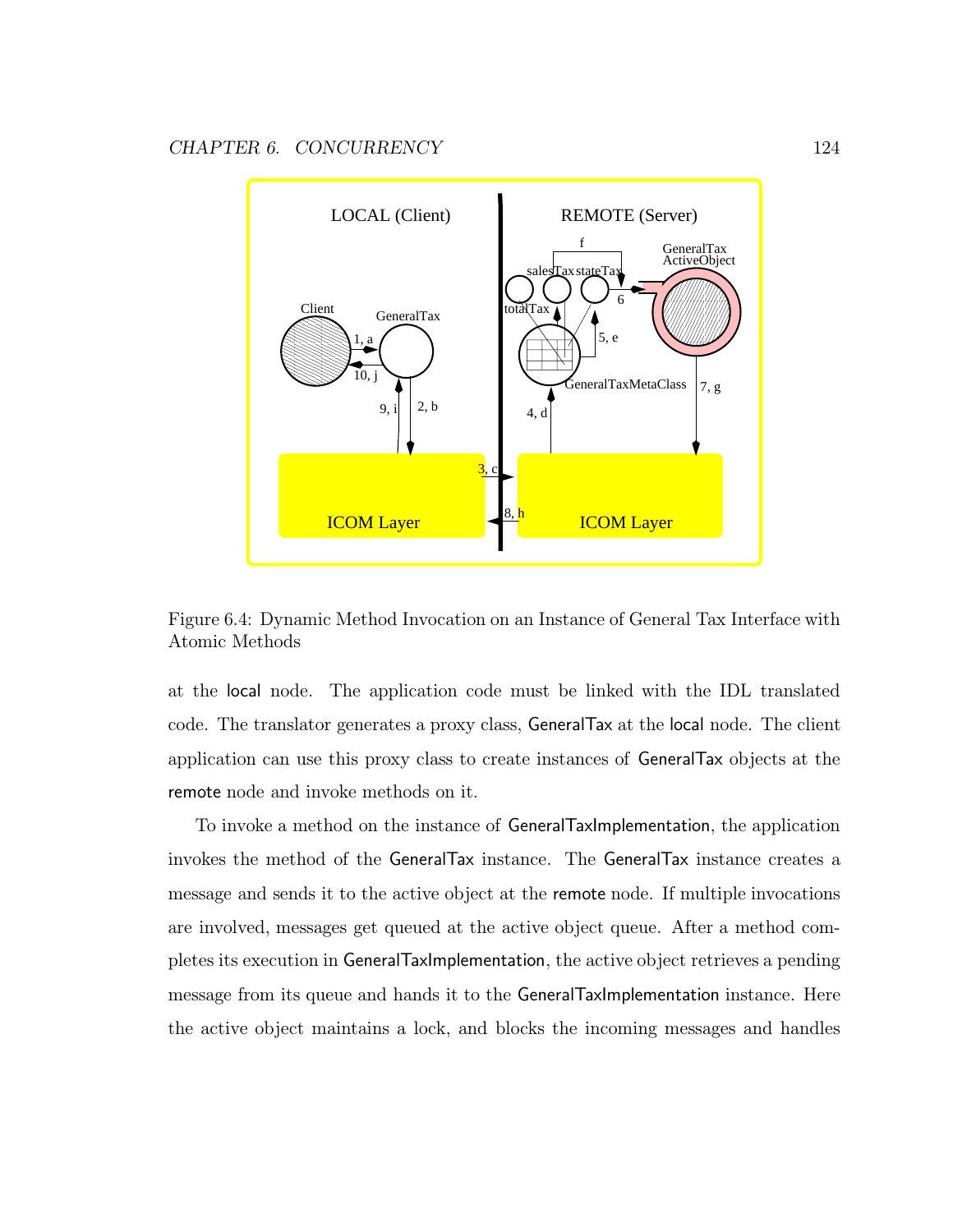one message at a time as required by the atomicity property.

An invocation of the stateTax method (arrow labeled 1) and an invocation of the salesTax method (arrow labeled 'a') on the on the GeneralTax proxy instance results in a series of method calls. The sequence can be explained as follows:

#### At the local node

the GeneralTax proxy object communicates with the GeneralTaxMessageClass and creates two message objects corresponding to the methods, stateTax and salesTax and forwards them to the remote site one after the other (arrows labeled 2, b, 3, and c). The ICOM layer at the local node encodes the message objects before sending them over to the remote node.

#### At the remote node

the ICOM layer at the remote node receives the messages, partially decodes each message one at a time, to get the method name, class name, and a network address of the active object of the GeneralTax interface. The ICOM layer then forwards the message objects to the instance of GeneralTaxMetaClass (arrow labeled 4,d). The metaclass instance looks up in its method table for a server method object, and passes the message objects to the server method objects stateTax and salesTax respectively. The method objects decode the arguments from the messages, and try to invoke the stateTax and salesTax methods of the active object of GeneralTax (arrows labeled f and 6). The active object accepts one method invocation at a time and sends the results back to the local node using the output parameters (arrows labeled 7,g, 8,h, 9, i, 10, and j).

Thus, the ICOM framework supports atomic objects that are active.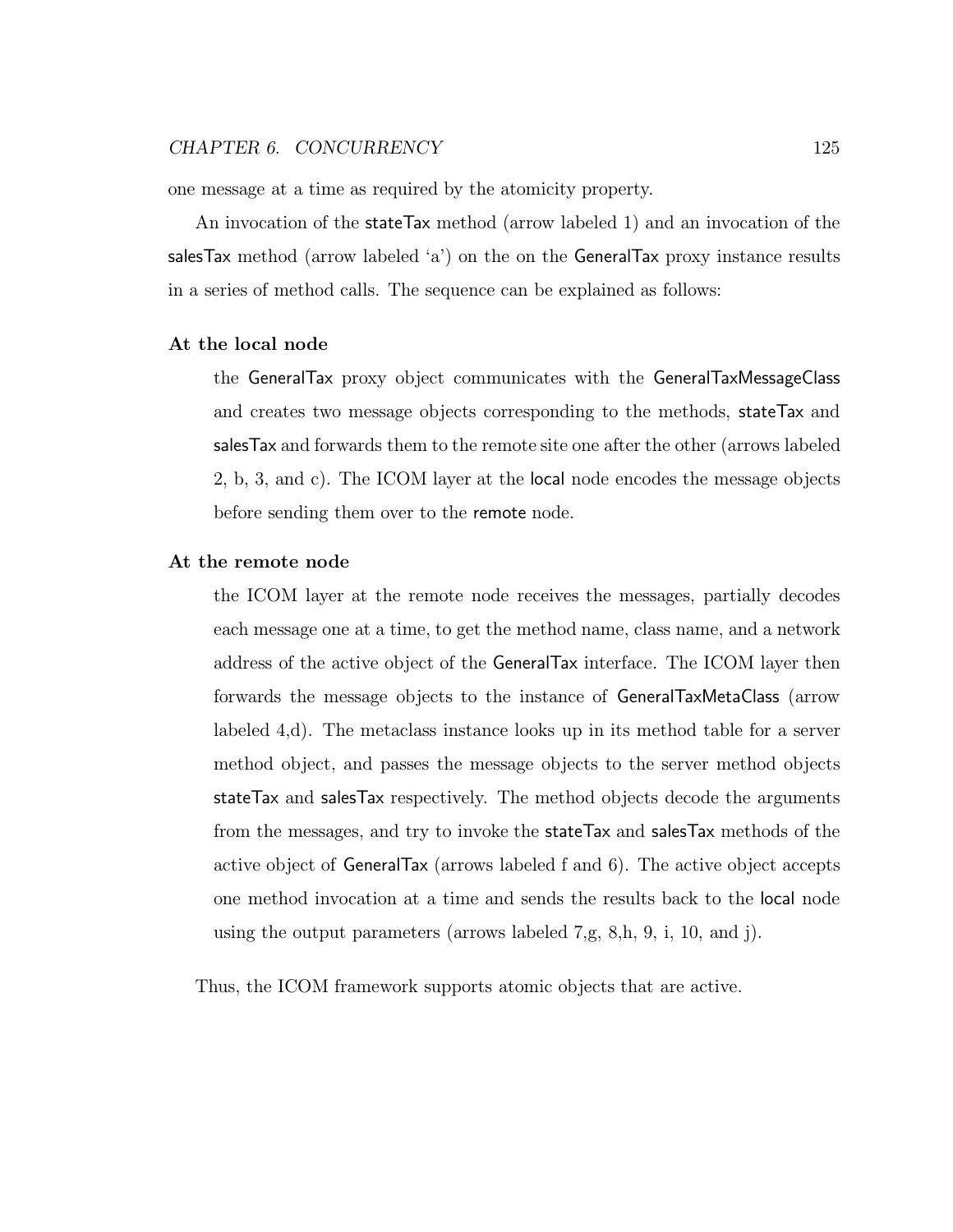# 6.2.2 Example: Atomic Objects involving Remote Inheritance

In this section an example demonstrating the use of inheritance in atomic objects is given. Inheritance involving a GeneralTax interface and a VirginiaTax interface from the 'Stores' problem described in Chapter 3 are used to describe the working mechanism of translation and method invocation in the ICOM framework. Figure 6.5 shows two interfaces, GeneralTax and VirginiaTax. The GeneralTax interface defines two methods, salesTax and stateTax and totalTax. All methods have a single output parameter, tax. The VirginiaTax inherits from GeneralTax and overrides the two methods, salesTax and stateTax. The two interfaces are used to calculate the state tax, sales tax, and total tax for the 'state' of Virginia.

// GeneralTax defines two methods interface GeneralTax { // returns the sales tax through 'tax' salesTax(out double tax); // returns the state tax through 'tax' stateTax(out double tax);  $//$  returns the total tax for a state totalTax(out double tax); } // VirginiaTax type inherits from GeneralTax and // overrides the two methods interface VirginiaTax : reuse GeneralTax { // returns the sales tax through 'tax' salesTax(out double tax); // returns the state tax through 'tax' stateTax(out double tax); }

Figure 6.5: IDL Description of Virginia Tax Interface with Atomic Methods involving Inheritance

In this example it is assumed that two nodes, local and remote, exist in the distributed system supported by the ICOM framework. The remote node contains the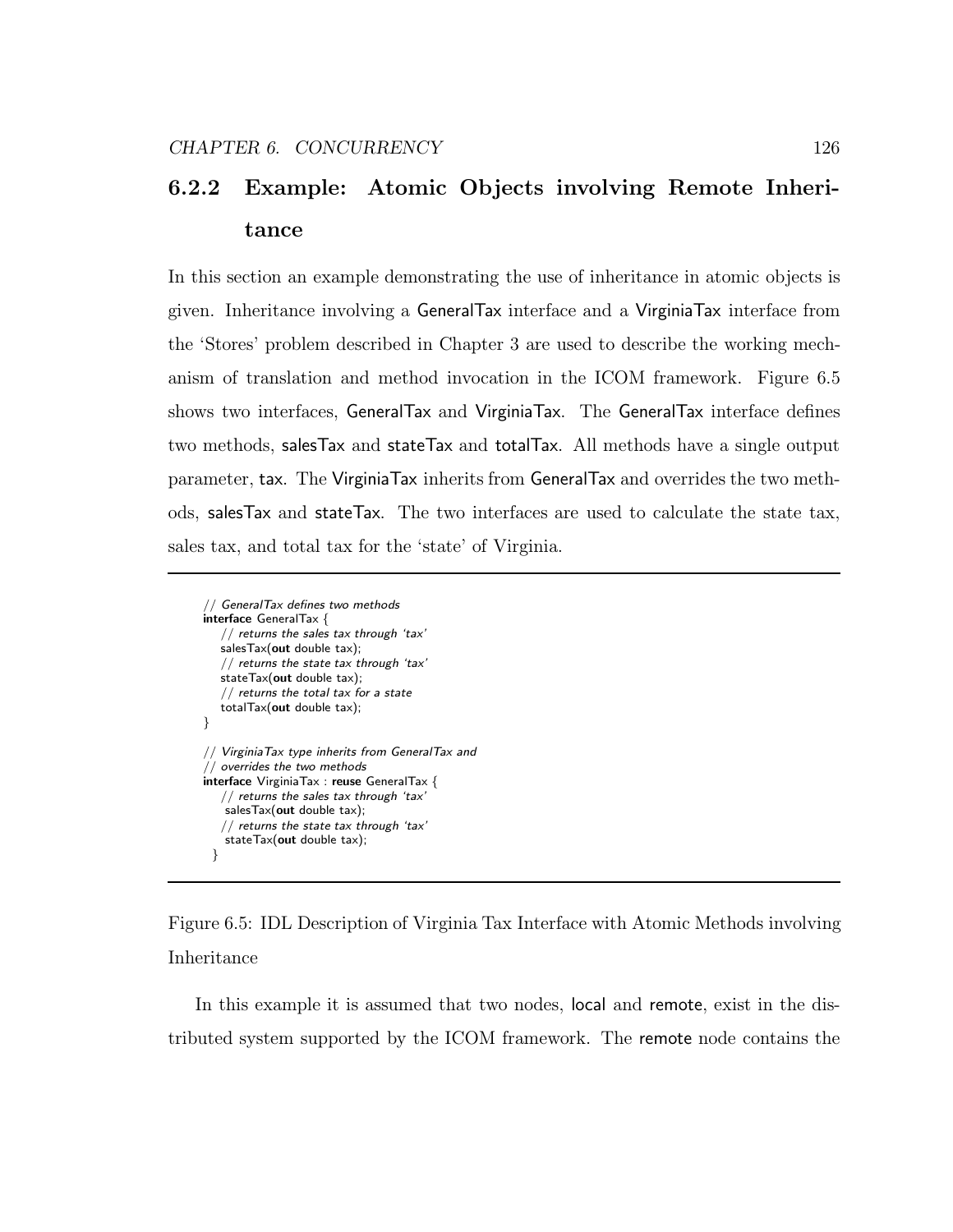#### CHAPTER 6. CONCURRENCY 127

implementation of the GeneralTax interface and the local contains the implementation of VirginiaTax interface. For simplicity, it is assumed that the the GeneralTax implementation has already been done at the remote node and the VirginiaTax implementation is to be done at the local node.

An invocation of the distributed IDL translator at the local node on the IDL descriptions shown in Figure 6.5 results in the generation of classes at the local node. The IDL translator realizes the existence of the implementation of the GeneralTax implementation at the remote node. It sends a 'compile' message to the distributed IDL translator at the remote node, by passing the IDL description. Both IDL translators can run in parallel.

The classes for GeneralTax assumed to be available at the remote node are: GeneralTax, GeneralTaxMetaClass, GeneralTaxMessageClass, and GeneralTaxImplementation. Of these classes, the GeneralTaxImplementation class is a skeleton class that must be filled in with method implementations by a developer.

The classes for VirginiaTax generated at the remote node are: VirginiaTax, VirginiaTaxProxyMetaClass, VirginiaTaxMessageClass, and VirginiaTaxProxyImplementation. The VirginiaTax class is a proxy class that inherits from GeneralTax proxy class. An instance of VirginiaTax classes at the remote node contains the network addresses of the peer proxy objects of the VirginiaTax interface at the local node and the remote node. The VirginiaTaxProxyMetaClass inherits from GeneralTaxMetaClass, the VirginiaTaxMessageClass inherits from GeneralTaxMessageClass, and the VirginiaTaxProxyImplementation class inherits from GeneralTaxImplementation. It should be noted that the implementation of all classes related to the VirginiaTax interface at the remote node are automatically generated by the IDL translator.

At the local node, the classes generated for the GeneralTax interface are: GeneralTax, GeneralTaxProxyMetaClass, GeneralTaxMessageClass, and GeneralTaxProxyImple-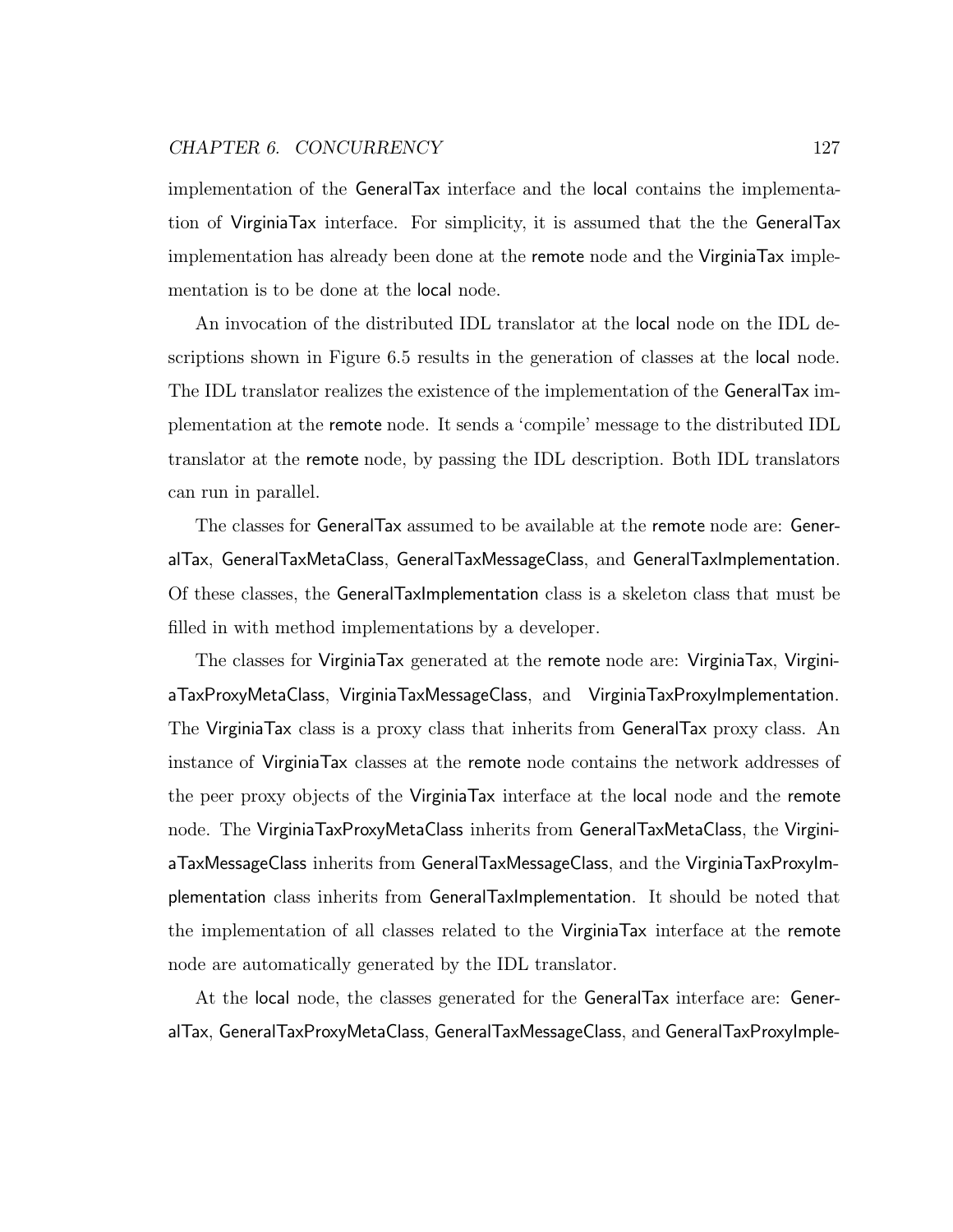

Figure 6.6: IDL Translation of Virginia Tax Interface with Atomic Methods involving Inheritance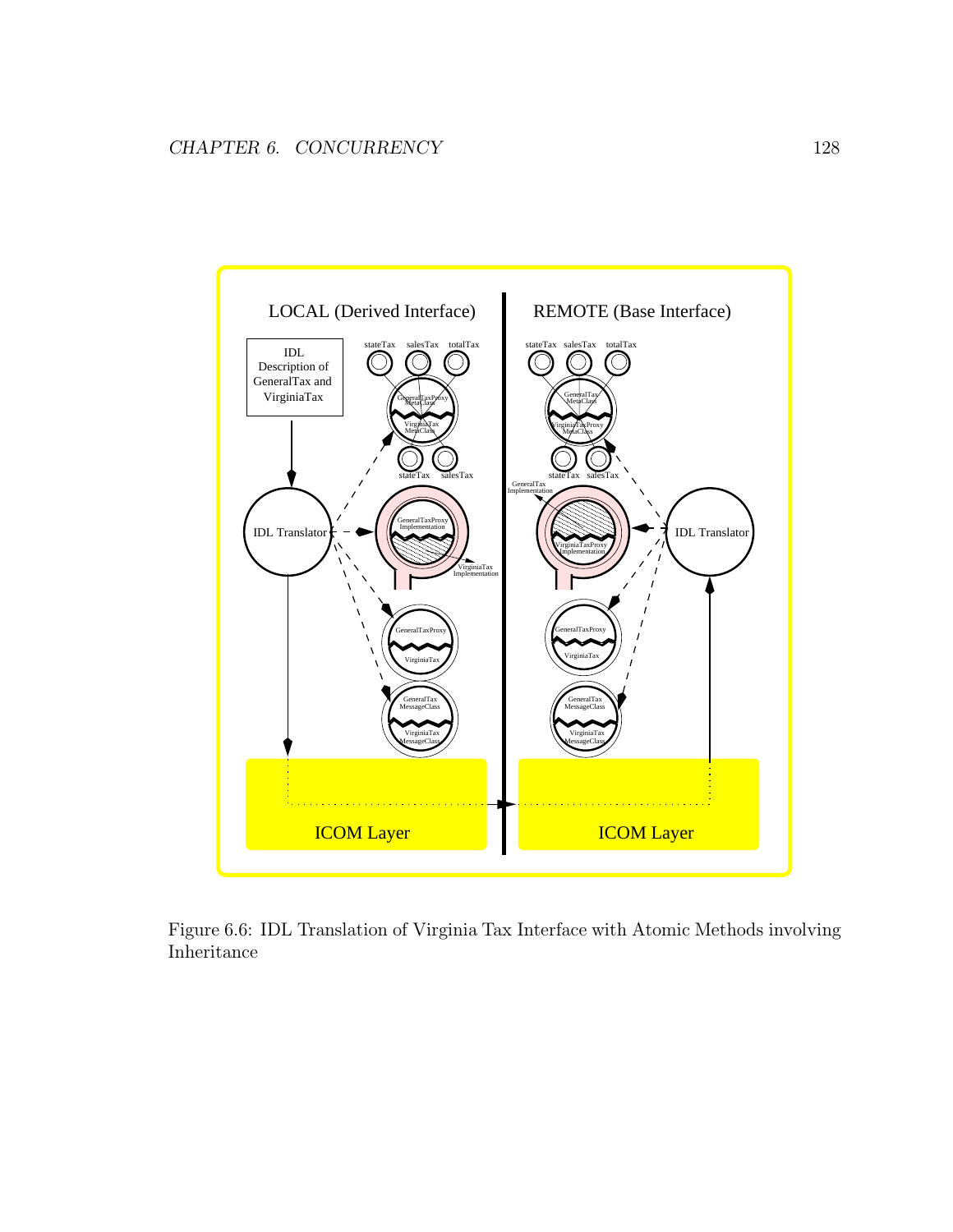#### CHAPTER 6. CONCURRENCY 129

mentation. The implementation of all these classes is generated by the IDL translator.

The classes generated for the VirginiaTax interface are: VirginiaTax, VirginiaTax-MetaClass, VirginiaTaxMessageClass, and VirginiaTaxImplementation.

The VirginiaTax class inherits from the GeneralTax class, VirginiaTaxMetaClass inherits from GeneralTaxMetaClass, VirginiaTaxMesageClass inherits from GeneralTaxMessageClass, and finally VirginiaTaxImplementation inherits from GeneralTaxImplementation. It must be noted that the VirginiaTaxImplementation class is a skeleton class and the application developer must implement the methods of this class. The implementation for the remaining classes is generated by the IDL translator.

Consider a truly distributed object from the above example, an instance of the GeneralTaxImplementation, on the remote node, and VirginiaTaxImplementation is on the local node. To guarantee the atomicity property for message processing, a shared lock can be maintained at both nodes by the active objects representing the peer proxies. Any distributed shared locking scheme can be used to maintain the locks. The algorithm used in the ICOM framework is the Suzuki and Kasami algorithm for sharing distributed locks. The algorithm is described in Section 6.2.4.

It is assumed that it is possible to invoke methods on both peers. Consider the method invocations salesTax and totalTax at the remote node and the local node respectively. Initially, the peer at local is the owner because we assume that the application node creates an instance of VirginiaTax at local and invokes the create() method on it. Since VirginiaTax is implemented on local, a proxy for it is created at remote. This proxy is the instance of the class VirginiaTaxProxyImplementation. Similarly, a proxy for GeneralTax class is created at local. This instance in turn creates a corresponding instance of GeneralTaxImplementation on remote by sending a create message to it.

Two invocations of the method stateTax on an instance of VirginiaTaxProxy at the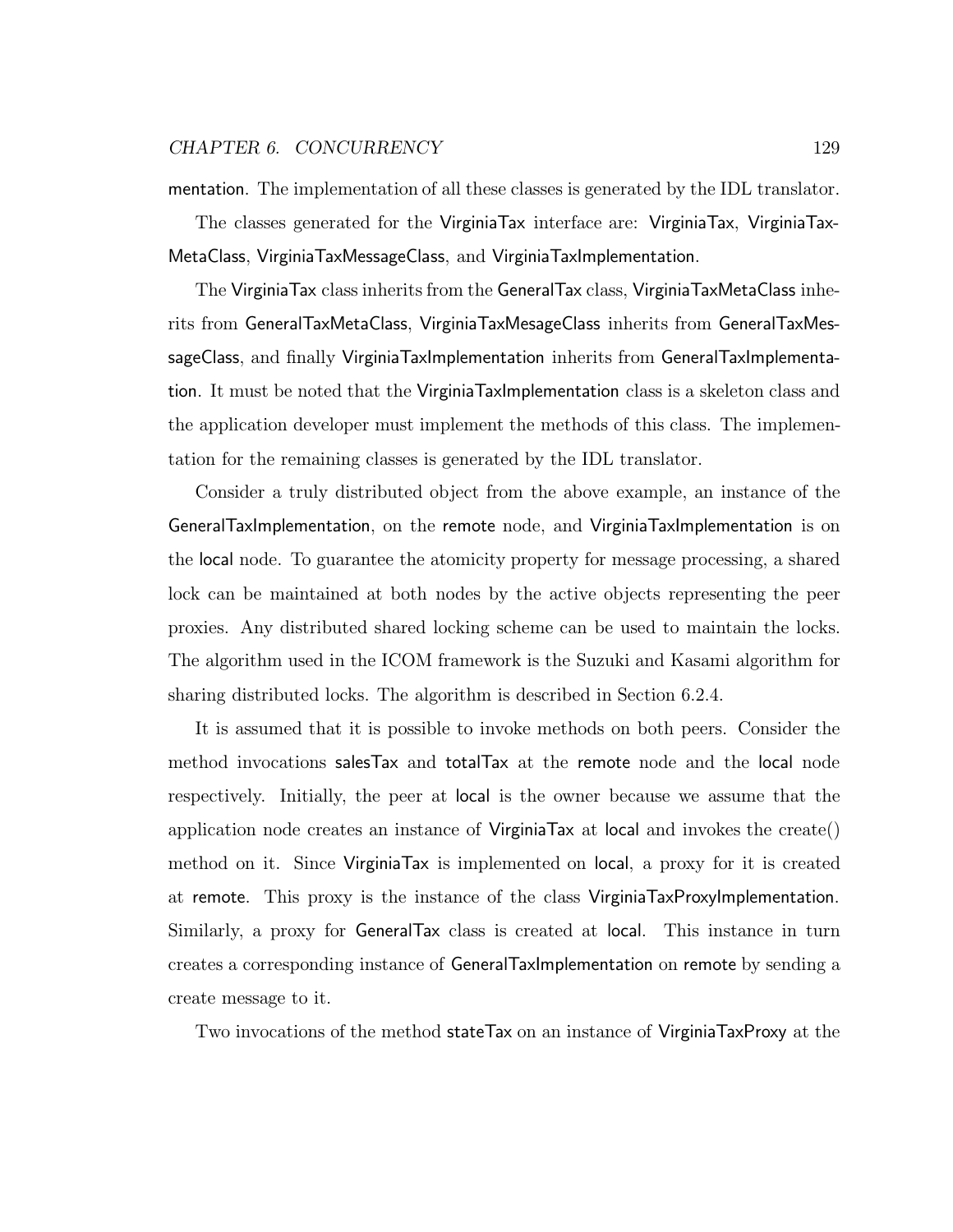

Figure 6.7: Dynamic Method Invocation on an Instance of Virginia Tax Interface involving Inheritance and Atomicity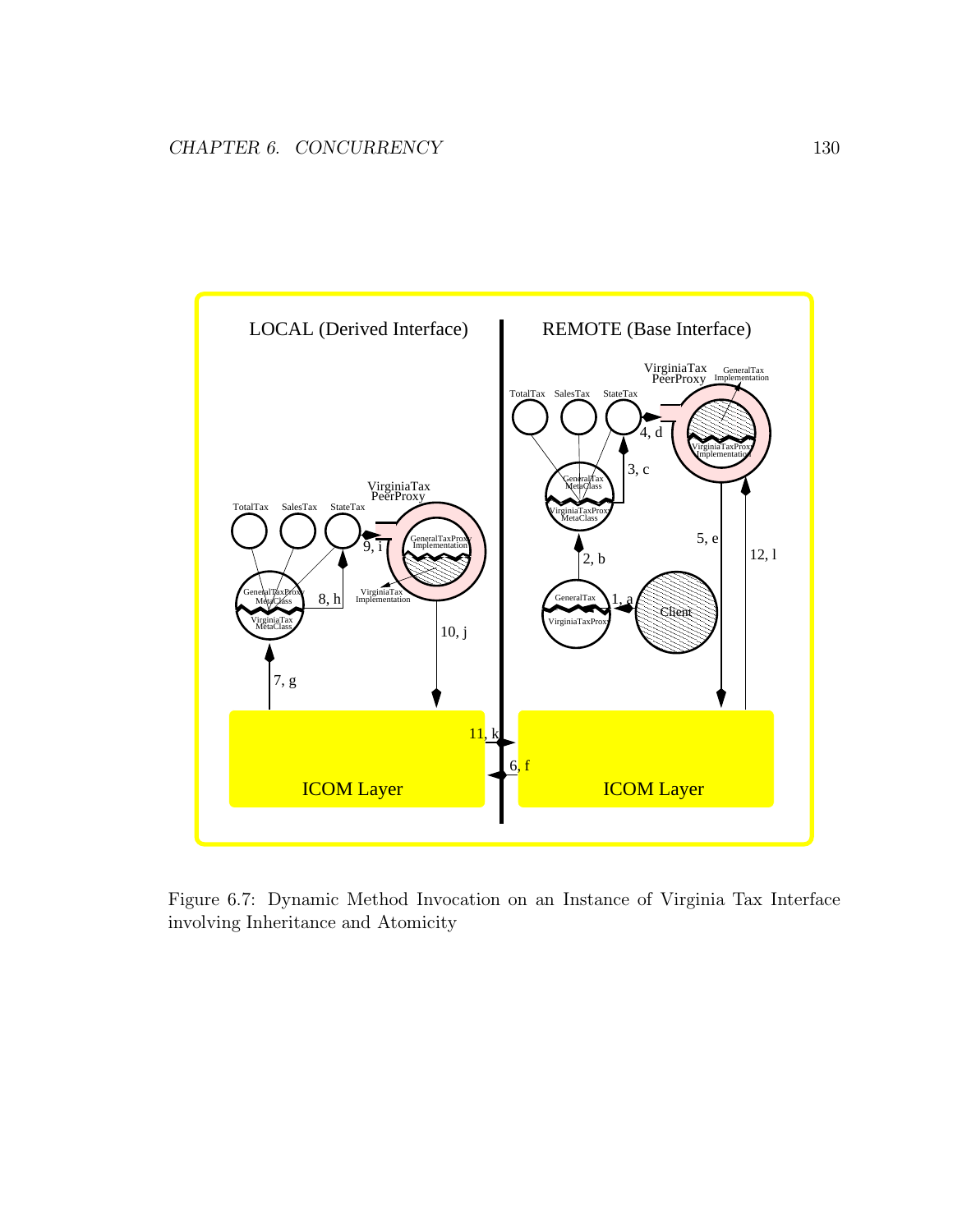remote node are shown in Figure 6.7 (arrows labeled 1 and 'a'). The processing of the second invocation waits until the processing of the first invocation is completed. The sequence of method calls are described as follows:

#### At the remote node

the VirginiaTax instance creates a message object for each of the two method invocations and passes them to the metaclass instance of VirginiaTaxProxyMeta-Class (arrows labeled 2 and b). The metaclass instance looks up in its method table for a method object and passes the messages to the method object state-Tax (arrows labeled 3 and 'c'). The method object copies the arguments from the message and sends a message to the peer proxy on the remote node (arrow labeled 4). It repeats the process for the second message (arrow labeled d). The active object, VirginiaTax PeerProxy, starts the processing of the first message and blocks the second message. This active object sends an invocation to the peer proxy at the local node (arrows labeled 5 and 6).

### At the local node

the ICOM layer receives the encoded message and partially decodes it to get the network address of the peer proxy at the local node, method name and the class name of the message. The ICOM layer then forwards the message to the metaclass instance VirginiaTaxMetaClass (arrow labeled 7). The metaclass instance looks up in the method table for a server method object and passes the message to the server method object stateTax (arrow labeled 8). The method object decodes the arguments and passes the message to the peer proxy, VirginiaTax PeerProxy (arrow labeled 9). The peer proxy executes the method and sends the result through the output parameter tax to the remote node (arrows labeled 10, 11, and 12). The peer proxy sends a *peer Unblock* (discussed in the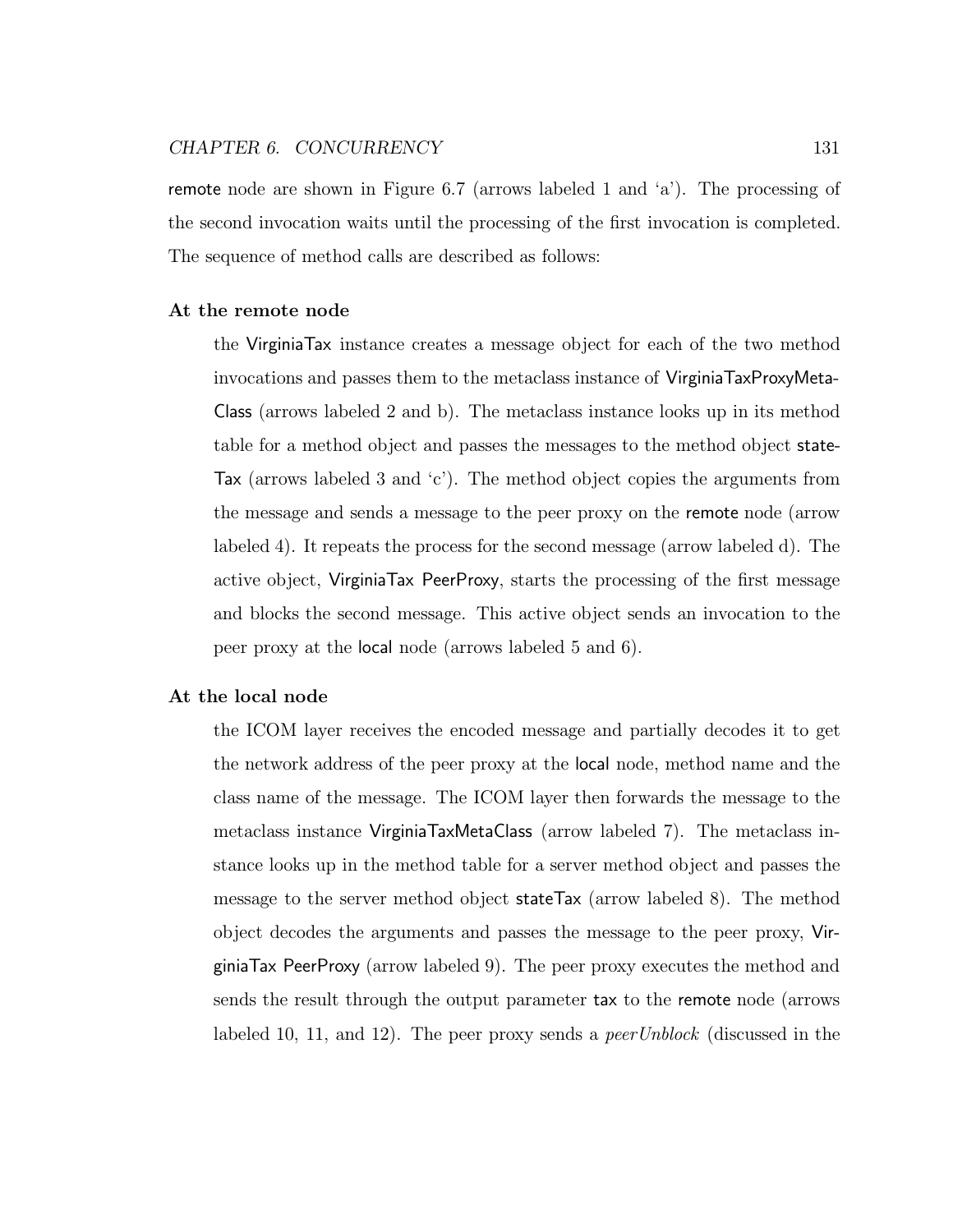next section) message to the peer proxy at the remote node (arrow labeled 13).

### At the remote node

the ICOM layer receives the messages and passes them to the peer proxy. The peer proxy after receiving the peerUnblock message, resets the lock and allows the next message to be processed.

The same sequence of method calls is repeated for the second message. Thus, the ICOM framework supports concurrency that allows method invocation on any component of a distributed object. At the same time the framework assures atomicity.

# 6.2.3 Implementation Details

In the ICOM framework, the atomicity property is supported with a simple boolean variable and a message queue for each object. So messages for any part of a distributed object are enqueued if there is already an execution in progress.

To achieve the atomicity property, the distributed actor model described in Chapter 3 is extended with four additional basic messages, namely, newOwner, peerUnblock, ownershipRequest, and ownershipRelease. Any distributed part must first establish with the remaining peers that it is the owner before it can start a new execution. Any non-owner peer with a new message sends a request for ownership using the ownershipRequest message to all peers. The owner peer, after completing the execution of messages intended for it, relinquishes the control of the ownership by sending an ownershipRelease message to a requesting peer. The peer, upon receiving an ownershipRelease message, declares itself as the new owner by sending a newOwner message to all peers. All non-owner peers acknowledge by sending the same newOwner message back to the owner. The owner after receiving acknowledgments from all peers can start a new execution.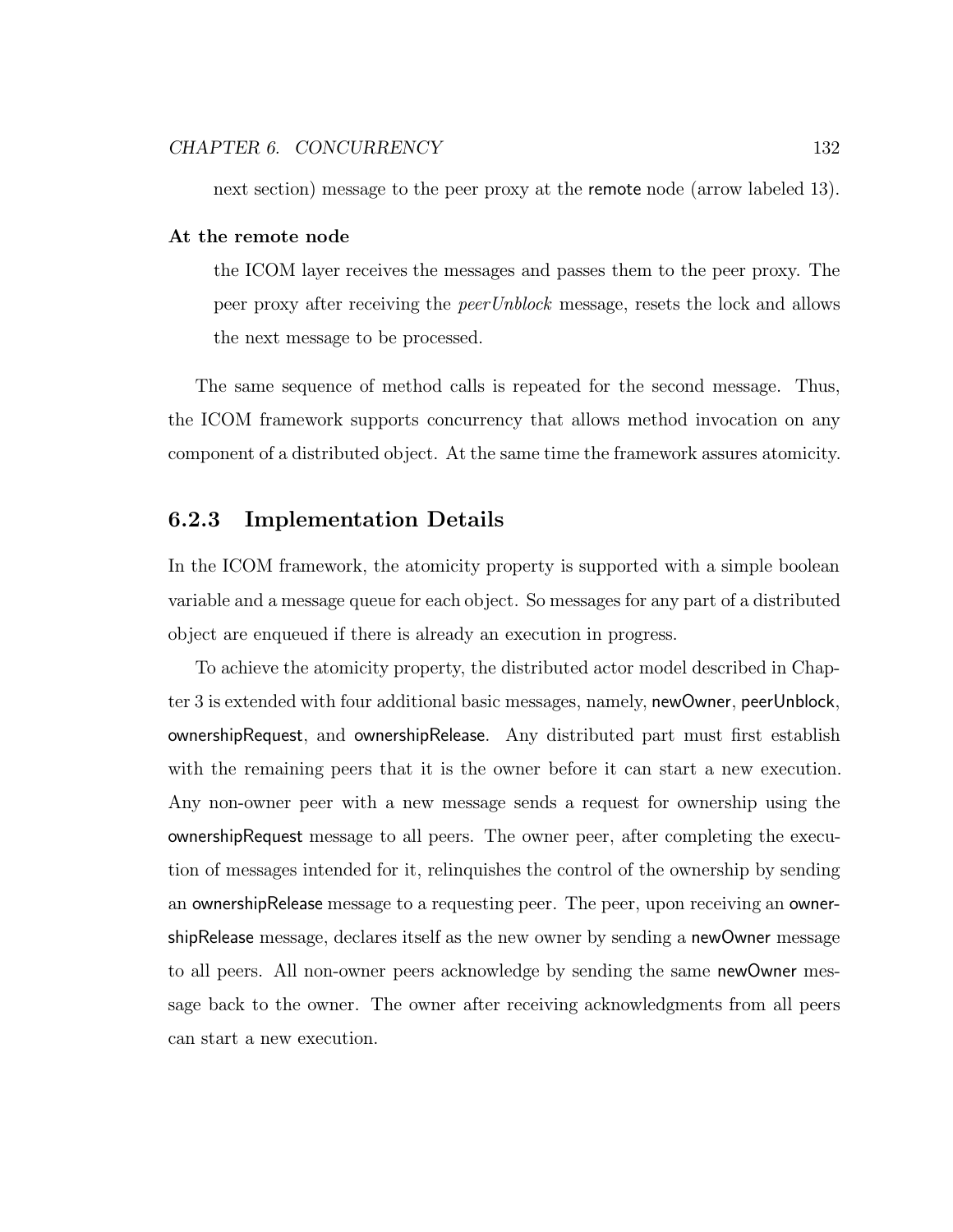Potentially, any distributed shared lock algorithm can be used for implementing a shared lock in a distributed environment. In this dissertation Suzuki and Kasami algorithm [167] is used for implementing atomic locks. A brief description of the algorithm is given below.

## 6.2.4 Suzuki and Kasami Algorithm

The Suzuki and Kasami algorithm was originally designed to provide distributed mutual exclusion to critical sections among N nodes in a distributed network of computers. The computers (nodes in the network) are assumed not to share memory. They communicate with one another only through message passing. The mutual exclusion requirement satisfied in the algorithm is that at most one node is in its critical section at any time.

The algorithm provides a data structure called 'Token' that is transferred among the nodes. Any node that receives the 'Token' can enter its critical section repeatedly until it sends the 'Token' to some other node. A node requesting the 'Token' sends a 'Request' message to all other nodes. A 'Request' message from a node j has the form Request(*j*,s) where *j* is the identifier of the requesting node and **s** is the 'sequence number' which indicates that the node is requesting its (N+1)st critical section invocation. Each node maintains an array, RN, of size N to record the largest sequence number ever received from each of the other nodes.

Initially node 1 has the 'Token'. If Request(j,s) is received by node i, then node i updates its RN array by  $RN[i] = max(RN[j], s)$ , where max returns the maximum of the two arguments. The 'Token' is a message that has the form token(Queue, LN) where Queue is the queue of requesting nodes and LN is an array of size n such that LN[j] is the sequence number of the request of that node j most recently made.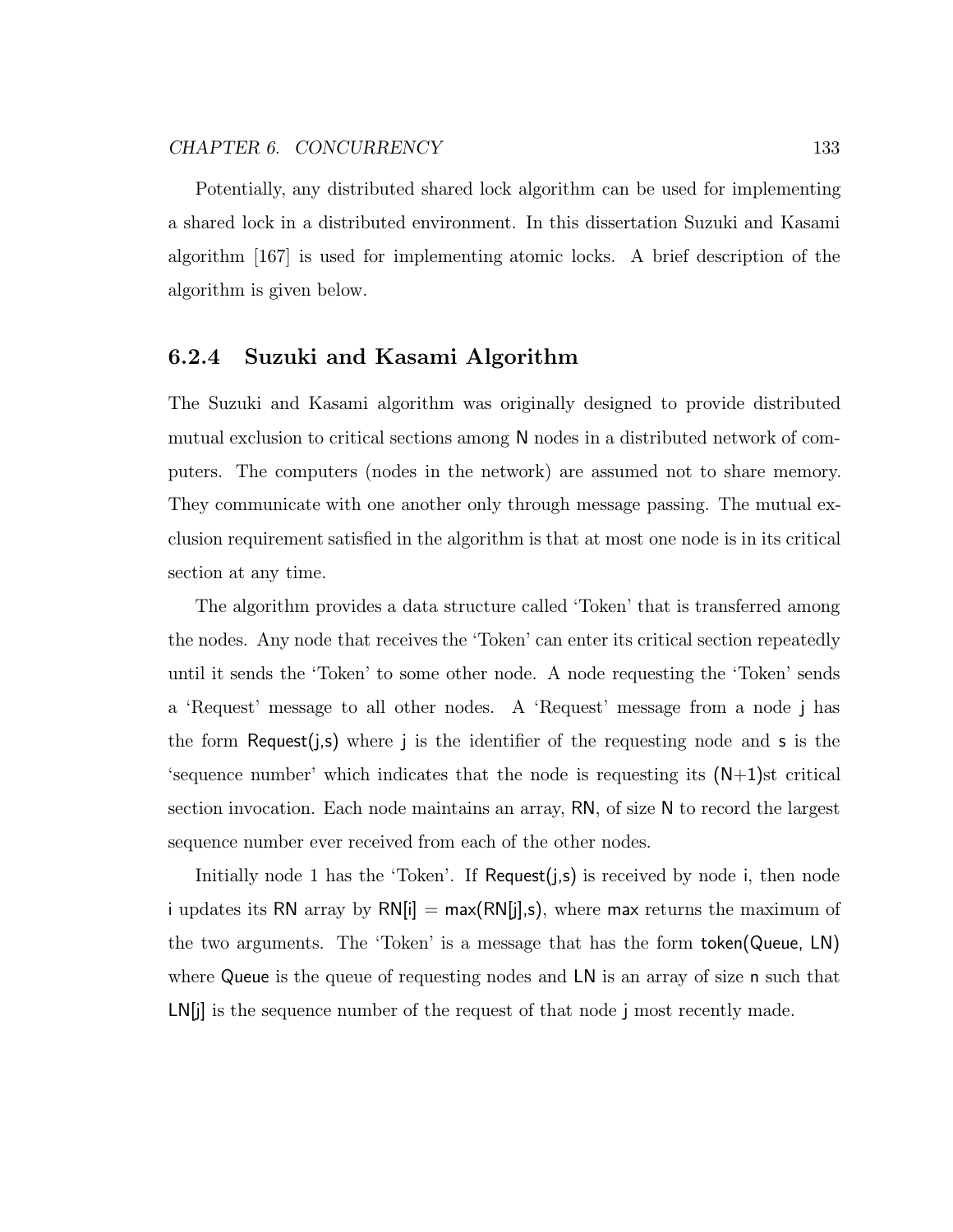When a node i completes executing its critical section, the array LN contained in the last message with 'Token' received by i, is updated by  $LN[i] = RN[j]$  to indicate that current request has been granted. Next, all node identifiers j, such that RN[i]  $= L[N[j]+1$  (i.e., node j is requesting for the 'Token'), is appended to Queue provided that j is not already in Queue. When these updates are complete and if Queue is empty then node i retains the 'Token' until a requesting node is found through the arrival of a Request message.

This algorithm is deadlock free and starvation free. Critical sections are granted in the First Come First Served manner. It requires, at most, N message exchanges per mutual exclusion invocation; (N-1) 'Request' messages and one 'Token' message or no message at all if the node having the 'Token' happens to be the node requesting.

## 6.2.5 Shared Lock Abstraction

The abstraction of the shared lock of truly distributed objects in terms of the Suzuki and Kasami algorithm is realized as follows. The nodes in the algorithm are mapped to peer components of a distributed object. A 'Token' is treated as the ownership of a peer component. Any peer component with the ownership can potentially start the execution of an external method invocation. A 'Request' message is mapped to the OwnershipRequestMessage. The 'Token' is mapped to the message OwnershipRelease that contains the addresses of peer components requesting ownership. The OwnershipRelease message also contains a second array of size N which holds the information about whether a particular peer is requesting ownership because of a guard method or not. This is required to avoid the transfer of the OwnershipRelease message among the peer components when all of the peer components are waiting on guard methods. Transfer of ownership is ensured by the message NewOwner. The NewOwner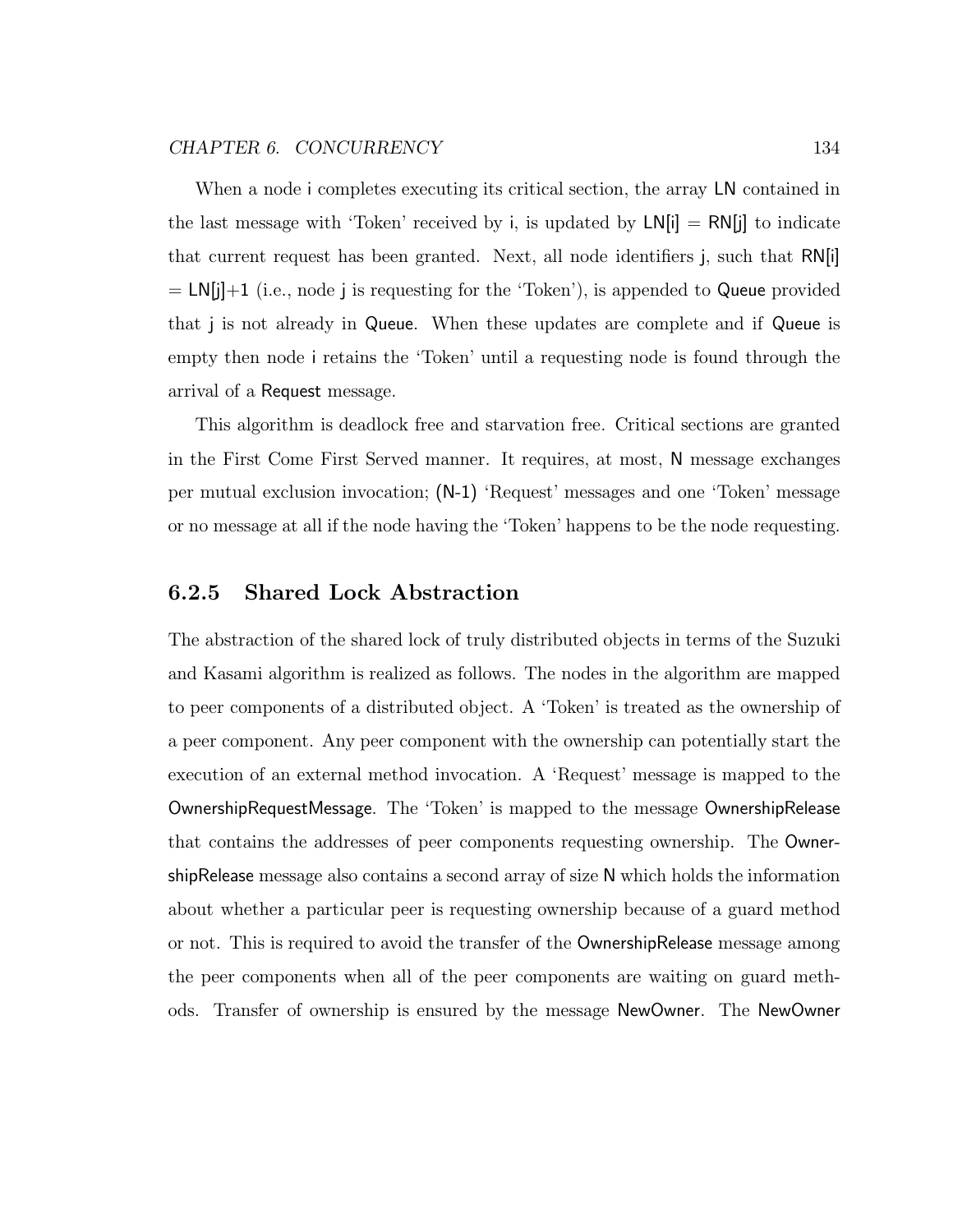message is used to inform other nodes about the new owner and also to act as an acknowledgment between the owner peer component and other peer components.

# 6.3 Synchronized Objects

It is often the case that real world objects exhibit different behaviors in different situations. A classic example from the literature is that of a 'bounded buffer'. A bounded buffer cannot accept a get method when the buffer is empty. The only method accepted in this state is the put method. Similarly, the buffer cannot accept a put method when the buffer is full. It accepts only a get method at that time. But, when the buffer is not full and is not empty it accepts both put and get messages.

In the ICOM framework, guard methods are used as a way of providing synchronization to objects. The ICOM model views guard methods as regular methods that have one boolean output parameter and any number of input parameters. By definition, they do not affect the state of an object. The restriction on the input parameters is that they must correspond to the input parameters of the method guarded by the guard method. Guard methods always evaluate to either true or false. The key word guardedBy is used to represent a guard method that guards another method in an interface. Consider an instance of an object supporting an interface with a method guarded by another method. When this object receives an invocation of the guarded method, the guard method will be evaluated first. If the guard method returns true via its output parameter, then the guarded method is executed. Otherwise, the original message will enter the queue and the guard method will be evaluated again at a later point of time. The evaluation takes place when the state of the object is modified by another method of the same object.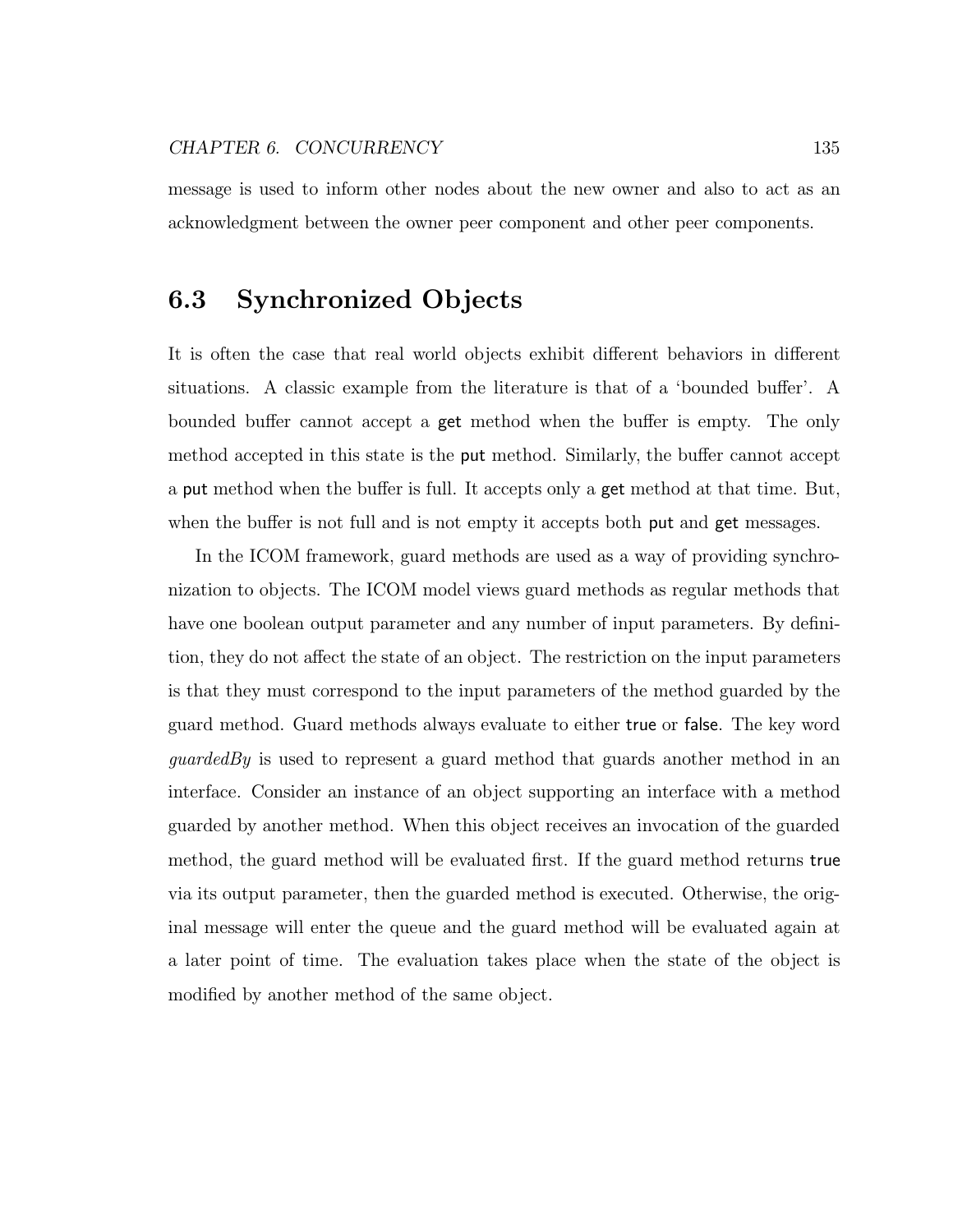## 6.3.1 Example: An Atomic Object with a Guard Method

The 'Department Stores' problem described in Chapter 3 is used to describe guard methods in the ICOM framework. Figure 6.8 shows the Manufacturer interface that contains a method startShipment with four input parameters, brandName, itemNumber, itemCount, and storeNumber. This method is used by a client application requiring a product to be shipped to a store. The client application and the Manufacturer implementation can exist in a distributed environment. The method startShipment is guarded by the method suppliesAvailable. The relationship between a method and its guard is represented by the keyword *quardedBy*. The guard method, suppliesAvailable takes three input parameters, brandName, itemNumber, and itemCount, and an output parameter, okay. The manufacturer cannot start shipment unless the product is available. The method suppliesAvailable will be evaluated first when an invocation on the method startShipment is received by the active object representing Manufacturer interface. The method startShipment will be executed only when there are supplies available. The availability is ensured by the guard method suppliesAvailable

| interface Manufacturer {           |                                                                                                                                      |
|------------------------------------|--------------------------------------------------------------------------------------------------------------------------------------|
| startShipment(in string brandName, | // this method is guarded by suppliesAvailable method<br>in long itemNumber,<br>in long itemCount.<br>in long storeNumber) guardedBy |
|                                    | suppliesAvailable(in string brandName,<br>in long itemNumber,<br>in long itemCount.<br>out boolean okay);                            |
|                                    |                                                                                                                                      |

Figure 6.8: IDL Description of Manufacturer Interface with a Guard Method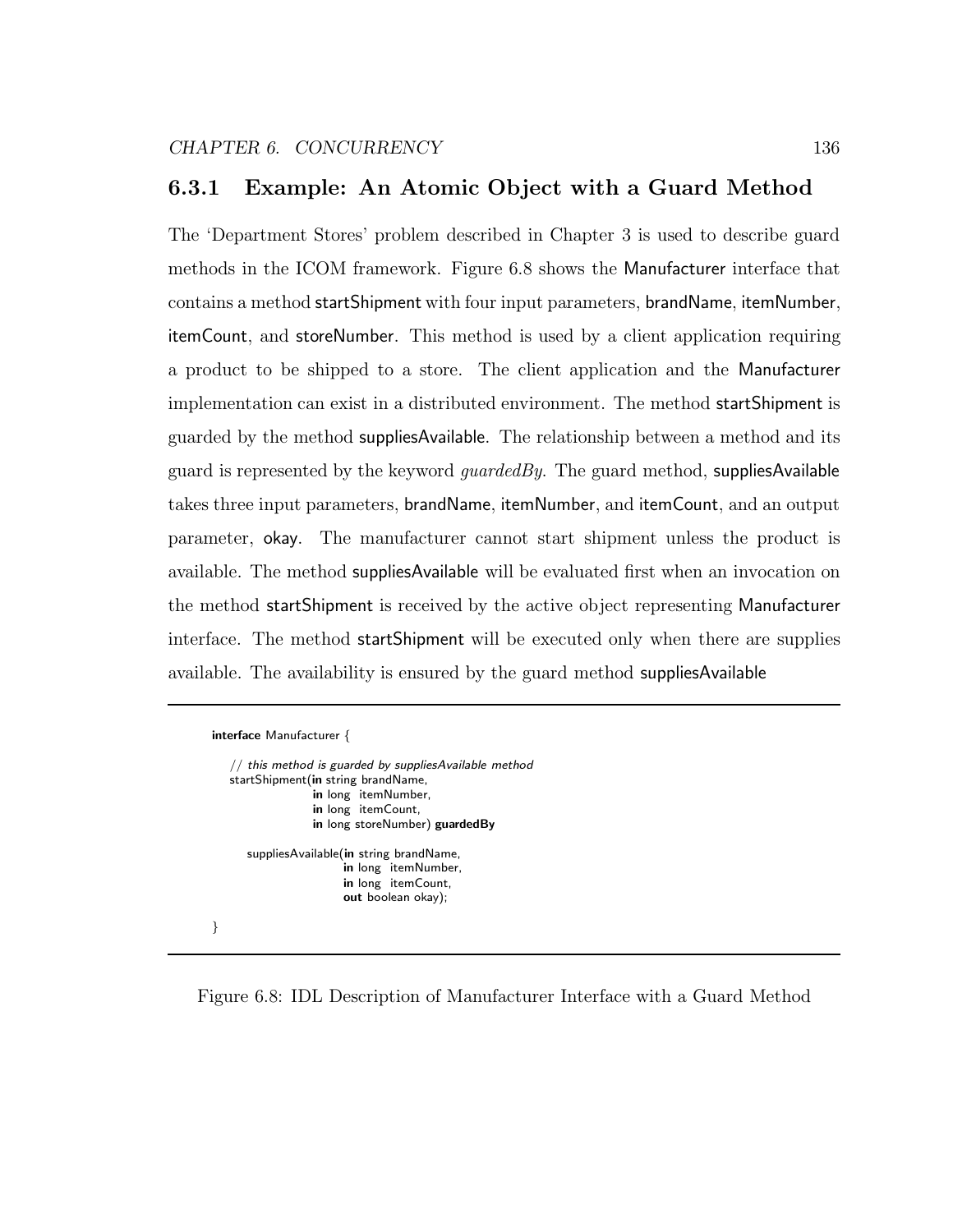#### CHAPTER 6. CONCURRENCY 137

An IDL translation of the Manufacturer interface is shown in Figure 6.9. It is assumed that the implementation of the interface is to be done at a remote node and the client application at a local node. IDL translators can run independently at both nodes, because there is no remote inheritance involved in this example.

At the remote node, the IDL translator generates four classes: ManufacturerMeta-Class, ManufacturerImplementation, ManufacturerMessageClass, and Manufacturer proxy class. The metaclass ManufacturerMetaClass contains a method table representing the two methods, startShipment and suppliesAvailable. Two server method objects are attached to the metaclass and they can decode the method arguments of the messages represented by them. The ManufacturerImplementation class is a skeleton class and its implementation must be written in a native language by a developer. The ManufacturerMessageClass is used to generate message objects for the two methods of the interface. The Manufacturer class is a proxy class for the Manufacturer interface. It is mainly used in the client applications, but the ManufacturerImplementation may use it to make invocations on other Manufacturer active objects.

The implementation of the server method objects that represent guarded methods is different from other server method objects. When an invocation of the guarded method is to be made on the active object representing the Manufacturer interface, the guard method will be invoked first. If the guard method returns true, then the guarded method will be executed. Otherwise, the message enters the queue of the active object for later reevaluation of the guard method.

At the local node, where the client application is to be implemented, the IDL translator generates two classes: Manufacturer proxy class and ManufacturerMessage-Class. The proxy class is used in the client application to create and invoke messages on the active object at the remote node. It uses the ManufacturerMessageClass to generate message objects that can be sent to the remote node. The client application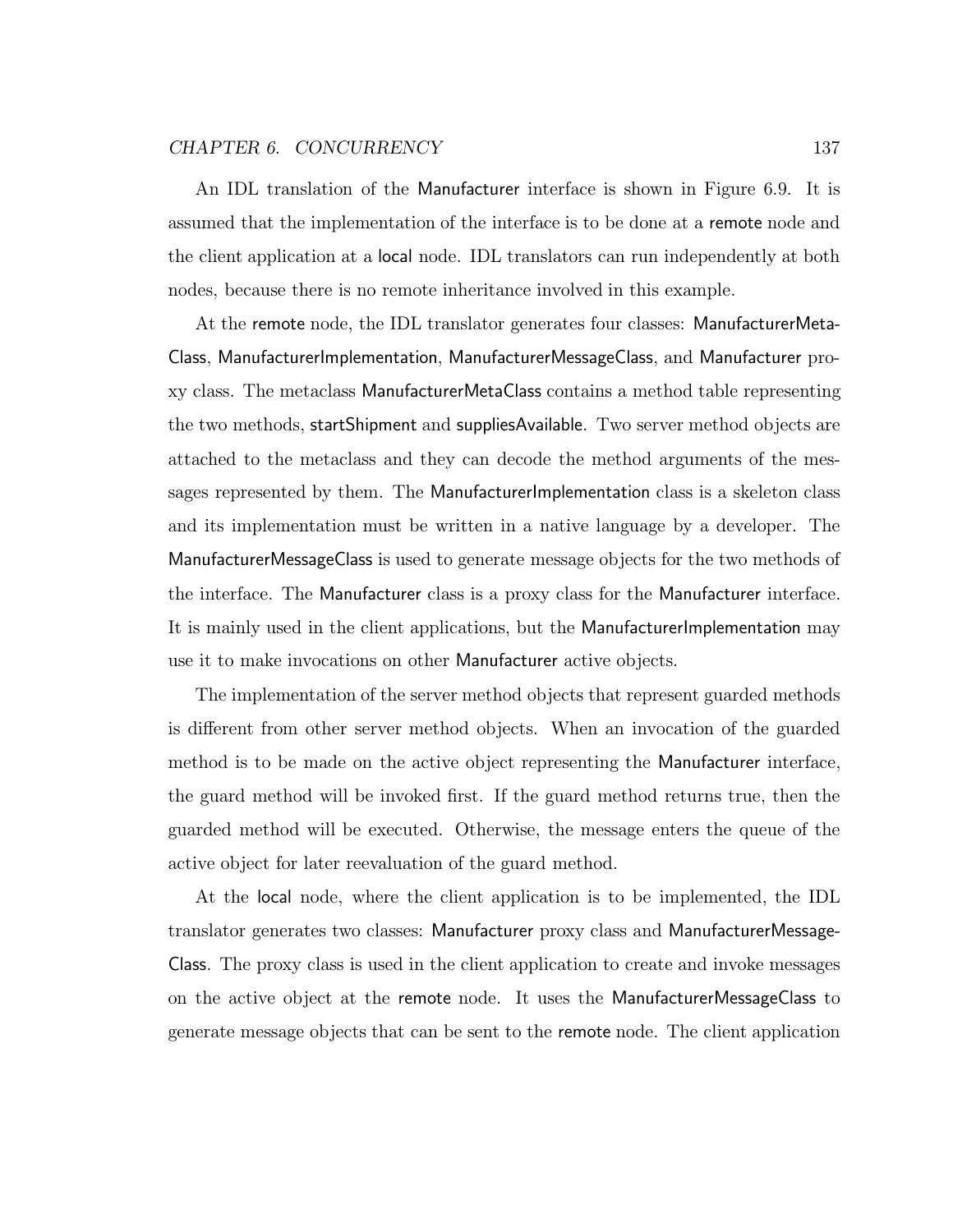

Figure 6.9: IDL Translation of Manufacturer Interface with a Guard Method

can be a financial agency that maintains an information processing service center that represents a chain of stores. This center can request for the shipment of a product whose inventory is low at a clothes store. This is done by the invocation of the startShipment method on the manufacturer object.

Figure 6.10 shows a method invocation of startShipment method, on an active object representing the Manufacturer interface (arrow labeled 1). The sequence of method calls can be explained as follows:

### At the local node

The instance of Manufacturer proxy class generates a message object using the instance of ManufacturerMessageClass and sends it to the remote node (arrows labeled 2 and 3).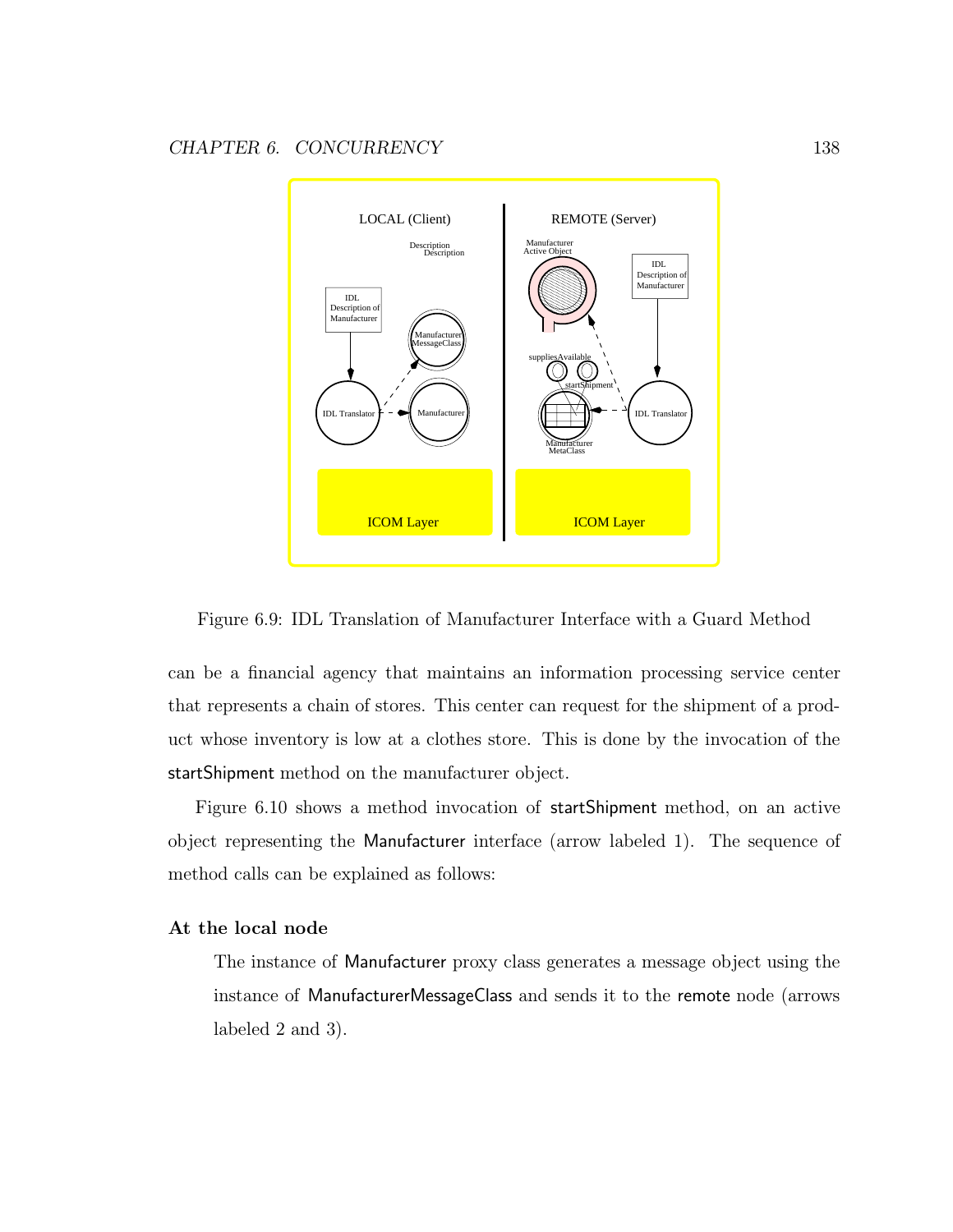#### At the remote node

the ICOM layer at the remote node receives the message and partially decodes it to get the network address of the Manufacturer active object, the method name and class name. It then passes the message object to the instance of ManufacturerMetaClass (arrow labeled 4). The metaclass instance looks up in the method table for a server method object, and passes the message object to the server method object (arrow labeled 5), startShipment. The server method object decodes the arguments and realizes that this method is guarded by the method suppliesAvailable. The server method object first tries to invoke the guard method on the active object (arrow labeled 6). If the guard method returns true via its output parameter, then it invokes the startShipment method of the active object (arrow labeled 7). If the guard method returns false via its output parameter, then the message enters the queue and the guard method will be re-evaluated when the state of the active object changes.

Thus, in the ICOM framework, objects can be synchronized using guard methods.

# 6.3.2 Synchronized Objects involving Inheritance

In this subsection, a simple example of a method invocation on a truly distributed object with a guarded method is described. The 'Stores' problem is used to define the interface shown in Figure 6.11. There are two interfaces, ClothesStore and Local-ClothesStore. The second interface inherits from the first interface. The ClothesStore interface defines a method putItemOnSale, which is guarded by another method isInventoryOkay. The method putItemOnSale takes an input parameter, brandName, and an output parameter, salePercentage. The method isInventoryOkay takes one input parameter, brandName and one output parameter, okay.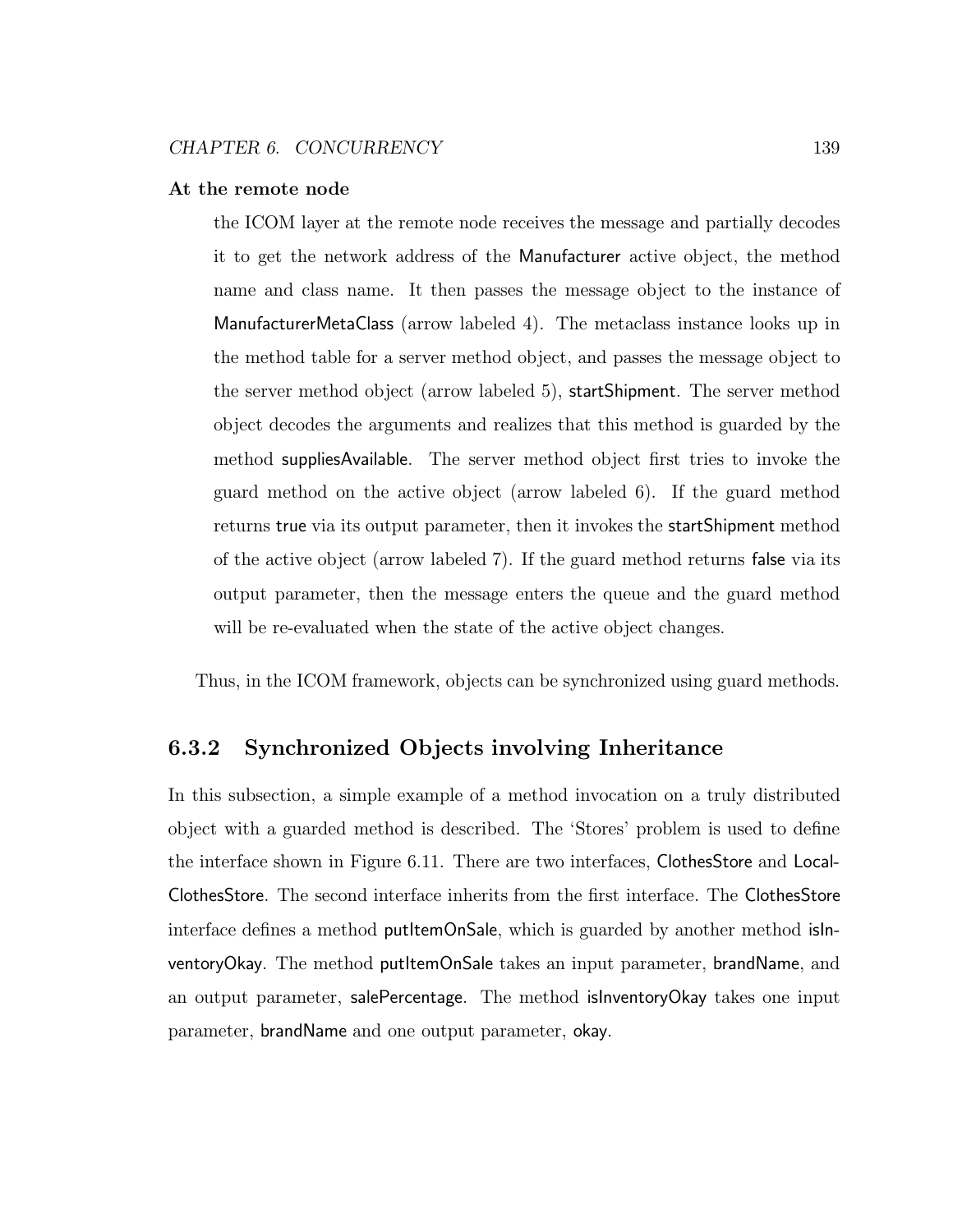

Figure 6.10: Dynamic Method Invocation on an Instance of Manufacturer Interface with a Guard Method

In this example, it can be assumed that the ClothesStore interface is implemented at the CIPS center and the LocalClothesStore is implemented at a distributed location. An application using the instance of ClothesStore can spawn a thread and send a request to the CIPS center to put an item on sale if the inventory of the item remains high over a long period of time. The CIPS center can make a decision based on the inventory status and the time of the year, and decide whether to put the item on sale or postpone the decision.

In this example it is assumed that a client application and the implementation of LocalClothesStore are at a local node, and the implementation of the ClothesStore interface is at a remote node. For simplicity it is assumed that the implementation of the ClothesStore has already been done. When an IDL translator is invoked on the IDL description shown in Figure 6.11, it realizes the existence of remote inheritance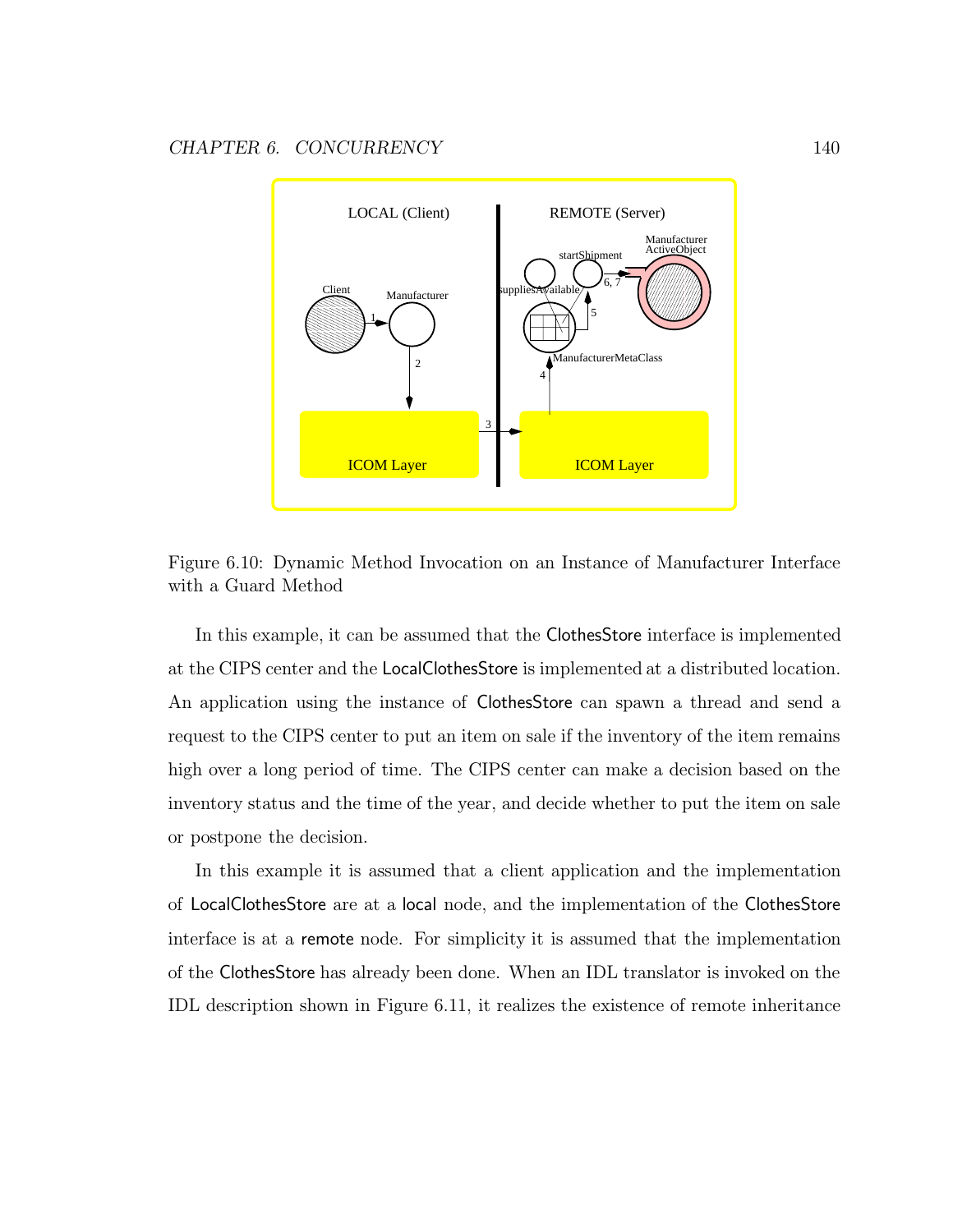interface ClothesStore { putItemOnSale(in string brandName, out long salePercentage) guardedBy isInventoryOkay(in string brandName, out boolean okay);, . . . } interface LocalClothesStore : reuse ClothesStore { updateSales(in long itemNumber, in long itemCount, in double pricePerItem); . . . }



and issues a 'compile' message to the IDL translator at the remote node.

The local IDL translator generates four classes corresponding to the ClothesStore interface. They are: ClothesStore, ClothesStoreProxyMetaClass, ClothesStoreProxyImplemetation, and ClothesStoreMessageClass. All these classes represent the corresponding classes at the remote node. The implementation of all these classes is generated by the IDL translator. The classes generated for the LocalClothesStore interface are: LocalClothesStore LocalClothesStoreMetaClass LocalClothesStoreImplemetation, and LocalClothesStoreMessageClass. The LocalClothesStore class inherits from ClothesStore class. The LocalClothesStoreMetaClass inherits from ClothesStoreProxyMetaClass. The LocalClothesStoreImplemetation class inherits from ClothesStoreProxyImplemetation class. It should be noted that the implementation generated for the class LocalClothesStoreImplemetation is a skeleton implementation and the actual coding for the methods must be done by the application developer. The LocalClothes-StoreMessageClass inherits from the class ClothesStoreMessageClass.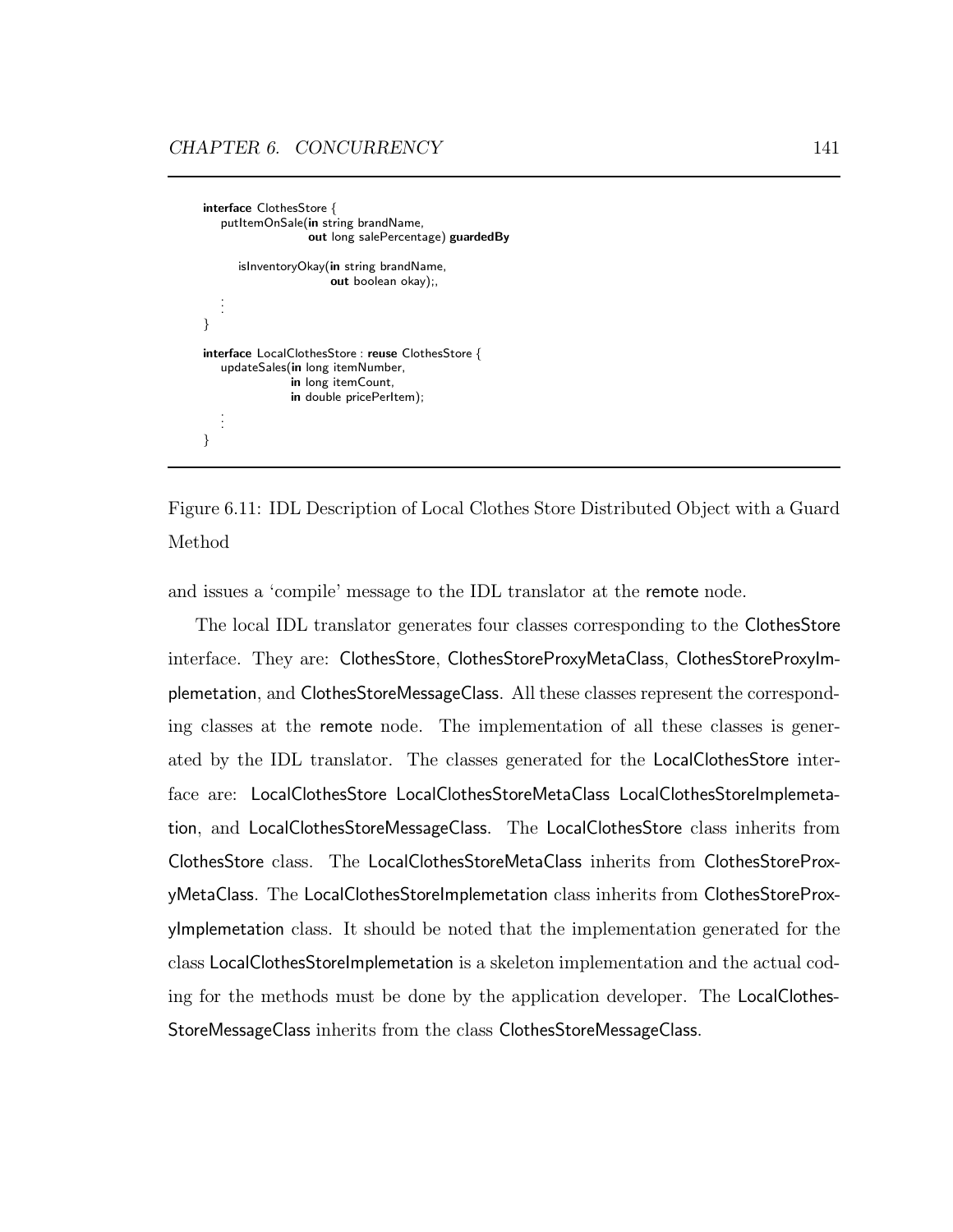### CHAPTER 6. CONCURRENCY 142

At the remote node, the IDL translator generates four classes corresponding to the LocalClothesStore interface. They are: LocalClothesStore, LocalClothesStoreProxyMetaClass, LocalClothesStoreProxyImplemetation, and LocalClothesStoreMessageClass. The LocalClothesStore classes inherit from the corresponding classes of the Clothes-Store interface that were already generated when ClothesStore is implemented earlier.

In this example the stores and central information processing service are geographically distributed. A local store client application can spawn a thread and invoke the method putItemOnSale of the store object. The thread blocks and waits for a response in the salePercentage output parameter. The invocation (arrow labeled 1) is shown in Figure 6.13. The sequence of method calls is explained as follows:

#### At the local node

the instance of LocalClothesStore proxy class generates a message object for the method putItemOnSale and passes it to the metaclass instance of Local-ClotheStoreMetaClass (arrow labeled 2). The metaclass instance looks up in the method table for a server method object and passes the message object to the server method object of putItemOnSale (arrow labeled 3). The server method object copies the arguments and invokes the method on the active object implementation of LocalClothesStoreImplementation. Since the actual implementation of the method exists at the remote node, the active object sends an invocation to the remote node (arrows labeled 5 and 6). The encoded message is sent to the ICOM layer at the remote node.

### At the remote node

the ICOM layer at the remote node receives the message and partially decodes it to get the network address of the active object of ClothesStoreImplementation, method name and class name of the message object. The ICOM layer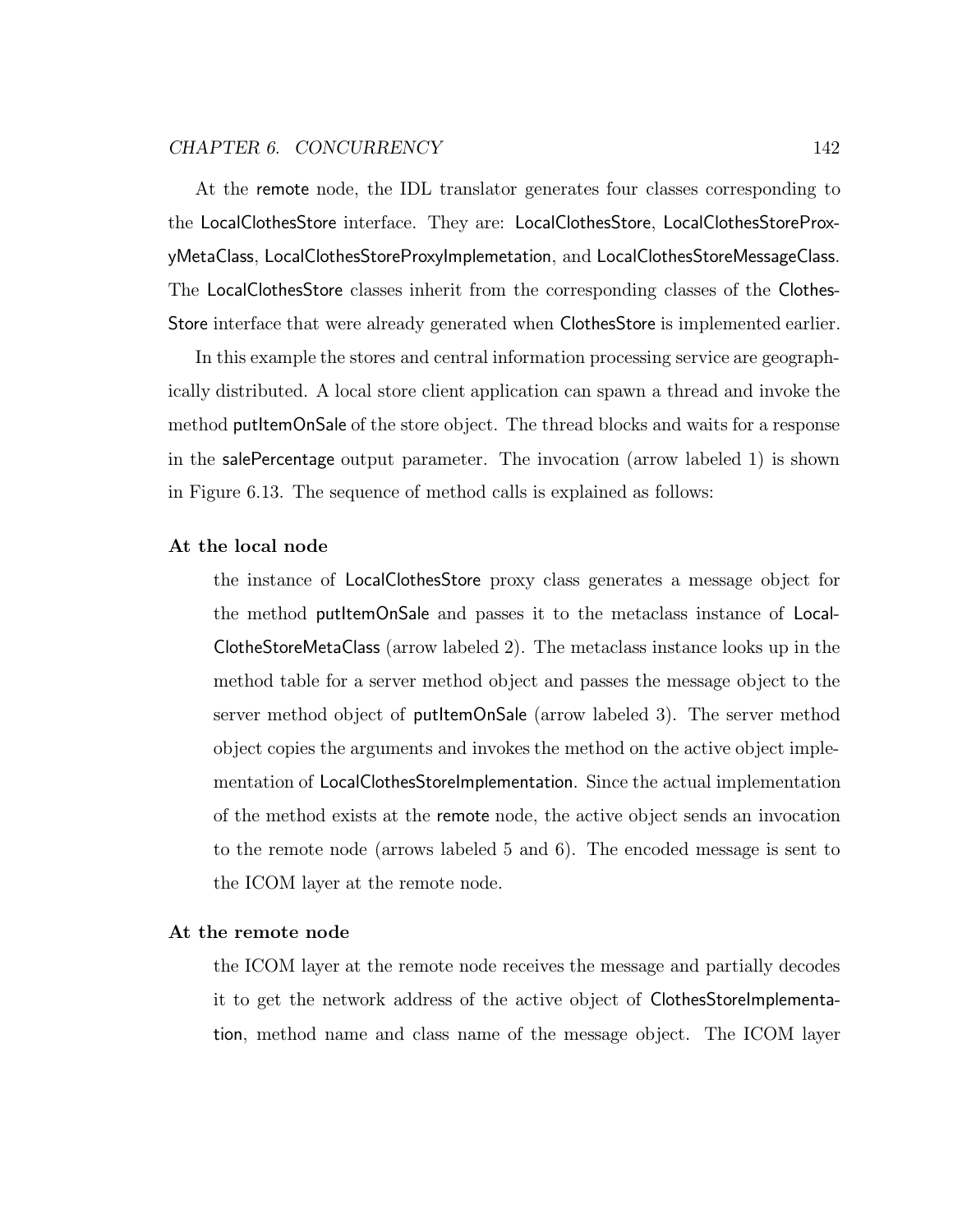

Figure 6.12: IDL Translation of the Local Clothes Store Distributed Object with a Guard Method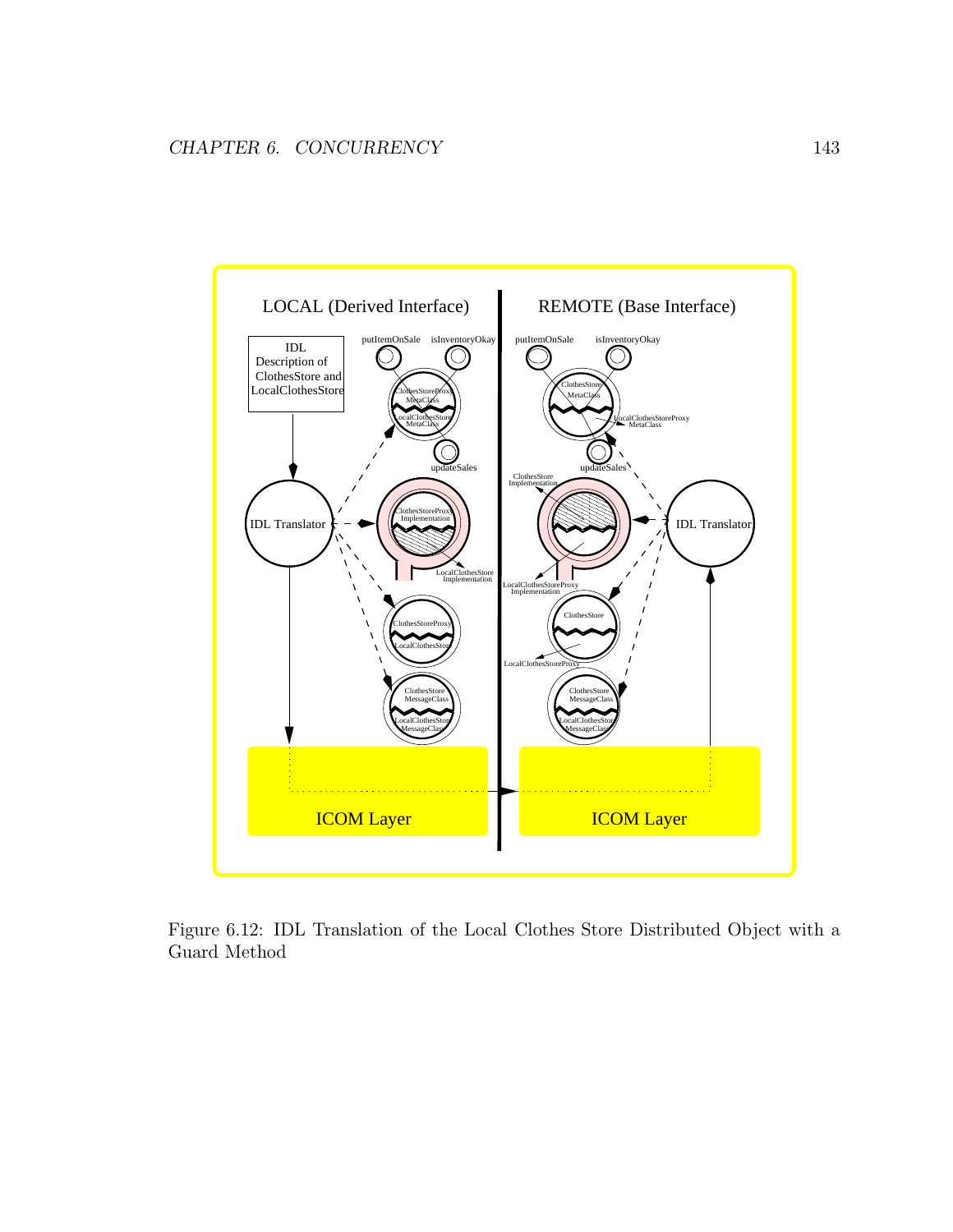then passes the message object to the ClothesStoreProxyMetaClass instance (arrow labeled 7). The metaclass instance does a look up in its method table for a server method object and passes the message to the server method object, putItemOnSale. The method object decodes the message arguments. Before invoking the method object realizes the existence of the guard method, isInventoryOkay, and invokes it first (arrow labeled 9). If it evaluates to true, then the method object invokes the putItemOnSale method on the active object (arrow labeled 10). The result is sent to the local node with the output parameter, salePercentage (arrows labeled 11,12 and 13).

Thus, in the ICOM framework, guard methods can be used for synchronizing method invocations on object. The guard methods can be inherited and overridden just like any other methods.

## 6.3.3 General Limitations

The current implementation framework of ICOM supports atomic object only. It does not allow a full set or subset of methods in an interface to be concurrent. To provide the flexibility of having some methods as atomic and some methods as synchronized methods, method level locks can be used. The subset of methods requiring atomicity among themselves can have a lock associated with their group. The inheritance of a class with some of its methods concurrent needs to be investigated further.

# 6.4 Summary

In this chapter, concurrency issues involved with objects in a distributed environment are discussed in detail. Implementation details of atomic objects and synchronized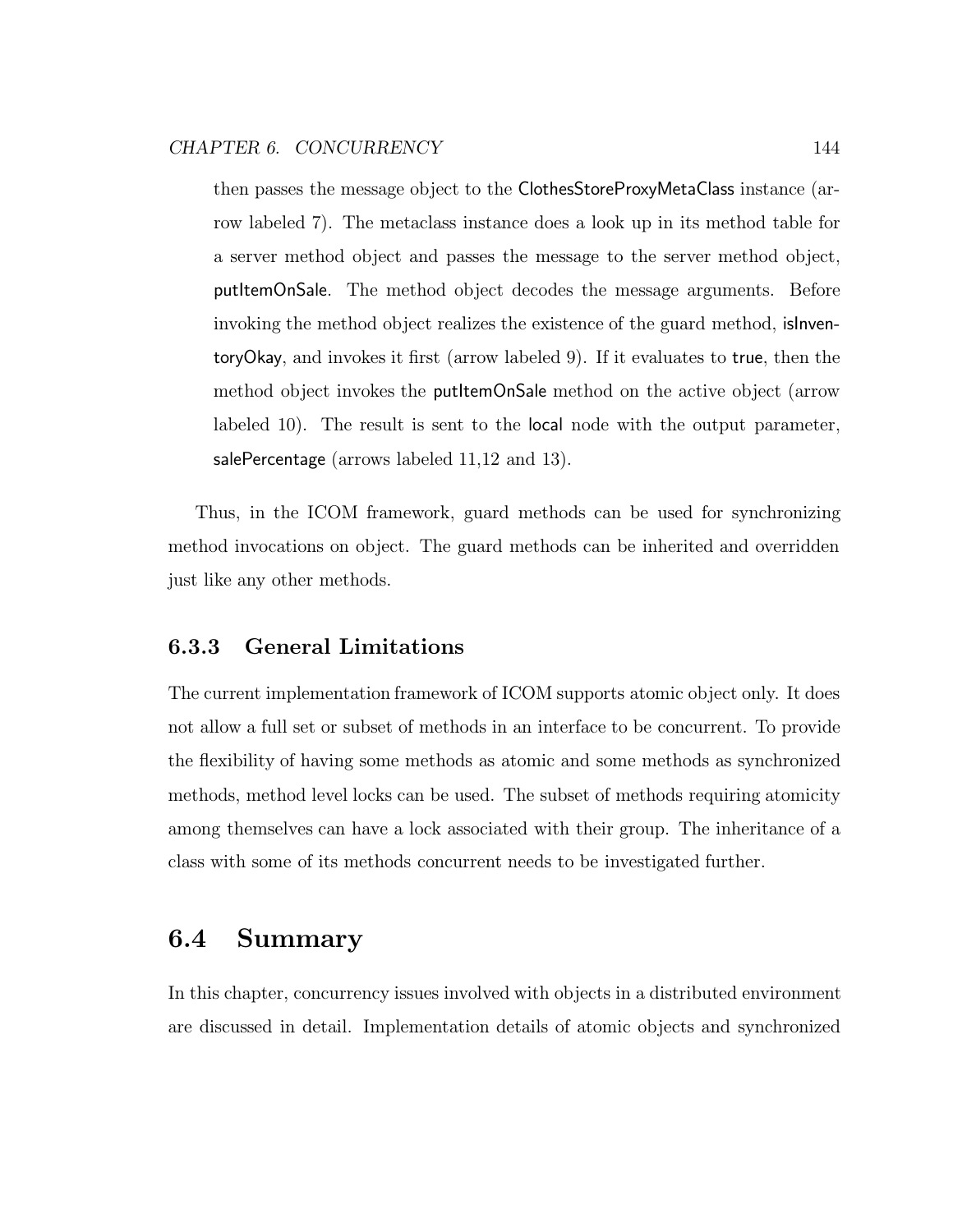

Figure 6.13: Dynamic Method Invocation on the Local Clothes Store Distributed Object with a Guard Method

objects are given with respect to the implementation framework of the dissertation. General limitations of the approach followed are explained.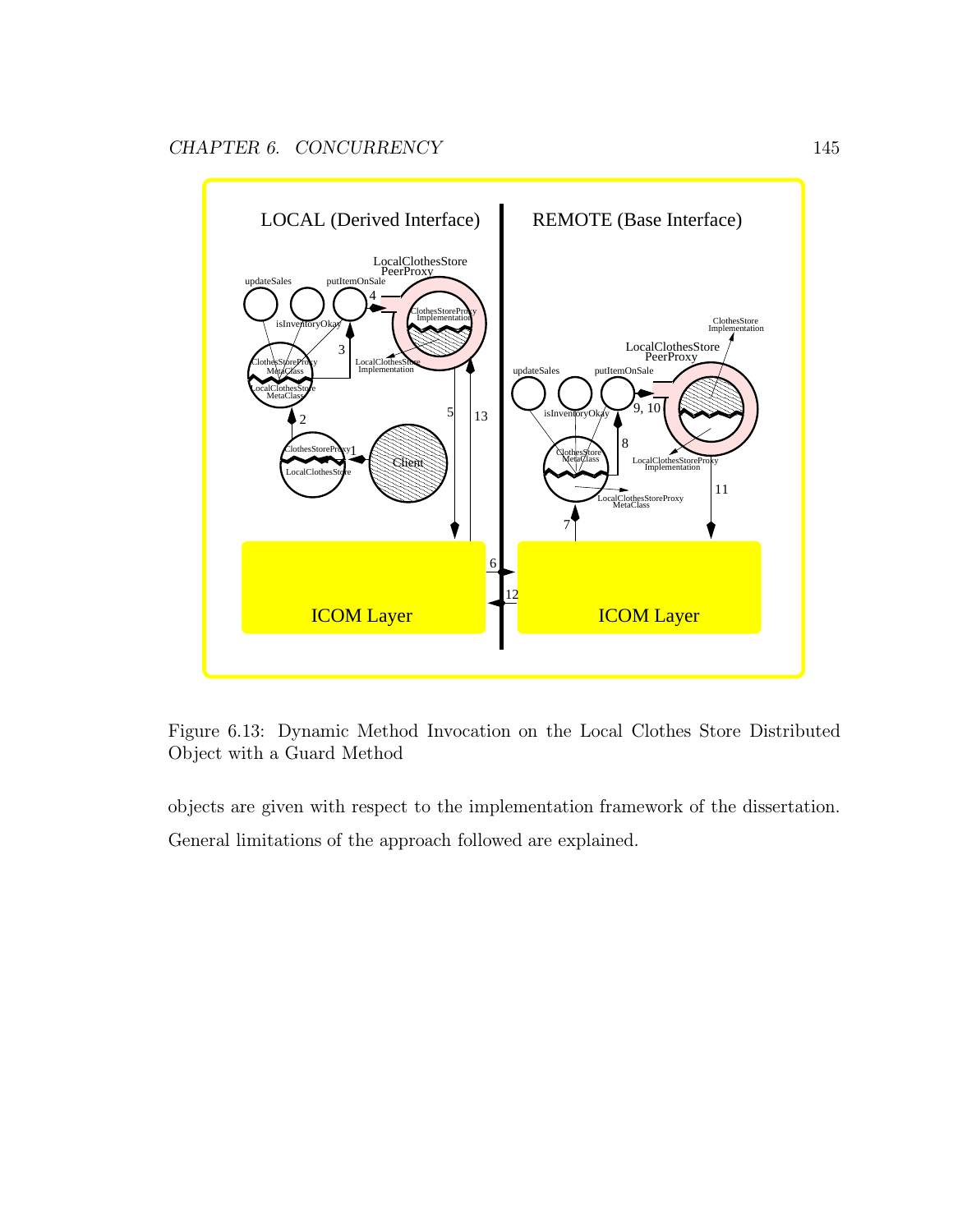# Chapter 7

# Summary and Future Directions

This dissertation addresses the issues involved in developing a powerful common object model that supports advanced features of polymorphism and concurrency. These advanced features are not supported in most of the existing common object models that are geared towards building applications in distributed and heterogeneous environments.

This dissertation focuses on the development of the model with the design criterion that existing languages, compilers, and virtual machines should not be changed. The dissertation also focused on building the model by narrowing the implementation languages to statically typed object-oriented languages. The specific languages chosen for implementation were C++ and Modula-3.

The actor model is used as a basic communication model for exchanging messages. The Distributed Act++ framework is extended to support a common object model in  $C++$  and Modula-3. Reflection-like techniques are used to implement the framework of ICOM. This framework has a uniform design in all implementation languages. A prototype application is developed to demonstrate the feasibility of the defined model.

The features of the languages used for implementing the ICOM framework are: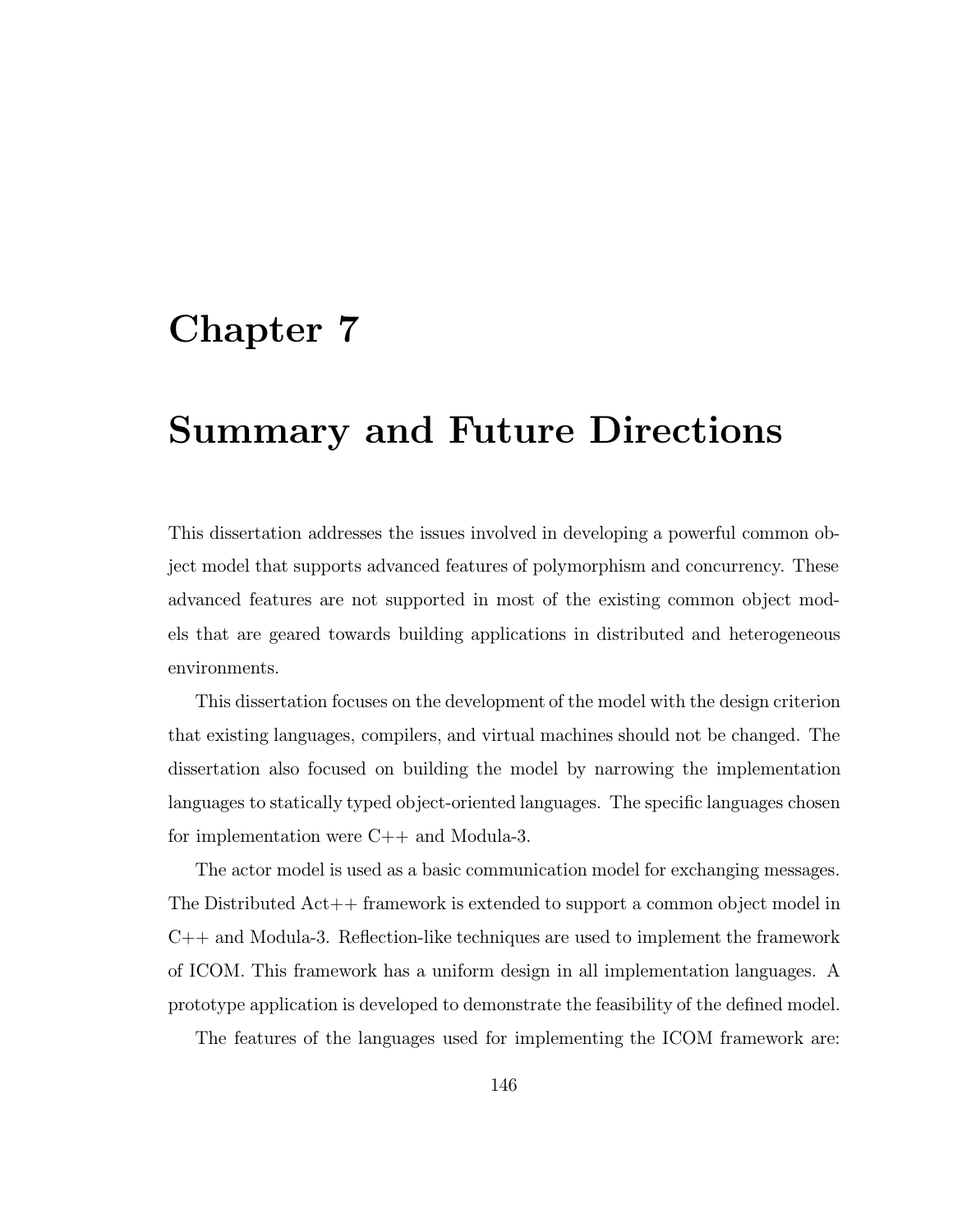object, class, single inheritance, method overloading (or a support for run time type checking), concurrency (or support for concurrency via libraries). Most of the statically typed object-oriented languages, including C++, Modula-3, Eiffel, Ada 95, BETA, and Java, support these features. So, it is possible to map the ICOM framework into these languages. The languages Modula-3 and BETA can use one-way interoperability for the method overloading feature, because they do not support this feature in their object models. The one-way interoperability allows these languages to use the method overloading feature in software components written in other languages.

# 7.1 Contributions

The main contributions of this dissertation are as follows:

### Powerful Common Object Model

A powerful common object model's (ICOM) features are defined. The advanced features of polymorphism and concurrency are included in the ICOM model. A uniform implementation framework (ICOM framework) is developed and is implemented in C++ and Modula-3. The feasibility of the model is demonstrated with prototype implementations.

### **Concurrency**

Specific aspects of concurrency considered are atomicity and guard methods. Adding the features of concurrency that support atomic objects and guard methods to a common object model is demonstrated through prototype implementations. Atomicity in truly distributed objects also is guaranteed in the ICOM framework.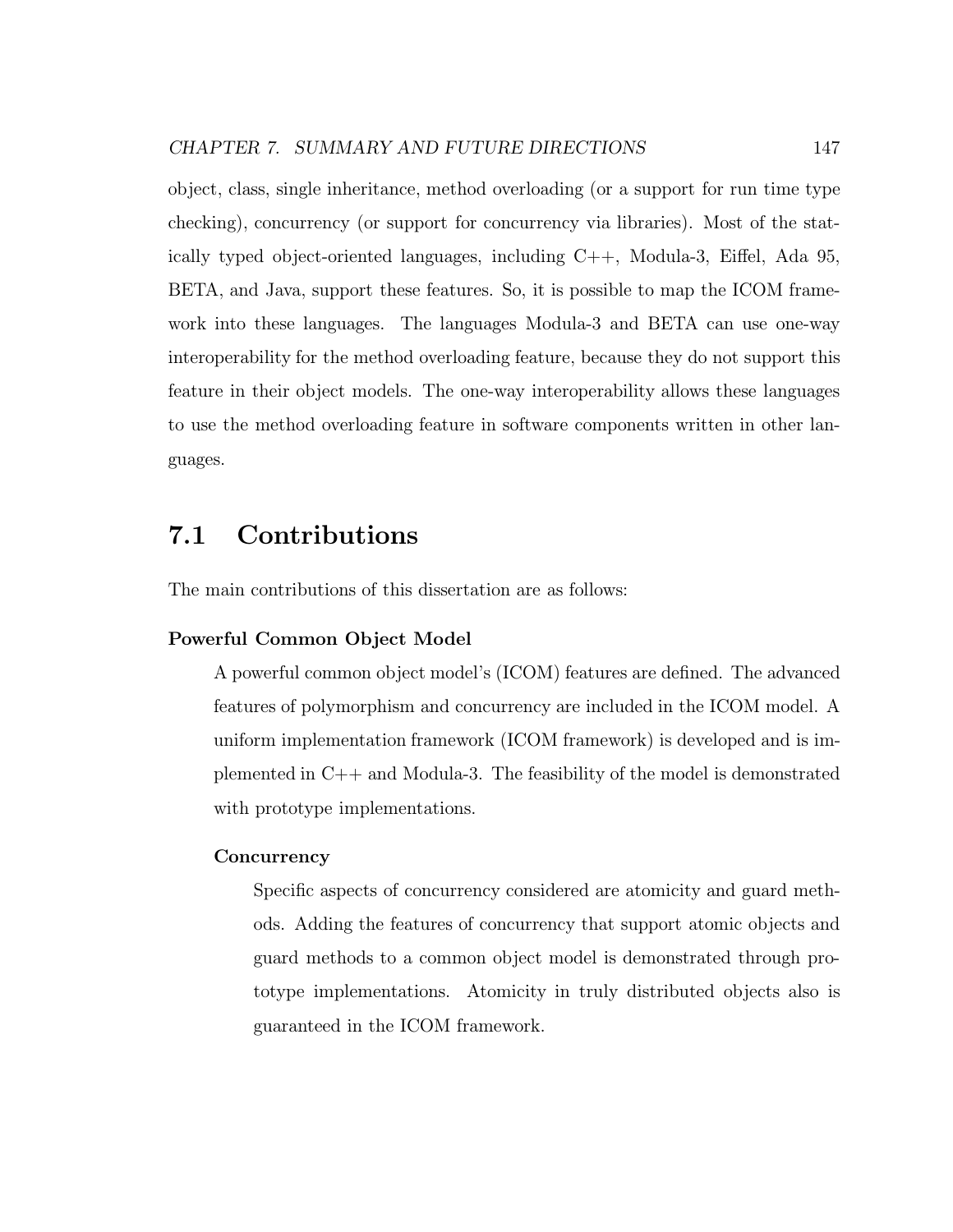### Polymorphism

Specific aspects of polymorphism considered are inheritance of abstract methods across address spaces, method overloading, and parameterized types. In this dissertation, adding the features of polymorphism, parameterized types and method overloading, to a common object model is demonstrated. The scheme used for the parameterized types is 'constrained genericity'.

### Distributed Compilation

A new concept of 'distributed compilation' is introduced. Distributed compilation allows 'truly distributed objects' to be incorporated into a common object model. Truly distributed objects are the distributed objects whose components exist in different address spaces and are related by 'subclass' and 'superclass' relationships. The translation scheme from an IDL description to a native programming language is explained with several examples. These examples use the advanced features of the ICOM object model.

### Distributed Object Model using Actor Model

Implementation of the ICOM object model using the actor model is explained. The implementation framework of the Distributed Act++ system is used as a basis for implementing the ICOM object model framework.

### Reflection Techniques

The effectiveness of reflection techniques in implementing a common object model is shown by implementing the ICOM framework in multiple languages.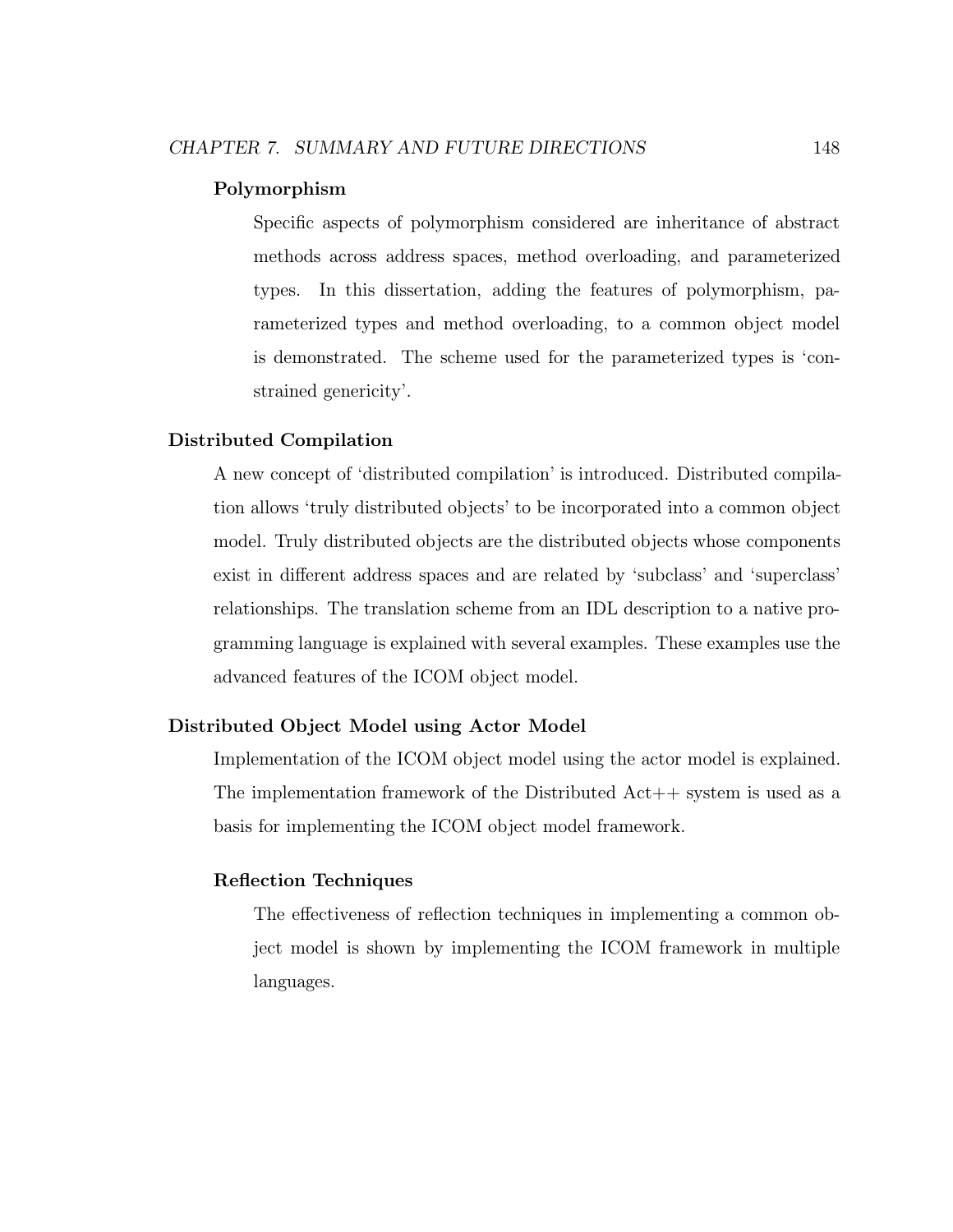### Distributed Act++

The basic actor message set used in the Distributed Act++ system is extended with four new messages to implement the ICOM framework in multiple languages.

A minor contribution of this dissertation is the taxonomy of existing interoperable systems. There have not been any taxonomies defined in the literature to categorize the existing interoperable systems.

# 7.2 Future Directions

In the current ICOM object model, inheriting a base class' methods and overriding them with the same number of parameters is allowed. But, covariance or contravariance is not allowed in the method arguments while overriding. The reason for this is that the statically typed object-oriented languages follow different semantics while considering co/contravariance of method arguments. The Simula family of languages support invariance of method arguments while overriding whereas the Eiffel family of languages support covariance of method arguments [1]. It will be interesting to see if there is a direct mapping of interface hierarchy of the ICOM model that uses covariant methods into a language that uses contravariant methods and vice versa.

One of the object-oriented features not considered in this dissertation is 'persistence'. This feature is not selected because it is not present in most of the statically typed object-oriented languages considered. But, this feature is proven to be very useful in applications such as database applications. This feature can be added to a common object model so that other applications can use the model for interoperability.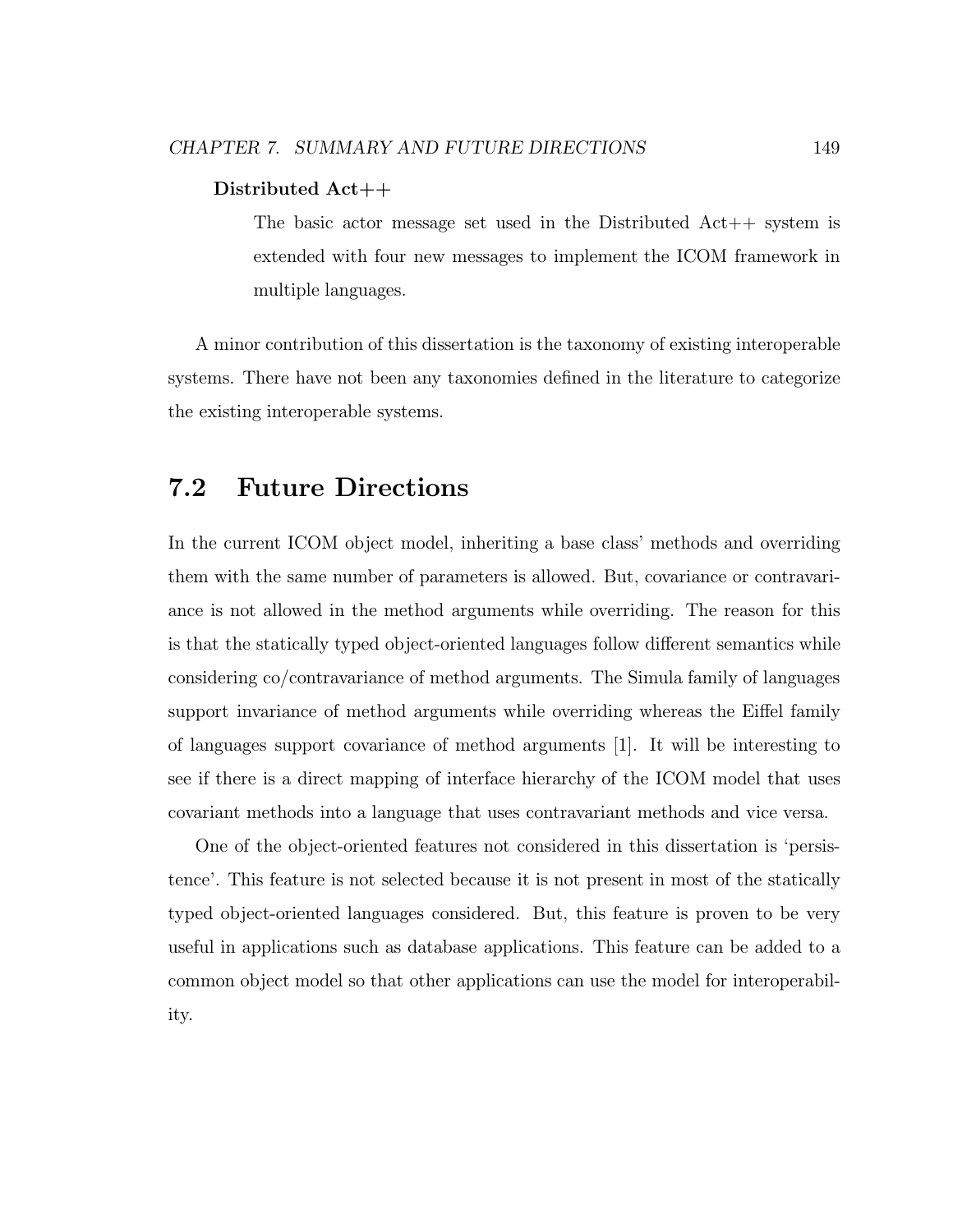### CHAPTER 7. SUMMARY AND FUTURE DIRECTIONS 150

Some of the aspects of concurrency that would be of interest are to provide intraobject concurrency. In the ICOM framework only atomic object are considered. When intra-object concurrency is allowed, several implementation issues surface. Design must be carefully chosen to allow both synchronized and unsynchronized methods in an object. The ICOM framework seems to be a promising basic on which these extension can be made. For example, object-level locks used for locking objects for the atomicity feature can be extended to methods or groups of methods. The actor model used as the underlying communication model allows multiple executions in one actor which helps to add intra-object concurrency to the ICOM object model.

Non object-oriented languages and dynamically typed languages are not used to implement the ICOM framework. It will be interesting to see how these languages play a role in the ICOM framework.

The major goal of elevating common object models to language object models seems to be an excellent way of providing powerful features and higher levels of abstraction to distributed object systems. Providing mappings to non object-oriented languages and dynamically typed object-oriented languages may show some interesting aspects of the ICOM framework.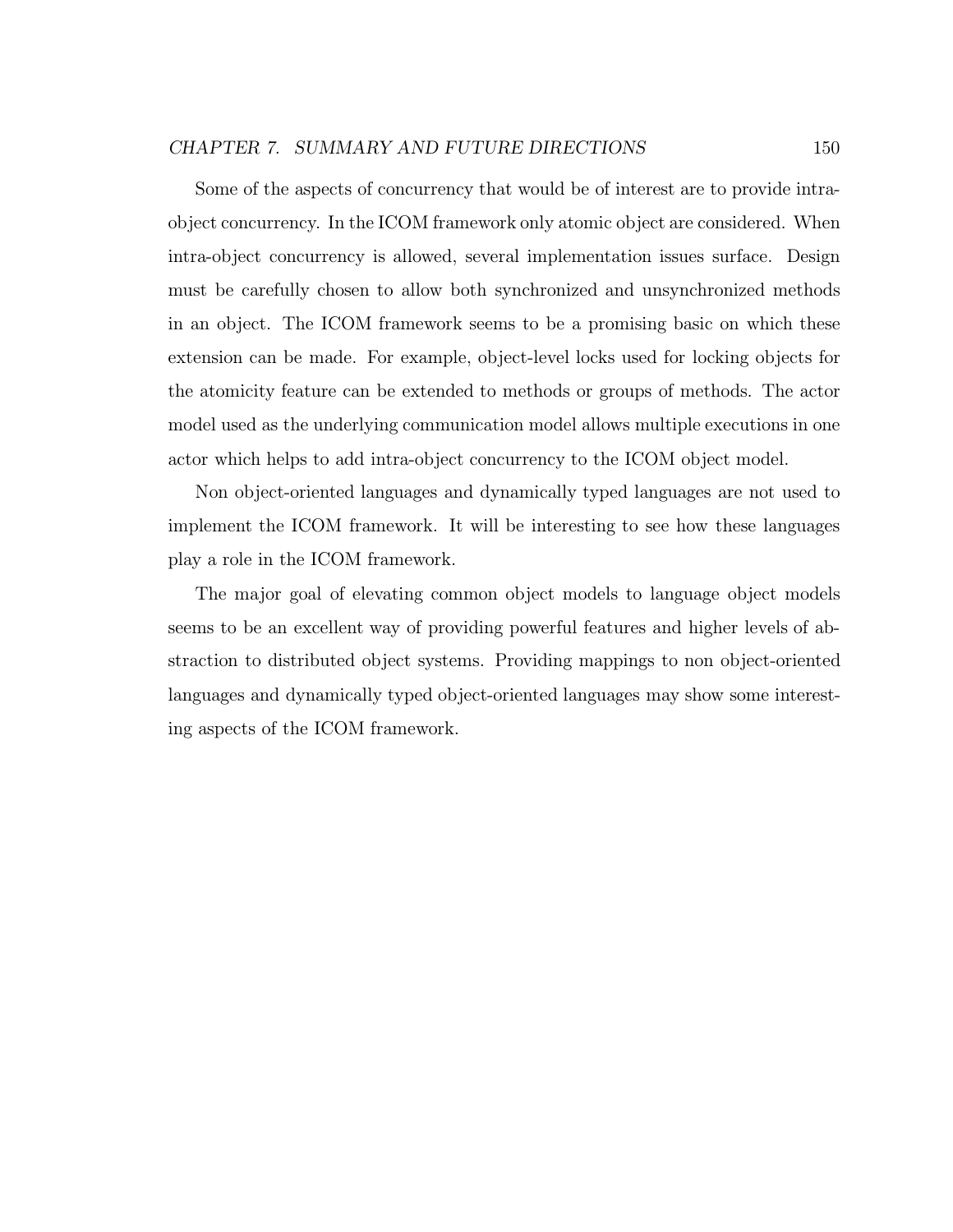# Appendix A

# The ICOM Object Model

This appendix describes the essential features of the object model used in the ICOM framework. The syntax of the model is given by an Interface Definition Language (IDL) and the semantics are given by natural language descriptions and examples. The syntax of the IDL used in this model is an extension of the CORBA IDL [60]. Only the extensions made to the CORBA IDL and its object model are described here.

The ICOM framework differs from the other distributed object systems in the way messages are communicated and the semantics of method invocations. Specific aspects of the ICOM framework are as follows:

### Autonomous Objects

All objects that have their interfaces described in IDL are autonomous. They have their own thread of control for processing method invocations.

### Asynchronous invocations

The method invocations in the ICOM framework are asynchronous. A client object can continue after making an invocation, without waiting for a result.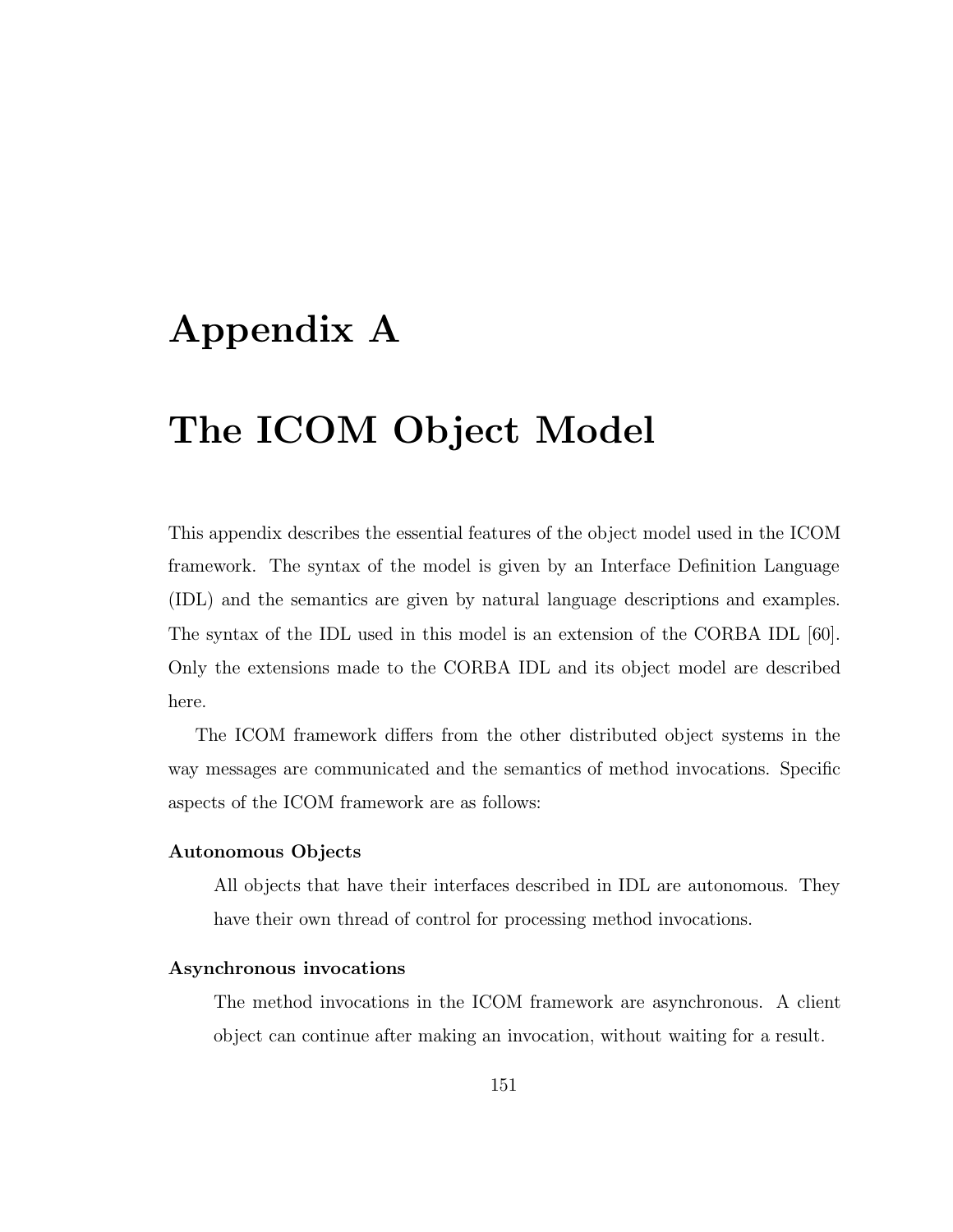### Future variables

To support synchronous invocation semantics, the ICOM framework provides future variables. Any output parameter in an operation of an interface will be mapped to a future variable. A future variable blocks an invoking process that tries to access its value when the value is not yet set. The future variable unblocks the invoking process when the variable value is set.

### No return types

There are no return types for operations of the interfaces in the ICOM framework. Any expected result must be represented as an output parameter.

### Message queues

Every autonomous object has a message queue associated with it. If an autonomous object is processing a message when a new message arrives, the new message will be entered into the message queue. After the processing of the previous method invocations is complete, the object removes the message from the queue and processes it.

### Atomicity

In the ICOM framework, atomicity is guaranteed for all method invocations on autonomous objects. A method invocation is processed completely before another method invocation can start.

The following sections describe the unique features of the ICOM model that distinguish it from other common object models: implementation inheritance, overloaded methods, parameterized types, and guard methods. For each feature, the IDL syntax, semantics, and examples are provided.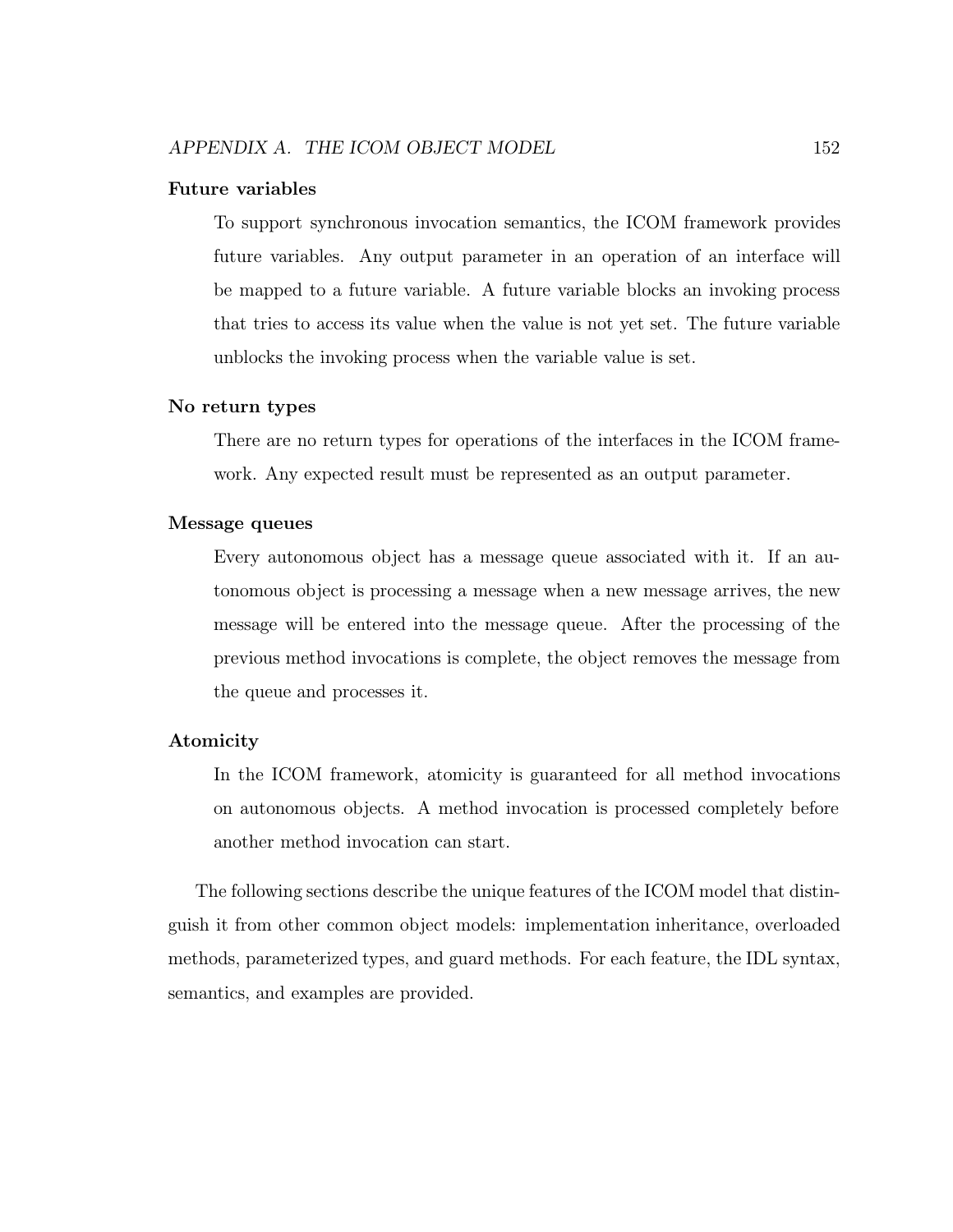# A.1 Implementation inheritance

Figure A.1 illustrates the syntax of an interface that supports both interface and implementation inheritance. An interface consists of an interface header and an interface body. They are described below.

```
\langle interface\rangle ::= \langle interface_dcl\rangle\langle interface_dcl\rangle ::= \langle interface_header\rangle ''\langle'' \langle interface_body\rangle ''\rangle'''
      \langleinterface_header\rangle ::= "interface" \langleidentifier\rangle [\langleinheritance_spec\rangle]\langleinheritance_spec\rangle ::= ":'' [\langle \text{reuse} \rangle] \langlescoped_name\rangle\langlescoped_name\rangle ::= \langleidentifier\rangle | ''::'' \langleidentifier\rangle | \langlescoped_name\rangle ''::'' \langleidentifier\rangle\langle interface_body\rangle ::= \langleop_dcl\rangle^*\langleop_dcl\rangle ::= \langleidentifier\rangle \langle parameter_dcls\rangle\langle \mathsf{parameter\_dcls} \rangle \ ::= \ \text{``(''} \ \langle \mathsf{param\_dcl} \rangle \quad \text{``,''} \ \langle \mathsf{param\_dcl} \rangle \text{* ``)''} \ | \ \text{``('')}\text{''}\langle param_dcl\rangle ::= \langle param_attribute\rangle \langle param_type_spec\rangle \langlesimple_declarator\rangle\langleparam_attribute\rangle ::= "in" | "out"
                     \langle param_type_spec\rangle ::= \langle base_type_spec\rangle | \langlestring_type\rangle | \langle scoped_name\rangle\langlesimple declarator\rangle ::= \langleidentifier\rangle
```
Figure A.1: Interface and Implementation Inheritance

### A.1.0.1 Interface Header

The interface header consists of an interface header and an interface body. The interface header contains two elements, an interface name, and an optional inheritance specification. The interface name must be preceded by the keyword interface, and consists of an identifier that names the interface. The  $\langle$ scoped\_name $\rangle$  in an  $\langle$ inheritance spec $\rangle$  must denote an interface. The ICOM model supports single inheritance for interfaces. The keyword reuse can be used when implementation inheritance is desired.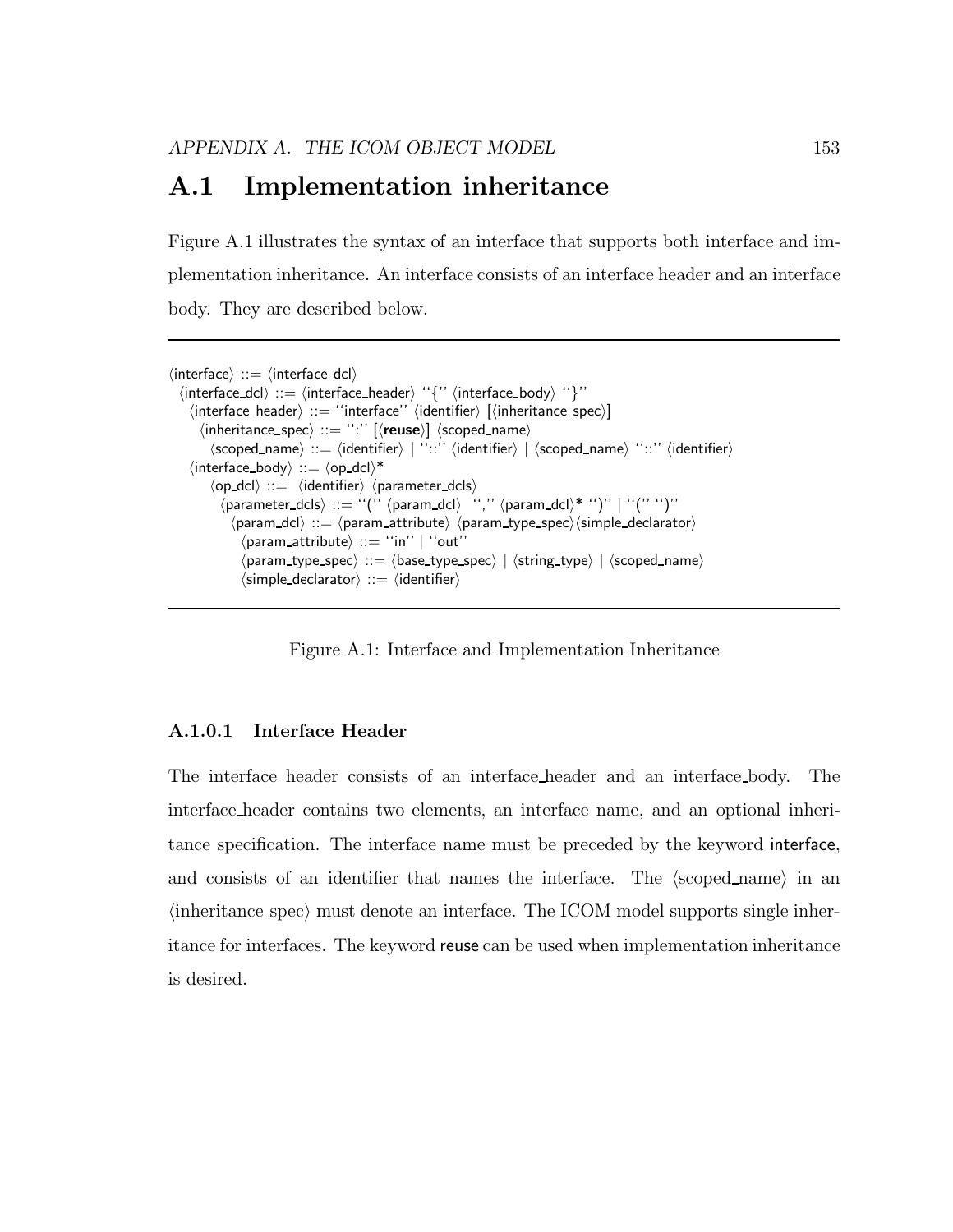Inheritance An interface can be derived from another interface, which is then called a base interface of the derived interface. A derived interface, like all interfaces, may declare new elements (constants, types, attributes, and operations). In addition, unless redefined in the derived interface, the elements of a base interface can be referred to as if they were elements of the derived interface. The name resolution operator ("::" may be used to refer to a base element explicitly; this permits reference to a name that has been redefined in the derived interface.

### A.1.0.2 Interface Body

The interface body contains operation declarations. These declarations specify the operations that the interface exports and the format of each, including the operation name, and the types of all parameters of an operations.

Operation Declaration An operation declaration consists of an identifier that names the operation in the scope of the interface in which it is defined, a parameter list that specifies zero or more parameter declarations for the operation, and an optional keyword  $\langle$  guardedBy $\rangle$  followed by another method declaration. The parameters of the second method are restricted to be among the parameters of the primary method.

Parameter Declarations A parameter declaration must have a directional attribute that informs the communication service in both the client and the server of the direction in which the parameter is to be passed. The directional attributes are in, the parameter is passed from client to server, and out, the parameter is passed from server to client.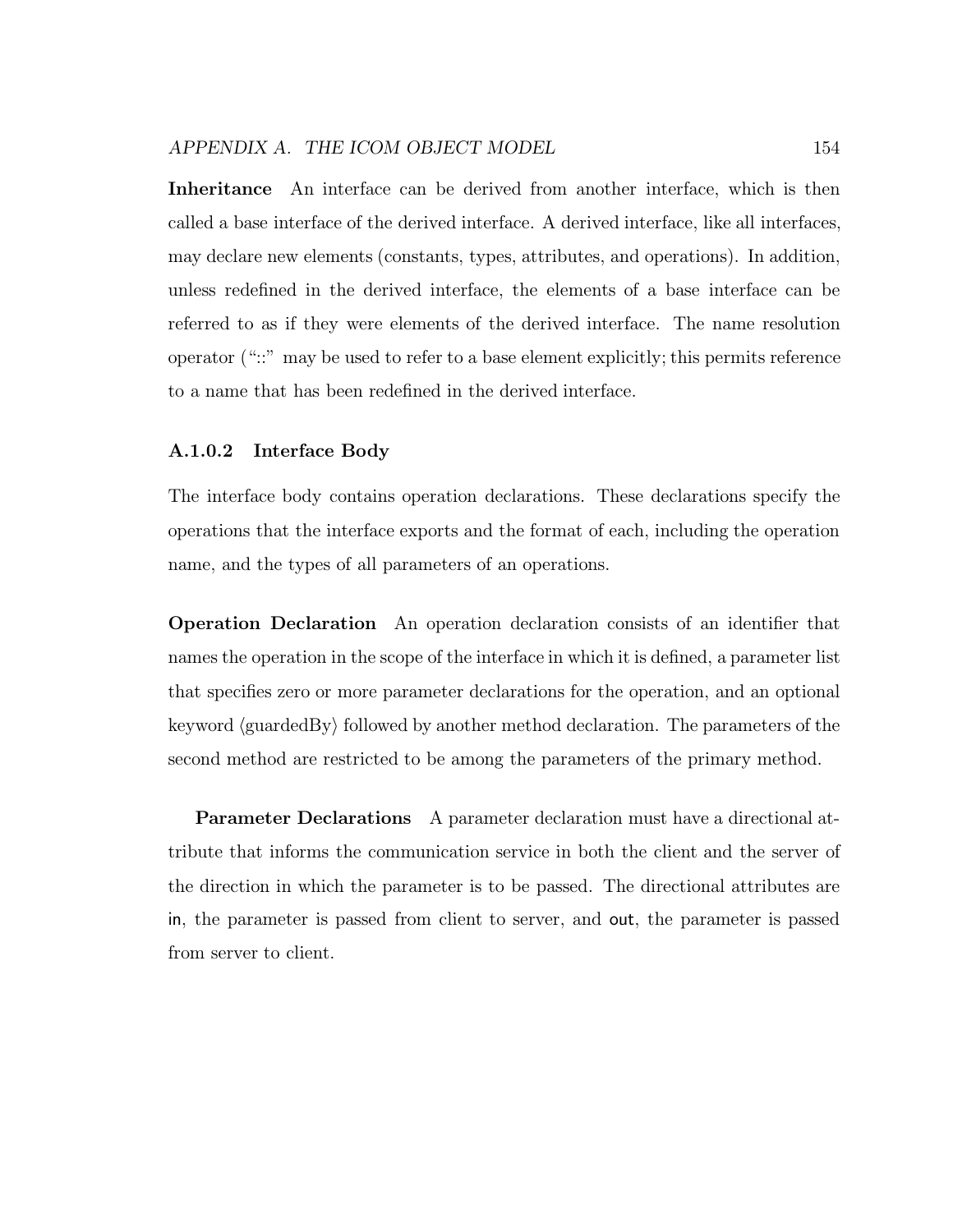## A.1.1 Semantics

The ICOM framework supports both the interface inheritance and the implementation interitance. The interface inheritance forces the implementor of a derived interface to provide implementation for the base interface too.

Implementation inheritance in some languages is known as class inheritance. In the ICOM framework the implementation inheritance is realized by using the keyword 'reuse'. An implementor of a derived class can inherit the implementation of its base class and implement only the extended or overridden functionality in the derived class.

The framework of Interoperable Common Object Model [28] realizes a truly distributed object by supporting abstract methods across processes. The parts of a distributed object can exist in more than one process without losing the object's integrity. The base class of the object can exist in one process on a remote machine and the derived class of the same object can exist in another process on a local machine. When overridden abstract methods are invoked in the parent, the redefined methods of the child are executed.

The ICOM framework provides a distributed shared lock mechanism for supporting the atomicity of method invocations even in distributed objects that use implementation inheritance.

# A.1.2 Example: An interface with implementation inheritance

Figure A.2 shows an example of a truly distributed object with the GeneralTax interface and VirginiaTax interface that inherits from the GeneralTax interface. The VirginiaTax interface uses the keyword 'reuse' to represent implementation inheritance.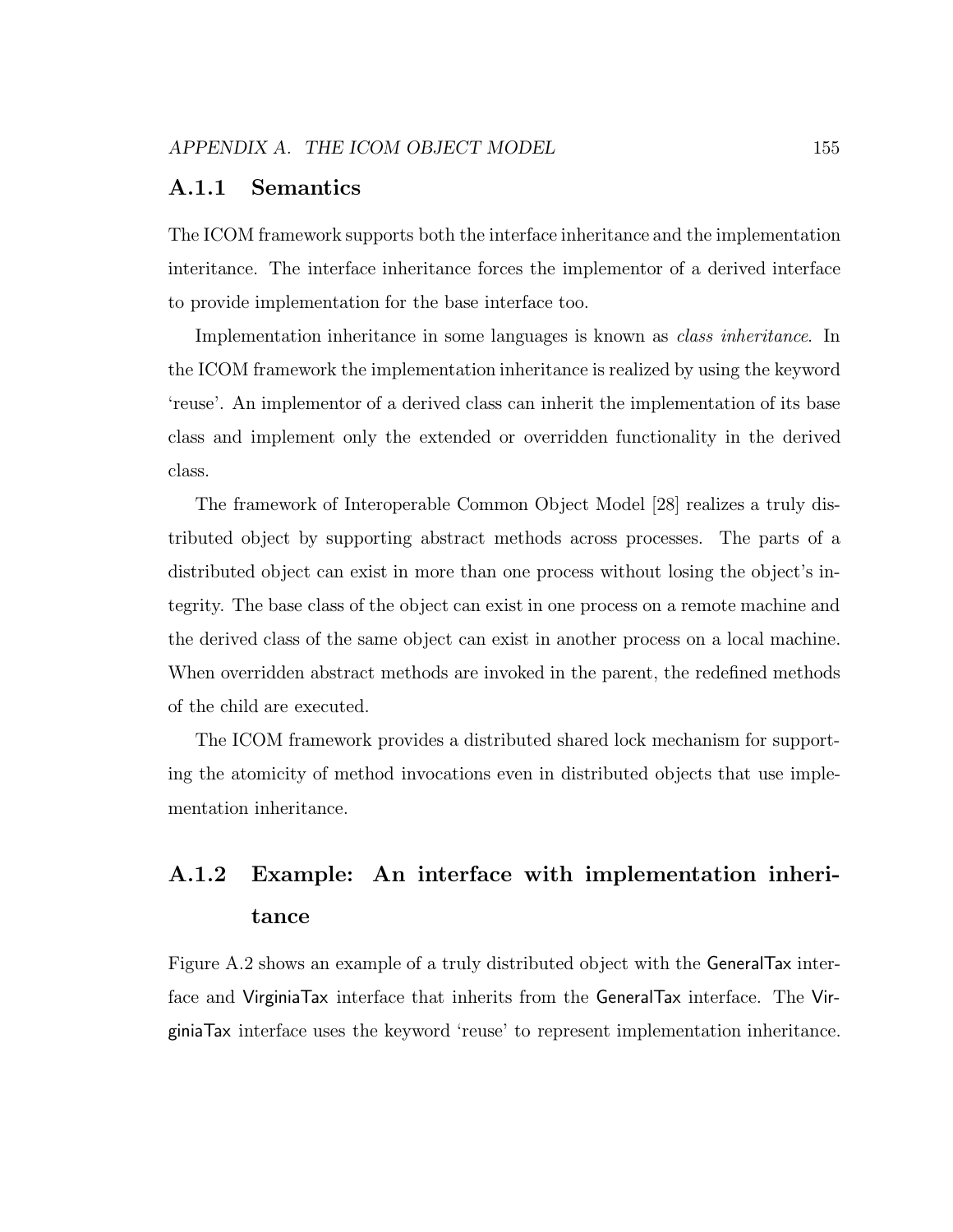In this example it is assumed that the GeneralTax interface is already implemented at a remote node and the VirginiaTax interface is to be implemented at a local node. An IDL translator when invoked on the VirginiaTax interface at the local node is expected to invoke the IDL translator on the remote node by passing the VirginiaTax interface details, resulting in distributed compilation. Peer-proxies are expected to be generated by the IDL translators on both nodes. The VirginiaTax peer proxy at the remote node inherits from the GeneralTax implementation and the VirginiaTax implementation inherits from the GeneralTax peer proxy at the local node. This type of distributed compilation can be extended to an arbitrary number of nodes depending on how many interfaces are implemented that are related by inheritance.

In this example, when the method totalTax is invoked at the remote node, the overridden methods of salesTax and stateTax implemented at the local node are executed.

```
// GeneralTax defines two methods
interface GeneralTax {
  // returns the sales tax through 'tax'
  salesTax(out double tax);
   // returns the state tax through 'tax'
  stateTax(out double tax);
   // returns the total tax for a state, uses sales Tax() and state Tax()totalTax(out double tax);
}
// VirginiaTax type inherits from GeneralTax and
// overrides the two virtual methods
interface VirginiaTax : reuse GeneralTax {
   // returns the sales tax through 'tax'
  salesTax(out double tax);
  // returns the state tax through 'tax'
  stateTax(out double tax);
 }
```
Figure A.2: IDL Description of Virginia Tax Distributed Object Interface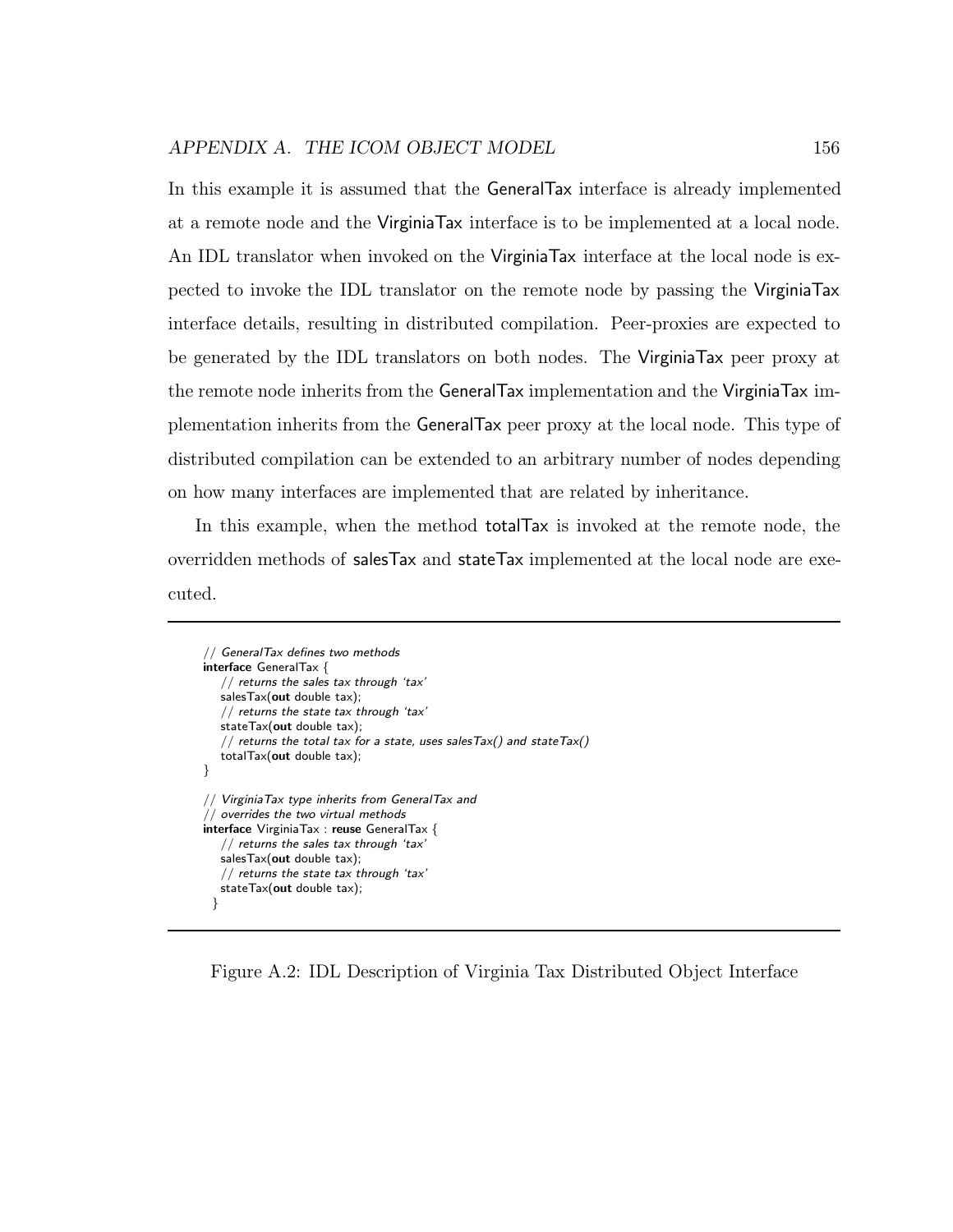# A.2 Method Overloading

# A.2.1 Syntax

The syntax of interfaces that support method overloading is similar to the syntax of the interfaces described in the previous section. There are two ways of realizing method overloading in interfaces. First, a single interface can have multiple methods with the same name but different signatures. Second, a derived interface can have a method with the name matching another method in its base class.

# A.2.2 Semantics

Method overloading allows an interface to have more than one method with the same name but different signatures. When an overloaded method is invoked, the ICOM framework can identify the correct method and bind the invocation by by verifying the signatures of the methods.

The ICOM framework supports one-way interoperability in languages that do not support method overloading such as Modula-3 and BETA. One-way interoperability allows applications in these languages to invoke overloaded methods in software components of other languages that support method overloading.

# A.2.3 Examples: Interfaces with overloaded methods

Figure A.3 and Figure A.4 show how method overloading can be used in the ICOM framework. Figure A.3 shows an example that uses two methods with the same name, priceOfItem, but different signatures in the same interface. One of the methods defines an item by a numeric value, which represents the item number and the other method defines an item by a character string, which represents the item label. When this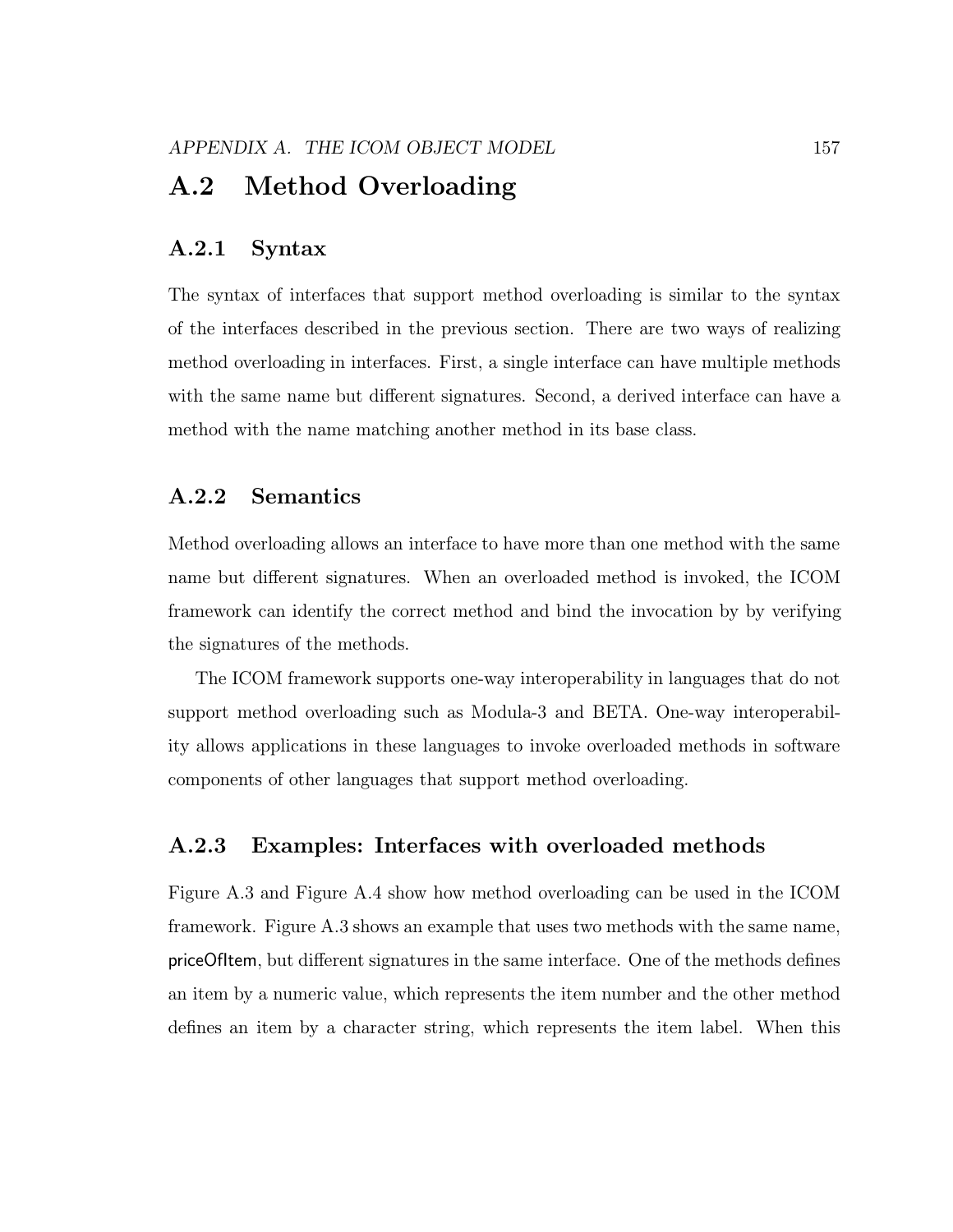overloaded method is invoked, the ICOM framework can distinguish between the two methods by verifying the signatures of the methods.

Figure A.4 shows an example that uses two methods with the same but different signatures in two different interfaces related by inheritance. This example shows the overloaded method discussed in the previous example, but uses inheritance to overload the method, priceOfItem. The ICOM framework can distinguish between different invocations of this method by verifying the signature.

```
interface ClothesStore {
```
}

```
// returns price of an item through 'price'
priceOfItem(in long itemNumber,
            out double price);
// returns price of an item through 'price'
priceOfItem(in string itemLabel,
            out double price);
// returns the sale percentage through 'salePercentage'
putItemOnSale(in long itemNumber,
               out double salePercentage);
```
Figure A.3: IDL Description of Clothes Store Interface Containing Overloaded Methods

# A.3 Generic Interfaces

The generic types supported in the ICOM model are 'constrained generic types'. These generic types are similar to C++ templates(unconstrained generic types), but are not as powerful as them. The generic types of the ICOM object model can have one or more type parameters. But, the interfaces of the parameters must be defined before using them as the type parameters. Their syntax and semantics are described below.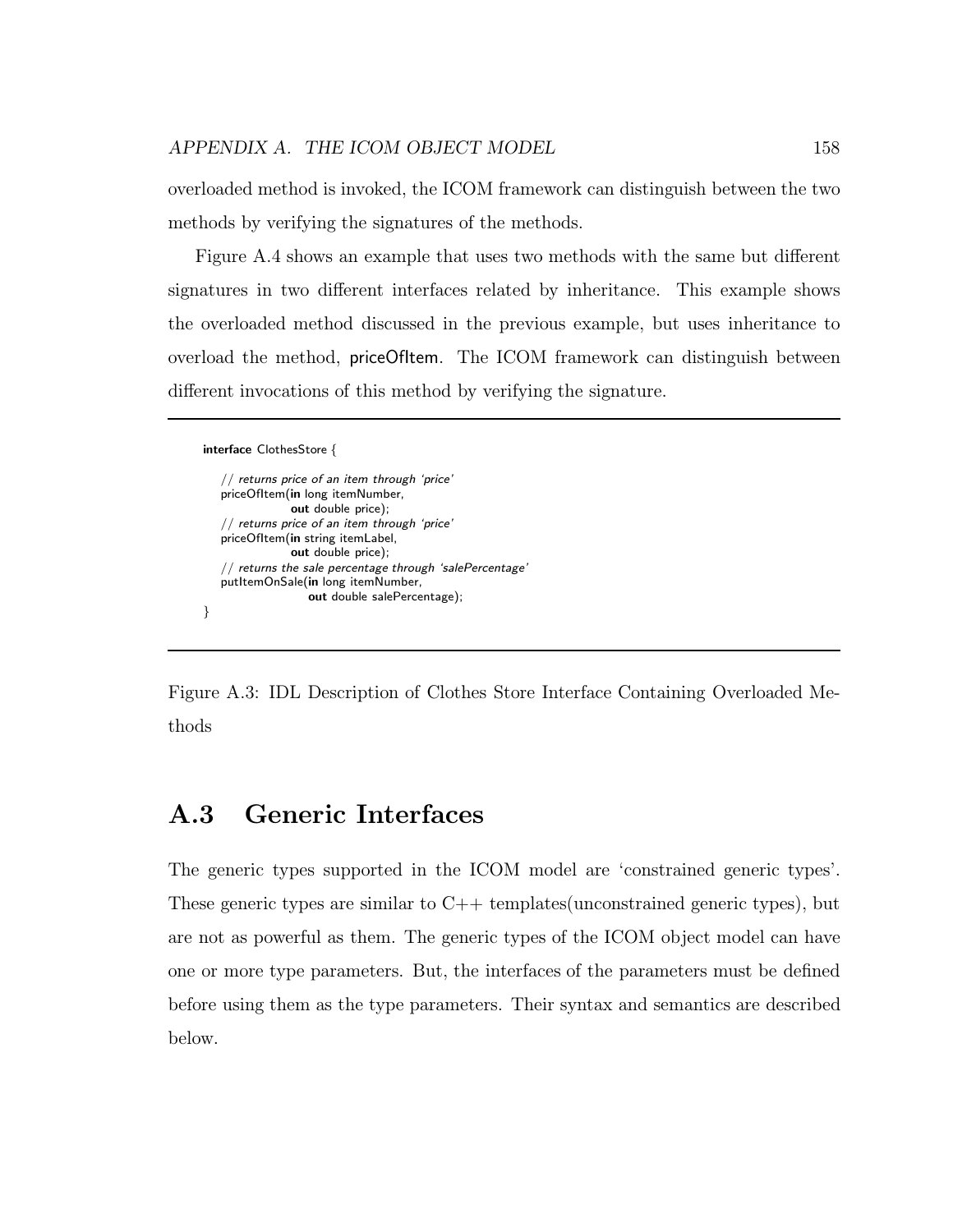```
interface ClothesBase {
   // returns price of an item through 'price'
   priceOfItem(in long itemNumber,
                out double price);
   .
   .
   .
}
interface ClothesDerived : reuse ClothesBase {
   // returns price of an item through 'price'
   priceOfItem(in string itemLabel,
                out double price);
   .
   .
   .
}
```
Figure A.4: IDL Description of Clothes Store Distributed Object Containing Overloaded Methods

# A.3.1 Syntax

The syntax of generic types is given in figure A.5. The syntax of an interface described earlier is extended by the addition of the keyword 'generic interface'.

A generic interface contains three elements: a generic interface name, a parameter list, and an optional inheritance specification. The generic interface name must be preceded by the keyword generic interface, and consists of an identifier that names the interface. The interface name must be followed by the symbol  $\sqrt{\ }$ , a list of identifiers representing interfaces, and the symbol " $\rangle$ ". There can be more than one identifier in the id list. Each identifier in the id list must denote a previously defined interface. Generic interfaces also support interface and implementation inheritance.

# A.3.2 Semantics

The generic types in the ICOM framework are restricted to constrained genericity where the interfaces of the parameter types must be defined prior to the generic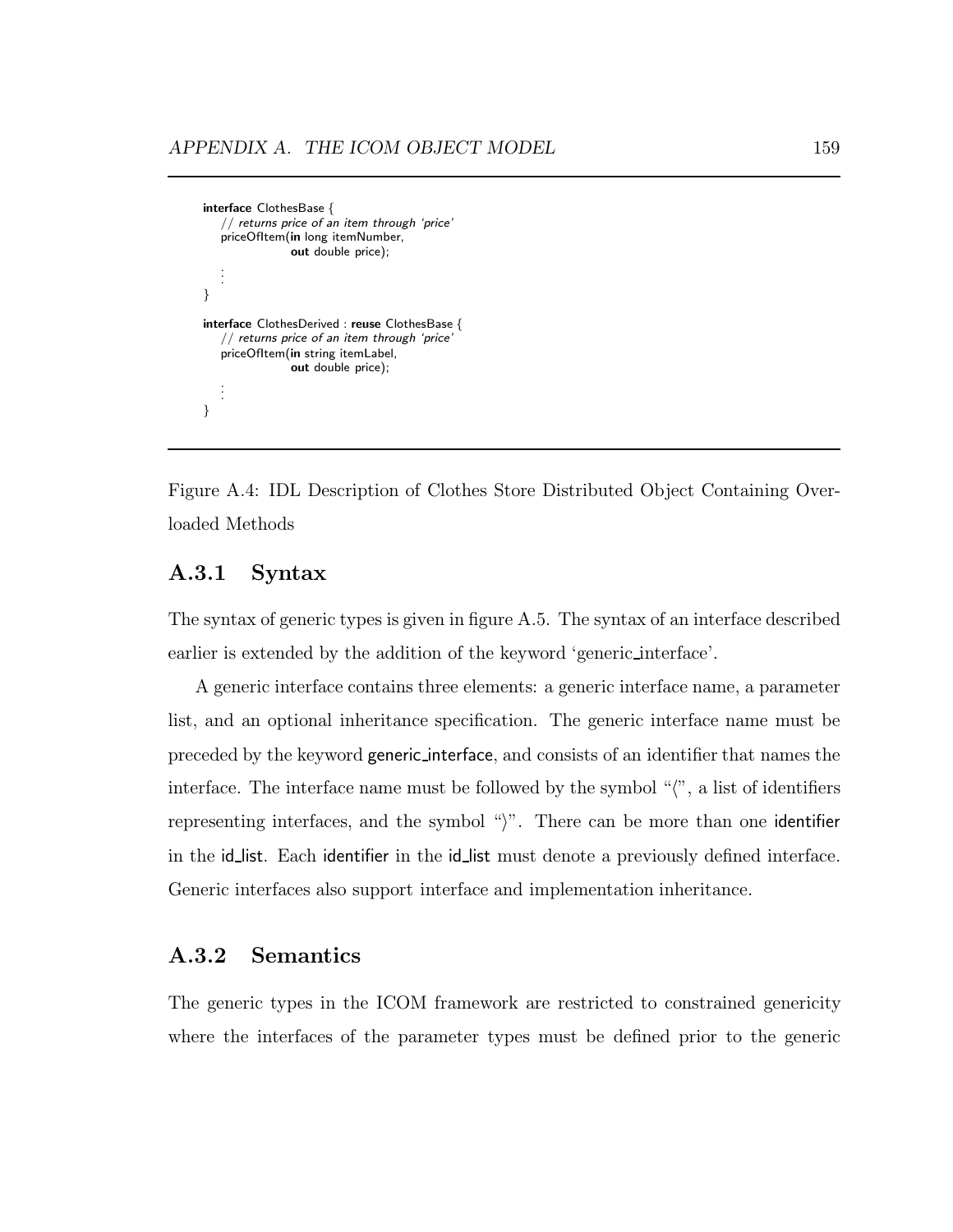```
\langle interface\rangle ::= \langle interface dcl\rangle\langle interface_dcl\rangle ::= \langle interface_header\rangle ''\langle'' \langle interface_body\rangle ''\rangle''\langleinterface_header\rangle ::= "interface" \langleidentifier\rangle [\langleinheritance_spec\rangle] |
                                              ''generic_interface'' \identifier\ ''\''\id_list\ ''\''[\inheritance_spec\]
        \langleinheritance_spec\rangle ::= ":'' [\langle \text{reuse} \rangle] \langle \text{scope} \rangle\langlescoped_name\rangle ::= \langleidentifier\rangle | ''::'' \langleidentifier\rangle | \langlescoped_name\rangle ''::'' \langleidentifier\rangle\langleid_list\rangle ::= \langleidentifier\rangle [ '','' \langleidentifier\rangle]*
      \langleinterface_body\rangle ::= \langleexport\rangle^*\langle \text{export} \rangle ::= \langle \text{type\_dcl} \rangle '';' || \langle \text{const\_dcl} \rangle '';' ||\langleattr_dcl\rangle'';'' |\langleop_dcl\rangle'';''
           \langleop_dcl\rangle ::= \langleidentifier\rangle \langle parameter_dcls\rangle\langle parameter_dcls\rangle ::= "('' \langle param_dcl\rangle '','' \langle param_dcl\rangle^* '')'' | "('' '')''
                 \langle param dcl\rangle ::= \langle param attribute\rangle \langle param type spec\rangle\langle simple declarator\rangle\langleparam_attribute\rangle ::= "in'' | "out"
                   \langle param_type_spec\rangle ::= \langle base_type_spec\rangle | \langlestring_type\rangle | \langle scoped_name\rangle\langlesimple declarator\rangle ::= \langleidentifier\rangle
```
Figure A.5: Parameterized Types

interface that uses the parameters. An interface that is used to instantiate the generic interface can be implemented on a remote node different from the node that has the implementation of the generic interface.

# A.3.3 Examples: Generic interfaces

Figure A.6 shows a simple generic interface. In this example two distributed nodes are assumed, local and remote. At the remote node, an implementation of the StoreTemplate is provided. Since the parameterized types are constrained, the types of the parameters must be known while defining the parameterized type, StoreTemplate. The StoreType interface must be defined before defining the StoreTemplate. So, at the remote node the StoreTemplate definition and implementation are available along with StoreType interface.

Figure A.7 shows a generic interface that uses inheritance. In this example, it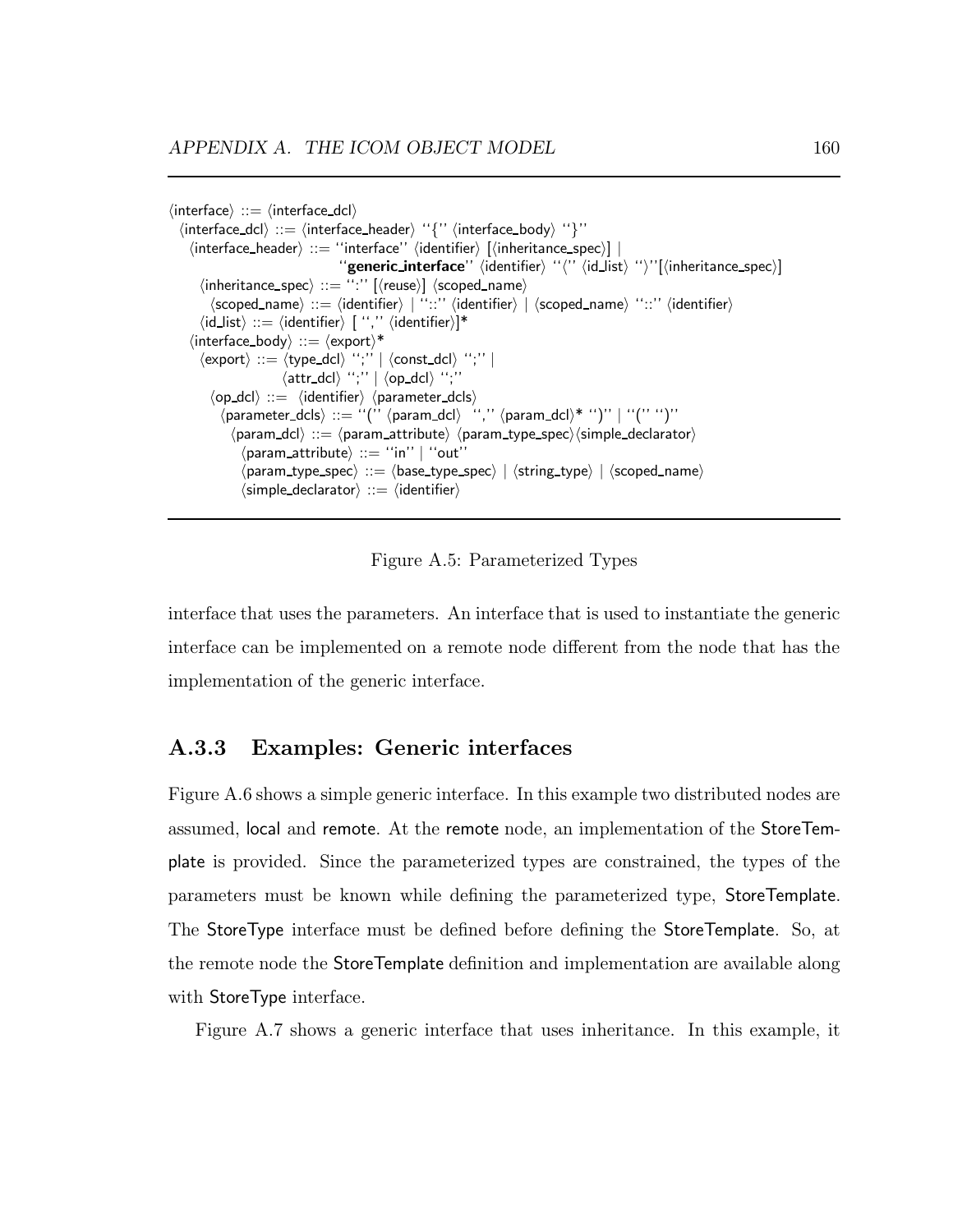is assumed that the interfaces, StoreTemplateBase, StoreTemplate  $\langle StoreType \rangle$ , and StoreType are implemented at the remote node. The interface, ClothesStore is assumed to be implemented at the local node. IDL translators can be independently invoked at both nodes. Since there are no distributed objects in this example, no exchange of information takes place between the translators at compilation time.

In the above examples, the generic interface, StoreTemplate, is instantiated with a specific interface, ClothesStore. Client applications can create objects of the instantiated generic interface and invoke methods on them.

```
interface StoreType {
  \sqrt{2} returns sales in a month, of a store through 'amount'
  monthlySales(in int monthNumber, in int yearNumber,
               out double amount);
   // returns sales in a quarter, of a store through 'amount'
   quarterlySales(in int quarterNumber, in int yearNumber,
                 out double amount);
}
generic_interface StoreTemplate (StoreType) {
   // returns net profit through 'amount'
   netProfit(in int yearNumber, out double amount);
   // returns gross sales through 'amount'
   grossSales(in int yearNumber, out double amount);
}
interface ClothesStore {
   // returns sales in a month, of a store through 'amount'
   monthlySales(in int monthNumber, in int yearNumber,
                out double amount);
   // returns sales in a quarter, of a store through 'amount'
   quarterlySales(in int quarterNumber, in int yearNumber,
                 out double amount);
   // returns price of an item through 'price'
   priceOfItem(in long itemNumber, out double price);
}
 // an instantiation of the generic type
StoreTemplate (ClothesStore) clothesStoreA;
```
Figure A.6: IDL Description of the Clothes Store Generic Interface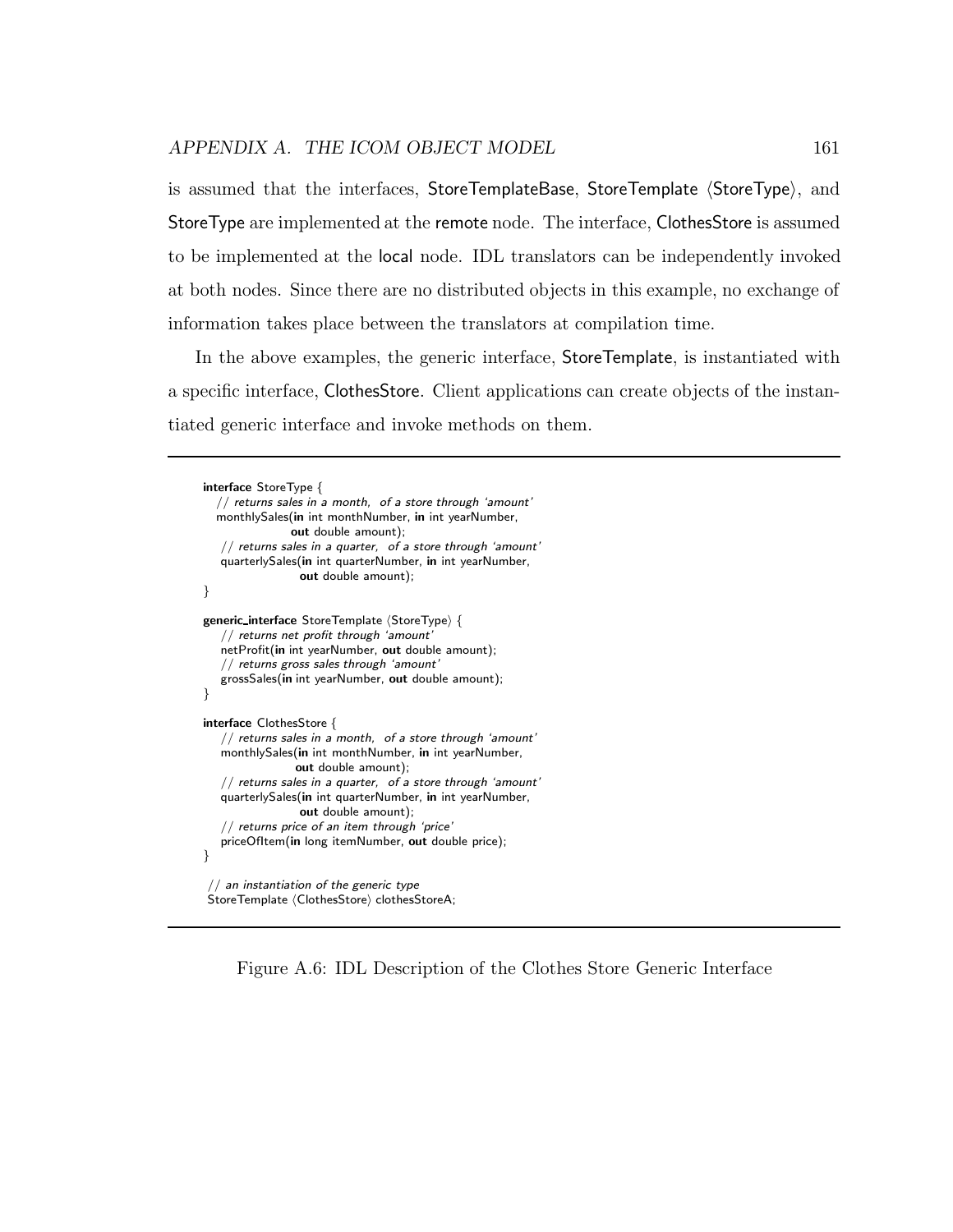```
interface StoreTemplateBase {
   // returns net profit through 'amount'
   netProfit(in int yearNumber, out double amount);
   // returns gross sales through 'amount'
   grossSales(in int yearNumber, out double amount);
   // helper routine used by 'netProfit' and 'grossSales'
  calculate(in int yearNumber, in double inAmount, out double outAmount);
}
interface StoreType {
   // returns sales in a month, of a store through 'amount'
  monthlySales(in int monthNumber, in int yearNumber,
                out double amount);
   // returns sales in a quarter, of a store through 'amount'
   quarterlySales(in int quarterNumber, in int yearNumber,
                 out double amount);
}
generic_interface StoreTemplate \langleStoreType\rangle : reuse StoreTemplateBase {
   // returns net profit through 'amount'
  netProfit(in int yearNumber, out double amount);
   // returns gross sales through 'amount'
   grossSales(in int yearNumber, out double amount);
}
interface ClothesStore {
   // returns sales in a month, of a store through 'amount'
   monthlySales(in int monthNumber, in int yearNumber,
                out double amount);
   // returns sales in a quarter, of a store through 'amount'
   quarterlySales(in int quarterNumber, in int yearNumber,
                 out double amount);
   // returns price of an item through 'price'
   priceOfItem(in long itemNumber, out double price);
}
  / an instantiation of the generic type
StoreTemplate (ClothesStore) clothesStoreA;
```
Figure A.7: IDL Description of Clothes Store Generic Interface involving Inheritance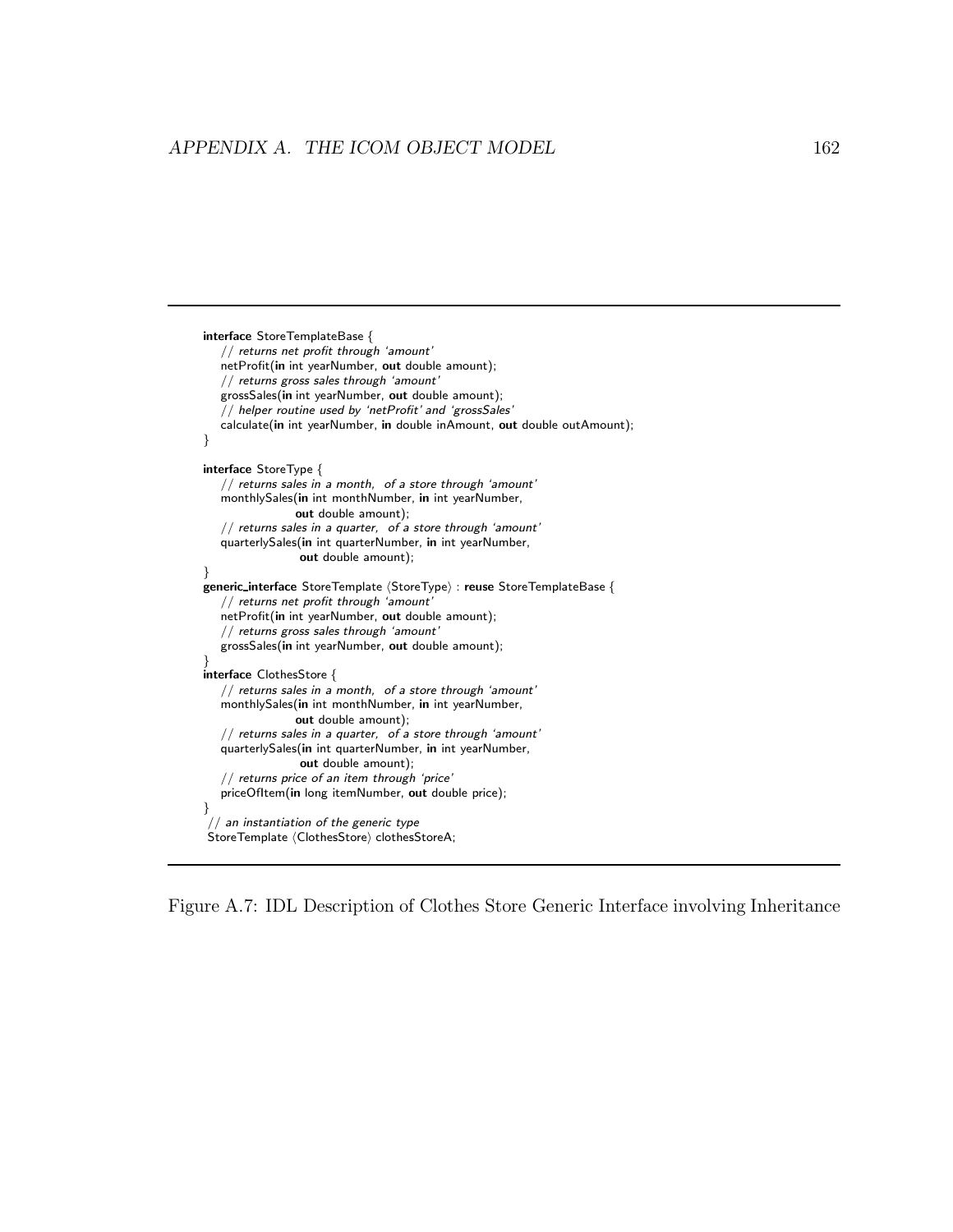# A.4 Guard Methods

Guard methods are a useful feature to define run-time constraints on method invocations of an object. They are used for synchronization, preserving internal consistency of interacting objects. When a method that has a guard method associated with it is invoked, the guard method will be executed first. If the guard method returns 'true' via its output parameters, then the guarded method will be executed.

# A.4.1 Syntax

A complete syntax of interfaces that can be used in the ICOM framework is given in figure A.8. The syntax of an interface described in the previous sections is extended with the keyword, 'guardedBy'.

```
\langle interface\rangle ::= \langle interface dcl\rangle\langle interface_dcl\rangle ::= \langle interface_header\rangle ''\langle'' \langle interface_body\rangle ''\rangle''\langle interface_header\rangle ::= "interface" \langle identifier\rangle [\langle inheritance_spec\rangle] |
                                              ''generic_interface'' (identifier) ''('' (id_list) '')''[(inheritance_spec)]
        \langleinheritance_spec\rangle ::= ":" [\langle \text{reuse} \rangle] \langlescoped_name\rangle\langlescoped_name\rangle ::= \langleidentifier\rangle | ''::'' \langleidentifier\rangle | \langlescoped_name\rangle ''::'' \langleidentifier\rangle\langleid_list\rangle ::= \langleidentifier\rangle [ '','' \langleidentifier\rangle]*
     \langle interface_body\rangle ::= \langleexport\rangle^*\langle \textsf{export} \rangle ::= \langle \textsf{type\_dcl} \rangle '';' \mid \langle \textsf{const\_dcl} \rangle '';' \mid\langleattr_dcl\rangle'';'' | \langleop_dcl\rangle'';''
           \langleop_dcl\rangle ::= \langleidentifier\rangle \langle parameter_dcls\rangle\vert(guardedBy) (identifier) (parameter_dcls)]
             \langle parameter_dcls\rangle ::= "("\langle \param_dcl) \langle "," \langle param_dcl\rangle^* ")" | "(''')"
                \langle param_dcl\rangle ::= \langle param_attribute\rangle \langle param_type_spec\rangle\langlesimple_declarator\rangle\langle param_attribute\rangle ::= "in'' | "out"
                   \langle param_type_spec\rangle ::= \langle base_type_spec\rangle | \langlestring_type\rangle | \langle scoped_name\rangle\langlesimple declarator\rangle ::= \langleidentifier\rangle
```
Figure A.8: Guard Methods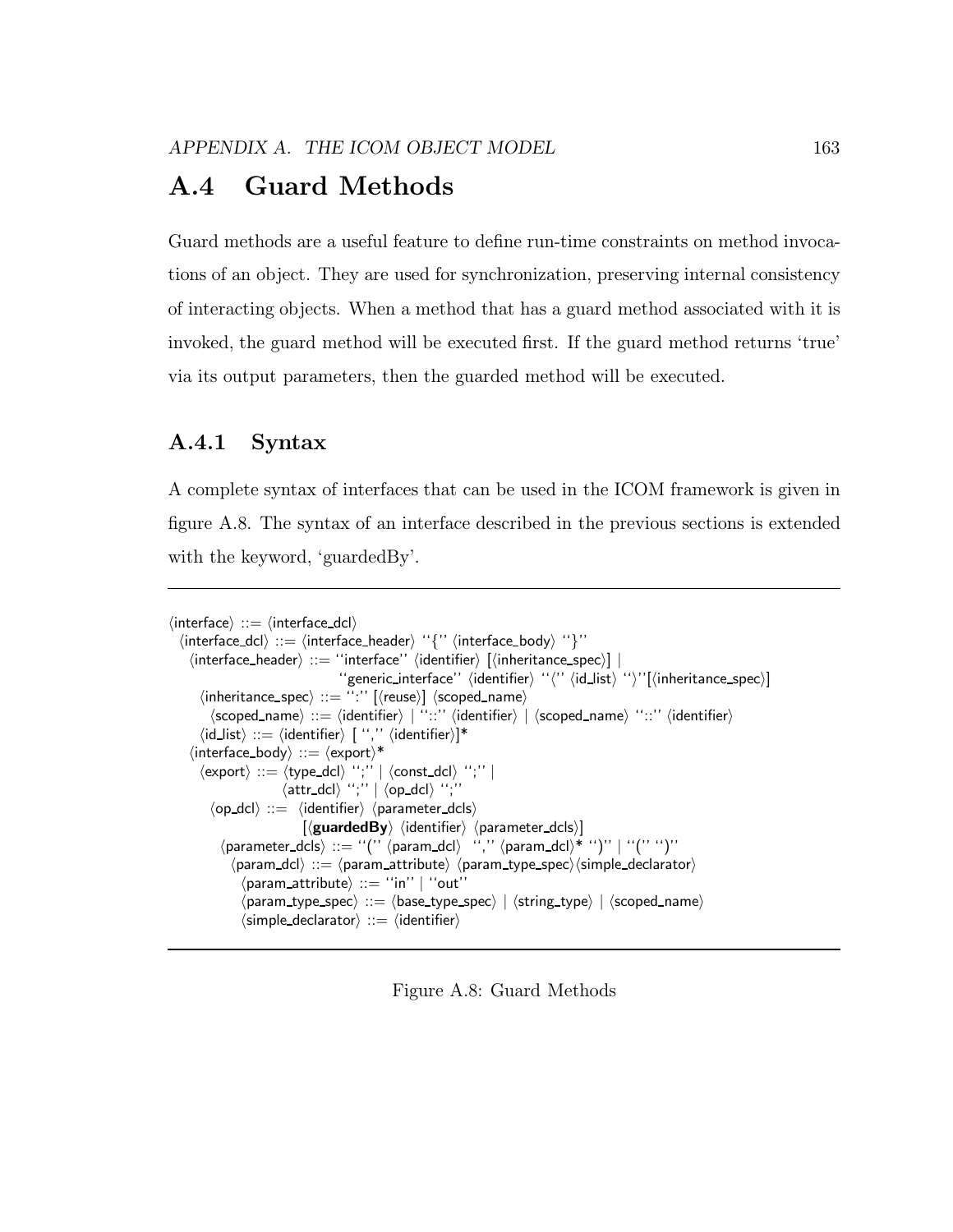## A.4.2 Semantics

Any invocation of a guarded method results in the invocation and evaluation of guard method first. If the guard method evaluates to 'true' then the guarded method invocation is processed. Otherwise, the guarded method invocation enters a queue maintained by the object. The the guard method is reevaluated whenever the state of the object changes, for further processing of the guarded method invocation.

## A.4.3 Examples: Interfaces with guard methods

Figure A.9 shows the Manufacturer interface that contains a method startShipment with four input parameters, brandName, itemNumber, itemCount, and storeNumber. This method is used by a client application requiring a product to be shipped to a store. The client application and the Manufacturer implementation can exist in a distributed environment. The method startShipment is guarded by the method suppliesAvailable. The relationship between a method and its guard is represented by the keyword 'guardedBy'. The guard method, suppliesAvailable takes three input parameters, brandName, itemNumber, and itemCount, and an output parameter, okay. The manufacturer cannot start shipment unless the product is available. The method suppliesAvailable will be evaluated first when an invocation on the method startShipment is received by the active object representing Manufacturer interface. The method startShipment will be executed only when there are supplies available. The availability is ensured by the guard method suppliesAvailable.

Figure A.10 shows the example of inheritance used in an interface with guard methods. There are two interfaces, ClothesStore and LocalClothesStore. The second interface inherits from the first interface. The ClothesStore interface defines a method putItemOnSale, which is guarded by another method isInventoryOkay. The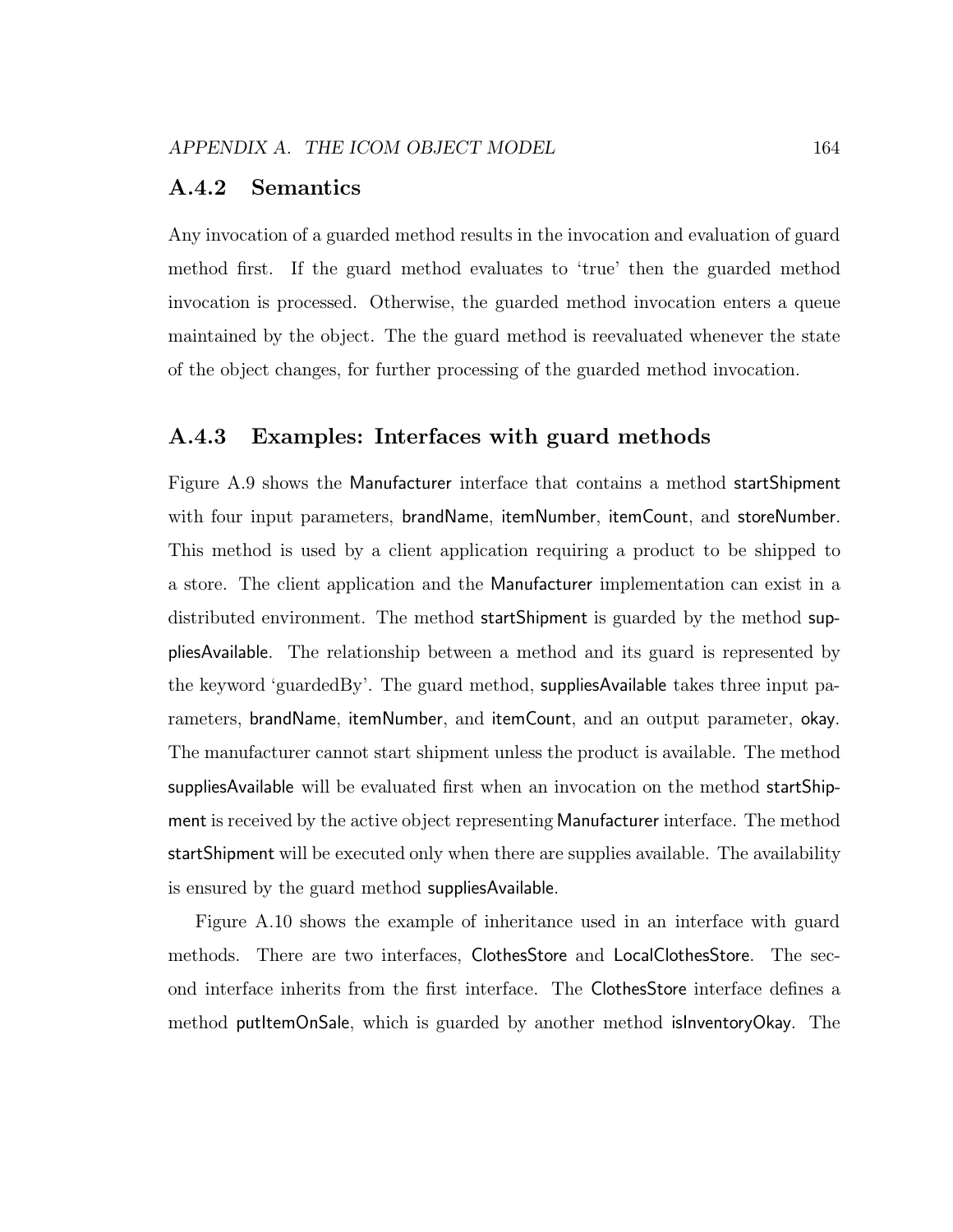method putItemOnSale takes an input parameter, brandName, and an output parameter, salePercentage. The method isInventoryOkay takes one input parameter, brand-Name and one output parameter, okay. The method isInventoryOkay will be evaluated first when an invocation on the method putItemOnSale is received by the active object representing LocalClothesStore interface. The method putItemOnSale will be executed only when the method, isInventoryOkay, returns 'true' via the output parameter, okay. Otherwise, the message object enters the message queue of the LocalClothesStore instance for later evaluation.

```
interface Manufacturer {
   // this method is guarded by suppliesAvailable method
   startShipment(in string brandName,
                 in long itemNumber,
                 in long itemCount,
                 in long storeNumber) guardedBy
      suppliesAvailable(in string brandName,
                       in long itemNumber,
                       in long itemCount,
                      out boolean okay);
}
```
Figure A.9: IDL Description of Manufacturer Interface with a Guard Method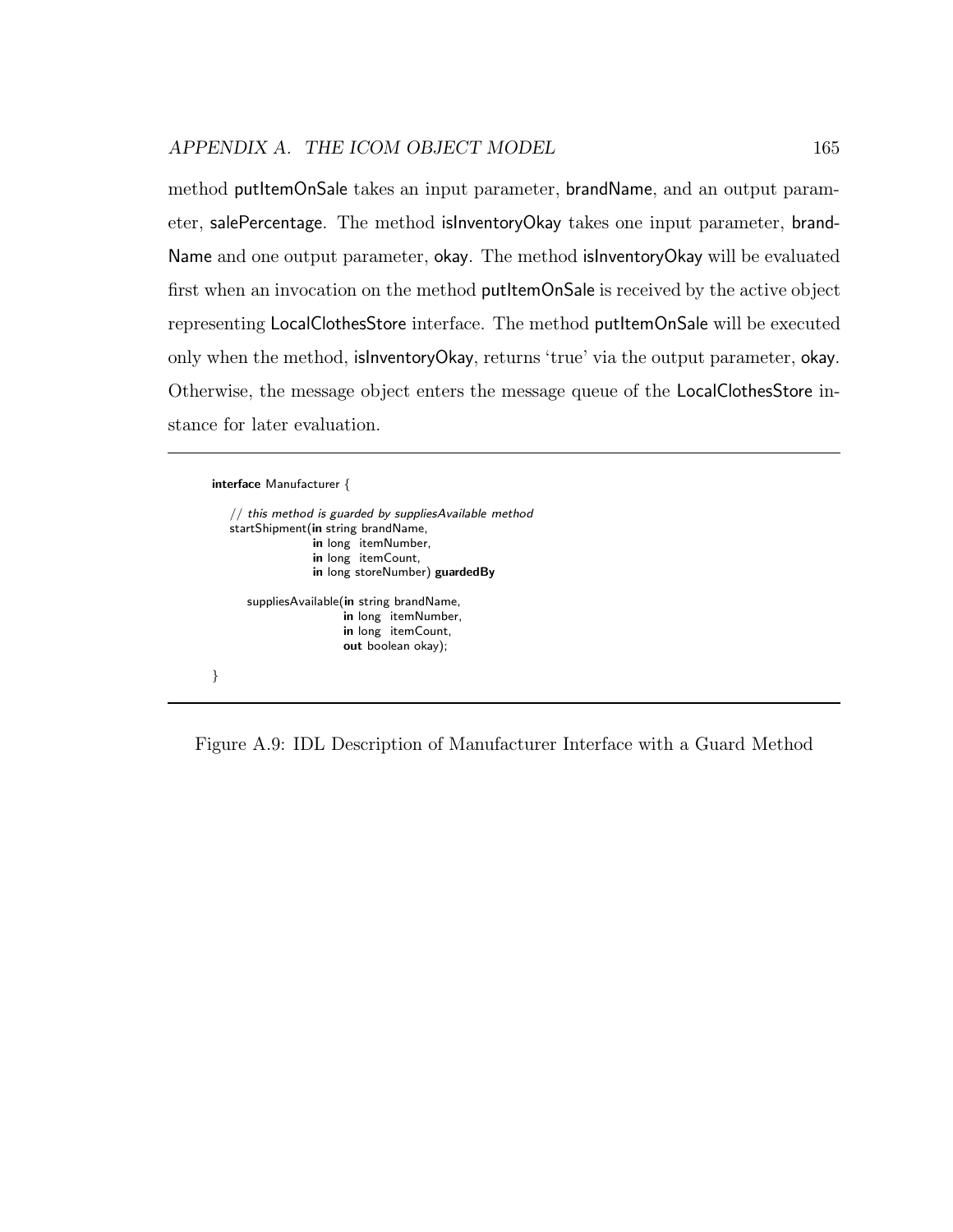```
interface ClothesStore {
   putItemOnSale(in string brandName,
                    out long salePercentage) guardedBy
       isInventoryOkay(in string brandName,
                        \overline{\mathbf{u}} out boolean okay);
    .
.
.
}
interface LocalClothesStore : reuse ClothesStore {
    updateSales(in long itemNumber,
                  in long itemCount,
                 in double pricePerItem);
    .
.
.
}
```
Figure A.10: IDL Description of Local Clothes Store Distributed Object with a Guard Method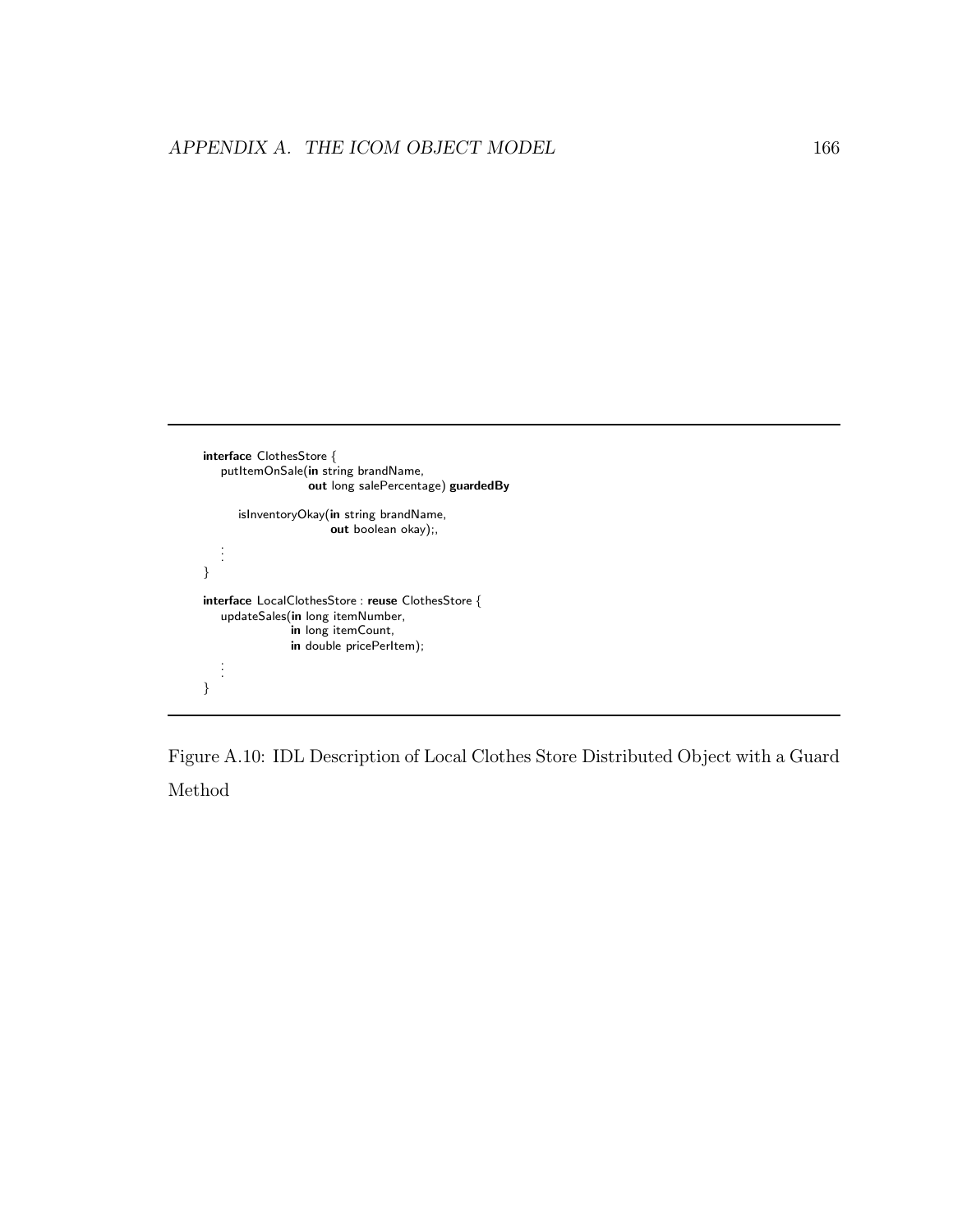# GLOSSARY

- Abstract Class An abstract class defines a series of abstract methods (methods with optional implementation) where the implementation is defined within specific subclasses. An abstract class cannot be instantiated.
- Abstract Method An operation that is declared but not implemented by an abstract class.
- Acquaintance A network address of an actor that is known to another actor.
- Active Object An object that has its own thread of control. It can buffer messages and process messages asynchronously by creating an autonomous thread of control to execute the method requested in each message.
- Actor Address A unique identification(network address) for an actor in an application domain.
- Actor A semantic entity that represents a concurrent object.
- Actor Model A concurrent computation model that uses asynchronous communication of messages as the basic communication mechanism.
- Ad hoc Polymorphism A category of polymorphism that involves type coercions, operator and method overloading.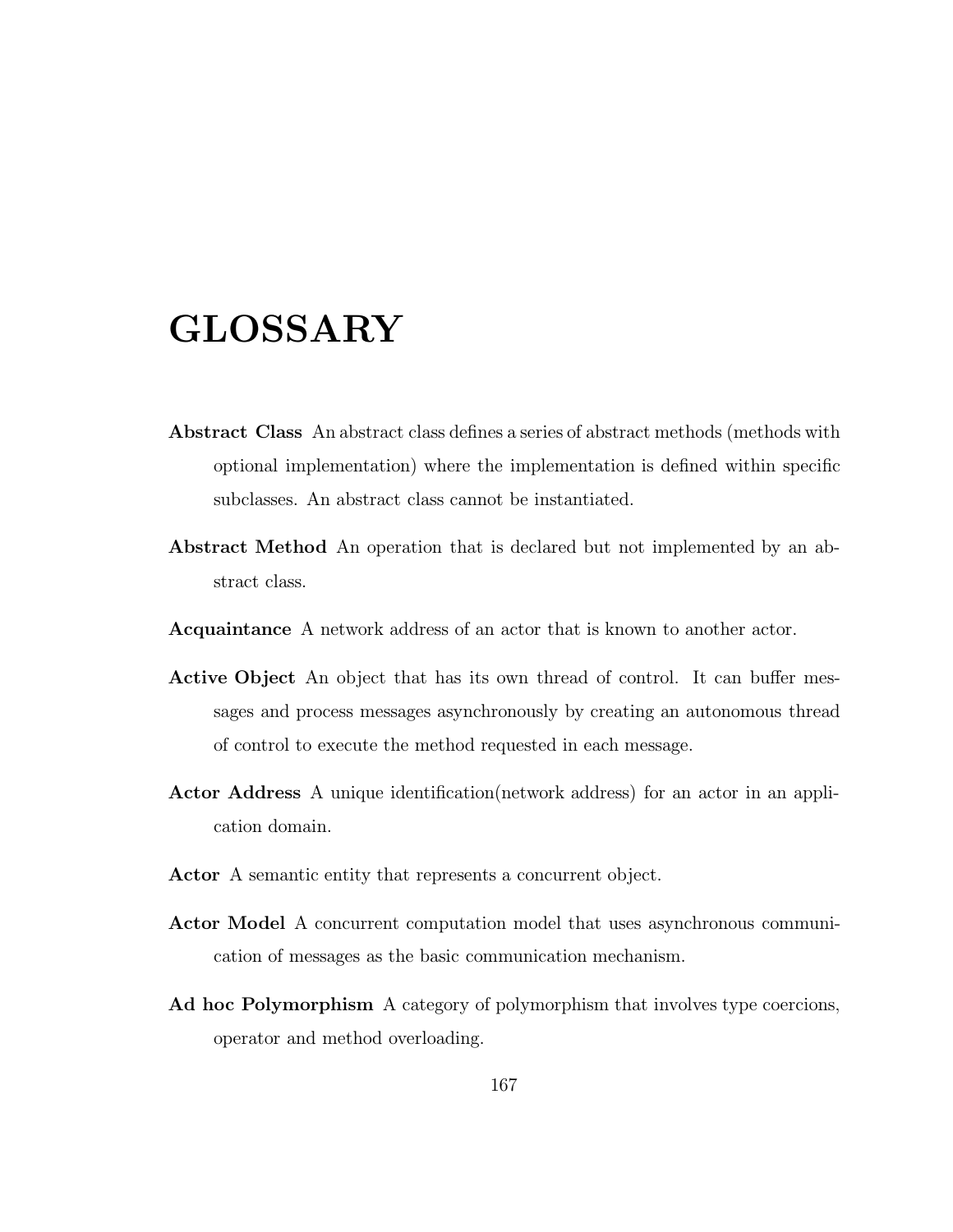- Architecture The logical and physical structure of a system, forged by all strategic and tactical design decisions applied during development.
- Asynchronous Communication Sending a message in a non-blocking operation: the sender of a message does not wait for the message to reach its destination.
- Atomicity A constraint that requires an indivisible processing of a message. Another message processing cannot start until the current processing of a message is completed.
- Atomic Object An object all of whose methods are atomic. See atomicity.
- Behavior How an object acts and reacts, in terms of its state changes and message passing; the outwardly visible and testable activity of an object. In the actor model, a behavior is operated upon by the actor that represents it.
- **Cbox** A future variable in  $Act++$  system. See Future
- CCITT Consultative Committee on International Telephony and Telegraphy.
- Class A skeleton structure for objects. Objects are created by instantiating a class. Objects created from the same class have the same structure but individual states.
- Class Conformance A class is said to conform with another class if it can be used in all contexts where the other is expected, that is, if it can understand and respond to all the method calls handled by the other.
- COM Component Object Model from Microsoft.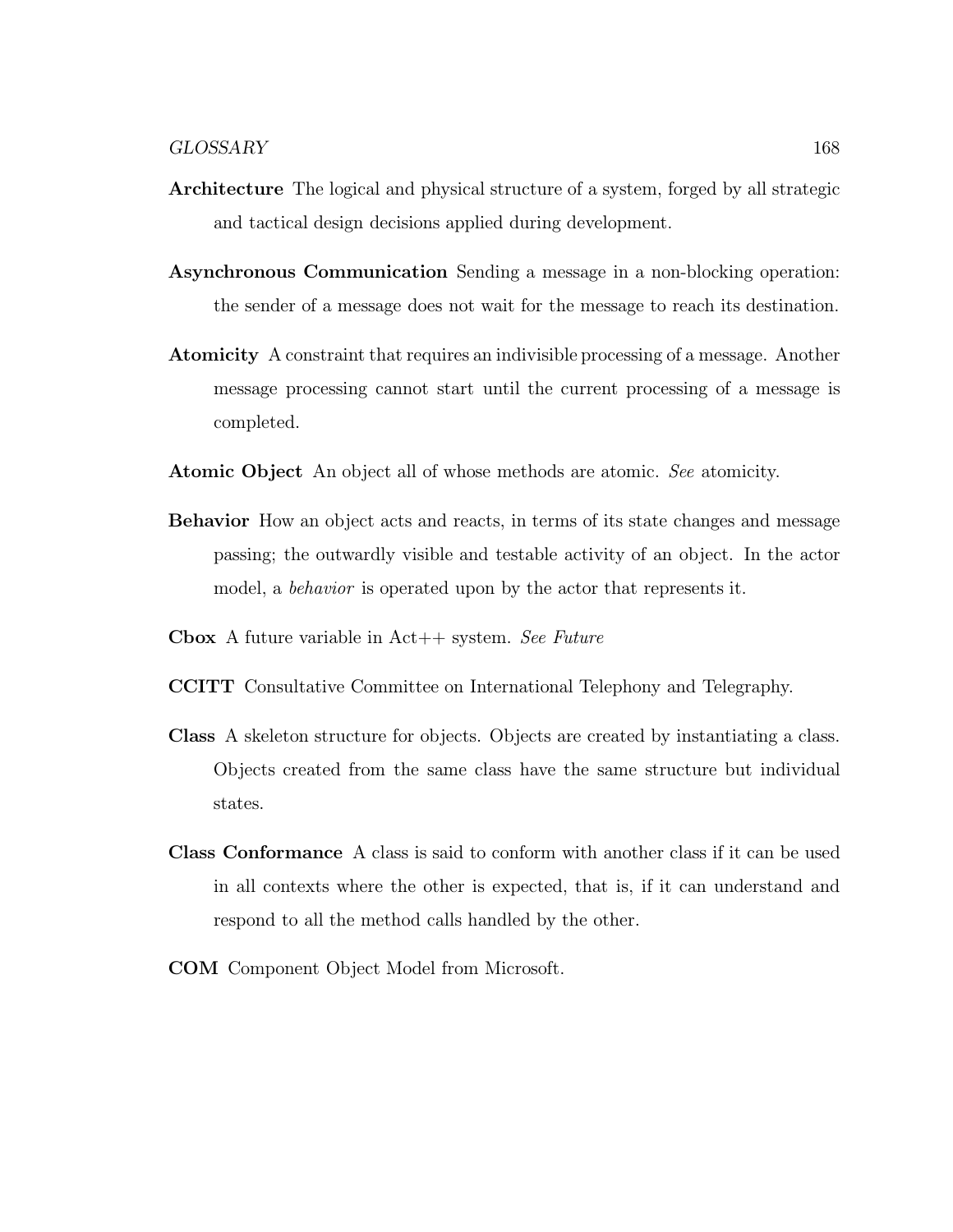- Common Object Model An object model that is used in a distributed, heterogeneous environment for interoperating multiple programming languages that have mappings from the object model.
- Concurrency ability to have more than execution simultaneously.
- Concurrent Object An object whose semantics are guaranteed in the presence of multiple threads of control.
- Constructor Message A message that contains creation information for an actor.
- Contravariance A characteristic of inheritance that allows the parameters of a derived class method, which redefines a base class method, to be super types of the corresponding parameters of the base class method. The return type of the derived class method must be either the same type or a subtype of the return type of the base class method.
- COOL Chorus Object-Oriented Layer from BBN Systems.
- CORBA Common Object Request Broker Architecture from the Object Management Group.
- Covariance A characteristic of inheritance that allows the parameters of a derived class method, which redefines a base class method, to be same type or subtypes of the corresponding parameters of the base class method. The return type of the derived class method must be either the same type or a subtype of the return type of the base class method.
- CRT Common Run Time from Xerox.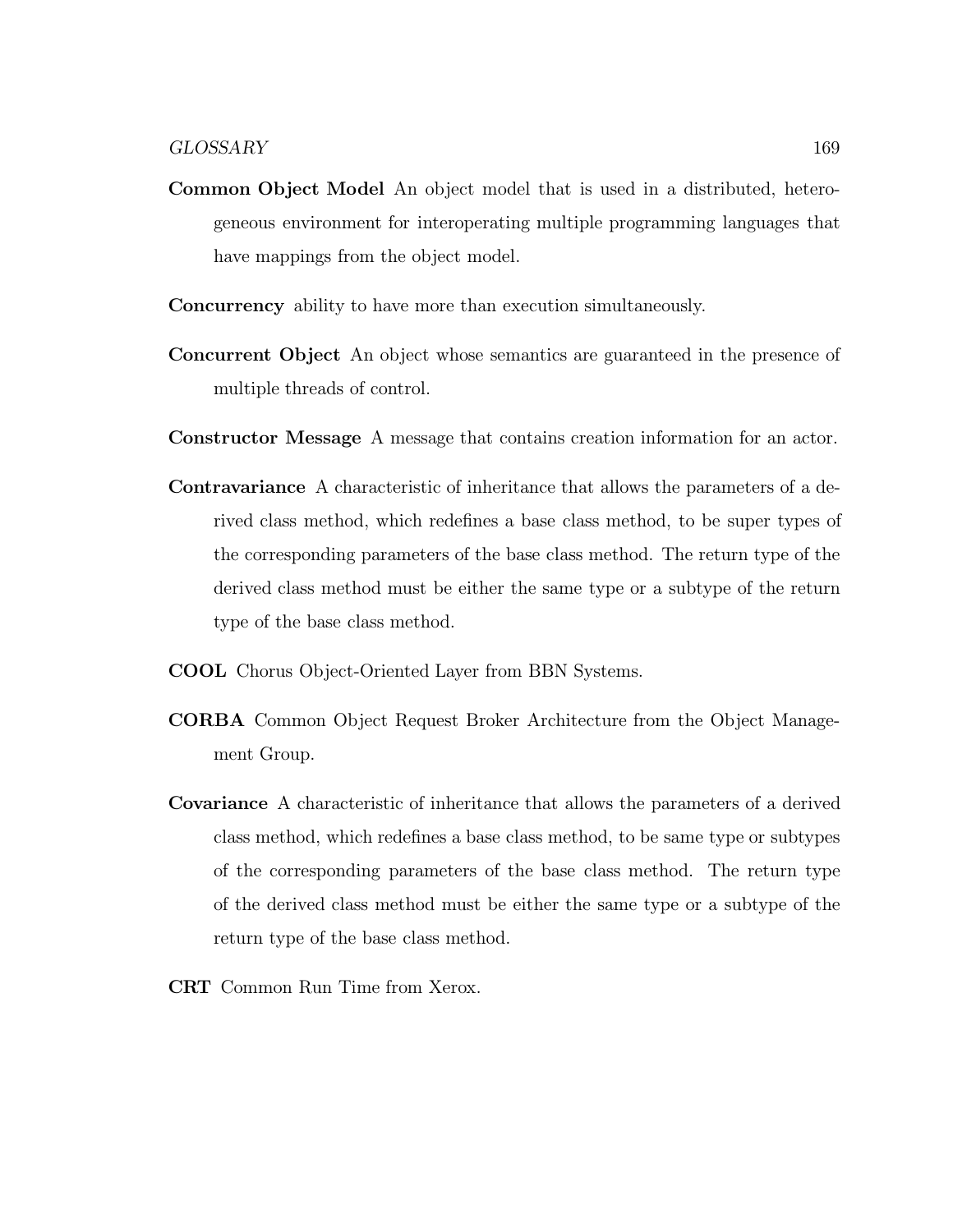- Delegation The act of forwarding a message by an entity to some other entity. The act of one object forwarding an operation to another object, to be performed on behalf of the first object.
- Distributed Active Object An active object whose state and methods are distributed and which can have at most one thread of control executing among all distributed components.
- Distributed Actor An actor in a distributed environment.
- Distributed Object An object whose methods and state are split and kept at distributed sites.
- DOM Distributed Object Model from GTE Laboratories.
- Dynamic Binding Binding denotes the association of a name with a class; dynamic binding is a binding in which the name/class association is not made until the object designated by the name is created at execution time.
- Encapsulation The process of compartmentalizing the elements of an abstraction that constitute its structure and behavior; encapsulation serves to separate the contractual interface of an abstraction and its implementation.
- Framework A collection of classes that provide a reusable design for a particular domain; a framework thus exports a number of individual classes and mechanisms that clients can use or adapt.
- Future A type whose instance blocks an invoking process that tries to access its value when the value is not yet set and lets the invoking process to continue, by supplying its value when the value is available.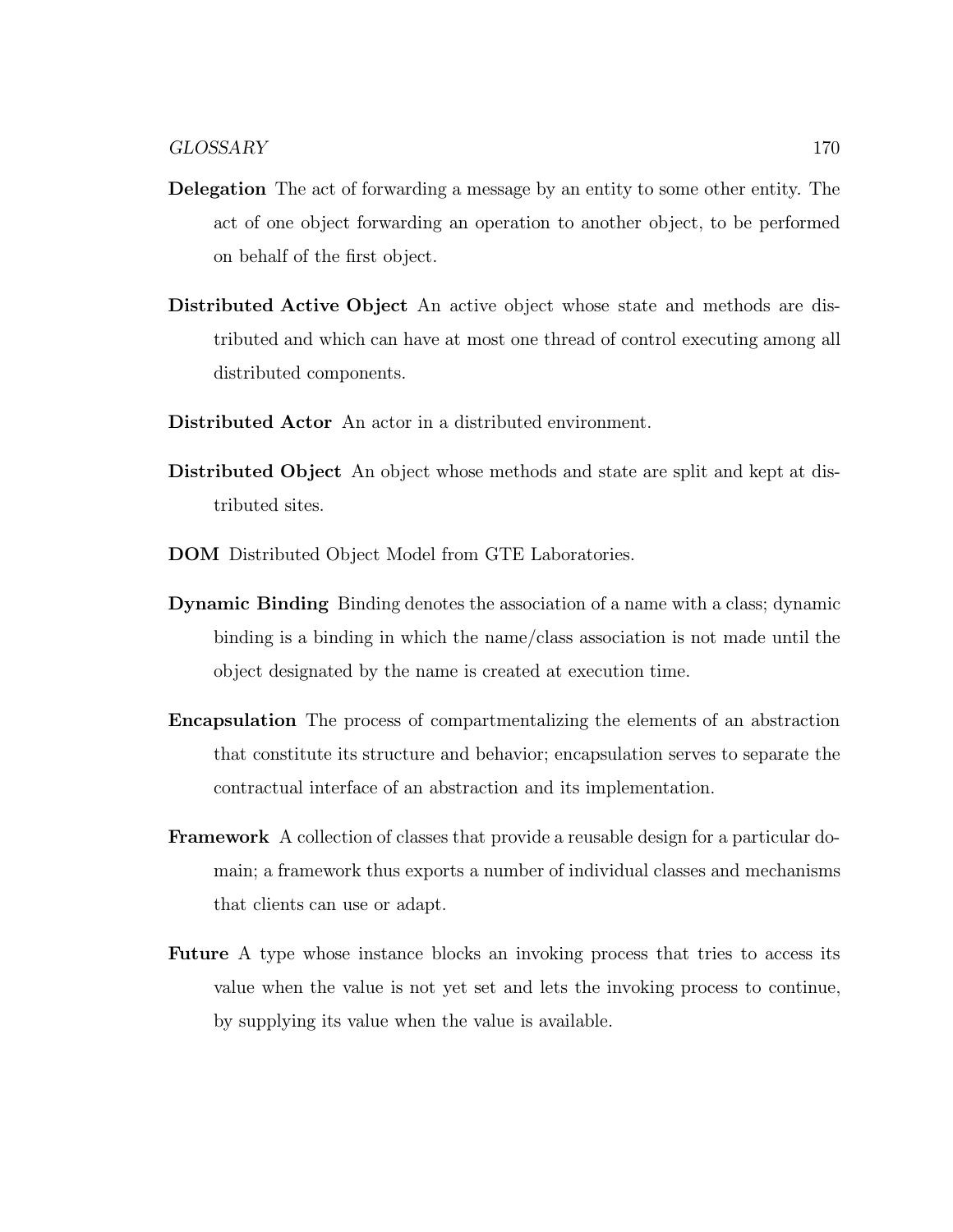- Generics Generic types in languages such as Modula-3, and Ada 95. See Generic Type.
- Generic Type A class that serves as a skeleton for other types, in which the generic type may be parameterized by other types. A generic type must be instantiated before its variables can be created. The terms 'Generic Type' and 'Parameterized Type' are interchangeable.
- Guarded Method method that has a guard method associated with it.
- Guard Method A method that returns a boolean value. A guard method is called first, before a guarded method that it guards, is called. The guarded method can be executed only when the guard method returns true.
- HERON A system supporting truly distributed objects developed at the Free University of Berlin, Germany.
- ICOM Interoperable Common Object Model.
- ILU Inter Language Unification from Xerox.
- Inclusion Polymorphism Inheritance of abstract methods by a subclass from a superclass. Invocation of an abstract method in the superclass results in the execution of the corresponding method in the subclass.
- Information Hiding The process of hiding the irrelevant details that do not contribute to the essential characteristics expected of an entity.
- Inheritance A relationship among classes, where in one class shares the structure or behavior defined in another class.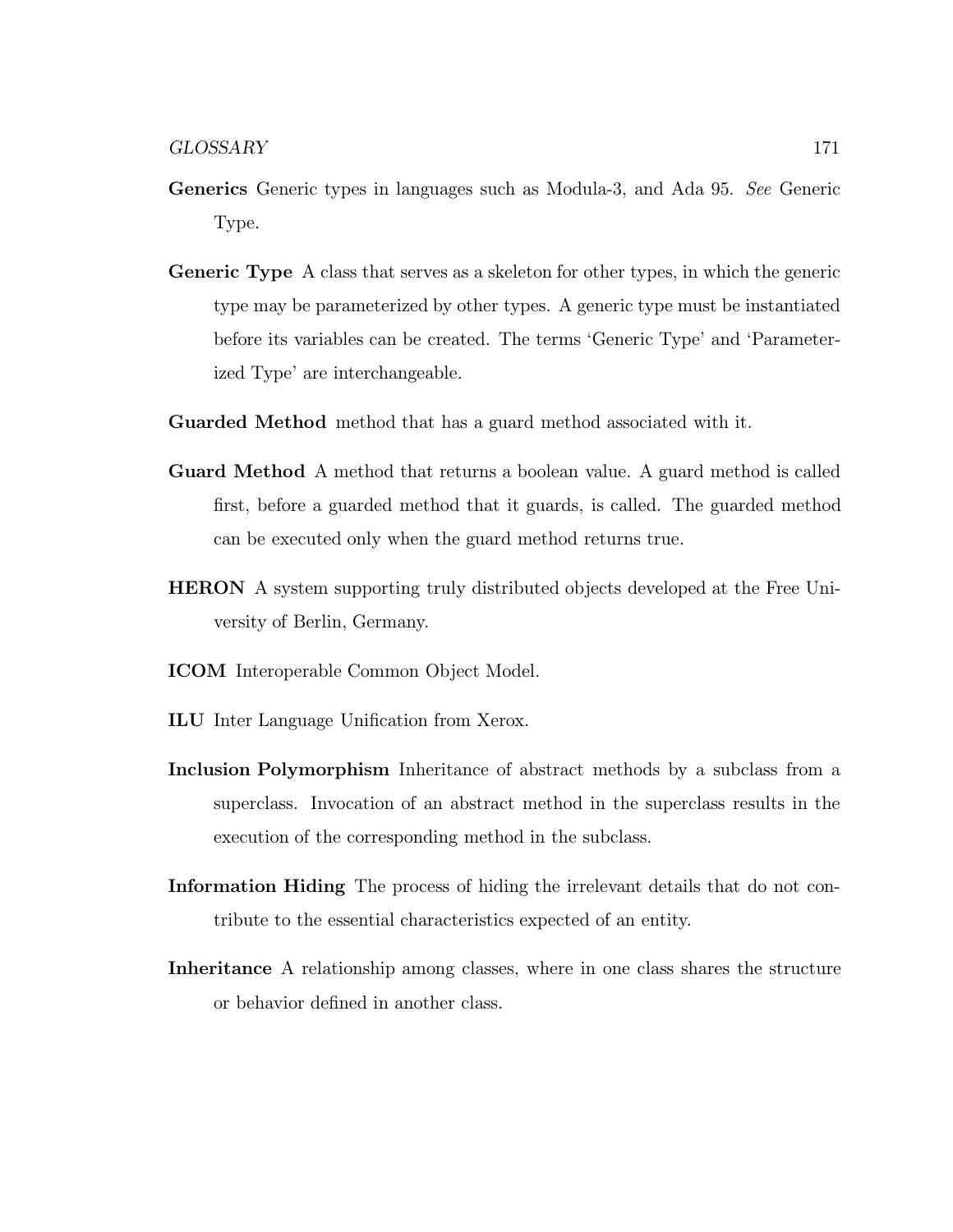- Inheritance Anomaly The inherent problem that forces a subclass implementor to redefine most of the superclass methods while inheriting synchronization constraints of the superclass.
- Interface A programming entity that defines the methods that are supported by an object, but it does not provide any implementation for the methods.
- Interoperability the ability of the components of a software system to coexist, communicate, and cooperate with one another to achieve a common goal in a distributed and heterogeneous environment involving disparate implementation languages, operating systems, and hardware platforms.
- Invariance A characteristic of inheritance that does not allow a derived class to change the types of the arguments, while redefining a base class method.
- ISL Interface Specification Language defined in the ILU system from Xerox
- ISO International Standards Organization.
- Marshalling the process of building up a sequence of bytes that contains the values of the arguments or results in a proper format.
- Message An operation that one object performs on another object.
- Message Queue A queue for messages that an actor possesses.
- Method A procedure defined as part of an object. A method may be part of an object's interface, in which case other objects may request invocations of the method by means of message passing.
- Method Table A per-class data structure that contains entries for each method of the object's interface, with each entry having a method name, class name, and a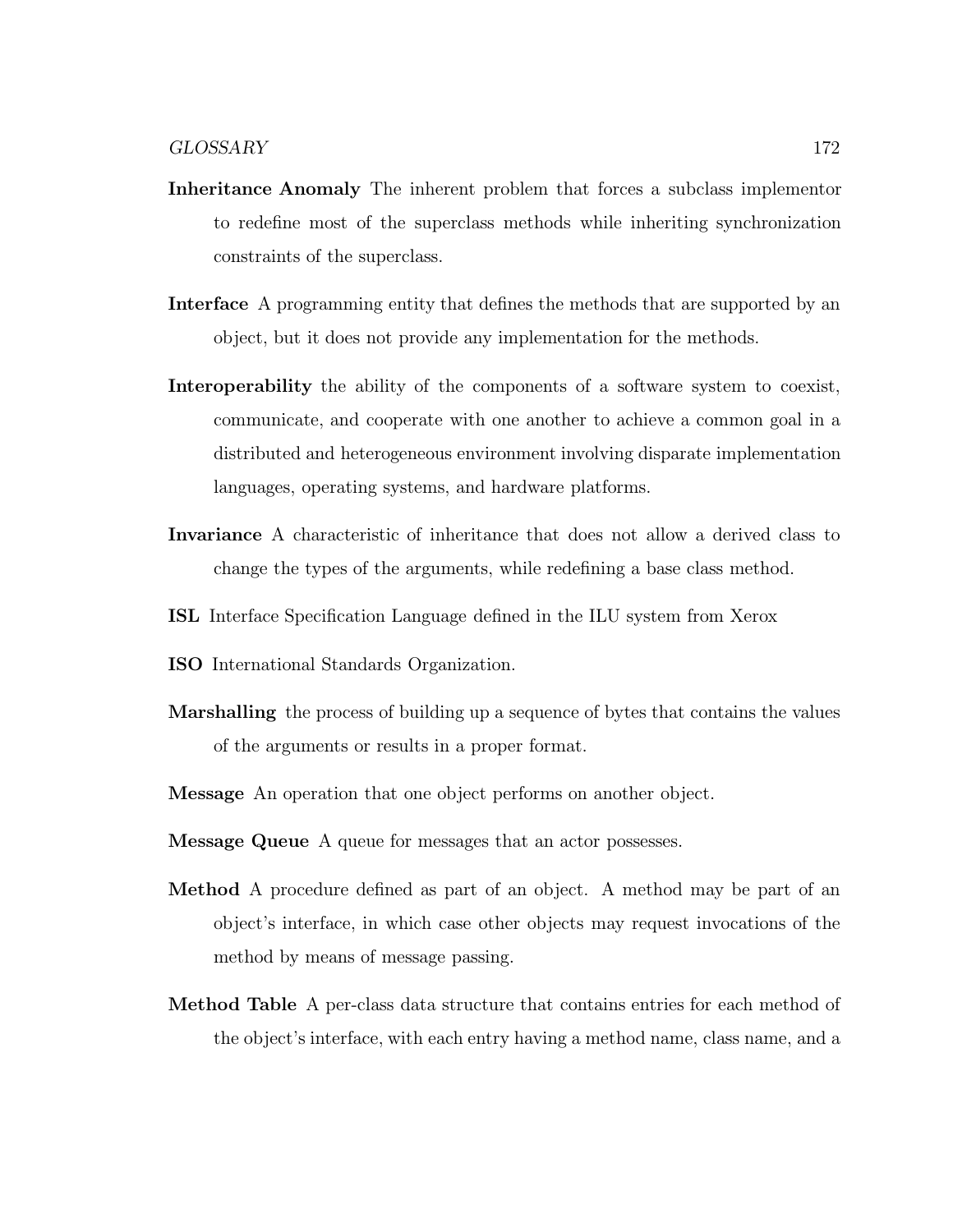pointer to an instance of a method object that is capable of decoding arguments from a message object and invoke a call on an object that contains method in its interface.

- Method Overloading existence of more than one method with the same name but different signatures in the interface of an object.
- NewOwner Message A message in the extended actor message set that is used to implement the ICOM framework. Used for declaring and acknowledging ownership of message processing control by the peer proxies of a truly distributed object.
- Node An entity representing an abstract machine in the ICOM framework.
- Object A software entity with its own state and a number of procedures to manipulate this state. The state of an object is encapsulated by an interface that constitutes an abstraction boundary between the object and its environment.
- Object Based Programming A method of programming in which programs are organized as cooperative collections of objects, each of which represents an instance of some type, and whose types are all members of a hierarchy of types united via other than inheritance relationships.
- Object Model The collection of principles that form the foundation of objectoriented design; a software engineering paradigm emphasizing the principles of abstraction, encapsulation, modularity, hierarchy, typing, and concurrency.
- Object-Oriented Programming A method of implementation in which programs are organized as cooperative collections of objects, each of which represents an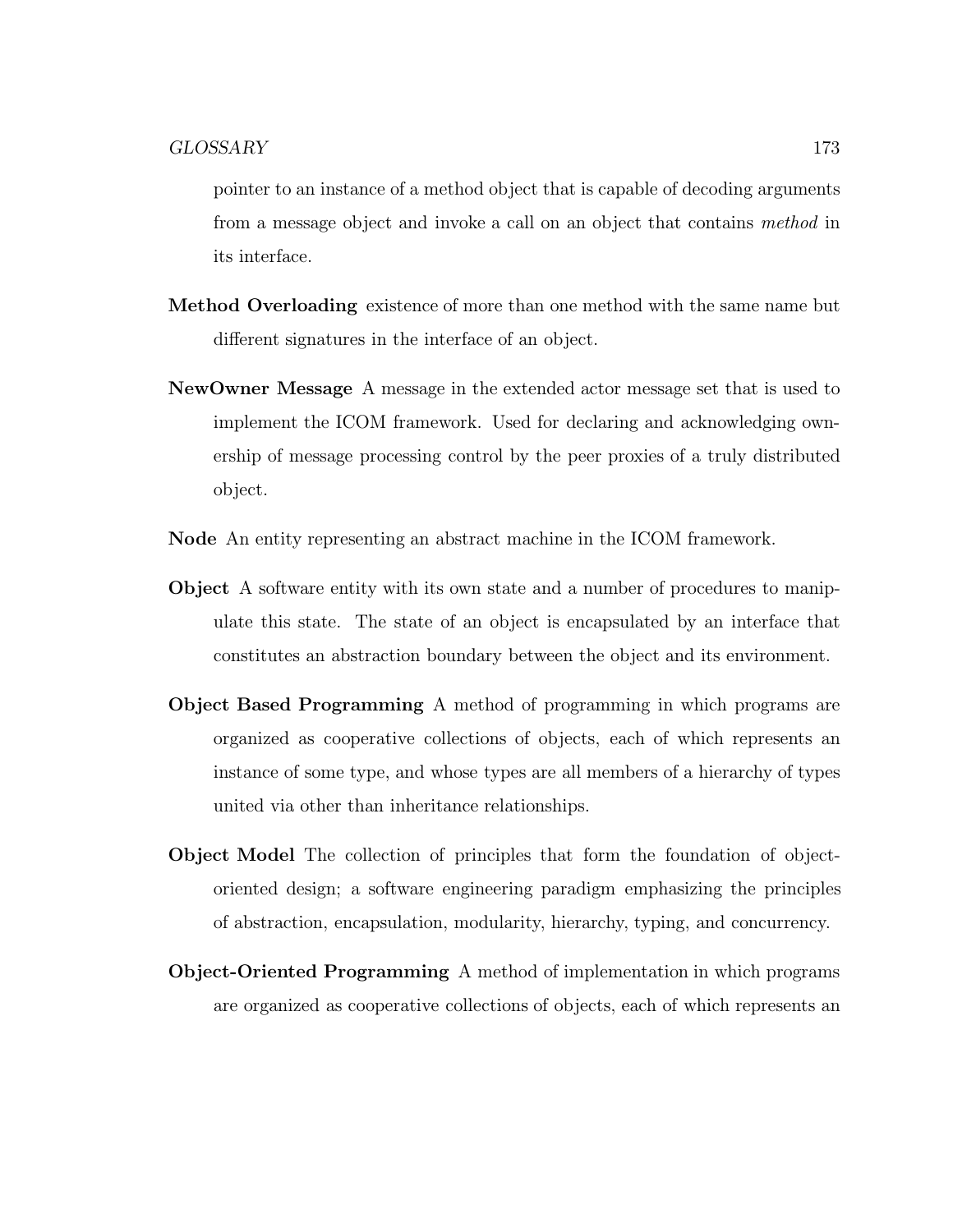instance of some class, and whose classes are all members of a hierarchy of classes united via inheritance relationships.

Object State See State.

ODP Open Distributed Processing

- OMG Object Management Group.
- One-way Interoperability The ability of a language to use the software components in other languages that use a feature which is not present in the language.
- Operator Overloading The characteristic of an operator that can accept operands of different types.
- OwnershipRequest Message A message in the extended actor message set that is used to implement the ICOM framework. Used for requesting the ownership of message processing control by a peer proxy.
- OwnershipRelease Message A message in the extended actor message set that is used to implement the ICOM framework. Used for relinquishing the ownership of message processing control by the peer proxy to another peer proxy.
- Parameterized Type See Generic Type.
- Parametric Polymorphism A category of Universal polymorphism that allows a general concept to be instantiated with one or more types.

Passive Object An object that does not encompass its own thread of control.

PeerInvoke Message A message in the extended actor message set that is used to implement the ICOM framework. Used for invoking a message on a peer proxy by another peer proxy of the same distributed object.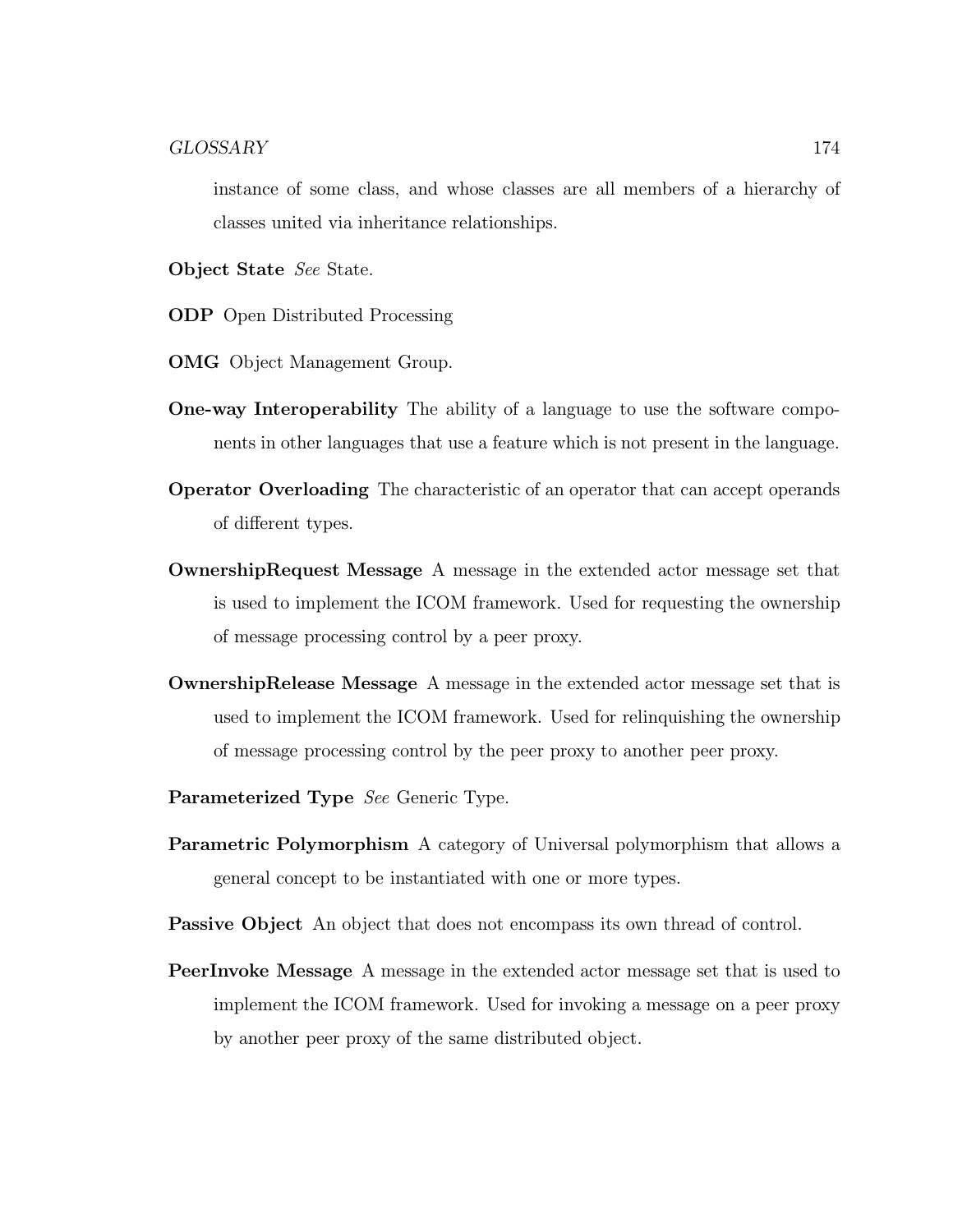- Peer Proxy A component of a truly distributed object.
- PeerUnblock Message A message in the extended actor message set that is used to implement the ICOM framework. Used for unlocking the locked peer proxies that were locked as a result of a message processing.
- Polymorphism an abstraction mechanism that represents a quality or state of being able to assume different forms.
- Parameterized type the abstraction of a generic type based on the common features of existing types. These generic types can be instantiated with other types.
- Proxy A surrogate object representing a remote object.
- Reply Message A message in the extended actor message set that is used to implement the ICOM framework. Used for sending a reply through an output parameter in an IDL description; is a Cbox (future variable) in the ICOM framework.
- RPC Remote Procedure Call.
- Signature The complete profile of an operation's formal arguments and return type.
- SOM System Object Model from International Business Machines.
- Split Object A distributed object whose components are split arbitrarily and distributed.
- State The cumulative results of the behavior of an object; one of the possible conditions in which an object may exist; At any given point in time, the state of an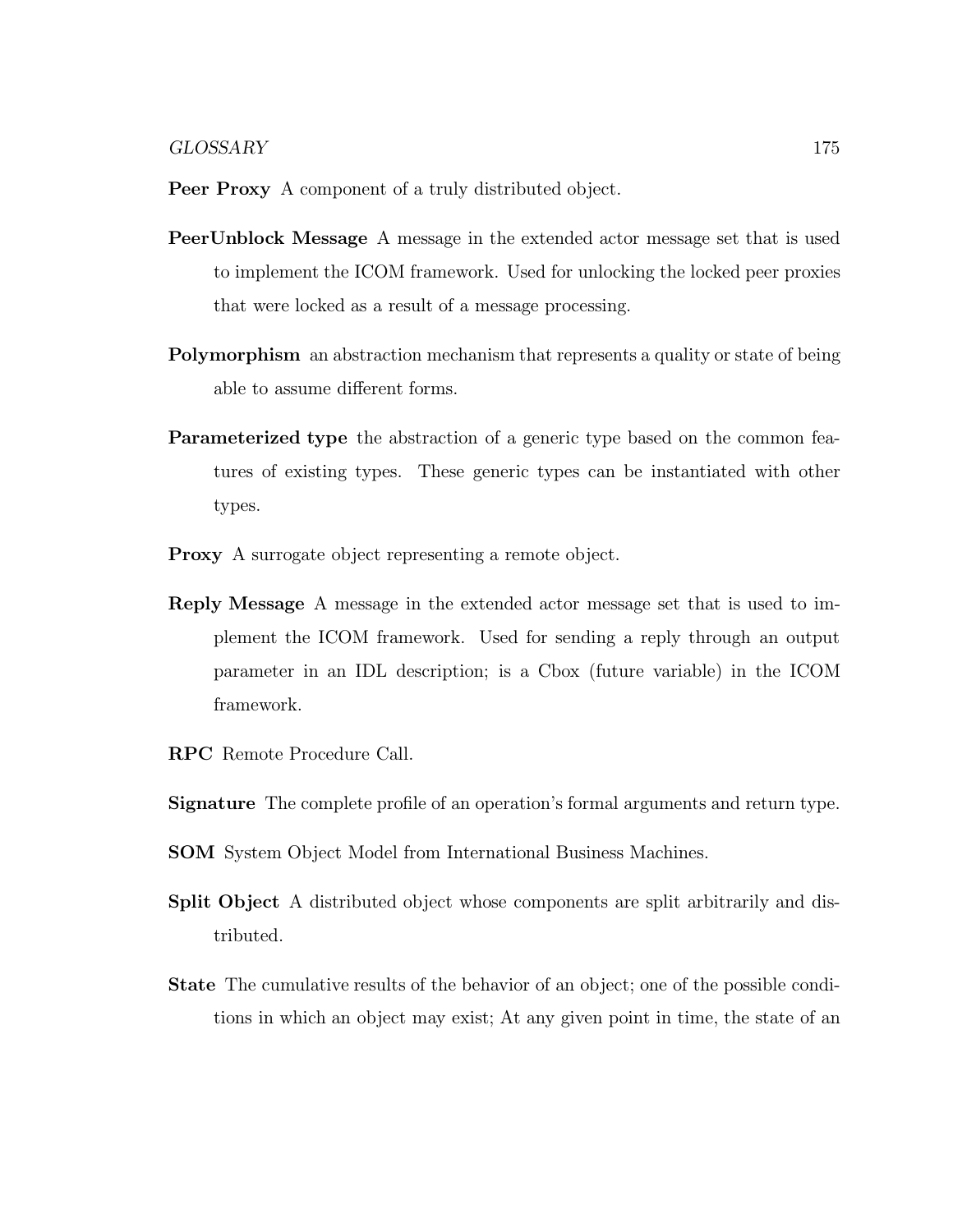object encompasses all of the properties of the object plus the current values of each of these properties.

- Strongly Typed A characteristic of a programming language, according to which all expressions are guaranteed to be type-consistent.
- Subclass A class defined as a refinement of another class by means of inheritance.
- Superclass A class used to define other classes by means of refinement under inheritance.
- Synchronous Communication Sending a message in a blocking operation: the sender of a message waits for a response for the message sent.
- Synchronization The act of coordination among a group of concurrent objects in achieving a common task.
- Synchronized Object An object some of whose methods have certain constraints (expressed in terms of a method that returns a boolean value) that must be evaluated to true, for invocations on the methods to be processed.
- Templates Generic types in C++. See Generic Types
- Thread of Control A single process. The start of a thread of control is the root from which independent dynamic action within a system occurs; a given system may have many simultaneous threads of control, some of which may dynamically come into existence and then cease to exist.
- Truly Distributed Object A distributed object that has its various components split among distributed sites. The components are related by a superclass and a subclass relationship.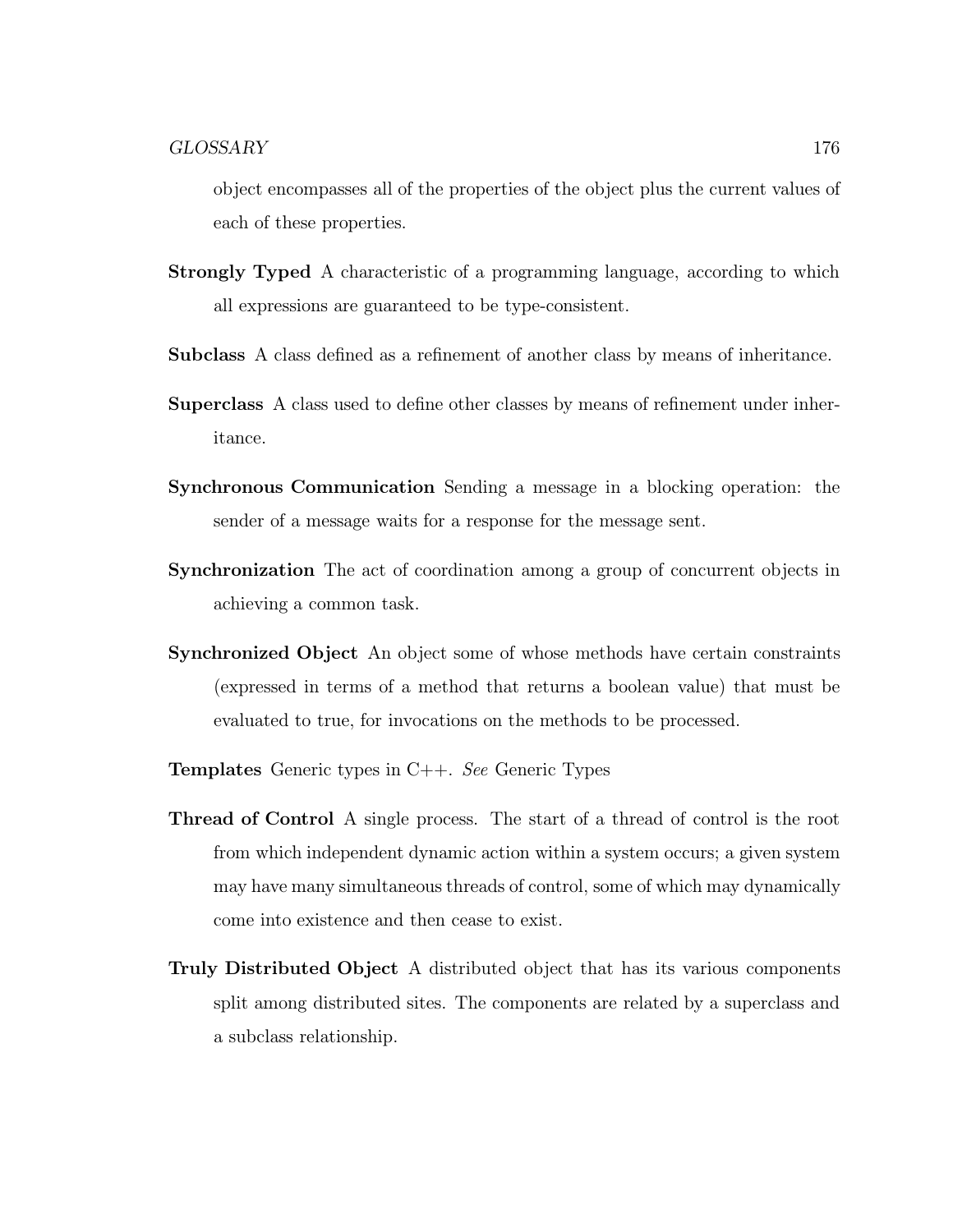- Type The definition of the domain of allowable values that an object may possess and the set of operations that may be performed upon the object.
- Type Conformance One type is said to conform with another type if it can be used in all contexts where the other is expected.
- Universal Polymorphism A category of polymorphism that involves inclusion polymorphism and parameterized types.
- Unmarshalling the reverse process to marshalling; recovers values from the sequence of bytes.
- Virtual Method Abstract method in C++. See Abstract Method.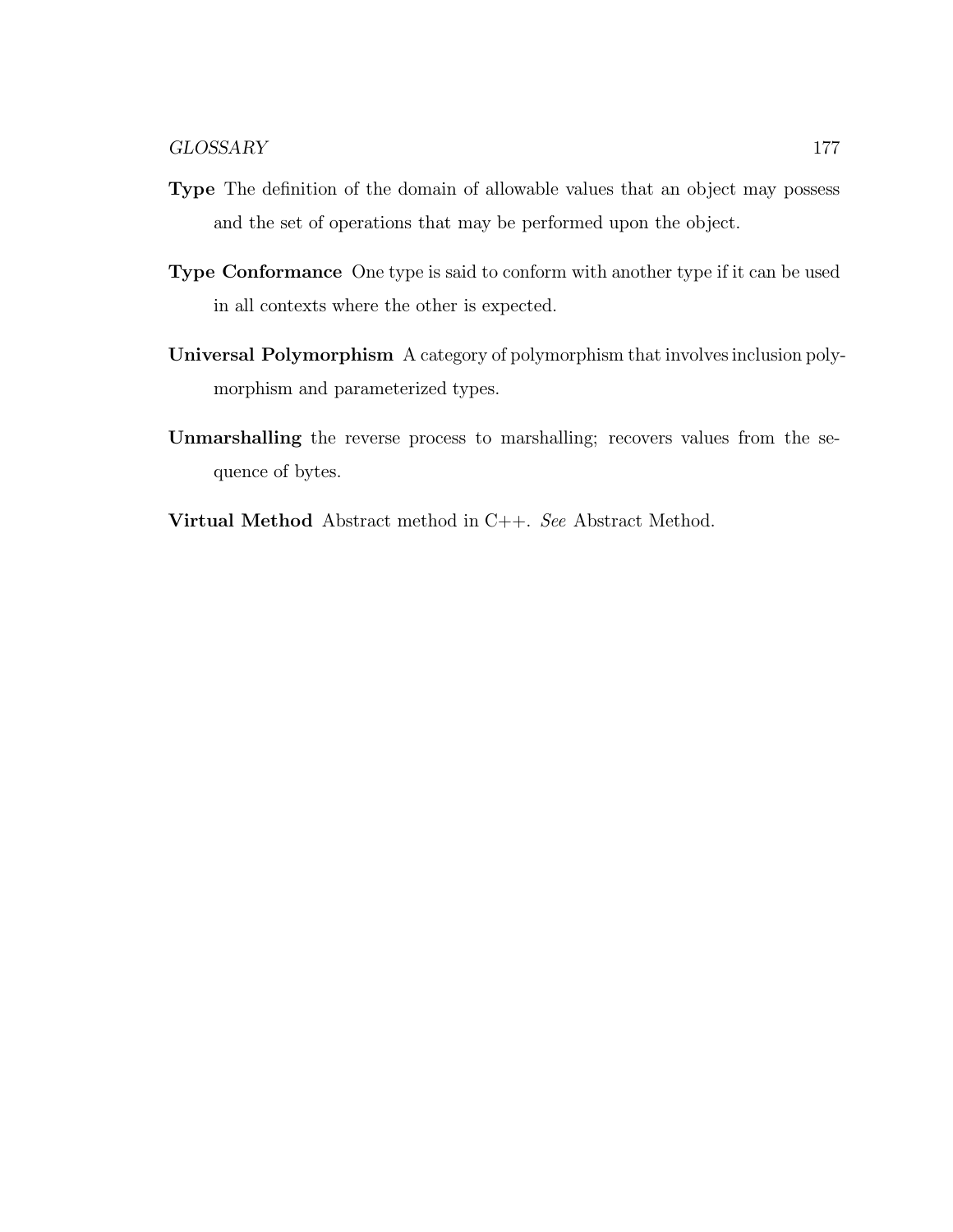- [1] Martin Abadi and Luca Cardelli. A Theory of Objects. Springer, New York, NY, 1996.
- [2] Martin Abadi, Luca Cardelli, and Pierre-Louis Curien. Formal Parametric Polymorphism. Technical report, SRC, SRC Research Report 109, Digital Equipment Corporation, July 1993.
- [3] Bruno Achauer. The DOWL Distributed Object-Oriented Language. Communications of the ACM,  $36(9):48-55$ , September 1993.
- [4] Ole Agesen, Stephen N. Freund, and John C. Mitchell. Adding type parameterization to Java language. In Proceedings OOPSLA '97, pages 49–65, October 1997.
- [5] Gul Agha. ACTORS: A Model of Concurrent Computation in Distributed Systems. The MIT Press, Cambridge, MA, 1986.
- [6] Gul Agha, Svend Frolund, and WooYoung Kim. Abstraction and Modularity Mechanisms for Concurrent Computing. IEEE Parallel and Distributed Technology, pages 3–14, May 1993.
- [7] Gul Agha and Carl Hewitt. Concurrent Programming using Actors. In Akinori Yonezawa and Mario Tokoro, editors, Object-Oriented Concurrent Programming, pages 37–53. The MIT Press, 1993.
- [8] Gul Agha, Peter Wegner, and Akinori Yonezawa, editors. Research Directions in Concurrent Object-Oriented Programming. The MIT Press, Cambridge, MA, 1993.
- [9] Pierre America. Inheritance and Subtyping in a Parallel Object-Oriented Language. In Proceedings ECOOP '87, pages 234–242, July 1987.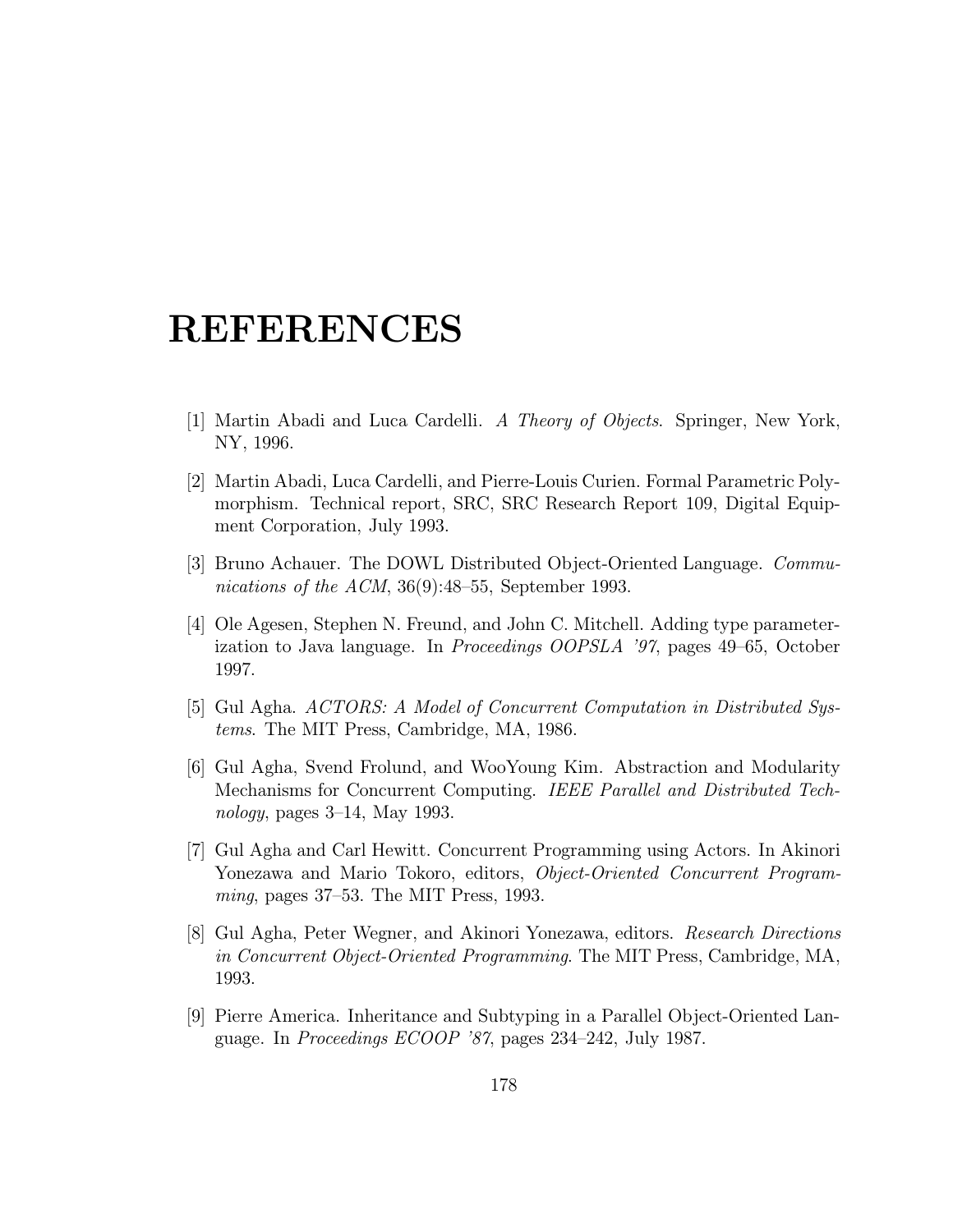- [10] Pierre America. A Parallel Object-Oriented Language with Inheritance and Subtyping. In Proceedings OOPSLA '90, pages 161–168, October 1990.
- [11] Egin P. Andersen and Trygve Reenkaug. System Design by Composing Structures of Interacting Objects. In Proceedings ECOOP '92, pages 133–152, July 1992.
- [12] Ken Arnold and James Gosling. The Java Programming Language. Addison Wesley, 1996.
- [13] Colin Atkinson. Object-Oriented Reuse, Concurrency and Distribution: An Ada-based Approach. Addison Wesley, Reading, MA, 1991.
- [14] Guiseppe Attardi, Cinzia Bonini, Maria Rosaria Boscotrecase, Tito Flagella, and Mauro Gaspari. Metalevel programming in CLOS. In Proceedings ECOOP '89, pages 243–256, July 1989.
- [15] Andrew Birrel, Greg Nelson, Susan Owicki, and Edward Wobber. Network Objects. In SIGOPS '93, pages 217–230, December 1993.
- [16] Grady Booch. Object-Oriented Analysis and Design with Applications, Second Edition. Addison Wesley, Reading, MA, 1994.
- [17] Gilad Bracha and William Cook. Mixin-based Inheritance. In Proceedings OOPSLA '90, pages 303–311, October 1990.
- [18] Jean-Pierre Briot. An Experiment in Classification and Specialization of Synchronization Schemes. In Object Technologies for Advanced Software, Second JSSST International Symposium ISOTAS '96 Proceedings, pages 227–249, March 1996. Printed in LNCS 1049.
- [19] Jean-Pierre Briot and Akinori Yonezawa. Inheritance and synchronization in concurrent OOP. In Proceedings ECOOP '87, pages 32–40, July 1987.
- [20] K. Brockschmidt. Inside OLE 2. Microsoft Press, Redmond, 1994.
- [21] Gerald Brose. JacORB Design and Implementation of a Java ORB. In Proceedings of the International Working Conference on Distributed Applications and Interoperable Systems, DAIS'97, Cotbus, Germany, September 1997.
- [22] Gerald Brose, Klaus-Peter Lohr, and Andre Spiegel. Java does not Distribute. In Proceedings TOOLS Pacific '97, Melbourne, Australia, November 1997.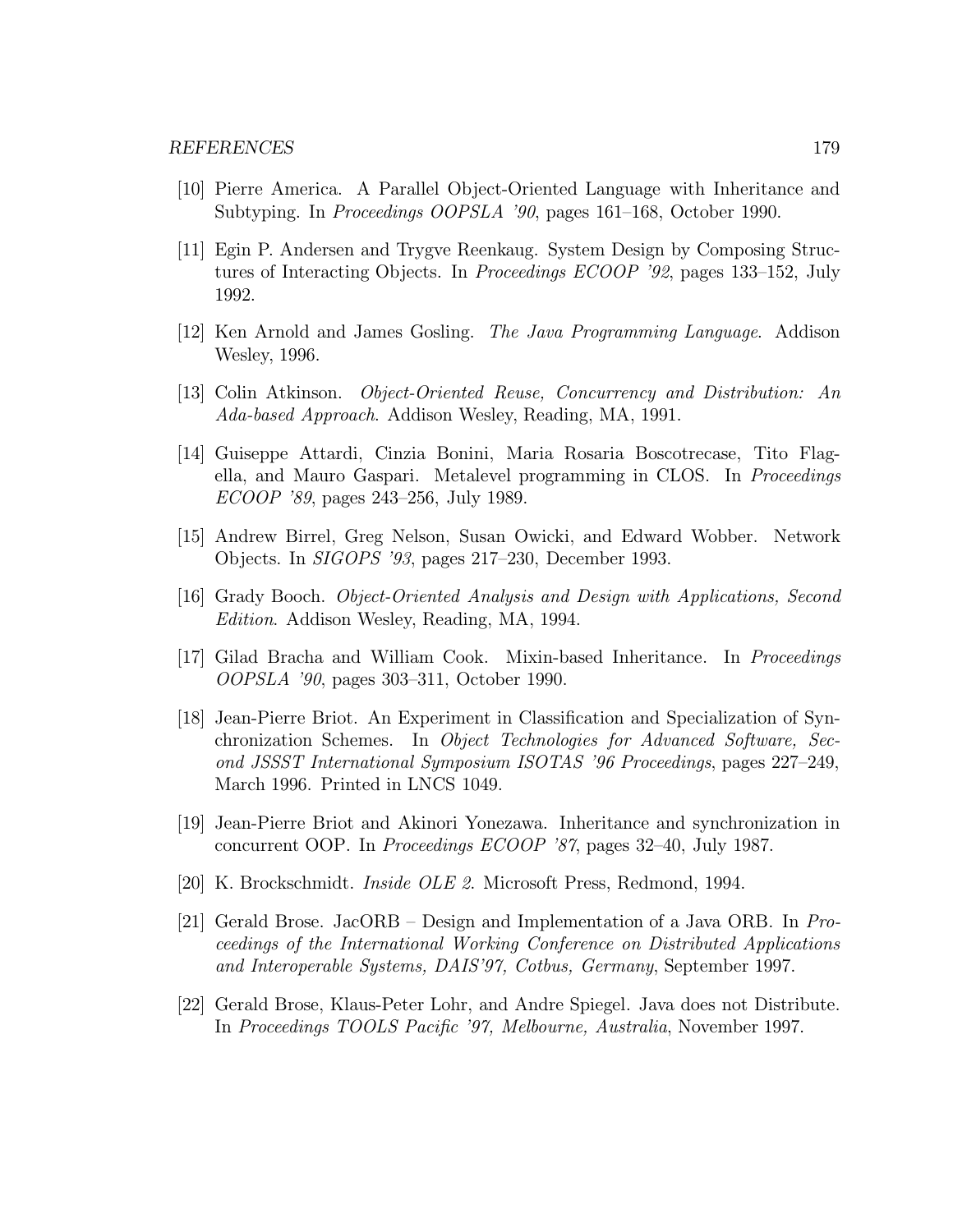- [23] Peter Canning, William Cook, Walter Hill, Walter Olthoff, and John Mitchell. F-bounded Polymorphism for Object-Oriented Languages. In The Fourth International Conference on Functional Programming Languages and Computer Architecture, pages 273–280, September 1989.
- [24] Peter S. Canning, Willian R. Cook, Walter L. Hill, and Walter G. Olthoff. Interfaces for Strongly-Typed Object-Oriented Programming. In Proceedings OOPSLA '89, pages 457–467, October 1989.
- [25] Luca Cardelli and Peter Wegner. On Understanding Types, Data Abstraction, and Polymorphism. ACM Computing Surveys, 17(4):470–522, December 1985.
- [26] Eduardo Casais. An Incremental Class Reorganization Approach. In Proceedings ECOOP '92, pages 114–132, July 1992.
- [27] Siva Challa. Towards an Interoperable Reflective Common Object Model. In the Workshop on Multi-language object Models, OOPSLA '94, Portland, October 1994.
- [28] Siva Challa and Dennis Kafura. Using reflection for implementing ICOM, An Interoperable Common Object Model. Technical Report TR95-23, Virginia Tech, Blacksburg, VA, 1995.
- [29] Craig Chambers. Object-oriented multi-methods in Cecil. In Proceedings ECOOP '92, pages 33–56, July 1992.
- [30] Shigeru Chiba. Open C++ Release 1.2 Programmer's Guide. Technical report, University of Tokyo, Department of Computer Science, 1993.
- [31] Shigeru Chiba and Takashi Masuda. Designing an Extensible Distributed Language with a Meta-Level Architecture. In Proceedings ECOOP '93, pages 482– 501, July 1993.
- [32] Andrew K. Chiu and Jay Parekh. Class: A collection of objects. Journal of Object-Oriented Programming, pages 29–32, May 1992.
- [33] Randy Chow and Theodore Johnson. Distributed Operating Systems and Algorithms. Addison Wesley, Reading, MA, 1997.
- [34] Alberto Coen-Porisini, Luigi Lavazza, and Roberto Zicari. Assuring Type Safety of Object-Oriented Languages. Journal of Object-Oriented Programming, pages 25–30, February 1994.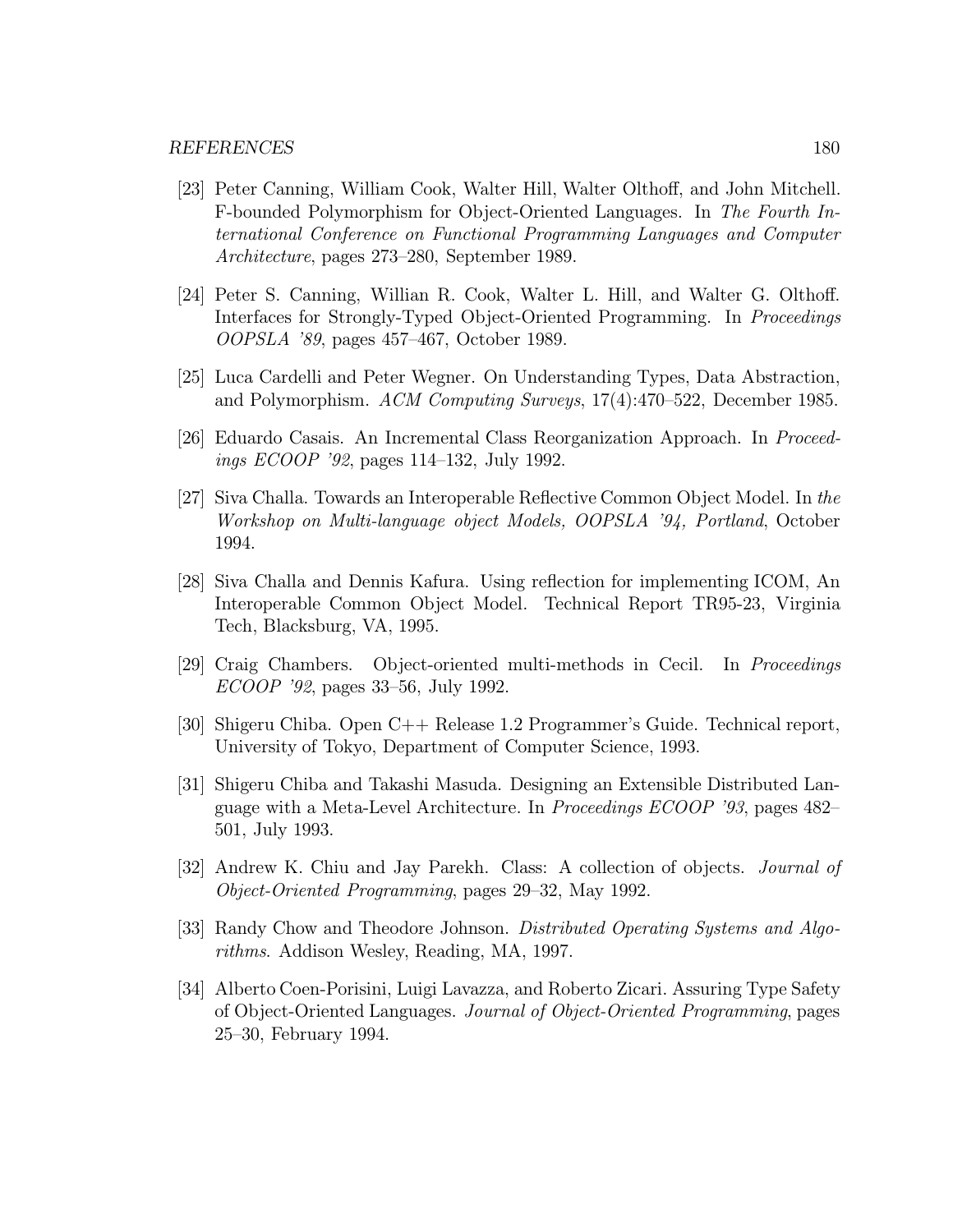- [35] Pierre Cointe. Metaclasses are first class: the ObjVLisp model. In Proceedings OOPSLA '87, pages 156–167, October 1987.
- [36] W. R. Cook. A proposal for making Eiffel type-safe. In Proceedings ECOOP '89, pages 57–70, July 1989.
- [37] William Cook and Jens Palsberg. A Denotational Semantics of Inheritance and its Correctness. In Proceedings OOPSLA '89, pages 433–443, October 1989. Printed in SIGPLAN Notices, 24(10), October 1989.
- [38] William R. Cook, Walter L. Hill, and Peter S. Canning. Inheritance is Not Subtyping. In Proceedings of the Seventeenth Annual ACM Symposium on Principles of Programming Languages, pages 125–135, January 1990.
- [39] Doug Cutting, Bill Janssen, Mike Spreitzer, and Farrel Wymore. ILU Reference manual. Technical report, Xerox Corporation, Palo Alto, CA, 1993.
- [40] Scott Danforth. A Bird's Eye View of SOM. IBM Personal Systems Programming, pages 1–9, September 1992.
- [41] Scott Danforth and Chris Tomlinson. Type Theories and Object-Oriented Programming. ACM Computing Surveys, 20(1):29–72, March 1988.
- [42] Ph. Darondeau, P. Le Guernic, and M. Raynal. Types in a Mixed Language System. BIT, 21:246–254, 1981.
- [43] Amitabh Dave, Mohlalefi Sefika, and Roy H. Campbell. Proxies, Application Interfaces, and Distributed Systems. Technical report, UIUC, Illinois, 1993.
- [44] Stephen R. Davis. C++ Objects That Change Their Types. Journal of Object-Oriented Programming, pages 27–32, July-August 1992.
- [45] Linda G. DeMichiel and Richard P. Gabriel. The Common Lisp Object System: An overview. In *Proceedings ECOOP '87*, pages 151–170, July 1987.
- [46] Bo Einarsson. Mixed Language Programming. Software-Practice and Experience, 14(4):383–395, April 1984.
- [47] Margaret A. Ellis and Bjarne Stroustrup. The Annotated  $C_{++}$  Reference Manual. Addison Wesley, Reading, MA, 1994.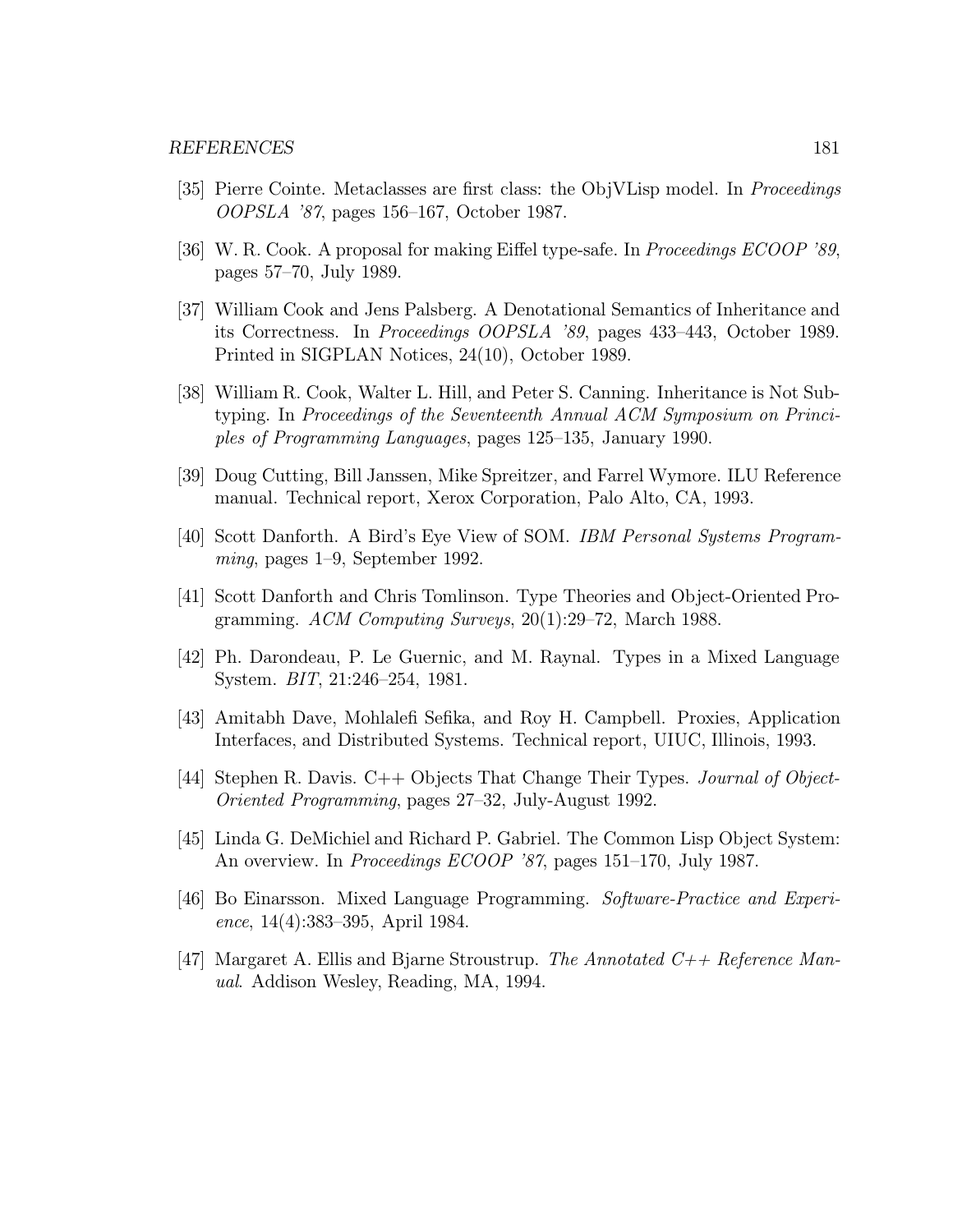- [48] Jacques Ferber. Conceptual Reflection and Actor Languages. In Pattie Maes and Daniele Nardi, editors, Meta-Level Architectures and Reflection, pages 177– 193. North-Holland, 1988.
- [49] Jacques Ferber. Computational Reflection in Class Based Object-Oriented Languages. In Proceedings OOPSLA '89, pages 317–326, October 1989.
- [50] S. Finke, P. Jahn, O. Langmack, K. P. Lohr, I. Piens, and Th. Wolff. Distribution and inheritance in the HERON approach to heterogeneous computing. In Thirteenth Internation Conference on Distributed Computing Systems, Pittsburgh, 1993.
- [51] International Organization for Standardization. Information Processing Open Systems Interconnection - Specification of Abstract Syntax Notation One(ASN.1). Technical Report ISO 8824/CCITT X.208, 1987.
- [52] International Organization for Standardization. Information Processing Open Systems Interconnection - Specification of Basic Encoding Rules for Abstract Syntax Notation One(ASN.1). Technical Report ISO 8825/CCITT X.209, 1987.
- [53] Ira R. Forman, Scott Danforth, and Hari Madduri. Composition of Before/After metaclasses in SOM. In Proceedings OOPSLA '94, October 1994.
- [54] Svend Frolund and Gul Agha. A Language Framework for Multi-Object Coordination. In Proceedings ECOOP '93, July 1993.
- [55] Lucy Garnette. Wrapping objects. Journal of Object-Oriented Programming, 9(8), 1993.
- [56] Giorgio Ghelli. A Static Type System for Message Passing. In Proceedings OOPSLA '91, pages 129–145, October 1991.
- [57] Phillip B. Gibbons. A Stub Generator for Multi-language RPC in Heterogeneous Environments. IEEE Transactions on Software Engineering, 13(1):77–87, January 1987.
- [58] Ennio Grasso. Passing object by value in CORBA. In Trends in Distributed Systems - CORBA and Beyond, pages 43–56, October 1996. Printed in LNCS 1161.
- [59] Nicolas Graube. Metaclass Compatibility. In Proceedings OOPSLA '89, pages 305–315, October 1989.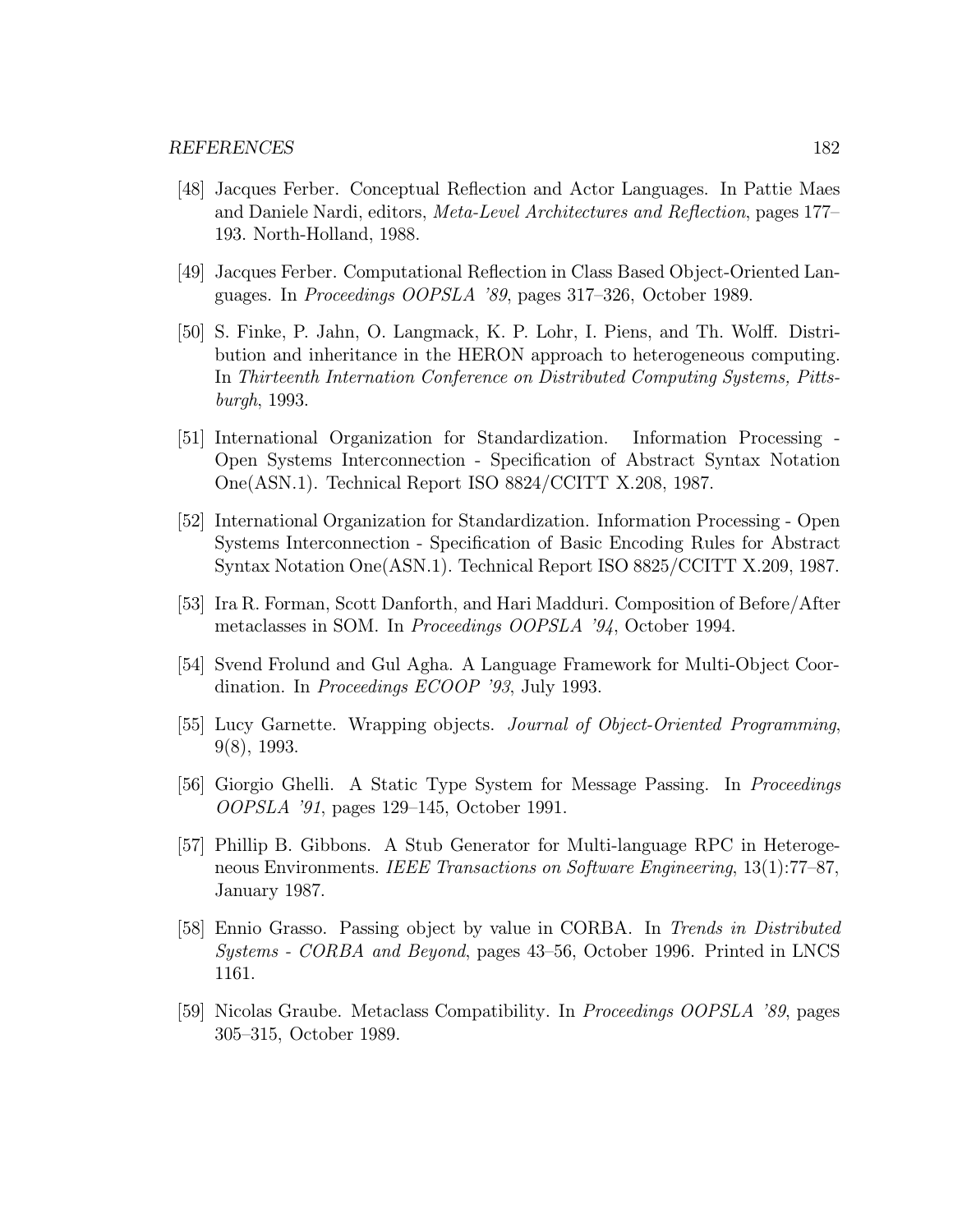- [60] Object Management Group. Common Object Request Broker: Architecture and Specification. Technical Report OMG Document Number 97.9.1, Rev. 2.1, OMG, 1997.
- [61] Sabine Habert and Laurence Mosseri. COOL: Kernel support for object-oriented environments. In Proceedings OOPSLA '90, pages 269–277, October 1990.
- [62] Samuel P. Harbison, editor. Modula-3. Prentice Hall, Englewood Cliffs, NJ, 1992.
- [63] Franz J. Hauck. Inheritance Modeled with Explicit Bindings: An Approach to Typed Inheritance. In Proceedings OOPSLA '93, pages 231–239, October 1993. Printed in SIGPLAN Notices, 28(10), October 1993.
- [64] Roger Hayes, Steve W. Manweiler, and Richard D. Schlichting. A Simple System for Constructing Distributed, Mixed-Language Programs. Software-Practice and Experience, 18(7):641–659, July 1988.
- [65] Roger Hayes and Richard D. Schlichting. Facilitating Mixed Language Programming in Distributed Systems. IEEE Transactions on Software Engineering, 13(12):1254–1264, December 1987.
- [66] Patrick Hellemans, Frank Steegmans, Hans Vanderstraeten, and Han Zuidweg. Implementation of Hidden Concurrency in CORBA Clients. In Trends in Distributed Systems - CORBA and Beyond, pages 30–42, October 1996. Printed in LNCS 1161.
- [67] Robert Henderson and Benjamin Zorn. A Comparison of Object-Oriented Programming in Four Modern Languages. Technical Report CU-CS-641-93, University of Colorado, Boulder, Department of Computer Science, July 1993.
- [68] Ian M. Holland. Specifying Reusable Components Using Contracts. In Proceedings ECOOP '92, pages 287–308, July 1992.
- [69] Chris Horn. Conformance, Genericity, Inheritance and Enhancement. In Proceedings ECOOP '87, pages 223–233, July 1987.
- [70] IBM. SOMObjects Developer Toolkit Technical Overview, Version 2.0. Technical report, IBM, New York, November 1993.
- [71] Harry H. Porter III. Separating the Subtype Hierarchy From the Inheritance of Implementation. Journal of Object-Oriented Programming, pages 20–29, February 1992.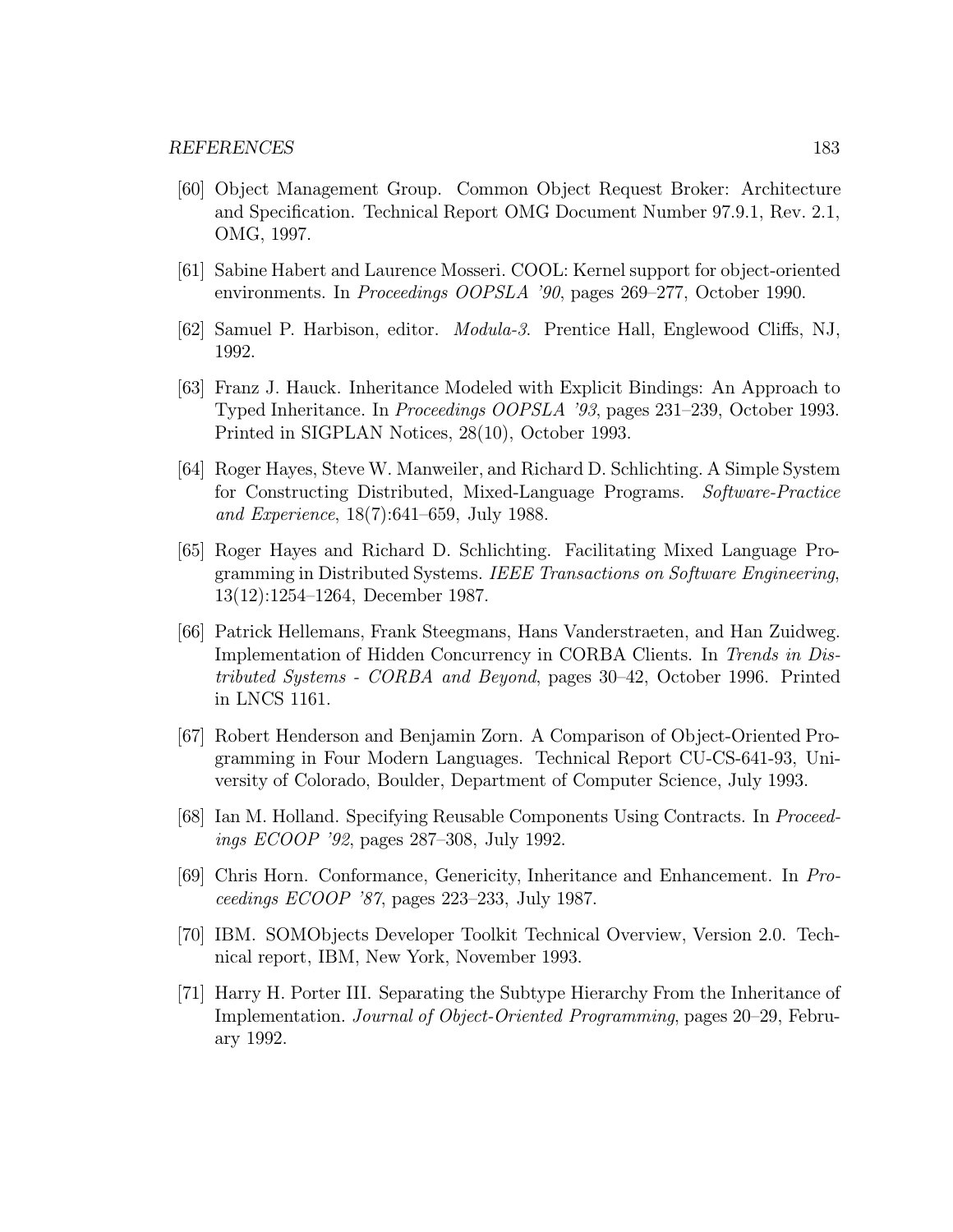- [72] C. Jacquemot, P. Gautron, H. G. Baumgarten, F. Herrmann, J. Mukerji, H. Hartlage, and P. S. Jensen. COOL-IDL Extensions to C++ to Support Distributed Programming. Technical report, Chorus Group, Esprit Project No 6603, 1994.
- [73] C. Jacquemot, P. Gautron, H. G. Baumgarten, F. Herrmann, J. Mukerji, H. Hartlage, and P. S. Jensen. COOL: The CHORUS CORBA Compliant Framework. Technical report, Chorus Group, Esprit project No 6603, 1994.
- [74] Suresh Jagannathan and Gul Agha. A Reflective Model of Inheritance. In Proceedings ECOOP '92, pages 350–371, July 1992.
- [75] Ralph E. Johnson and Jonathan M. Zweig. Delegation in C++. Journal of Object-Oriented Programming, pages 31–34, November/December 1991.
- [76] Michael B. Jones, Richard F. Rashid, and Mary R. Thompson. Matchmaker: An interface specification language for distributed processing. In Proceedings of the Twelfth Annual ACM Symposium on Principles of Programming Languages, pages 225–235, January 1985.
- [77] D. G. Kafura and R. G. Lavender. Concurrent Object-Oriented Languages and Inheritance Anomaly. In Thomas L. Casavant, Pavel Tvrdik, and Frantisek Plasil, editors, Parallel Computers: Theory and Practice, pages 221–264. IEEE Computer Society Press, 1996.
- [78] Dennis Kafura, Siva Challa, and Greg Lavender. Workshop on Multi-Language Object Models. In Addendum to Proceedings OOPSLA '94, October 1994.
- [79] Dennis Kafura, Manibrata Mukherji, and Greg Lavender. ACT++: A class library for concurrent programming in  $C++$  using actors. *Journal of Object*-Oriented Programming, pages 47–62, October 1993.
- [80] Kenneth M. Kahn. Objects A fresh look. In Proceedings ECOOP '89, pages 207–223, July 1989.
- [81] D. Katiyar, D. Luckham, and J. C. Mitchell. A type system for prototyping languages. In Proceedings of the 21st ACM Symposium on Principles of Programming Languages, January 1994.
- [82] Arjun Khare. ACT++ 3.0 : Implementation of the Actor Model Using POSIX Threads. Master's thesis, Virginia Tech, Blacksburg, VA, 1994.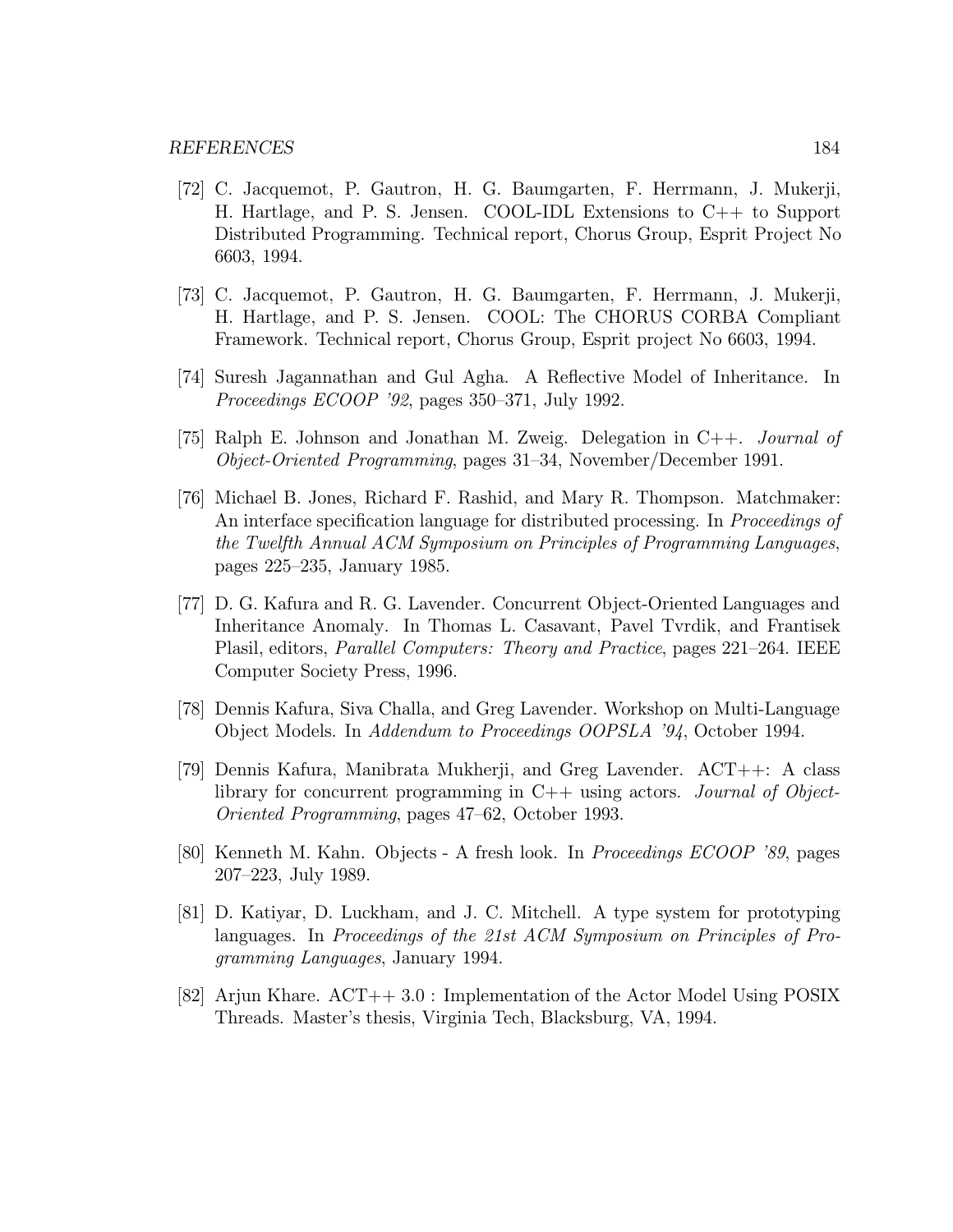- [83] Gregor Kiczales, James des Rivieres, and Daniel G. Bobrow. The Art of the Metaobject Protocol. The MIT Press, Cambridge, MA, 1991.
- [84] Andrew Koenig. Templates as Interfaces. Journal of Object-Oriented Programming, pages 51–55, September 1991.
- [85] Dimitri Konstantas. Object Oriented Interoperability. In D. Tsichritzis, editor, Visual Objects. University of Geneva, 1993.
- [86] Kai Koskimies and Juha Vihavainen. The Problem of Unexpected Subclasses. Journal of Object-Oriented Programming, pages 53–59, October 1992.
- [87] David Kranz, Kirk Johnson, and Anant Agarwal. Integrating message-passing and shared-memory: Early experience. ACM SIGPLAN Notices, 28(7):54–63, July 1993.
- [88] David Alex Lamb. IDL: Sharing intermediate representations. ACM Transactions on Programming Languages, 9(3):297–318, July 1987.
- [89] John Lamping. Typing the Specialization Interface. In Proceedings OOP- $SLA$  '93, pages 201–214, October 1993. Printed in SIGPLAN Notices, 28(10), October 1993.
- [90] Konstantin Laufer and Martin Odersky. Self-Interpretation and Reflection in a Statically Typed Language. In OOPSLA '93 Workshop on Reflection and Metalevel Architectures in Object-Oriented Programming, October 1993.
- [91] Rodger Lea, Christian Jacquemot, and Eric Pillevesse. COOL: System support for distributed programming. Communications of the ACM, 36(9):37–47, September 1993.
- [92] Gary T. Leavens and William E. Weihl. Reasoning about Object-Oriented Programs that use Subtypes. In Proceedings OOPSLA '90, pages 212–223, October 1990.
- [93] H J Lee and W T Tsai. A New Partial Inheritance Mechanism and Its Applications. Journal of Object-Oriented Programming, pages 53–63, July-August 1993.
- [94] Donald Liib. A Note on Communicational Reflection. In ECOOP '92 Workshop on Object-Oriented Reflection and Metalevel Architectures, July 1992.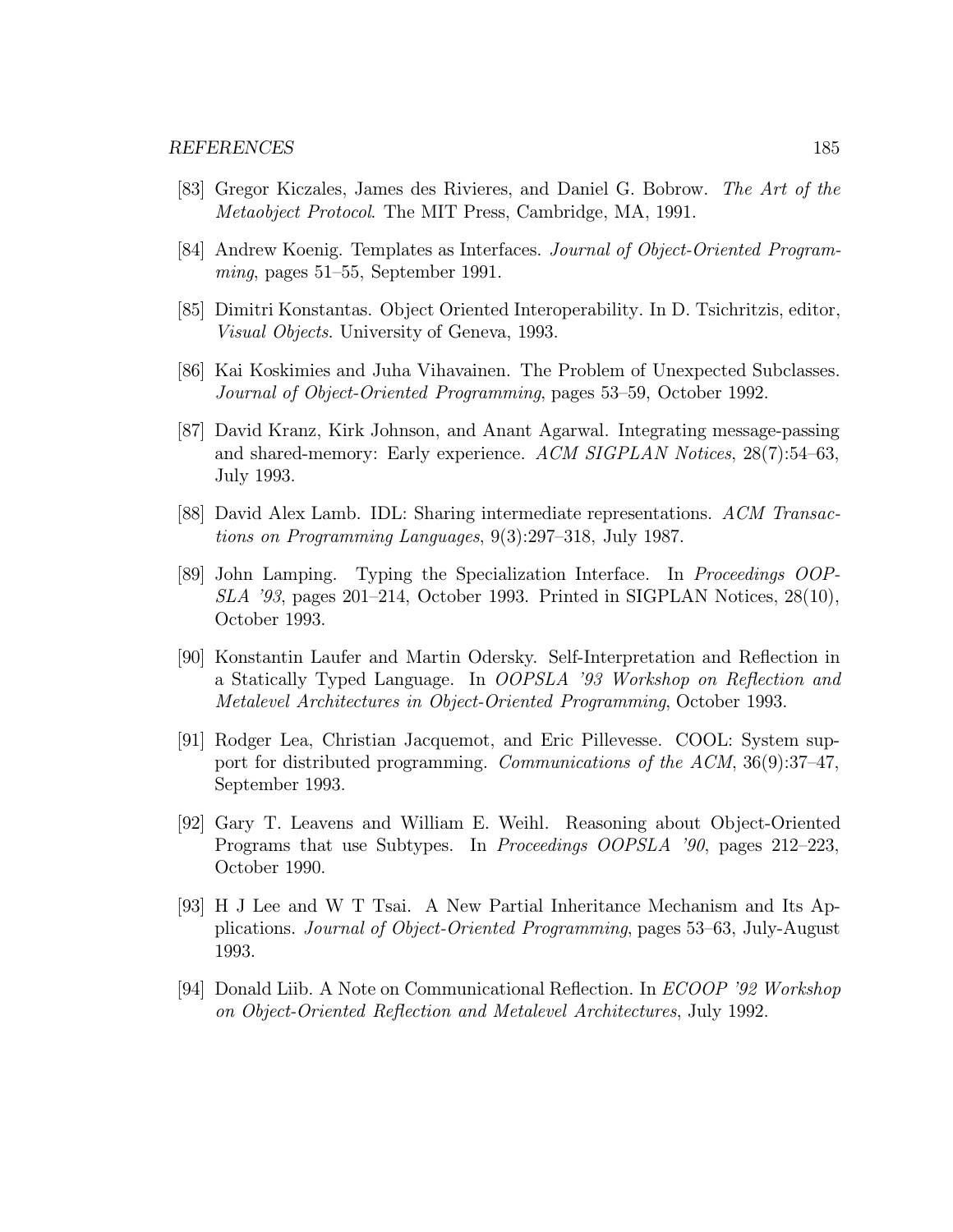- [95] Barbara Liskov. Limitations of Synchronous Communication with Static Process Structure in Languages for Distributed Computing. In Proceedings of the Thirteenth Annual ACM Symposium on Principles of Programming Languages, pages 150–159, January 1986.
- [96] Barbara Liskov and Jeannette M. Wing. A New Definition of the Subtype Relation. In Proceedings ECOOP '93, pages 118–141, July 1993.
- [97] Barbara Liskov and Jeannette M. Wing. Specifications and Their Use in Defining Subtypes. In Proceedings OOPSLA '93, pages 16–28, October 1993. Printed in SIGPLAN Notices, 28(10), October 1993.
- [98] Ole Lehrmann Madsen. What Object-Oriented Programming May Be and What It Does Not Have To Be. In Proceedings ECOOP '89, pages 1–20, July 1989.
- [99] Ole Lehrmann Madsen and Boris Magnusson. Strong Typing of Object-Oriented Languages Revisited. In Proceedings OOPSLA '90, pages 140–149, October 1990.
- [100] Ole Lehrmann Madsen and Birger Moller-Pedersen. Virtual Classes: A Powerful Mechanism in Object-Oriented Programming. In Proceedings OOPSLA '89, pages 397–406, October 1989.
- [101] Ole Lehrmann Madsen, Birger Moller-Pedersen, and Kristen Nygaard. Object-Oriented Programming in the BETA Programming Language. Addison Wesley, Reading, MA, 1993.
- [102] Pattie Maes. Concepts and Experiments in Computational Reflection. In Proceedings OOPSLA '87, pages 147–155, October 1987.
- [103] Pattie Maes and Daniele Nardi, editors. Meta-Level Architectures and Reflection. North-Holland, 1988.
- [104] Silvano Maffeis. A Flexible System Design to Support Object-Groups and Object-Oriented Distributed Programming. In Workshop on Object-Based Distributed Computing, ECOOP '93, pages 213–224, July 1993.
- [105] Silvano Maffeis. A Flexible System Design to Support Object-Groups and Object-Oriented Distributed Programming. Technical Report IFI TR 94.02, University of Zurich, Dept of Computer Science, 1994. to appear in LNCS.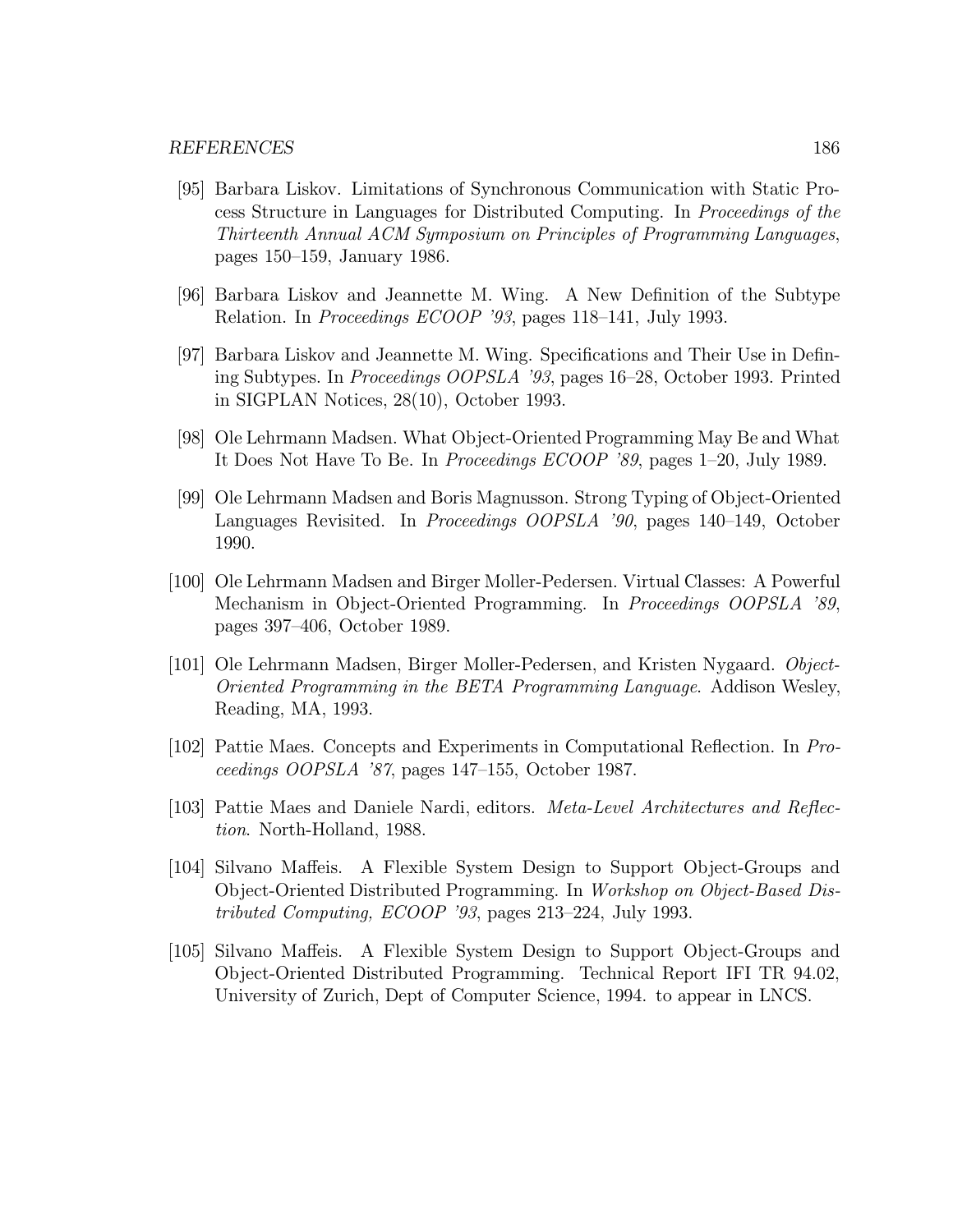- [106] Messac Makpangou, Yvon Gourhant, Jean-Pierre Le Narzul, and Marc Shapiro. Structuring Distributed Applications as Fragmented Objects. Technical Report INRIA 1404, INRIA, France, January 1991.
- [107] Jawahar Malhotra. Dynamic Extensibility in a Statically-Compiled Object-Oriented Language. In Object Technologies for Advanced Software, pages 297– 314, November 1993. Printed in LNCS 742.
- [108] Frank Manola. X3H7 Object Model Features Matrix, May 1994.
- [109] Frank Manola and Sandra Heiler. An Approach to Interoperable Object Models.
- [110] Frank Manola and Sandra Heiler. A "RISC" Object Model for Object System Interoperation: Concepts and Applications. Technical Report TR-0231-08-93- 165, GTE Laboratories, Waltham, MA, December 1993.
- [111] Satoshi Matsuoka. Language Features for Reuse and Extensibility in Concurrent Object-Oriented Languages. PhD thesis, University of Tokyo, Tokyo, Japan, April 1993.
- [112] Satoshi Matsuoka, Takuo Watanabe, and Akinori Yonezawa. Hybrid Group Reflective Architecture for Object-Oriented Concurrent Reflective Programming. In Proceedings ECOOP '91, pages 231–250, July 1991.
- [113] Satoshi Matsuoka and Akinori Yonezawa. Analysis of Inheritance Anomaly in Object-Oriented Concurrent Programming Languages. In Gul Agha, Peter Wegner, and Akinori Yonezawa, editors, Research Directions in Concurrent Object-Oriented Programming, pages 107–150. The MIT Press, Cambridge, MA, 1993.
- [114] Mark Maybee, , Dennis M. Heimbigner, and Leon J. Osterweil. Multilanguage interoperability in distributed systems: Experience Report. In Proceedings of the 18th Internation Conference on Software Engineering, March 1996.
- [115] Mark Maybee, Leon J. Osterweil, and Stephen D. Sykes. Q: A multi-lingual interprocess communications system for software environment implementation. Technical Report CU-CS-46-90, University of Colorado, Boulder, Dept. of Computer Science, June 1990.
- [116] Paul L. McCullough. Transparent Forwarding: First Steps. In Proceedings OOPSLA '87Proceedings, pages 331–341, October 1987.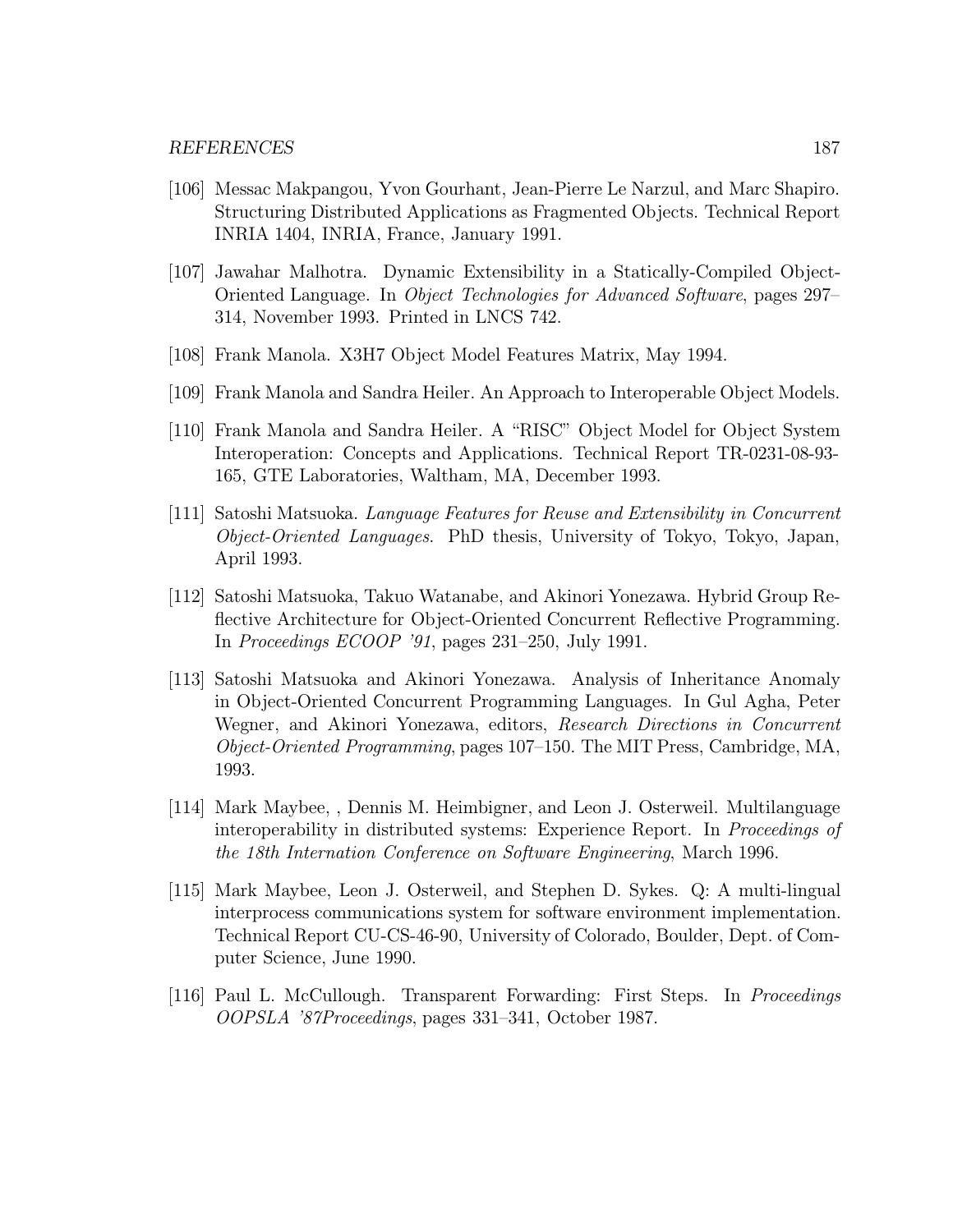- [117] Robert W. Mecklenburg. Towards a Language Independent Object System. PhD thesis, University of Utah, Salt Lake City, Utah, June 1991.
- [118] Anurag Mendhekar and Daniel P. Friedman. Towards a Theory of Reflective Programming Languages. In OOPSLA '93 Workshop on Reflection and Metalevel Architectures in Object-Oriented Programming, October 1993.
- [119] Bertrand Meyer. Genericity versus Inheritance. In Proceedings OOPSLA '86, pages 391–405, September 1986.
- [120] Bertrand Meyer. Eiffel: The Language. Prentice Hall, New York, NY, 1992.
- [121] Josephine Micallef. Encapsulation, Reusability and Extensibility in Object-Oriented Programming Languages. Journal of Object-Oriented Programming, 1(1):12–35, april/may 1988.
- [122] Sun Microsystems. NEO. http://www.sun.com/solaris/neo/solaris neo/.
- [123] Sun Microsystems. XDR: External Data Representation Standard(RFC 1014). Technical report, Network Information Center, SRI International, June 1987.
- [124] Sun Microsystems. Java Remote Method Invocation Specification. Technical Report Revision 1.4, Sun Microsystems, Palo Alto, CA, February 1997.
- [125] John C. Mitchell. Toward a Typed Foundation for Method Specialization and Inheritance. In Proceedings of the Seventeenth Annual ACM Symposium on Principles of Programming Languages, pages 109–124, January 1990.
- [126] R. Morrison, A. L. Brown, R. Carrick, R. C. H. Connor, A. Dearle, and M. P. Atkinson. Polymorphism, Persistence and Software Reuse in a Strongly Typed Object-Oriented Environment. Software Engineering Journal, pages 199–205, November 1987.
- [127] Thomas J. Moubray and Ron Zahzvi. *The Essential CORBA*. John Wiley and Sons, New York, NY, 1995.
- [128] Patrick A. Muckelbauer and Vincent F. Russo. Building a Large-Scale Distributed Object System for a Multilingual Programming Environment. Technical Report CSD-TR-93-022, Purdue University, Dept. of Computer Science, April 1993.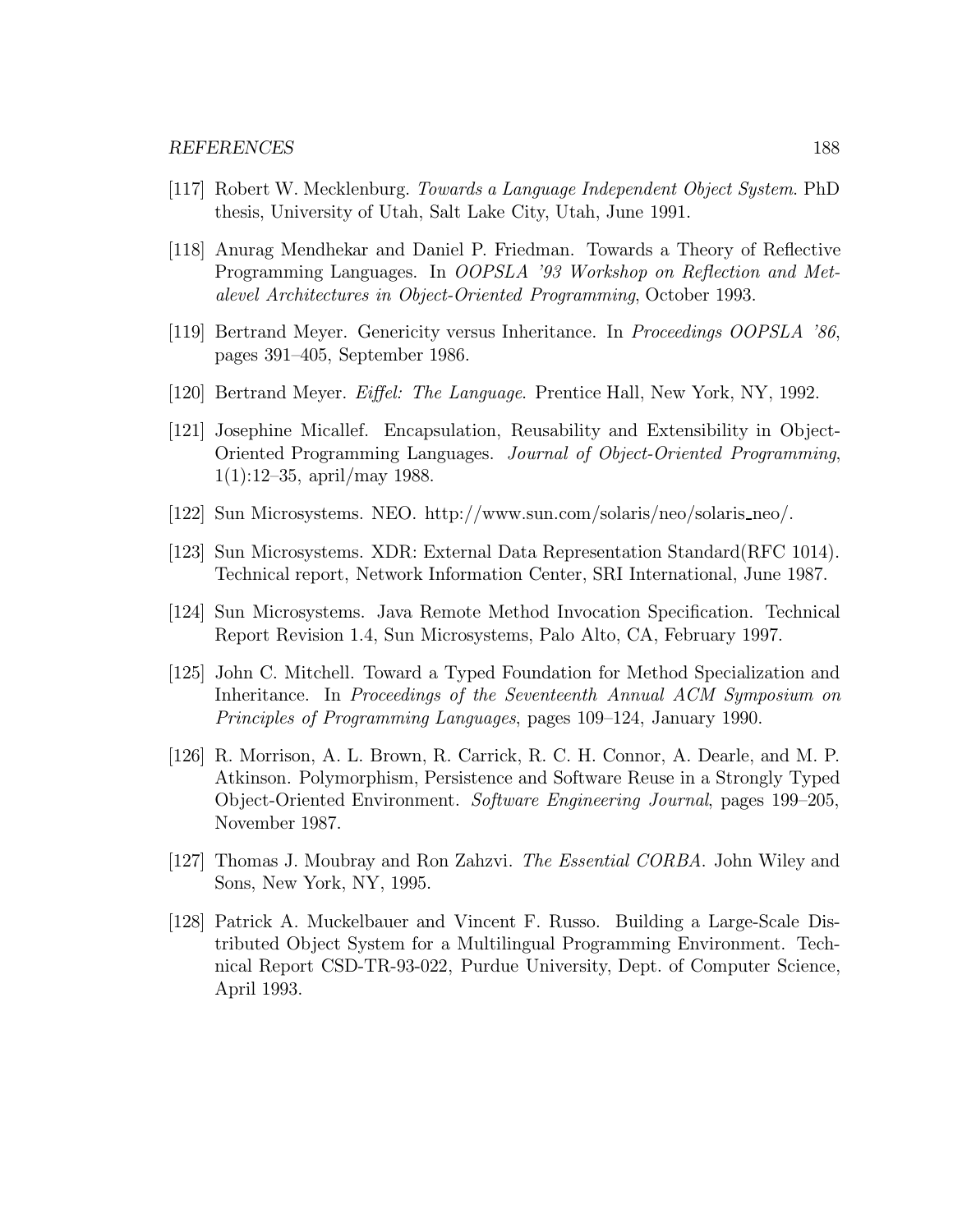- [129] Warwick B. Mugridge, John Hamer, and John G. Hosking. Multi-Methods in a Statically-Typed Programming Langugage. In Proceedings ECOOP '91, pages 307–324, July 1991.
- [130] S. Muralidharan and Bruce W. Weide. Should Data Abstraction be Violated to enhance Software Reuse? In 8th Annual National Conference on Ada Technology 1990, pages 515–524, 1990.
- [131] Andrew C. Myers, Joseph A. Bank, and Barbara Liskov. Parameterized types for Java. In Proceedings of the 24th ACM Symposium on Principles of Programming Languages, pages 132–145, January 1997.
- [132] Colin Myers, Chris Clack, and Ellen Poon. Programming with Standard ML. Prentice Hall, 1993.
- [133] Greg Nelson, editor. Systems Programming with Modula-3. Prentice Hall, Englewood Cliffs, NJ, 1991.
- [134] John R. Nicol, C. Thomas Wilkes, and Frank A. Manola. Object Orientation in Heterogeneous Distributed Computing Systems. IEEE Computer, pages 57–67, June 1993.
- [135] O. M. Nierstrasz. Active Objects in Hybrid. In Proceedings OOPSLA '87, pages 243–253, October 1987.
- [136] Oscar Nierstrasz. A Survey of Object-Oriented Concepts. In W. Kim and F. Lochovsky, editors, Object-Oriented Concepts, Databases and Applications, pages 3–21. ACM Press and Addison Wesley, 1989.
- [137] Oscar Nierstrasz. Regular types for Active Objects. In Proceedings OOP-SLA '93, pages 1–15, October 1993. Printed in SIGPLAN Notices, 28(10), October 1993.
- [138] Martin Odersky and Philip Wadler. Pizza into Java: Translating Theory into Practice. In Proceedings of the 24th ACM Symposium on Principles of Programming Languages, January 1997.
- [139] Atsushi Ohori and Peter Buneman. Static Type Inference for Parametric Classes. In Proceedings OOPSLA '89, pages 445–456, October 1989.
- [140] Robert Orfali, Dan Harkey, and Jeri Edwards. The Essential Distributed Objects Survival Guide. John Wiley and Sons, New York, NY, 1996.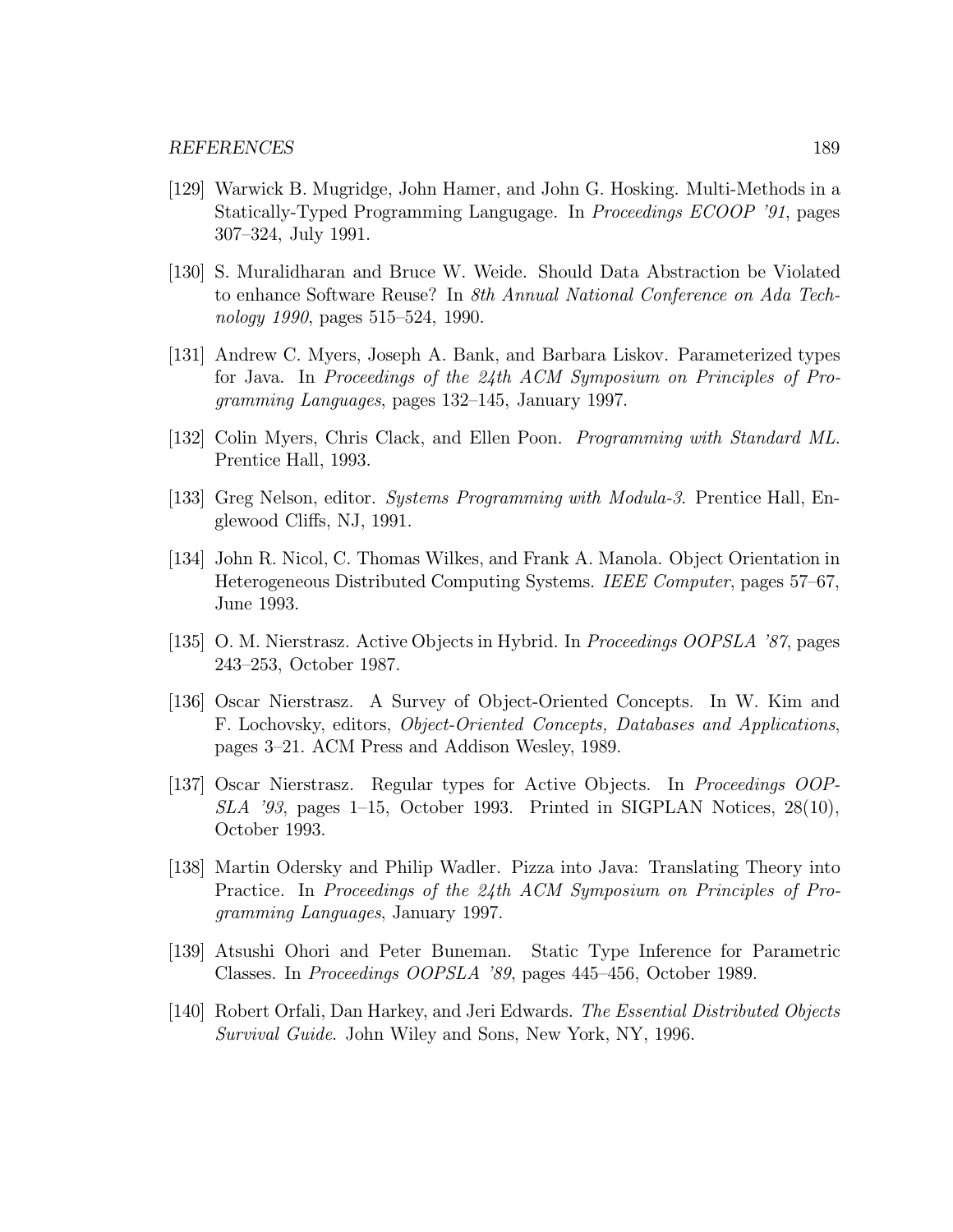- [141] International Standards Organization. Reference Model for Open Distributed Processing. Technical Report WG7 N. 885, Open Distributed Processing, New South Wales, Australia, November 1993.
- [142] Harold Ossher and William Harrison. Combination of Inheritance Hierarchies. In Proceedings OOPSLA '92, pages 25–40, October 1992.
- [143] Nicholas Oxhoj, Jens Palsberg, and Michael I. Schwartzbach. Making Type Inference Practical. In Proceedings ECOOP '92, pages 329–349, July 1992.
- [144] Hewlett Packard. ORB Plus 2.0. http://www.hp.com/gsy/orbplus.html.
- [145] Andreas Paepcke, editor. Object-Oriented Programming: The CLOS Perspective. The MIT Press, Cambridge, MA, 1993.
- [146] Jens Palsberg and Michael I. Schwartzbach. Type Substitution for Object-Oriented Programming. In Proceedings OOPSLA '90, pages 151–160, October 1990.
- [147] Jens Palsberg and Michael I. Schwartzbach. Object-Oriented Type Inference. In Proceedings OOPSLA '91, pages 146–161, October 1991.
- [148] Jens Palsberg and Michael I. Schwartzbach. What is Type-Safe Code Reuse? In Proceedings ECOOP '91, pages 325–341, July 1991.
- [149] M. Papathomas. Concurrency Issues in Object-Oriented Programming Languages. In D. Tsichritzis, editor, Object-Oriented Development, pages 207–245. Center Universitaire D'informatique, July 1989.
- [150] Claus H. Pedersen. Extending Ordinary Inheritance Schemes to Include Generalization. In Proceedings OOPSLA '89, pages 407–417, October 1989.
- [151] John Peterson and Mark Jones. Implementing Type Classes. In SIGPLAN '93 Conference on Programming Language Design and Implementation, Albuquerque, pages 227–236, June 1993. also appeared in ACM SIGPLAN Notices, 28,6, June '93.
- [152] Ramana Rao. Implementational reflection in Silica. In Proceedings ECOOP '91, pages 251–267, July 1991.
- [153] Ward Rosenberry, David Kenney, and Gerry Fisher. Understanding DCE. O'Reilly and Associates, Sebastopol, CA, 1993.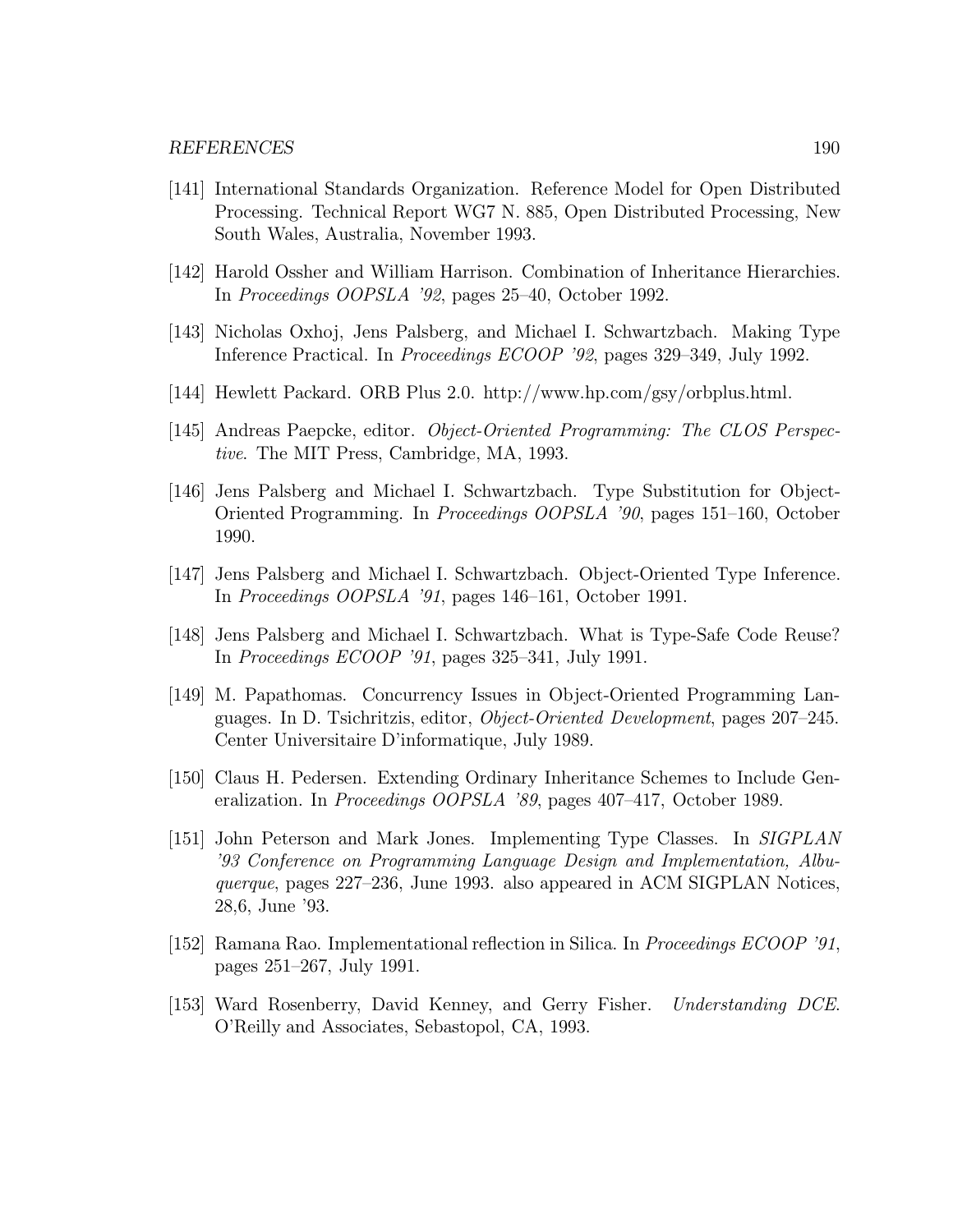- [154] Francois Rousseau and Jacques Malenfant. Browsing in Explicit Metaclass Languages: An Essay in Reflective Programming Environments. In OOPSLA '93 Workshop on Reflection and Metalevel Architectures in Object-Oriented Programming, October 1993.
- [155] M. Sakkinen. Disciplined Inheritance. In Proceedings ECOOP '89, pages 39–56, July 1989.
- [156] John H. Saunders. A Survey of Object-Oriented Programming Languages. Journal of Object-Oriented Programming, pages 5–11, march-april 1989.
- [157] Etsuya Shibayama. Reuse of Concurrent Object Descriptions. In Proceedings of TOOLS 3, Sydney, Australiz, pages 254–266, November 1990.
- [158] Jon Siegel. CORBA Fundamentals and Programming. John Wiley and Sons, New York, NY, 1996.
- [159] Pradeep K. Sinha. Distributed Operating Systems: Concepts and Design. IEEE Computer Society Press, New York, NY, 1997.
- [160] Brian C. Smith. Reflection and semantics in Lisp. In Proceedings of the Tenth Annual ACM Symposium on Principles of Programming Languages, pages 23– 35, January 1983.
- [161] Alan Snyder. Encapsulation and Inheritance in Object-Oriented Programming Languages. In Proceedings OOPSLA '86, pages 38–45, September 1986.
- [162] Alan Snyder. Modeling the C++ Object Model: An Application of an Abstract Object Model. In Proceedings ECOOP '91, pages 1–20, July 1991.
- [163] Richard Mark Soley and Christopher M. Stone, editors. Object Management Architecture Guide, Revision 3.0. John Wiley and Sons, New York, NY, 1995.
- [164] Bjarne Stroustrup. An overview of C++. ACM SIGPLAN Notices, pages 7–18, October 1986.
- [165] Bjarne Stroustrup. What is Object-Oriented Programming? IEEE Software, pages 10–20, May 1988.
- [166] Bjarne Stroustrup. The  $C++$  Programming Language, 3rd Edition. Addison Wesley, Reading, MA, 1997.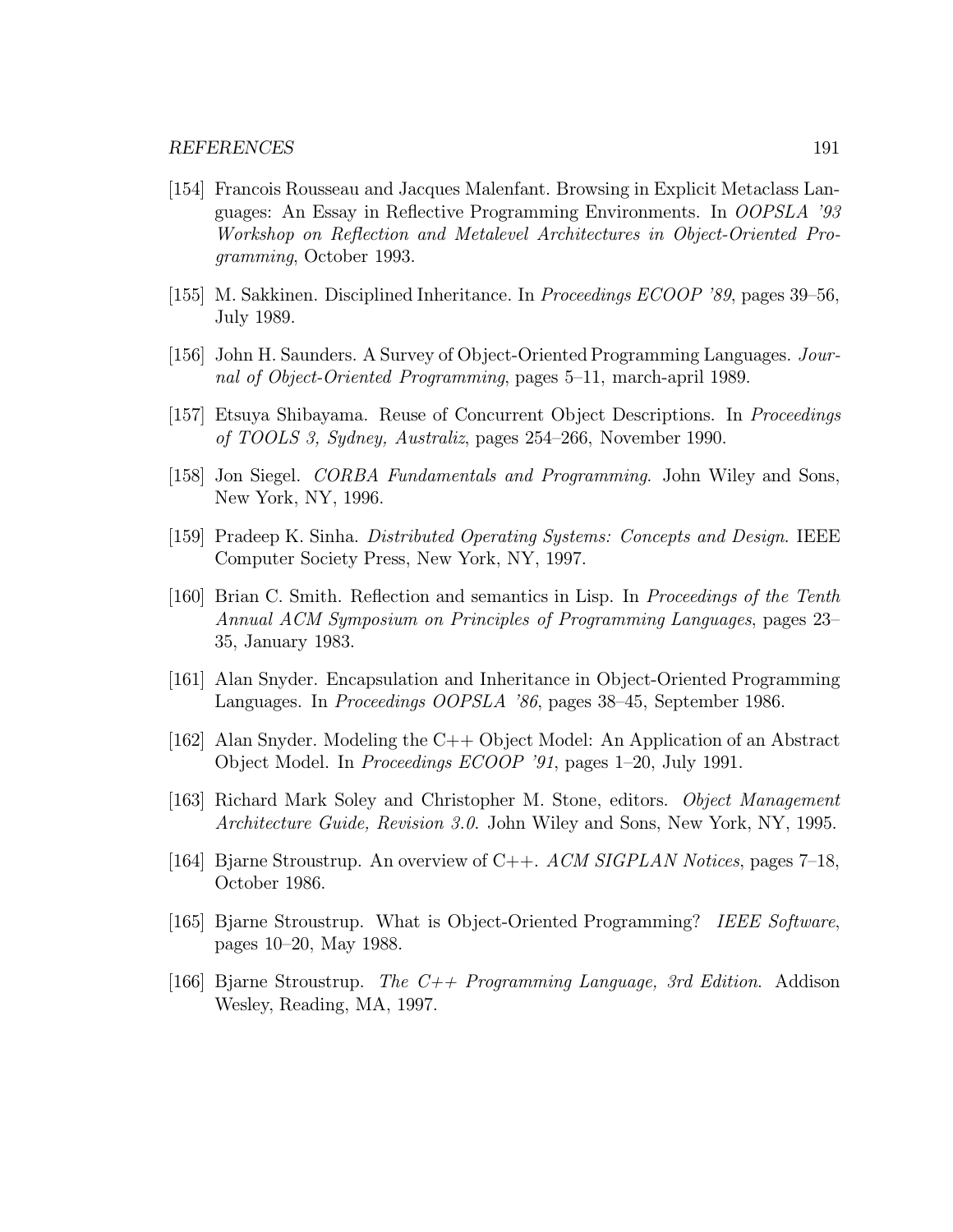- [167] Ichiro Suzuki and Tadao Kasami. A Distributed Mutual Exclusion Algorithm. ACM Transactions on Computer Systems, 3(4):344–349, November 1985.
- [168] BBN Systems and Technologies. Cronus technical summary, Release 2.0, March 1991.
- [169] Clemens A. Szyperski. Import is not inheritance Why we need both: Modules and Classes. In Proceedings ECOOP '92, pages 19–32, July 1992.
- [170] David Taenzer, Murthy Ganti, and Sunil Podar. Object-Oriented Software Reuse: The Yoyo Problem. Journal of Object-Oriented Programming, pages 30–35, September/October 1989.
- [171] David Taenzer, Murthy Ganti, and Sunil Podar. Problems in Object-Oriented Software Reuse. In Proceedings ECOOP '89, pages 25–38, July 1989.
- [172] S. Tucker Taft. Ada 9X: From abstraction-oriented to object-oriented. In Proceedings OOPSLA '93, pages 127–136, October 1993. Printed in SIGPLAN Notices, 28(10), October 1993.
- [173] Antero Taivalsaari. On the Notion of Inheritance. ACM Computing Surveys, 28(3):438–479, September 1996.
- [174] BBN Technologies. Corbus. http://www.bbn.com/products/dpom/corbus.htm.
- [175] IONA Technologies. Orbix 2 Programming Guide. Technical report, IONA, Dublin, Ireland, November 1995.
- [176] Chris Tomlinson and Vineet Singh. Inheritance and synchronization with Enabled Sets. In Proceedings OOPSLA '89, pages 103–112, October 1989.
- [177] Steve Vinoski. CORBA: Integrating Diverse Applications Within Distributed Heterogeneous Environments. IEEE Communications Magazine, 14(2), February 1997.
- [178] Mladen A. Vouk. On the Cost of Mixed Language Programming. ACM SIG-PLAN Notices, 19(12):54–60, December 1984.
- [179] Mitchell Wand and Daniel P. Friedman. The Mystery of the Tower Revealed: A Non-Reflective Description of the Reflective Tower. In Pattie Maes and Daniele Nardi, editors, Meta-Level Architectures and Reflection, pages 111–134. North-Holland, 1988.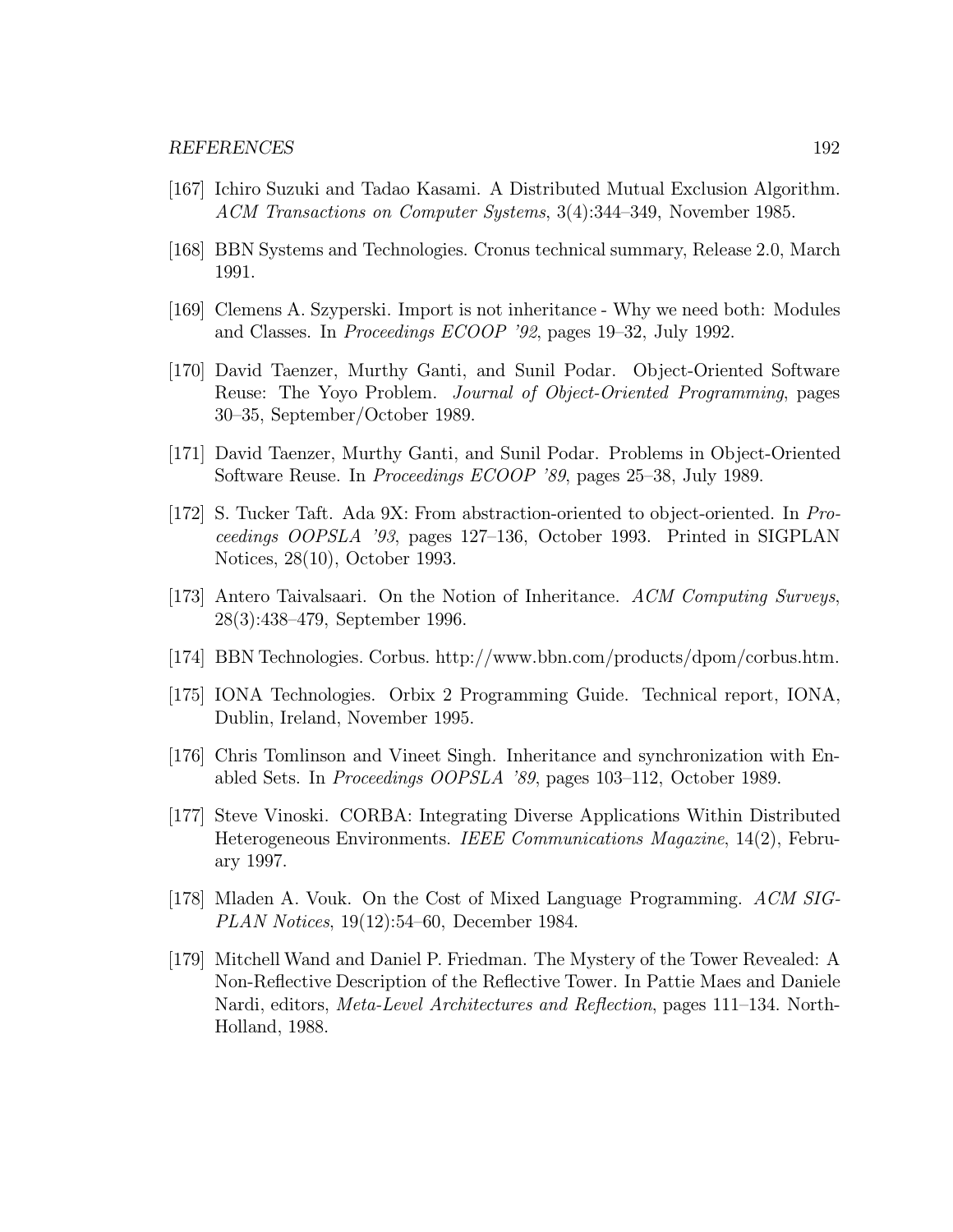- [180] T. Watanabe and A. Yonezawa. An Actor-based Metalevel Architecture for Group-wide Reflection. In Foundations of Object-Oriented Languages, pages 405–425, may/june 1990. Printed in LNCS 489.
- [181] Takuo Watanabe and Akinori Yonezawa. Reflection in an Object-Oriented Concurrent Language. In Proceedings OOPSLA '88, pages 306–315, September 1988.
- [182] P. Wegner and S. B. Zdonik. Inheritance as an Incremental Modification Mechanism or What Like Is and Isn't Like. In Proceedings ECOOP '88, pages 55–77, July 1988.
- [183] Peter Wegner. Dimensions of Object-Based Language Design. In Proceedings OOPSLA '87, pages 168–182, October 1987.
- [184] Peter Wegner, William Scherlis, James Purtilo, David Luckham, and Ralph Johnson. Object-Oriented Megaprogramming. In Proceedings OOPSLA '92, pages 392–396, October 1992.
- [185] Mark Weiser, Alan Demers, and Carl Hauser. The Portable Common Runtime Approach to Interoperability. In Proceedings of the Twelfth ACM Symposium on Operating Systems Principles, pages 114–122, December 1989.
- [186] Mario Wolczko. Encapsulation, Delegation and Inheritance in Object-Oriented Languages. IEEE Transactions on Software Engineering, pages 95–101, March 1992.
- [187] Th. Wolff and K. P. Lohr. Transparently Programming Heterogeneous Distributed Systems. In Alexander Schill, Christian Mittasch, Otto Spaniol, and Claudia Popien, editors, Distributed Platforms, pages 399–411. Chapman & Hill, 1996.
- [188] Thomas Wolff. Transparent Object Distribution and Remote Inheritance. In Amr Zaky and Ted Lewis, editors, Tools and Environments for Parallel and Distributed Systems, pages 279–303. Kluwer Academic, 1996.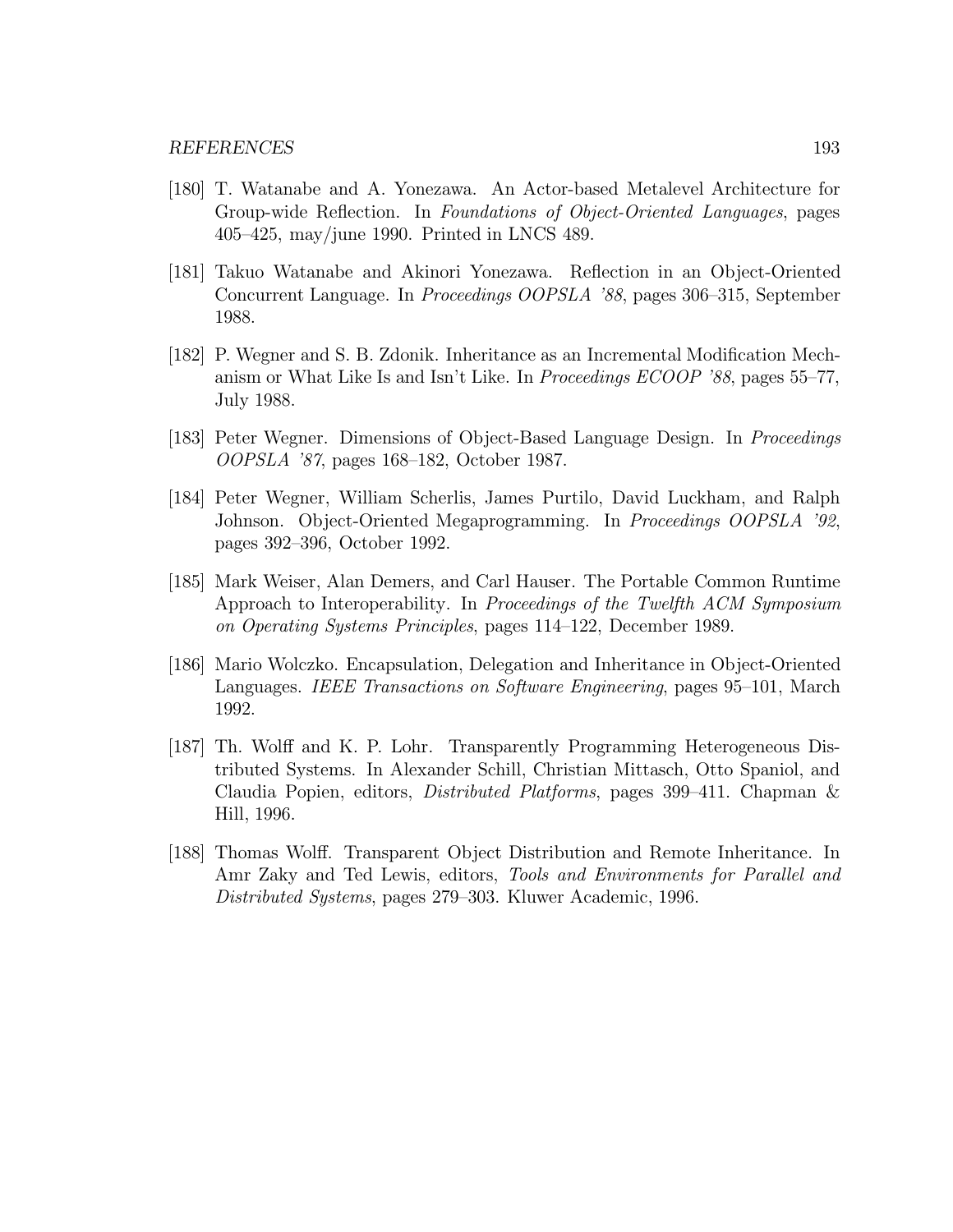# Index

#### A

| $acquaintance \ldots \ldots \ldots \ldots \ldots \ldots 52$               |
|---------------------------------------------------------------------------|
| $Act++ \ldots \ldots \ldots \ldots \ldots \ldots \ldots 54$               |
| active object39                                                           |
| $actor \ldots \ldots \ldots \ldots \ldots \ldots \ldots \ldots \ldots 52$ |
| $acquaintance \ldots \ldots \ldots \ldots \ldots 52$                      |
| $constructor \ldots \ldots \ldots \ldots \ldots \ldots 57$                |
| invocation $\ldots \ldots \ldots \ldots \ldots \ldots \ldots 60$          |
| reply $\ldots \ldots \ldots \ldots \ldots \ldots \ldots \ldots \ldots 60$ |
|                                                                           |
|                                                                           |
|                                                                           |
|                                                                           |
|                                                                           |

#### B

|  | broad domain approach $\ldots \ldots \ldots 23$ |
|--|-------------------------------------------------|
|  |                                                 |

#### $\mathbf C$

| $Cbox \ldots \ldots \ldots \ldots \ldots \ldots \ldots \ldots \ldots 54$ |
|--------------------------------------------------------------------------|
|                                                                          |
| class inheritance $\ldots \ldots \ldots \ldots 69$ , 155                 |
| $COM \dots \dots \dots \dots \dots \dots \dots \dots \dots 24, 29$       |

| common object models3                          |
|------------------------------------------------|
| common runtime approach $\dots \dots \dots 14$ |
|                                                |
| concurrent object115                           |
|                                                |
|                                                |
|                                                |

## D

| distributed compilation $\ldots \ldots \ldots$ 72   |  |
|-----------------------------------------------------|--|
| distributed compiler $\dots\dots\dots\dots\dots$ 10 |  |
|                                                     |  |
|                                                     |  |

## E

extensible models.................. 24

#### F

| future variable $\dots\dots\dots\dots\dots 45, 54$ |  |
|----------------------------------------------------|--|
| G                                                  |  |
| guard method $\dots \dots \dots \dots 118$ , 135   |  |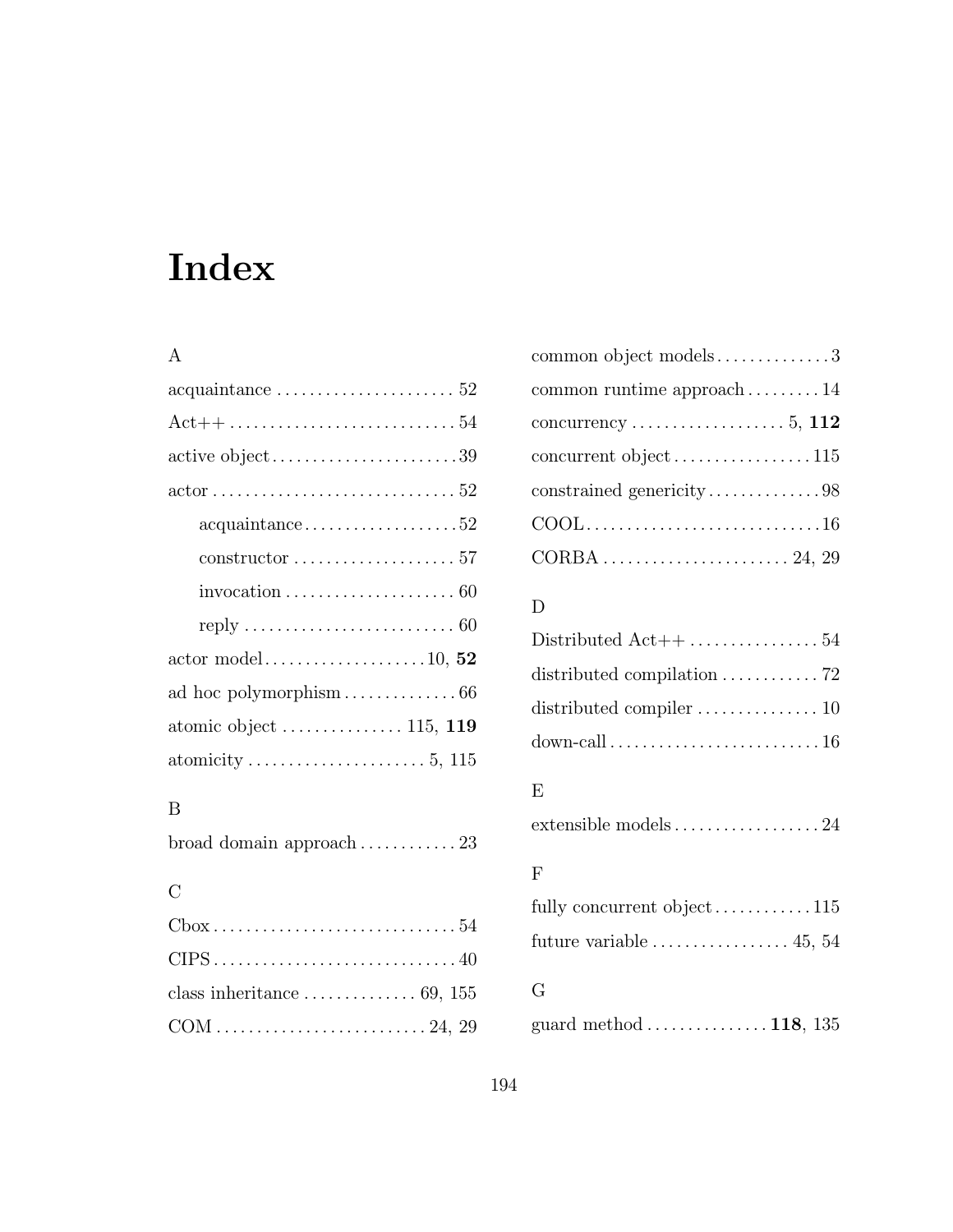#### INDEX 195

| guarded method $119, 135$                                                        |
|----------------------------------------------------------------------------------|
| H                                                                                |
| HERON $\ldots$ $\ldots$ $\ldots$ $\ldots$ $\ldots$ $\ldots$ $\ldots$ $24$ , $25$ |
| I                                                                                |
|                                                                                  |
|                                                                                  |
|                                                                                  |
| implementation inheritance  69                                                   |
| inclusive models  24                                                             |
| inheritance anomaly $\dots \dots \dots \dots 116$                                |
| inter-object concurrency $\dots$ 113, 114                                        |
| interface inheritance $\dots\dots\dots\dots\dots 69$                             |
|                                                                                  |
| $intra\text{-object concurrency} \ldots$ . 113, 115                              |

### $\mathbf M$

| metaobjects $\ldots \ldots \ldots \ldots \ldots \ldots \ldots 50$ |  |
|-------------------------------------------------------------------|--|
| method overloading $\ldots \ldots \ldots 85$ , 86                 |  |

#### N

| $newOwner \ldots \ldots \ldots \ldots \ldots \ldots \ldots 132$ |  |
|-----------------------------------------------------------------|--|
| non-extensible models24                                         |  |
|                                                                 |  |

## O

|--|--|--|--|

| one-way interoperability $\dots \dots 39, 85$                |
|--------------------------------------------------------------|
| operator overloading $\ldots \ldots \ldots \ldots \ldots 66$ |
|                                                              |
| ownership $\text{Request} \dots \dots \dots \dots \dots 132$ |

## P

| parameterized types67, $98$                                           |
|-----------------------------------------------------------------------|
| partially concurrent object115                                        |
|                                                                       |
| peer $proxy \dots \dots \dots \dots \dots \dots \dots \dots \dots 71$ |
| $peer Invoke \ldots \ldots \ldots \ldots \ldots \ldots \ldots 81, 82$ |
| peerUnblock81, 82, 132                                                |
|                                                                       |
| protocol based approach $\ldots \ldots \ldots 14$                     |
|                                                                       |
|                                                                       |

## $\bf Q$

```
quasi-concurrent object ........... 115
```
## R

| reflective computation $\dots\dots\dots\dots \dots 50$ |
|--------------------------------------------------------|
|                                                        |
|                                                        |
|                                                        |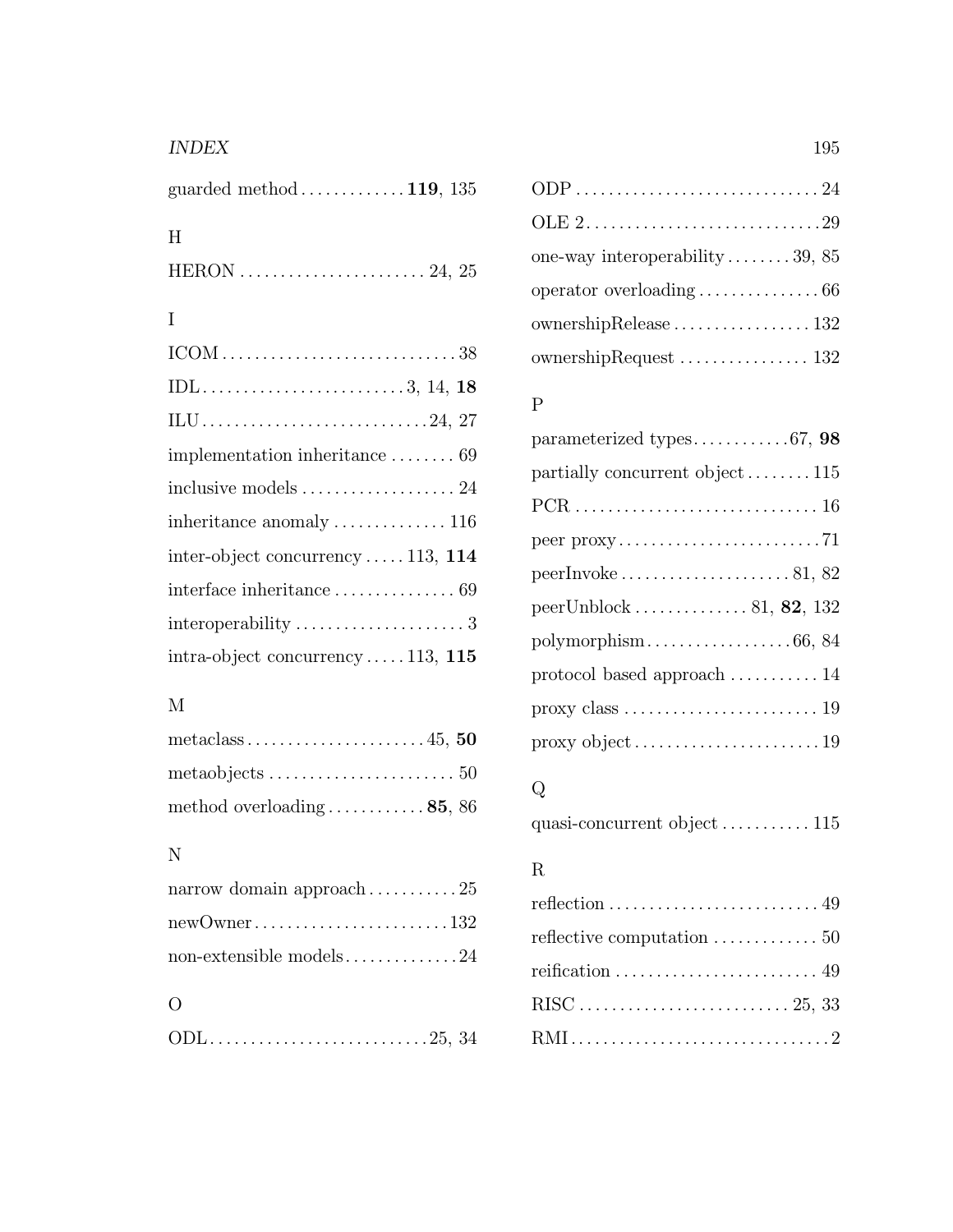#### INDEX 196

## S

| selective models24     |
|------------------------|
|                        |
|                        |
|                        |
| synchronization113     |
| synchronized object135 |

### T

| truly distributed object $\ldots \ldots \ldots 9$ , 68 |  |
|--------------------------------------------------------|--|
|                                                        |  |

### ${\rm U}$